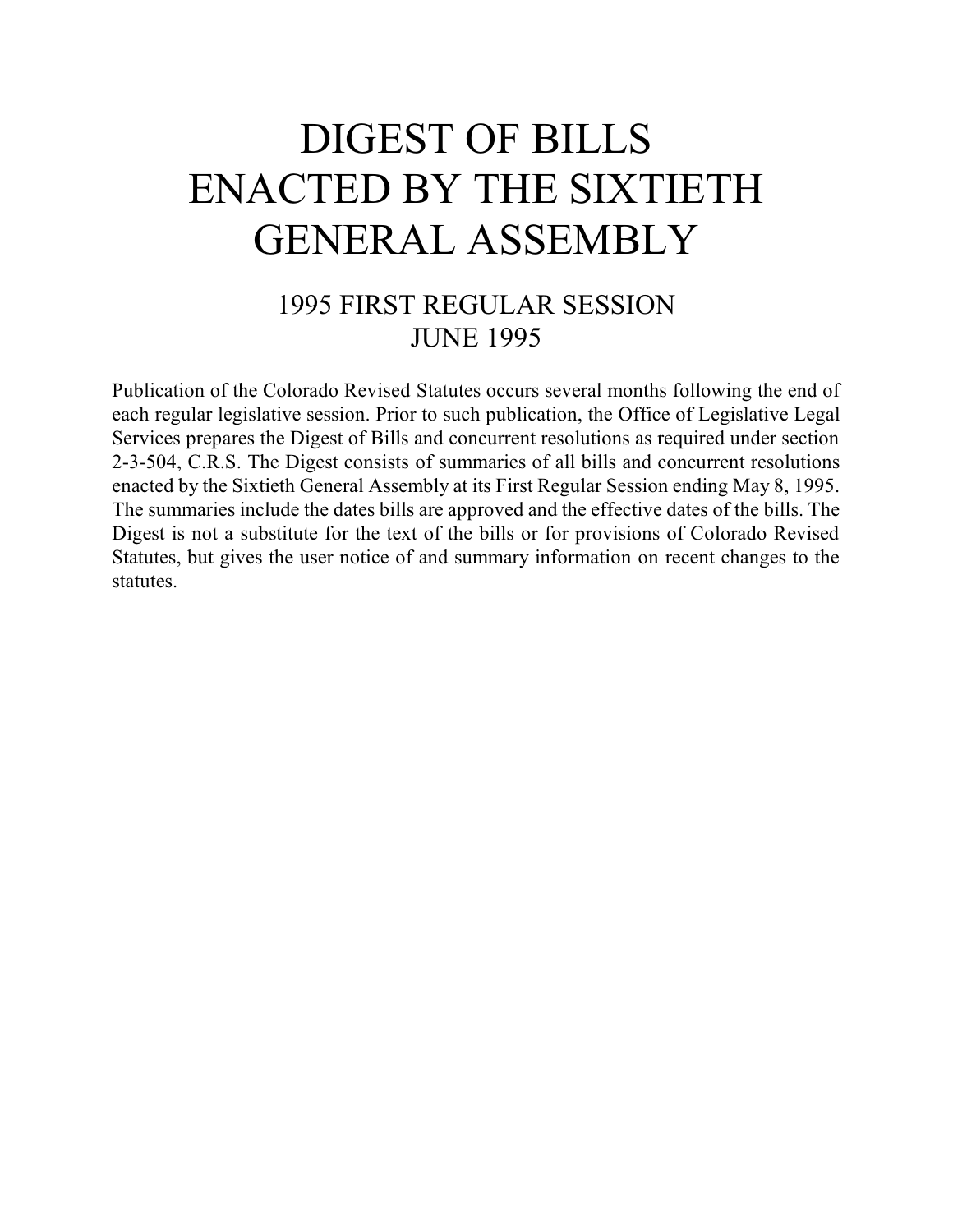### **ADMINISTRATIVE RULE REVIEW**

**H.B. 95-1189** Continuation of 1994 rules of executive agencies - exceptions. Provides for the continuation of the rules and regulations of state agencies that were adopted or amended on or after November 1, 1993, and before November 1, 1994; except that certain rules and regulations shall expire as scheduled on May 15, 1995.

Postpones indefinitely the expiration of the rules and regulations of the public employees' retirement association scheduled to expire on May 15, 1995.

Provides that the recommendations of the Committee on Legal Services as reflected in the act apply to the specified rules in the form in which the rules were considered and acted upon by the committee and that any subsequent amendments or other changes to the rules are not affected by this act.

Repeals specified instructions to assessors of the division of property tax relating to minor structures on vacant land.

**APPROVED** by Governor May 15, 1995 **EFFECTIVE** May 15, 1995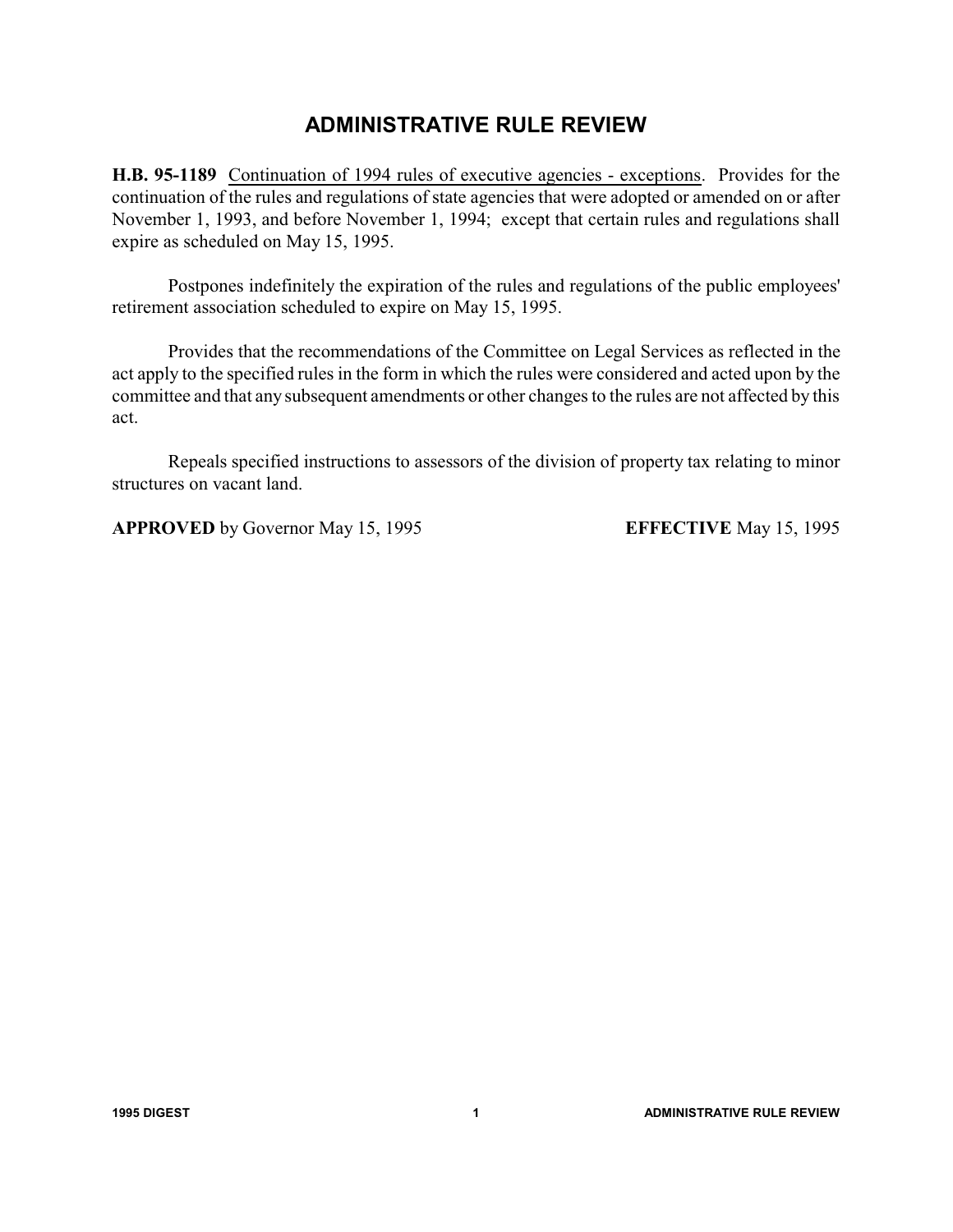#### **AGRICULTURE**

**S.B. 95-5** Agriculture - "Measurement Standards Act" - continuation under sunset law. Extends the automatic termination date of the licensing functions of the commissioner of agriculture under the "Measurement Standards Act of 1983" to July 1, 2010.

Adopts the standards for evaluation and inspection of the National Institute of Standards and Technology ("Institute") weighing and measuring devices, and eliminates the statutory provisions that apply to moisture-testing devices. Requires that all commercial devices have a certificate of conformance issued by the Institute.

Eliminates, as conditions for qualification as a certified weigher, the current requirements that a person be a U.S. citizen and have good moral character. Grants the commissioner of agriculture authority to deny applications for licensure and certification and to discipline holders of licenses and certificates.

Replaces provisions for the licensure of weighing and measuring device salesmen with certification provisions.

**APPROVED** by Governor May 25, 1995 **EFFECTIVE** July 1, 1995

**S.B. 95-6** Handlers of farm products - regulation - continuation under sunset law - eggs - apple storage - peach inspections - adjustment to long bill - appropriation. Deregulates transporters of farm products. Adds having a license revoked, suspended, or not renewed or having been placed on probation in another jurisdiction to the list of grounds on which a licensee or applicant may be disciplined in this state.

Adds new definitions to the "Farm Products Act" and the "Commodity Warehouse Act" so that certain key terms used in those acts are defined.

Requires persons who act as agents for commodity handlers to be licensed. Allows a person who is bonded pursuant to the "Farm Products Act" to use that bond to fulfill the bonding requirements of the "Commodity Warehouse Act".

Extends the automatic termination date of the licensing of farm products dealers or agents, commodity handlers, and persons handling poultry eggs by the commissioner of agriculture to July 1, 2010, pursuant to the provisions of the sunset law.

Amends certain definitions in the statutes regulating egg production including amending the definition of "edible egg" so that it conforms with the United States Department of Agriculture definition. Excludes gasoline sales from the definition of what is included in sales figures for an establishment selling eggs for purposes of annual license fees or otherwise. Removes certain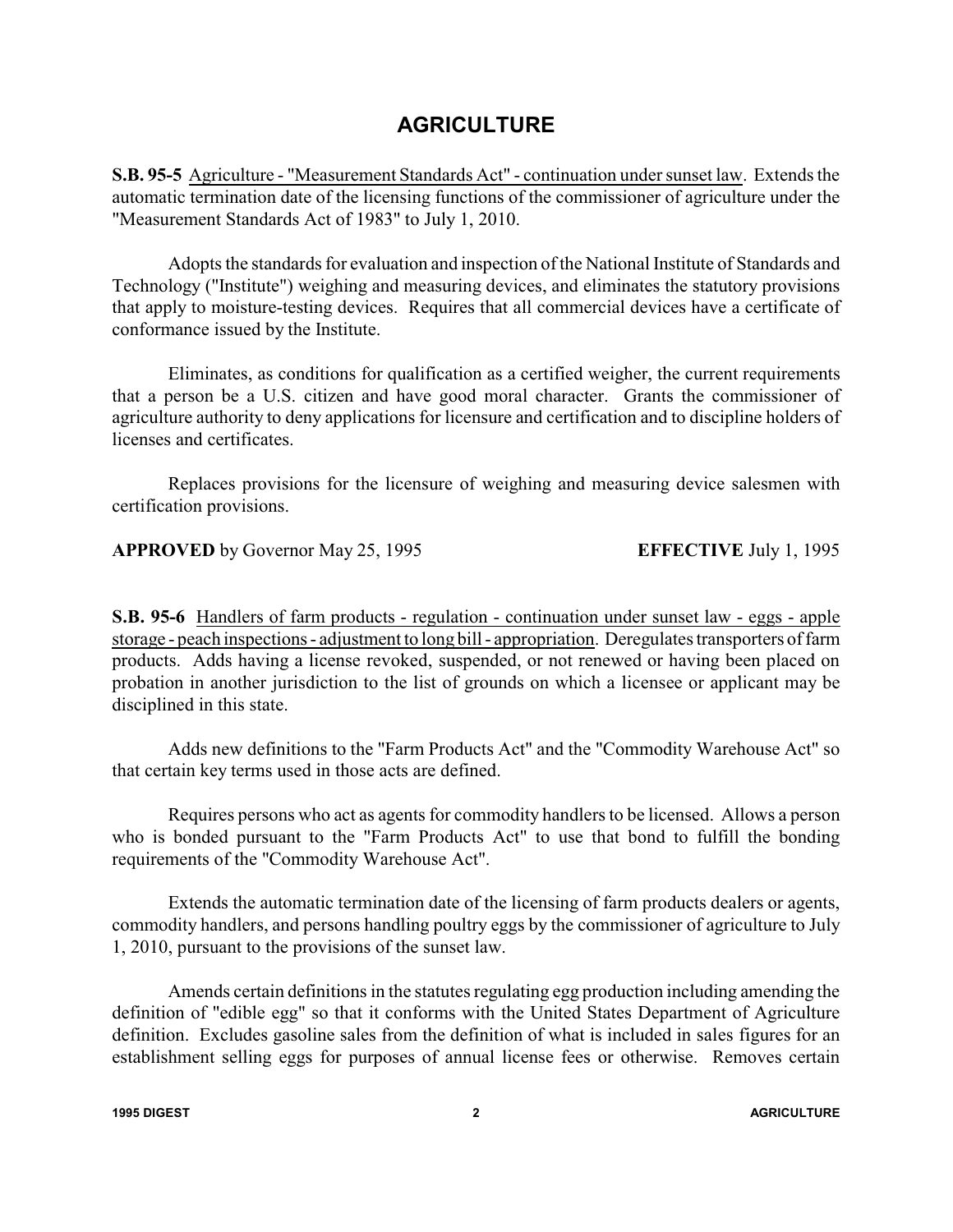invoicing and documenting requirements for the sale and transportation of eggs. Changes licensure requirements so that licenses are continued to be required for sales and are now also required for resales. Removes current provisions on candling eggs, receiving eggs on consignment, and commercially removing eggs from their shells for preparation of egg mixtures.

Requires the commissioner to promulgate rules for all aspects of egg production rather than having such requirements in statute. Requires the commissioner to enforce the egg production statutes. Allows the commissioner to deny an application for licensure, place a licensee on probation, restrict a license, or refuse to renew a license in addition to suspending or revoking a license for violation of the article. Grants the commissioner the power to impose civil penalties for violation of the statutes after a hearing.

Repeals the requirement for inspection of peach shipments in excess of 1,000 pounds.

Eliminates licensing requirements for apple storage. Allows the commissioner of agriculture to adopt rules for the voluntary inspection of apples stored in compliance with the "Controlled Atmosphere Storage of Apples Act". Conforms the penalty provisions so that they reflect the voluntary nature of apple inspections.

Changes the appropriation to the department of agriculture by reducing the general fund appropriation by \$9,806 and 0.4 FTE for the implementation of the act.

Appropriates \$153,356 and 1.8 FTE to the department of revenue and ports of entry division for the implementation of the act.

**APPROVED** by Governor May 23, 1995 **EFFECTIVE** May 23, 1995

**S.B. 95-18** Farm equipment sales - dealer agreements - cancellation - buy-back requirements. Repeals and reenacts the "Colorado Farm Equipment Fair Dealership Act" (act).

Defines and regulates the agreement between a manufacturer, assembler, or wholesaler of farm equipment and the party selling such equipment at retail as a "dealer agreement".

Sets forth what conduct constitutes a violation of the act by a farm equipment supplier towards a farm equipment dealer, including:

!Coercing a dealer into a supplementaryagreement, aside from the dealer agreement, unless uniformly imposed on all of the supplier's dealers in the state;

! Refusing to deliver equipment when it is reasonably available, except under certain specified circumstances;

! Terminating, cancelling, failing to renew, or substantially changing a dealer agreement without cause;

! Requiring substantial renovation of a dealer's place of business without adequate notice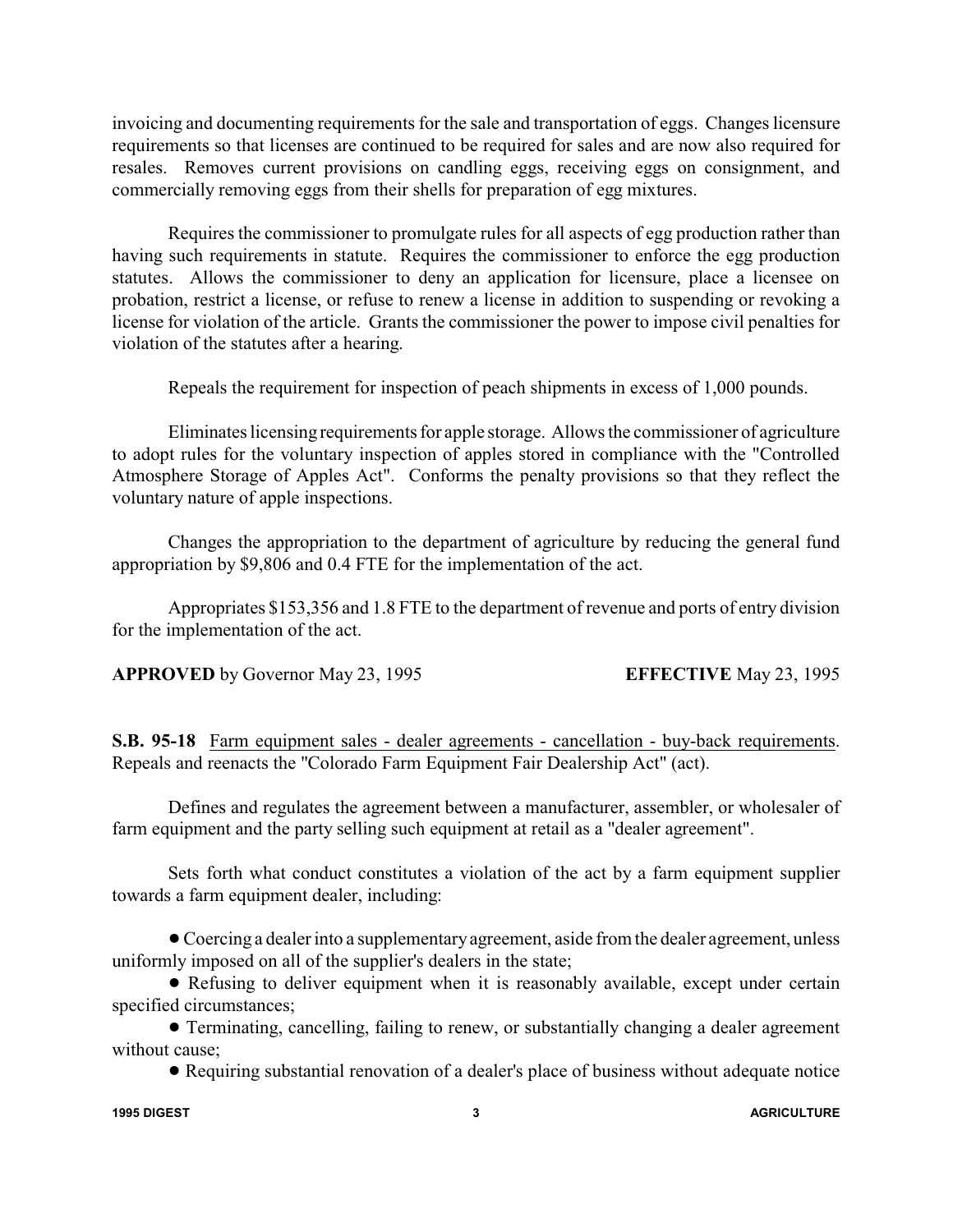and reason;

• Discriminating in pricing;

! Preventing a dealer from changing the capital structure of the dealership, except under certain circumstances;

! Preventing an interest holder in a dealership from transferring such interest holder's interest;

! Requiring a dealer to agree not to bind the supplier to this act; and

! Unreasonablywithholding consent to the transfer of an equipment dealer's interest to such dealer's family.

Specifies what "cause" is for purposes of terminating, cancelling, not renewing, or changing the circumstances of a dealer agreement.

Requires a 180-day notice prior to termination, cancellation, nonrenewal, or change of circumstances of a dealer agreement, unless certain circumstances exist. Allows a dealer to correct the reason for the supplier's action within the 180-day period. Requires the supplier to continue the agreement under existing terms if the dealer takes corrective actions.

Absent an agreement otherwise, requires a supplier to periodically repurchase a portion of a dealer's surplus parts inventory for credit. Limits the types of items in inventory that may be returned for credit.

Requires a supplier to repurchase a dealer's remaining inventory, any data processing hardware and software required by the supplier, and any specialized repair tools unique to the product line upon termination of a dealer agreement. Specifies how the price that the dealer will be reimbursed for repurchased goods is determined. Exempts certain items from the repurchase requirement, including items that are damaged or that were ordered after the dealer was notified of the cancellation. Perfects title in the repurchased items in the supplier, without filing a financing statement, when the dealer is paid.

Provides a mechanism for repurchase of inventory when a dealer dies or becomes incapacitated.

Allows a dealer to seek legal or equitable relief from a supplier, if the supplier violates the act.

Requires the supplier to warranty new equipment and to compensate a dealer for parts and labor in fulfilling a warranty agreement. Allows a supplier to disallow or adjust a warranty claim under certain circumstances.

Applies to new agreements or to old agreements after such agreements are extended, revised, modified, or changed, on or after July 1, 1995.

**BECAME LAW** without Governor's signature May 1 **EFFECTIVE** July 1, 1995

**1995 DIGEST 4 AGRICULTURE**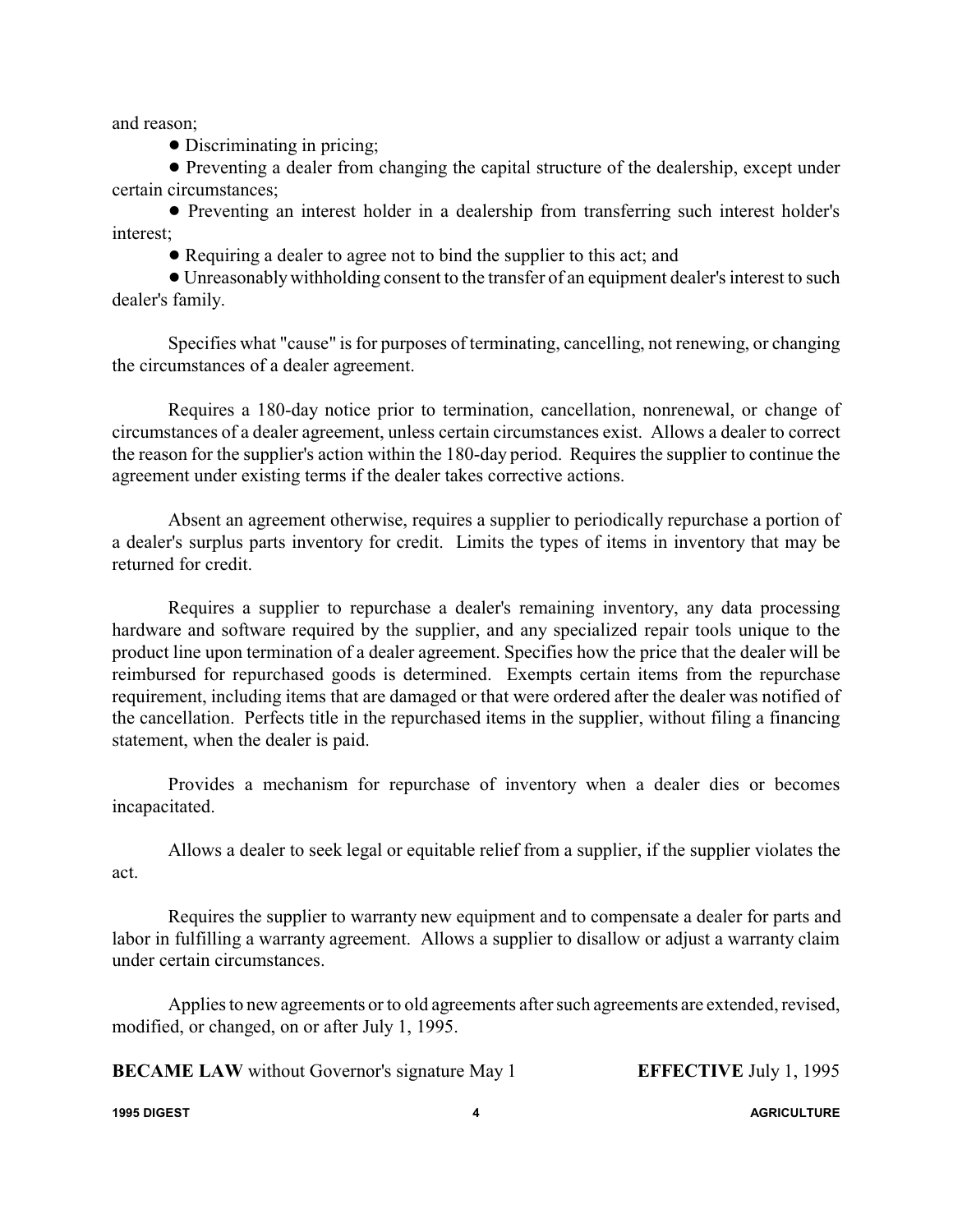**S.B. 95-120** Soil conservation districts - voting - board of supervisors - withdrawal of land. Permits a landowner to have a family member who is a registered voter and a renter or manager of the land vote for them in soil conservation district elections.

Authorizes local soil conservation districts to provide in bylaws for the election of a governing board of 5 to 11 supervisors. Changes the requirements for the composition of such boards.

Modifies procedures for local soil conservation districts to amend district bylaws, allowing such changes upon the petition of 50 qualified voters if the current 3% requirement would exceed 50, and requires passage of such an amendment only by a 2/3 vote rather than the current simple majority.

Where a landowner withdraws from a soil conservation district, requires the district's board of supervisors to file a statement of withdrawal with the county clerk and recorder of the applicable county. Makes the owner of the withdrawn land responsible for payment of the filing fee.

**APPROVED** by Governor April 21, 1995 **EFFECTIVE** July 1, 1995

**H.B. 95-1005** Slaughter, processing, and sale of meat - continuation under sunset law. Removes temperature requirements from statute and specifies that the department of agriculture will set temperature requirements by rule. Authorizes the department to adopt rules concerning the sale of meat or meat products and for food plan operators. Specifies that persons who are otherwise exempt from the laws governing the sale of meat are subject to provisions regarding the sale of adulterated or diseased meat. Makes the sale of adulterated meat a class 2 misdemeanor.

Extends the automatic termination date of the licensing function of the department with respect to the slaughter, processing, and sale of meat to July 1, 2010, pursuant to the sunset law.

**APPROVED** by Governor March 17, 1995 **EFFECTIVE** July 1, 1995

**H.B. 95-1054** Department of agriculture - enforcement authority - civil penalties - cease and desist orders - injunctions. Increases the authority of the state agricultural commission and the commissioner of agriculture to enforce laws related to the "Colorado Agricultural Marketing Act of 1939", prevention of disease in livestock, the manufacture and sale of animal biological products, and the feeding of garbage to hogs. Authorizes the assessment of civil penalties for violations, allows the issuance of cease and desist orders, and empowers courts to issue injunctions in aid of enforcement.

**APPROVED** by Governor March 23, 1995 **EFFECTIVE** March 23, 1995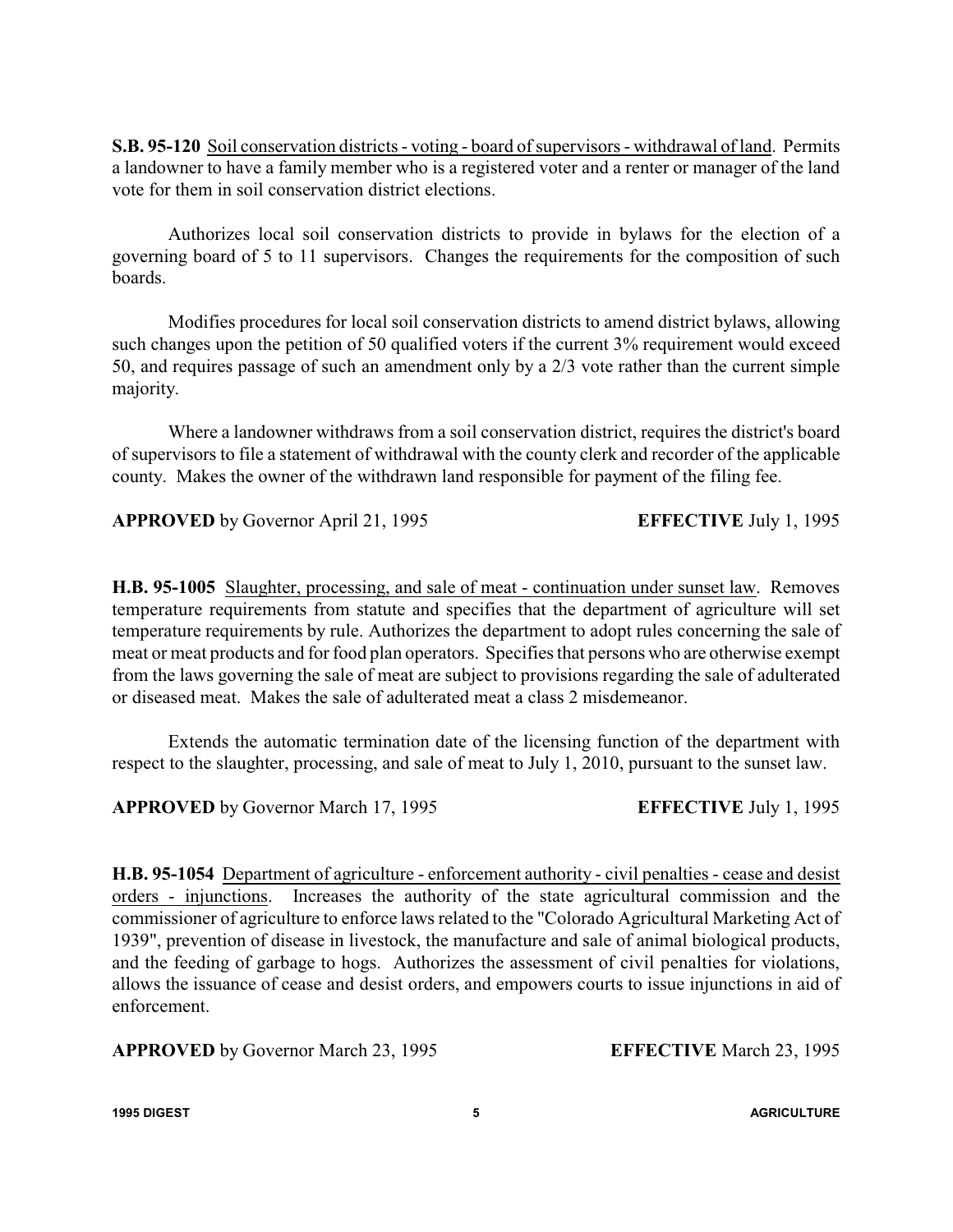**H.B. 95-1129** Accredited zoological parks - exemption from certain regulations. Exempts zoological parks that are accredited by the American zoo and aquarium association from: (1) The state licensing requirement for zoological parks; (2) The wildlife commission's movement and testing requirements for intrastate movement of animals; (3) The certification requirements pertaining to the control of infectious diseases and parasites in alternative livestock; (4) The provisions of the "Alternative Livestock Act"; and (5) The assessment levied on each head of alternative livestock cervidae or captive wildlife cervidae.

Provides that certain rules of the wildlife commission, the state board of stock inspection commissioners, and the state agricultural commission shall continue to apply to intrastate transfers of alternative livestock between accredited zoological parks and any persons or entities that are not accredited. Specifies that a zoological park that does not pay into the cervidae disease revolving fund is not eligible for indemnification under the fund.

**APPROVED** by Governor March 9, 1995 **EFFECTIVE** March 9, 1995

**H.B. 95-1206** Colorado horse development board created - appropriation. Creates the Colorado horse development board, consisting of 14 members appointed by the commissioner of agriculture. Provides that the board is a body corporate and a political subdivision of the state but is not a state agency and is not subject to administrative direction by any state agency except as provided in the act and for purposes of governmental immunity, risk management, and self-insurance. States that the board is not a local government for purposes of the local government budget and audit laws.

Specifies the qualifications and the powers and duties of the board relating to development and promotion of the horse industry in Colorado. Specifies that board members serve without compensation except for payment of actual and necessary travel and other expenses. Authorizes board employees to receive actual and necessary travel and other expenses. Requires the board to adopt rules governing payment of expenses.

Authorizes the board to accept grants and donations to fund the activities and expenses of the board. Creates a horse development fund in the office of the state treasurer in which such grants and donations are deposited. Specifies that fund moneys are subject to annual appropriation and do not revert to the general fund at the end of the fiscal year.

Appropriates \$100,000 from the Colorado horse development fund to the board for implementation of the act.

**APPROVED** by Governor May 25, 1995 **EFFECTIVE** July 1, 1995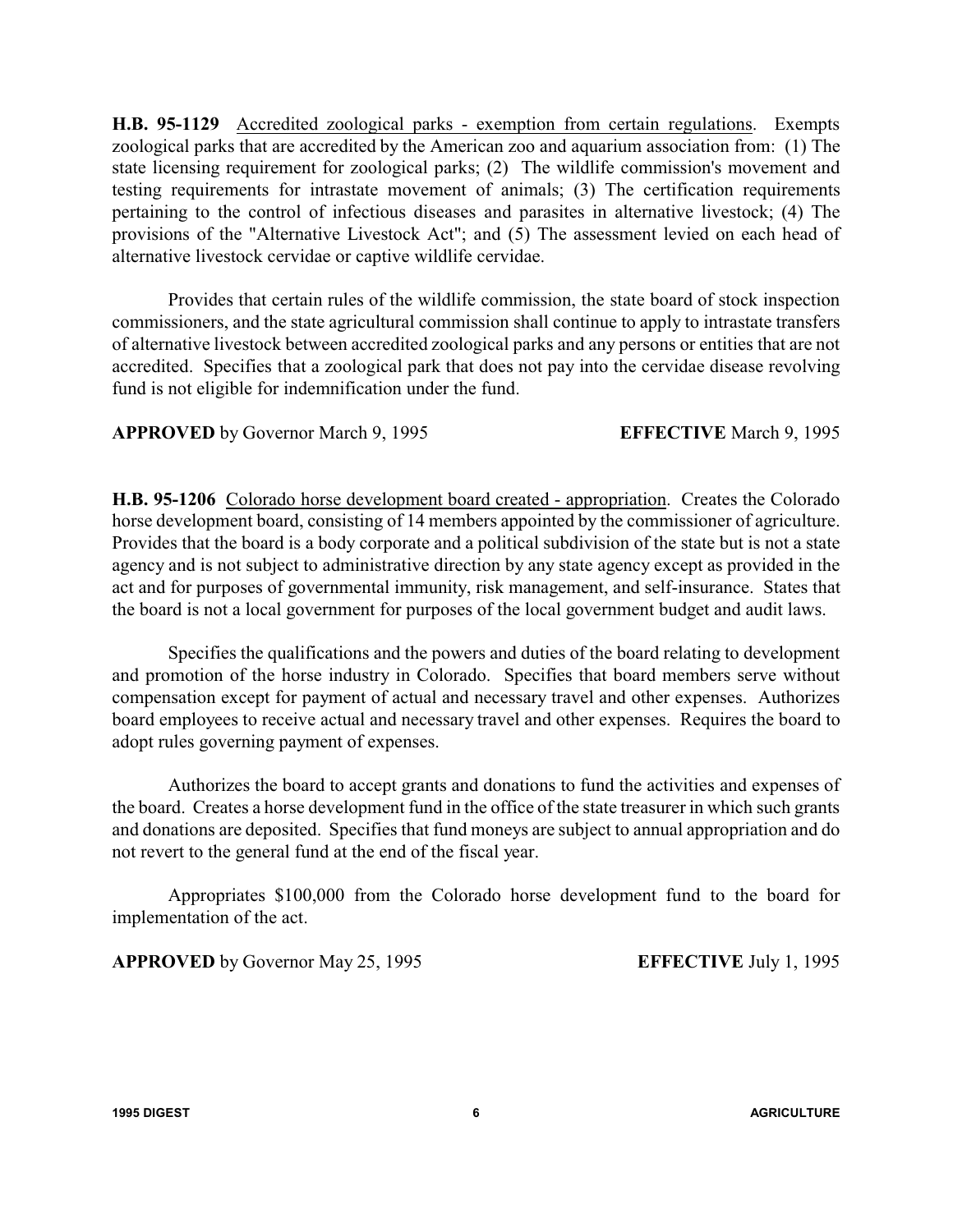### **APPROPRIATIONS**

**S.B. 95-175** Supplemental appropriation - department of administration. Amends the 1994 general appropriation act to increase the total appropriation to the department of administration. Increases the general fund and cash funds exempt portions of the appropriation.

**APPROVED** by Governor March 29, 1995 **EFFECTIVE** March 29, 1995

**S.B. 95-176** Supplemental appropriation - department of agriculture. Amends the 1994 general appropriation act to increase the total appropriation to the department of agriculture. Increases the cash funds portion of the appropriation.

**APPROVED** by Governor March 29, 1995 **EFFECTIVE** March 29, 1995

**S.B. 95-177** Supplemental appropriation - department of education. Amends the 1994 general appropriation act to decrease the total appropriation to the department of education. Decreases the general fund, cash funds, and cash funds exempt portions of the appropriation. Repeals a section of a 1994 act that adjusted the appropriation to the department in the 1994 general appropriation act.

**APPROVED** by Governor March 29, 1995 **EFFECTIVE** March 29, 1995

**S.B. 95-178** Supplemental appropriation - office of the governor. Amends the 1994 general appropriation act to increase the cash funds portion and decrease the cash funds exempt portion of the appropriation to the office of the governor.

**APPROVED** by Governor March 29, 1995 **EFFECTIVE** March 29, 1995

**S.B. 95-179** Supplemental appropriation - department of health care policy and financing. Amends the 1994 general appropriation act to increase the total appropriation to the department of health care policy and financing. Increases the general fund, cash funds exempt, and federal funds portions of the appropriation and decreases the cash funds portion. Amends the 1993 general appropriation act to increase the total appropriation to the department. Increases the general fund and federal funds portions of the appropriation. Lifts restrictions on funds attributable to overexpenditures for the 1993-1994 fiscal year.

**APPROVED** by Governor March 29, 1995 **EFFECTIVE** March 29, 1995

**S.B. 95-180** Supplemental appropriation - department of higher education. Amends the 1994 general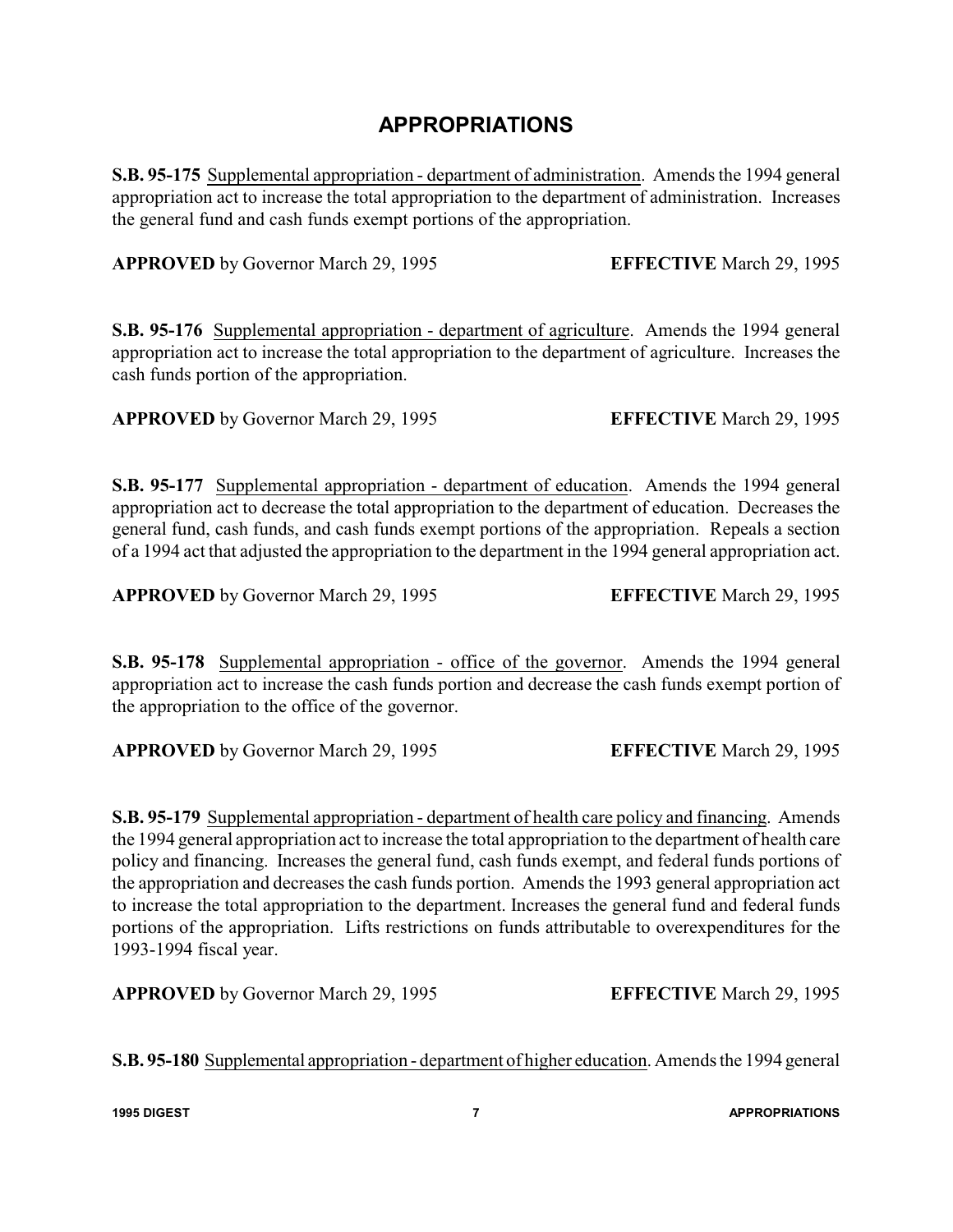appropriation act to increase the total appropriation to the department of higher education. Decreases the general fund portion of the appropriation and increases the cash funds and cash funds exempt portions.

#### **APPROVED** by Governor March 29, 1995 **EFFECTIVE** March 29, 1995

**S.B. 95-181** Supplemental appropriation - department of human services. Amends the 1994 general appropriation act to increase the total appropriation to the department of human services. Increases the cash funds exempt portion and decreases the general fund, cash funds, and federal funds portions. Adds footnotes to the 1994 general appropriation act. Amends a section of a 1994 act that made appropriations to the department of human services. Amends sections of 1994 acts that made appropriations to the department of human services by changing one of the sources of the appropriations from cash funds to cash funds exempt. Amends a section of a 1994 act to adjust the appropriations made to the department in the 1994 general appropriation act to decrease the general fund and cash funds portions.

**APPROVED** by Governor March 29, 1995 **EFFECTIVE** March 29, 1995

**S.B. 95-182** Supplemental appropriation - judicial department. Amends the 1994 general appropriation act to increase the total appropriation to the judicial department. Increases the general fund, cash funds, and cash funds exempt portions of the appropriation. Adds a footnote to the 1994 general appropriation act.

**APPROVED** by Governor March 29, 1995 **EFFECTIVE** March 29, 1995

**S.B. 95-183** Supplemental appropriation - department of labor and employment. Amends the 1994 general appropriation act to increase the appropriation to the department of labor and employment. Increases the cash funds exempt and federal funds portions of the appropriation and decreases the cash funds portion.

**APPROVED** by Governor March 29, 1995 **EFFECTIVE** March 29, 1995

**S.B. 95-184** Supplemental appropriation - department of law. Amends the 1994 general appropriation act to increase the total appropriation to the department of law. Decreases the general fund and cash funds portions of the appropriation and increases the cash funds exempt and federal funds portions.

**APPROVED** by Governor March 29, 1995 **EFFECTIVE** March 29, 1995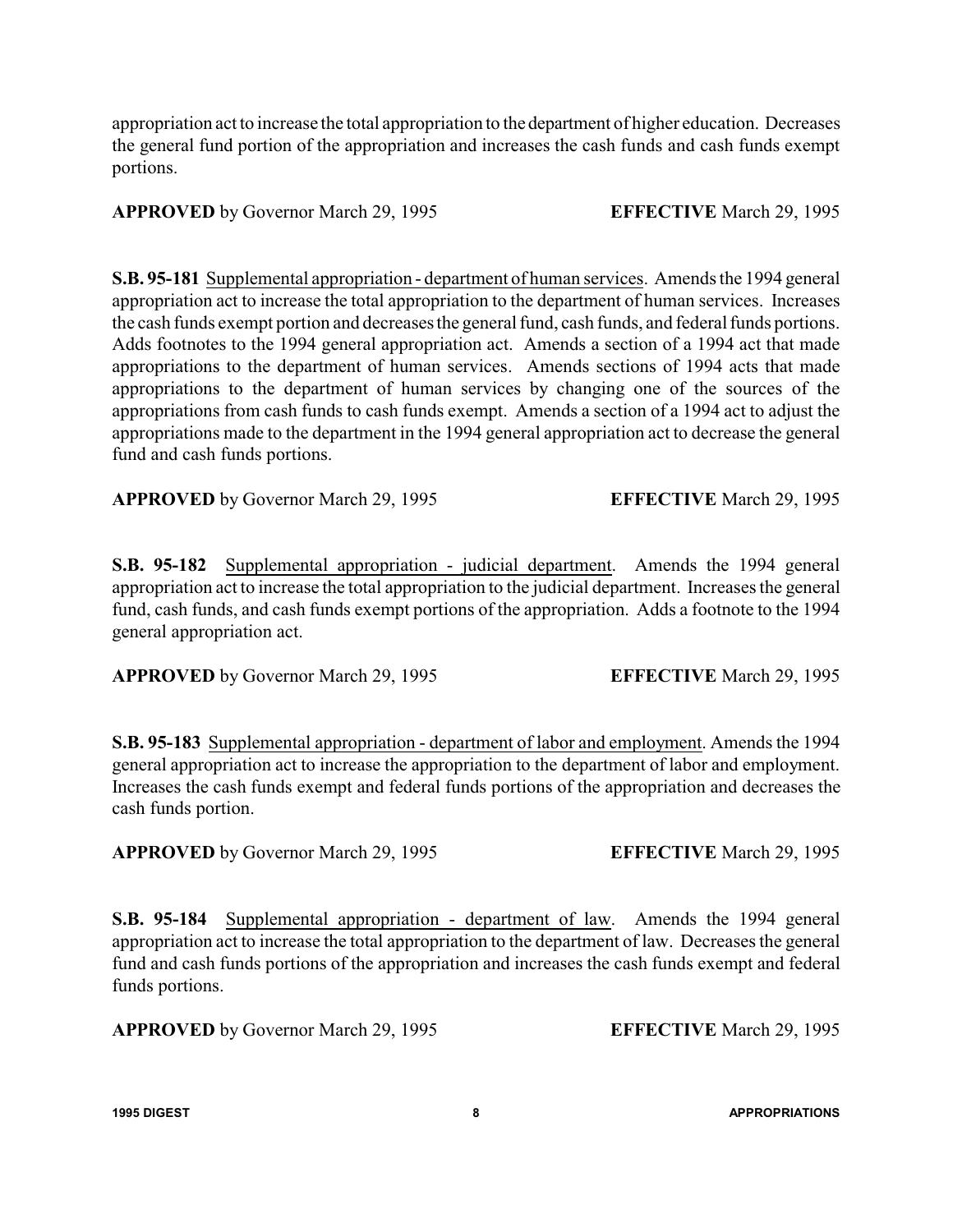**S.B. 95-185** Supplemental appropriation - legislative department. Amends a section of a 1994 act to increase an appropriation to the general assembly for allocation to the legislative service agencies for the provision of staff assistance for the recodification of the "Colorado Children's Code". Amends the 1994 legislative department appropriation to decrease the appropriation to the house of representatives and senate and to increase the appropriation to the legislative council. Adds a footnote to the legislative council appropriation to provide for the use of money for a study relating to workers' compensation medical care fees.

**APPROVED** by Governor March 29, 1995 **EFFECTIVE** March 29, 1995

**S.B. 95-186** Supplemental appropriation - department of local affairs. Amends the 1994 general appropriation act to decrease the total appropriation to the department of local affairs. Decreases the cash funds portion of the appropriation and increases the cash funds exempt portion.

**APPROVED** by Governor March 29, 1995 **EFFECTIVE** March 29, 1995

**S.B. 95-187** Supplemental appropriation - department of natural resources. Amends the 1994 general appropriation act to increase the total appropriation to the department of natural resources. Increases the general fund, cash funds, cash funds exempt, and federal funds portions of the appropriation.

**APPROVED** by Governor March 29, 1995 **EFFECTIVE** March 29, 1995

**S.B. 95-188** Supplemental appropriation - department of personnel. Amends the 1994 general appropriation act to increase the cash funds portion and decrease the cash funds exempt portion of the appropriation to the department of personnel. Deletes a footnote to the 1994 general appropriation act.

**APPROVED** by Governor March 29, 1995 **EFFECTIVE** March 29, 1995

**S.B. 95-189** Supplemental appropriation - department of public health and environment. Amends the 1994 general appropriation act to increase the total appropriation to the department of public health and environment. Increases the general fund portion of the appropriation and decreases the cash funds portion.

**APPROVED** by Governor March 29, 1995 **EFFECTIVE** March 29, 1995

**S.B. 95-190** Supplemental appropriation - department of public safety. Amends the 1994 general appropriation act to increase the total appropriation to the department of public safety. Increases the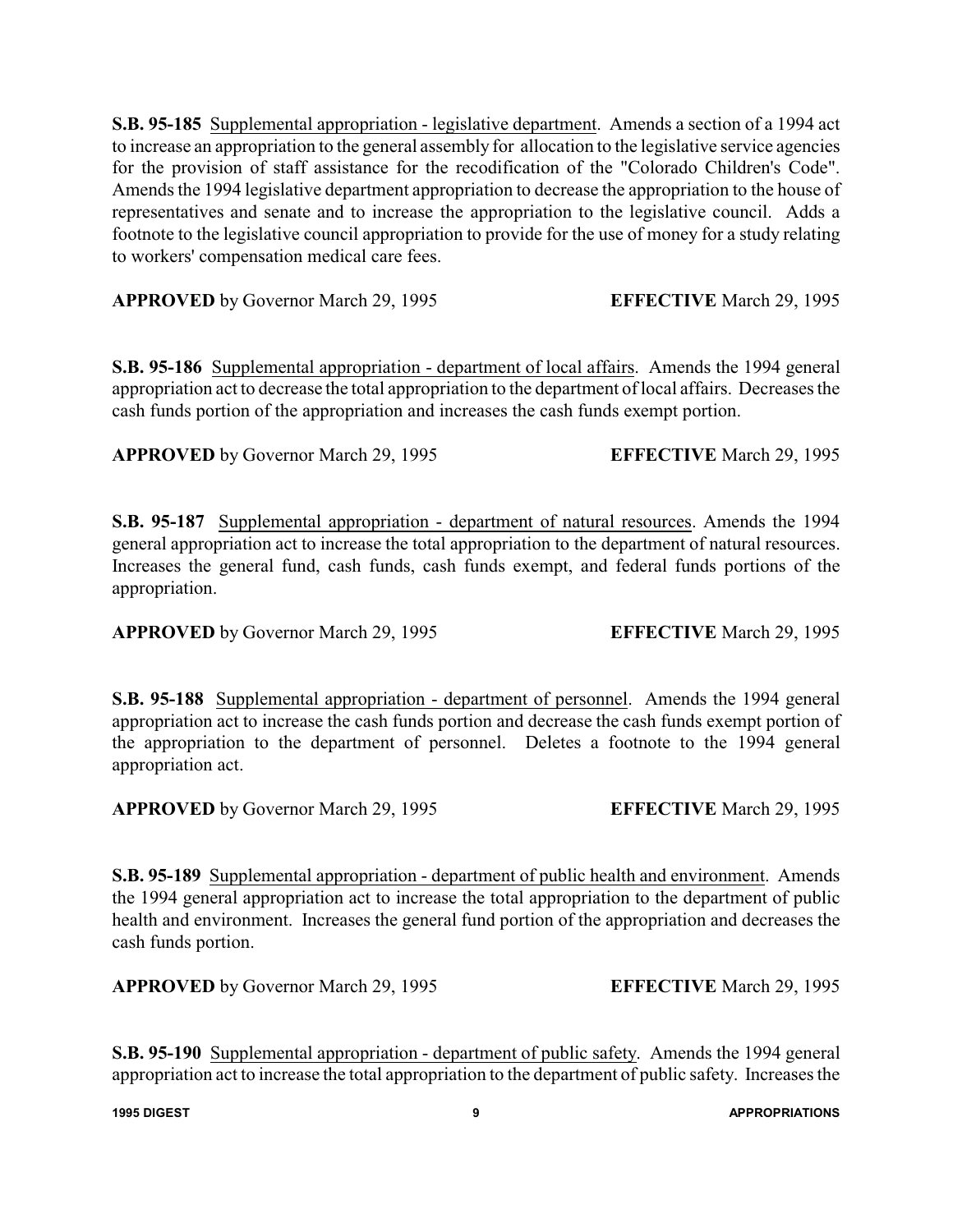cash funds and cash funds exempt portions of the appropriation. Deletes a footnote to the 1994 general appropriation act.

**APPROVED** by Governor March 29, 1995 **EFFECTIVE** March 29, 1995

**S.B. 95-191** Supplemental appropriation - department of regulatory agencies. Amends the 1994 general appropriation act to increase the total appropriation to the department of regulatory agencies. Increases the cash funds portion of the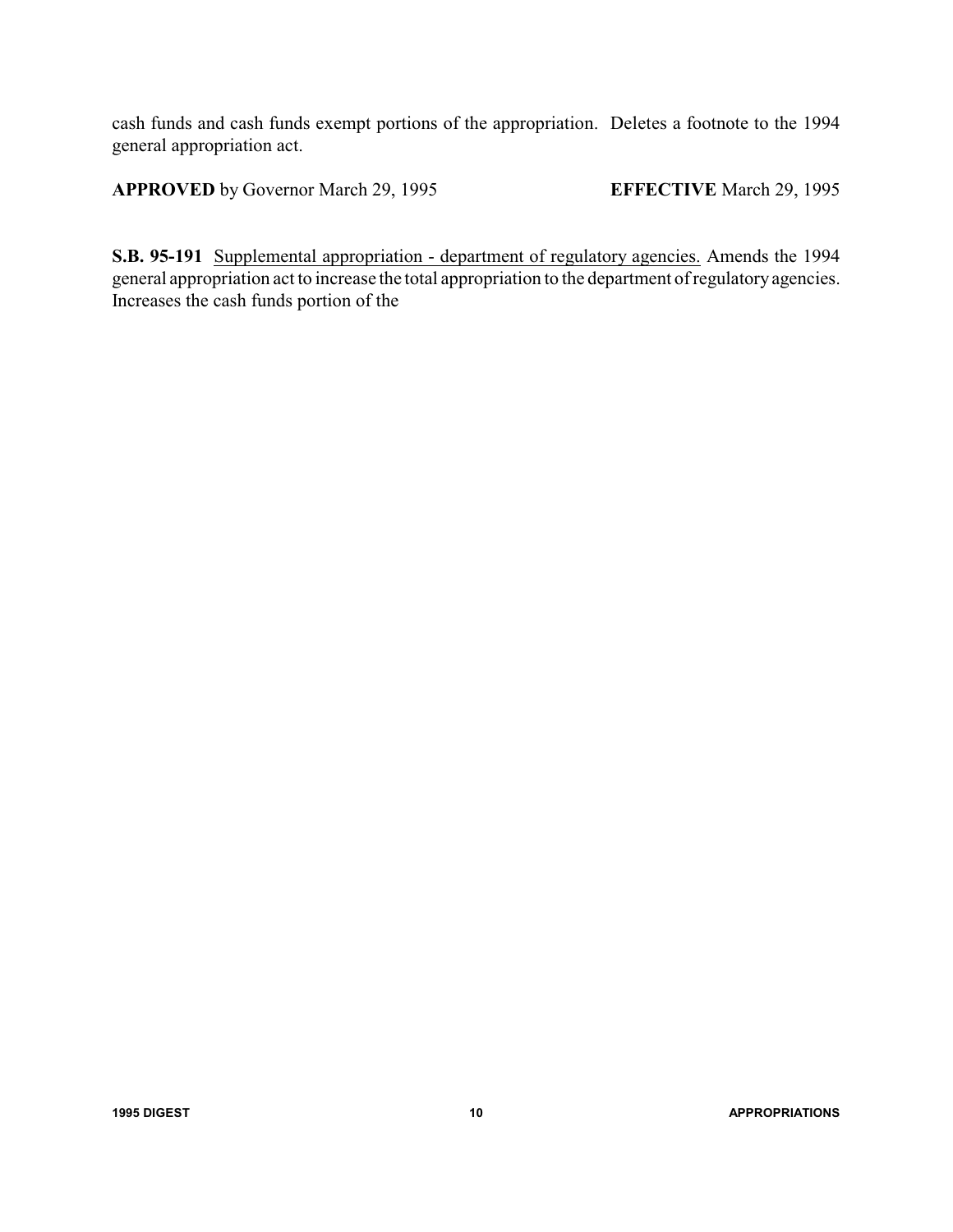appropriation and decreases the cash funds exempt portion.

**APPROVED** by Governor April 12, 1995 **EFFECTIVE** April 12, 1995

**S.B. 95-192** Supplemental appropriation - department of revenue. Amends the 1994 general appropriation act to increase the total appropriation to the department of revenue. Increases the cash funds portion of the appropriation and decreases the general fund and cash funds exempt portions.

**APPROVED** by Governor March 29, 1995 **EFFECTIVE** March 29, 1995

**S.B. 95-193** Supplemental appropriation - department of the treasury. Amends the 1994 general appropriation act to decrease the total appropriation to the department of the treasury. Decreases the general fund portion of the appropriation.

**APPROVED** by Governor March 29, 1995 **EFFECTIVE** March 29, 1995

**S.B. 95-197** Supplemental appropriation - department of corrections. Amends the 1994 general appropriation act to increase the total appropriation to the department of corrections. Increases the general fund and cash funds exempt portions of the appropriation. Amends the 1993 general appropriation act to increase the total appropriation to the department of corrections. Increases the general fund portion of the appropriation.

**APPROVED** by Governor March 29, 1995 **EFFECTIVE** March 29, 1995

**S.B. 95-214** General appropriation act - long bill. Makes appropriations for the payment of the expenses of the executive, legislative, and judicial departments of state government for the fiscal year beginning July 1, 1995. Sets the grand total of the operating budget at \$8,238,397,396, of which \$3,843,750,741 is from the general fund, \$2,519,840,898 is from cash funds, and \$1,874,805,757 is from federal funds.

Appropriates \$302,244,599 for capital construction, of which \$94,425,953 is fromthe capital construction fund, \$104,244,486 is from cash funds, and \$103,574,160 is from federal funds.

For the 1993-94 fiscal year, decreases the general fund appropriation to the department of health care policy and financing for outstate programs under indigent care program and increases the general fund appropriation to the department of the treasuryfor industrial banks under the unclaimed property program to repay depositors of industrial banks.

**APPROVED** by Governor April 28, 1995 **EFFECTIVE** April 28, 1995 **PORTION VETOED** April 28, 1995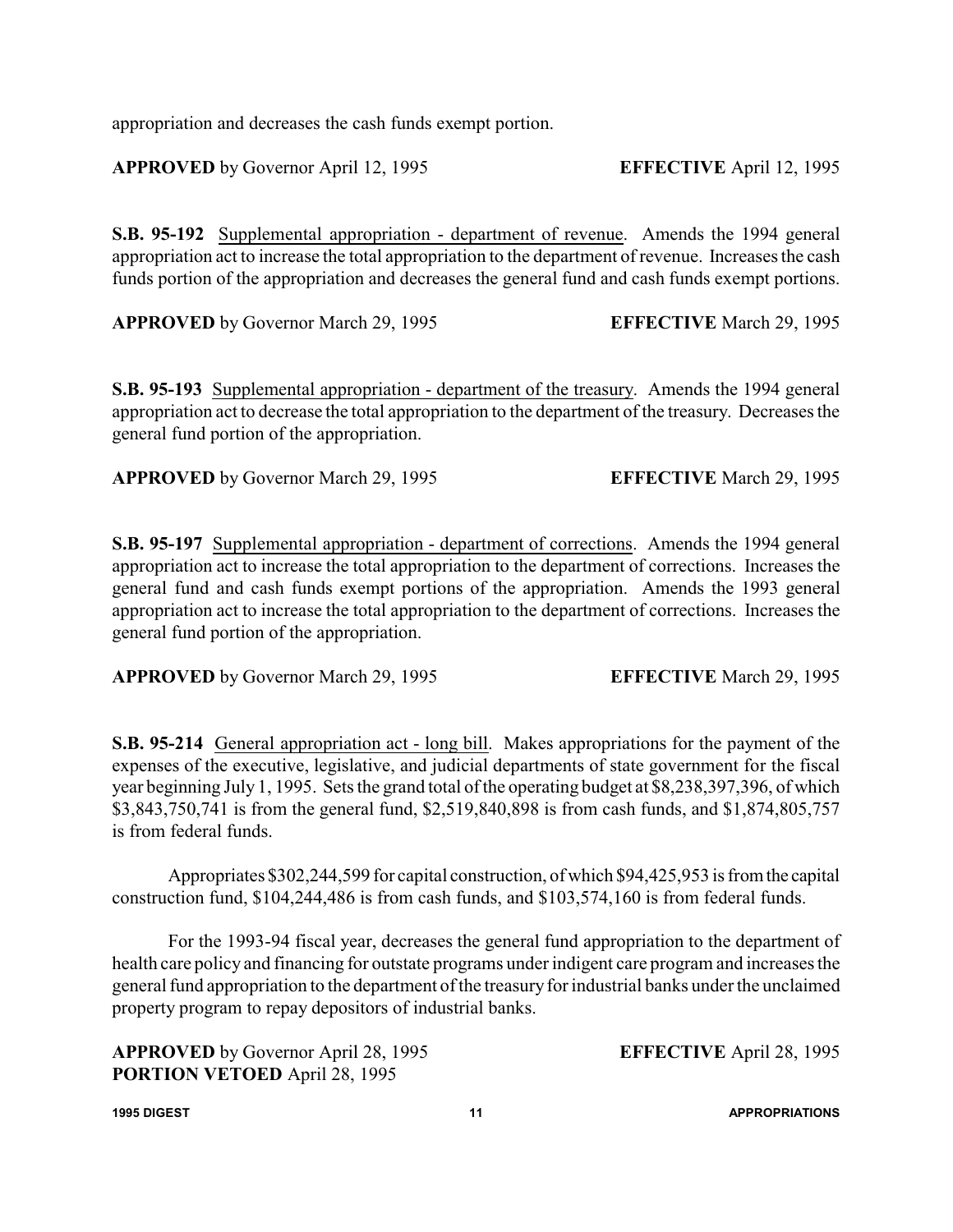**H.B. 95-1205** Legislative appropriation. Appropriates \$19,489,002 to the general assembly and the legislative service agencies for the 1995-96 fiscal year. Specifies that \$100,000 of this sum is from cash funds and the remainder is from the general fund. Projects that the statutory tax levy on civil actions in 1995-96 will return \$235,000 to the general fund to offset expenses of the revision of statutes by the office of legislative legal services.

**APPROVED** by Governor April 20, 1995 **EFFECTIVE** April 20, 1995

**H.B. 95-1363** Supplemental appropriation - capital construction. Amends the 1992 general appropriation act to decrease the total appropriation for capital construction. Decreases the capital construction fund, cash funds, and federal funds portions of the appropriation. Amends the 1992 general appropriation act to increase a capital construction appropriation in the department of higher education to Fort Lewis college by increasing the cash funds portion of the appropriation. Decreases the capital construction fund portion and increases the cash funds portion of the capital construction appropriation. Amends the 1993 general appropriation act to increase the total appropriation for capital construction. Increases the cash funds exempt portion of the appropriation. Amends the 1994 general appropriation act to increase the total appropriation for capital construction. Decreases the capital construction fund exempt portion of the appropriation and increases the cash funds and cash funds exempt portions.

For the 1994-95 fiscal year, appropriates \$1,655,000 out of the capital construction fund for hazardous waste cleanup on the campus of the Colorado school of mines.

Appropriates \$2,081,000 from the general fund to the capital construction fund for the 1994- 95 fiscal year.

**APPROVED** by Governor June 5, 1995 **EFFECTIVE** June 5, 1995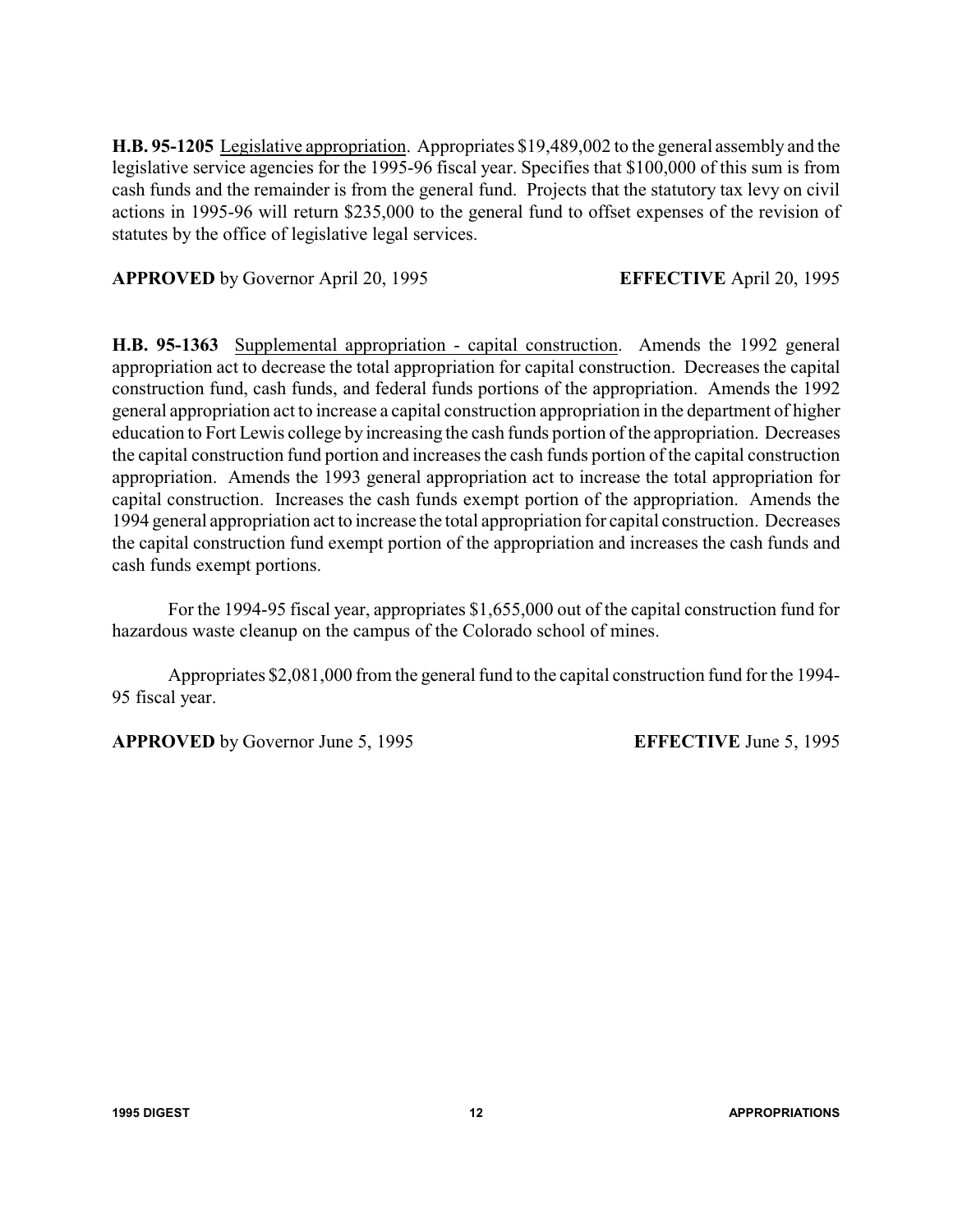### **CHILDREN AND DOMESTIC MATTERS**

**S.B. 95-152** Juvenile sentencing - parental involvement. Authorizes a sentencing court to require a juvenile's parent or guardian to assist the juvenile in a supervised work program as a condition of probation, to perform volunteer community service with the juvenile, or to attend a parental responsibility training program with the juvenile. Allows the court to require the juvenile or both the juvenile and the parent or guardian to perform services for the victim if the victim consents.

Applies to sentences imposed on or after July 1, 1995.

**APPROVED** by Governor April 17, 1995 **EFFECTIVE** July 1, 1995

**S.B. 95-171** Juvenile sentencing - regimented juvenile training program. Prohibits a court from imposing any other sentence when it sentences a juvenile to the department of human services with a recommendation that the juvenile be required to participate in the regimented juvenile training program.

Applies to sentences imposed on or after July 1, 1995.

**APPROVED** by Governor April 7, 1995 **EFFECTIVE** July 1, 1995

**H.B. 95-1043** Juvenile sentencing - restitution - liability cap for parents. Raises the maximum amount of damages recoverable against parents for the acts of their minor children from \$3,500 to \$5,000.

**APPROVED** by Governor May 22, 1995 **EFFECTIVE** July 1, 1995

**H.B. 95-1153** Domestic abuse - disclosure of prior restraining orders. Requires a party filing a petition for dissolution of marriage or legal separation or filing a proceeding for child custody or a proceeding involving determination of paternity to disclose to the court the existence of any prior temporary or permanent restraining orders issued against either party within 90 days prior to the filing of the petition or proceeding.

**APPROVED** by Governor March 23, 1995 **EFFECTIVE** July 1, 1995

**H.B. 95-1334** Actions against juveniles - miscellaneous changes - mediation pilot program costs. Provides that a restraining order to prevent domestic abuse may be issued against a juvenile. Authorizes service of a "promise to appear" for juvenile proceedings based upon an act constituting a felony as well as a misdemeanor or petty offense. Requires a juvenile judge or magistrate setting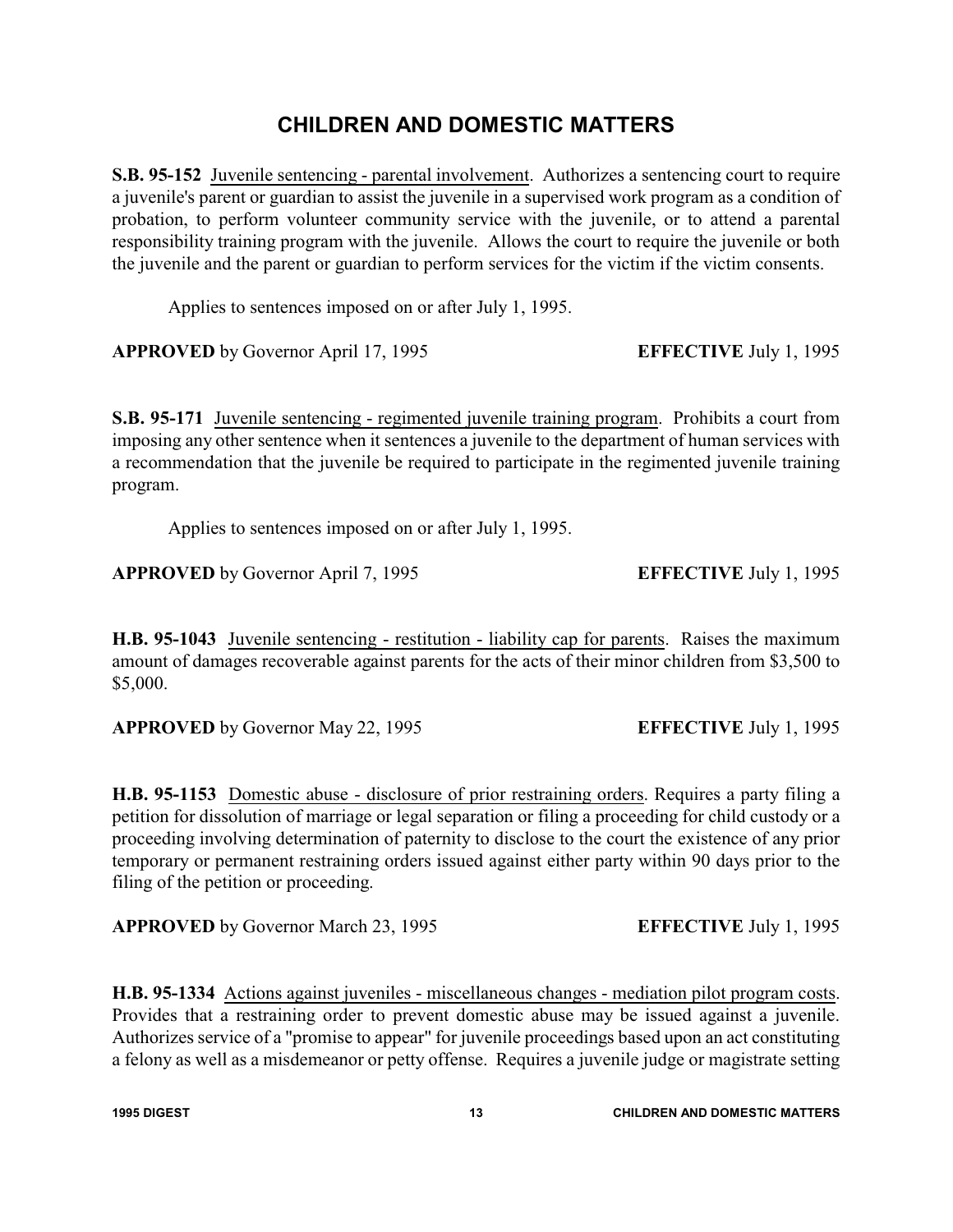bail to consider the same criteria a court considers for adult offenders in determining the amount of bail and type of bond to be furnished. Requires a juvenile to pay the victims and witnesses assistance and law enforcement surcharge as a condition of probation.

Removes a district court's authority to order a juvenile to be held in custody pending proceedings in district court after an order waiving the jurisdiction of the juvenile court. Allows a juvenile magistrate to issue a warrant in a situation where it is believed that a juvenile has violated conditions of the juvenile's bail bond. Establishes that juvenile and county courts shall have concurrent jurisdiction over a juvenile under 18 charged with underage drinking; except that, if the juvenile court accepts jurisdiction, the county court jurisdiction shall terminate. Requires the full juvenile parole board to conduct the parole hearings concerning aggravated as well as violent juvenile offenders.

Clarifies that counties participating in the mediation pilot program are not responsible for any costs of mediation services.

**APPROVED** by Governor May 16, 1995 **EFFECTIVE** July 1, 1995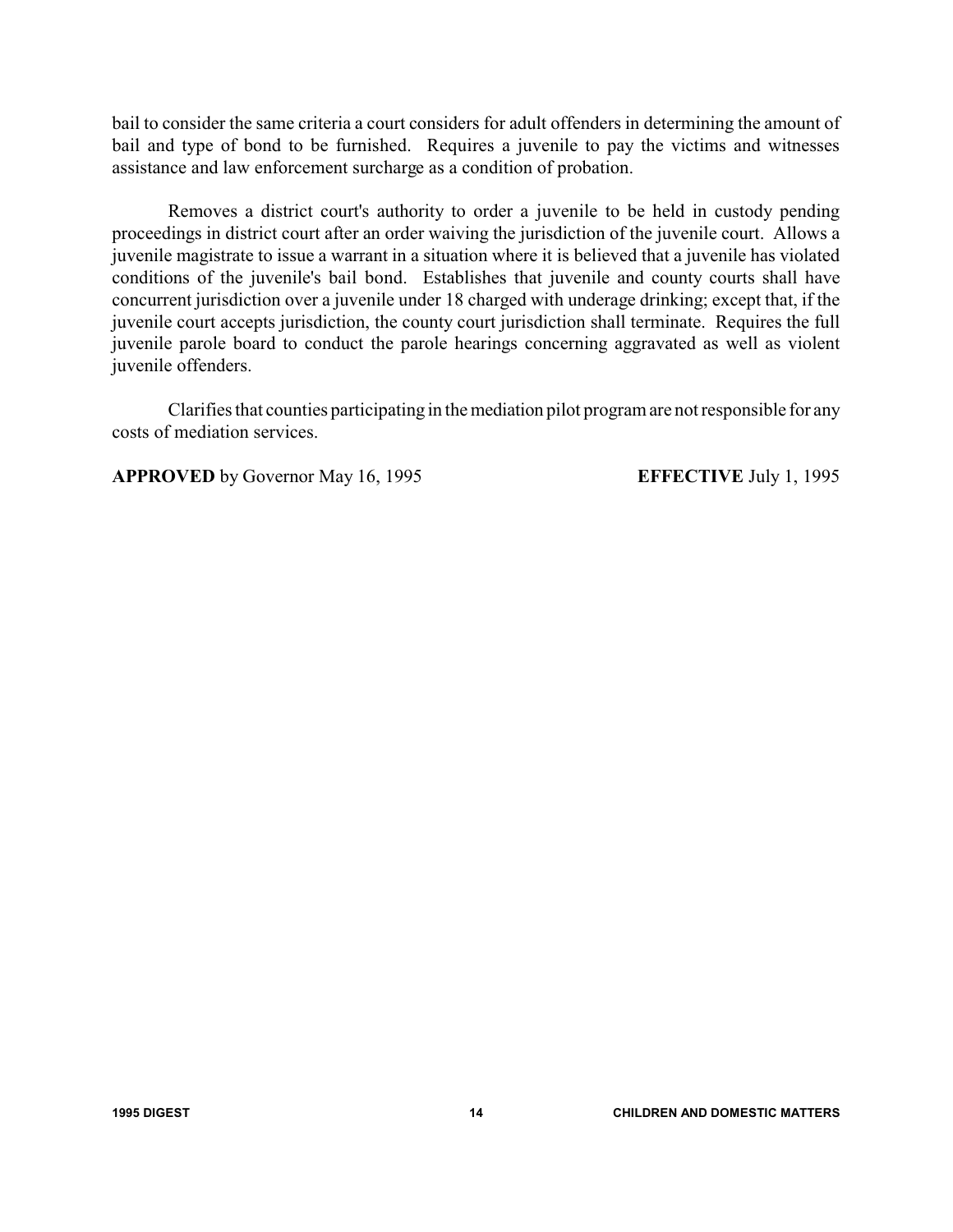### **CONSUMER AND COMMERCIAL TRANSACTIONS**

**S.B. 95-91** Security interests - filing requirements - central indexing system - appropriation. Creates a central system ("system") for the indexing of all filings made pursuant to the "Uniform Commercial Code - Secured Transactions". Creates the central indexing system board to oversee and implement the system, study its future expansion, establish filing fees, and determine which filings to perfect security interests and notices of other agricultural liens shall be indexed in the system.

Establishes the central indexing system cash fund to fund the system. Imposes a \$1 surcharge on all filings and recordings, except those for which there is no charge, to fund computer and related expenses needed for the electronic filing and retrieval of lien index data. Repeals the surcharge, effective December 31, 2000.

Effective July 1, 1996, requires the office of the secretary of state and any county clerk and recorder receiving a filing to perfect a security interest or agricultural lien to transmit a copy of the filing to the central indexing system in a timely manner.

Before July 1, 1996, current law concerning the proper place to file in order to perfect a security interest is retained, except that:

! A defect in the description of collateral in an effective financing statement shall not affect the validity of a financing statement filed with the county clerk and recorder pursuant to the Uniform Commercial Code; and

! When an effective financing statement is filed within 45 days after the filing with the county clerk and recorder, the priority of the filing shall be determined by the date and time of the earlier filing, but if the effective financing statement is not filed within 45 days, the priority shall be determined by the date and time of the filing of the effective financing statement.

Effective July 1, 1996, the proper place to file in order to perfect a security interest is:

! When the collateral is timber or other substances to be extracted or goods which are to become fixtures, then in the real estate records in the office of the county clerk and recorder where the real estate is located; or, in all other cases,

! In the office of the secretary of state or the office of the county clerk and recorder of any county.

Eliminates a provision stating that a filing made in good faith but in the wrong place or not in all of the required places is effective to the extent it does comply with requirements. Eliminates the requirement that a financing statement be signed by the debtor. Eliminates the requirement that both spouses sign a financing statement for a security interest in consumer goods to be enforceable.

Eliminates a provision stating that a financing statement is sufficient to perfect a security interest in certain types of collateral when signed only by the secured party. Eliminates the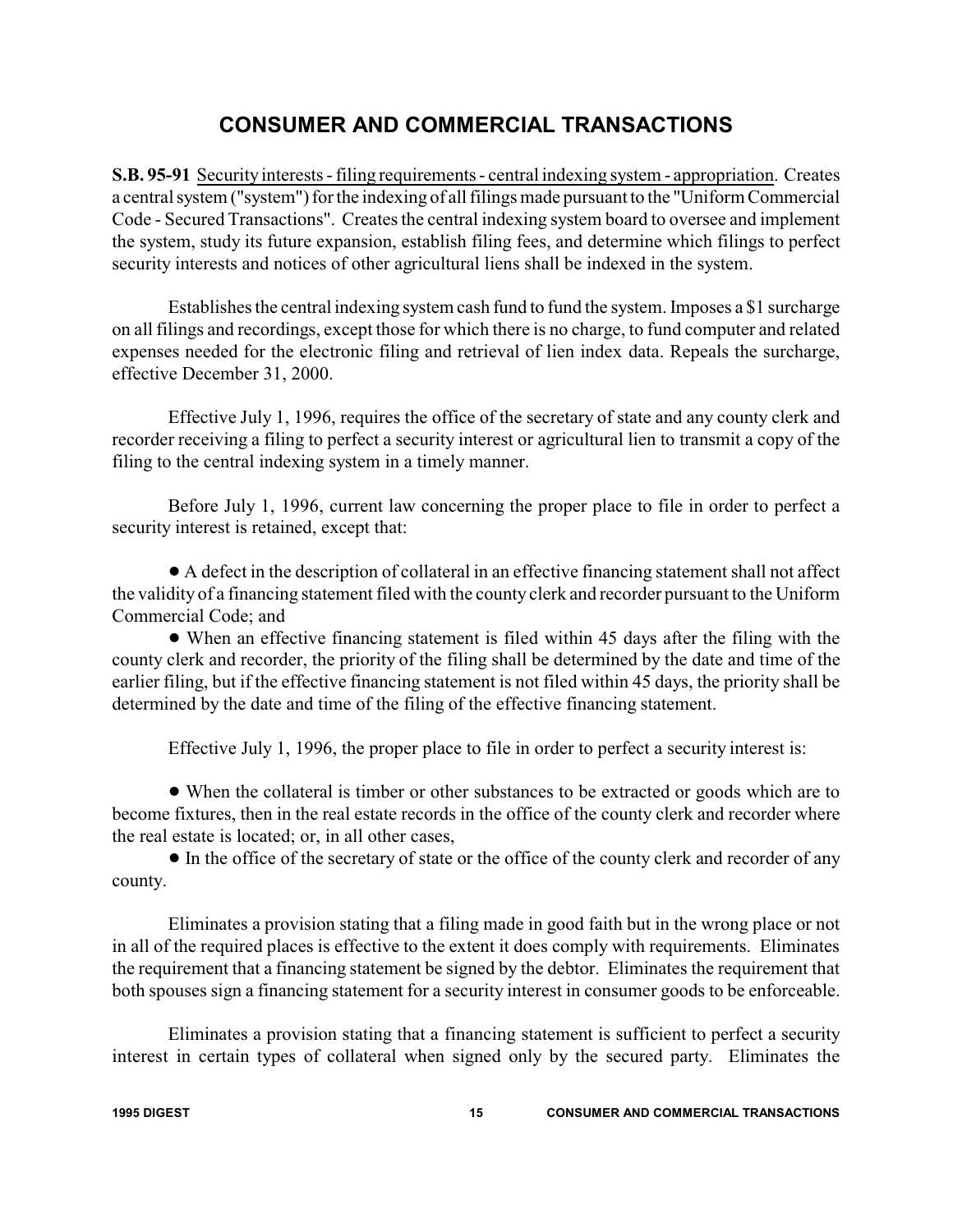requirement that a continuation statement be signed by the secured party when filed. Eliminates the requirement that a continuation statement signed by a person other than the secured party of record must be accompanied by a separate written statement of assignment signed by the secured party of record. Eliminates requirements that filings with the secretary of state be typed.

Enables a secured partyof record to release the collateral described in the financing statement by using an unsigned statement of release. Increases filing, indexing, and other fees to \$15.

Extends until December 31, 1996, the repeal date for the central filing system committee; except that if the members of the central indexing system board are appointed before that date, then the committee shall cease to exist on the final date of such appointment.

States that a financing or continuation statement filed before July 1, 1996, which has not lapsed by December 31, 1997, shall lose its priority rights unless a new continuation statement is filed after July 1, 1996, but on or before December 31, 1997. The new statement must identify the original statement and state that such original statement is still effective. The priority of the original filing shall be preserved for five years after the date of filing of the new statement. Provides that if a statement filed before July 1, 1996, lapses after that date but before December 31, 1997, it may be continued by filing a new continuation statement.

For the fiscal year beginning July 1, 1995, appropriates \$1,915,584 to the department of state if the central indexing system board contracts for the purpose of implementing the central indexing system for the implementation of this act, of which \$802,889 shall be appropriated to the department of state, \$14,421 shall be appropriated to the department of law, and \$410,595 shall be appropriated to the department of revenue.

For the fiscal year beginning July 1, 1995, appropriates \$702,100 to the department of state if such department is selected to operate the central indexing system for the implementation of the act.

**APPROVED** by Governor May 31, 1995 **EFFECTIVE** July 1, 1996

**H.B. 95-1039** Unsolicited goods - magazine subscription cancellation. Requires that the sender of a magazine or periodical cancel a subscription if the recipient returns the invoice marked "cancel" or otherwise notes that he or she wishes to terminate the subscription. Requires the sender to refund the price of the remainder of the cancelled prepaid subscription.

**APPROVED** by Governor May 4, 1995 **EFFECTIVE** July 1, 1995

**H.B. 95-1076** Consumer credit transactions - delinquency charge limitation. Amends the "Uniform Consumer Credit Code" to limit the delinquency charge on an instalment not paid within ten days after the due date to not more than \$15 with respect to a consumer loan, refinancing, or consolidation

**1995 DIGEST 16 CONSUMER AND COMMERCIAL TRANSACTIONS**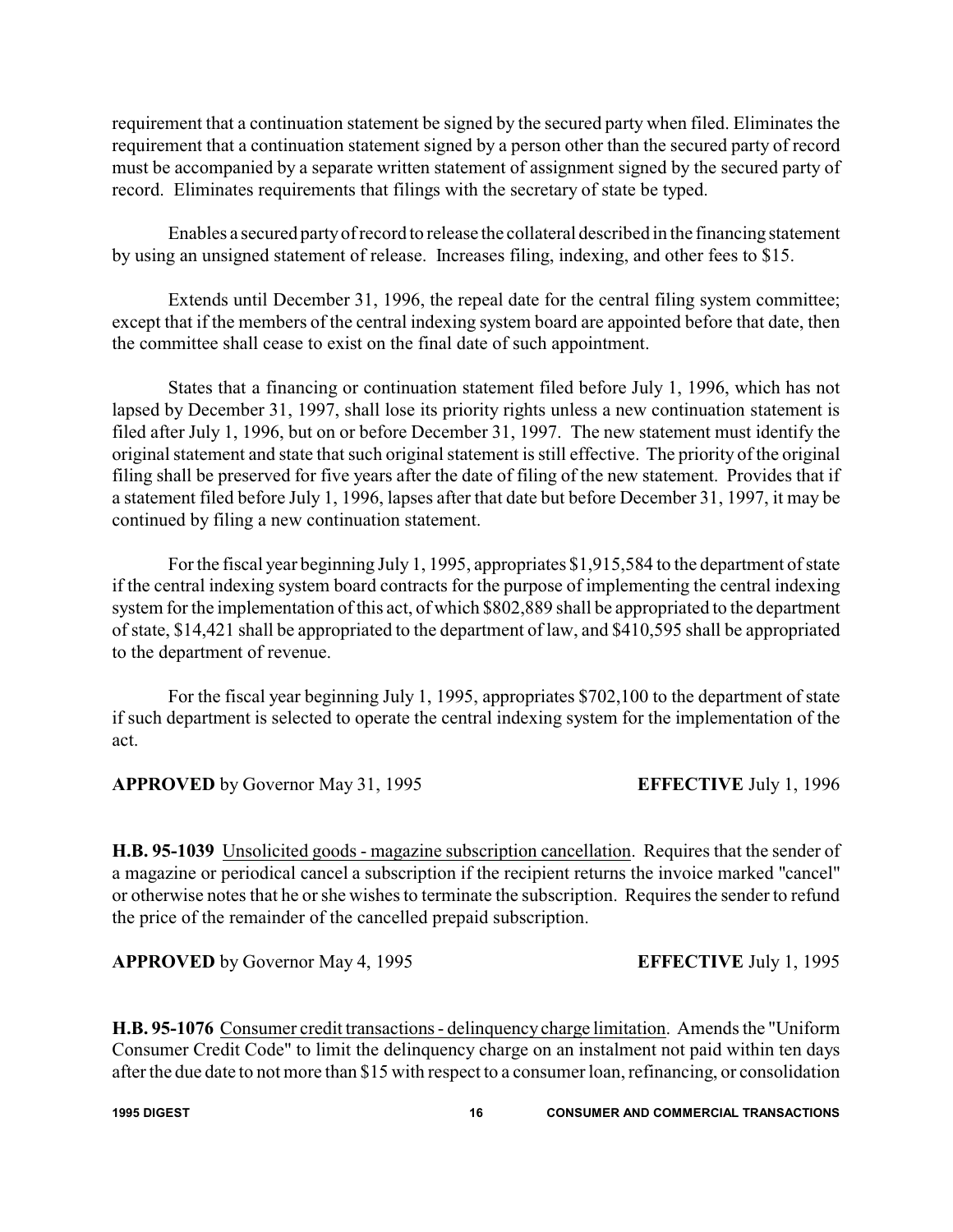that is not precomputed and that is not secured by real property. Deletes current language limiting such charges to 5% of the unpaid amount or \$10, whichever is less.

**APPROVED** by Governor April 7, 1995 **EFFECTIVE** April 7, 1995

**H.B. 95-1242** Music copyrights - contracts for the payment of royalties - enforcement. Establishes requirements for contracts that require a proprietor to pay royalties to a copyright owner or performing rights society when certain nondramatic musical works are performed in public. Exempts contracts entered into between a performing rights society and a broadcaster licensed by the FCC.

Requires that certain information be provided to a proprietor at least 72 hours before the execution of a contract, but allows a proprietor to waive the 72-hour review period if there is no coercion or undue influence.

Requires that royalty contracts be in a certain form and include certain provisions, including a list of the copyrighted works licensed under the contract and notice of a 72-hour rescission period.

Prohibits a copyright owner, performing rights society, or an agent or employee of such an owner or society from:

! Entering the property of a proprietor for the purpose of discussing the payment of royalties or the use of copyrighted works without first identifying himself or herself and making known the purpose of the investigation;

! Collecting a royalty payment or other fee pursuant to a contract that does not meet stated requirements;

! Engaging in coercive conduct or an unfair or deceptive trade practice that substantially disrupts a proprietor's business;

! Using an unfair or deceptive act or practice in negotiating with a proprietor.

States that nothing in the Act shall prohibit a performing rights society from conducting investigations concerning the use of music or informing a proprietor of his or her obligations under federal copyright laws.

Grants proprietors the authority to sue or bring a counterclaim against a copyright owner or performing rights society to enjoin a violation and recover damages sustained as a result of a violation. Grants reasonable attorney fees to the prevailing party. If the prevailing party is a proprietor, he or she may also recover reasonable costs and treble damages, but in no event less than \$1,000. Prohibits a proprietor from bringing a counterclaim against a party other than the original complainant.

**APPROVED** by Governor June 3, 1995 **EFFECTIVE** July 1, 1995

**1995 DIGEST 17 CONSUMER AND COMMERCIAL TRANSACTIONS**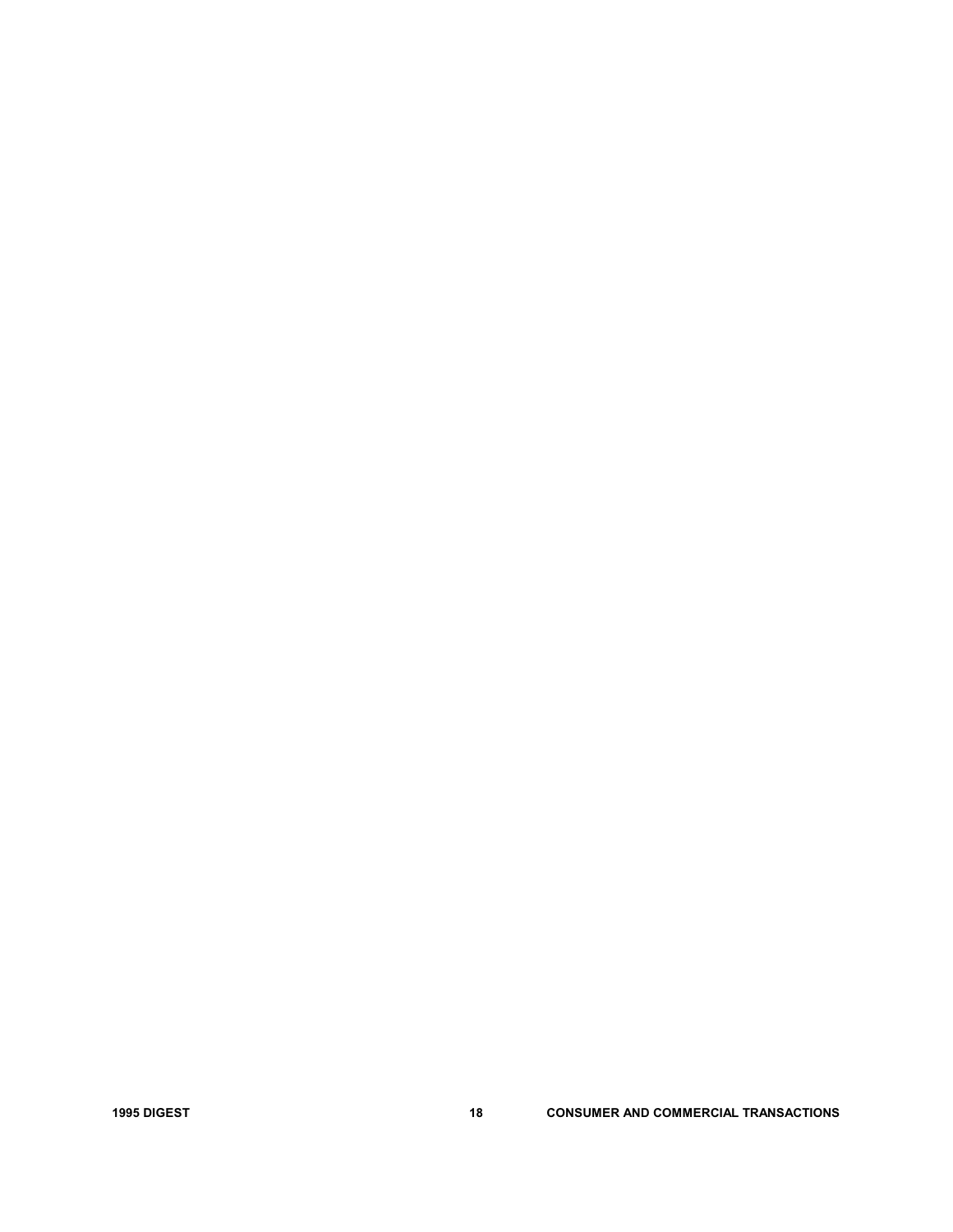### **CORPORATIONS AND ASSOCIATIONS**

**H.B. 95-1061** Limited liability partnerships - limited partnership associations - formation - powers officers - dissolution - conversion. Allows the formation of, and the conversion of other entities into, registered limited liability partnerships (LLPs) and limited partnership associations (LPAs).

Immunizes each partner in a registered LLP from liability for partnership debts and liabilities except:

- As otherwise provided in the partnership agreement;
- ! As otherwise provided in a writing signed by the partner; or
- ! To the extent the debt or liability arises from the partner's own conduct.

Upon the death or dissociation of an original member or the association of a new member of a registered LLP, allows the resulting new entity to continue as a registered LLP.

Establishes requirements for filing documents with the secretary of state and procedures for withdrawing a registration statement. Requires use of the words "registered limited liability partnership" or "limited liability partnership", or the abbreviation "LLP", "L.L.P.", "RLLP", or "R.L.L.P.", in the organization's name. Requires LLPs to pay fees and file reports, subject to loss of limited-liability status in case of noncompliance.

Limits distribution of partnership assets to partners while there are outstanding partnership obligations. Allows the partnership 6 years in which to assert claims for members' contributions wrongfully returned. Allows a party to hold the partners of an LLP personally responsible for alleged improper actions of the LLP by applying available case law regarding piercing of the corporate veil, but precludes such individual responsibility solely on the basis that the LLP failed to observe the formalities or requirements relating to management of its business and affairs.

Adopts the "Colorado Limited Partnership Association Act" governing LPAs. Requires registration of a trade name containing the word "limited" or the abbreviation "Ltd." or LPA" for such entities. Gives managers, officers, and members of an LPA limited liability, subject to modification in the bylaws and interpretation under case law dealing with the doctrine of piercing the corporate veil. Incorporates by reference many provisions of existing corporation statutes, allowing the association's bylaws to override those provisions in certain cases.

Requires at least one meeting of the members each year. Prohibits distributions (termed "dividends") to members that would leave the association insolvent, holding the managers liable to the association for any such dividends they approve. Provides for the conversion of other entities into LPAs and of LPAs into other entities.

Allows formation of, and conversion of a limited partnership into, a limited liability limited partnership (LLLP).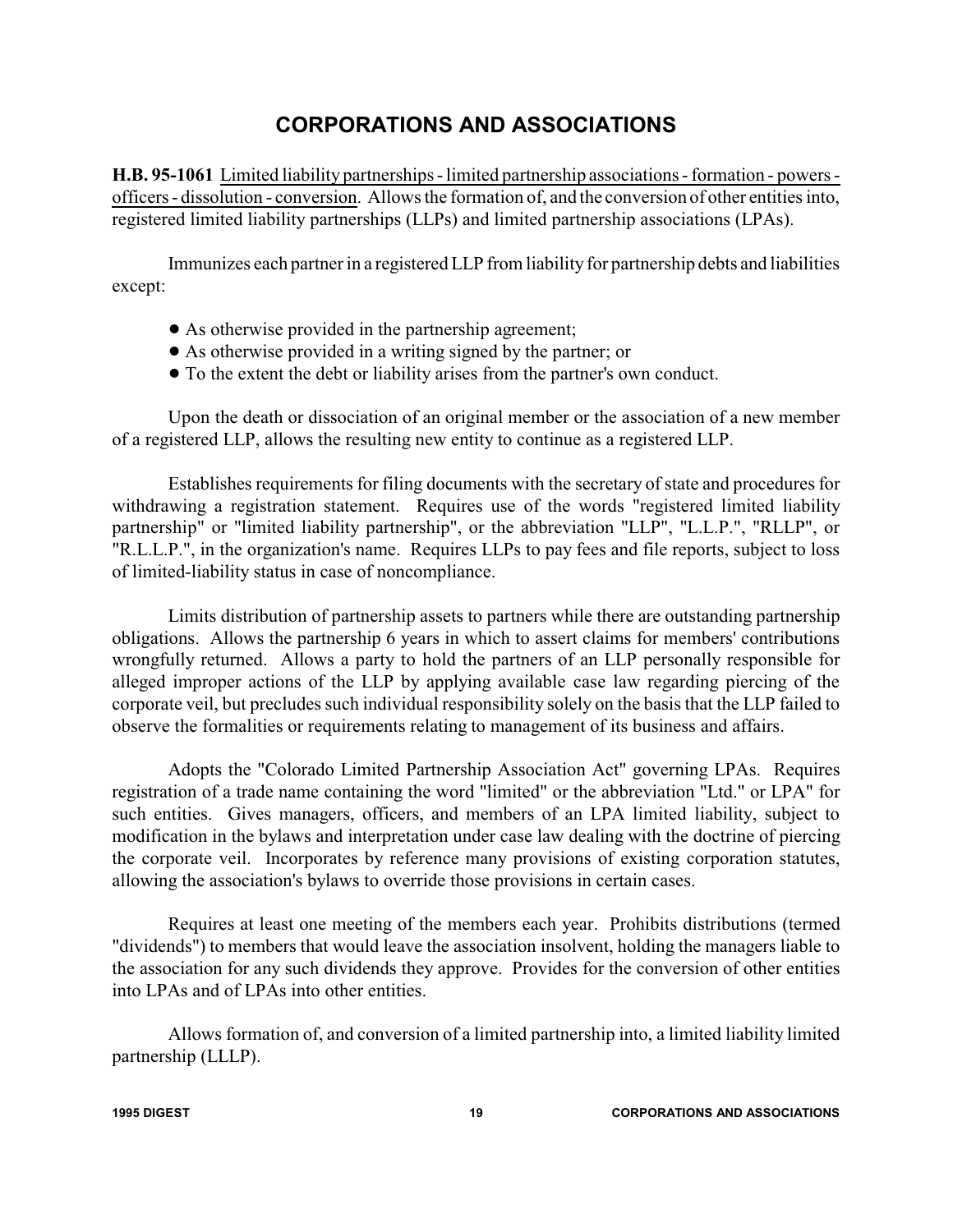Contains detailed provisions for conversion of a limited liability company (LLC) into a partnership, limited partnership, LLP, or LLLP, including a requirement of unanimous consent of members unless otherwise provided in the LLC's operating agreement. Limits the liability of members of an LLC thus converted, preventing them from being personally liable for obligations incurred before the conversion took effect and availing them of the benefits given partners in the new entity. Allows property of the converted entity to vest automatically in the new entity and provides that obligations and pending actions continue uninterrupted.

Amends the professional occupational licensing laws to allow such professions to practice in the form of limited liability companies or LLPs. Amends statutes governing registration of trade names with the secretary of state to simplify and consolidate provisions pertaining to corporations and the business entities dealt with in this act.

**APPROVED** by Governor May 24, 1995 **EFFECTIVE** May 24, 1995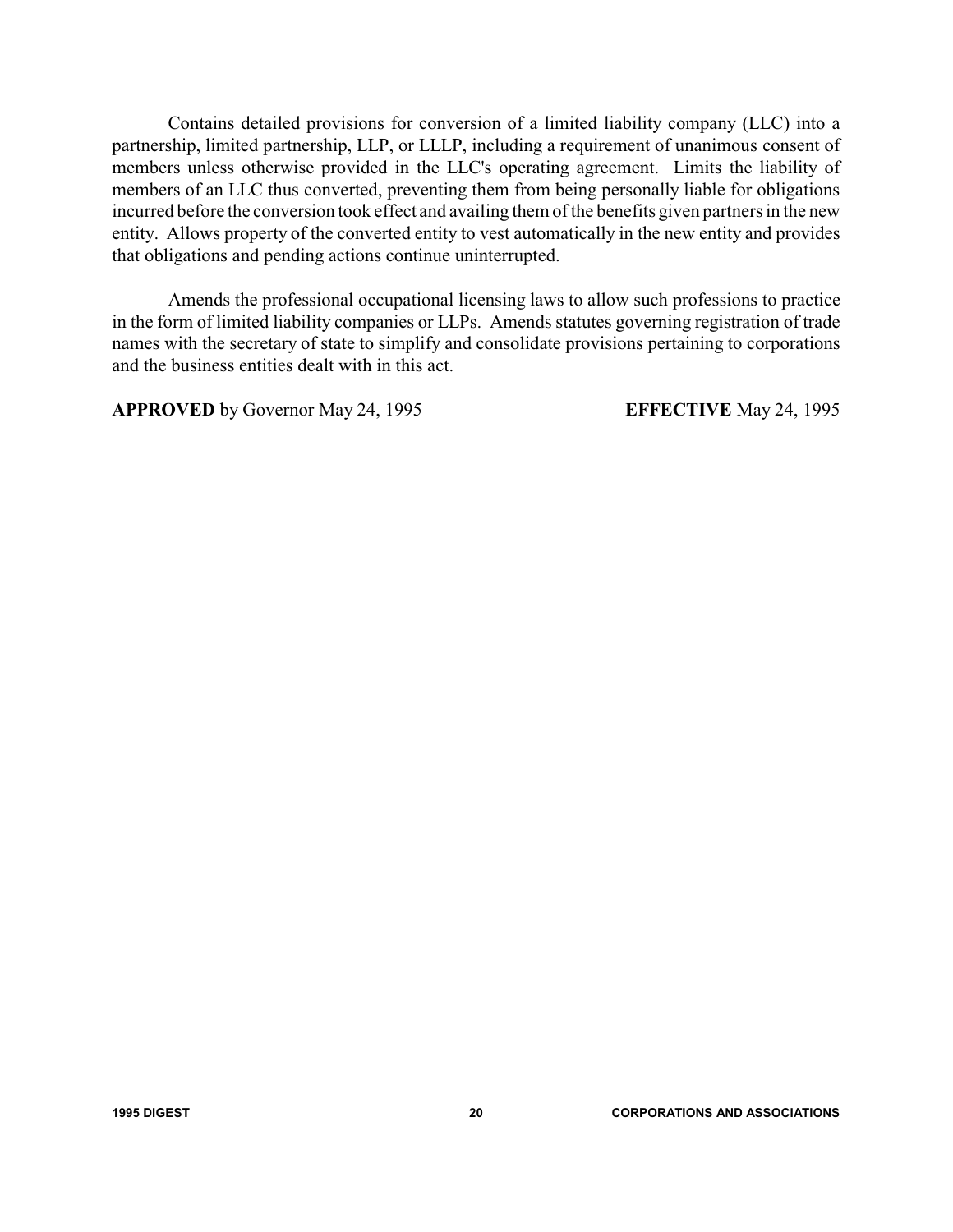### **CORRECTIONS**

**S.B. 95-100** Denial of privileges - filing of lawsuits without justification. Requires the department of corrections or its agent to deny privileges for up to 120 days to any person convicted of a crime and confined in a state correctional facility or a facility housing adult offenders if such person files a lawsuit against the state or any state government official, officer, employee, or agent and a state or federal court finds that the action or any part thereof lacked substantial justification, was baseless or malicious, or was interposed for harassment. Authorizes a county to denyprivileges under similar circumstances for a period of up to 120 days to any person convicted of a crime and confined in any county jail.

Prohibits the denial of privileges to a person if the court determines a lawsuit was asserted in a good faith attempt to establish a new theory of law in Colorado. Authorizes the department of corrections or its agent or a county to determine not to deny privileges to a person if a voluntary dismissal of the action is filed within a reasonable time after the person filing the dismissal knew or reasonably should have known that he or she would not prevail in the action.

**APPROVED** by Governor April 21, 1995 **EFFECTIVE** July 1, 1995

**H.B. 95-1047** Action for reimbursement of cost of care - financial considerations. Allows a plaintiff in an action to recover the cost of an offender's care to bring the action based upon a showing that the offender's financial condition has changed since sentencing.

**APPROVED** by Governor March 9, 1995 **EFFECTIVE** July 1, 1995

**H.B. 95-1064** Regimented inmate training program - transitional programs for graduates. Requires that a motion for reduction of sentence filed by a graduate of the regimented inmate training program ("boot camp") shall be given priority by the sentencing court. Makes offenders with sentences of 6 years or less who successfully complete boot camp eligible for placement in a community corrections program and participation in a structured, transitional discipline program in such community corrections program. Authorizes placement in the intensive supervision program of an offender who successfully completes the community corrections program and whose sentence has not been completely served.

Applies to offenders sentenced on or after the effective date.

**APPROVED** by Governor April 7, 1995 **EFFECTIVE** April 7, 1995

**H.B. 95-1131** Community corrections programs - reporting requirements. Requires program administrators of community corrections programs to report on offenders who have escaped from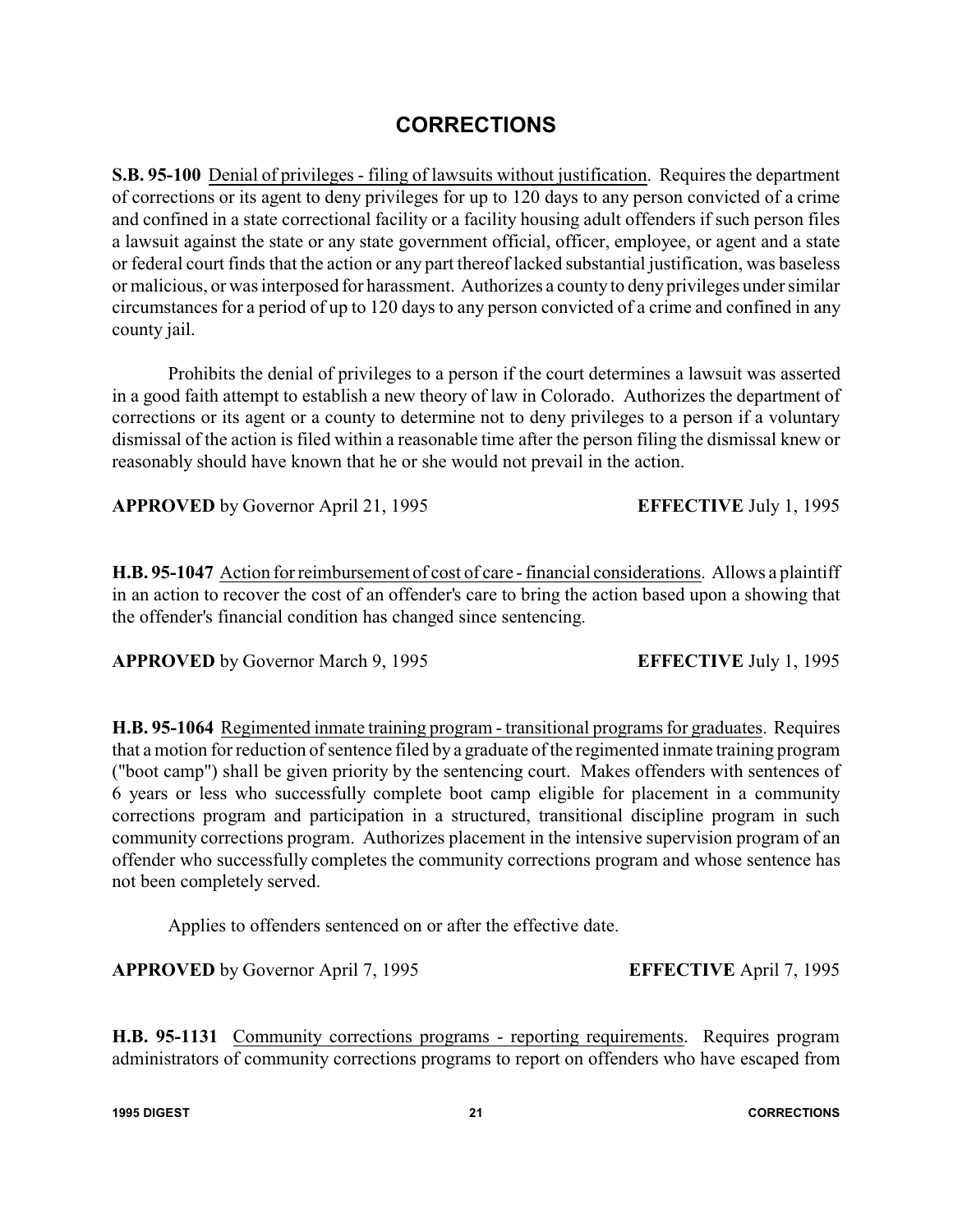such programs. Directs community corrections boards to monitor and evaluate community corrections programs based on audit reports and reported escape rates for community corrections facilities involved in the programs.

Requires the division of criminal justice to make recommendations to the program administrators and the community corrections boards concerning programs in the jurisdiction of such boards that are not in compliance with standards. Authorizes the division of criminal justice to notify appropriate law enforcement agencies about offenders who have escaped from custody.

**APPROVED** by Governor March 23, 1995 **EFFECTIVE** March 23, 1995

**H.B. 95-1352** Privatization of state correctional facilities and services - review of inmate classification instrument - waiver of program plan review - parole revisions - alternative sentencing expansion and construction of facilities - appropriation. Directs the department of corrections to adopt rules and procedures for the issuance of requests for proposals for the privatization of correctional facilities. Requires the executive director of the department of corrections to report annually to the speaker of the house and the president of the senate regarding privatization, including a comparison of recidivism rates at state and private facilities. Describes the principles governing any contract for privatization. Precludes the public and inmates from attaining third-party beneficiarystatus under a privatization contract. Specifies that inmates in private facilities are in the legal custody of the department of corrections. Provides that a contract shall not be construed to authorize contractors to take certain actions, including classifying, transferring, or disciplining inmates or making decisions that impact earned time. Incorporates safeguards in the event of contract violations and terminations, including arrangements for the department of corrections to operate a private correctional facility in the event of a contract termination or other such circumstances. Authorizes background checks of potential employees of a private correctional facility. Expressly states that these provisions do not apply to contracts with counties for housing backlogged state inmates. Directs the executive director of the department of human services to adopt rules and implement a process to issue requests for proposals and privatization contracts for juvenile facilities, which contracts are consistent with the provisions applicable to the department of corrections.

Requires the division of criminal justice in the department of public safety to contract with an independent evaluator to analyze the department of corrections' inmate classification instrument and to make recommendations to the department of corrections concerning adjustments to the instrument that ensure more appropriate classifications that will result in more accurate prison needs projections. Provides for a report on the analysis to be submitted to the joint budget committee, the capital development committee, and the judiciary committees no later than November 1, 1995.

Authorizes the state board of parole to contract with licensed attorneys to serve as administrative hearing officers to conduct parole revocation hearings. Permits parolees to waive the 5-day notice requirement for final decisions of the state board of parole.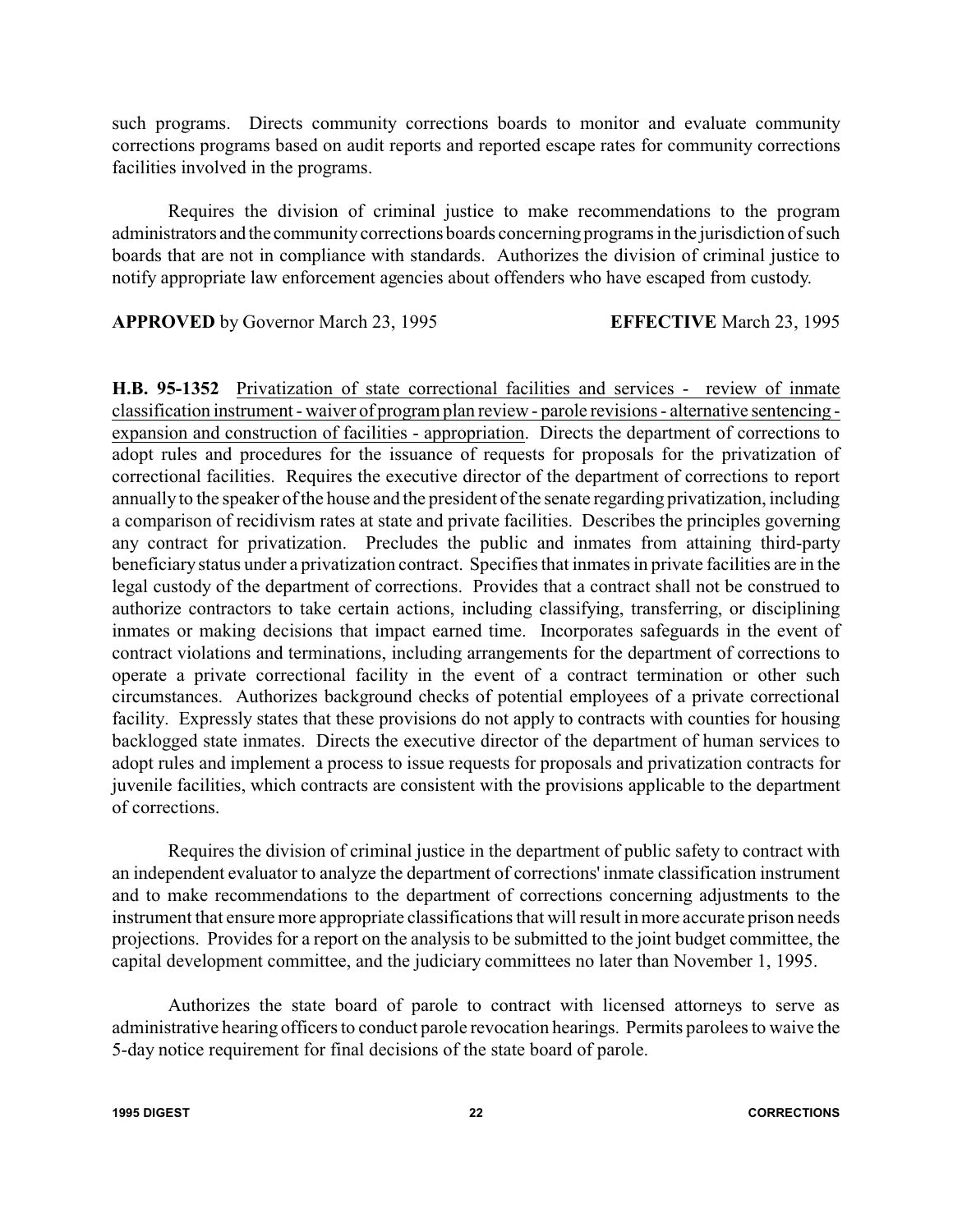Permits the capital development committee, with the consent of the joint budget committee, to waive the requirement, for a specified portion of a construction project, that the department not begin construction of any facility until after the review of the facilities program plans for the project by the joint committee (made up of the capital development committee and the joint budget committee). Provides that such waiver does not constitute a waiver of the joint committee's right to provide comments and suggestions concerning that portion of the project. Authorizes joint committee review of the facilities program plans for any juvenile facility, not just juvenile detention facilities.

Expands intensive supervision probation programs by 750 participants over a period of 3 years. Requires the executive director of the department of corrections to refer certain inmates for placement in community corrections programs. Authorizes the placement of certain inmates who have been approved for community corrections programs in an intensive supervision parole program.

Authorizes the department of corrections to commence planning for the construction of a multiple-custody level facility at Sterling. Subject to review by a joint committee of the joint budget committee and the capital development committee, directs the department to commence planning for the renovation of the Pueblo minimum center, renovation and expansion of the Arrowhead correctional center, expansion of the Fremont correctional facility, expansion of the Colorado Territorial correctional facility, expansion of the Four Mile correctional center, expansion of the Rifle correctional center, expansion of the San Carlos correctional facility, and for the construction of a multiple-custody level facility at Trinidad. Authorizes the department to perform certain health and life safety projects. Permits the department of corrections to alter the custody levels of no more than 5% of the beds at any facility.

Requires a court to consider sentencing certain nonviolent offenders to community corrections, home detention, or a specialized restitution and community service program.

Makes appropriations for such renovations and expansions and for the specified health and life safety projects. Makes appropriations for the consultant hired to review facilities program plans, for the independent evaluator hired to review the department of corrections' inmate classification instrument, and for certain increases in operational costs associated with the expansions. Declares the intent of the general assembly to make the future appropriations required for the intensive supervision probation program expansion, the Sterling expansion, and the San Carlos expansion if such projects meet the statutory requirements and are approved pursuant to the established joint committee review process. Makes appropriations for the construction of additional juvenile detention and commitment beds.

**APPROVED** by Governor June 5, 1995 **EFFECTIVE** June 5, 1995

**H.B. 95-1353** Agreements for housing state prisoners - multiple-year financial obligations authorized. Refers to the voters a provision that authorizes the state to enter into financial obligations as part of contracts or agreements for the placement of juvenile or adult state prisoners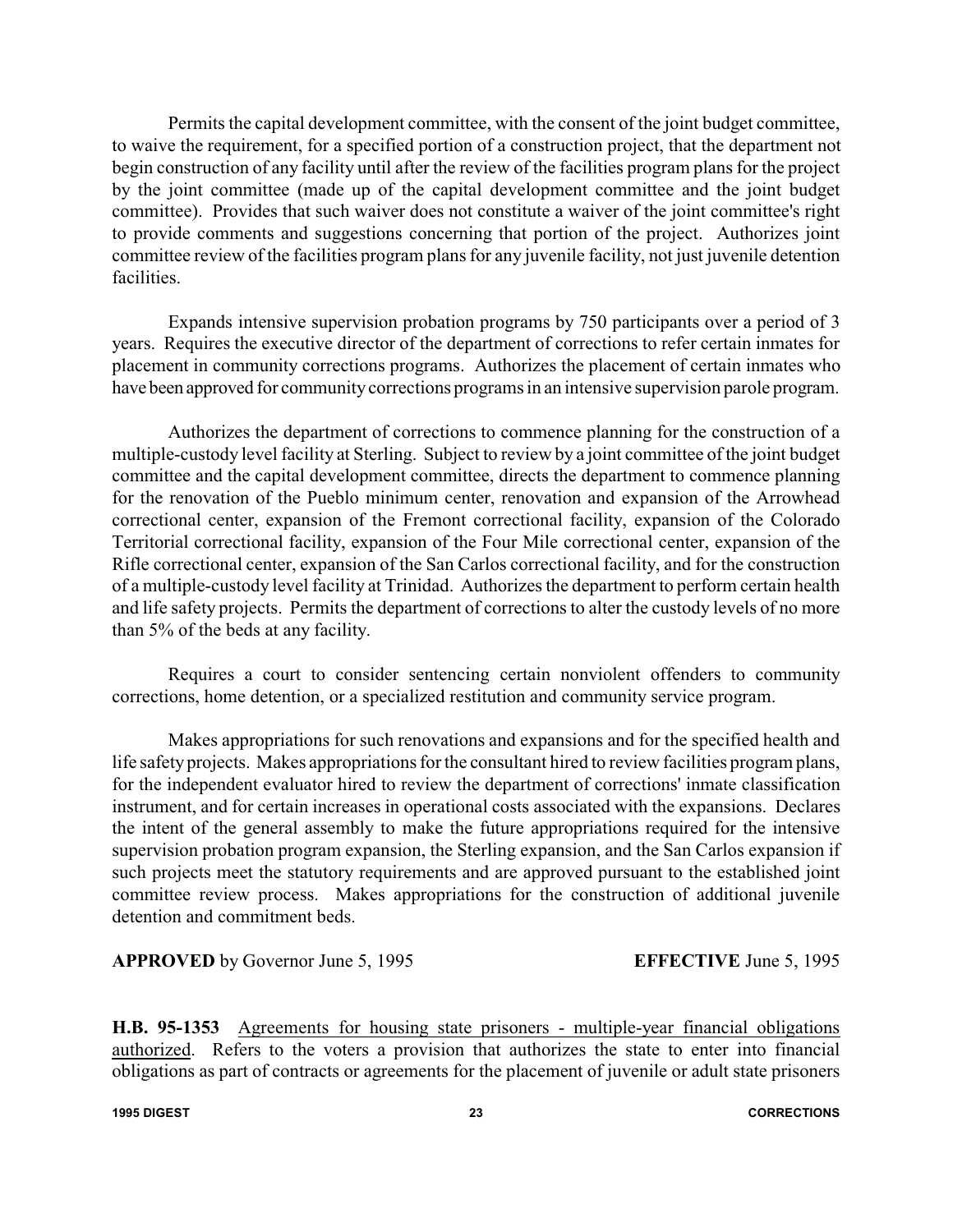in nonstate facilities for up to but not more than 10 years. Exempts contracts with local jails for backlogged state prisoners from the provision. Provides for the question to be submitted to the voters and to take effect only if approved by the voters. Provides that such vote is sufficient to comply with the requirements of the constitution concerning the creation of multiple-fiscal year financial obligations.

**REFERENDUM** submitted to the voters **EFFECTIVE** upon the Governor's proclamation or thirty days after a canvas of the votes is completed, whichever occurs earlier.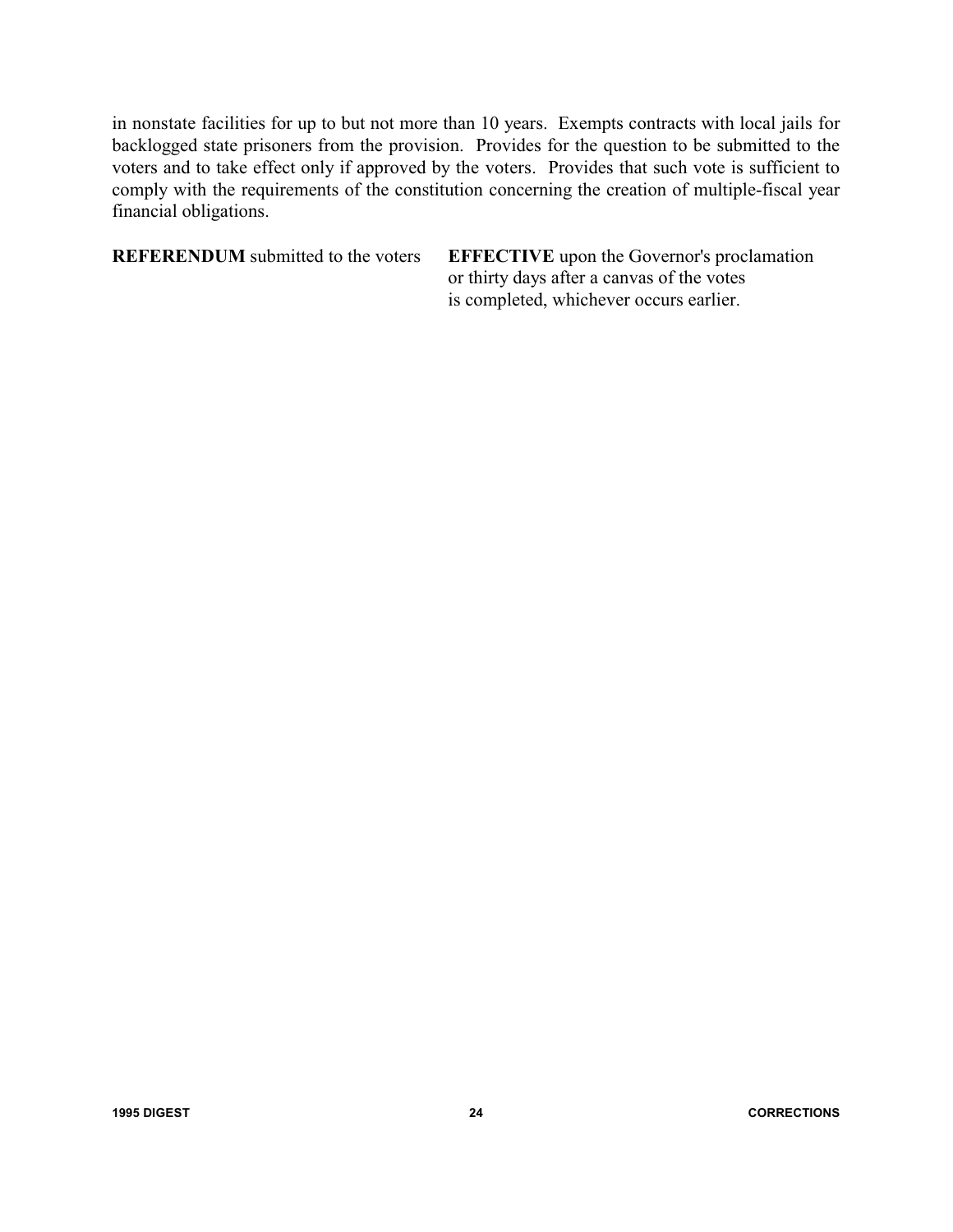### **COURTS**

**S.B. 95-34** Landlord and tenant law - unlawful detention - termination of tenancy for subsequent violation. Establishes that a tenant or lessee is guilty of unlawful detention of real property when the tenant or lessee holds over, without permission and contrary to a condition or covenant of the lease, subsequent to receiving a notice requiring compliance with the condition or covenant. Specifies that the tenancy may be terminated at any time on the basis of a subsequent violation and that such termination be effective 3 days after service of written notice to quit.

**APPROVED** by Governor April 20, 1995 **EFFECTIVE** July 1, 1995

**S.B. 95-66** County court judges - increase in El Paso and Douglas counties - appropriation. Increases the number of county court judges in El Paso County from 6 to 8 and in Douglas County from 1 to 2. Appropriates \$447,411 out of the general fund, including \$60,792 for the office of public defender, to implement the act in fiscal year 1995-96.

**APPROVED** by Governor May 16, 1995 **EFFECTIVE** May 16, 1995

**S.B. 95-165** Medical malpractice - limitations on liability - prejudgment interest. Provides that any prejudgment interest on medical malpractice damages that accrues prior to the date of filing of a civil action is deemed to be a part of the damages awarded in the action. Includes such interest in the limitations on liability applicable to medical malpractice claims.

**APPROVED** by Governor April 21, 1995 **EFFECTIVE** July 1, 1995

**S.B. 95-217** Offers of settlement - time deadlines. Clarifies the time deadlines for making and accepting offers of settlement in lawsuits.

**H.B. 95-1090** Repeal of unconstitutional provisions - exemplary damages - body execution. Repeals the following provisions that have been declared unconstitutional: (1) Provisions requiring that 1/3 of any collected exemplary damages be paid into the general fund; and (2) Provisions allowing body execution in actions founded upon tort.

**APPROVED** by Governor March 9, 1995 **EFFECTIVE** March 9, 1995

**H.B. 95-1170** Transfer of venue - actions involving related persons. In addition to the authority of

**APPROVED** by Governor **EFFECTIVE** July 1, 1995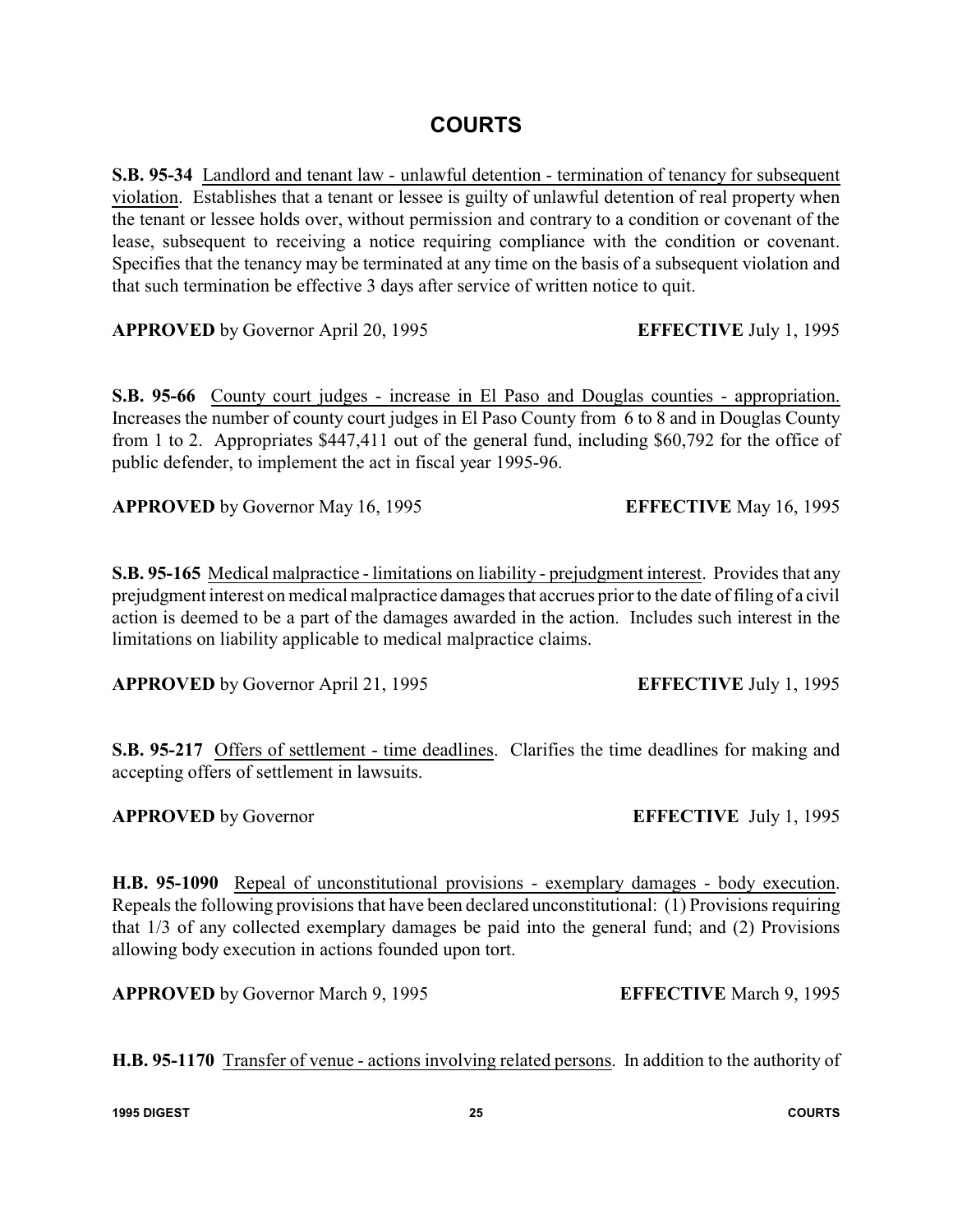a court to transfer venue in delinquency and dependency and neglect cases, authorizes a court to transfer certain family law actions and actions brought under the "Colorado Children's Code" to a court in another county where an action is pending that names the parent, guardian, or legal custodian of a child who is the subject of the action. Specifies that the action may be transferred for good cause on motion of a court, party, or guardian ad litem. Specifies that venue must be proper in the county to which the action is transferred. Requires the transferring court to notify all parties of the transfer and transmit all documents to the receiving court. Specifies that the transferred action shall continue in the court to which it is transferred with the same force and effect as though originally docketed in the receiving court.

**APPROVED** by Governor March 17, 1995 **EFFECTIVE** January 1, 1996\*

\***NOTE:** This act was passed without a safety clause. Section 2 of the act establishes an effective date of January 1, 1996. The act will take effect on that date unless a referendum petition is filed pursuant to article V, section 1 (3) of the state constitution. In that event, the act will take effect on the date of the official declaration of the vote by proclamation of the governor or January 1, 1996, whichever is later, if it is approved by the voters at the 1996 election.

**H.B. 95-1181** Frivolous inmate lawsuits. Requires that any inmate who seeks to proceed as a poor person in any state civil action against a public defendant file a release of the records of the inmate's account held by the detaining facility against whom the action is brought. Provides that, if the inmate's account for an 11-month period before the inmate filed the action indicates that the inmate has or had sufficient funds for filing an action, the court shall deny the motion.

Defines "inmate" as any person sentenced or awaiting sentencing to a detaining facility and defines a detaining facility as a correctional facility or local jail. Defines "public defendant" as any state, county, or municipal agency, official, or employee acting within the scope of employment, or agent acting on behalf of the agency. Excludes juvenile detention facilities.

Requires the court to stay proceedings if the court determines that the inmate is involved in any federal proceeding that raises the same issues that are raised in the state action. Authorizes district and county court magistrates to hear any motions to proceed as a poor person and any motions to dismiss that are filed in state civil actions brought by inmates against a public defendant.

Allows the court to award costs and to award attorney fees if it determines that the action is substantially frivolous. Authorizes the court to award costs in the amount the inmate would have paid if he or she had not proceeded as a poor person. Permits the court to issue a writ of continuing garnishment against the inmate's account with the detaining facility.

Specifies that the statutory provisions concerning inmate lawsuits shall not be construed to impede an inmate's constitutional right of access to courts.

Requires the department of law, the department of corrections, and the state judicial

**1995 DIGEST 26 COURTS**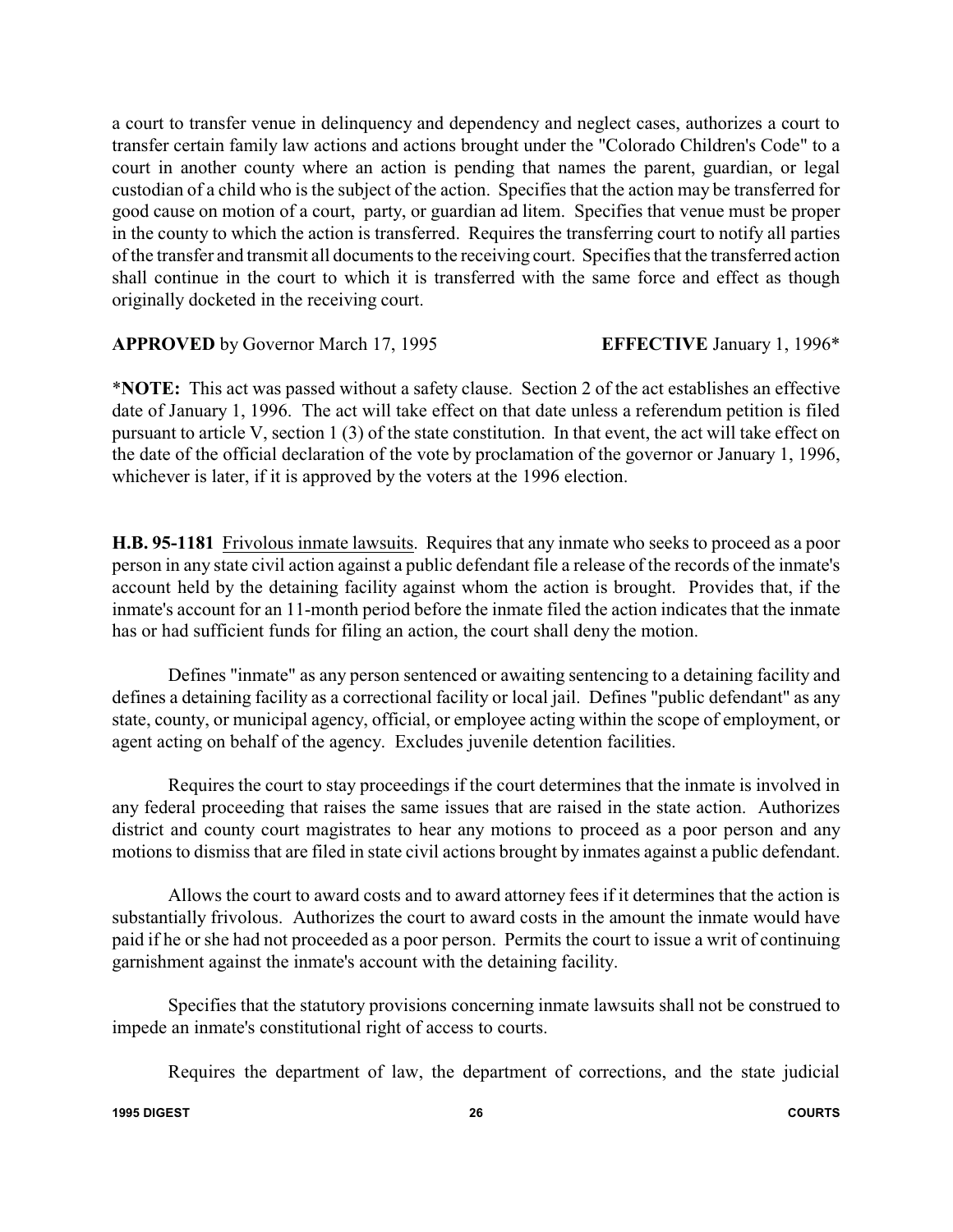department to determine the cost of and to pursue federal funding for the development of a teleconferencing system for conducting proceedings in an inmate's civil action against a public defendant. Requires the state judicial department to submit to the judiciary committees of the general assembly a plan for the implementation of a teleconferencing system for all proceedings for which an inmate is a witness or a party.

**APPROVED** by Governor May 16, 1995 **EFFECTIVE** July 1, 1995

**H.B. 95-1226** Life insurance proceeds - exemption from judicial execution. Increases from \$5,000 to \$25,000 the limitation on policies or certificates of life insurance that are exempt from levy and sale under writ of attachment or writ of execution. Clarifies that the limitation applies to the cash value of policies or certificates of life insurance and to writs issued against the insured. Specifies that the exemption does not apply to increases in cash value from moneys contributed to a policy or certificate during the 24 months prior to the issuance of any such writ. Determines that the death benefit of such policies or certificates are exempt from levy and sale without limitation as to amount. Specifies that the proceeds of any policy or certificate are not exempt from levy and sale if attached or executed to pay the debts of the beneficiary of such policy or certificate or if the beneficary is the estate of the insured.

Applies to debts incurred on or after July 1, 1995.

**APPROVED** by Governor May 23, 1995 **EFFECTIVE** July 1, 1995

**H.B. 95-1293** Small claims court - jurisdictional limit increase - filing fees - appropriation. Increases the jurisdictional limit of the small claims court from \$3,500 to \$5,000. Sets the docket fees for any small claims court action containing a claim that exceeds \$3,500 but that is no more than \$5,000 at \$42 for a plaintiff, third-party plaintiff, or party filing a cross claim or counterclaim and \$38 for a defendant.

Clarifies that, if a person files a counterclaim in small claims court, the filing fee is either the fee based upon the amount of the money judgment sought in the action or the fee based upon the amount of the counterclaim, whichever fee is greater.

Appropriates \$20,870 to the judicial department from the general fund for the implementation of the act.

**APPROVED** by Governor May 23, 1995 **EFFECTIVE** January 1, 1996

**H.B. 95-1356** Justices and judges - salary and court fee increases. Increases the annual salaries for justices and judges by:

**1995 DIGEST 27 COURTS**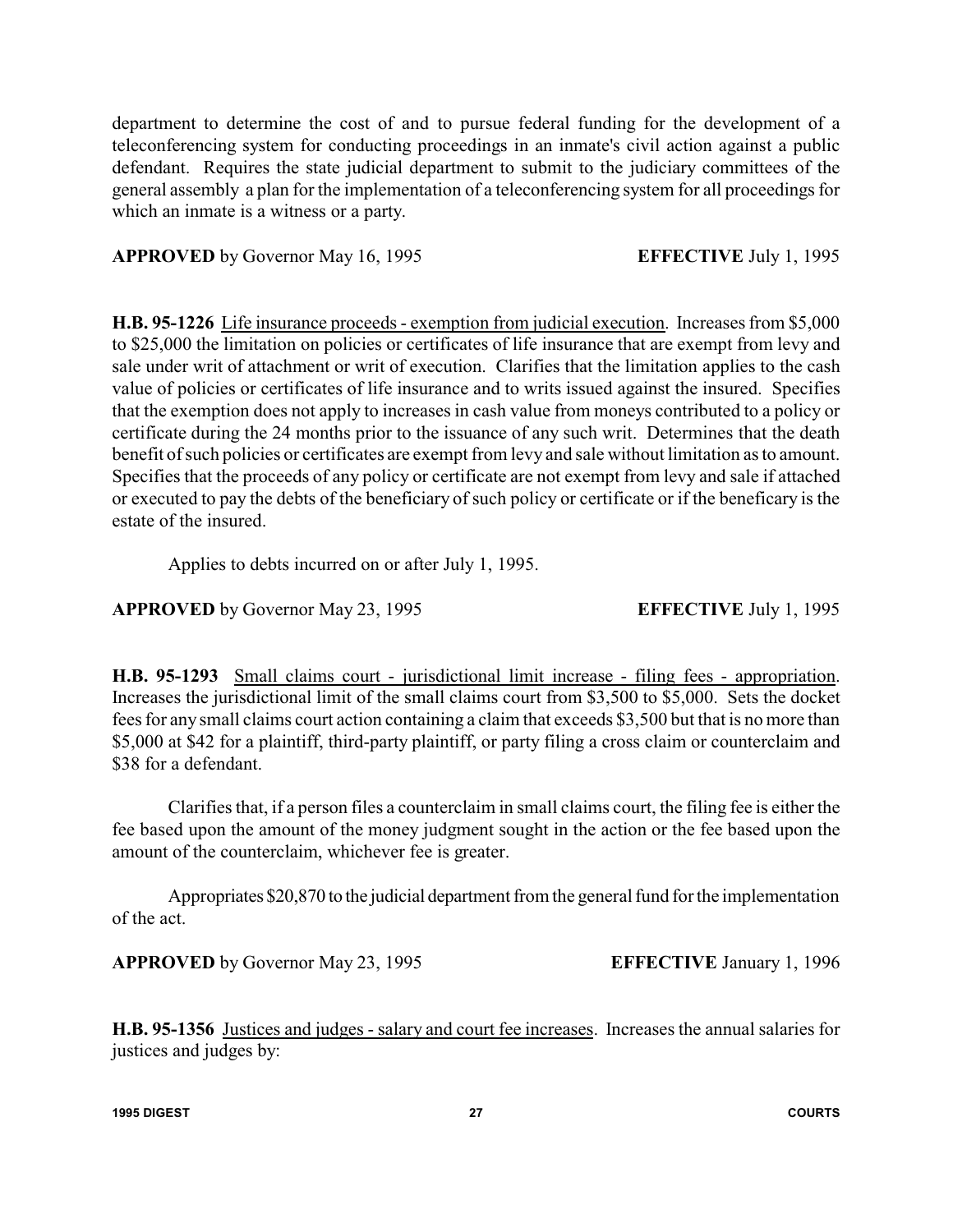- $\bullet$  \$4,000, effective July 1, 1995;
- $\bullet$  \$3,000, effective July 1, 1996; and
- $\bullet$  \$3,000, effective July 1, 1997.

Current salaries of justices and judges range from \$63,000 to \$74,500.

Increases specified court fees to generate revenue to pay for the salary increases.

**APPROVED** by Governor May 23, 1995 **EFFECTIVE** May 23, 1995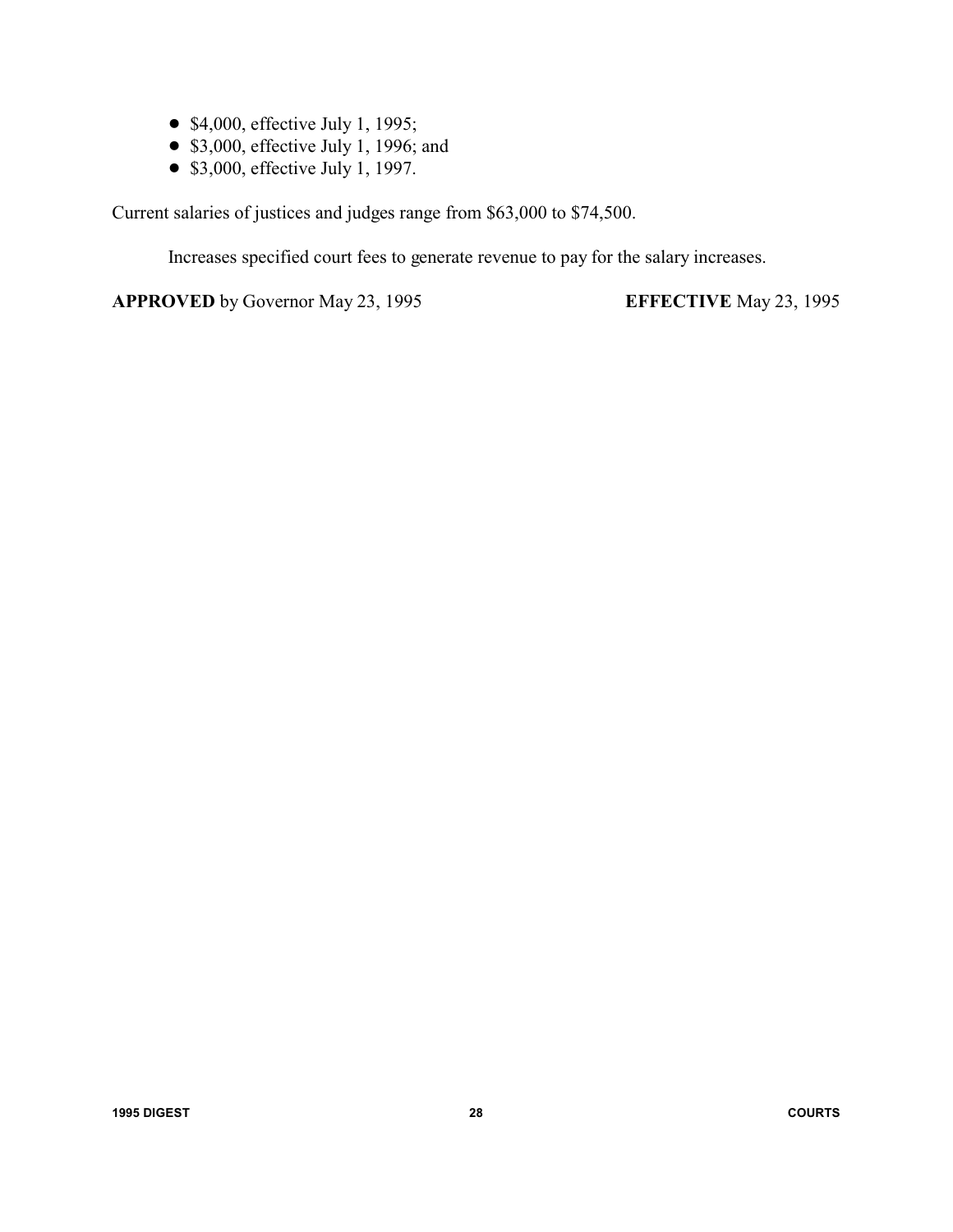### **CRIMINAL LAW AND PROCEDURE**

**S.B. 95-54** Death penalty - determination by panel of judges. Provides that a panel of 3 judges in a death penalty case, not the jury, shall determine whether to sentence a defendant to death or to life imprisonment, using the same procedures required of a jury under current law. Describes the composition and the selection of the panel of judges. Requires that the sentencing hearing be held not later than 60 days after the trial verdict. Specifies that, if a death sentence is overturned on grounds other than unconstitutionality or insufficiency of evidence, the case is remanded to the trial court for a new sentencing hearing. States that, if a death sentence is declared invalid based on unconstitutionality or insufficiency of evidence or if the prosecutor on remand informs the court that the death penalty would no longer serve the interest of justice, the defendant is sentenced to life imprisonment.

**APPROVED** by Governor June 5, 1995 **EFFECTIVE** July 1, 1995

**S.B. 95-153** Sex offenders - victim protection - information about sexual offenders - lie detector examination - victims' advocates. Declares the general assembly's intent to revise statutory law governing sexual offenses for the purpose of providing greater sensitivity to the victims of such offenses.

Reorganizes statutory provisions regarding information about sexual offenders.

Prohibits law enforcement agencies from making the investigation or prosecution of a sexual offense case contingent upon a victim's submission to a polygraph or other electronic lie detector examination. Prohibits law enforcement agencies from administering such examinations without the informed consent of the victim. Makes a law enforcement agency responsible for the direct cost of collecting forensic evidence from a sexual offense victim.

Changes the term "private victim's advocate" to "victim's advocate", excludes advocates employed by any law enforcement agency from the definition of "victim's advocate", and incorporates advocacyon behalf of sexual assault victims as one of the functions served by a victim's advocate. Adds victims' advocates to the list of persons required to report child abuse or neglect.

Applies to offenses committed on or after July 1, 1995.

**APPROVED** by Governor May 25, 1995 **EFFECTIVE** July 1, 1995

**S.B. 95-230** Livestock exhibition - livestock tampering or drugging prohibition - criminal penalty. Makes it a class 1 misdemeanor to tamper with or sabotage any livestock entered in a livestock exhibition in this state. Provides that, in lieu of the fine imposed for a class 1 misdemeanor, the court may impose a fine of not less than \$1000 nor more than \$100,000. Specifies that the name and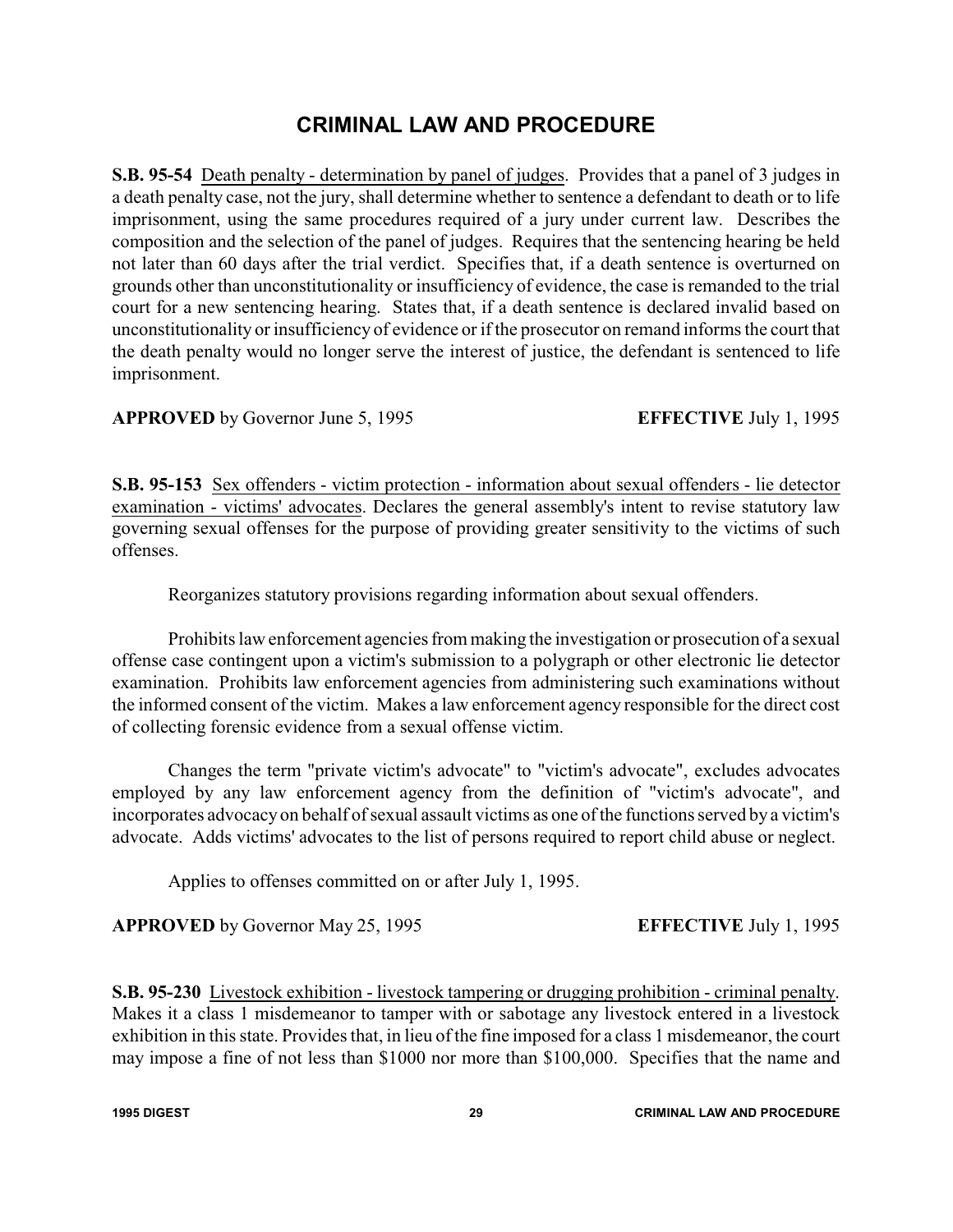photograph of any person convicted of violating this act shall be made available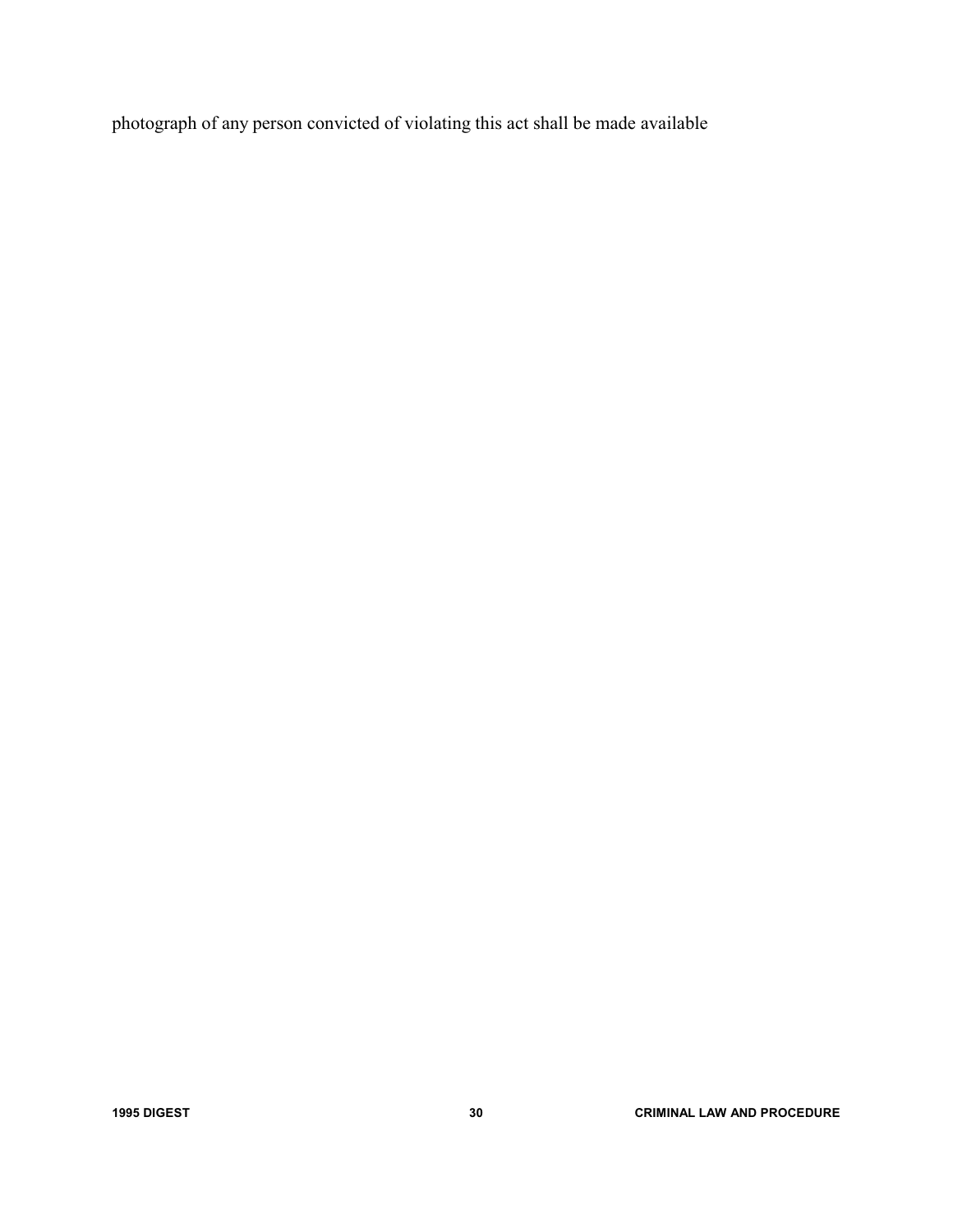for publication in newspapers of general circulation and trade journals.

**APPROVED** by Governor May 31, 1995 **EFFECTIVE** May 31, 1995

**H.B. 95-1044** Criminal procedures - miscellaneous changes. **Section 1.** Amends the criminal statute of limitations to clarify that the time limits on all crimes are tolled while the offender is absent from the state.

**Section 2.** Adds the costs of obtaining a governor's warrant, photocopying reports, developing film, videotaping, and making undercover drug buys to obtain evidence used against the defendant to the costs that are recoverable from a person convicted of a crime.

**Section 3.** Allows the affidavit supporting probable cause for an arrest warrant to be sworn to either before a judge or a notary.

**Section 4.** Strikes the repeal of the subsection that allows emergency 24-hour wiretaps.

**Section 5.** Amends a portion of the public nuisance statute to refer to the appropriate section in defining "controlled substance".

**Section 6.** Amends a portion of the public nuisance statute to reflect that the drinking age has been raised to 21 years.

**Section 7.** Specifies that a prisoner who requests disposition of an untried complaint or information can waive the right to a speedy trial of said complaint or information and the time for trying said complaint or information is thereafter governed by the statutory speedy trial provisions.

**Section 8.** Upon filing an indictment, information, or felony complaint, requires the prosecutor to file a list of the names and address of the witnesses to be called upon at the preliminary hearing. Within 20 days after the defendant's first appearance, requires the prosecutor to give to the defendant a list of the names and addresses of the witnesses to be called at trial. Specifies that, if the prosecutor requests an order to require the defense attorney to withhold witnesses' names and addresses from the defendant, the prosecutor may withhold such information from the defense attorney until the court rules on the order, but the defense attorney must receive written notice that information is being withheld.

**Section 9.** Authorizes the state board of parole to enter into contracts with private laboratories for chemical urine testing of parolees.

**Sections 10.** Clarifies that treatment of sex offenders includes monitoring of the offender.

**Sections 11 to 13.** Extends the date by which the sex offender treatment board shall adopt a standardized procedure for evaluating and identifying sex offenders and guidelines and standards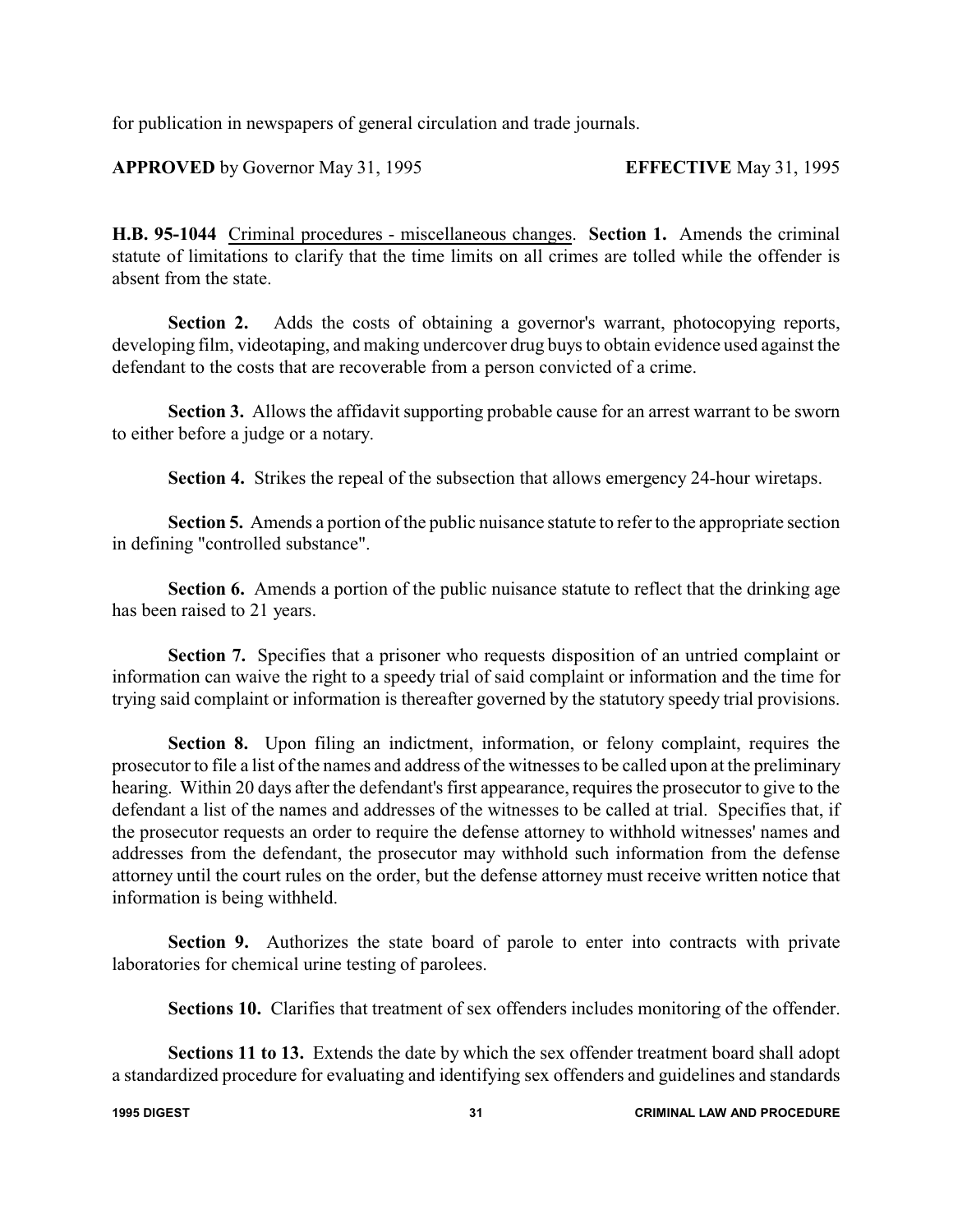for the treatment of sex offenders. Extends the date by which the sex offender treatment board shall report to the general assembly.

**Section 14.** Requires the trial judge or a replacement judge, rather than the jury, to determine whether a convicted defendant should be sentenced as a habitual offender.

**Section 15.** Requires the department of corrections, the judicial department, the division of criminal justice, and the department of human services to prohibit a convicted sex offender from contracting for sex offender treatment services, unless the person providing the services meets established standards.

**Section 16.** Requires sex offenders to annually reregister with the local law enforcement agency of the city, town, county, or city and county in which the sex offender resides.

**Section 17.** Specifies that, if a person commits the offense of failure to register as a sex offender, that person may be tried either in the county in which the offender resides or in the county in which the offender is apprehended.

**APPROVED** by Governor May 16, 1995 **EFFECTIVE** July 1, 1995

**H.B. 95-1070** Criminal code - amendments. Amends the Colorado Criminal Code and other provisions of law governing substantive criminal law in the state as follows:

**Sections 1 and 2.** Specifies that physicians who make reports of injuries that appear to be related to the commission of a crime are not subject to the rule of evidence concerning the physician-patient relationship and that such physicians may be examined as witnesses within specified limits.

**Section 3.** Deletes a provision of the crime of violence statute to conform with amendments made to the statute by House Bill 94-1126.

**Sections 4 and 5.** Specifies in the statutory provisions governing criminal attempt and criminal conspiracy that the attempt or conspiracy to commit a crime of violence is itself a crime of violence.

**Sections 6 and 7.** Repeals the element of 1st degree assault under which a person acts alone or with another in committing or attempting to commit certain crimes, during the course of which a person other than a participant suffered serious bodily injury. Makes 2nd degree assault a class 3 felony if committed without the heat of passion and if the victim, who is a person other than a participant in the crime, suffered serious bodily injury during the commission or attempted commission of certain crimes committed by a person acting alone or with another.

**Section 8.** Repeals the statute concerning assault on the elderlyso that there is no duplication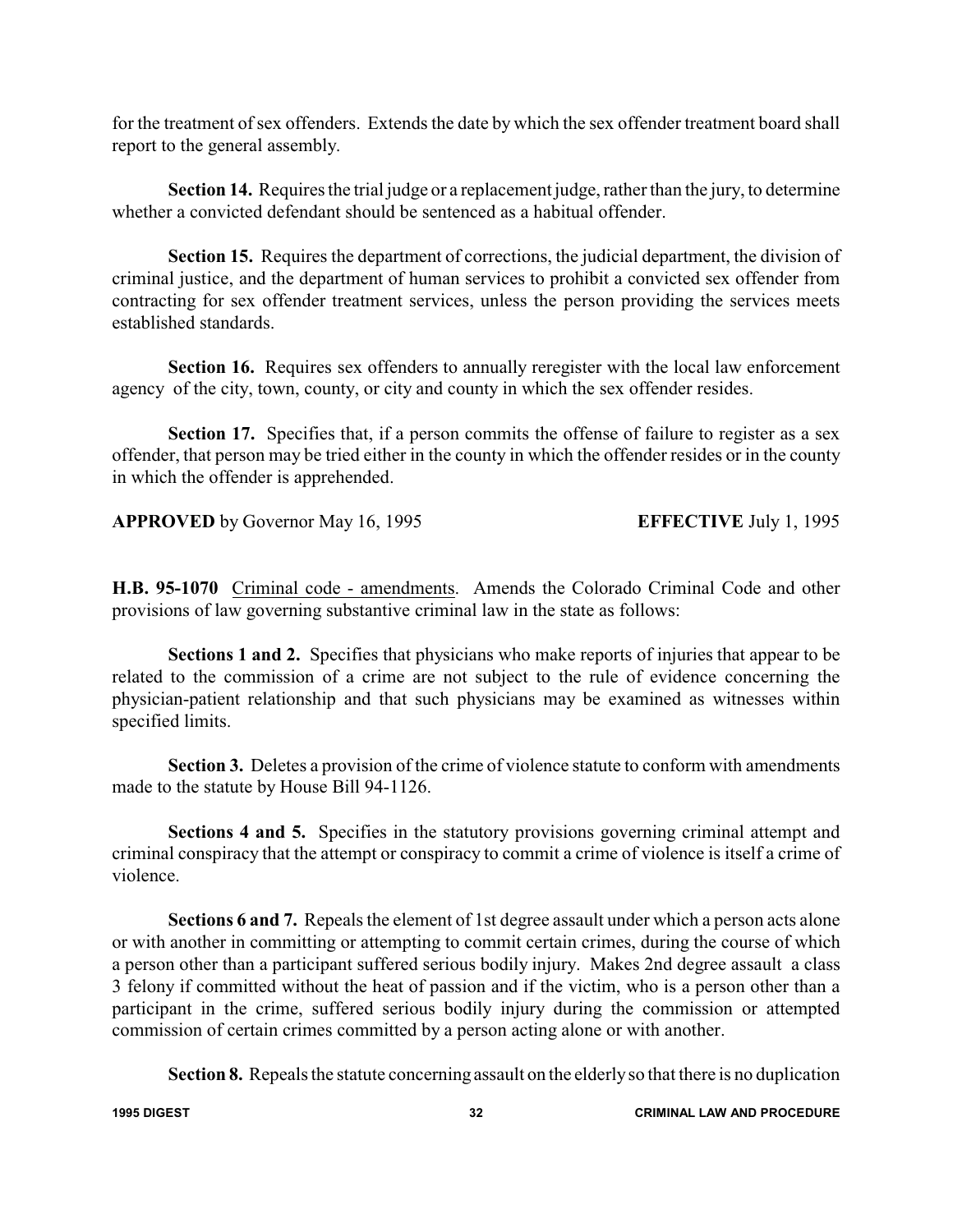with the offense of crime against at-risk adults and at-risk juveniles.

**Section 9.** Provides that a sentence for a conviction of a 1st degree sexual assault will be consecutive to any sentence for conviction of a crime of violence.

**Section 10.** Excepts from the crime of violence sentencing requirements 3rd degree assault that is committed by treatment or examination of a victim for other than bona fide medical purposes, which crime is otherwise a class 4 felony.

**Section 11.** Amends the sexual assault on a child statute by redefining the elements of the crime regarding the situations under which children are made to submit to a perpetrator.

**Section 12.** Includes prior adjudications for motor vehicle theft, in addition to prior convictions, as elements for class 3 felony and class 5 felony aggravated motor vehicle theft.

**Section 13.** Repeals the automatic sunset date for the statutory part governing domestic violence offenses.

**Section 14.** Amends the penalties for the crimes of 1st, 2nd, and 3rd degree assaults against at-risk adults and at-risk juveniles to eliminate duplicate assault crimes and penalties.

**Section 15.** Restores the crime and penalty for the crime of indecent exposure to persons 15 years of age and older, and amends the statute so that the enhanced penalties apply only to subsequent offenses of indecent exposure to children under the age of 15 years.

**Section 16.** Requires that the minimum sentence for a person convicted of escape be mandatory, and prohibits the court from granting probation or suspending the sentence.

**Section 17.** Creates the crime of retaliation against a juror, and makes it a class 3 felony.

**Section 18.** Reduces from 5 to 3 the number of persons required under the definition of "riot" for purposes of the riot statutes.

**Section 19.** Amends the definition of "civil disorder" for the purposes of the civil disobedience statutes to include damage to any property or to another person rather than damage to the property or person of another individual.

**Section 20.** Expands the definition of "drug offender" for the purposes of the drug offender surcharge statutes to include a person convicted of an attempt to commit a drug offense.

**Sections 23 and 24.** Establishes procedures for examining a defendant who alleges mental retardation as a basis for not being subject to the imposition of the death penalty.

**Section 25.** Creates the crime of violation of a restraining order relating to travel in or on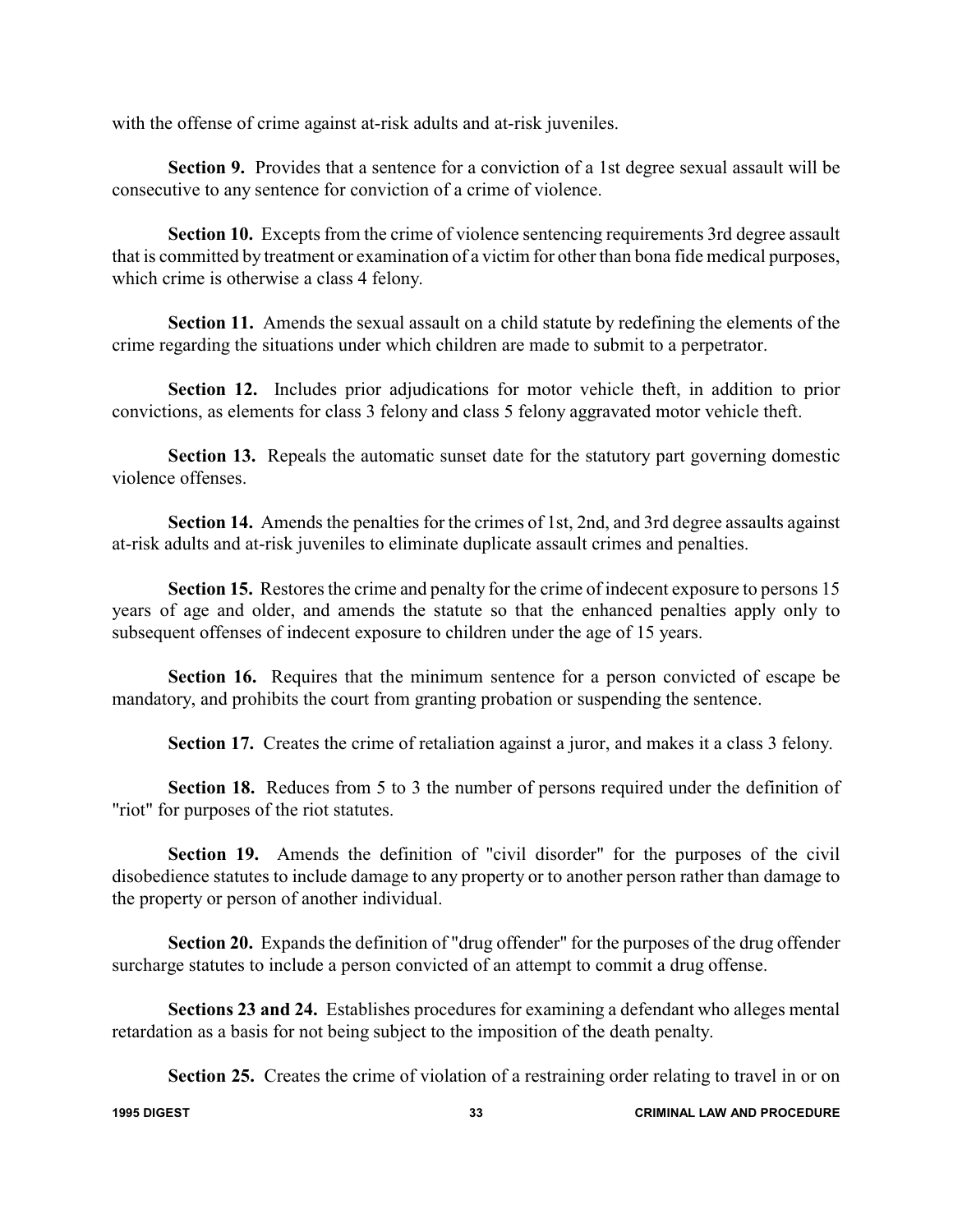a specified public conveyance, and makes it a class 3 misdemeanor.

**Section 26.** Changes classifications for the crime of stalking from a class 1 misdemeanor to a class 6 felony for a first offense and from a class 1 misdemeanor with a mandatory jail sentence to a class 5 felony for a second or subsequent conviction for an offense that occurs within 7 years of the first conviction. Makes the violation of a restraining order in connection with the commission of stalking a class 6 felony rather than a class 1 misdemeanor with a mandatory jail sentence.

**Section 28.** Makes the crime of indecent exposure apply to crimes committed on or after the passage of this act and makes other amendments apply to crimes committed on or after July 1, 1995.

**APPROVED** by Governor June 3, 1995 **EFFECTIVE** June 3, 1995

**H.B. 95-1087** Department of corrections - operations. Revises the body of law related to the administration of the department of corrections as follows:

**Section 1.** Restores parole officers to and makes community program agents peace officers, level Ia.

**Sections 2 and 3.** Authorizes medical treatment without parental consent for juvenile offenders placed in the youthful offender system in the department of corrections. In addition, deletes the requirement that the executive director review the department's decision to revoke a juvenile's sentence to the youthful offender system in accordance with the "State Administrative Procedure Act".

**Sections 4, 5, and 6.** Amends definitions of "seizing agency" for the purposes of the forfeiture laws to include the department of corrections and specifies that the department of corrections will participate in the disposition of seized property under the "Colorado Contraband Forfeiture Act".

**Section 7.** Adds the Pueblo minimum center and the San Carlos facility to the statutory list of correctional facilities. States that the security description of facilities listed under the correctional facilities statutes is not to be construed to define or restrict the custody level of inmates in the facilities. Requires the department to use an accounting system that assures a complete and separate accounting of construction costs and the direct operating costs associated with maintaining each level of inmates at each correctional facility that maintains mixed custody levels of inmates. (But see HB95-1352 that amends language to require an accounting of the direct and indirect operating costs of maintaining inmates.) Requires the department to submit an annual report to the general assembly comparing the construction and operating costs for correctional facilities that do not mix levels of inmates with those that mix levels of inmates.

**Section 8.** Repeals the statute requiring that inmates be assigned to county or municipal roadwork.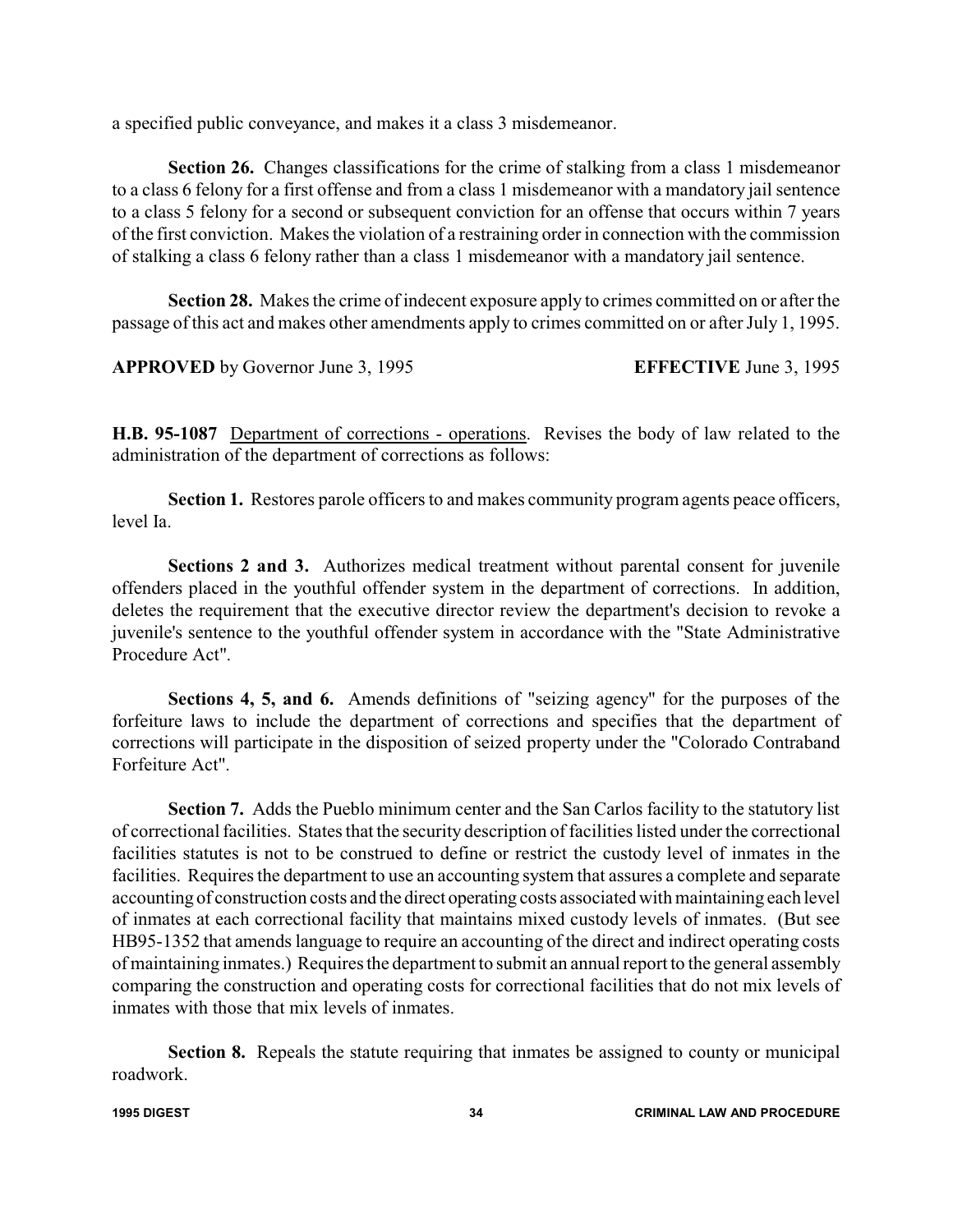**Section 9.** Restores the statute authorizing the department of corrections to enter into venture agreements with the private sector.

**Section 10.** Repeals an obsolete provision concerning the conditions and compensation for offenders in work programs.

**Section 11.** Authorizes the department of corrections to establish an off-grounds work program for inmates in minimum security facilities. Defines the criteria for the program and the duties and responsibilities of the department and the contracting agency.

**Sections 12, 13, 14, and 15.** Allows a nonviolent offender to accrue earned time during a mandatory period of parole and for the earned time to considered toward the inmate's discharge date upon the revocation of parole and reincarceration of the inmate. Specifies that the offender may not receive earned time during reincarceration.

**Section 16.** Adds oral surgeons to the panel of medical consultants appointed by the executive director and requires that such consultants be licensed by the state board of dental examiners.

**Section 17.** Specifies that if the department is responsible for reimbursing a local entity, the reimbursement is to be made to the general fund of the entity or any other fund specified by the local entity.

**Sections 18.** Requires the department to obtain blood and saliva samples from an inmate convicted of certain sexual offenses to determine an inmate's genetic markers. Directs the department of obtain the samples before an inmate is discharged or released for parole and to forward test results to the Colorado bureau of investigation. Requires the department to release test results to a law enforcement agency upon the agency's request.

**APPROVED** by Governor May 24, 1995 **PORTIONS EFFECTIVE** July 1, 1995

**H.B. 95-1101** Criminal justice - integrated criminal justice information system. Creates a planning team for developing a strategic plan for the implementation of an integrated criminal justice information system. Provides that the planning team consist of the executive directors of the departments of public safety, corrections, and human services and the state court administrator or designees for such persons. Requires the chief justice of the Colorado supreme court and the governor to appoint a chief officer to coordinate the development of the strategic plan. Describes the required features of the plan, and lists the goals to be accomplished under the plan. Requires the departments to submit the plan to the commission on information management, and requires the commission to submit a final plan to the general assembly for development of an implementation proposal. Requires the Colorado bureau of investigation to adopt a form and reporting standards consistent with the plan and applicable federal and state law.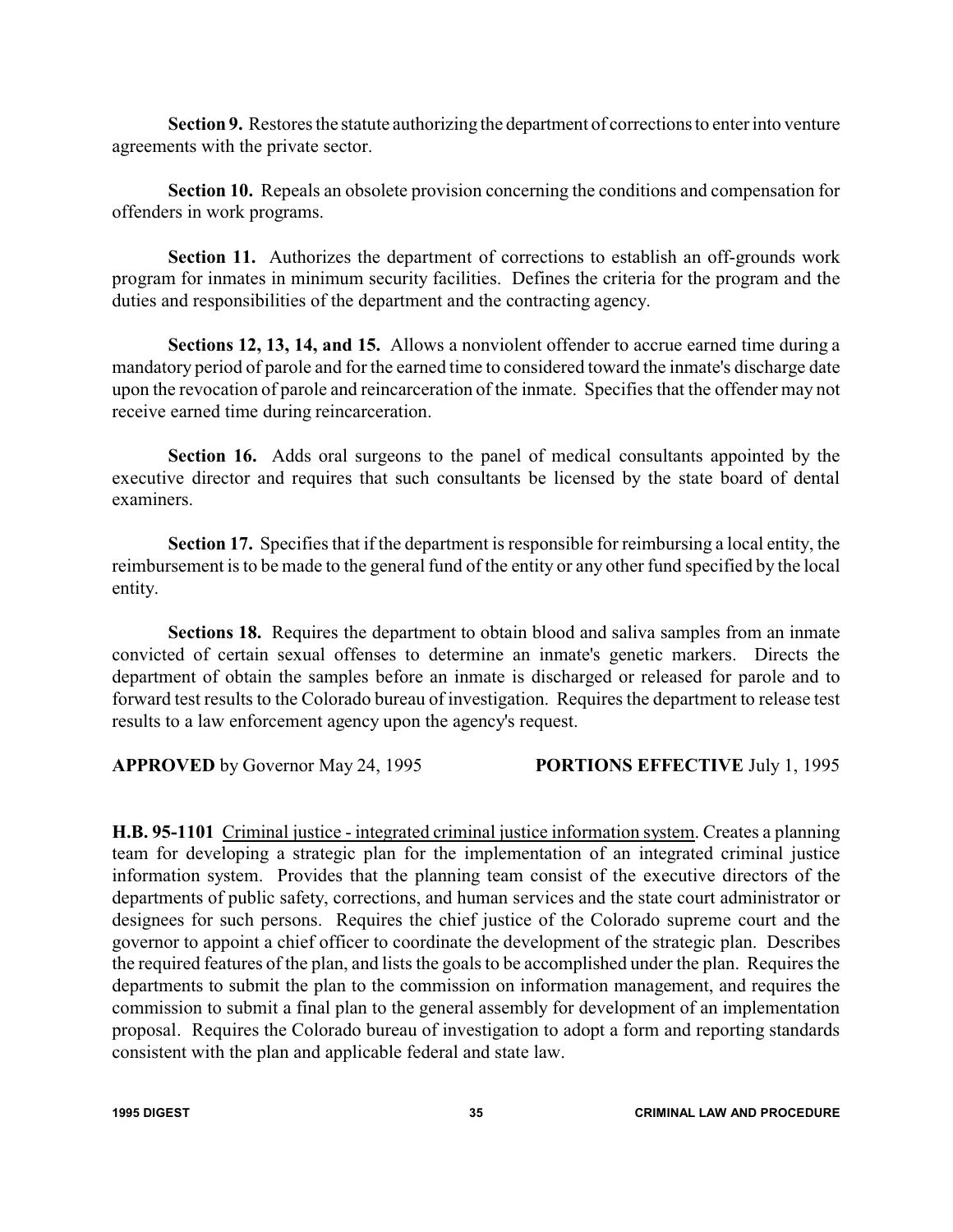**H.B. 95-1109** Criminal offenses - knowingly causing the death of a child - appropriation. Establishes that a person in a position of trust who knowingly causes the death of a child commits the crime of murder in the first degree. Eliminates the statutory privilege between doctor and patient and husband and wife in any prosecution for such crime.

Appropriates \$31,935 to the judicial department for allocation to the state public defender and \$20,446 to the judicial department for the implementation of the act.

**APPROVED** by Governor May 31, 1995 **EFFECTIVE** July 1, 1995

**H.B. 95-1120** Affirmative defenses - insanity and impaired mental state merged - procedural changes. Revises the definition of "insanity" to incorporate impaired mental condition. Eliminates the separate hearing in connection with a plea of not guilty by reason of insanity. Requires that the revised insanity defense be treated as other defenses that are raised at trial.

Applies to offenses committed on or after July 1, 1995.

**APPROVED** by Governor March 23, 1995 **EFFECTIVE** July 1, 1995

**H.B. 95-1179** Domestic violence - inclusion of property crimes - procedures - restraining orders against juveniles - venue - extension of domestic violence statutes - sunrise and sunset review of certification of and standards for domestic violence intervention program providers. Amends the definition of "domestic violence" to include all crimes against property instead of including only felony crimes against property.

Provides that a court shall not accept a plea of guilty or nolo contendere to an offense that does not include a domestic violence designation when the facts of the case indicate that the underlying factual basis includes an act of domestic violence, unless there is a good faith representation by the prosecuting attorney that he or she would be unable to establish a prima facie case if the defendant were brought to trial on the original offense.

Makes it a violation of a restraining order if a person performs conduct that is prohibited in a restraining order and the person has acquired actual knowledge of the contents of the restraining order.

Eliminates a requirement that a peace officer arresting a person for a crime or offense involving domestic violence take the arrested person to the nearest jail or detention facility and replaces it with a requirement that the peace officer remove the arrested person from the scene of the arrest and take the person to the station for booking. Directs that the arrested person be held or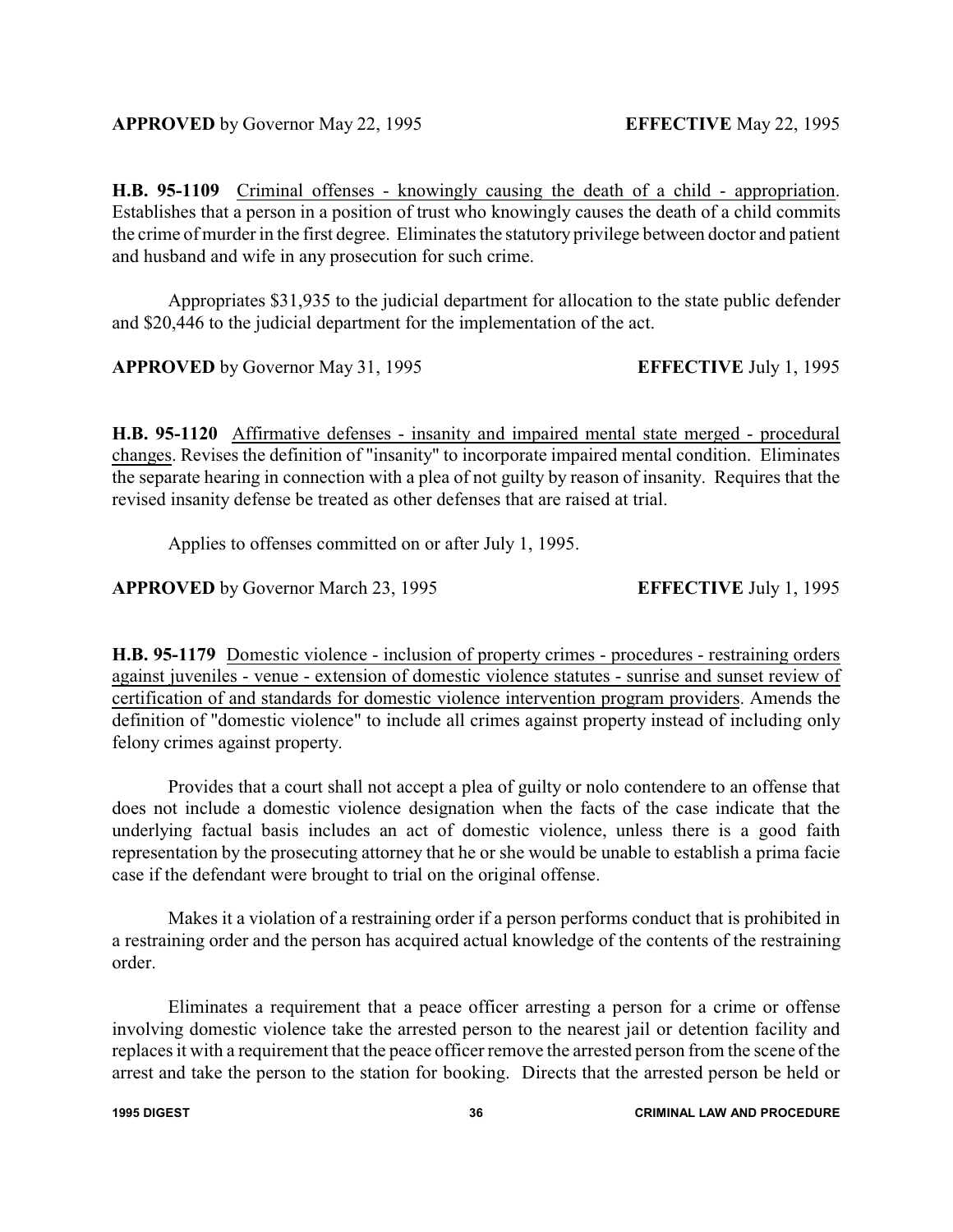released in accordance with the adopted bonding schedule for the jurisdiction where the arrest is made.

Transfers the responsibility to inform the protected party when an arrest for violation of a restraining order takes place from the prosecuting attorney to the law enforcement agency or any other locally designated agency. Deletes the provision that allows a prior conviction for violating a restraining order to be established during the sentencing phase rather than at trial.

Amends the "Colorado Children's Code" to authorize issuance of a restraining order to prevent domestic abuse against any juvenile based upon the standards set forth in the statutes governing restraining orders to prevent domestic abuse.

States that venue for filing a complaint for a restraining order is proper in any county where the domestic abuse occurs, where one of the parties resides, or where one of the parties is employed. Clarifies that a person who has been convicted of a crime involving domestic violence shall not be eligible for home detention in the home of the victim.

Provides for the repeal, effective July 1, 1998, of 2 statutes governing the certification of and setting of standards for domestic violence intervention program providers by local boards and the commission on domestic violence. Directs that such functions be reviewed prior to such repeal by the sunrise and sunset review committee.

Eliminates a scheduled July 1, 1995, repeal of the statutory provisions governing domestic violence offenses.

**APPROVED** by Governor May 22, 1995 **EFFECTIVE** July 1, 1995

**H.B. 95-1202** Sex offender registration - information - release to public - immunity. Authorizes a local law enforcement agency, when necessary for public safety, to release basic identification and criminal history information regarding a registered sex offender within the agency's jurisdiction to anyperson living within the agency's jurisdiction. Authorizes the agency, when necessaryfor public safety, to release information regarding a registered sex offender to any person living outside the agency's jurisdiction who can show a need to know. Specifies the minimum considerations for demonstrating a need to know.

Grants state agencies, their employees, local law enforcement agencies, and their employees immunity from civil and criminal liability for the good faith implementation of the sex offender registry statute.

**APPROVED** by Governor June 5, 1995 **EFFECTIVE** June 5, 1995

**H.B. 95-1280** Fire arson investigators - classification. Allows a fire arson investigator to be

**1995 DIGEST 37 CRIMINAL LAW AND PROCEDURE**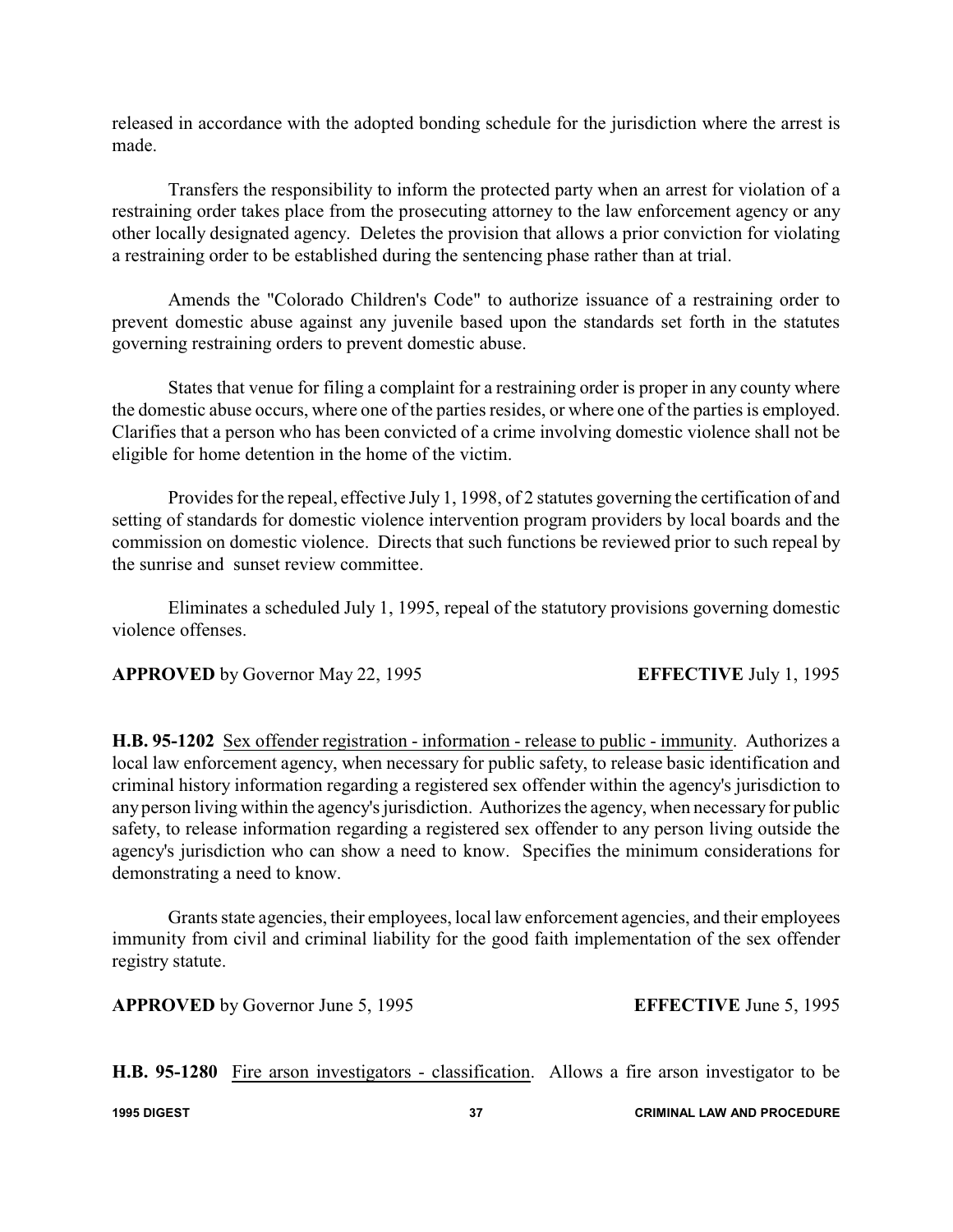classified as a peace officer, level II, if appointed by the fire department chief and approved by the sheriff or the chief of police of the jurisdictions in which such investigator performs duties.

**APPROVED** by Governor March 30, 1995 **EFFECTIVE** July 1, 1995

**H.B. 95-1291** Probation - supervision fees for administrative and personnel costs. Adds a \$5 monthly fee for the length of ordered probation to the initial probation supervision fee that may be ordered by the court as a condition of probation if the charge is a misdemeanor or petty offense. Imposes such initial supervision fee regardless of the level of supervision. Adds associated administrative and personnel costs to the list of adjunct probation services for which appropriations may be made out of the offender services fund.

**APPROVED** by Governor April 7, 1995 **EFFECTIVE** July 1, 1995

**H.B. 95-1338** Criminal offenses - bringing alcohol, bottles, or cans into the major league baseball stadium. Makes it a class 1 petty offense for any person to carry or bring into the Denver metropolitan major league baseball stadium any alcoholic beverage or alcoholic liquor or any bottle or can.

**APPROVED** by Governor May 23, 1995 **EFFECTIVE** May 23, 1995

**H.B. 95-1347** Location of persons with outstanding felony warrants - state agency assistance to law enforcement. Directs the division of workers' compensation, the division of employment and training, the state personnel director, and the department of human services to assist law enforcement agencies in locating persons who have outstanding arrest warrants in connection with felony offenses. Requires the state agencies to provide location information to the Colorado bureau of investigation, if not otherwise prohibited by federal law. Requires the state agencies and the bureau to develop and use cost-efficient methods for the exchange of information.

**APPROVED** by Governor May 31, 1995 **EFFECTIVE** July 1, 1995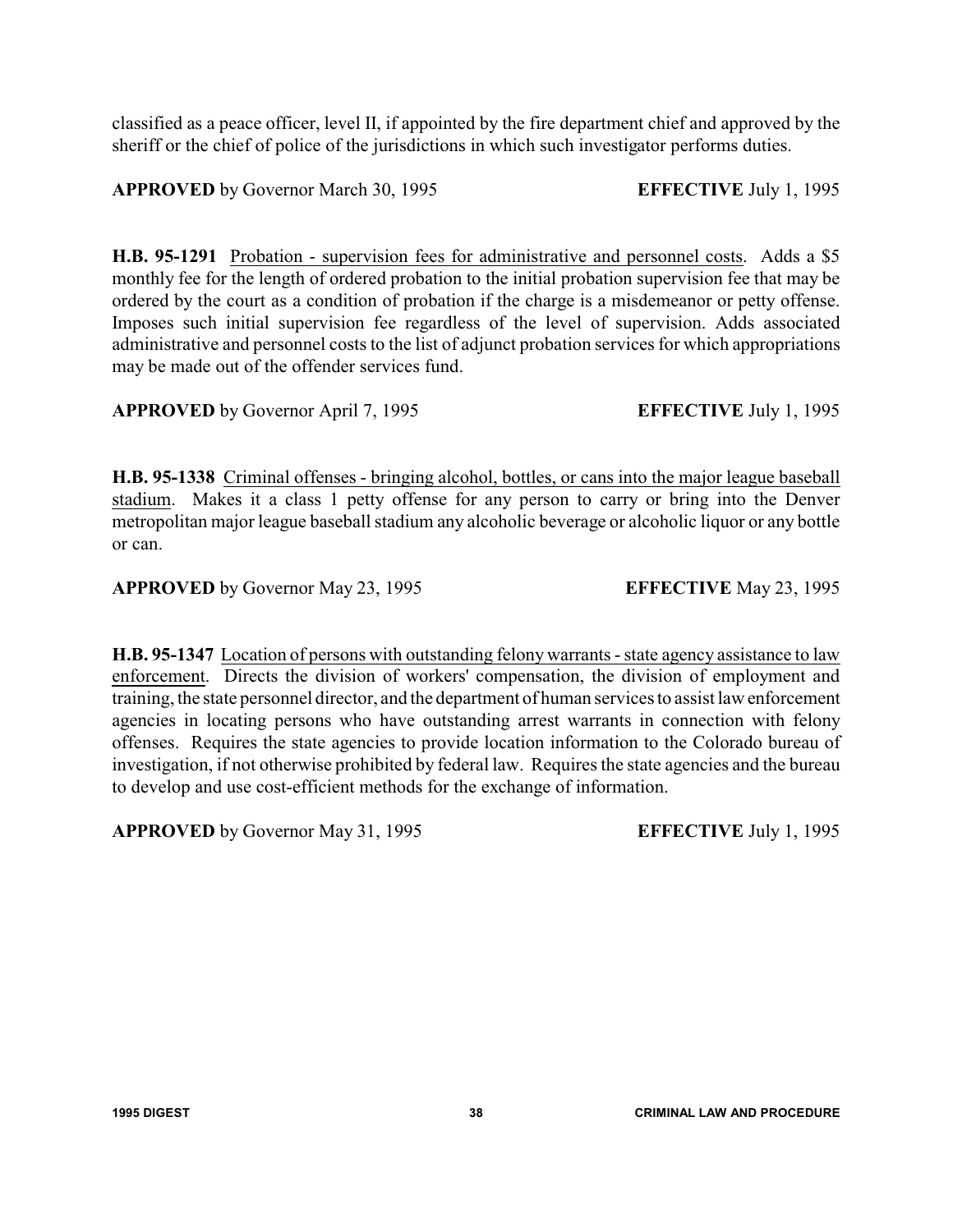# **DISTRICT ATTORNEYS**

**H.B. 95-1215** Office and salary funding - counties' responsibilities based on annual population estimate - modification of allocation by county commissioners. Requires use of annual population estimates prepared by the division of planning in the state department of local affairs, instead of the decennial census population figures, to determine the proportion of the office expenses of district attorneys that counties must pay. Gives the boards of county commissioners in each judicial district the option of changing the statutory funding formula for the office expenses of district attorneys. Clarifies that local governments are not prohibited from funding programs, projects, personnel, or salaries in addition to the funding of the reasonable and necessary office expenses of district attorneys, if the relevant board of county commissioners agrees. Requires counties to pay a proportion of district attorneys' salaries based on population estimates rather than the number of cases filed in the judicial district.

**APPROVED** by Governor April 13, 1995 **EFFECTIVE** April 13, 1995

**H.B. 95-1340** Salary - increase. Effective January 1, 1997, increases the base salary for district attorneys to \$67,000 per year.

**APPROVED** by Governor May 22, 1995 **EFFECTIVE** May 22, 1995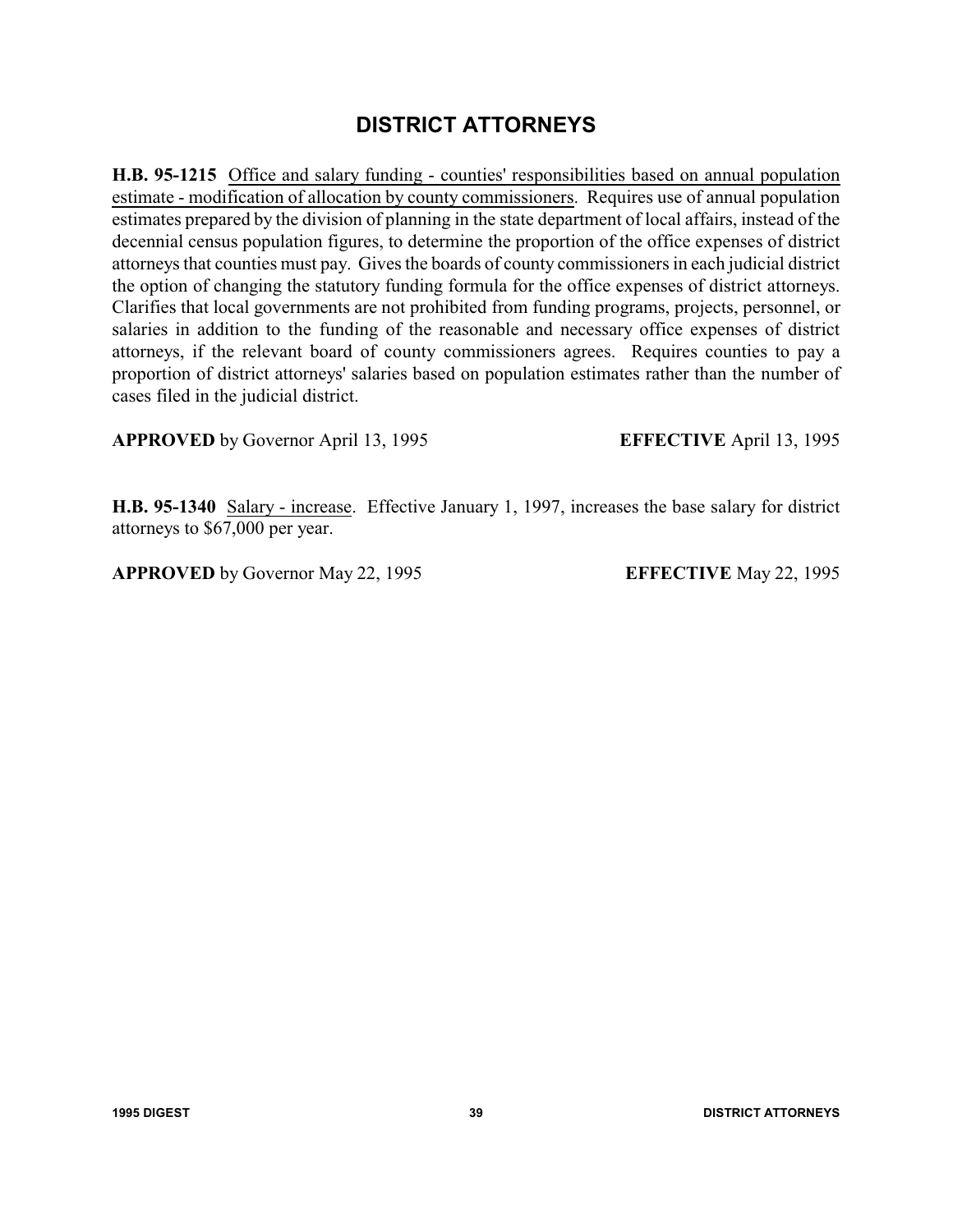# **EDUCATION - PUBLIC SCHOOLS**

**S.B. 95-9** Standards-based education - content standards - economics. Requires the state standards and assessments development and implementation council, the state board of education, and school district boards of education to adopt content standards in economics as a second priority subject. Identifies economics as a second priority subject to be included in the state assessment program and in school district assessments.

**APPROVED** by Governor April 13, 1995 **EFFECTIVE** April 13, 1995

**S.B. 95-75** Educator licensing - adjunct teachers - temporary authorization - occasional teaching. Allows a person to obtain a type I adjunct authorization to teach as an adjunct teacher without completing any postsecondary education, but requires that any person who does not have at least a baccalaureate degree must have been successfully employed for at least 5 years in the area of specialization. Specifies that a type I authorization is valid for 3 years and may be renewed indefinitely.

Creates a type VItemporary authorization to enable a school district to hire a person who has an educator's license issued by another state but has not successfully completed the assessment of professional competencies to obtain a license in this state. Limits the validity of a type VI authorization to 2 years, and prohibits renewal of the authorization. Allows a school district to credit the time spent teaching under a type VI authorization toward the 3-year continuous employment requirement for the teacher to cease being a probationary teacher.

Authorizes the state board of education to waive the requirement that a school district establish an educator induction program if the induction program would cause extreme hardship to the school district. Requires any school district that applies for a waiver of the induction program to show that it has a plan for the support, assistance, and training of provisionally licensed educators.

Allows an administrator who holds a valid provisional or professional administrator's license and who has taught for at least 3 years to teach on an occasional basis without holding a teacher's license. Instructs the state board of education to specifyby rule what constitutes occasional teaching.

**APPROVED** by Governor April 20, 1995 **EFFECTIVE** July 1, 1995

**S.B. 95-103** Boards of education - fees. Allows the board of education of each school district to provide textbooks to all school-age pupils enrolled in the public schools for a reasonable rental fee based on the purchase price and normal life expectancy of each textbook rented. Prohibits a board from requiring a pupil who has not completed the 12th grade to pay any fees for any course of study,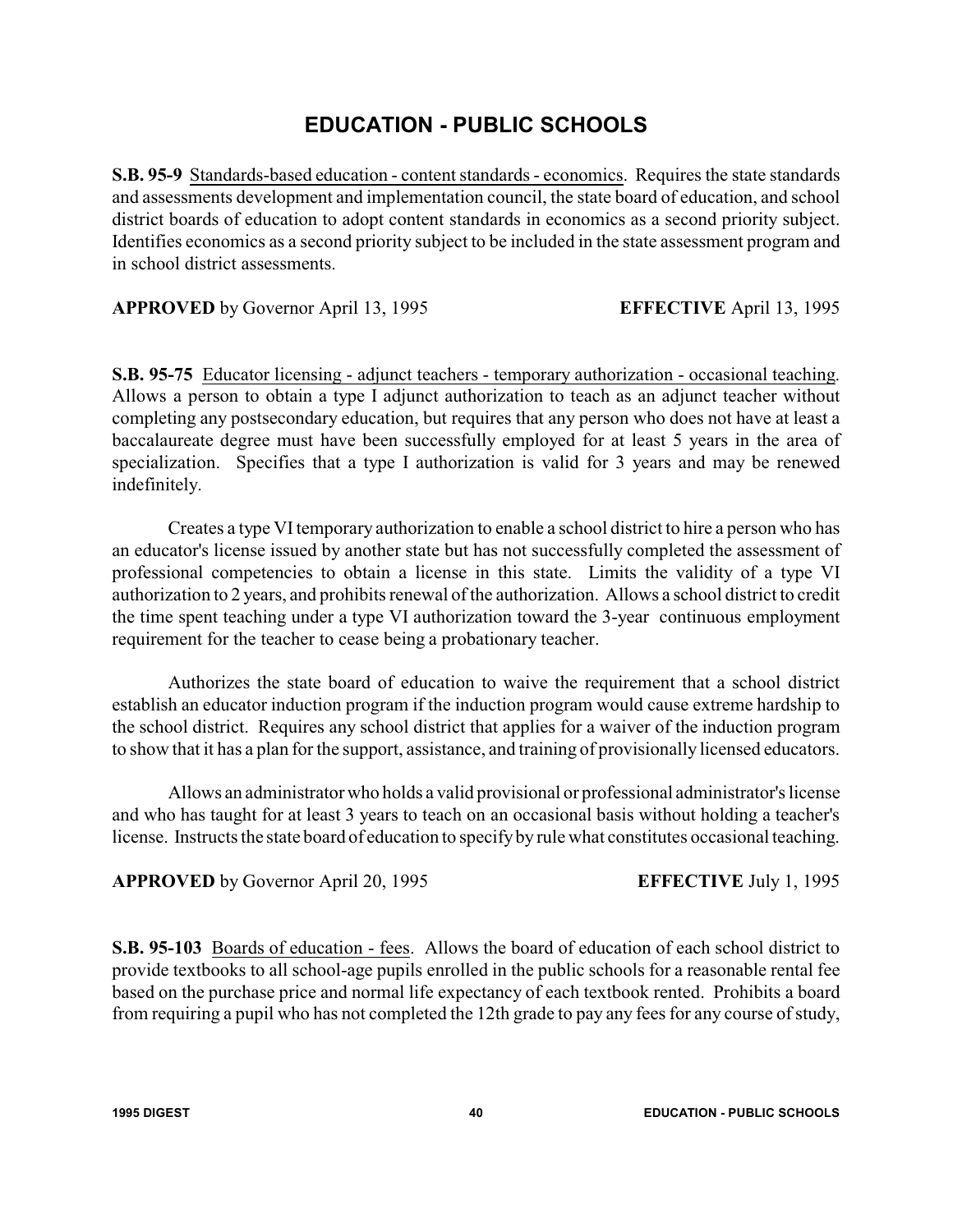instruction, or class that satisfies the requirements for credit, promotion, or graduation.

**APPROVED EFFECTIVE** January 1, 1996\*

**\*NOTE:** This act was passed without a safety clause. Section 5 of the act establishes an effective date of January 1, 1996. The act will take effect on that date unless a referendum petition is filed pursuant to article V, section 1 (3) of the state constitution. In that event, the act will take effect on the date of the official declaration of the vote by proclamation of the governor or January 1, 1996, whichever is later, if it is approved by the voters at the 1996 election.

**S.B. 95-210** Colorado student assessment program - administration of student assessments at 11th grade level. Requires the department of education to administer student assessments under the Colorado student assessment program at the 11th rather than the 10th grade level.

**APPROVED** by Governor May 22, 1995 **EFFECTIVE** May 22, 1995

**S.B. 95-211** Colorado student assessment program - administration of student assessments - 3-year phased schedule. Requires the timeline adopted by the state board of education specifying when school districts are required to begin administering student assessments to provide that assessments will be phased in over 3 years.

**APPROVED** by Governor May 25, 1995 **EFFECTIVE** May 25, 1995

**S.B. 95-213** Standards-based education - deadlines. Delays the state board of education deadlines for adoption of state model content standards and for setting timelines for school districts to adopt and implement content standards from June 1, 1995, to September 15, 1995.

**APPROVED** by Governor May 31, 1995 **EFFECTIVE** May 31, 1995

**H.B. 95-1014** School districts - salary policy. Requires school districts to adopt a salary schedule, a teacher salary policy based on the teacher's level of performance, or a combination salary schedule and policy. Repeals the "Alternative Salary Policies for Teachers Act".

**APPROVED** by Governor May 25, 1995 **EFFECTIVE** July 1, 1995

**H.B. 95-1046** Excellent schools program - repeal. Extends the repeal date for the excellent schools program from June 30, 1995, to June 30, 1999.

**APPROVED** by Governor May 22, 1995 **EFFECTIVE** May 22, 1995

**1995 DIGEST 41 EDUCATION - PUBLIC SCHOOLS**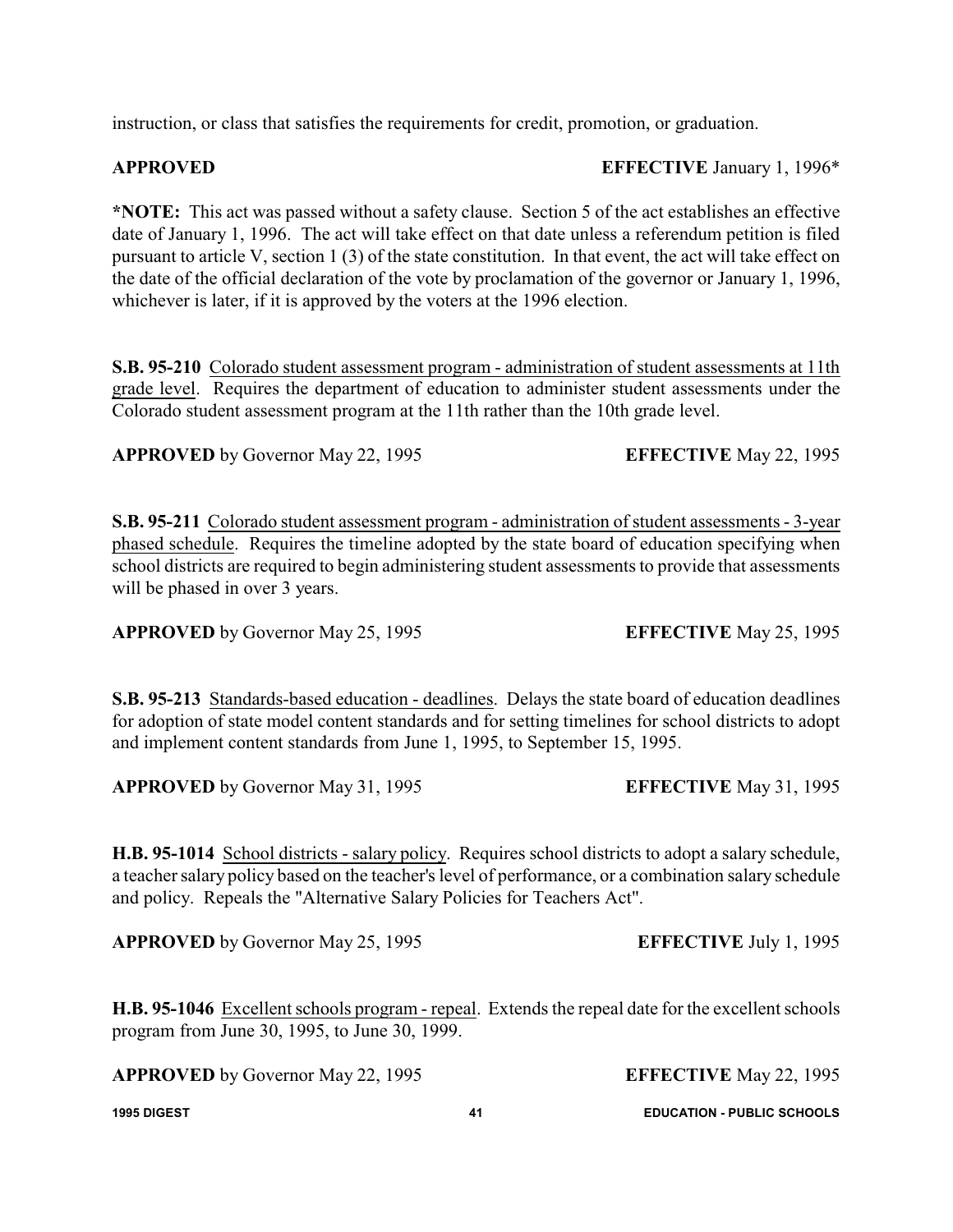**H.B. 95-1190** Supervision of student teachers - payment for supervision services - amount. Repeals the maximum dollar amount authorized to be paid for the services of public school personnel who supervise student teachers. Authorizes the governing boards of state colleges and universities to set the dollar amount. Requires payment directly to teachers.

**APPROVED** by Governor May 22, 1995 **EFFECTIVE** May 22, 1995

**H.B. 95-1194** Teacher salary policies - creation of plans - grants to school districts - appropriation. Authorizes any school district to apply to the state board of education for a grant to be used to create a teacher salary policy plan that is based upon teacher performance. Authorizes the state board of education to consider grant applications and award grants to school districts. Creates the teacher salary policy planning fund.

Requires any school district that has been awarded a grant to expend the grant moneys for the creation and implementation of a teacher salary policy plan. Allows expenditure of such moneys solely for planning purposes and prohibits expenditure of such moneys to provide teacher performance pay.

Requires a school district to return any grant moneys that are not expended within 3 years. Requires any school district that has not prepared and begun implementation of a plan within 3 years to return the grant moneys.

Repeals the program effective July 1, 2001.

For the fiscal year beginning July 1, 1994, appropriates \$300,000 out of the general fund to the teacher salary policy planning fund. For the fiscal year beginning July 1, 1995, appropriates \$300,000 out of the teacher salary policy planning fund to the department of education.

**APPROVED** by Governor May 25, 1995 **EFFECTIVE** May 25, 1995

**H.B. 95-1289** School districts - weakening of statutorily imposed debt limitations - voter approval. States that the General Assembly is not required to seek statewide voter approval to amend any statutorily imposed limitation on school district debt when the voters of a school district are required by law to approve any change in debt subject to the limitation. For purposes of section 20 (1) of article X of the state constitution, specifies that any weakening of the limitation on school district bonded indebtedness shall occur onlywhen voter approval is obtained at the school district level and that such school district voter approval shall satisfy any voter approval requirement of said constitutional provision. Provides that a ballot question to weaken a limitation on school district debt may be presented to the eligible electors of a school district as a separate ballot question or as part of a ballot question including other ballot issues, such as authorization for bonded indebtedness.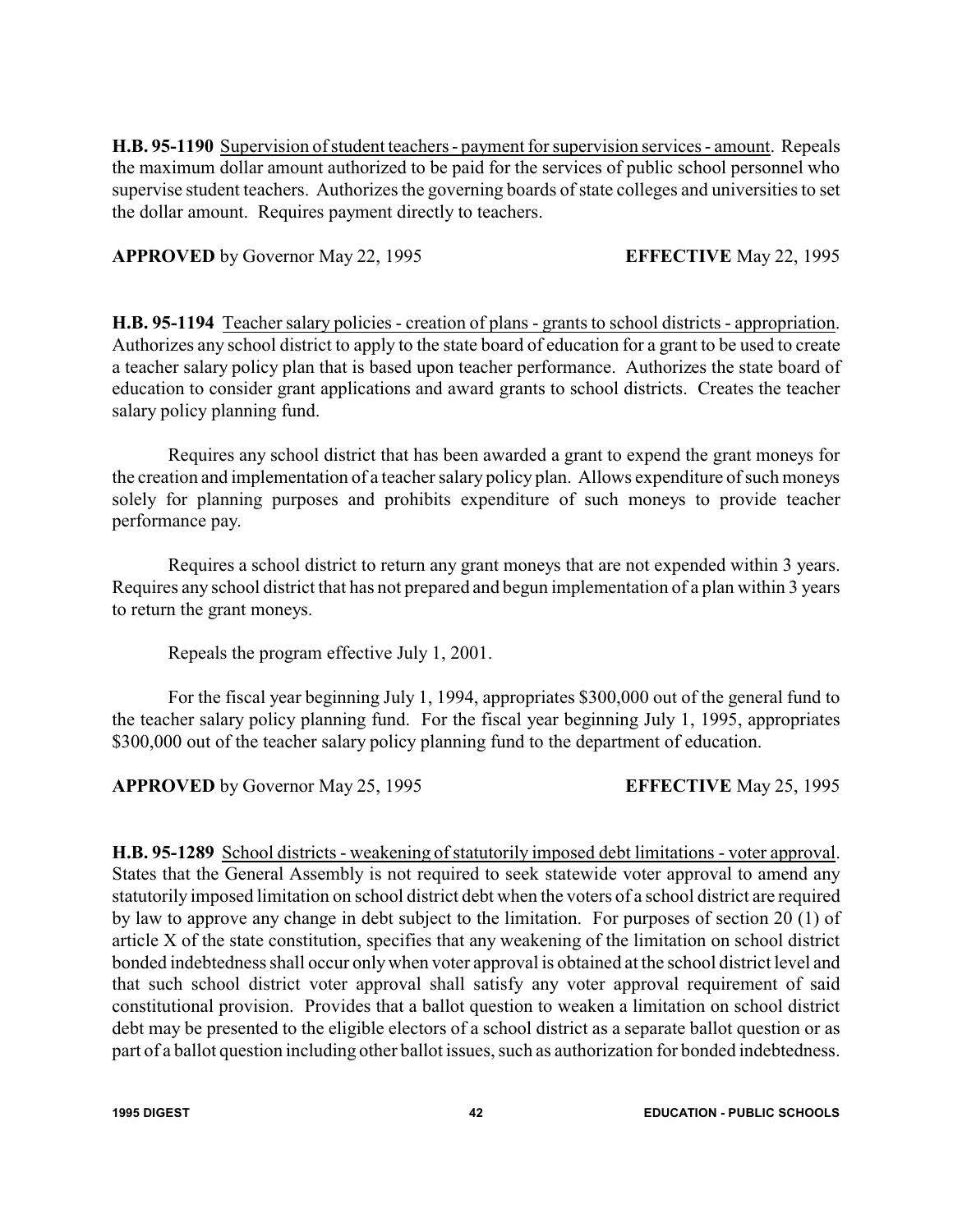**H.B. 95-1327** School finance - additional 1994-95 funding - at-risk pupils -special education preschool program - public school fund - bonded indebtedness - property tax carried forward transportation aid - capital reserve fund - instructional supplies and materials - appropriation. Establishes public school funding under the "Public School Finance Act of 1994" for the 1995-96 budget year by increasing the minimum per pupil funding amount from \$3,975 to \$4,200 and establishing the statewide base per pupil funding as \$3,390 plus \$73 to account for inflation.

Calculates a school district's at-risk pupils as the greater of its percentage of students eligible for the federal free lunch program in grades one through 8 multiplied by the district's enrollment or the actual number of students eligible for the free lunch program.

Limits a school district's increase in total program to the spending limit percentage allowed under article X, section 20, of the state constitution. Allows a district to certify for the 1995-96 budget year the amount it can receive within the limitations on fiscal year spending. Requires each school district's audit report to include a calculation of the district's fiscal year spending under article X, section 20, of the state constitution.

Eliminates the total program provision holding school districts harmless for the 1995-96 budget year. In all districts that were held harmless, includes the 1994-95 hold harmless dollar amount as part of the amount of additional property tax revenue for fiscal year 1995-96 and fiscal years thereafter in excess of the district's total program. Reduces the 1995-96 fiscal year school finance levy by the number of mills required to generate that dollar amount and reduces it before a maximum mill levy is imposed. If a hold harmless district had a levy greater than 40.080 mills for the 1994-95 fiscal year and the mills greater than 40.080 mills generated more revenue in the 1994-95 fiscal year than the hold harmless amount, considers the mill levygreater than the maximum levy as additional property tax revenue. Sets a maximum mill levy of 41.75 mills.

For any school district that received an additional increase in 1993-94 equalization program funding and whose 1994-95 fiscal year spending, as adjusted for inflation plus the percentage change in enrollment, is less than 1995-96 allowable spending, provides an additional increase in 1994-95 total program that must be spent during the 1994-95 fiscal year. Requires each eligible district to certify to the department of education (the department) the exact dollar amount that the district can accept under the limitations of article X, section 20, of the state constitution.

Establishes a base amount of state funding for special education equal to the state base amount received for the 1994-95 budget year. Distributes any increase in the appropriation made to the department over the base to school districts in proportion to the number of children with disabilities residing in the district to the total number of children with disabilities in the state.

Increases the number of children that may participate in the state preschool program by 150 in the 1995-96 budget year. Establishes a full-daykindergarten pilot program for the 1995-96 budget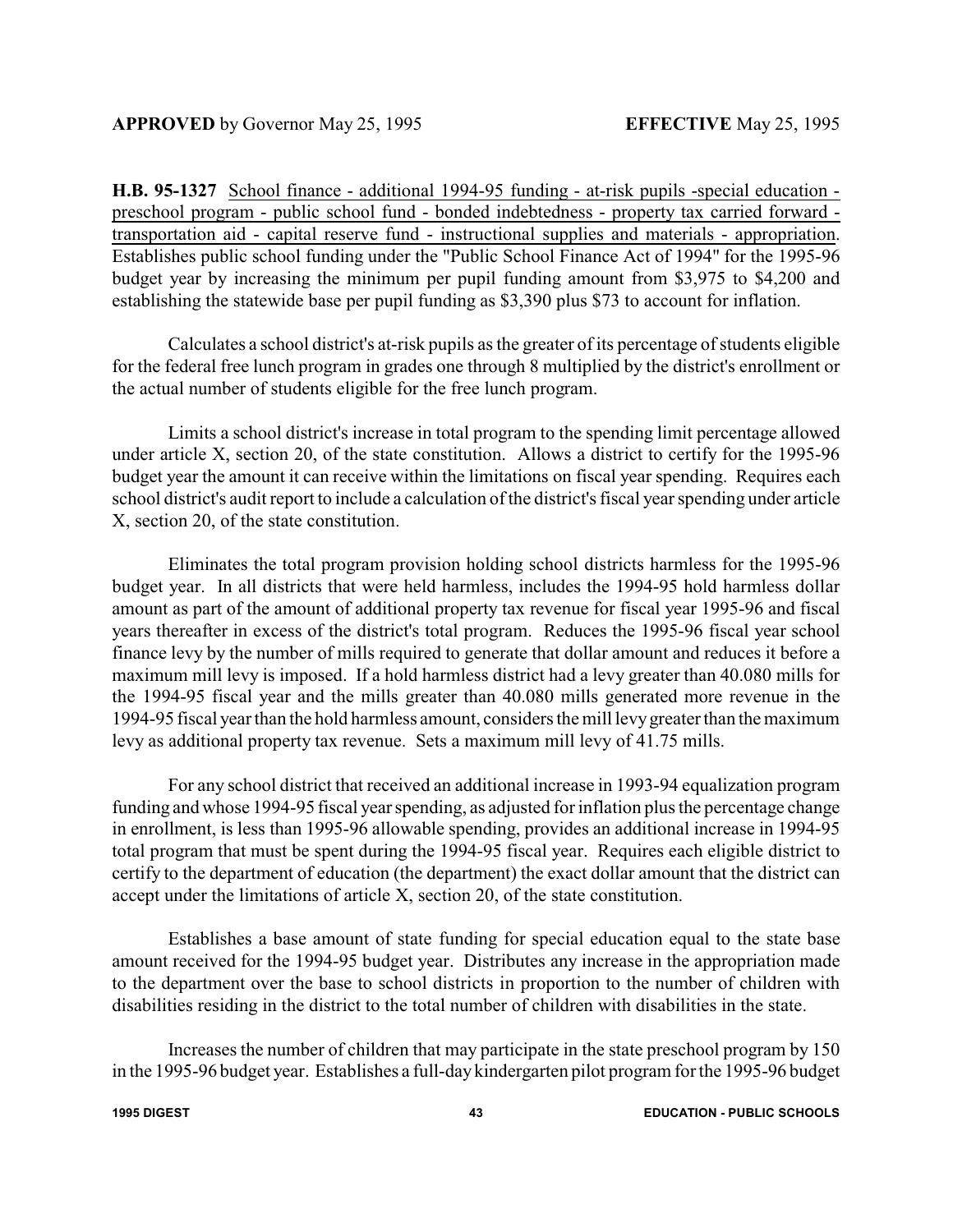year. Requires the department to set criteria for selecting school districts to participate in the pilot program.

Allows the public school fund to receive moneys appropriated or transferred by the general assembly. Transfers \$6,600,000 for the 1994-95 fiscal year and \$4,200,000 for the 1995-96 fiscal year from the state public school fund to the public school fund.

Requires the state to pay the principal and interest on school district refunding bonds if the paying agent has not received the moneys from the district in a timely manner. Eliminates the requirement that school district bonds be redeemed in either direct or inverse numerical order. Requires that tax anticipation notes issued by school districts mature by August 31 of the fiscal year immediately following the fiscal year in which they were issued. Extends to July 31, 2000, the repeal date for the provision allowing the state treasurer to issue tax anticipation notes for school districts.

For debt elections approved between July 1, 1994, and July 1, 1996, in districts that meet specific enrollment criteria, allows the limitation of school district bonded indebtedness to be 25% instead of 20% of assessed valuation.

Offsets a school district's property tax carried forward against any state aid and state categorical support for the 1995-96 fiscal year. After the offset is made, allows districts to use the revenue carried forward for capital projects or up to 10% for any lawful purpose. Reduces the amount carried forward by the amount spent on capital projects or by 10% each year. Requires districts to certify to the department by January 30 of each fiscal year the amount spent on capital projects.

Repeals the 55% minimum transportation reimbursement for any school district subject to a court-ordered desegregation order but provides such a district with \$1.5 million of transportation funding in addition to the funding received through the mileage and excess cost formula for the 1993-94 entitlement period only.

Raises the amount of the per unit cost of buses or other equipment that may be spent from the capital reserve fund from \$250 to \$750.

Increases the amount budgeted per pupil for instructional supplies and materials from \$111 to \$120.

Appropriates \$11,186,721 for the increase in 1994-95 total program funding and \$927,023 for the 1994-95 transportation costs for any school district subject to a court-ordered desegregation order. Adjusts the appropriation for state aid school finance payments for the 1995-96 budget year to decrease the appropriation for total program by \$9,783,305 and increase the appropriation for comprehensive health education, for public schools of choice, and for education of exceptional children. Sets aside \$1,800,000 of the 1995-96 appropriation for total program to be used to make additional state aid payments that may be required following the certification of pupil enrollments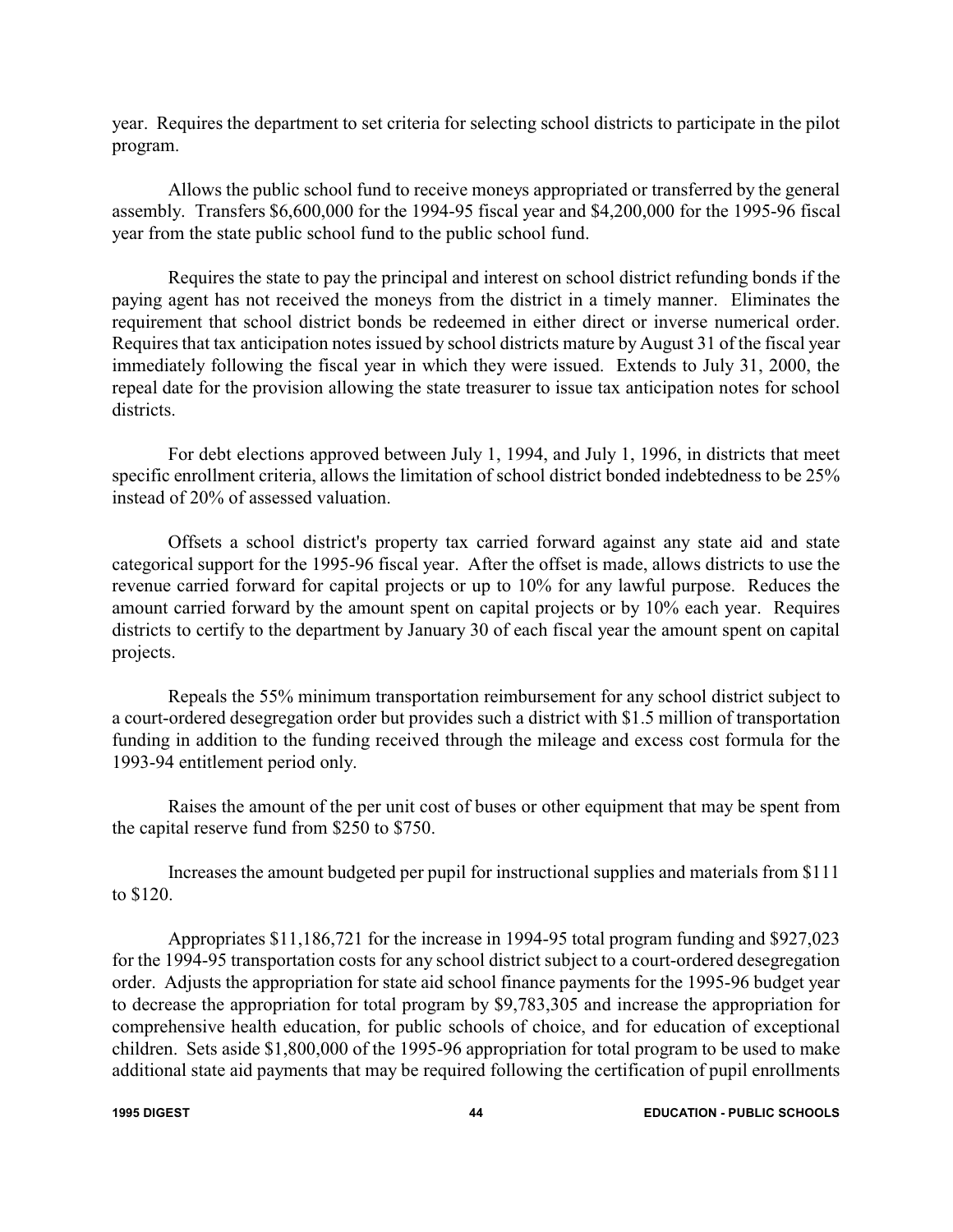and valuations for assessments.

#### **APPROVED** by Governor May 22, 1995 **EFFECTIVE** May 22, 1995

**H.B. 95-1351** School districts - organization - detachment and annexation. Allows existing adjoining school districts, without complying with the school district organization planning process, to detach and annex territory where the territory has been unintentionally and erroneously included on the property tax rolls of the annexing school district for at least one year. Specifies the procedures for detaching and annexing the territory, including a special election at which only the eligible electors who reside within the territory may vote.

**APPROVED** by Governor May 22, 1995 **EFFECTIVE** May 22, 1995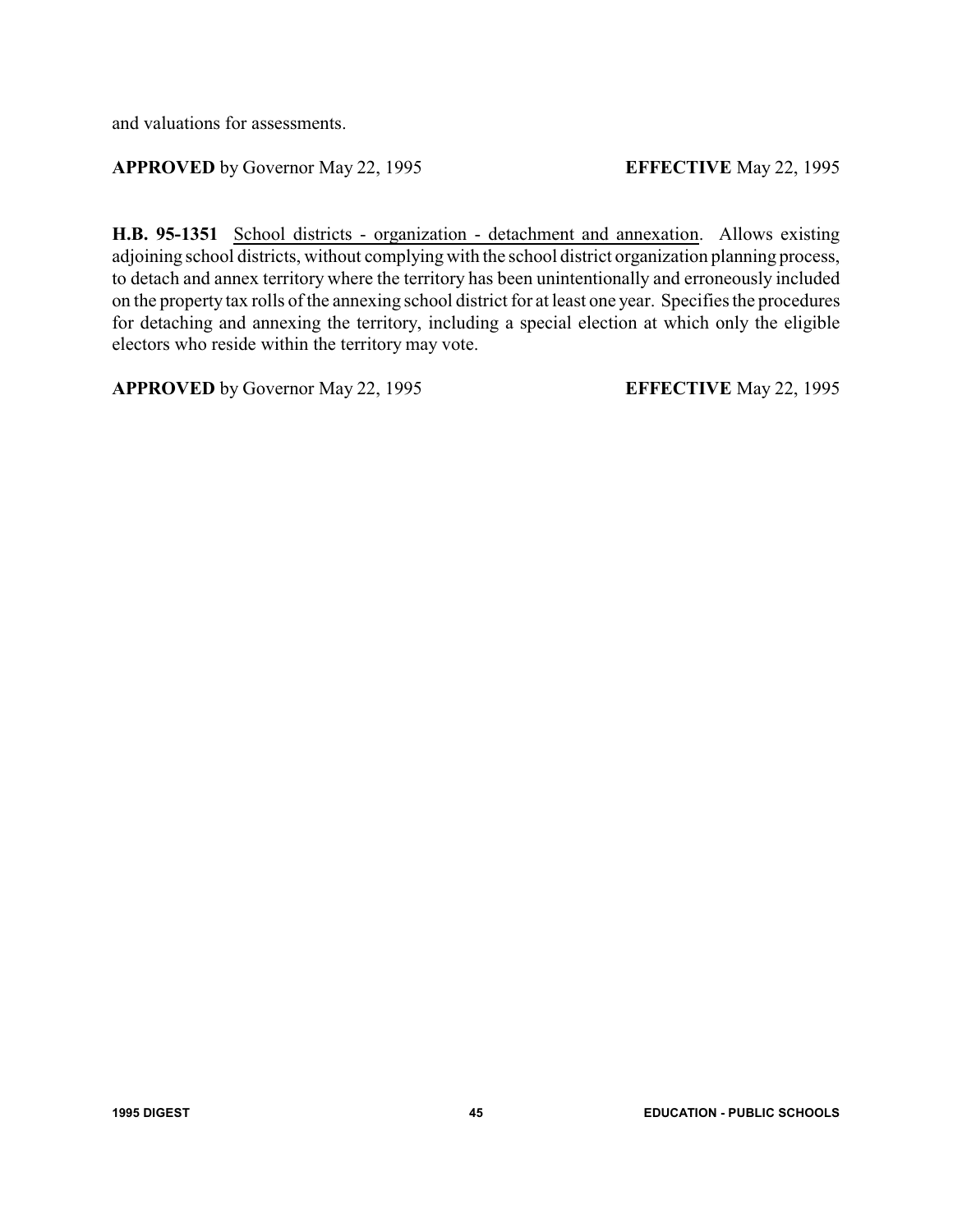# **EDUCATION - UNIVERSITIES AND COLLEGES**

**S.B. 95-49** Nursing scholarship program - continuation. Continues the Colorado nursing scholarship program for 5 additional years to July 1, 2000.

**APPROVED** by Governor March 31, 1995 **EFFECTIVE** March 31, 1995

**S.B. 95-107** Auraria higher education center - board of directors - membership. Allows the chief executive officers of the governing bodies of the institutions located at the Auraria higher education center to appoint the chief executive officers of the institutions to sit as their designees on the Auraria higher education center board of directors.

**APPROVED** by Governor April 21, 1995 **EFFECTIVE** April 21, 1995

**S.B. 95-229** Student loan division - enterprise designation. Extends the enterprise designation of the student loan division in the department of higher education to June 30, 2000.

**APPROVED** by Governor May 23, 1995 **EFFECTIVE** May 23, 1995

**H.B. 95-1098** Colorado commission on higher education - reporting and rule requirements. Requires the Colorado commission on higher education to report to the governor and the general assembly each even-numbered year, rather than annually, on interstate agreements allowing waivers of nonresident tuition for postgraduate or professional students.

Directs the Colorado commission on higher education to report to the general assembly on changes in the specific admission requirements for first-time freshmen and transfer students as the changes occur, rather than in annual reports, for each campus and institution of higher education.

Requires the state controller to consult with the Colorado commission on higher education before adopting, amending, or repealing rules that affect or create reporting requirements for state-supported institutions of higher education.

Requires each state-supported institution of higher education to submit a list of endowments, gifts, and bequests the institution receives to the governor and the general assembly each odd-numbered year, rather than annually.

**APPROVED** by Governor March 17, 1995 **EFFECTIVE** January 1, 1996

**H.B. 95-1196** Institutions of higher education - 5 policy areas for additional funding -

**1995 DIGEST 46 EDUCATION - UNIVERSITIES AND COLLEGES**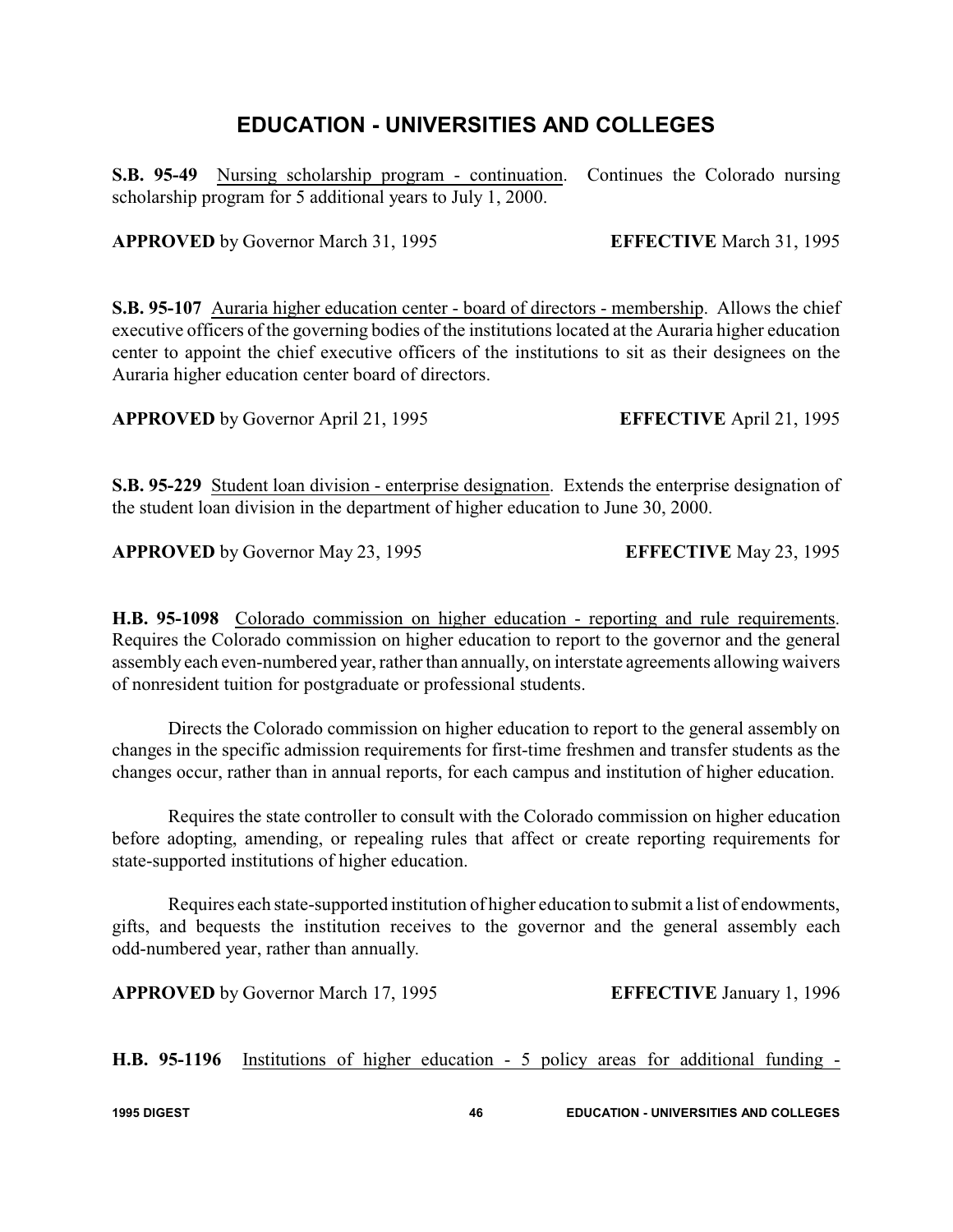reconsideration of policy areas - admission criteria - addition of community college - exemption of faculty from post-employment compensation limits. Establishes the following 5 higher education policy areas for additional funding for fiscal year 1995-96:

• Linking K-12 and higher education: Continued from fiscal year 1994-95 with the following changes:

 $\circ$  Replaces the parameter concerning programs to develop content standards at the postsecondary level with consideration of programs to support systemic reform in K-12 education;

" Adds consideration of faculty-to-faculty exchanges and coordination of curriculum between secondary and postsecondary schools;

" Adds consideration of resident freshman tuition incentives to encourage secondary students to complete postsecondary-level work;

 $\circ$  Deletes consideration of programs to develop or improve the quality of teachers, principals, and administrators in K-12 education.

! Increasing productivity: Continued from fiscal year 1994-95 with the following changes:

 $\circ$  Specifies that in developing the distribution formula for this policy area, the commission must give equal consideration to each of the specified parameters, rather than tailoring the formula to include consideration of an institution's role and mission;

 $\circ$  Adds consideration of whether an institution demonstrates a high number of graduate teaching hours, graduate student contact hours, and graduate advising hours by full-time faculty;

 $\circ$  Adds consideration of whether an institution demonstrates a high number of faculty who teach graduate students;

" Deletes consideration of curriculum improvement through analysis of performance rates on licensing exams;

 $\circ$  Deletes consideration of decreasing noneducational faculty and administrator leaves to reflect current law regarding sabbatical policies;

- $\circ$  Deletes consideration of demonstrating a high degree of personal efficiency;
- $\circ$  Deletes consideration of reducing administrative paperwork for students and faculty;

 $\circ$  Adds consideration of whether an institution participates in joint ventures to enable students to begin their post-secondary education at community colleges and finish at 4-year colleges or universities;

 $\circ$  Adds consideration of whether an institution demonstrates a high number of students who graduate within 5 years of matriculation;

 $\circ$  Adds consideration of whether an institution demonstrates a high student retention rate.

- ! Work force training: Continued from fiscal year 1994-95 with the following changes:
	- $\circ$  Adds consideration of programs to provide increased access to training or professional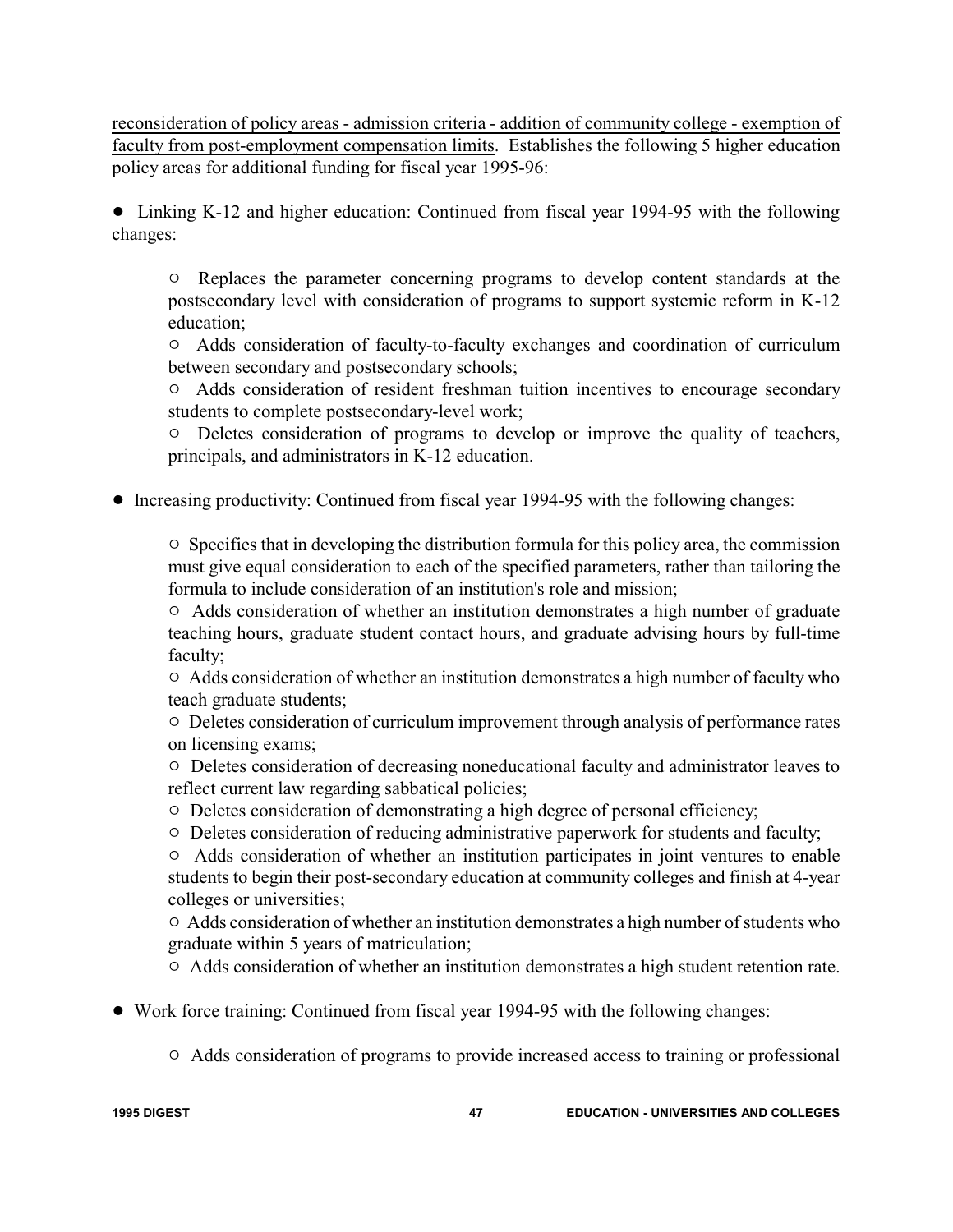graduate programs in each area of the state;

 $\circ$  Adds consideration of apprenticeship and intern programs;

" Adds consideration of vocational-technical and professional development programs at off-campus facilities, with rent subsidization;

! Increasing enrollment: Continued from fiscal year 1994-95 with the following changes:

 $\circ$  Focuses distributions in this area on increased enrollment, with special consideration to enrollment at lower-cost institutions;

 $\circ$  Deletes the required demonstration of increased unfunded resident enrollment;

 $\circ$  Deletes the required demonstration of capping undergraduate resident enrollment in response to limited revenues;

 $\circ$  Authorizes a governing board to show increased enrollment of all resident students, rather than just under-represented resident students.

• Development and use of technology: Replaces financial aid as a policy area, and specifies the parameters for programs that receive funds in this area.

Requires allocations of funds appropriated for the 5 policy areas to be made by a distribution formula for each policy area; except that allocations for the K-12 linkages and the technology policy areas may be made through grant programs.

Allows any institution that admitted, for fall semester 1994, more than 20% of its freshmen or transfer students using criteria other than standardized test scores, high school and college grade point averages, and high school class rank to use said other criteria to admit the same greater percentage for fall semester 1995. ByOctober 1, 1995, requires the Colorado commission on higher education to submit a proposal regarding statutory admission criteria and the percentage of students that may be admitted at each institution based on additional criteria.

Extends reconsideration of the 5 policy areas to every 2 years. Allows the Colorado commission on higher education to adjust the policy area distribution formulas, if necessary, during the years in which the policy areas are not reconsidered.

Includes the Colorado community college and occupational education system college in the state system of community and technical colleges.

Exempts from the limitations on post-employment compensation any specialty track faculty member whose primary job assignment is clinical care and who is employed at a state institution of higher education.

**APPROVED** by Governor March 20, 1995 **EFFECTIVE** March 20, 1995

**H.B. 95-1354** State board for community colleges and occupational education - power to lease

**1995 DIGEST 48 EDUCATION - UNIVERSITIES AND COLLEGES**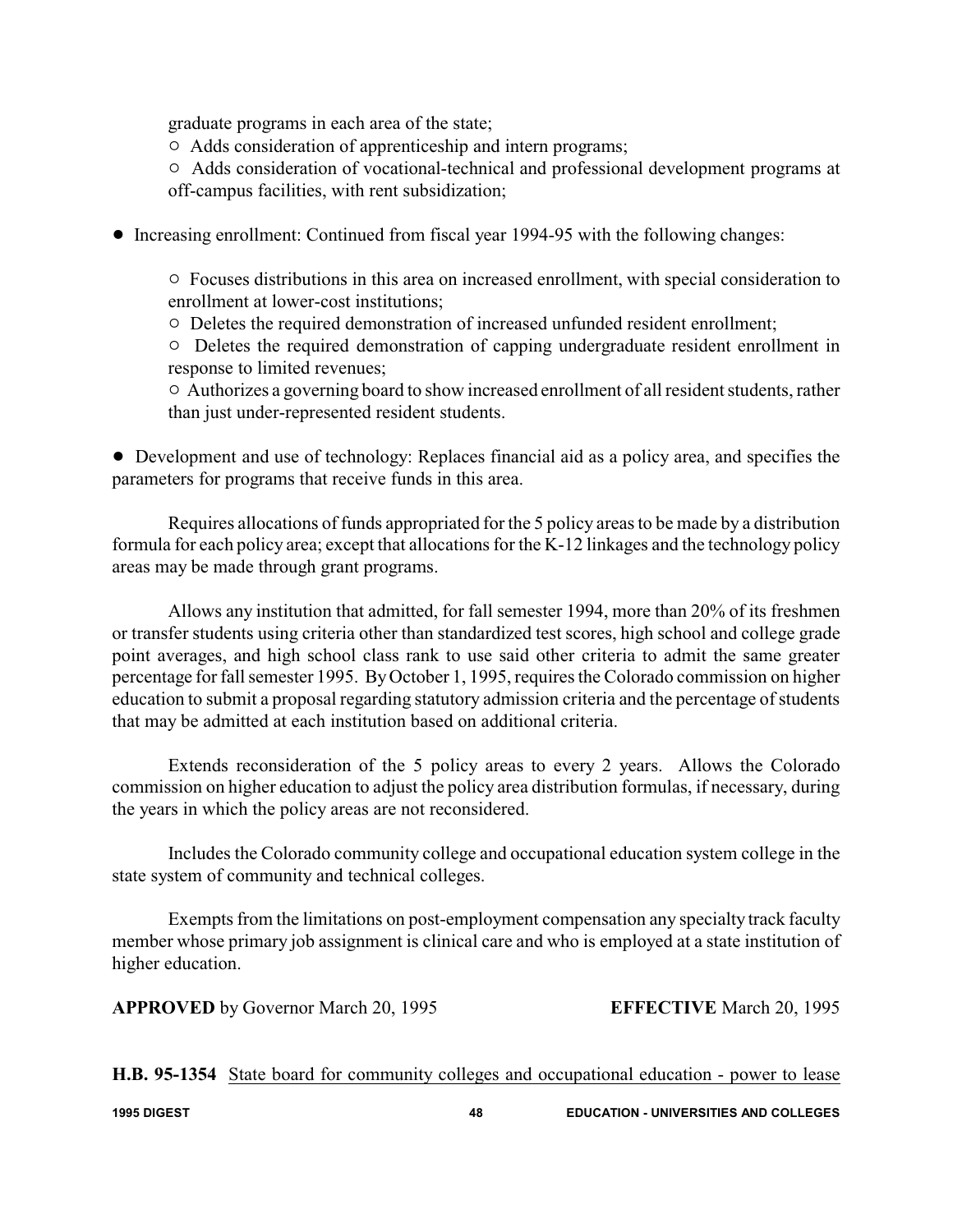facility - higher education and advanced technology center at Lowry. Authorizes the state board for community colleges and occupational education to lease facilities at the higher education and advanced technology center at Lowry to institutions of higher education that are not in the state system of community and technical colleges.

#### **APPROVED** by Governor May 22, 1995 **EFFECTIVE** May 22, 1995

**H.B. 95-1364** Capital construction projects at higher education institutions - appropriation - student fees reporting requirement - course scheduling requirements. Appropriates \$60,097,027 from the general fund to the capital construction fund for capital projects related to higher education. Appropriates specified amounts to certain governing boards of institutions of higher education and to the department of public health and environment for capital projects that will benefit institutions of higher education.

Requires each state-supported institution of higher education to itemize in its billing statements each fee charged to students. Also requires the billing statement and the catalog or schedule of courses to describe each fee charged to students, the purposes of the fee, and whether costs of collection are reimbursed from the fees collected. Requires that billing statements identify any optional fees and have a means for students to choose not to pay the fee. Provides that any optional fees are refundable during the semester in which the student paid the fee. Directs the capital development committee to consider each institution's implementation of these provisions in making capital construction recommendations.

Requires each state-supported institution of higher education: To schedule classes so that students can complete their degree programs in specified time frames; to increase the capacity of core classes by increasing the frequency in which they are offered; to ensure that students who are unable to take a core class because it is full will have priority the next time the class is offered; and to increase the capacity of required and prerequisite courses by increasing the frequencywith which they are offered so that at least 95% of student demand for the course is met. Directs the capital development committee to consider each institution's implementation of these provisions in making capital construction recommendations. Directs the Colorado commission on higher education to adopt policies to ensure that these scheduling policies are met by each institution.

**APPROVED** by Governor June 5, 1995 **EFFECTIVE** June 5, 1995 **PORTION VETOED** June 5, 1995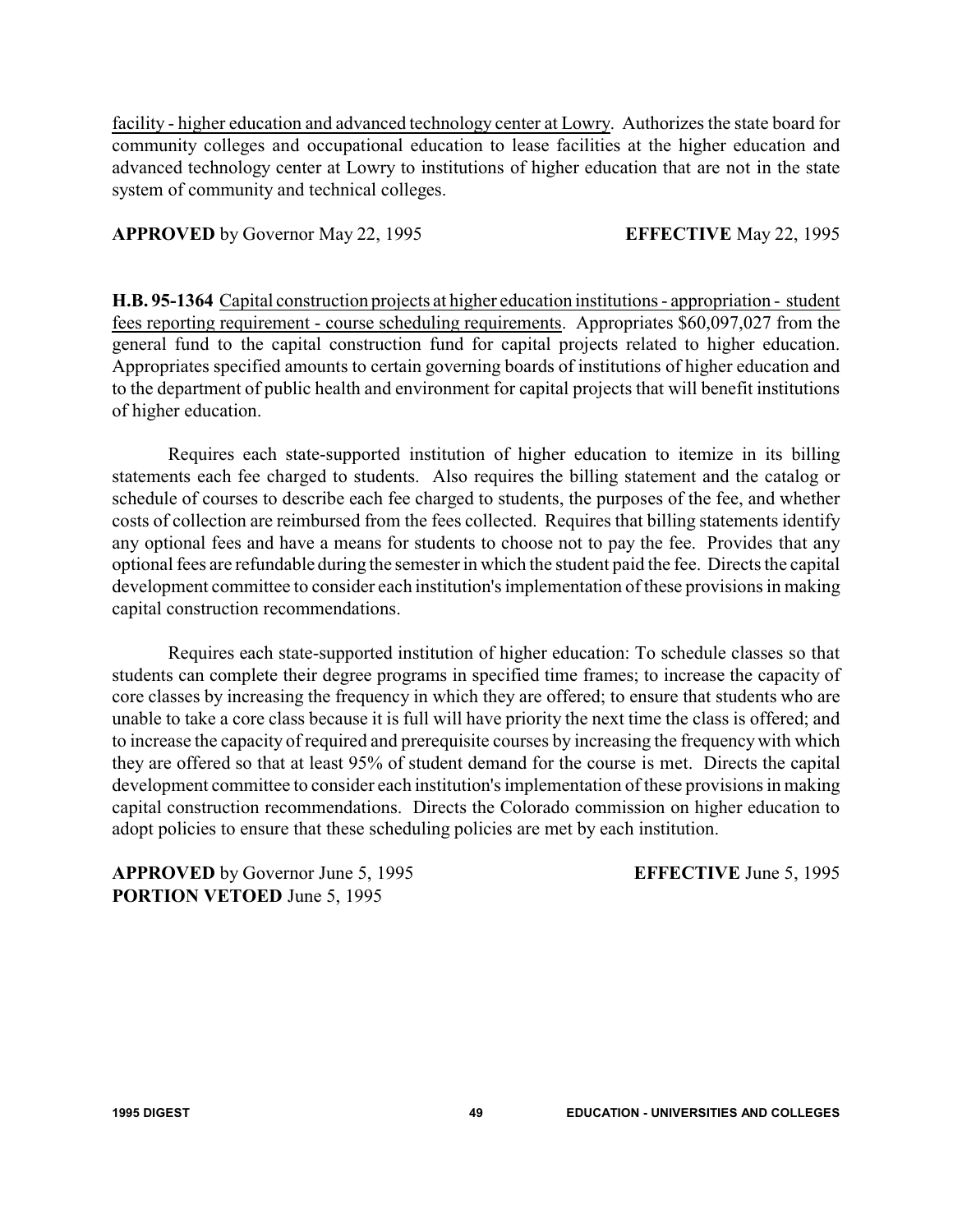### **ELECTIONS**

**S.B. 95-202** Elective offices - vacancies - appointment - political affiliation. Requires the governor to appoint a person of the same political affiliation as the vacating officer when filling a vacancy in any state office or in the office of district attorney. If the vacant office was held by an unaffiliated person, requires the governor to appoint an unaffiliated successor within 10 days after the vacancy occurs. Requires the board of county commissioners to appoint a person of the same political affiliation as the vacating officer when filling a vacancy in any county office or, if the officer was unaffiliated, to appoint an unaffiliated person.

**VETOED** by Governor May 31, 1995

**H.B. 95-1017** Campaign reform act - contribution limitations on state and political subdivisions ballot measures. Under the "Campaign Reform Act of 1974", specifies that a statewide ballot issue, a local ballot issue, a legislatively referred measure, and a measure for the recall of an officer may not be supported or opposed by governmental expenditures of public moneyor contributions in kind. Replaces the prohibition on such support of or opposition to an "issue before the electorate" with these specific issues and measures. Makes conforming amendments to those provisions containing certain exceptions to this prohibition that apply to government agencies, members or employees of government agencies, and elected officials.

Allows governmental agencies to report the passage of or distribute a resolution relating to such a ballot issue or measure.

**APPROVED** by Governor March 9, 1995 **EFFECTIVE** March 9, 1995

**H.B. 95-1022** Nomination of unaffiliated candidates by petition - signature requirements verification - cure. In the "Uniform Election Code of 1992", changes reference to candidates who do not wish to affiliate with a political party from "independent" candidates to "unaffiliated" candidates. Permits nomination for the primary election of unaffiliated candidates for the offices of president and vice president of the U.S. by filing a statement of intent and a \$500 filing fee in addition to the existing petition procedure.

Changes the signature requirements on petitions for nominating unaffiliated candidates and specifies references to certain offices of such candidates as follows: For any statewide office, from at least 1000 to the lesser of 1000 or 2% of the votes cast at the last general election for that statewide office; for member of the U.S. House of Representatives, from at least 500 for "congressional office" to the lesser of 800 or 2% of the votes cast in the congressional district at last election for that office; for member of the state board of education or CU regent from a congressional district, from the lesser of 1000 or 20% of the votes cast in the district for a "district office greater than county office" to the lesser of 800 or 2% of the votes cast in the congressional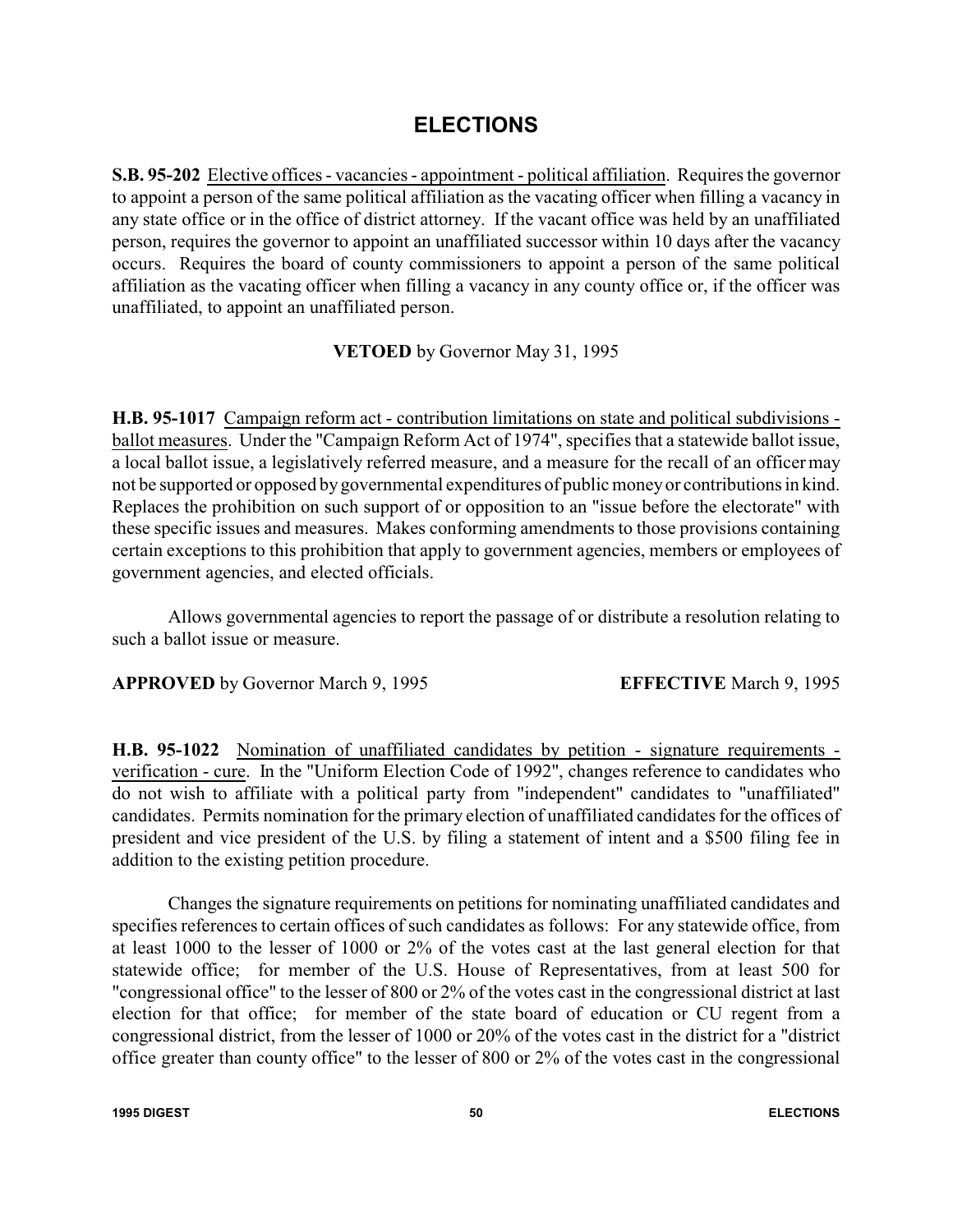district at the last general election for that office; for any member of the general assembly, from the lesser of 1000 or 20% of the votes cast in the district for that office to the lesser of 600 or 2% of the votes cast in the senate district for the office of member of the state senate and the lesser of 400 or 2% of the votes cast in the house district for the office of member of the state house of representatives; for district attorney, from the lesser of 1000 or 20% of the votes cast in the district for that office to the lesser of 650 or 2% of the votes cast in the district at the last general election for the office of district attorney; and, for county office, from the lesser of 600 or 20% of the votes cast in the county for county office to the lesser of 750 or 2% of the votes cast for all candidates for that office at the last general election for county office.

Increases the time period prior to a primary election during which such petitions may be circulated from 49 days to 84 days. Changes the date such petitions must be filed from the Tuesday preceding the primary election to the 28th day preceding such election.

Requires the designated election official to provide the notice of such a petition's sufficiency or insufficiency to the candidate on or before the primary election date. Allows such a candidate 7 days after that election date to cure the petition and requires the election official to provide notice of that amendment's sufficiency or insufficiency no later than 14 days following that election date.

**APPROVED** by Governor May 25, 1995 **EFFECTIVE** July 1, 1995

**H.B. 95-1113** Voter registration - county clerk and recorder - computer records. Authorizes each county clerk and recorder to maintain voter registration records on a computer system chosen and operated by the county. Requires that voter registration records transmitted from the county clerk and recorder to the secretary of state be transmitted in a media format acceptable to the secretary of state. Requires each county clerk and recorder to maintain voter registration information on such county-owned system or by utilizing the department of revenue's consolidated data processing system to access the master list of registered electors. Eliminates the option for the county clerk and recorder to submit a tape or card deck, instead of a list, when furnishing to the secretary of state the required information on county electors.

**APPROVED** by Governor April 7, 1995 **EFFECTIVE** April 7, 1995

**H.B. 95-1241** Election laws - revisions, corrections, and clarifications. Makes various revisions, corrections, and clarifications to the "Uniform Election Code of 1992" (the "Code") and other laws relating to elections. Amends various sections throughout the code to use consistent terminology regarding periods of time, such as "prior to", "during", and "after".

Adds the following definitions to the Code: "Nonpartisan election" and "partisan election". Harmonizes the definition of "property owners list" with the Code's requirement on the provision of such lists. Provides that, except for the voter registration deadline, the last day shall be included in computing any period of days prescribed by the Code and emphasizes certain terms under the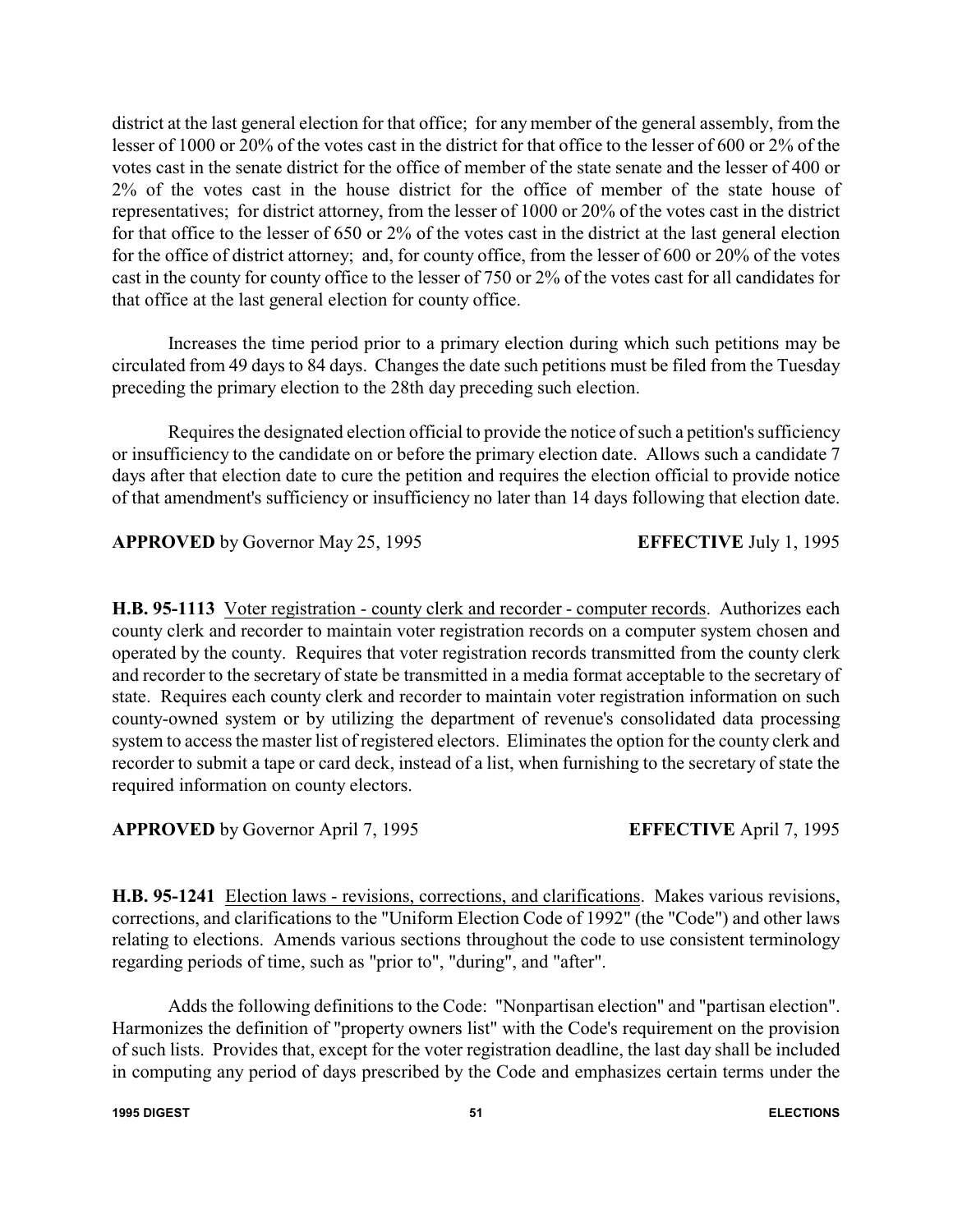computation of time provision.

Revises the requirements imposed on the secretary of state and division of local government for providing copies of election laws and the manual of election procedures.

Changes the voter registration deadline in pertinent provisions of the Code from 30 days before an election to 29 days before an election and specifies that if the 29th day is a Saturday, Sunday, or holiday, electors shall be permitted to register on the next day that is not a Saturday, Sunday, or holiday. Conforms the definition of "registration list" to the revised voter registration deadline.

Changes the prohibition on voting or registering to vote by persons confined as prisoners to apply to persons serving a sentence in a correctional facility, jail, or other location or serving a sentence of parole. Allows certain confined prisoners who are awaiting trial to register to vote by mail registration instead of affidavit registration.

Requires persons registering to vote to give a mailing address instead of a post office address. Changes the period during which an elector may file a change of address form from 29 days to 28 days before the election. Allows an elector who appears in person on election day in the office of the county clerk and recorder, and who receives a certificate of registration after filing a change of address form or who registers by emergency registration, to vote in the office of the county clerk and recorder, in the discretion of the county clerk and recorder. Requires the county clerk and recorder to make notification of an address change received from a driver's license examination facility and deletes the motor vehicle division from those entities providing such information.

Provides that an elector loses party affiliation unless the elector "continues", instead of "transfers", the affiliation.

Changes the period of time prior to a primary election in which the county clerk and recorder must commence mailing elector information cards from 30 days to 29 days. Deletes outdated references to registered electors whose registration was marked "inactive" as of May 15, 1987. Changes the time period during which an elector may discover cancellation of their registration record and obtain a certificate of reinstatement from 29 days to 28 days prior to an election. Allows an elector who has been issued a "certificate of reinstatement" to vote at the office of the county clerk and recorder if the clerk so authorizes.

Requires that a request for a change of polling place to one that is accessible to persons with disabilities be made 12 days, instead of 10 days, before an election. Allows cancellation of duplicate registrations when there is a match of name and birth date. Permits cancellation of voter registration when the county clerk and recorder receives notice from another county clerk and recorder, from the secretary of state, or from an election official in another state that the elector has registered to vote in another county.

Changes the period when voter registration must be received, accepted, or postmarked to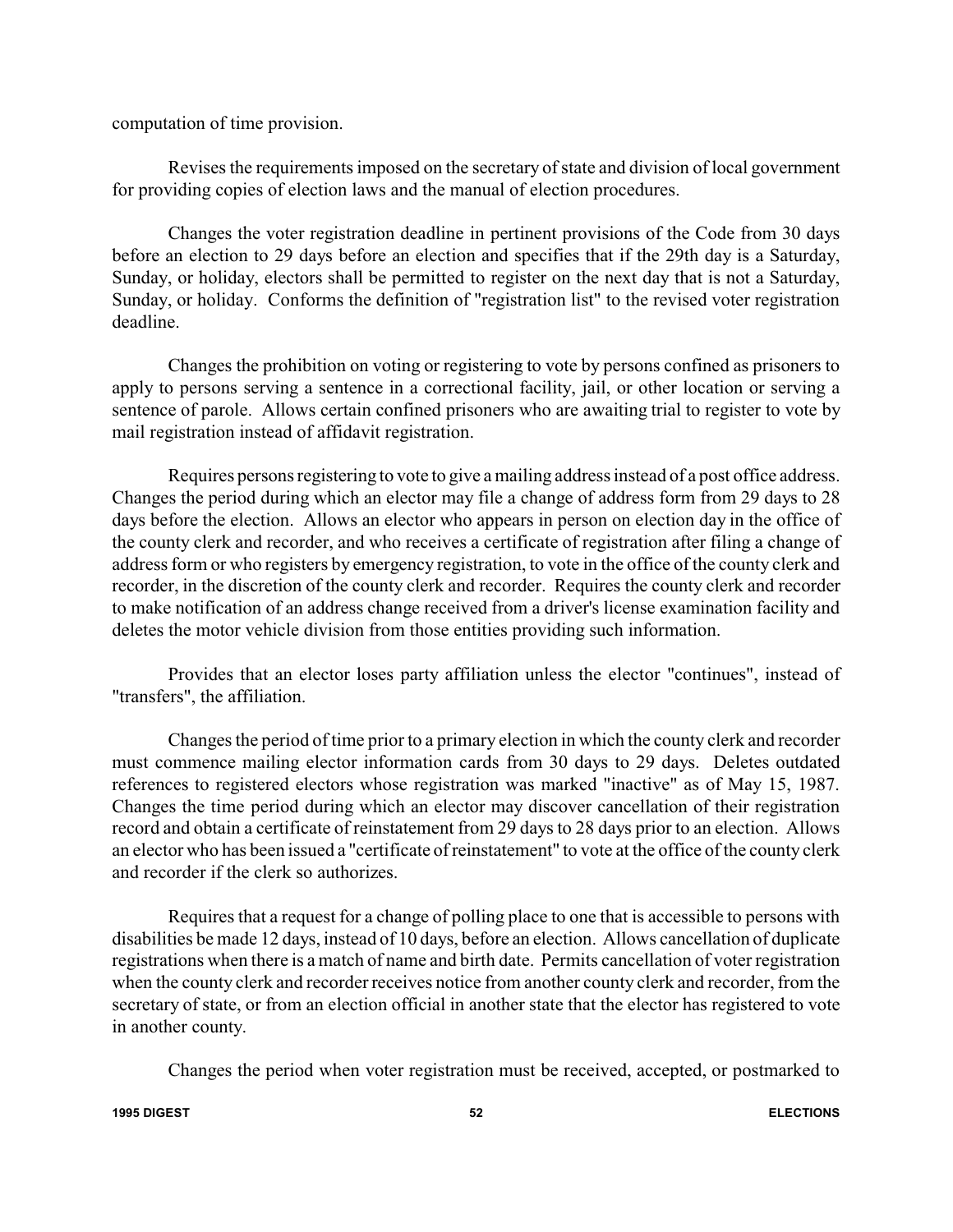ensure registration from 25 days to 29 days before an election. Establishes the effective date for a voter registration application or change of registration as the date received. Establishes a 10-day hold on voter registration applications received as mail registration and registration at voter registration agencies to see if the verification notice is returned as undeliverable, instead of registering applicants immediately upon receipt of the application.

Modifies the procedure for acceptance of a nomination by a candidate. Eliminates proof of qualification for office by a candidate other than registration, residence, and property ownership. Qualifies the prohibition on candidacy for more than one office at a time by allowing a candidate or elected official to be a candidate or member of the board of certain special districts. Provides a procedure for challenging the qualification of any candidate.

Specifies that a petition for nominating an independent candidate may designate one or more unaffiliated registered electors as a vacancy committee. Requires such petitions for the office of state senator and state representative to designate at least 3 unaffiliated electors. Requires that an independent candidate to be placed in nomination by petition must be registered as unaffiliated for at least 12 months prior to the last date the petition may be filed, instead of 12 months prior to the date of filing of the petition. Requires that candidates for municipal office in a mail ballot election comply with the nominating petition procedure in the municipal election code.

Separates the statutes governing petitions for recall from the statutes governing petitions for candidacy and relocates the recall provisions under the law on recall from office. Requires that petitions for a "district office of state concern", instead of a "district office greater than a county office", be filed with the secretary of state. Provides that a protest concerning an election official's determination that a petition or certificate of designation or nomination is sufficient must be filed within 5 days after the determination of sufficiency, instead of 5 days after the petition is filed. Adds "resignation" to the list of events causing a vacancy in nomination. Clarifies that a vacancy in a "statewide or county office" with a term of 4 years applies to a vacancy in the office of district attorney and to a vacancy in the office of state senator. Specifies that vacancy committees for the state, county, judicial district, or state senate district, instead of for the "political subdivision", designate candidates or make nominations when a vacancy occurs. Requires that an affidavit of intent of a write-in candidate in any election must be filed more than 30 days, rather than more than 8 days, before the election. Provides that write-in votes for governor and lieutenant governor in a primary election shall be counted individually.

Limits elections for which a governing body may designate polling places to elections other than coordinated elections. Changes the date when boundaries of precincts or the creation of precincts must be completed from 30 days to 29 days prior to precinct caucus day. Defines "building" when polling places are established within certain multi-use buildings such as a shopping mall. Requires posting of the sign designating the polling place 12 days, instead of 10 days, before the election.

Changes the time when voter information cards must be mailed from 30 days to 29 days before the primary election. Changes the time prior to an election for determining cancellation of

#### **1995 DIGEST 53 ELECTIONS**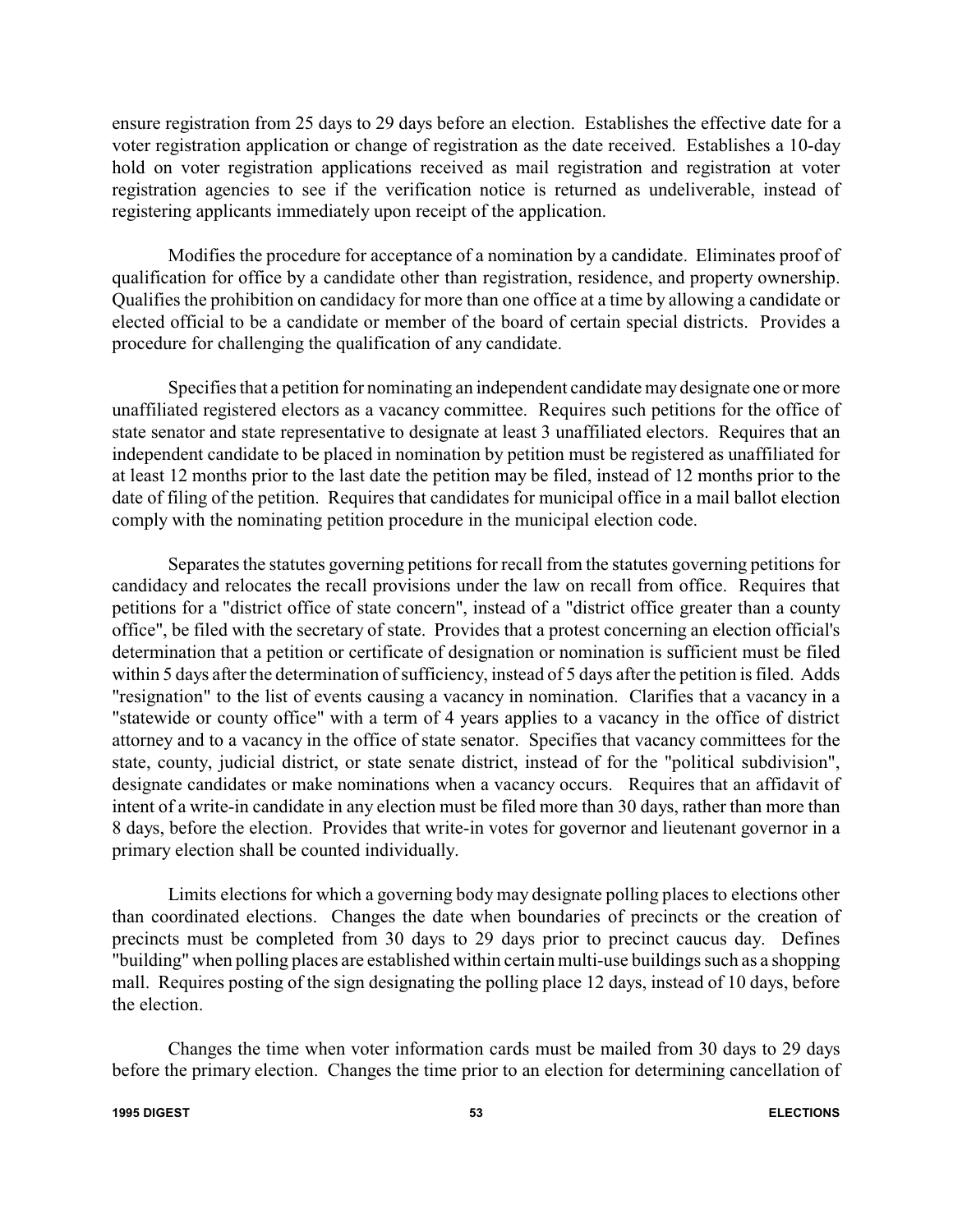an election from the 30th day to the 29th day before the election. Revises the requirements for publication and posting of an election cancellation notice. Eliminates the required transfer of the ballot number and date to the elector's registration record and requires recordation of the date of the election for registration record purposes. Gives a designated election official the discretion, in connection with a nonpartisan election, to order a single registration list, instead of an initial and a supplementary registration list. Provides a deadline for determining the certified eligible electors on the registration list certified prior to the election.

Permits election judges to take a self-affirming oath, rather than having to administer the oath to each other, and modifies the content of that oath. Increases the maximum compensation of election judges from \$75 per day to \$100 per day. Allows filing of a petition for the removal of an election judge up to 12 days, instead of 10 days, before any election.

Requires that affidavits of eligibility to vote in coordinated elections shall be available at the office of the designated election official for each political subdivision, rather than the office of countyclerk and recorder. Reduces the number of test ballots required for coordinated elections from 100 per political subdivision to 100 for all political subdivisions. Changes the language appearing in the ballot issue notice when petition representatives fail to file a summary of written comments. Exempts statewide ballot issues for which an analysis is prepared for a ballot information booklet from the provision requiring preparation of written comments.

Requires a designated election official conducting a mail ballot election to notify the secretary of state 55 days before the election, instead of 60 days before the election. Requires that ballots be mailed to each eligible elector at the last mailing address appearing in the registration records. Allows a designated election official to provide a replacement ballot to an eligible elector when the eligibility of the elector could not be determined at the time mail ballot packets were mailed to other electors. Prohibits an election official from transmitting a replacement ballot unless a sworn statement requesting, instead of an application for, the ballot is received before election day. Changes certain duties of the election judge when a mail ballot is returned. Specifies what must be marked on an envelope when an absentee ballot is mailed.

Requires the early voters' polling place be opened 21 days, instead of 24 days preceding any election in November, and to be open for purposes of voting 21 days, instead of 29 days before the election, before any presidential primary, primary, general, or other November election.

Eliminates the requirement that the board of canvassers meet or be notified in the event of a cancelled election. Requires a recount in a nonpartisan election no later than the 15th day after a regular or special election or no later than the 30th day after a coordinated election, instead of the 15th day after the election. Requires completion of that recount no later than the 20th day after such election or the 35th day after a coordinated election, instead of the 20th day after the election.

Allows a losing political party or organization to pay for the cost of conducting a recount requested by the losing candidate. Requires that a candidate or losing political party or organization requesting a recount pay the cost of a recount for county office to the county clerk and recorder,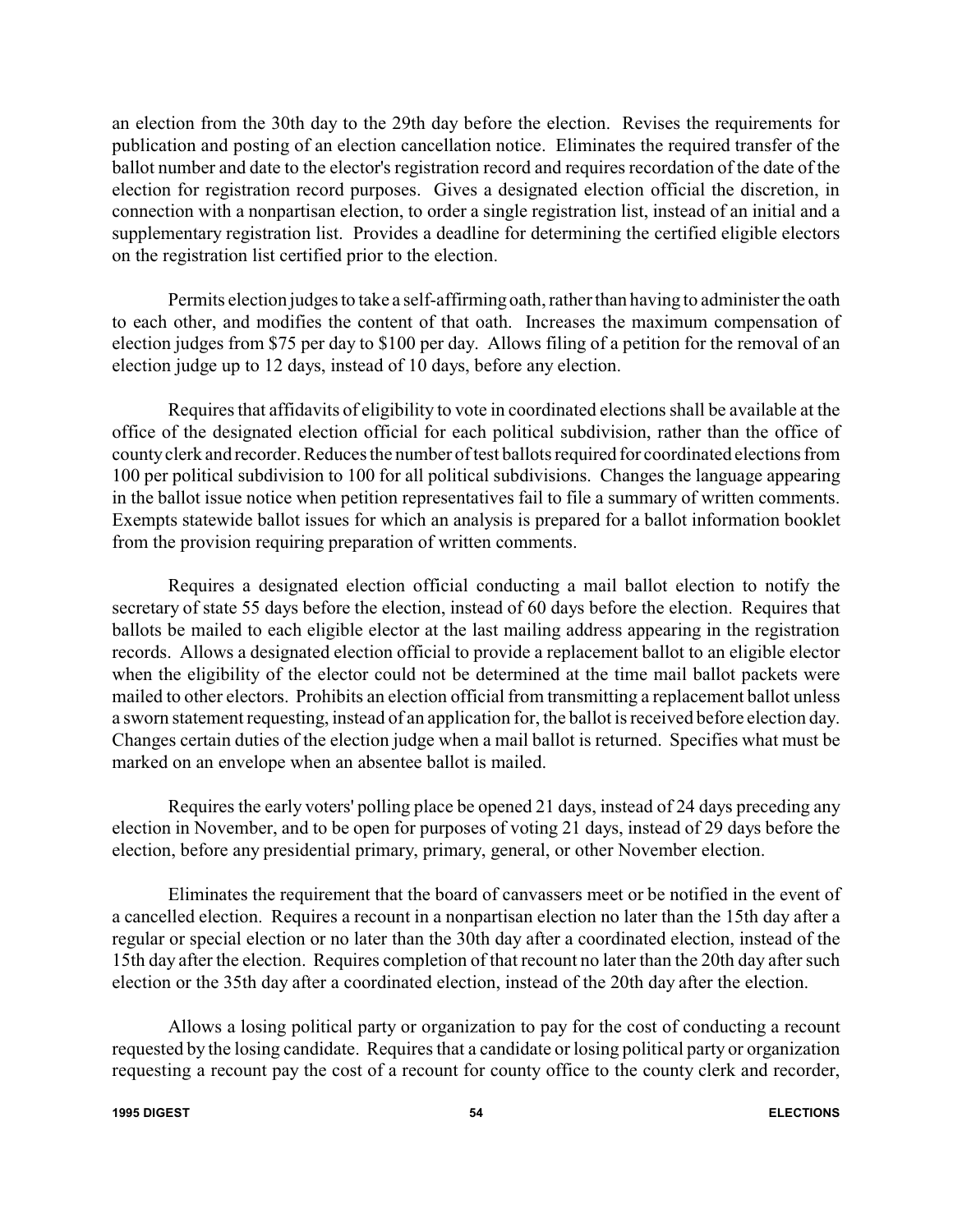instead of the county treasurer or manager of revenue, and pay the cost of a recount for congressional, state, or district office to the secretaryof state, instead of the state treasurer. Specifies when a recount requested by a candidate shall take place.

Requires a person or group requesting a recount on a county ballot issue to pay the cost of a recount to the county clerk and recorder, instead of the county treasurer or manager of revenue. Requires a person or group requesting a recount of a ballot issue for a district greater than a county to pay the cost of the recount to the secretary of state, instead of the state treasurer. Provides when such recounts shall take place.

Clarifies that, when there is a tie vote on a ballot issue or question, the issue or question loses.

Extends from 10 days to 30 days the time during which absentee ballots for recall elections must be available. Makes the date for filing write-in affidavits for candidacy in a recall election and the date for filing nominating petitions for that election the same, 15 days after the date that the recall petition is found to be sufficient. Deletes certain recall petition requirements for the office of county commissioner. Provides that the election of a successor shall occur at the same time as the recall election for all offices not just state elections and deletes requirements for all other elections. Permits hand delivery of the certified survey of returns in a recall election to the secretary of state or the governing body. Permits the designated election official to issue a certificate of election instead of the secretary of state. In the case of recall elections other than state elections, requires that the governing body receive the election results from the designated election official. Subjects recall elections to the Campaign Reform Act.

In the case of a vacancy due to the resignation of a member of the general assembly, authorizes the vacancy committee to meet prior to the effective date of the vacancy. In the case of the death of a general assembly member-elect, authorizes the vacancy committee to meet no more than 10 days after the death of that member-elect. In the case of a member of the General Assembly who was unaffiliated with a political party, authorizes the appointment of a successor by the vacancy committee designated on the nomination petition.

Deletes the provision on disposition of affidavit forms in conformance with the prior repeal of the section governing affidavit registration. Increases the penalty from a fine of not more than \$1000 or imprisonment for not more than 12 months, or both, to a fine of not more than \$5000 or imprisonment for not more than 18 months, or both, for the following election offenses: Offenses related to mail ballots; procuring false registration; personating an elector; votingtwice; and offenses relating to absentee voting. Increases the penalty for voting in the wrong precinct from a fine of not more than \$200 or imprisonment for not more 3 months to a fine of not more than \$5000 or imprisonment for not more than 18 months, or both. Relocates the prohibition on defacing petitions to the provisions on election offenses.

Requires that political committees in support of or in opposition to municipal candidates or municipal issues shall make filings with the municipal clerk. Clarifies that the disqualification of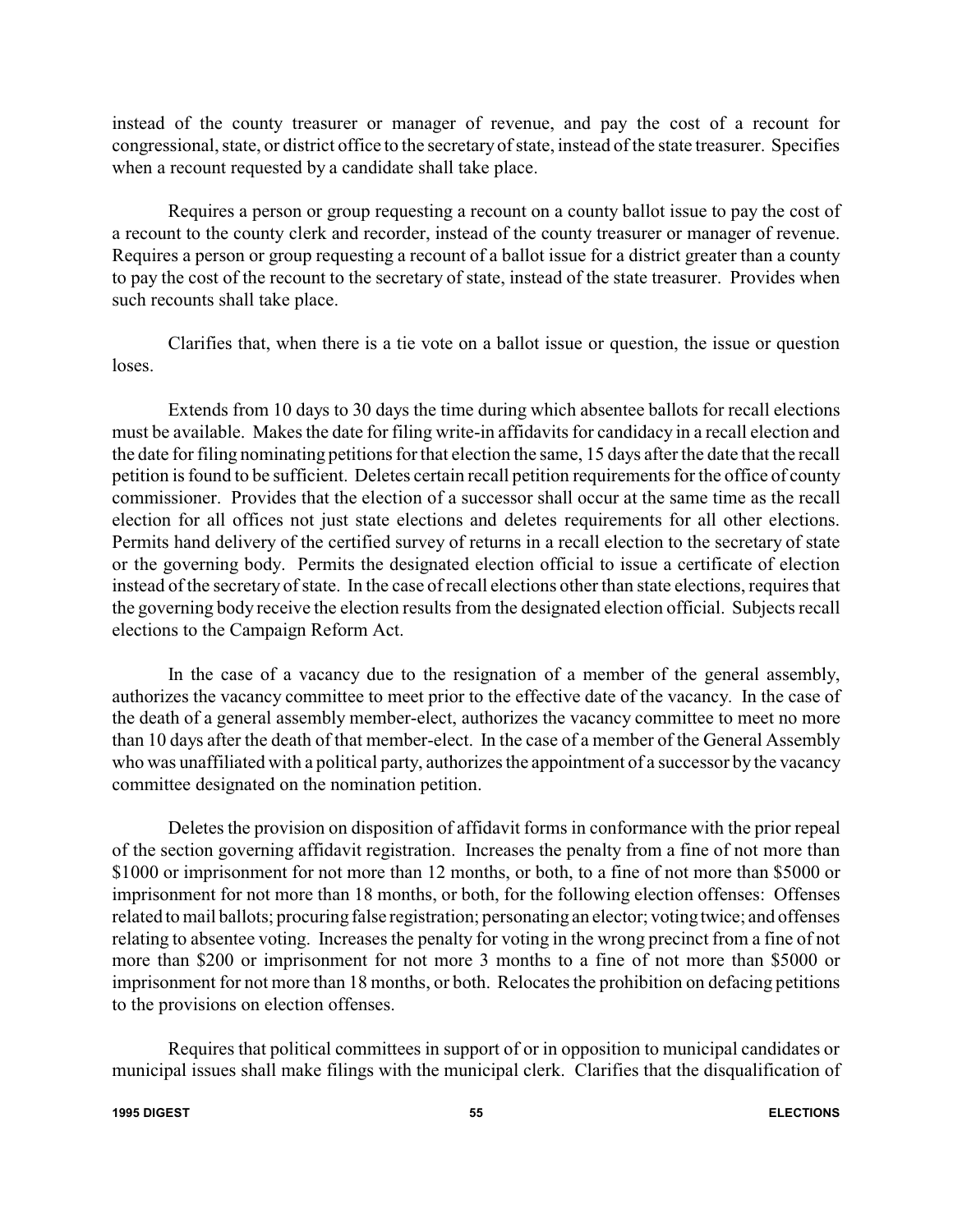a person who fails to file a disclosure statement is for the office for which the candidate has filed and failed to file the statement. Provides that notices from the secretary of state or other election official may be mailed by certified mail, return receipt requested, instead of by registered mail. Conforms the provisions on notice of disqualification, of a deficient report, and of a penalty to the certified mail requirement. Requires that reports of independent expenditures be filed 11 days before and 30 days after any election rather than 11 days before the primary and general elections and 30 days after the general election.

Changes the voter registration deadline in the municipal election code for an incorporation election and organizational election from the 30th day to the 29th day prior to the election. Corrects internal references in the municipal election code to the following provisions: The definition of "electronic voting system"; questions answered by a person making application for registration; and change of address. Requires the secretary of state to provide a copy of the municipal election laws to municipal clerks 60 days, instead of 30 days, before an election. Deletes the requirement that the secretary of state provide a simplified manual of election procedures to municipalities. In the case of a special municipal election, gives municipalities the option to either participate in a coordinated election or to conduct a mail ballot election. Changes the time period for determining who is on the municipal election precinct registration list from the 30th day to the 29th day preceding the election. Requires that nomination petitions for municipal officers to be elected at a coordinated election or mail ballot election under the state election code be circulated within the same time frames as other nomination petitions under the state election code.

Increases the penalty from a fine of not more than \$1000 or imprisonment for not more than 12 months, or both, to a fine of not more than \$5000 or imprisonment for not more than 18 months, or both, for the following municipal election offenses: Personating an elector; voting in the wrong precinct; voting twice; and offenses relating to absentee voting.

Clarifies that special district elections pursuant to article X, section 20 of the state constitution may be held at the biennial local district election as well as at the state general election and on the 1st Tuesday in November of odd-numbered years. For persons voting in a special district election by absentee ballot or mail ballot, allows the affidavit on the envelope required by the state election code to substitute for the affidavit required under the special district law that the person is an eligible elector of the special district. For purposes of complying with article X, section 20, allows the board of directors of the scientific and cultural facilities district to submit to the voters of the district, at a general election or at an election held on the 1st Tuesday in November of an oddnumbered year the question of whether the district is authorized to collect, retain, and spend excess revenues until the date specified in the question.

Changes all references to "independent" candidates in the Code and the Campaign Reform Act to "unaffiliated" candidates. Creates a definition for "unaffiliated".

**APPROVED** by Governor May 24, 1995 **EFFECTIVE** July 1, 1995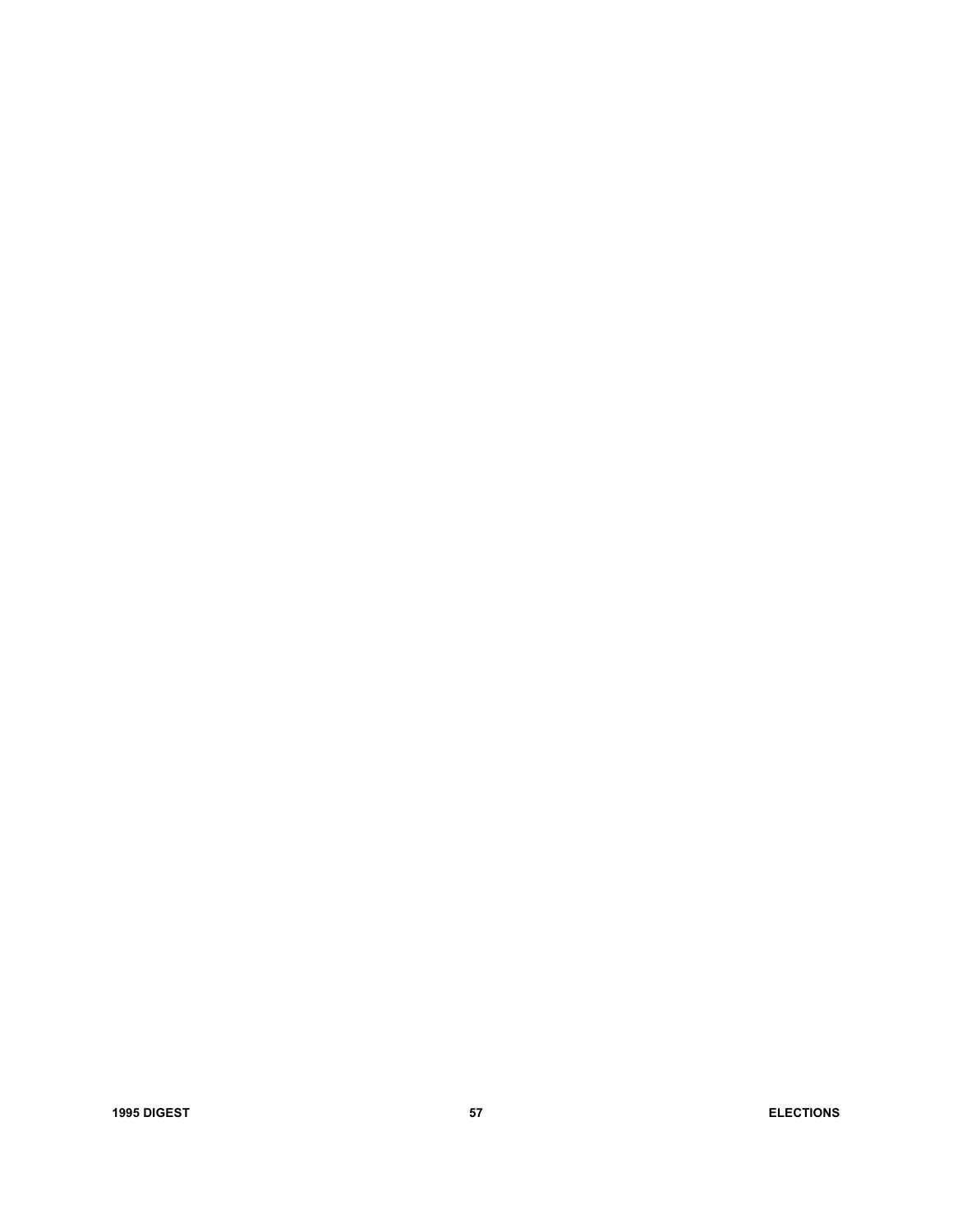# **FINANCIAL INSTITUTIONS**

**H.B. 95-1035** Depository institutions - compliance review committees - confidentiality. Declares that documents prepared for or by a depository institution compliance review committee, including documents delivered to a federal or state agency, are confidential and not discoverable or admissible in evidence in any civil action that arises out of a matter evaluated by the committee. States that a person's testimony in a civil proceeding about a matter that concerns his or her participation in a compliance review activity or about compliance review documents shall be inadmissible.

States that a governmental agency is not limited in its ability to use compliance review documents, but that such documents shall remain confidential and not discoverable or admissible in evidence in any civil action brought by other than a governmental agency.

**APPROVED** by Governor April 13, 1995 **EFFECTIVE** April 13, 1995

**H.B. 95-1111** Banking - interstate branch banking - prohibition - "opt out" under federal Riegle-Neal law. A provision in the federal "Riegle-Neal Interstate Banking and Branching Efficiency Act of 1994" allows states acting prior to June 1, 1997, to prohibit interstate branch banking by state and national banks into and out of such states' borders, thereby "opting out" of provisions of the federal law authorizing interstate branch banking. This legislation exercises Colorado's authority under the federal law by prohibiting interstate branch banking either through the acquisition of existing branches or through the formation of new branches.

#### **VETOED** by Governor March 10, 1995

**H.B. 95-1200** Credit unions - rate schedules - member account verification. With regard to credit unions, authorizes the commissioner of the division of financial services to:

- !Set a separate fee schedule for assessments against corporate and central credit unions; and
- ! Specify how members' accounts are verified, in addition to current methods.

Allows the supervisory committee of a credit union to verify member accounts through random sampling, in addition to current methods.

**APPROVED** by Governor March 23, 1995 **EFFECTIVE** March 23, 1995

**H.B. 95-1355** Banking - interstate branch banking - conformity of state banking statutes with federal law. Conforms the "Colorado Banking Code of 1957" and related statutes with the "Riegle-Neal Interstate Banking and Branching Efficiency Act of 1994" and the "Riegle Community Development and Regulatory Improvement Act of 1994". Repeals or amends provisions of the "Colorado Banking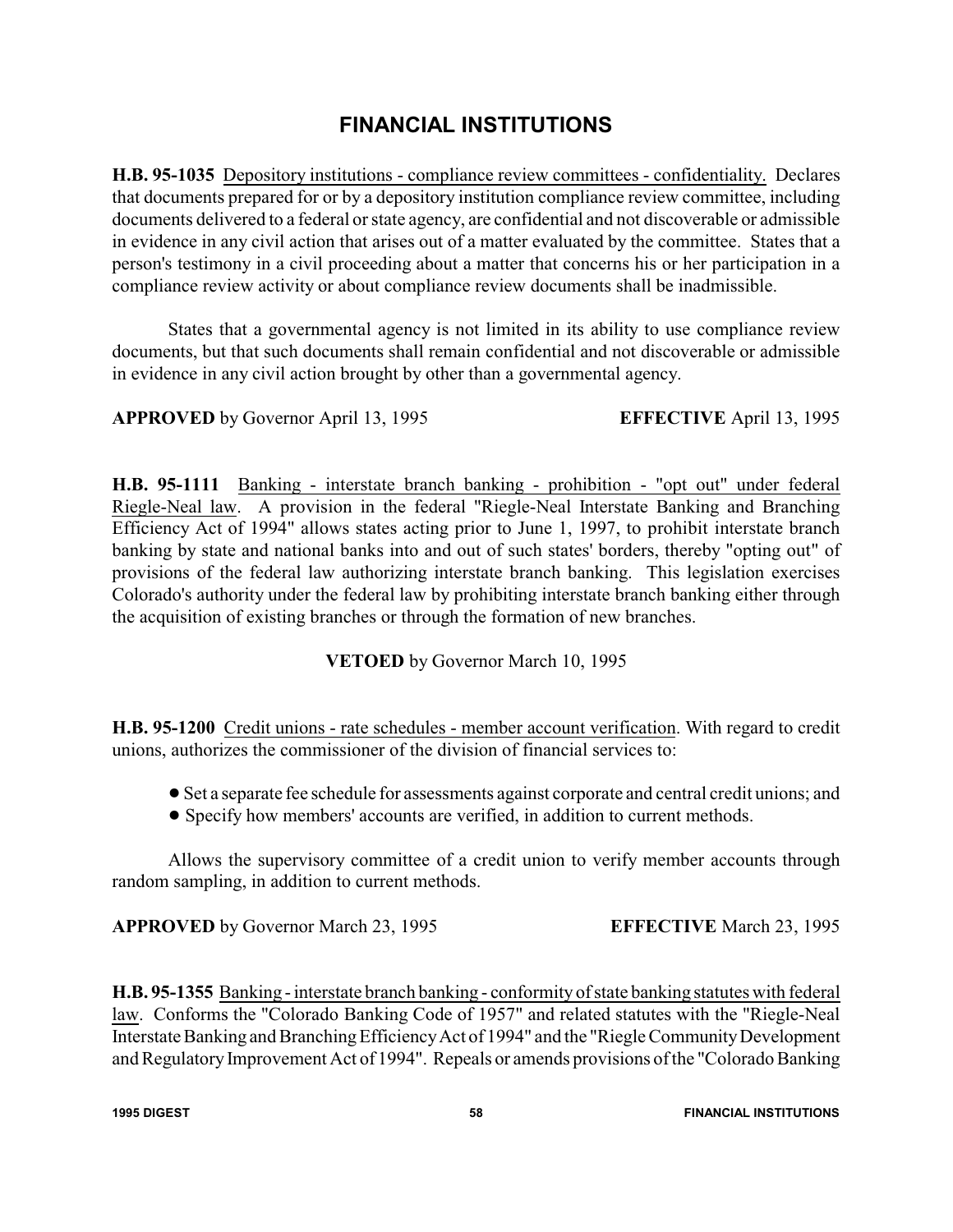Code of 1957" and related statutes which have been either superseded by or require conformity to federal law, including those provisions which are no longer applicable as a result of expired statutory time periods.

**APPROVED** by Governor May 24, 1995 **EFFECTIVE** July 1, 1995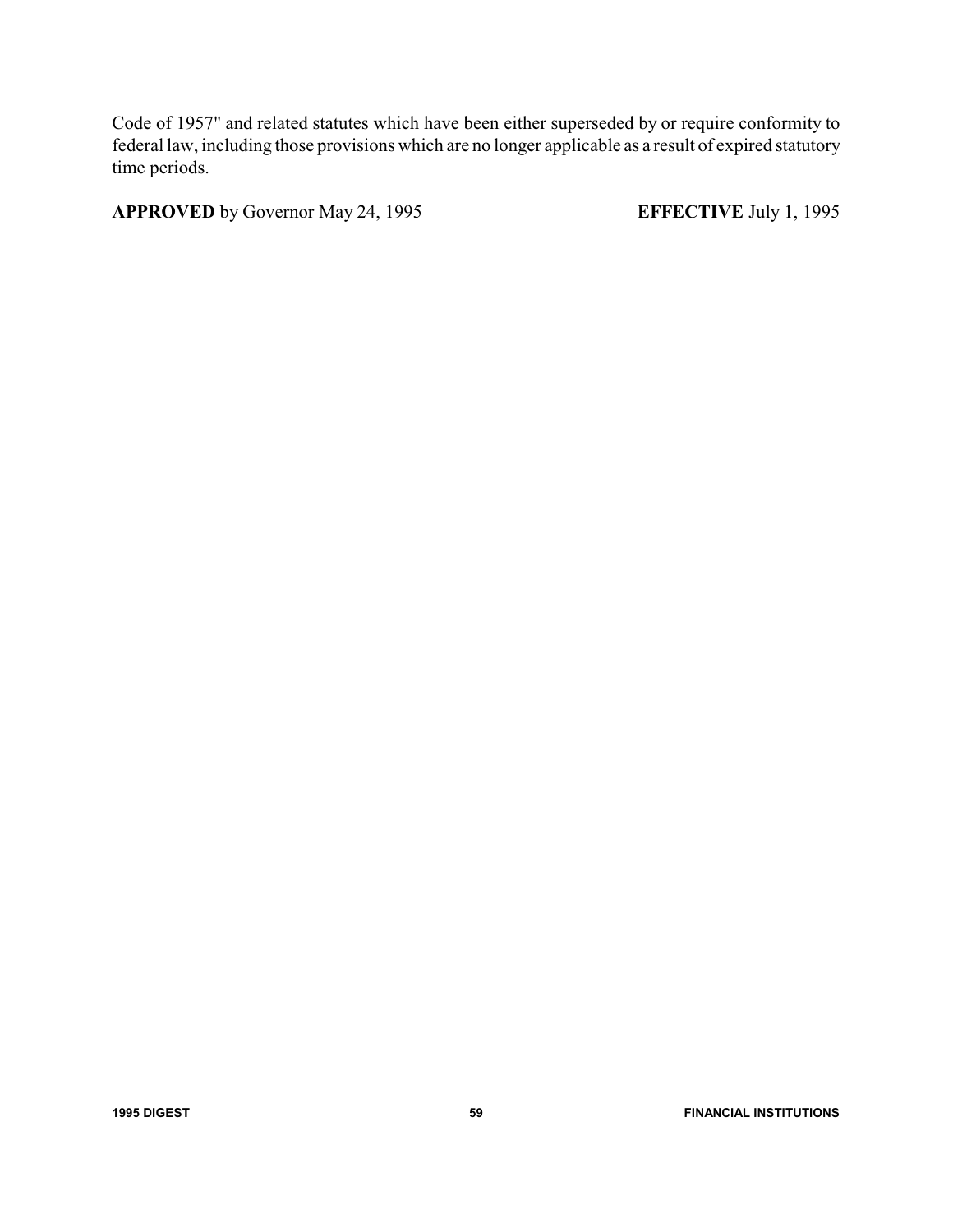# **GENERAL ASSEMBLY**

**S.B. 95-2** Advisory bodies scheduled for repeal. Continues the following advisorybodies scheduled for repeal July 1, 1995: The private occupational school policy advisory committee; the pollution prevention advisory board; the underground storage tank advisory committee; and the homeless prevention advisory committee.

**APPROVED** by Governor March 31, 1995 **EFFECTIVE** March 31, 1995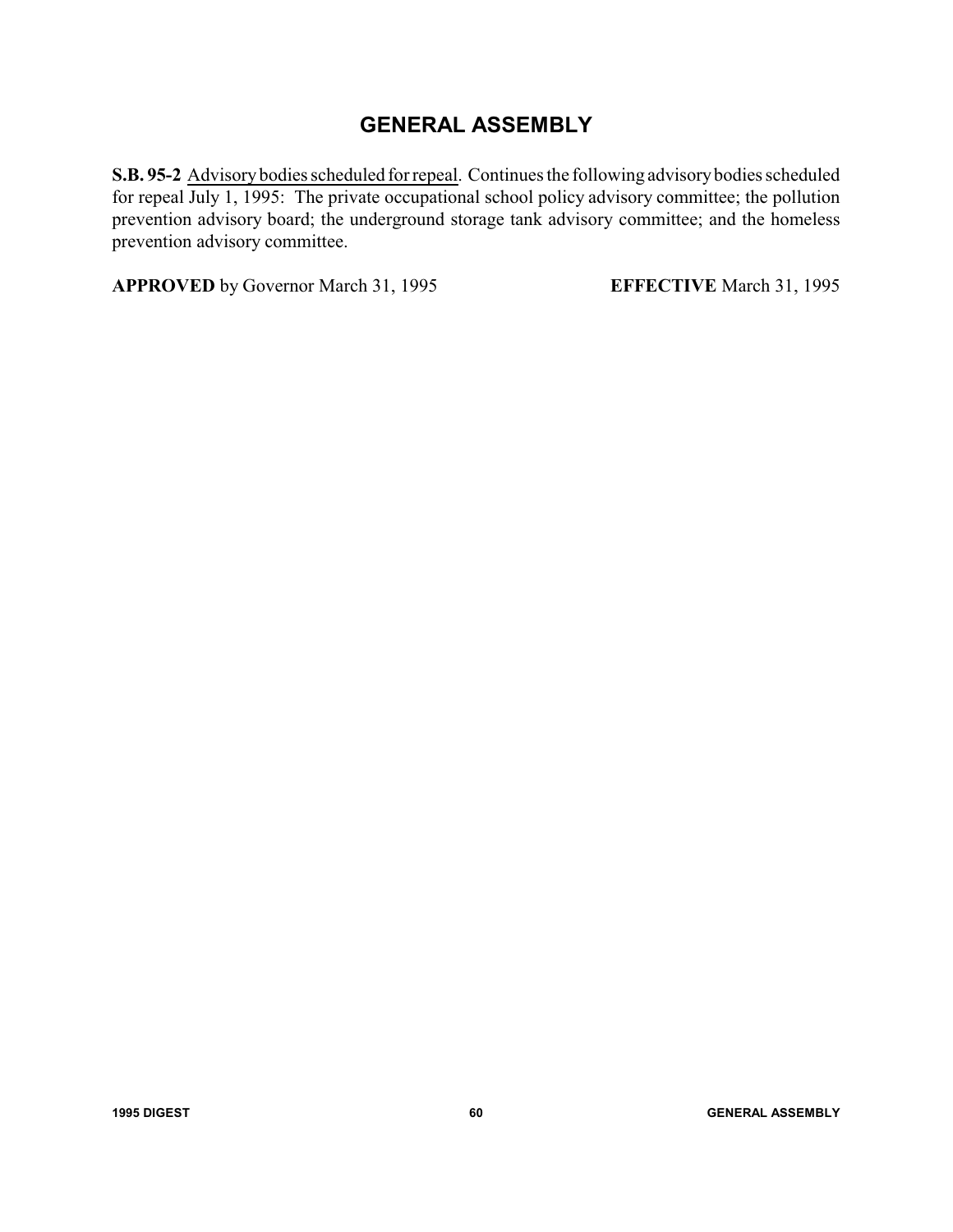### **GOVERNMENT - COUNTY**

**S.B. 95-15** Emergency telephone service funds - payment of personnel expenses. Out of amounts collected under current law through the imposition of emergency telephone charges, allows local governing bodies in certain counties with fifty thousand or fewer residents to pay salaries and other personnel costs necessarily incurred in addition to the installation and equipment costs and monthly telephone company charges for which expenditures currently may be made.

**APPROVED** by Governor April 17, 1995 **EFFECTIVE** April 17, 1995

**S.B. 95-17** Oil and gas conservation commission - exclusive jurisdiction - noncommercial disposal of oil and gas exploration and production wastes. Grants exclusive jurisdiction over the noncommercial handling and disposal of oil and gas exploration and production wastes to the oil and gas conservation commission by excluding such wastes from the definition of "solid waste" in the laws governing solid waste disposal sites and facilities, which are administered by the state board of health and local jurisdictions.

**APPROVED** by Governor March 31, 1995 **EFFECTIVE** March 31, 1995

**S.B. 95-218** Ordinance authority - fires. Relocates existing provisions concerning county authority to ban open fires in order to provide enforcement powers for such bans. Provides that open fires may be banned to a degree and in a manner the board of countycommissioners deems necessaryto reduce the danger of wildfires in unincorporated areas of the county where the danger of forest or grass fires is found to be high, based on competent evidence. Provides that such bans shall not affect the sale of fireworks.

**APPROVED** by Governor May 22, 1995 **EFFECTIVE** May 22, 1995

**H.B. 95-1023** Cemetery districts - increase in tax levy limit - voter approval. Increases the limit from 2 mills to 4 mills that any cemetery district can levy upon taxable property in the district. Requires voter approval of any amount of property tax levy not previously established by a cemetery district or previously approved by the electors of the cemetery district.

Applies to property tax years beginning on or after January 1, 1995.

**APPROVED** by Governor March 23, 1995 **EFFECTIVE** March 23, 1995

**H.B. 95-1273** County treasurers - qualification for office - surety bonds - deposits of moneys or securities. Prior to a county treasurer being sworn into office, requires the board of county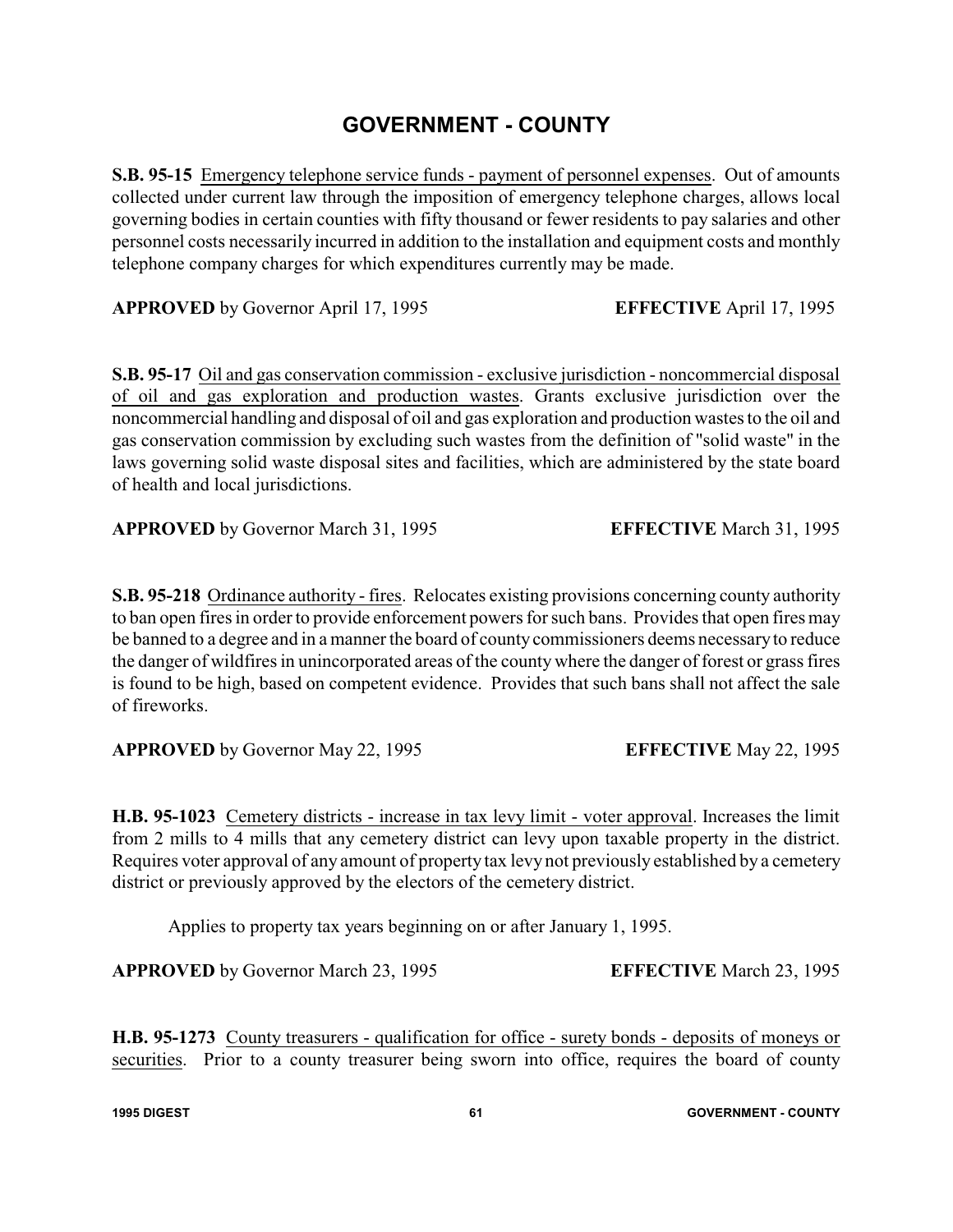commissioners, by written resolution adopted by a majority vote, to set the amount of a surety bond to be executed by the treasurer and to authorize the purchase of the bond by the board. Repeals the requirements that the bond have at least 3 sureties, be endorsed with the official approval of the board or approved by the clerk of the board if the board is not in session, and be twice the amount of all moneys levied in the county if the board does not fix the penal sum of the bond.

For deposits of moneys or securities made by a county treasurer in a bank or savings and loan association, eliminates the requirement that the bank or savings and loan have its principal office within the state.

**APPROVED** by Governor May 16, 1995 **EFFECTIVE** May 16, 1995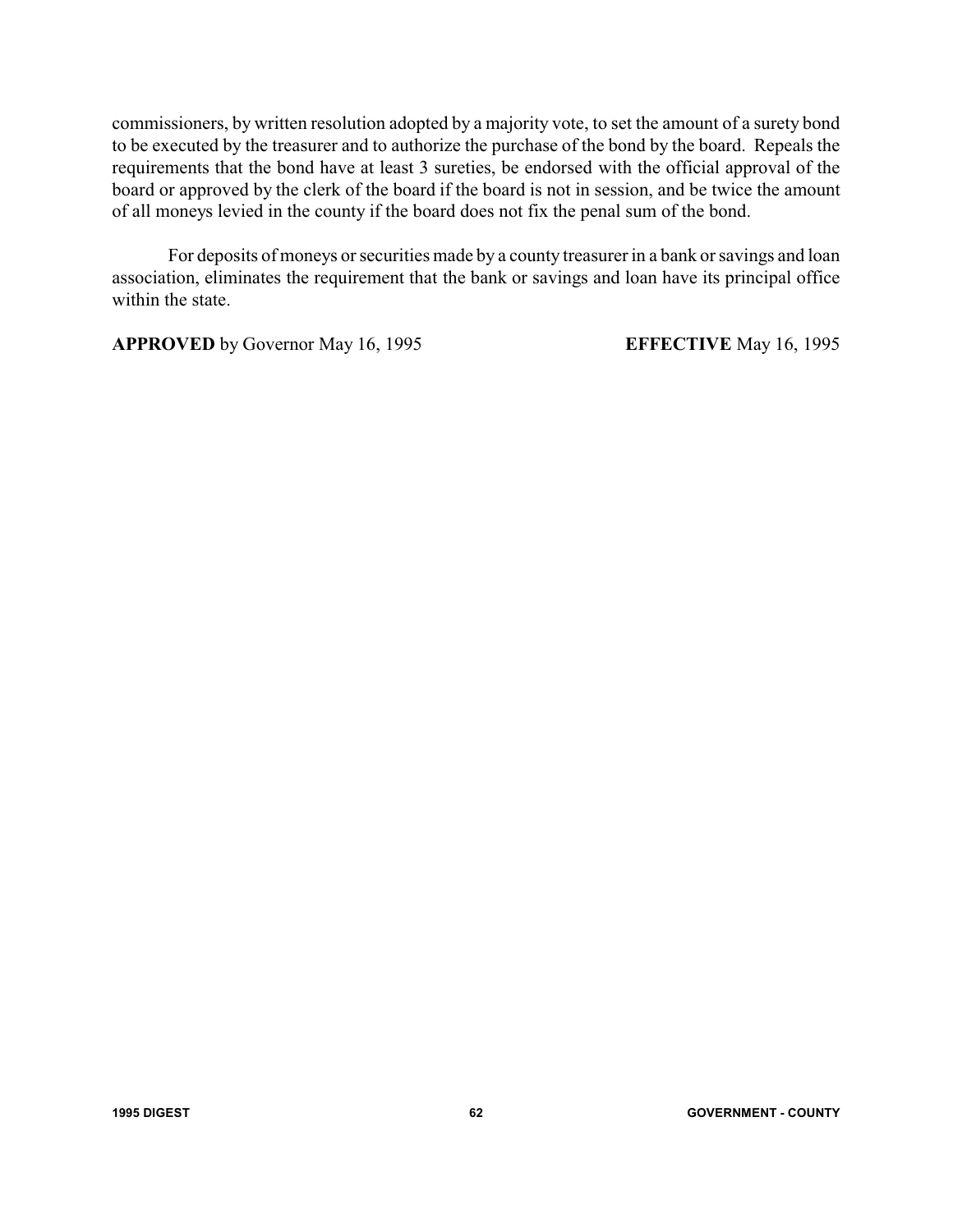#### **GOVERNMENT - MUNICIPAL**

**S.B. 95-12** Fire and police pensions - statewide money purchase plan - application for coverage in lieu of local money purchase plan - requirements - rules. Authorizes employers who have established local money purchase plans to apply for coverage of their fire and police members under the statewide money purchase plan. Requires the employer to initiate an application for coverage by filing a resolution, adopted by the employer's governing body, with the board of directors of the fire and police pension association no less than 6 months prior to the effective date of coverage. Requires approval of the application for coverage by at least 65% of the employer's active members who are participating in the local money purchase plan. Authorizes the board of directors of the fire and police pension association to promulgate rules and regulations relating to member approval, standards for granting an employer's application, and submission of information by an employer to the board. As part of the application process, requires an employer to make certain certifications to the board concerning covered employees and the local money purchase plan.

**APPROVED** by Governor March 31, 1995 **EFFECTIVE** March 31, 1995

**S.B. 95-228** Fire and police pensions - funding standards - state contribution. Increases the funding standards and annual state contribution for state-assisted policemen's and firemen's pension plans in order to eliminate the unfunded accrued liabilities in such plans by the year 2009.

Requires a lump-sum state contribution in 1995, as certified by the fire and police pension association but not to exceed \$25,500,000, to the fire and police members' benefit fund to fund the supplemental unfunded liability of state-assisted policemen's or firemen's pension plans attributable to the reduction of the state's contribution in 1987.

Increases the annual amount of the state contribution to the fire and police members' benefit fund beginning September 30, 1995. Specifies that state contributions cease when the unfunded accrued liabilities of the state-assisted pension plans are eliminated, but no later than December 31, 2009.

As of July 1, 1995, requires employers to make annual contributions to state-assisted pension funds in an amount at least equal to the total 1993 contribution amount less 1993 member contributions and less state contributions received in 1994. Reduces such annual employer contributions if required annual member contributions are made, if annual state contributions based on the 1994 amount are made, and if fewer contributions are needed to pay current service costs and to eliminate all unfunded accrued liabilities of the state-assisted pension plans no later than December 31, 2009. Specifies that such employer contributions shall continue after the year 2009 if necessary to eliminate unfunded accrued liability in such funds and if the state makes the higher contributions through the year 2009. Reverts to the employer funding requirements in effect before July 1, 1995, if state contributions are less than the amount contributed on September 30, 1995. Clarifies that employers must also continue to pay for additional plan benefits that they adopt.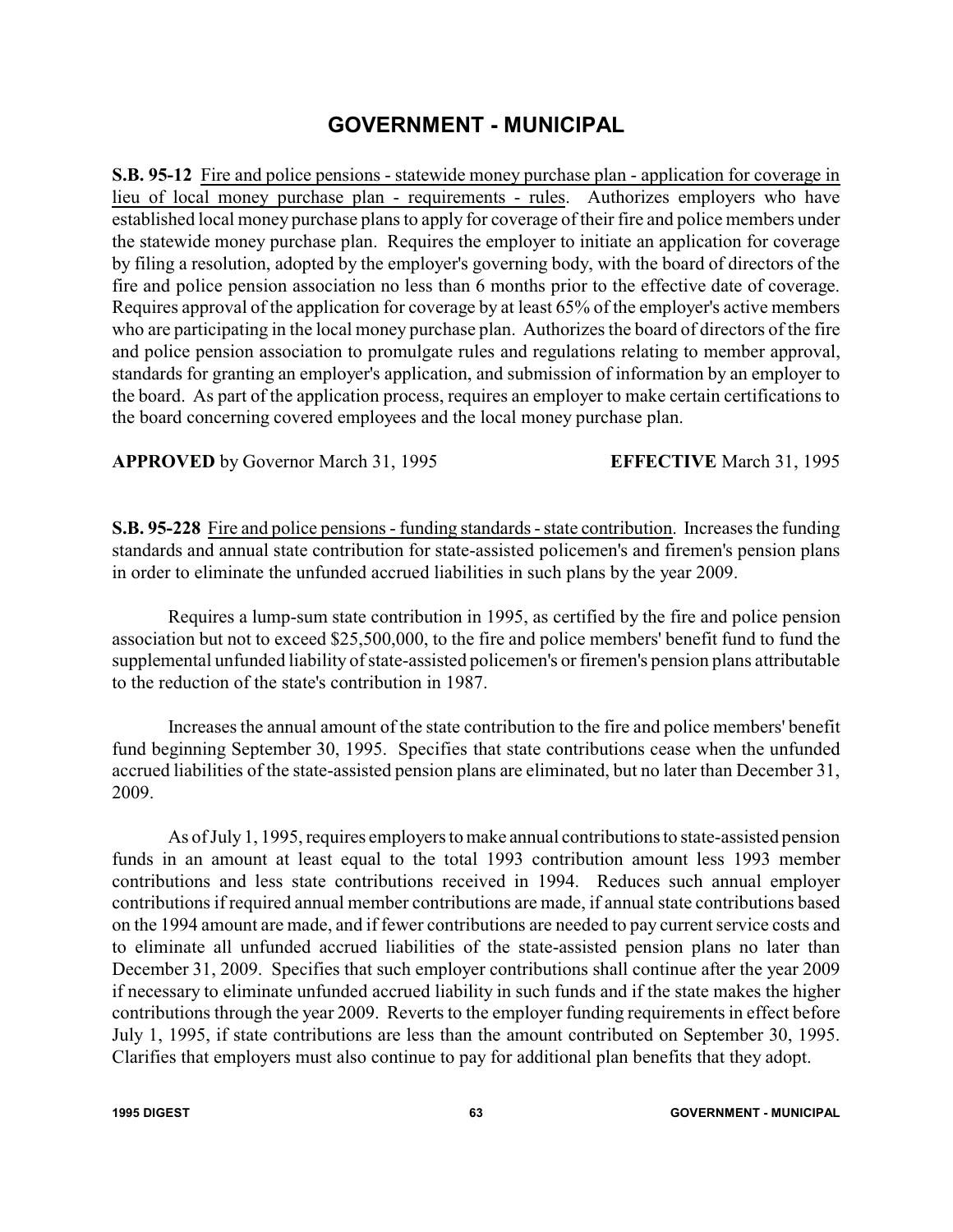From 1995 through 2009, requires distributions from the fire and police members' benefit fund to employers' plan funds having unfunded accrued liabilities equal to the amount of state contributions such plan funds received in 1994 to assist in retiring such plan funds' unfunded liabilities no later than December 31, 2009, plus additional amounts to those plan funds with employers who contribute a certain percentage more under this act than what was required under the former law. Requires distribution of any remaining state contributions to such plan funds to ensure elimination of unfunded liabilities no later than December 31, 2009. If any annual state contribution is less than the September 30, 1995, contribution, requires proportional distribution of state contributions to such plan funds.

Adjusts the 1995 long bill to increase the amount included for informational purposes for the department of the treasury to allocate to the fire and police pension association for the implementation of the act by \$32,100,000.

**APPROVED** by Governor May 25, 1995 **EFFECTIVE** July 1, 1995

**H.B. 95-1004** Fire and police pensions - timing of allocation of earnings to member accounts. Changes the allocation of earnings to separate retirement accounts of police and fire members under the statewide defined benefit plan from a quarterly to at least a monthly basis.

**APPROVED** by Governor March 23, 1995 **EFFECTIVE** March 23, 1995

**H.B. 95-1010** Fire and police pensions - volunteer firefighter pensions. Separates volunteer firefighter pension provisions from paid firefighter pension provisions. Clarifies volunteer firefighter pension provisions and repeals obsolete provisions.

Defines "volunteer firefighter" to include a firefighter who has another designation or title so long as the firefighter meets the volunteer firefighter requirements.

Includes provisions that: (1) Authorize optional survivor benefits for active volunteer firefighters; (2) require the governing body or board of a district offering fire protection services to determine whether the optional survivor benefits are available only if the volunteer firefighters die while on duty and the benefit amount, up to a maximum amount; (3) allow volunteer firefighters to designate certain beneficiaries of the optional survivor benefits; (4) prescribe when the optional survivor benefits are discontinued; (5) require the board to insure the volunteer firefighters; (6) prohibit additional state contributions to the fund to pay the insurance premiums or as a result of additional local contributions made to pay such premiums; (7) allow firefighters to buy the insurance policies or the board to surrender the policies if the volunteer firefighters terminate active service; and (8) specify the procedures to terminate the optional survivor benefits.

Prescribes a maximum benefit amount of \$450 that is allowed under anyvolunteer firefighter pension fund, except for the funeral benefit that has an increased limit of twice the amount of the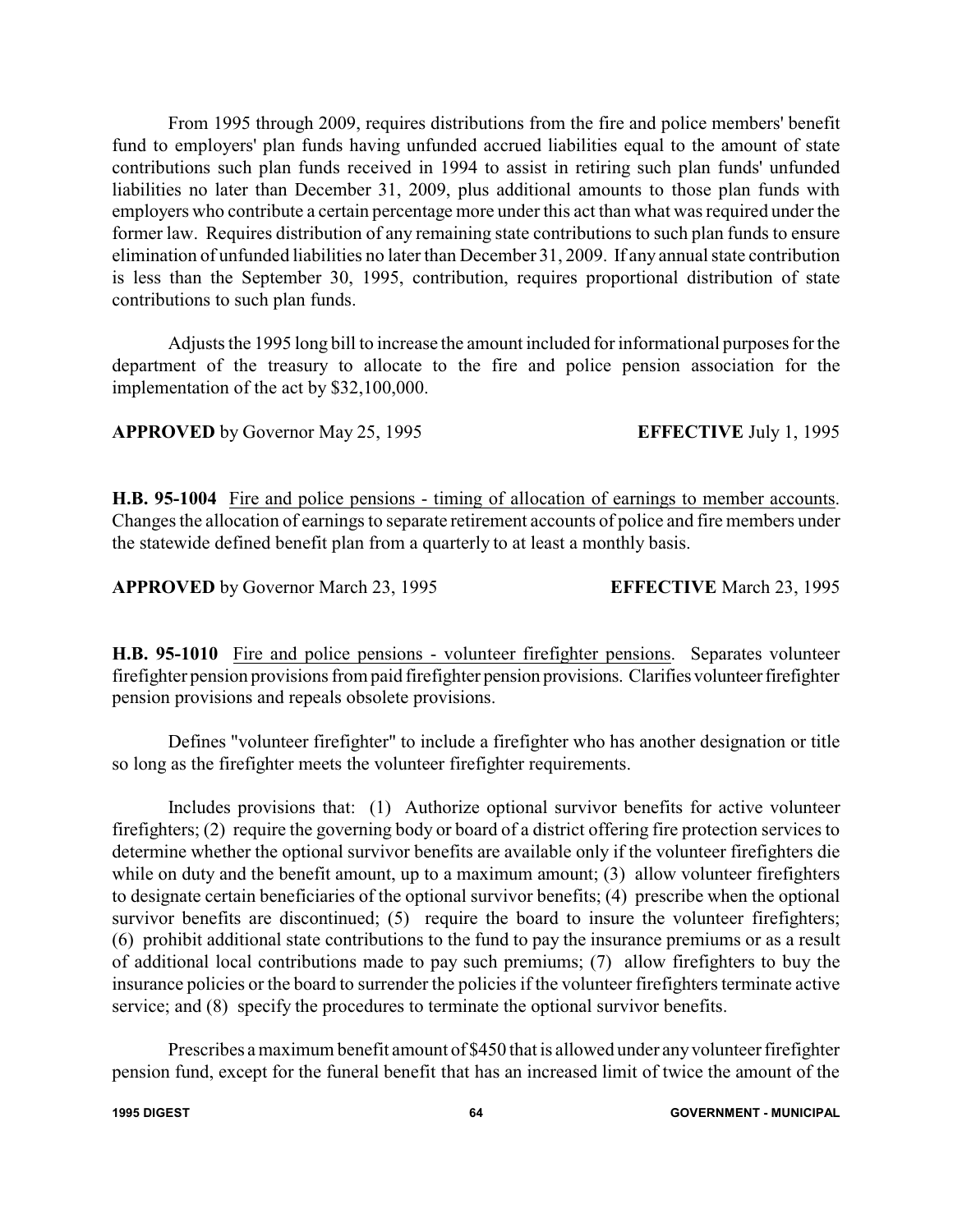retirement pension. Increases the maximum total pension amount allowed to a volunteer firefighter if the firefighter served in more than one municipality, fire protection district, or county improvement district. Authorizes the board in any municipality or district to increase short-term disability benefits, retirement pension benefits, and survivor benefits up to the specified maximum, allowable amount only if the governing body approves the increase and if the higher amount is actuarially sound. Restricts any such increases in these benefits from increasing the amount of the state contribution.

Adds one person to the membership of the volunteer firefighter pension fund board in municipalities. Clarifies that the board in a fire protection district elects a president and secretary from the board's membership. Eliminates a municipality's and fire protection district's authority to create, by ordinance or resolution, a board to administer the volunteer firefighter's pension fund that is distinct from the board authorized by statute. Allows a governing body of any municipality to continue its existing board that was created by ordinance.

Authorizes the governing body of a municipality or district to contribute all of the moneys in a volunteer firefighter pension fund for fire-related purposes in situations where no person is eligible or can become eligible for all of the moneys in the fund. Increases the number of active and retired volunteer firefighters required to concur with the purchase of insurance.

States that board members of the boards of trustees who administer volunteer firefighter pension funds in any municipality, fire protection district, or county improvement district in this state before the effective date of the act shall continue their terms and duties on the applicable boards of trustees of the volunteer firefighter pension funds under the new provisions. Specifies that moneys from volunteer firemen's pension funds established before the effective date of this act remain in effect and are governed by the new provisions.

**APPROVED** by Governor June 5, 1995 **EFFECTIVE** June 5, 1995

**H.B. 95-1012** Fire and police pensions - disability benefits - time period for investigation of members. Increases from 3 to 5 years the time period during which the fire and police pension association is authorized to investigate members who have been awarded disability benefits by the association.

**APPROVED** by Governor March 23, 1995 **EFFECTIVE** March 23, 1995

**H.B. 95-1128** Volunteer firefighters - optional survivor benefits. Authorizes optional survivor benefits for active volunteer firefighters if 65% of the firefighters consent, if the option is actuarially sound and will not impair the ability to pay annuities or pensions, and, if provided by a municipality, the governing board of the municipality consents. Requires the governing body of the municipality or the board of a fire protection district or county improvement district with a volunteer fire department that provides such optional benefits to determine the benefit amount, not to exceed the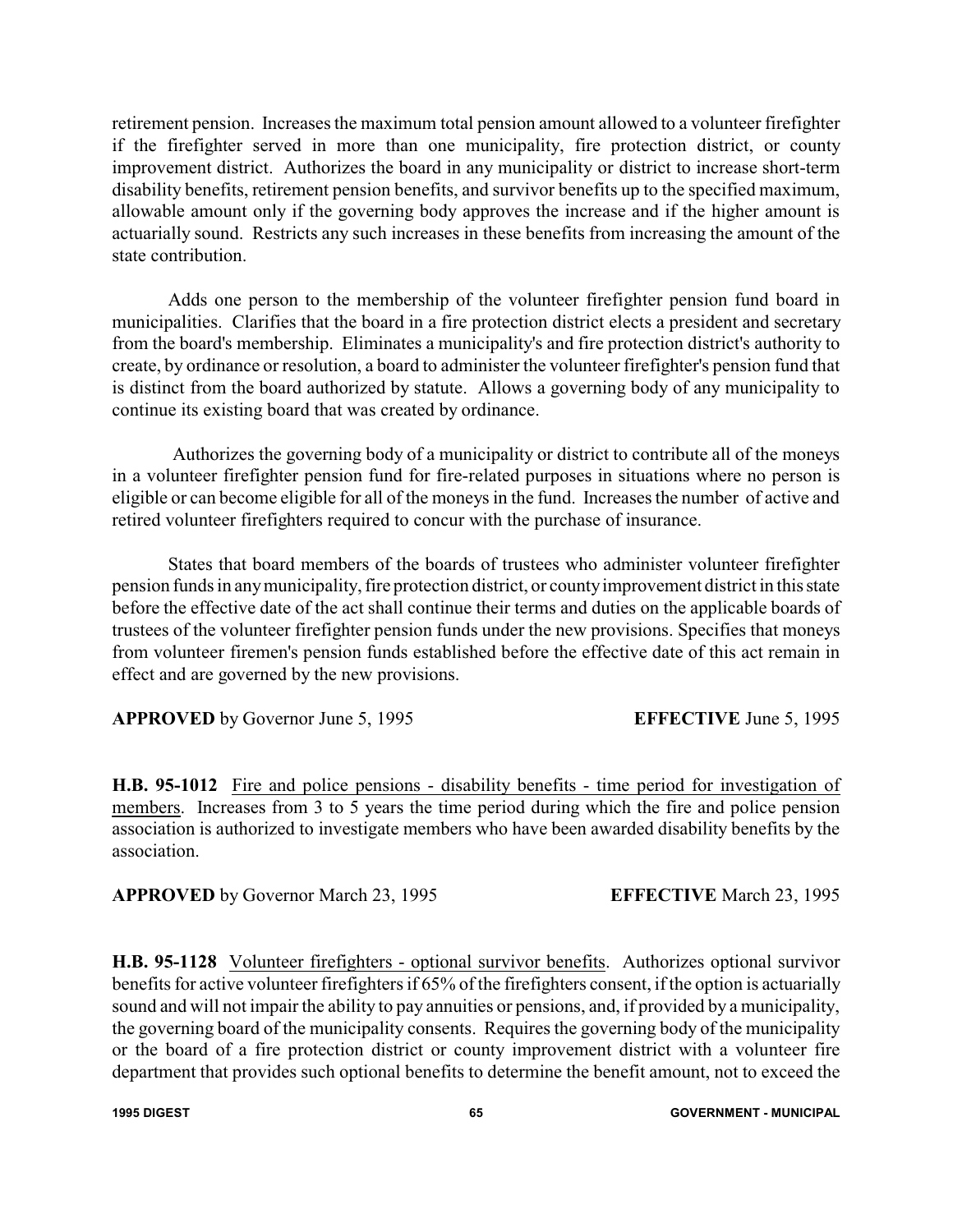amount of the retirement pension that would have been available to the firefighter had the firefighter not died, and to determine whether the benefits are available only if the volunteer firefighter dies while on duty. Authorizes a volunteer firefighter to designate certain beneficiaries to receive the optional survivor benefits. Discontinues such survivor benefits: (1) when the beneficiary dies; (2) if the beneficiary is a child, when the child is 18 or upon the child's death; (3) if the beneficiary is a full-time student, when the beneficiary is 23; (4) if the beneficiary is the surviving spouse, when the spouse remarries; or (5) when the insurance proceeds and accrued interest thereon are exhausted.

Requires the board to insure the volunteer firefighter, pay the insurance premiums from the firefighter's pension fund and from additional local contributions made to the fund, and collect the proceeds of the insurance policies to pay the cost of the optional survivor benefits. Prohibits additional state contributions to the fund to pay the insurance premiums or as a result of additional local contributions made to pay such premiums. Allows the volunteer firefighter to buy the insurance policy and the board to surrender the policy if the firefighter terminates active service. Specifies how the optional survivor benefits can be terminated.

**APPROVED** by Governor April 17, 1995 **EFFECTIVE** April 17, 1995

**H.B. 95-1211** Municipal initiatives, referenda, and referred measures - procedures. Separates the law governing the procedures of municipal initiatives, referenda, and referred measures from the state procedures and places it in a separate article 11 of title 31, with amendments, and renames the law "Municipal Initiatives, Referenda, and Referred Measures". Repeals provisions in article 40 of title 1 that are moved to article 11 of title 31.

Specifies that the time period during which a legislative body must refer a proposed ordinance to the electors will run from the date of final determination of petition sufficiency rather than the date of petition filing.

Eliminates the 15-day extension for petitioners to gather signatures. Requires that protests be handled through an administrative hearing process rather than a district court procedure. Specifies that grounds for such protest may include the deficiency of any portion of a petition or a circulator affidavit.

Requires that each petition contain a summary followed by the full text of the proposed ordinance or initiative that is the subject of a referendum petition. Specifies the format for signature pages of a petition. Requires petition circulators to be registered electors. Eliminates the requirement that circulators wear badges identifying themselves as either paid or volunteer and that paid circulators display their names and the names of their employers. Eliminates the required disclosure by petition proponents of the names, addresses, and voter registration of and amount paid to paid circulators.

Specifies the appropriate methods for signature verification and the procedures and time frames for the clerk's issuance of a statement of petition sufficiency.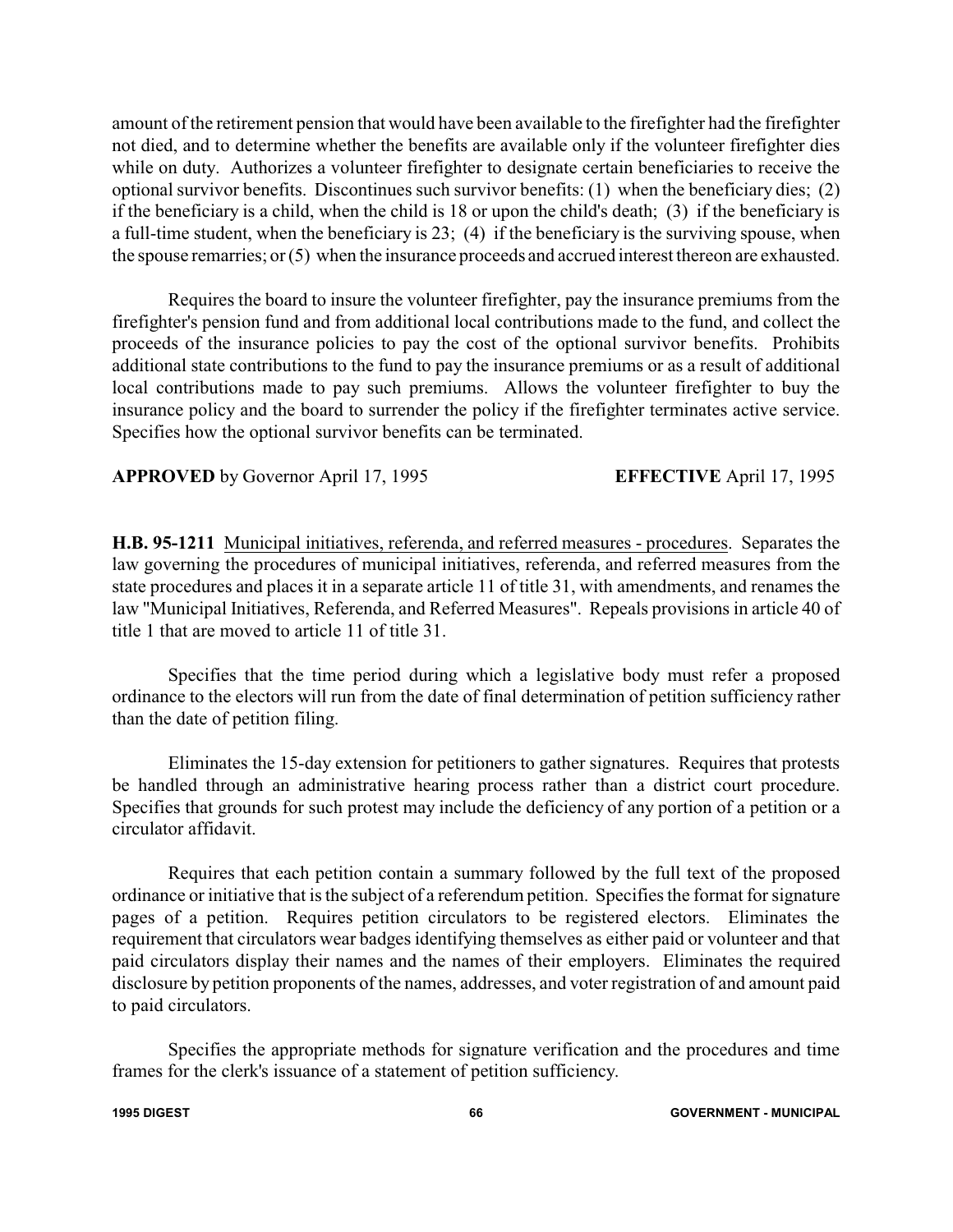Requires a legislative body to fix a ballot title for an initiative or referendum once an election has been ordered. Requires that the district attorney be charged with the enforcement of the provisions of article 11 of title 31.

**APPROVED** by Governor May 8, 1995 **EFFECTIVE** May 8, 1995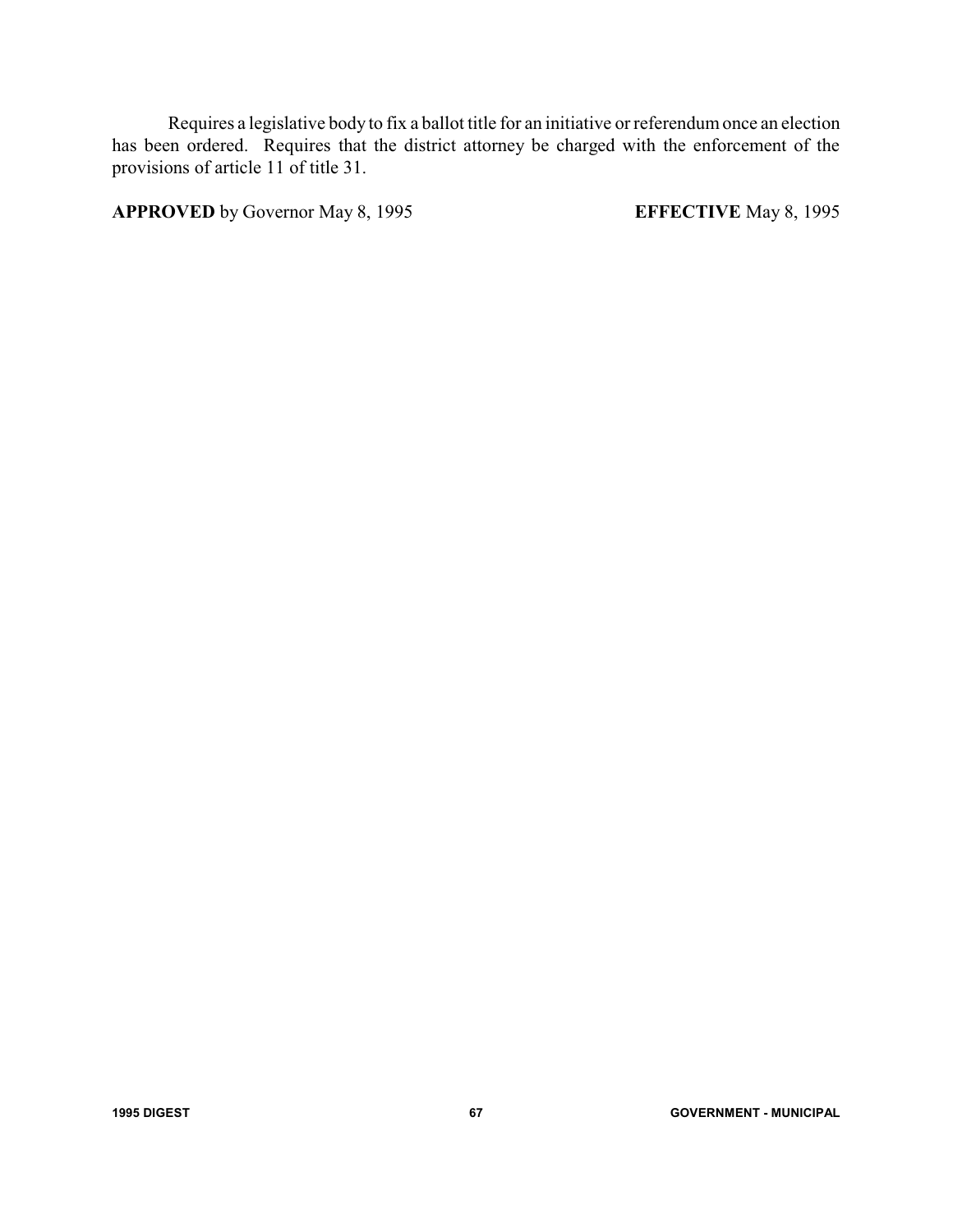#### **GOVERNMENT - SPECIAL DISTRICTS**

**S.B. 95-57** Special district debt - quinquennial review . Grants the board of county commissioners or the governing body of the municipality discretion to determine whether or not to require special districts within its jurisdiction to file an application for a quinquennial finding of reasonable diligence and imposes administrative requirements for the review.

Requires special districts to certify to the appropriate boards of county commissioners or governing bodies of municipalities and to the division of securities: (1) The results of special district ballot issue elections to incur general obligation debt; and (2) If the special districts have authorized but unissued debt that was approved before July 1, 1995, a statement before January 1, 1996, of the amount of any issued, authorized debt.

Requires a special district that incurs debt to file a notice describing the debt with the board of county commissioners or the governing body of the municipality having jurisdiction.

If an application for quinquennial review is required, requires the board of county commissioners or the governing bodyof the municipality to either accept the application without any further action or conduct a public hearing with prior notice and make its determinations within a specified period. Specifies that the quinquennial review determinations are subject to judicial review. Specifies that actions to enforce the quinquennial review provisions may only be filed by the board of county commissioners or the municipality's governing body and must be filed before any bonds are issued.

Validates quinquennial review determinations made before July 1, 1995, and provides that the changes made to the quinquennial review law apply to applications pending on and filed after July 1, 1995.

**APPROVED** by Governor March 31, 1995 **EFFECTIVE** July 1, 1995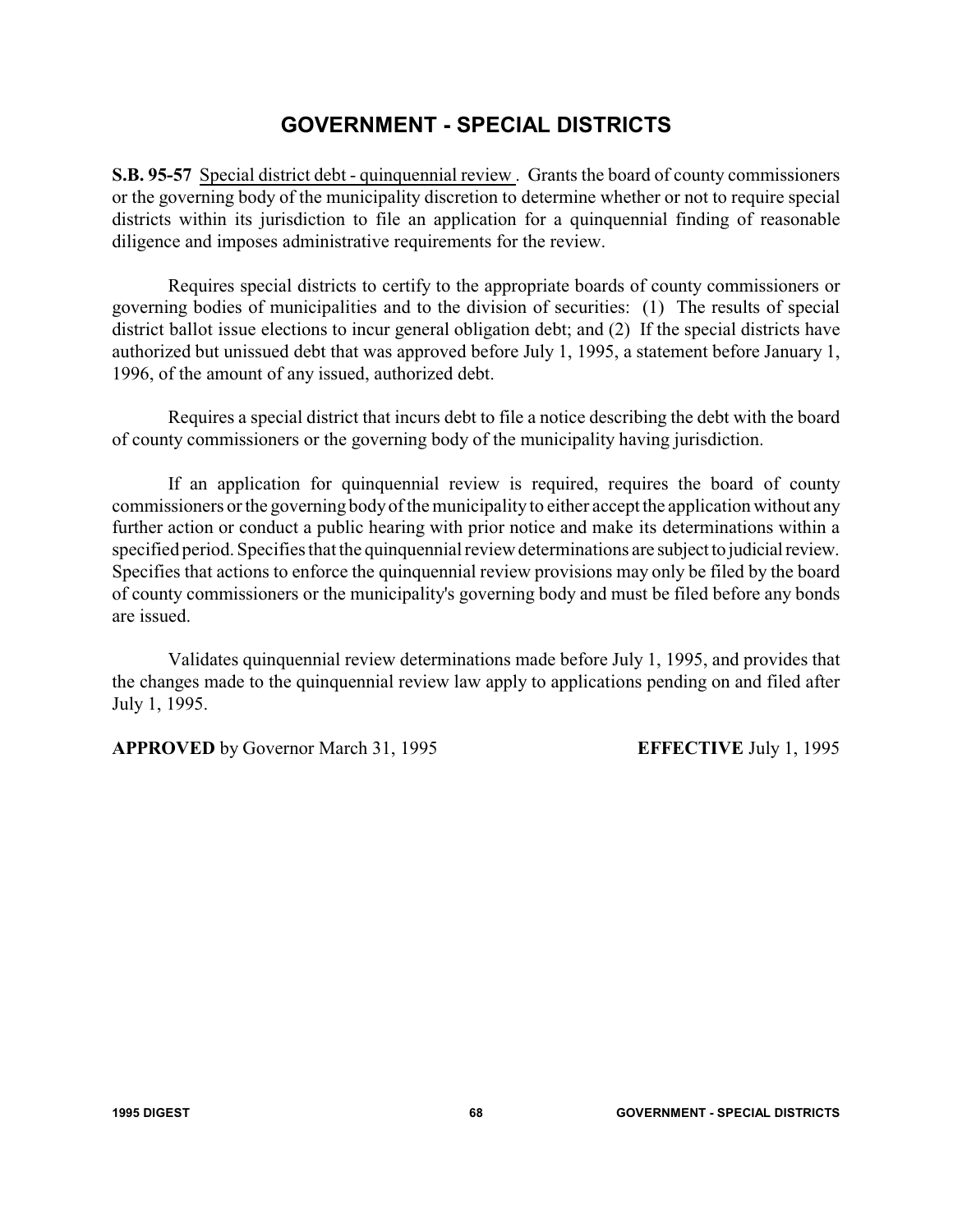### **GOVERNMENT - STATE**

**S.B. 95-29** Civil rights - persons with assistance dogs - classification. Establishes the rights of a person with a disability to be accompanied by an assistance dog in or on public places, places of public accommodation, public transportation services, or housing accommodations. Establishes the rights of a trainer of an assistance dog to be accompanied by the dog being trained. Prohibits employment discrimination against a person with a disability based on that person's being accompanied by an assistance dog in the workplace.

Exempts persons with a disability from state or local licensing fees or charges otherwise applicable in connection with owning an assistance dog. Establishes that the owner or person having control of an assistance dog is liable for damages caused by that person's assistance dog.

Prohibits anyperson or entity from infringing upon the rights of persons with assistance dogs and trainers of assistance dogs. Makes violation of the provisions of the act a class 3 misdemeanor. Allows a person with a disability or a trainer whose rights were affected to recover civil damages for economic loss.

**APPROVED** by Governor April 21, 1995 **EFFECTIVE** See Note

**NOTE:** This act was passed without a safety clause. See section 6 of the act for the possible effective dates.

**S.B. 95-31** Witness protection program - witness protection board - witness protection fund appropriation. Creates the witness protection board in the department of public safety for the purpose of creating a witness protection program. Specifies that the board is a **type 1** board, made up of the attorney general, the executive director of the department of public safety, and the executive director of the Colorado district attorneys council or their designees.

Makes the board responsible for creating a witness protection program to fund or provide for the security and protection of a prosecution witness or potential prosecution witness in an official proceeding or investigation where the board determines that a criminal offense relating to intimidating a witness, tampering with a witness, or retaliating against a witness is about to be committed or that great public interest is involved. Permits the board to protect the immediate family or a close personal associate of a witness or potential witness. Immunizes the state, the board, and its members from civil liability for injury or damages in any civil action brought by or on behalf of a person who was provided or denied security and protection.

Allows any district attorney or the attorney general to request funding from the board to provide witness security and protection. Provides that funds shall be distributed by the board from the witness protection fund which shall be made up of appropriations from the general assembly and gifts and donations from private sources. States that the general assembly may make appropriations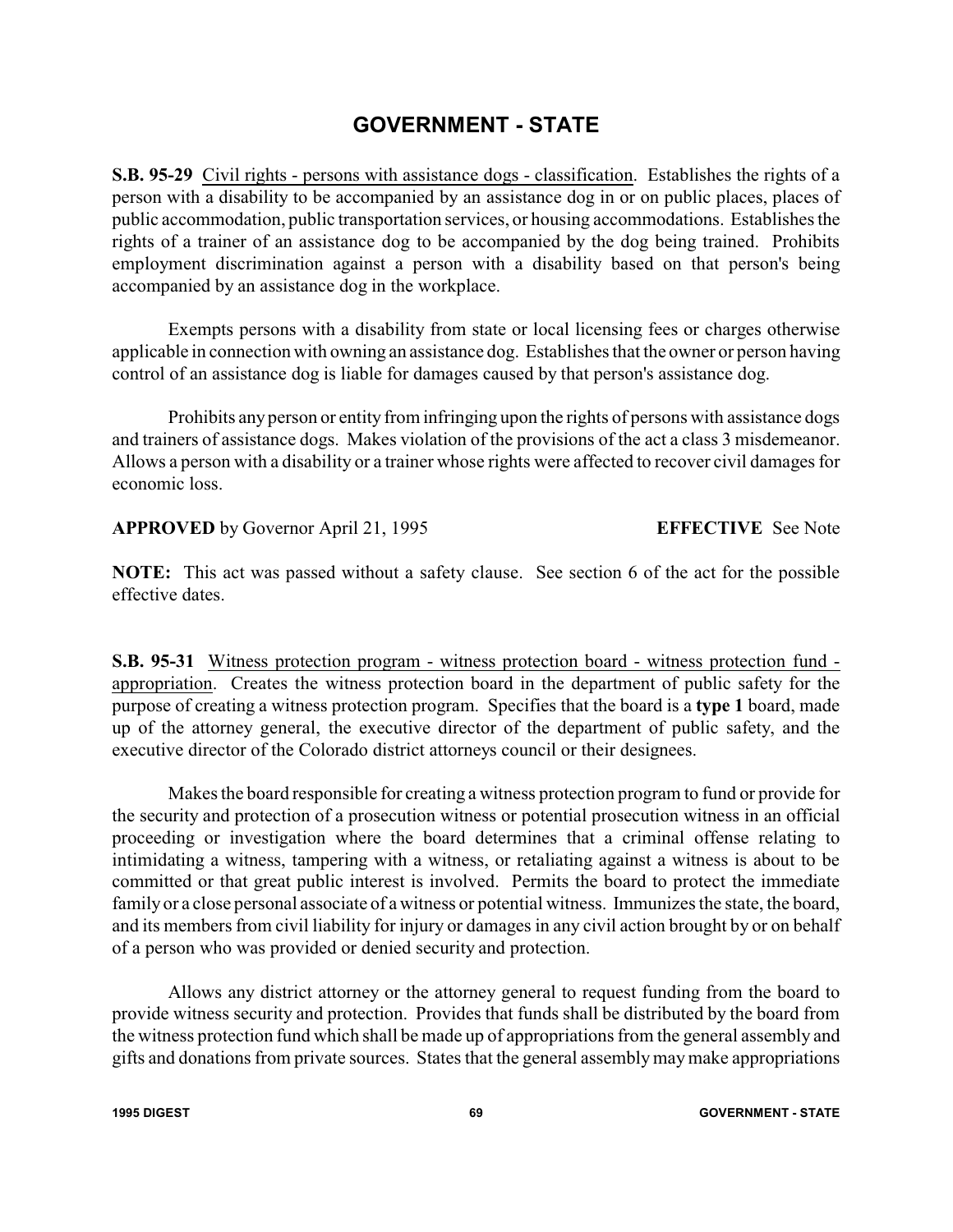from the general fund to the witness protection fund for purposes of the witness protection program when the board demonstrates that there is a need to replenish the fund. Authorizes an individual board member to distribute up to \$500 in an emergency situation.

Appropriates \$250,000 to the department of public safety for allocation to the witness protection fund for the implementation of the act.

**APPROVED** by Governor June 5, 1995 **EFFECTIVE** June 5, 1995

**S.B. 95-33** Public employees' retirement association - benefit provisions - earned service credit contribution and benefit limits - life insurance. Changes the definition of "highest average salary" for purposes of public employees' retirement association benefits from 1/12th of the average of the highest annual salaries associated with calendar year periods totaling 3 years of service credit to 1/12th of the average of the highest salaries associated with 3 periods of 12 consecutive months of service credit.

Specifies a federal income tax limitation that applies to members contributions on and after December 31, 1995. Changes the provision for earning one year of service credit from 1 year of full-time employment at full salary for which contributions are made to 12 calendar months of employment with such contributions in which the member earns a salary greater than or equal to 80 times the federal minimum wage in effect during that service. Replaces the determination of earned service credit for less than full-time employment, or for full-time employment for which less than full salary is received, with a determination of earned service credit for periods of employment that do not meet the requirements for earning one year of service credit. Changes recordation of earned service credit on a calendar year basis to recordation on an annual basis.

Eliminates the requirement that members who purchase service credit associated with a refunded member contribution account purchase all of the service credit associated with that account.

Makes the following changes to provisions on member purchase of service credit relating to noncovered employment: Deletes the requirement that such members must provide certification from the previous employer of the full-time salary for the noncovered position; qualifies the certification required from noncovered employment retirement programs that the service credit to be purchased has not vested with that program, by requiring such certification except to the extent otherwise required by federal law; changes the provision permitting the purchase of 1 year of service credit for each year of full-time, full salary noncovered employment to one permitting the purchase of 1 year of service credit determined pursuant to the provisions on earned service credit; deletes the calculation for determining service credit for periods of noncovered employment which are less than full-time; and makes a conforming amendment by eliminating a required calculation involving the cost of living stabilization fund since that fund no longer exists.

Eliminates the time period for making installment payments for service credit purchases.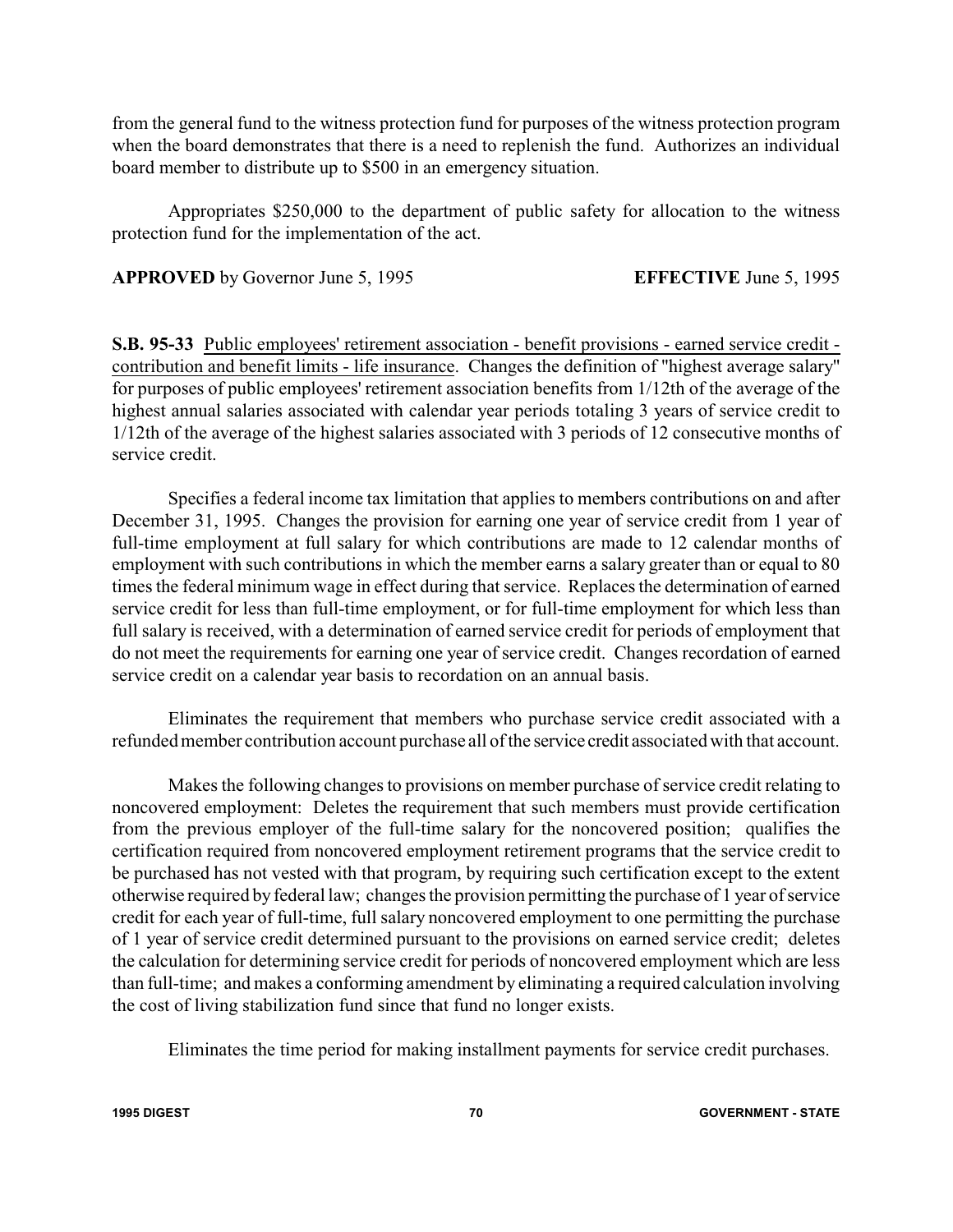Changes the military service credit to the uniformed service credit and makes conforming amendments. Replaces the grant to members of additional service credit for active service in any branch of the U.S. military with a grant of such credit for uniformed service as defined for reemployment right purposes under federal law. Among the requirements for granting such credit, changes the requirement that the period of service be verified and proven to be not vested in another retirement system to a requirement of verification and a showing that such service is not already covered by association service credit upon return from uniformed service to membership. Changes the reference to a military leave of absence to a leave of absence for uniformed service.

Replaces the maximum option 1 benefit of 80% of the member's highest average salary with the maximum permitted under federal income tax law. Provides for a July 1, 1995, recalculation of the base benefit for certain benefit recipients. Requires, on and after July 1, 1995, the inclusion of service credit in excess of 40 years in the computation of the option 1 base benefit. Requires the association to provide benefits based on that recalculation effective from July 1, 1995, forward. Specifies an additional federal income tax limitation that applies to the maximum benefits payable to benefit recipients on and after December 31, 1995.

Authorizes the association to self-fund group life insurance coverage. Eliminates the prohibition on retirees who return to work in a position requiring membership from subscribing to life insurance coverage. Replaces the requirement that life insurance premiums be submitted through payroll deduction with the requirement that such premiums be received by the association in order for an individual to be covered. Requires members, in order to continue life insurance coverage, to authorize life insurance premiums to be deducted from benefits prior to retirement instead of at retirement. Provides that members may continue life insurance coverage after termination of membership under certain conditions, and allows inactive members to assign policies. Adds inactive members and retirees to those who may name a beneficiary other than the named beneficiary for life insurance purposes. Allows the association to self-fund the life insurance coverage for certain retired state employees for whom the association undertook coverage in 1986.

**APPROVED** by Governor April 20, 1995 **EFFECTIVE** July 1, 1995

**S.B. 95-35** Public employees' retirement association - judicial division retirees - temporary employment - benefit increase - appropriation. Establishes a minimum period of 60 days for which retirees of the judicial division may agree to perform temporary judicial duties and increases the amount of time each year that such duties may be performed to 90 days. Specifies the minimum amount of benefit increase retirees may receive for such service and raises the maximum amount of such increase. Eliminates the requirement that the benefit increase be made only once for each retiree. Permits a retiree to take a leave of absence from such duties with a cessation of the benefit increase. Within 30 days prior to each anniversary date of retirement, and upon written request to and approval by the chief justice, allows a retiree, who has taken a leave of absence, to reenter into an agreement to perform assigned duties and to receive the benefit increase.

Appropriates \$12,825 for the fiscal year beginning July 1, 1995, to the judicial department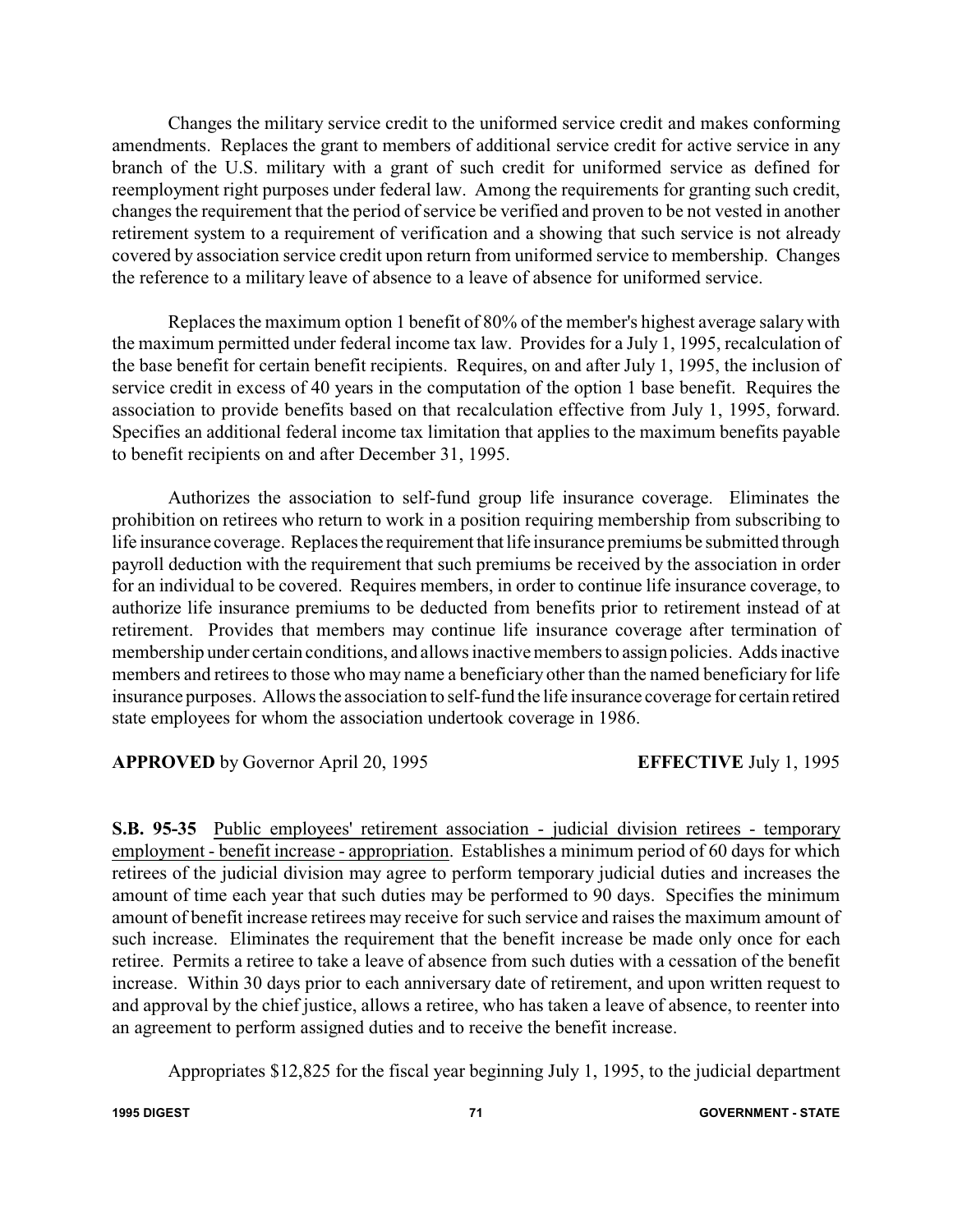and \$110,800, for the fiscal year beginning July 1, 1996, to the department of the treasury for the implementation of the act.

**APPROVED** by Governor May 16, 1995 **EFFECTIVE** May 16, 1995

**S.B. 95-37** Federal mandates - executive committee of the legislative council - direction of efforts undertaken bylegislative staff. Requires the executive committee ofthe legislative council to provide direction to the staff of the legislative council and the office of legislative legal services regarding any federal mandates efforts to be undertaken by the legislative staff. Repeals existing deadlines applicable to contracts to provide services regarding federal mandates.

**APPROVED** by Governor April 7, 1995 **EFFECTIVE** April 7, 1995

**S.B. 95-39** Department of law employees - victims' services coordinator - appropriation. Creates the position of victims'services coordinator in the department of law to assure that the constitutional and statutory rights of victims are preserved in criminal cases being prosecuted or defended by the office of the attorney general.

Appropriates \$38,875 from the victims assistance and law enforcement fund to the department of law for the implementation of the act.

**APPROVED** by Governor May 16, 1995 **EFFECTIVE** May 16, 1995

**S.B. 95-55** Capital construction - appropriations - six-month encumbrance deadline. Makes the 6-month encumbrance deadline for capital construction appropriations applicable to projects that are included in a lump-sum appropriation. In the event that an appropriation is made to one agency for allocation to other agencies, specifies that the 6-month period applies to the execution of contracts by the agency receiving the allocation and begins to run from the date of the allocation by the agency that received the appropriation.

**APPROVED** by Governor April 7, 1995 **EFFECTIVE** April 7, 1995

**S.B. 95-56** Sale of certain state real property in Denver. Authorizes the sale of certain state real property in the city and county of Denver currently used by the department of revenue. Provides for the proceeds of the sale to be deposited in the state capital construction fund.

**APPROVED** by Governor May 16, 1995 **EFFECTIVE** May 16, 1995

**S.B. 95-95** Economic development central information system. Creates an economic development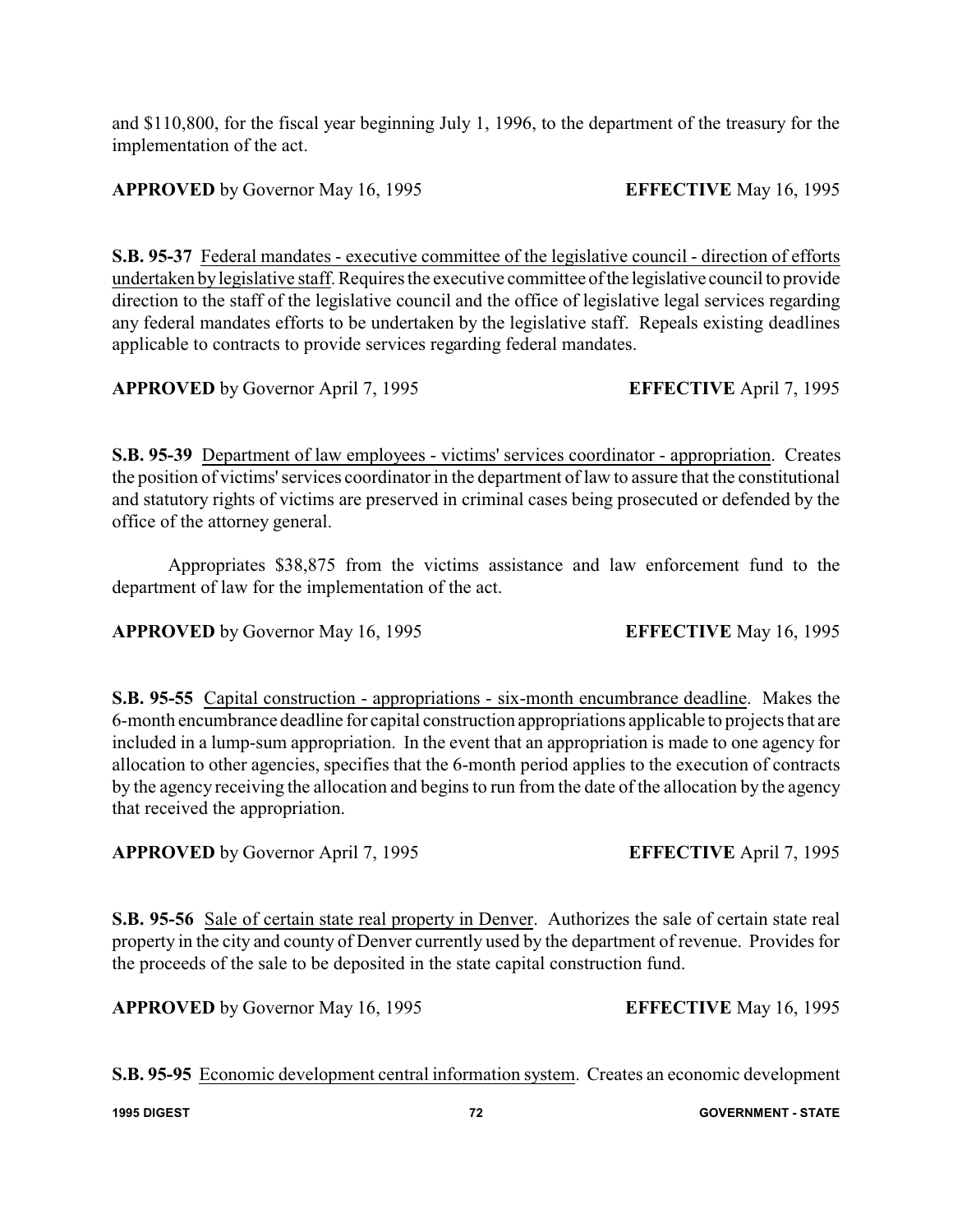central information system coordinated by the state library and adult education office of the department of education to allow access to information provided by certain state government departments and agencies for general public use. Includes information provided by any department or agency in the system and distributes it through the access Colorado library and information network. Requires each department or agency to keep its information current. Allows any department or agency to charge a fee for information included in the system if the department or agency charged a fee for the information prior to the effective date of the act.

**APPROVED** by Governor May 31, 1995 **EFFECTIVE** October 1, 1995\*

**\*NOTE:** This act was passed without a safety clause. Section 3 of the act establishes an effective date of October 1, 1995. The act will take effect on that date unless a referendum petition is filed pursuant to article V, section 1 (3) of the state constitution. In that event, the act will take effect on the date of the official declaration of the vote by proclamation of the governor if it is approved by the voters at the 1996 election.

**S.B. 95-126** Vested property rights - moratorium on development restrictions - just compensation. Once a vested property right is established, forbids zoning or land use action by a local government or pursuant to an initiated measure that imposes a moratorium on development, unless certain conditions are met. Allows such zoning or land use action once a vested property right exists if the landowner receives just compensation for certain costs, including the cost of preparing the site for development consistent with the site specific development plan. Clarifies that the costs for which just compensation is required are costs incurred by the landowner after approval of the site specific development plan by the governmental entity.

**APPROVED** by Governor May 31, 1995 **EFFECTIVE** May 31, 1995

**S.B. 95-133** Lottery commission - lottery prizes - assignment. Declares the intent of the general assembly to allow lottery winners increased discretion concerning the manner in which their prizes are paid, to enhance the present value of lottery prizes to winners, and to protect the state from liability and litigation.

Provides that a lottery winner may assign the prize, in whole or in part, to any person pursuant to a voluntary assignment of the right to receive future prize payments if the assignment is made pursuant to an order of an appropriate district court. Requires that a copy of the petition for such an order and any notices of hearings in the matter be served on the lottery commission at least 10 days prior to the hearing or entry of any order. Authorizes the commission to intervene in the action solely to protect its own interests but specifies that the commission is not a necessary party.

Authorizes the district court to issue an order approving the assignment if: The assignment is in writing, signed by the assignor, and subject to Colorado law; the assignor provides a declaration that the assignor has had the opportunityto be represented byindependent legal counsel, has received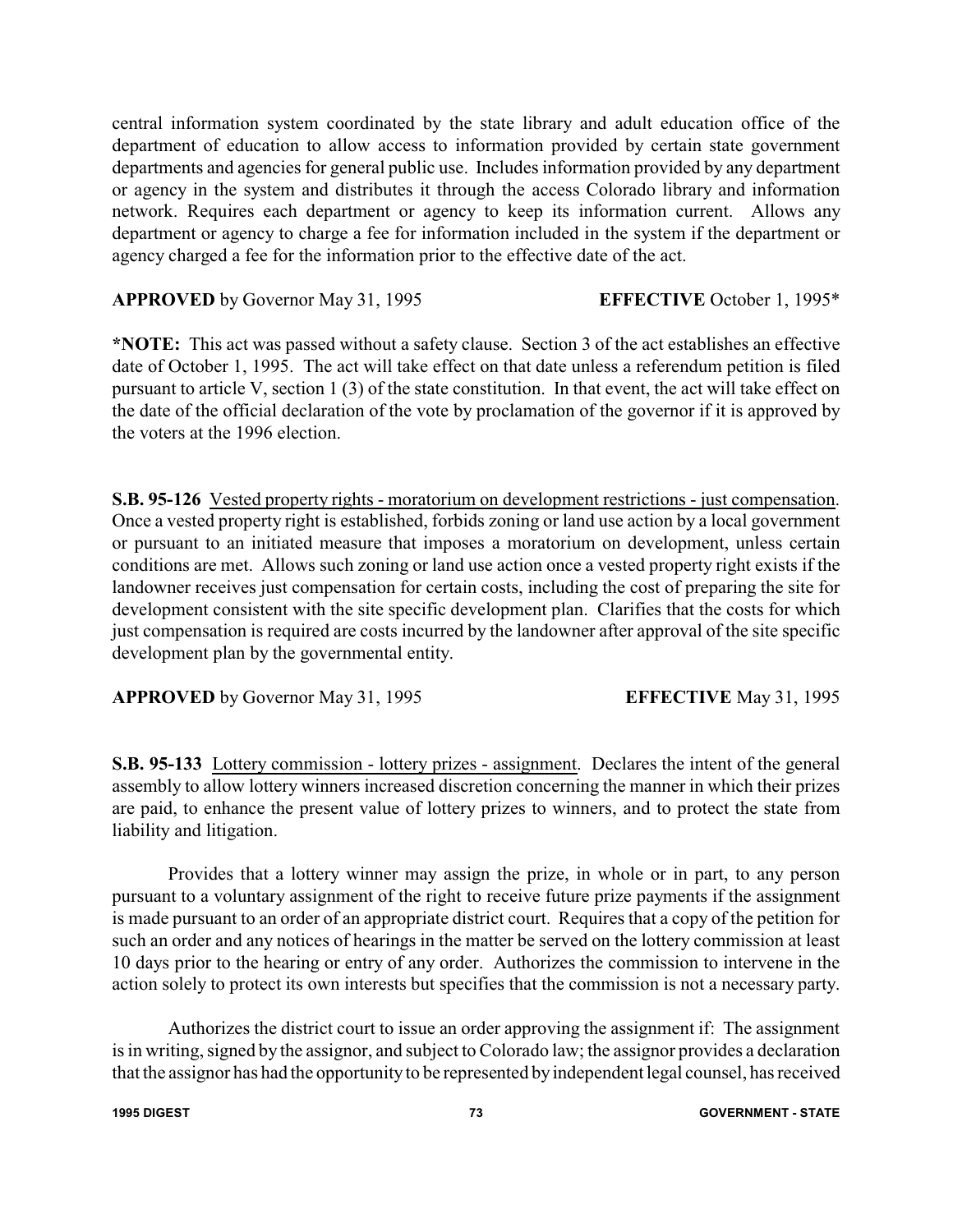financial and tax advice concerning the assignment, and is of sound mind and not acting under duress; and the assignment does not include payments or portions thereof that are subject to offsets for child support, unless the assignment includes provisions for satisfying such obligations.

Requires the lottery commission to acknowledge to both the assignor and the assignee its agreement to make the payments as specified in a district court's order within 10 days of receipt of a copy of such order. Directs the commission to make payments pursuant to such an order. Prohibits the commission from adopting rules and regulations implementing this act that are more restrictive, impose additional requirements, or are otherwise inconsistent with the intent of the general assembly. Authorizes the commission to establish a reasonable fee to defray the administrative expenses of the commission associated with voluntary assignments.

Provides that no voluntary assignment shall be effective unless and until the Internal Revenue Service advises the chairman of the commission that the voluntary assignment of prizes pursuant to judicial order will not affect the federal income tax treatment of prizewinners who do not assign their prizes.

**APPROVED** by Governor May 24, 1995 **EFFECTIVE** May 24, 1995

**S.B. 95-157** Attorney general - general assembly as client - settlement agreements. Removes the language that indicated that the attorney general is not counsel for the legislative branch of state government. Continues the authority of the committee on legal services to retain counsel when the exclusive prerogatives of the legislature are involved. Provides that, upon the general assembly's request and the concurrence of the governor, the attorney general may act as legal counsel for the general assembly or its houses, committees, members, agencies, or employees in all other cases.

Allows the attorney general, upon approval of the governor or of an affected client agency, to provide a confidential report regarding the state's legal interests to the members of the general assembly. Unless there is a conflict, requires the attorney general to make a confidential report to the legislative council before approving any settlement that will have a major fiscal or policy impact, or both. Specifies that the provision of confidential reports shall not be deemed a waiver of the attorney-client privilege.

Changes the title of the deputy attorney general to the chief deputy attorney general.

## **VETOED** by Governor May 31, 1995

**H.B. 95-1001** Nonprofit entities created or supported by state departments or agencies - report legislative audit committee review. Sets forth the finding of the general assembly that the expenditure of state revenues through nonprofit entities created by state agencies without authorization to do so hampers the ability of the general assembly to carry out its budgetary responsibilities. Requires the head of each principal department of state government to submit a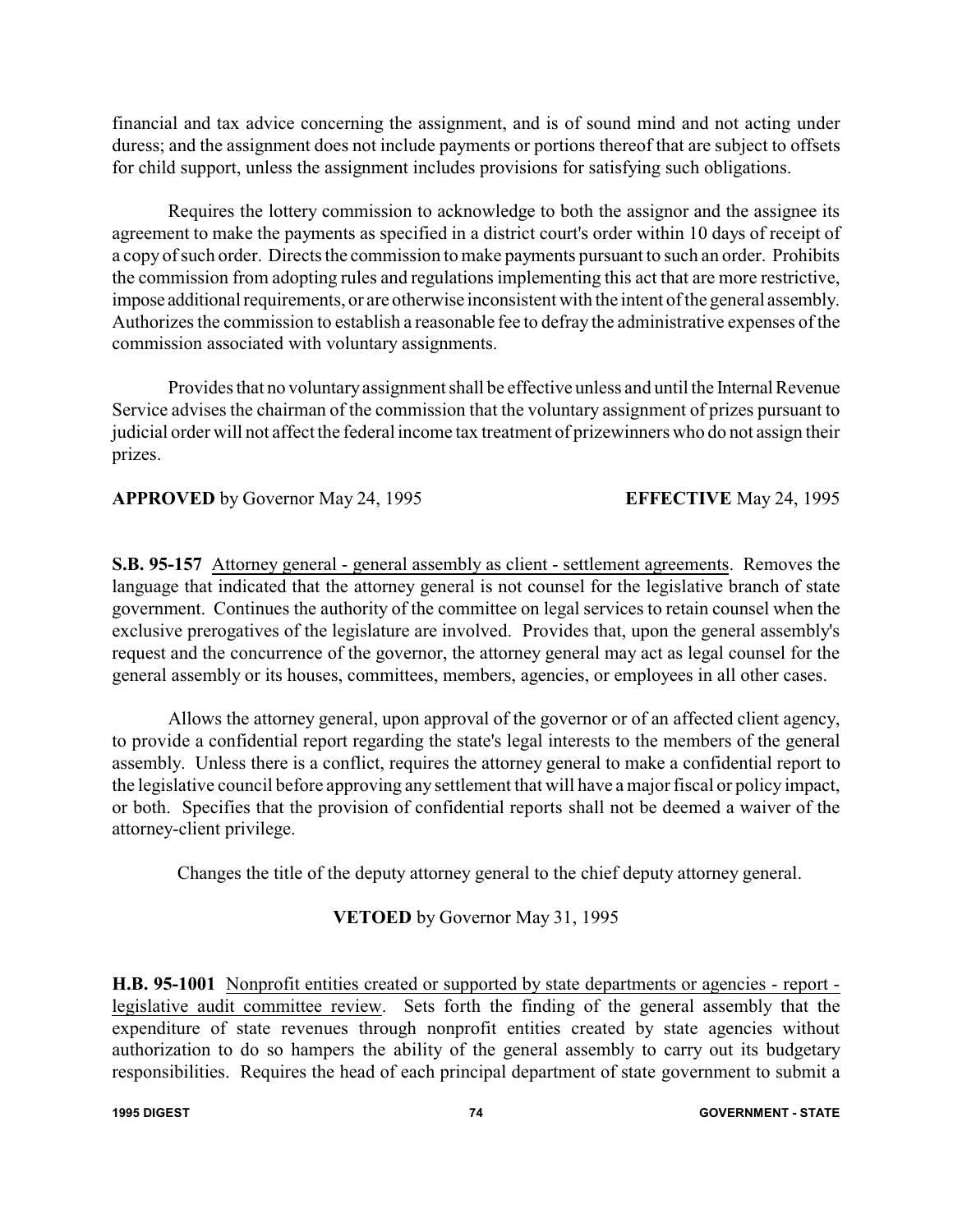report to the legislative audit committee no later than November 1, 1995, that lists: All nonprofit entities created by the department or an agency thereof; and all nonprofit entities to which the department or an agency thereof has provided more than \$25,000 in support during fiscal year 1993-94 or 1994-95, excluding amounts paid for the purchase of services from the nonprofit entity. Requires that the report include the name of each entity and a copy of the most recent annual report, audit report, or Internal Revenue Service Form 990 for the entity. Directs the legislative audit committee to perform a review of the entities listed and report its findings to the general assembly no later than March 1, 1996.

**APPROVED** by Governor May 16, 1995 **EFFECTIVE** May 16, 1995

**H.B. 95-1032** State contracts - low tie bids - resident bidder preference - applicability to procurement code. On and after July 1, 1995, requires state contracts for the purchase of commodities, including supplies, that result in a low tie bid to be awarded to the resident bidder rather than a nonresident bidder. Establishes a mechanism for awarding contracts in low tie bid situations. Suspends implementation of the low tie bid mechanism to the extent it causes denial of federal moneys or is inconsistent with federal law. Clarifies that the preference for state residents in granting state contracts applies to contracts awarded under the "Procurement Code".

**APPROVED** by Governor March 17, 1995 **EFFECTIVE** July 1, 1995

**H.B. 95-1048** Public employees' retirement association - benefit provisions - employer and employee contributions - payment of delinquent contributions. Specifies that matching employer contributions are paid when a public employees'retirement association member contribution account is refunded. Establishes the amount of matching employer contributions for payments made in the case of death of a member prior to retirement and for members who receive a retirement benefit or a refund after becoming eligible for a benefit. Designates the amount of matching employer contributions paid to members who receive a refund prior to age 65 and prior to becoming eligible for retirement benefits.

 Changes the rate of interest earned on member contributions. Establishes that member contributions earn interest from the date of the first contribution through the date the member contribution account is refunded, or through other specified dates that may occur first.

Allows members and vested inactive members who meet the age and service requirements for certain retirement benefits to receive the greater of an option 1 benefit or a money purchase retirement benefit. Establishes how a money purchase retirement benefit is determined. Allows certain members with less than 5 years of service credit to be eligible for such benefit.

Changes the amount of payment that certain retirees of the judicial division may elect to receive. Specifies the benefit calculation for indexation of benefits for vested inactive members. Modifies the calculation of option 3 benefits.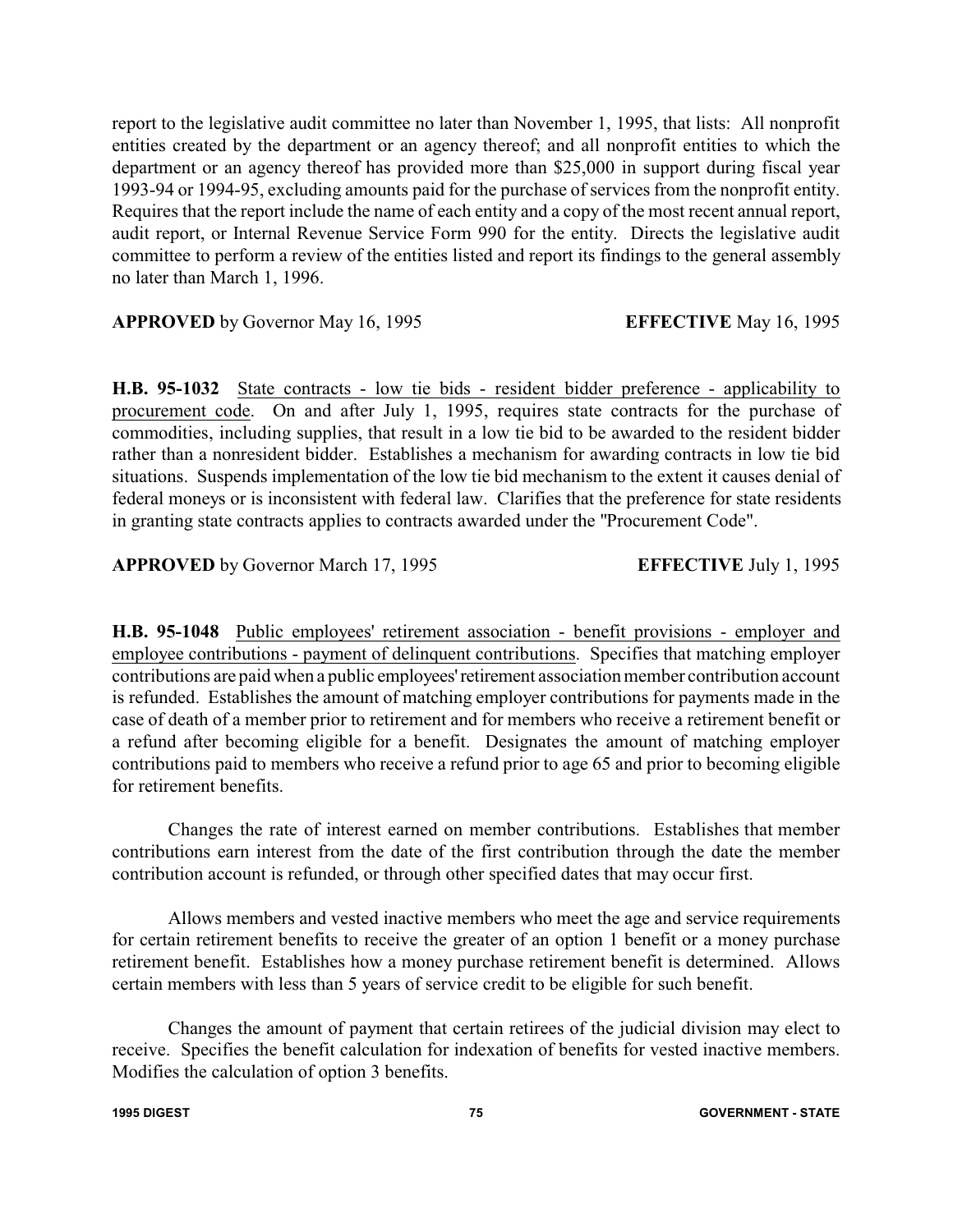Authorizes the board of trustees of the association to settle disputes on behalf of the association and specifies that the settlement of any dispute by the board is not a per se violation of its fiduciary duties.

Modifies the calculation of amounts and interest required to be paid to the association when an employer fails to provide membership in the association to individuals entitled to membership and when an employer fails to pay the required level of employer contributions for an individual. Establishes the amount to be paid by an employer to the association for persons who are not members or inactive members. Specifies the total amount to be paid for persons who are members or inactive members and apportions such amount between the employer and employee. Specifies the procedures for the association to notify members and inactive members concerning their rights to pay any unpaid employee contributions. Requires the association to reduce the employer contribution rate for an employer to a level that will offset additional damages paid if a court finds that the employer is obligated to pay to the association damages for unpaid contributions that are greater than the amounts specified by this act.

Establishes that actions bythe association to collect from employers unpaid contributions for persons who are not members or inactive members are subject to a 6-year statute of limitations. Specifies that such actions for unpaid contributions for persons who are members or inactive members are not subject to any limitation. Specifies that a cause of action accrues on the date nonpayment of contributions is discovered or should have been discovered.

**APPROVED** by Governor May 22, 1995 **PORTIONS EFFECTIVE** July 1, 1995

**H.B. 95-1092** Conditions of federal aid - budget requests - statutory authority for state programs. Requires any state agency requesting state appropriations for a state program established as a condition of federal aid to provide information to the joint budget committee regarding the amount of federal moneys received for the state program and the percentage of the cost of the program paid by federal moneys. Directs the committees of reference in the senate and house of representatives to review the information provided by a state agency and determine whether there are requirements for in-kind contributions or maintenance of efforts.

If any federal program mandates a state match for state participation, prohibits the establishment of any state program to participate in the federal program unless specific statutory authority for the state program has been enacted.

Applies to appropriations for the fiscal year beginning July 1, 1996, and fiscal years thereafter.

**VETOED** by Governor May 31, 1995

**H.B. 95-1105** State employees - privatization - contracts for personal services - state employees.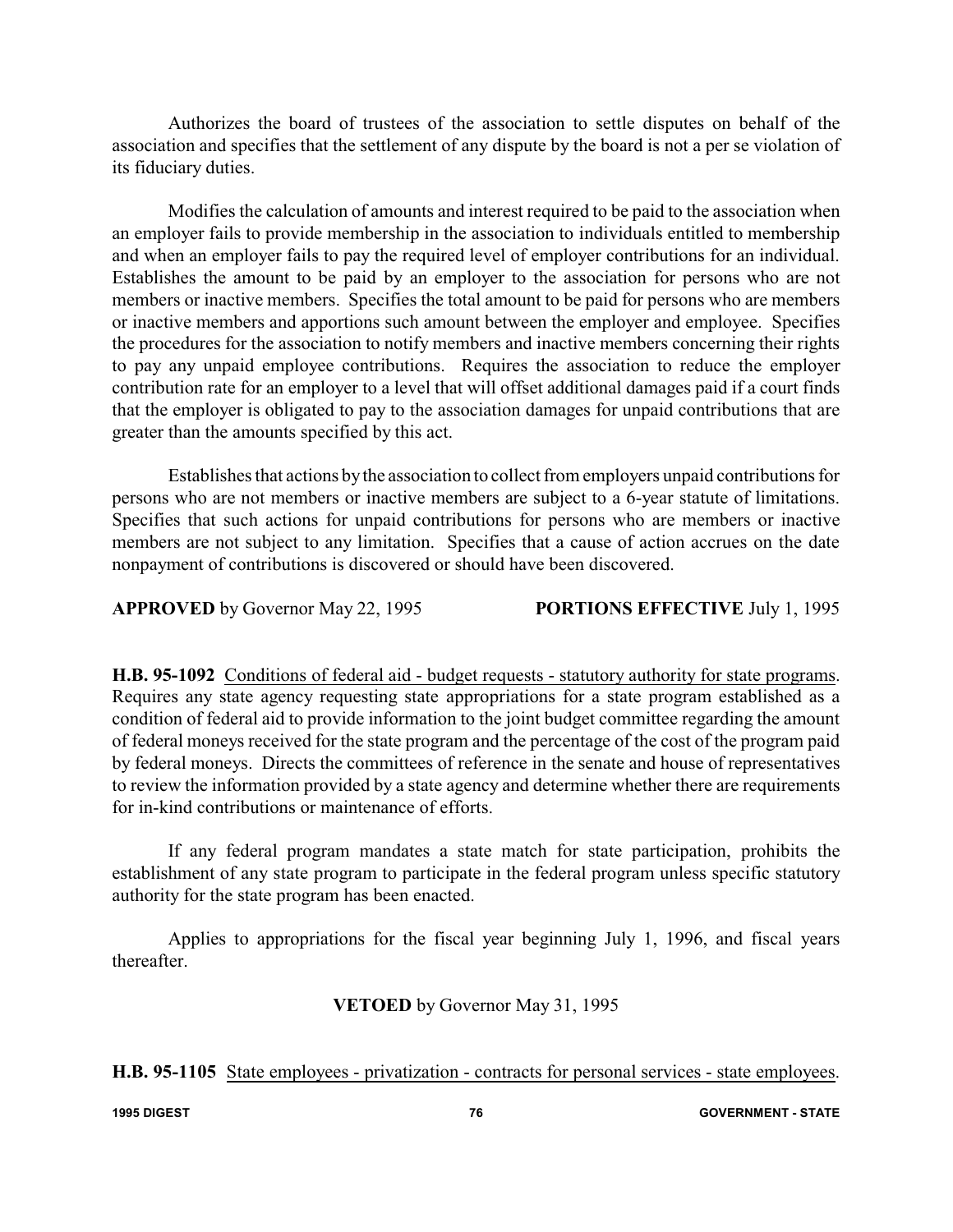Repeals the provision that would repeal, effective July 1, 1995, the privatization law enacted in 1993 governing the use of personal services contracts by state government. Corrects a statutory cross-reference. Establishes that the authority of the state personnel director to approve types of contracts without reviewing every individual contract is not limited to "personal services" contracts for a "program", but extends to any contracts under the privatization law, including contracts for purchased services. Specifies that the authority to enter into contracts for less than 6 months without regard to the requirements of the privatization law is not limited to "personal services" contracts, but extends to any contracts, including contracts for purchased services.

**APPROVED** by Governor April 7, 1995 **EFFECTIVE** April 7, 1995

**H.B. 95-1115** Public funds - investment - restrictions. Requires that securities which are the subject of a repurchase agreement be securities that can otherwise be purchased with public funds pursuant to law. Deletes language limiting the application of this provision to only written repurchase agreements that provide for the simultaneous sale by the investing public entity and future repurchase by another person.

With respect to investments in money market funds, clarifies that public funds may be invested in moneymarket funds that have assets in excess of \$1,000,000,000 or that have the highest credit rating. Repeals the provision that placed this requirement on the investments made bymoney market funds.

Prohibits investment of public funds in securities on which the interest rate is not fixed, other than money market mutual funds, unless the rate is established by reference to the rate on a United States treasury security with one year or less maturity, to the United States dollar London Interbank Offer Rate with one year or less maturity, or to the cost of funds index or the prime rate as published by the Federal Reserve and the rate is expressed as a positive value of the referenced index plus or minus a fixed number of basis points. Permits use of a municipal index for the investment of bond or note accounts from issues with coupons linked to the same index. Defines "maturity date" for purposes of these restrictions.

Provides that any firm which sells to a public entity a security that the public entity cannot purchase under the law may, upon demand of the public entity through the state treasurer, be compelled to repurchase the security for the greater of the original purchase principal amount or the original face value, plus interest, within one day of the demand.

Authorizes the securities commissioner to revoke, suspend, or impose conditions upon the license exemptions available to a broker-dealer or sales representative if such person is found to have offered or sold to a public entity, other than in an unsolicited transaction, a financial instrument that such person knew or should have known does not qualify for sale to the public entity and if such action by the securities commissioner would be in the public interest.

Includes the offer or sale of a financial instrument to a public entity that a broker-dealer,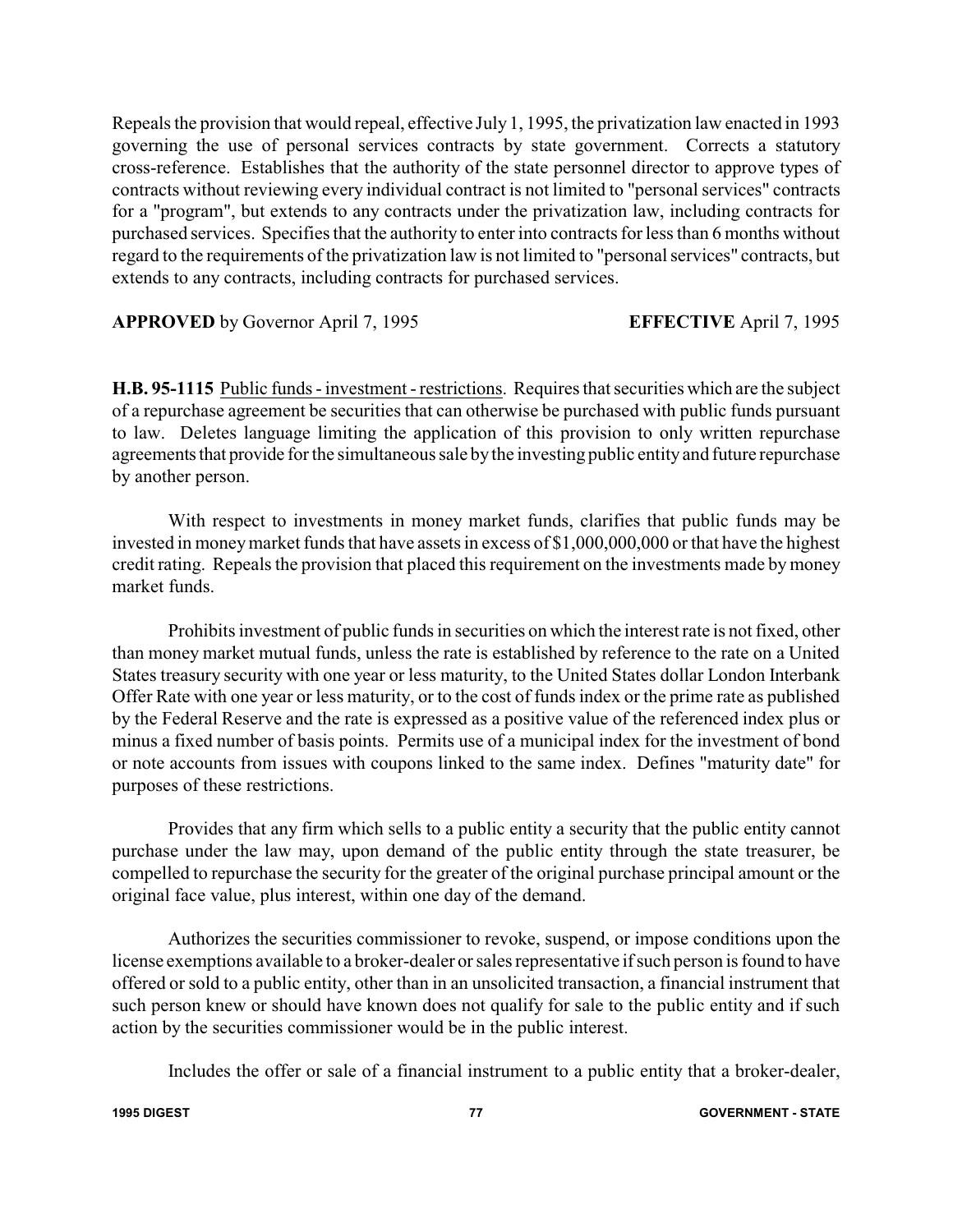licensed person, or license applicant knew or should have known does not qualify for sale to the public entity as grounds for the securities commissioner to take disciplinary action against the broker-dealer, licensed person, or license applicant.

**APPROVED** by Governor May 24, 1995 **EFFECTIVE** May 24, 1995

**H.B. 95-1137** State board of agriculture fund - exemption from management fee. Exempts the state board of agriculture fund from the management fee imposed by law on every fund or account consisting of state moneys invested by the state treasurer.

**APPROVED** by Governor May 22, 1995 **EFFECTIVE** July 1, 1995

**H.B. 95-1145** Department of revenue - sales tax exemption - beer and liquor licenses - limited winery license - motor vehicle registration exemption. Exempts occasional sales by charitable organizations from the state sales tax. Defines "occasional sales" as retail sales of tangible personal property, including concessions, for fund-raising purposes if the sales occur on no more than 12 days per year, if the revenue from the sales do not exceed \$25,000 in a calendar year, and if the funds raised from the sales are used in the course of the organization's charitable service. Allows local governments to continue to impose local sales tax on such sales.

Defines "good cause" for purposes of refusing or denying a beer or liquor license renewal or initial application issuance as any one of the following: Violation of or failure to comply with provisions of the beer or liquor code or applicable rules and regulations; failure to comply with special terms or conditions of a licensee's license; in the case of a new license, failure to establish the requirements of the neighborhood or its adult inhabitants; or evidence that the conduct of the licensed premises adversely affects the health, welfare, or safety of the neighborhood where it is located.

Authorizes wineries that have manufacturer's licensesto conduct tastings and sell wine, food, general merchandise, and nonalcoholic beverages on the licensed premises of the winery and one other licensed location.

Repeals the requirement that a license applicant certify that it will produce not more than 100,000 gallons of vinous liquors per year in order to qualify for a limited winery license.

Permits the holder of an interest in any license issued under the liquor code to also have an interest in an airline public transportation system license.

For purposes of motor vehicle registration exemptions, adds a requirement that the motor vehicle be a private passenger vehicle weighing less than 6500 pounds.

**APPROVED** by Governor April 27, 1995 **EFFECTIVE** April 27, 1995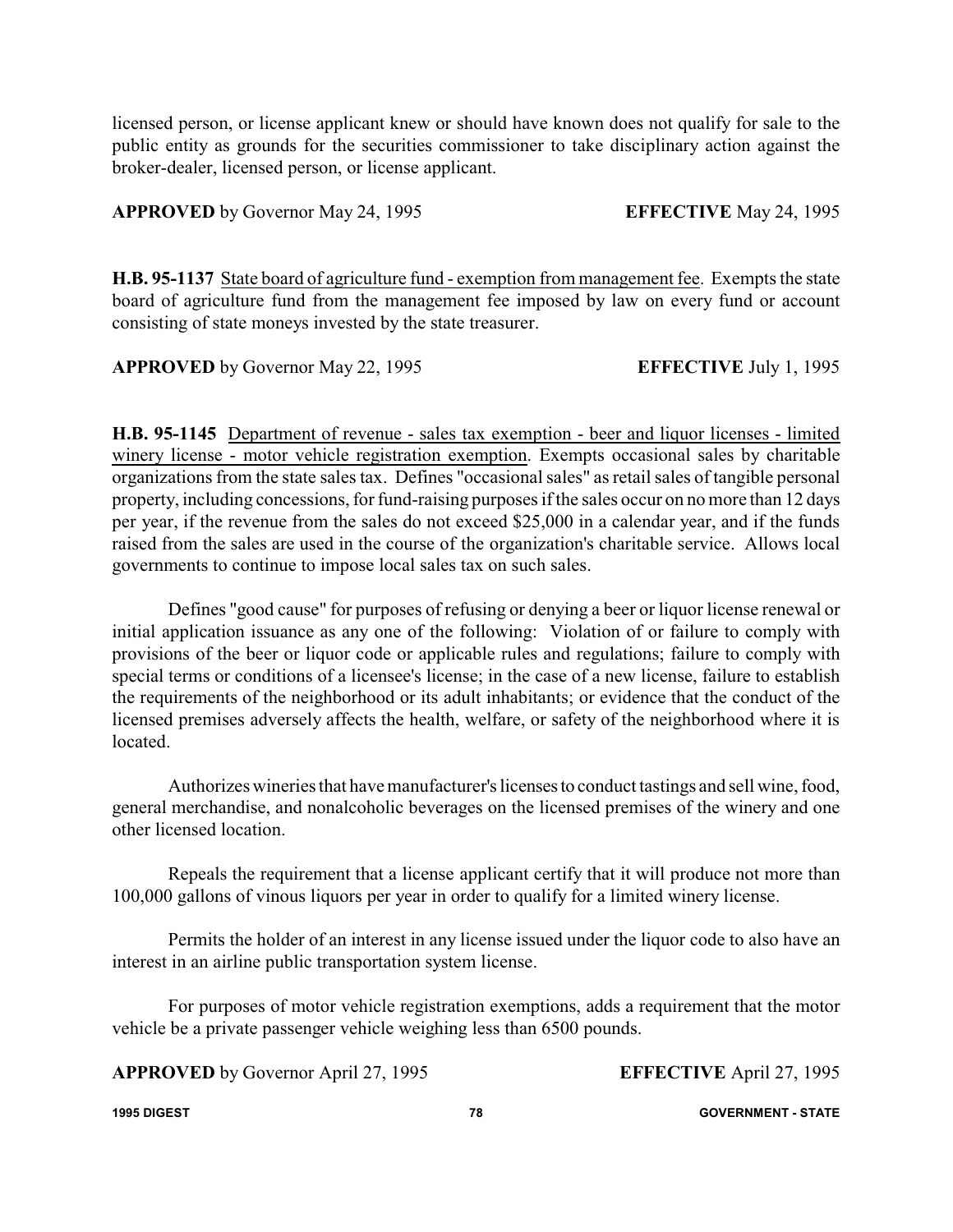**H.B. 95-1178** State employees - personnel system - agency-based personnel pilot program. Creates the agency-based personnel pilot program. Provides for the assistance of the state personnel director in implementing and coordinating the pilot program. Authorizes state agency participation in the pilot program by applying to the governor and submitting a plan with that application by January 1, 1996. Describes the criteria a plan must adhere to. Requires final approval of a plan by the state personnel board.

Requires periodic reporting by participating state agencies and a performance review of the program by the state auditor. Sunsets the program on December 31, 1999.

**APPROVED** by Governor May 25, 1995 **EFFECTIVE** May 25, 1995

**H.B. 95-1224** Risk management fund - assessment of risks attributable to institutions of higher education. Requires the state risk manager to assess the risks attributable to institutions of higher education based upon fair and actuarially sound analyses for purposes of making recommendations to the joint budget committee on the amount of appropriations necessary to reflect the risks attributable to such institutions for the risk management fund and the state employee workers' compensation account in the risk management fund.

**APPROVED** by Governor March 30, 1995 **EFFECTIVE** March 30, 1995

**H.B. 95-1281** Public employees'retirement association - erroneous member contributions - refunds. Requires PERA to refund any contribution, plus interest, made to a member contribution account in error based on compensation that is not salary. Indicates the amount of interest to be refunded. Specifies that the amount of interest earned on erroneous contributions is calculated from the date of the contribution to the date of the refund. Allows the association to withhold the refund of interest to a member who was intentionally and actively involved in the erroneous contribution.

**APPROVED** by Governor May 16, 1995 **EFFECTIVE** May 16, 1995

**H.B. 95-1301** Criminal history records - access by charitable organizations. Allows any public or private nonprofit, not-for-profit, or volunteer organization to use fingerprints to access state and national criminal records for the purpose of screening any employees or volunteers who have or may have unsupervised access to children through the organization.

**APPROVED** by Governor March 30, 1995 **EFFECTIVE** March 30, 1995

**H.B. 95-1346** Victims'rights - miscellaneous changes. **Section 1:** Amends the definitions included in the "Colorado Crime Victim Compensation Act" as follows:

**1995 DIGEST 79 GOVERNMENT - STATE**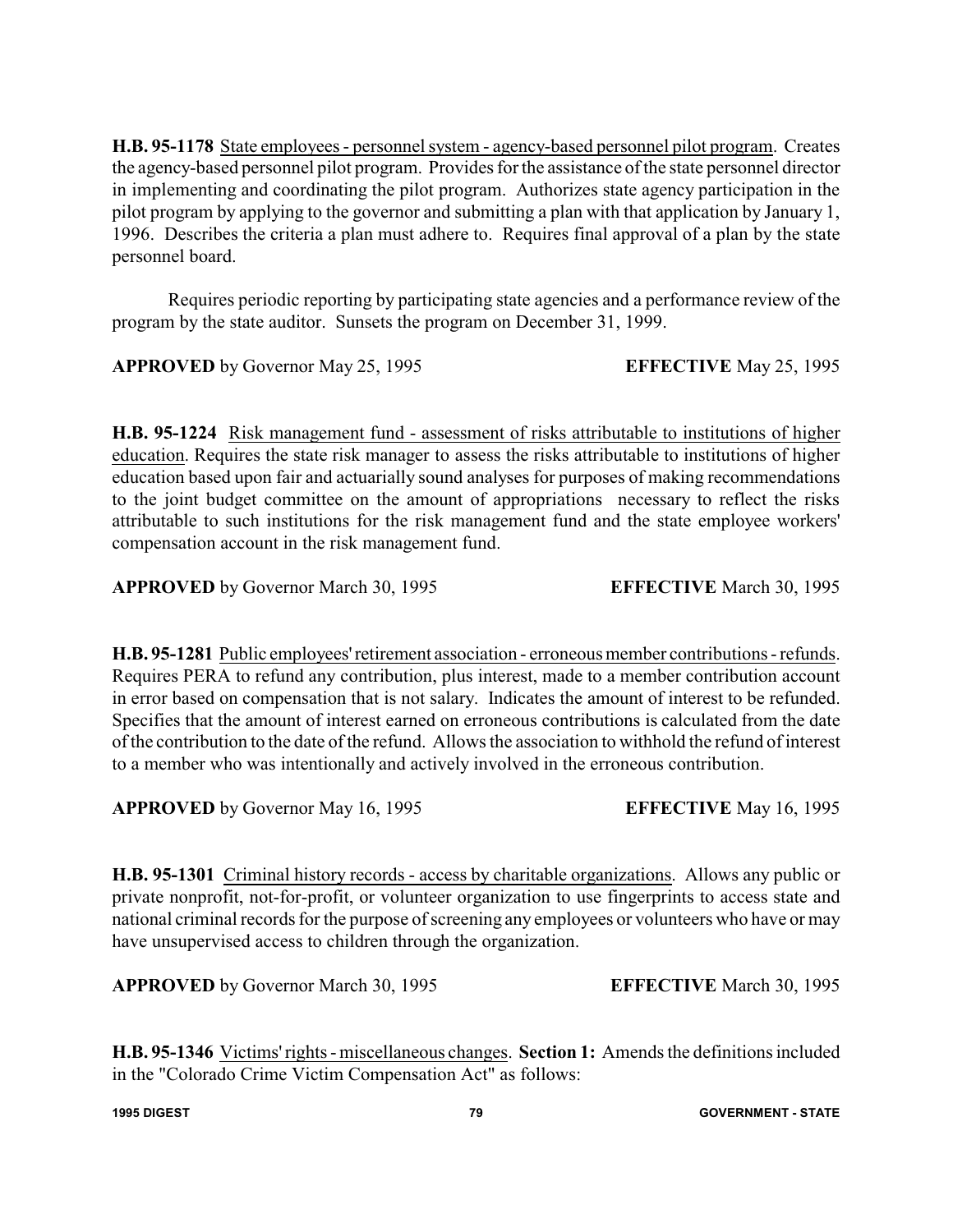! Redefines "injury" to mean impairment of a person's physical or mental condition;

! Broadens the definition of "relative" to include any person who has a family-type relationship with a victim;

!Redefines "victim" to include the primary victim and persons who suffer propertydamage, economic loss, injury, or death as a result of helping or being related to the primary victim. Also defines "victim" to include persons who suffer injury from witnessing the crime and persons who are residents of the state and are not compensated for a crime committed against them in another state.

**Section 2:** Authorizes a local victim compensation board to adopt policies to ensure that the board compensates primary victims and does not exceed available moneys in granting compensation.

**Section 3:** Broadens the specifications of who may serve on the standards subcommittee of the victims compensation and assistance coordinating committee.

**Section 4:** Amends the definitions included in the statutes governing crime victim rights as follows:

! Specifies that the definition of "crime" includes offenses committed by juveniles and attempt, conspiracy, and solicitation to commit a crime;

! Specifies additional situations included in the definition of "critical stages";

!Clarifies the definition of "victim" to specify that, for purposes of notice under the statutes, anyone under 18 years of age may receive notice through a representative, unless the person is legally emancipated.

**Section 5:** Clarifies the rights afforded to crime victims as follows:

! Allows the victim, upon request, to receive notice of the perpetrator's release, parole, or escape;

• Limits the amount of restitution that may be ordered to the amount of actual pecuniary damages suffered by the victim;

- Clarifies the victim's right to notice, upon request, of:
	- $\circ$  Any hearing to reconsider sentence or to consider commutation of sentence or any parole hearing;

 $\circ$  Placement of the perpetrator in a less secure facility;

 $\circ$  The perpetrator's escape from any state hospital.

!Requires the victims' and witnesses' waiting area to be separate in proximity and sight from the waiting area for the defendant's family;

! Grants victims the right to provide a written statement to be included in any referral of the perpetrator to community corrections.

**Section 6:** Amends the procedures for assuring the rights of victims as follows:

! If a victim objects to a delay in the trial, requires the court to state, prior to granting the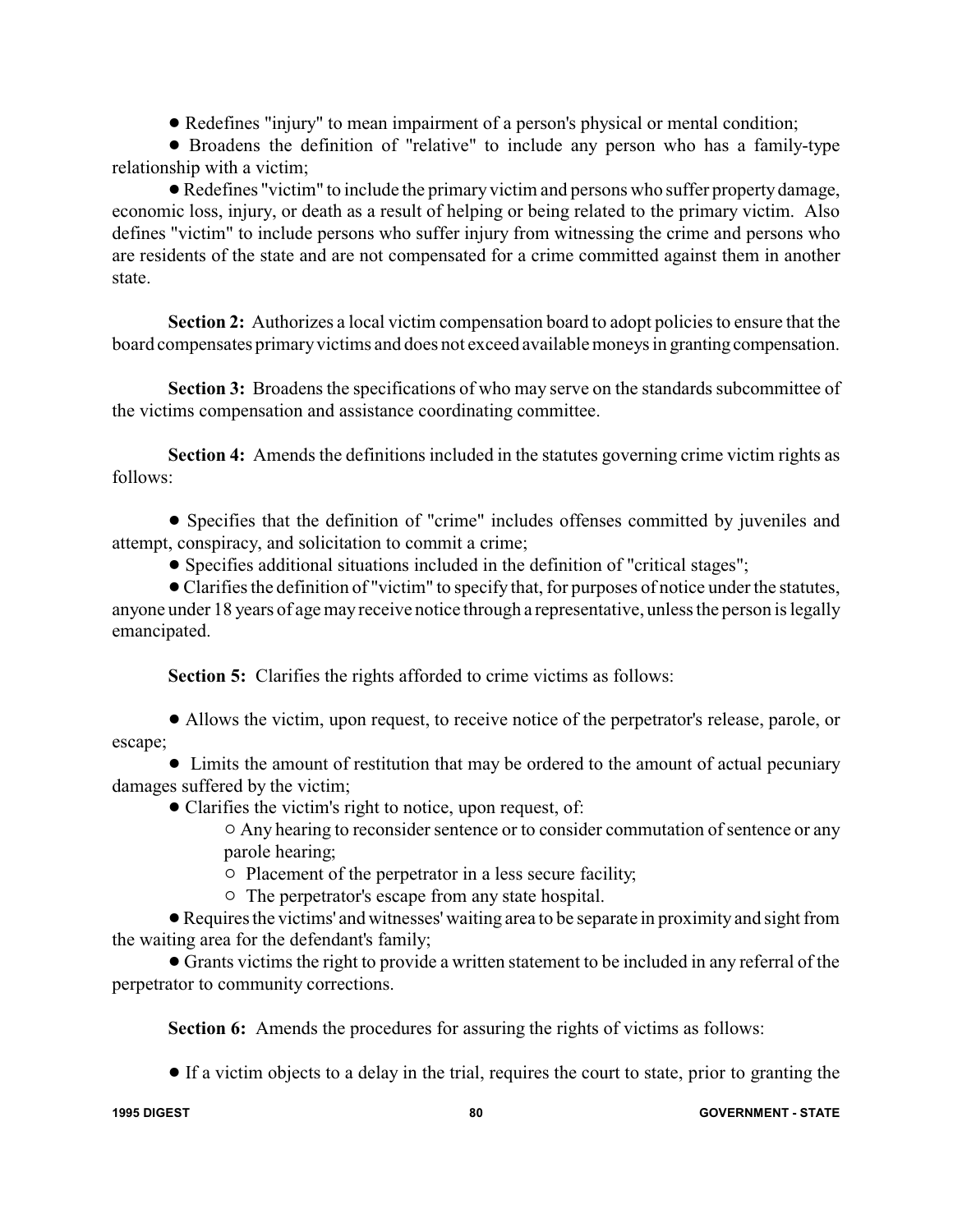delay, that it has considered the victim's objection;

• Requires the district attorney to consult with the victim regarding seeking the death penalty;

! Clarifies that the consultation requirement does not limit the authority of the district attorney;

! Requires the victims' waiting area to be separate in proximity and sight from the waiting area for the defendant's family;

! Specifies that any state hospital must also provide the victim with information regarding the perpetrator;

! Expands the information regarding a perpetrator that must be provided to the victim to include notice of:

 $\circ$  Transfer or release of the perpetrator from any state hospital or a detention facility;

- $\circ$  Placement of the perpetrator in an unsecured facility;
- $\circ$  Death of the perpetrator while in custody.

• Requires the court, at specified proceedings, to inquire whether the victim is present and wishes to address the court and to inform the victim of his or her right to address the court.

**Sections 7 and 8:** Makes the implementation of victims' rights and the provision of victims' services and programs priorities for the use of funds in the victims and witnesses assistance and law enforcement fund and the victims assistance and law enforcement fund.

**Section 9:** Expands the victims assistance and law enforcement advisory board by 2 members.

## **APPROVED** by Governor June 5, 1995 **EFFECTIVE** July 1, 1995

**H.B. 95-1359** Controlled maintenance trust fund - expenditure of principal and interest - transfer of general fund moneys to trust fund. For the 1996-97 fiscal year and fiscal years thereafter, provides that the principal of the controlled maintenance trust fund may constitute all or some portion of the state's Amendment #1 3% emergency reserve. Allows the principal to be expended for state emergencies in accordance with law but for no other purpose.

Provides for the transfer of \$176 million from the general fund to the controlled maintenance trust fund on June 30, 1996. Beginning with the 1996-97 fiscal year, allows the interest earned on the principal of the trust fund to be appropriated for controlled maintenance projects. Eliminates the current requirement of a \$300 million principal in the trust fund prior to the appropriation of any of the interest earned on moneys in the fund.

**APPROVED** by Governor June 3, 1995 **EFFECTIVE** June 3, 1995

**H.B. 95-1362** Department of administration - transfer of duties, functions, and divisions to the department of personnel - appropriation. On and after July 1, 1995, abolishes the department of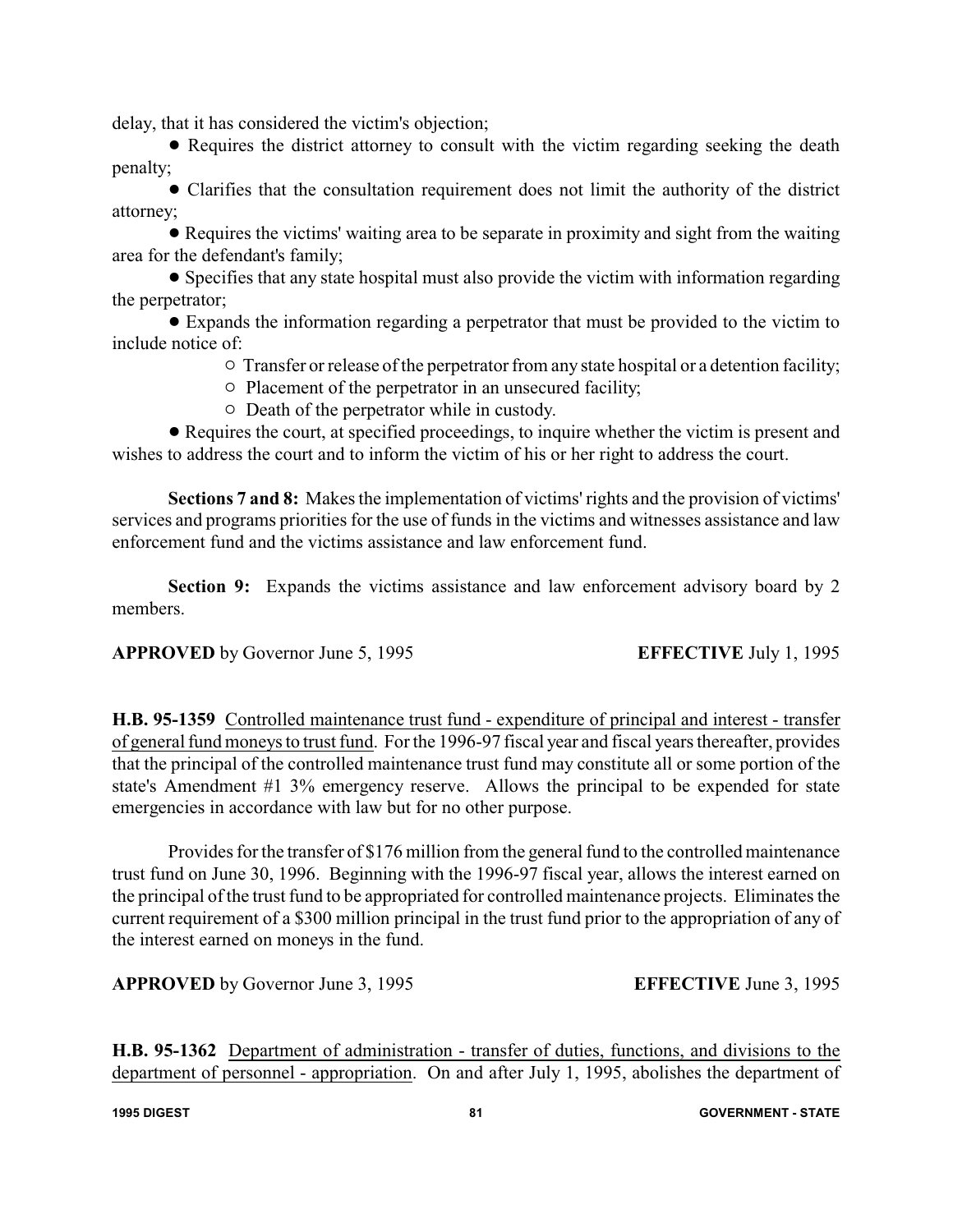administration and transfers the duties, functions, and divisions of the department to the department of personnel. Transfers the duties of the executive director of the department of administration to the executive director of the department of personnel.

Requires the executive director of the department of personnel to create a plan for reorganization of state support services and provide monthly status reports to the joint budget committee and the chairpersons of the house and senate committees on state, veterans, and military affairs, delivering the final plan to such committees on or before October 1, 1995. Requires the executive director of the department of personnel to submit a budget request for fiscal year 1996-97 to the office of state planning and budgeting on or before October 1, 1995, and to the joint budget committee on or before November 15, 1995, for the implementation of the plan.

Establishes the state support services advisory committee. Directs the committee to review, advise, and comment on the plan for reorganizing the department of personnel as requested by the executive director of the department of personnel or the joint budget committee. Repeals the committee on July 1, 1996.

Repeals the appropriation made to the department of administration and repeals and reenacts the appropriation made to the department of personnel to include the amounts formerly appropriated to the department of administration in the 1995 general appropriation act. Appropriates \$123,618,854 to the department of personnel for fiscal year 1995-96.

**APPROVED** by Governor May 23, 1995 **EFFECTIVE** May 23, 1995 **PORTION VETOED** May 23, 1995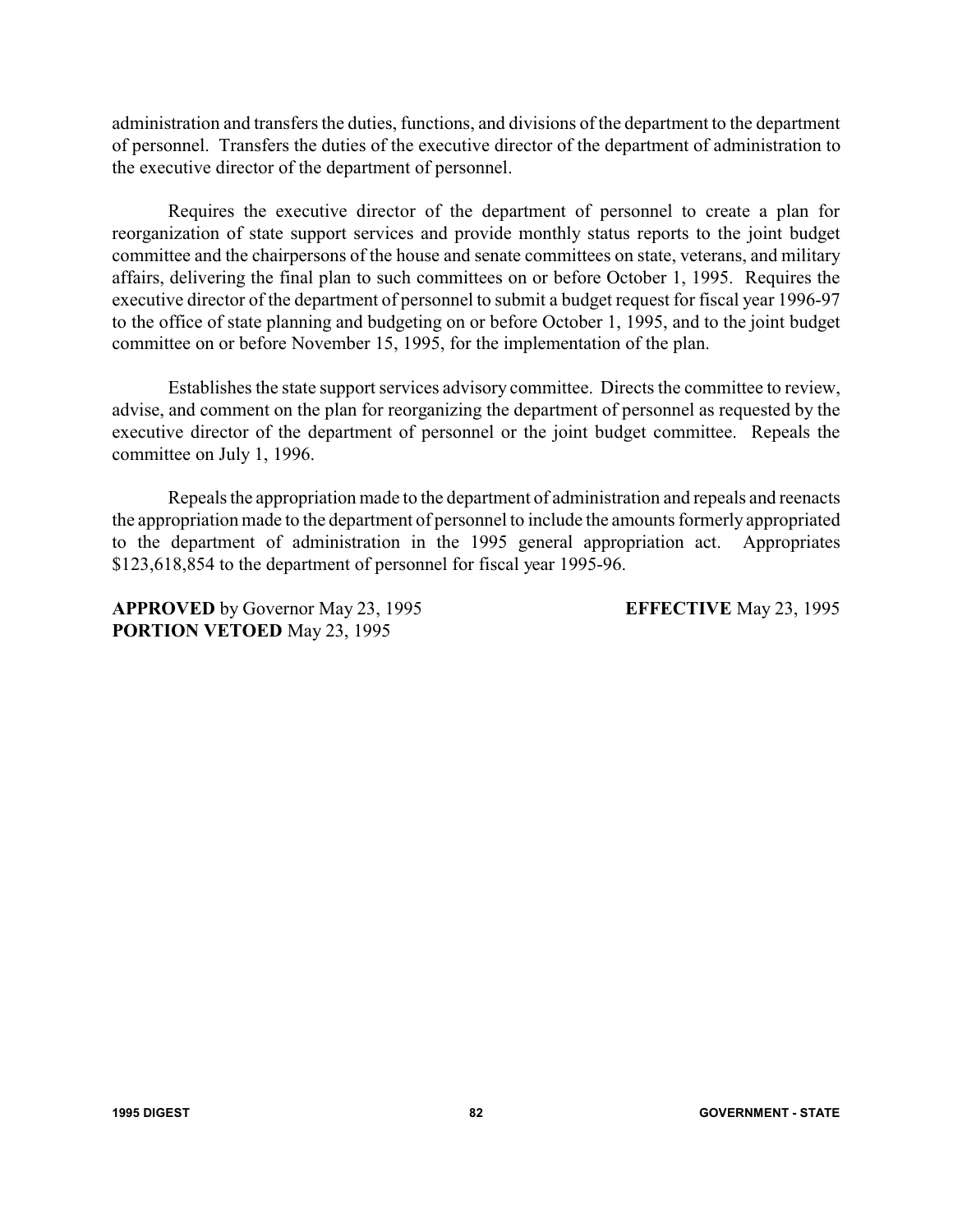# **HEALTH AND ENVIRONMENT**

**S.B. 95-19** Alcohol and drug abuse treatment facilities - fees - transfer - collections. Requires that the fees fixed by the division of alcohol and drug abuse within the department of human services for inspections of certain approved alcohol and drug treatment facilities be deposited in the alcohol and drug driving safety program fund. Allows approved alcohol treatment facilities to keep patient fees and third-party payments for services rendered by the facilities. Requires adoption of rules establishing a standardized ability-to-pay schedule for patients of such facilities.

**APPROVED** by Governor April 17, 1995 **EFFECTIVE** July 1, 1995

**S.B. 95-76** Emergency medical-trauma care - statewide system created - appropriation. The bill contains the following:

!**State trauma advisory council(trauma council) created**- Creates a fifteen-member state advisory council on trauma services in the department of public health and environment. Describes the membership of the trauma council, 11 of whom are to be appointed by the governor and 4 of whom are to be ex officio nonvoting members. Describes the powers and duties of the council with respect to the development and implementation of a statewide trauma care system. Reimburses council members for travel expenses.

!**Joint EMS-trauma advisory council (joint council) created**- Establishes a joint council consisting of 3 representatives from the emergency medical services (EMS) council and 3 representatives from the trauma council. Requires the joint council to coordinate issues arising between the EMS council and the trauma council and to develop a plan for consolidating the EMS and trauma councils by November 1, 1996.

! **Statewide trauma care system** - Requires the state board of health to adopt rules for the development, implementation, and maintenance of a statewide trauma care system. Requires the department of public health and environment to implement the system. Defines "trauma care system" as an organized approach to providing quality and coordinated care to trauma victims throughout the state by transporting a trauma victim to the appropriate trauma designated facility.

Requires all licensed hospitals to participate in the system, regardless of the level of designation.

! **System components** - States that the state board of health is required to adopt rules relating directly to the following components of the system:

- $\circ$  Minimum services in rendering care for trauma patients;
- $\circ$  Transport protocols that require the transfer of patients to the most appropriate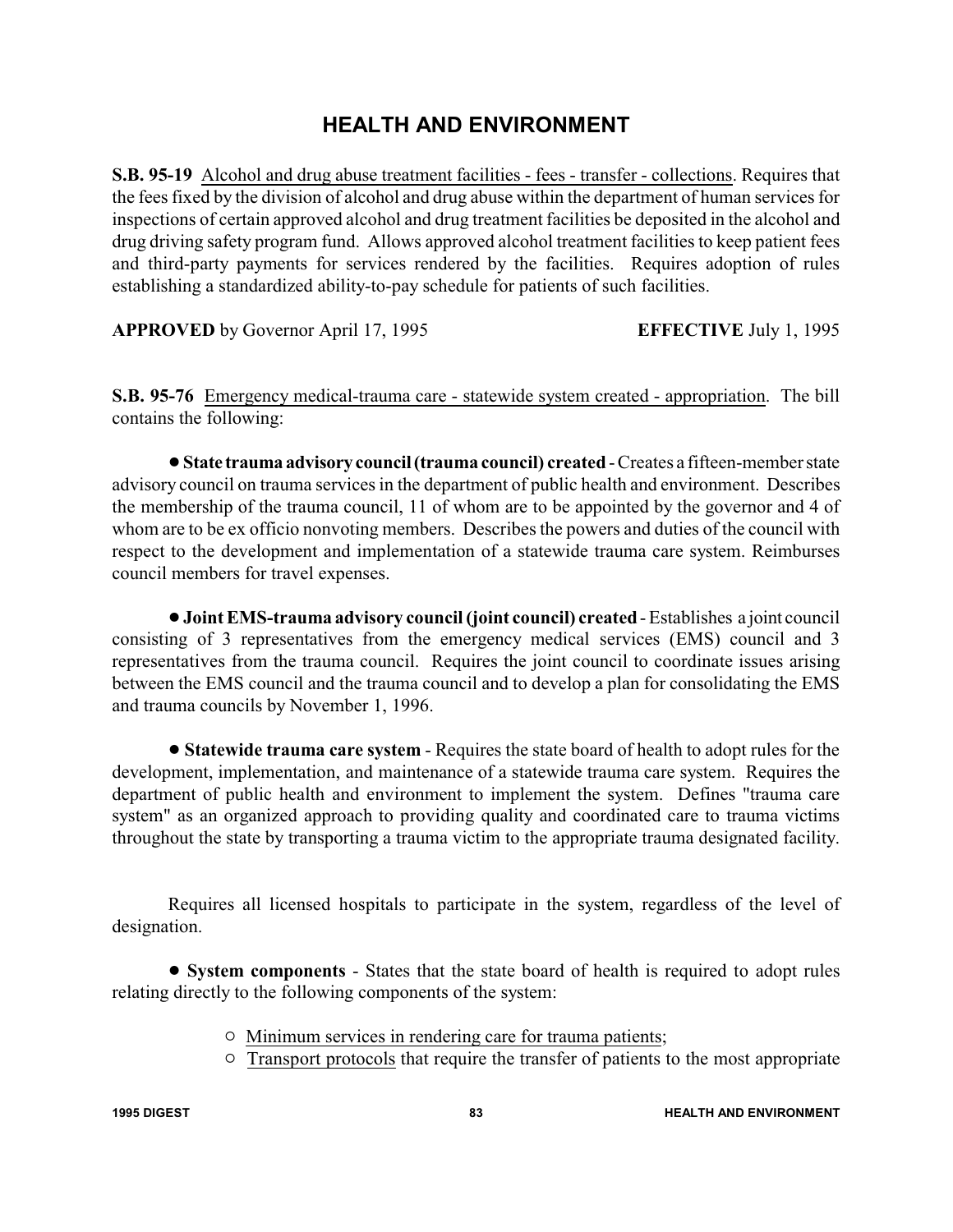trauma facility;

 $\circ$  Area trauma advisory councils (ATAC's) that are established by county governing bodies and that advise the counties in establishing "area trauma plans" for providing quality care to all trauma victims who are injured in any geographic area of the state;

 $\circ$  Designation process for assigning an appropriate status to health care facilities that receive trauma patients. Authorizes designation of facilities as nondesignated or level I, II, III, or IV based on a facility's capabilities in and commitment to providing trauma care.

- $\circ$  Communications system;
- $\circ$  Statewide trauma registry;
- $\circ$  Public information, education, and injury prevention services;
- $\circ$  Quality assurance system;
- $\circ$  Trauma care for pediatric patients.

! **Financing** - States that financing for the system will be contingent upon the availability of highway safety seed moneys from the department of transportation, surplus moneys appropriated to the department of public health and environment from the emergency medical services account that are unexpended administrative moneys, moneys from the statewide trauma care system cash fund, and other funds that the department is authorized to accept. Prohibits other emergency medical account moneys to be used for financing the administration of the statewide trauma system. Creates a statewide trauma care system cash fund. Allows the state board of health to establish a schedule of fees related to the direct and indirect costs of designating facilities. Authorizes the department of public health and environment to collect the fees from facilities applying for designation.

! **Miscellaneous provisions** - Establishes immunity form liability for specified cities and persons acting in compliance with the Act. Specifies that immunity does not extend to the provision of medical care and that the provision of care is governed by the medical malpractice act. Penalizes any facilitymisrepresenting its trauma facility status and any facility or person violating board rules. Allows the state board of health to adopt rules for regulatory sanctions against facilities. Imposes reporting requirements. Changes statutory references from "council" to "EMS council".

! **Appropriation** - Makes the following appropriations for the implementation of the act:

 $\circ$  \$137,667 and 2.0 FTE to the department of public health and environment, of which \$77,667 is from the emergency medical services account of the highway users tax fund and \$60,000 is from the department of transportation

 $\circ$  \$50,554 and 1.0 FTE to the department of administration from the emergency medical services account of the highway users tax fund.

**APPROVED** by Governor June 5, 1995 **EFFECTIVE** July 1, 1995

**S.B. 95-110** Air pollution - state implementation plans (SIP) - legislative review and approval. Amends the Denver element of the particulate matter 10 (PM-10) SIP to provide that the mobile source emissions budget of 60 tons per day until 1998, with a reversion to 44 tons per day thereafter,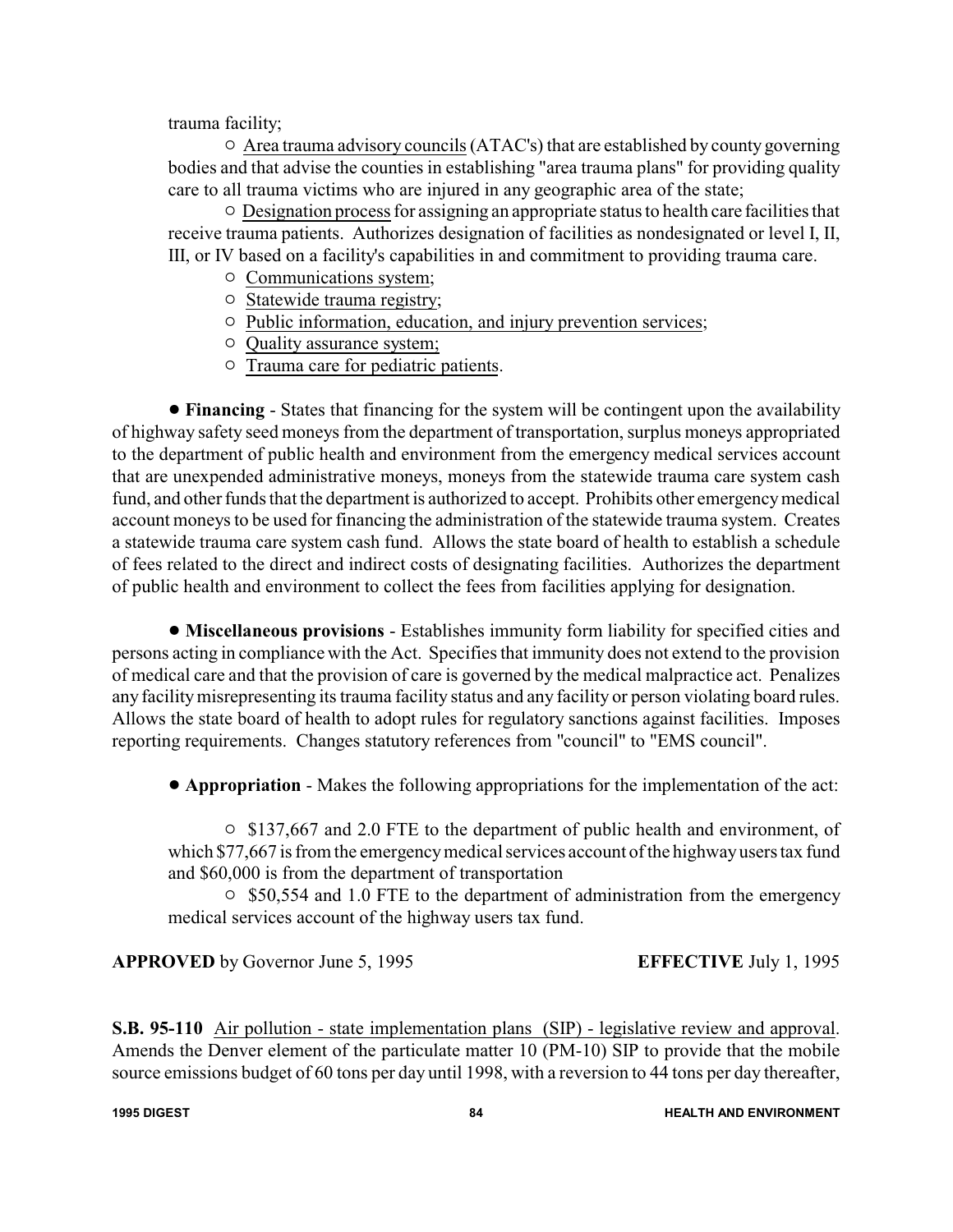will not be a part of the SIP and will only apply as a regulation adopted under reserved state authority pursuant to the federal "Clean Air Act". Specifies that the 60 tons per day emissions budget, until modified by action of the air quality control commission (AQCC), will be included in the SIP and will apply for purposes of transportation conformity under the federal "Clean Air Act". States that any entity with authority to adopt a transportation plan under state law shall consider any mobile source emissions budget in effect under state law.

Specifies that the AQCC may only submit a SIP, any rule which is a part thereof, or any revision thereto, to the administrator of the federal environmental protection agency (EPA) for conditional or temporary approval. No such SIP, rule, or revision may take effect for purposes of federal enforceability or enforcement of any kind at the state level against any person or entity unless expiration of the SIP, rule, or revision has been postponed by the general assembly acting by bill in the same manner as for other administrative rules under the "State Administrative Procedure Act". Specifies that this act shall not apply to control measures adopted and implemented by a local unit of government if the measure does not result in mandatory direct costs on an entity other than the enacting jurisdiction.

Requires the legislative council to conduct a review of the SIP, rule, or revision to determine whether it accomplishes the results intended by enactment of the statutory provisions under which the SIP, rule, or revision was adopted. After allowing a public hearing preceded by adequate notice to the public and the AQCC, the legislative council may make such recommendations as it deems appropriate. Specifies that this act applies to actions of the AQCC taken after January 1, 1995.

Requires regulations not required by the federal "Clean Air Act" to be identified by the AQCC and notice thereof to be provided to the public.

Requires the AQCC to submit certain information related to SIP development to the legislative council by November 15 of each year in the form and manner required by the legislative council. Requires the AQCC to communicate regularly with the legislative council on matters regarding SIPs and SIP developments.

Repeals the provisions of this act on July 1, 2000. States that no separate appropriation of state moneys is required for implementation of this act.

**APPROVED** by Governor May 31, 1995 **EFFECTIVE** May 31, 1995

**S.B. 95-140** Medication reminder boxes - adult day care. Allows facilities that provide adult day care to use medication reminder boxes for dispensing medication to the persons for whom such facilities care.

**APPROVED** by Governor May 22, 1995 **EFFECTIVE** May 22, 1995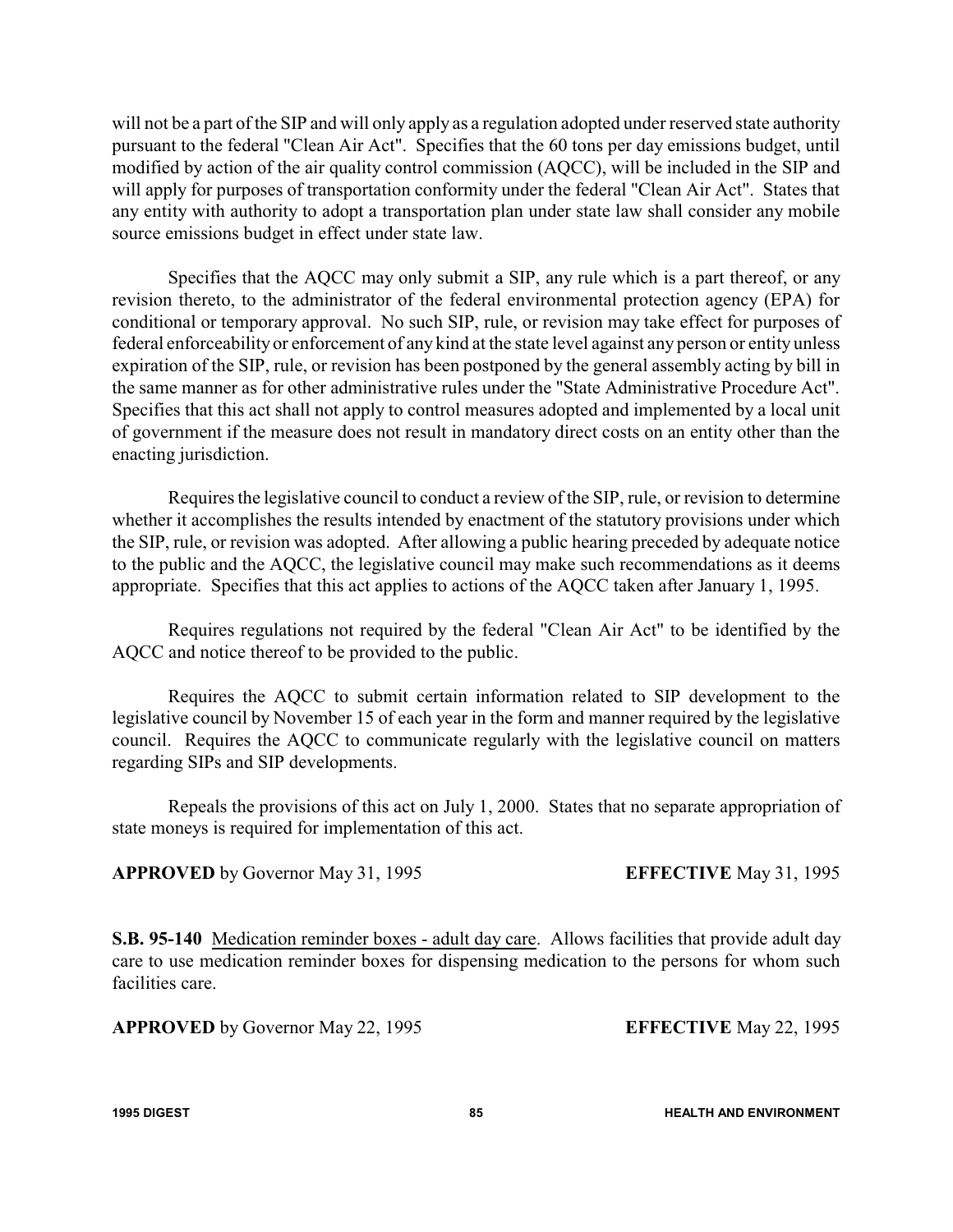**S.B. 95-207** Air quality - alternative fuels for clean vehicle fleet program. Amends the definition of "alternative fuels" for purposes of the Colorado clean vehicle fleet program to include fuels such as clean diesel and reformulated gasoline, so long as those fuels are determined by the air quality control commission to make comparable reductions in carbon monoxide emissions and brown cloud pollutants.

## **APPROVED** by Governor May 31, 1995 **EFFECTIVE** May 31, 1995

**S.B. 95-212** Hospitals - employment of health care professionals. Expresses legislative intent with respect to ethical guidelines for the corporate practice of medicine. Deletes the restriction that only hospitals located in a county with a population of less than one hundred thousand may employ certain health care professionals. Provides for an internal due process procedure and provides for remedies for when a health care professional believes he or she has been aggrieved by a hospital's acts that control or attempt to control the professional's independent professional judgment. Changes the standard of conduct that constitutes a violation.

**APPROVED** by Governor May 25, 1995 **EFFECTIVE** July 1, 1995

**S.B. 95-226** Air quality related values - protection from impairment - Class I federal areas. Requires the air quality control commission to maintain a program to address claims by federal land managers that an air quality related value is being impaired in a Class I federal area in Colorado. Defines air quality related values and specifies that they include certain categories including odor, flora, fauna, soil, water, geologic features, and cultural resources, but not visibility.

Requires the program to address claims of impairment to be structured so that:

• The division of administration (division) in the department of public health and environment is primarily responsible for overseeing the provisions of the program;

! The air quality control commission holds necessary and appropriate hearings and promulgates necessary and appropriate rules;

• The federal government has certain primary responsibilities in the program including initiating the assertion of impairment and funding the collection of baseline data;

! Local and affected parties are encouraged to participate in the program;

! Baseline data is collected by the federal land manager in coordination with interested parties;

• The division evaluates information submitted to substantiate the assertion;

! Impairment is verified by scientific sources as expeditiously as possible, with primary funding from sources other than the division and information or studies concerning other areas used as relevant and beneficial to the program;

! Scientific and citizen advisory bodies are utilized to evaluate elements of the impairment assertion including the significance of the impairment, sources of the impairment, and control strategies;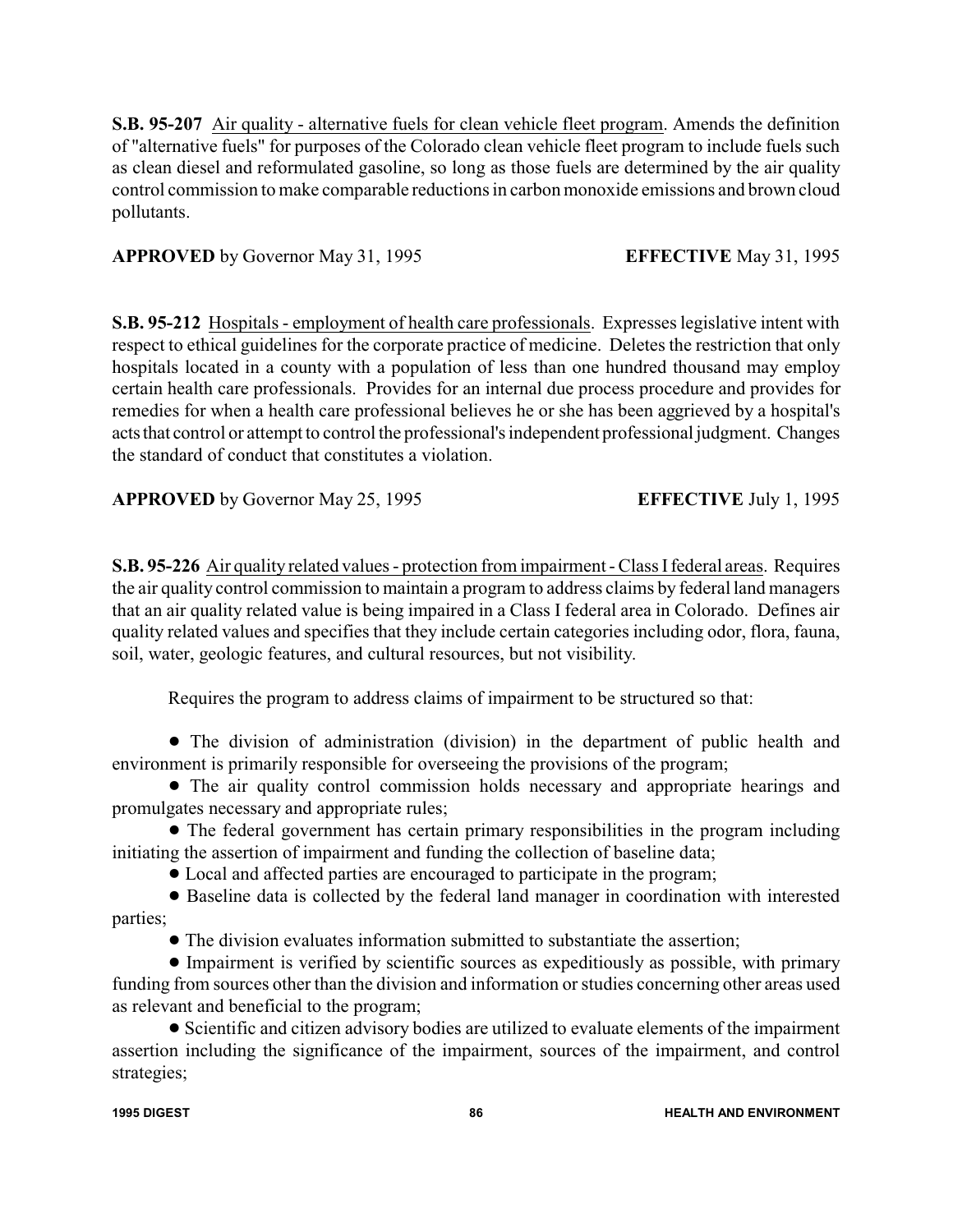As necessary and appropriate based upon data provided:

! Informal negotiations are conducted with the source or source categories of impairment concerning control strategies and the voluntary implementation thereof;

! A public rulemaking hearing is conducted to address implementation of control strategies if voluntary implementation is not possible;

! Implementation of control strategies is required pursuant to a rule by the commission if warranted as a result of the rulemaking hearing;

• The commission reports to the general assembly concerning the rule adopted to enforce control strategies; and

! The general assembly, allowing for a public hearing, determines whether the rule implementing the control accomplishes the goals of the program.

### **VETOED** by Governor June 5, 1995

**H.B. 95-1016** Asbestos certification - renewal - recertification - project managers - continuation under sunset law. Continues the authority of the air quality control commission and the air pollution control division in the department of public health and environment to regulate asbestos abatement certification until July 1, 2001, pursuant to the provisions of the sunset law.

Changes the minimum scope of asbestos abatement to which the asbestos abatement laws apply from not less than 50 linear feet to not less than 260 feet on pipes and from not less than 32 square feet to not less than 160 feet on other materials. Allows the commission to adopt rules requiring certain training for persons seeking certification, recertification, or renewal of a certificate. Requires annual refresher courses. Authorizes the commission to adopt rules concerning the manner in which an abatement project is conducted to avoid conflicts of interest between identifying asbestos-containing materials and the abatement of such materials. Specifies that rules adopted may include requirements for using project managers on projects of a certain size. Requires fees paid for notifications to demolish, renovate, or perform asbestos abatement be paid annually for large contiguous facility complexes and on an individual notification basis for small noncontiguous facilities. Requires notification requirements to be consistent with federal law.

Reduces the time within which a certificate holder may reinstate a certificate after it expires. Sets out requirements for the renewal of a certificate. Expands the time periods for which a certificate may be renewed.

Adds the plea of nolo contendere to a violation of an asbestos abatement law or regulation in another jurisdiction as a basis for taking disciplinary action against a certificate holder. Changes the basis for issuance of a letter of admonition from conduct that does not warrant formal action to conduct that does not warrant suspension or revocation. Lengthens the waiting period for reapplication after a certificate is revoked.

**APPROVED** by Governor March 17, 1995 **EFFECTIVE** July 1, 1995

**1995 DIGEST 87 HEALTH AND ENVIRONMENT**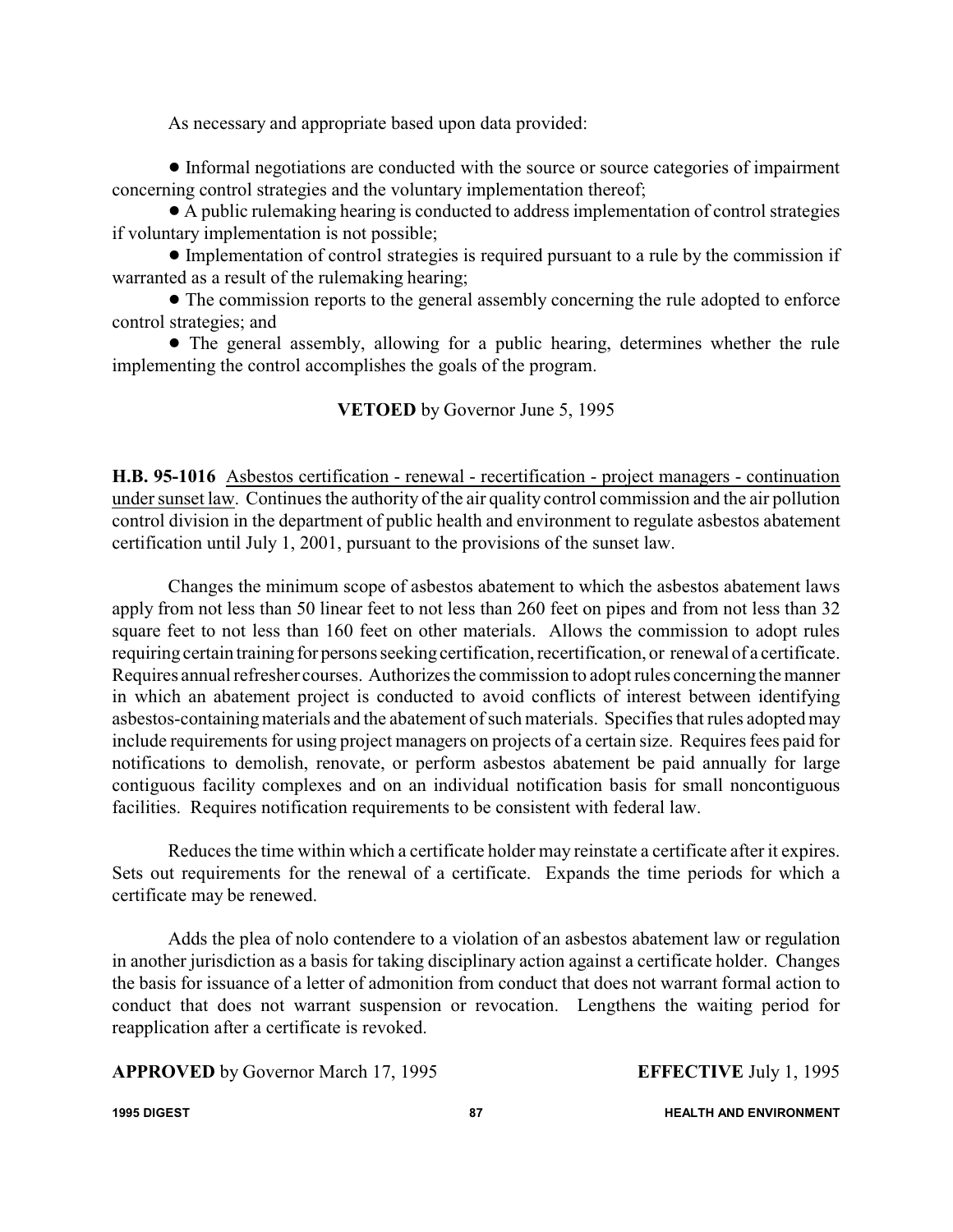**H.B. 95-1030** Food sales - nonprofit or charitable organizations - exempt locations. Exempts the sale of food by nonprofit or charitable organizations from the licensure requirement if the food is sold at an event or celebration in the county in which the organization is principally located. Limits the duration of qualifying events or celebrations to a maximum of 52 days within a calendar year.

**APPROVED** by Governor April 13, 1995 **EFFECTIVE** April 13, 1995

**H.B. 95-1147** Solid waste disposal - disposal sites - annual registration fees. Increases the maximum annual registration fee that may be charged by the department of public health and environment for a solid waste site and facility from \$5,000 to \$6,000.

**APPROVED** by Governor April 7, 1995 **EFFECTIVE** July 1, 1995

**H.B. 95-1161** Pollution prevention advisory board - extended - purposes. Continues the pollution prevention advisory board. Extends the authority of the department of public health and environment to charge and collect pollution prevention fees from reporting agencies. Revises the powers and duties of the board to include support of efforts that prevent pollution. Clarifies that pollution prevention fees shall be paid annually by reporting facilities. States that federal agencies with pollution prevention operations in Colorado shall also pay pollution prevention fees.

**APPROVED** by Governor April 7, 1995 **EFFECTIVE** April 7, 1995

**H.B. 95-1220** Health facilities authority - definitions. Adds pharmacies and tangible and intangible assets relating to a health care professional's medical practices to the definition of "health facility" in the "Colorado Health Facilities Authority Act". Adds new entities to the definition of "health institution", including networks or joint ventures of health care providers, integrated health care delivery systems, health care purchasing alliances, and related participants and entities.

**APPROVED** by Governor May 22, 1995 **EFFECTIVE** July 1, 1995

**H.B. 95-1228** Environmental requirements - small communities - integrated environmental compliance agreements. Authorizes a small community, defined as a municipality, county, or special district with a population of 2,500 or less or a combination of such governments, to enter into an integrated environmental compliance agreement with the department of public health and environment. Requires a small community wishing to enter into an agreement to submit an environmental priorities plan to the department. Requires that plans be submitted on or before July 1, 1998, unless a small community did not become aware of and could not have anticipated the environmental concerns in time to meet the deadline. Requires that a small community provide a meaningful opportunity for the public to participate in the preparation of a plan. Authorizes the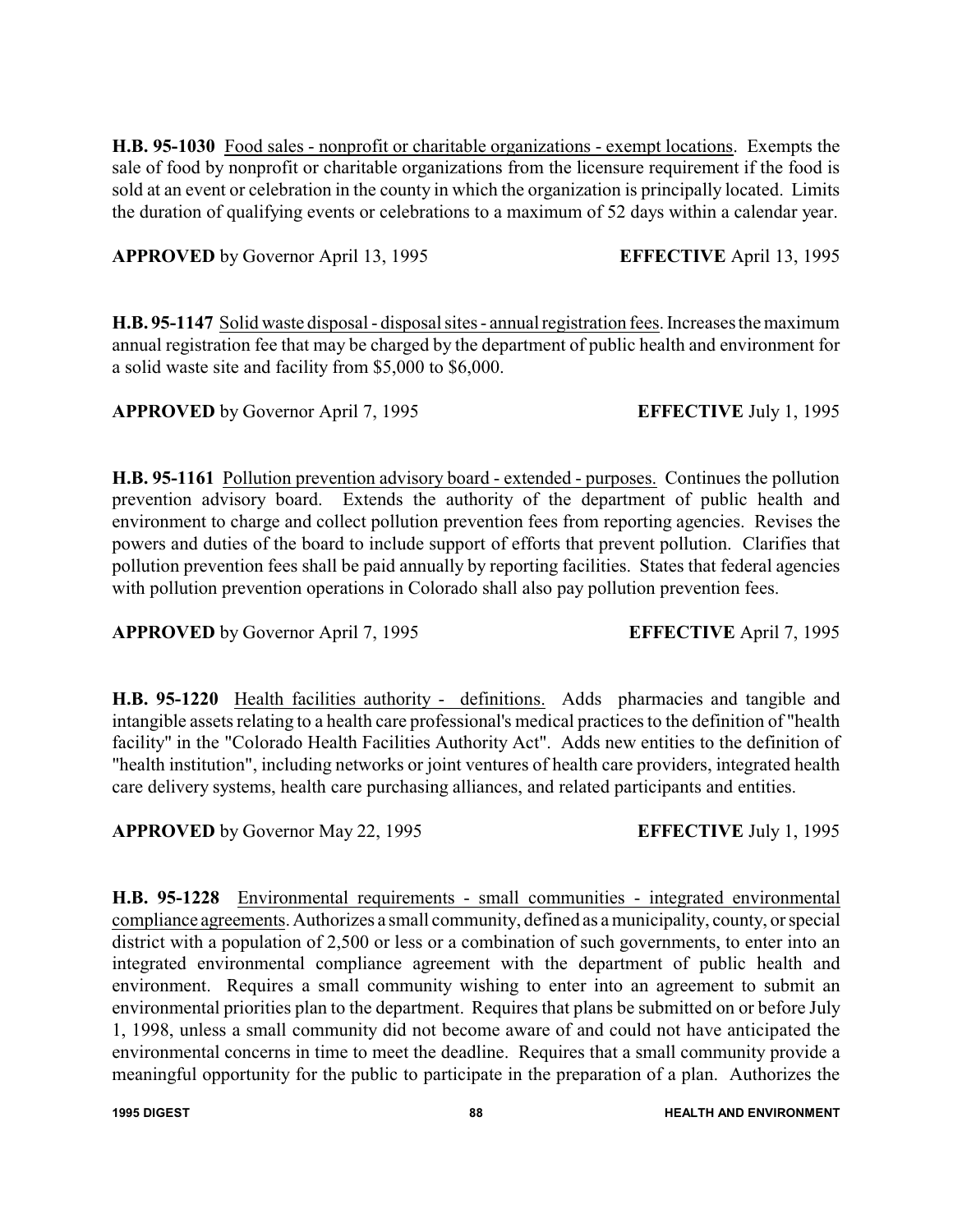multimedia environmental advisory committee to develop guidance documents that provide criteria for the preparation of plans.

Provides that the environmental requirements that may be addressed in an integrated environmental compliance agreement are the state statutory requirements concerning air quality, water quality, radiation control, hazardous waste, underground storage tanks, and solid waste disposal. Directs that an agreement shall identify actions to be taken by a small community that will result in compliance with the environmental requirements as soon as practicable within 10 years. Directs that an agreement is enforceable pursuant to the statutes governing the environmental requirements addressed in the agreement. Allows amendment of agreements to address unanticipated compliance concerns.

Directs the department of local affairs to provide assistance to small communities in the preparation of environmental priorities plans upon request. Authorizes the department of public health and environment, in cooperation with the department of local affairs, to identify opportunities for small communities to share information or to work with larger communities with regard to preparation of plans.

### **APPROVED** by Governor May 25, 1995 **EFFECTIVE** July 1, 1995

**H.B. 95-1238** Waste tires - cleanup - use of moneys in cash fund - grants to counties - reports. Declares that an additional purpose of the statutory provisions concerning strategies for motor vehicle waste tires is to provide for the cleanup of tires that have been disposed of illegally. Establishes the maximum percentage of moneys appropriated from the waste tire recycling development cash fund that may be allocated to the division of local government for cleanup purposes beginning with the fiscal year commencing July 1, 1996, at 30%, less administrative expenses. Allocates such moneys until the executive director of the department of local affairs certifies to the general assembly and the Colorado housing and finance authority (CHAFA) that all illegal waste tire dumps or storage facilities have been closed and that tires stored at such facilities have been properly disposed of or recycled.

Delays the repeal of the statutory provisions concerning strategies for motor vehicle waste tires, including imposition of the recycling development fee, until July 1, 2000.

Authorizes the director ofthe division of local government, in consultation with the executive director of the department of local affairs, to expend money allocated to the division of local government for cleanup purposes to provide for disposal or recycling of illegally dumped or stored waste tires. Allows the director to make such expenditures in the form of grants to counties. Requires that moneys appropriated from the waste tire recycling development cash fund to the division of local government for cleanup purposes be deposited in and expended from the waste tire cleanup fund. Declares that the waste tire cleanup program is a new program and that its administration requires services of a specialized nature which justify authorizing the director to contract out for administration of the program, if such contract is otherwise in accordance with law.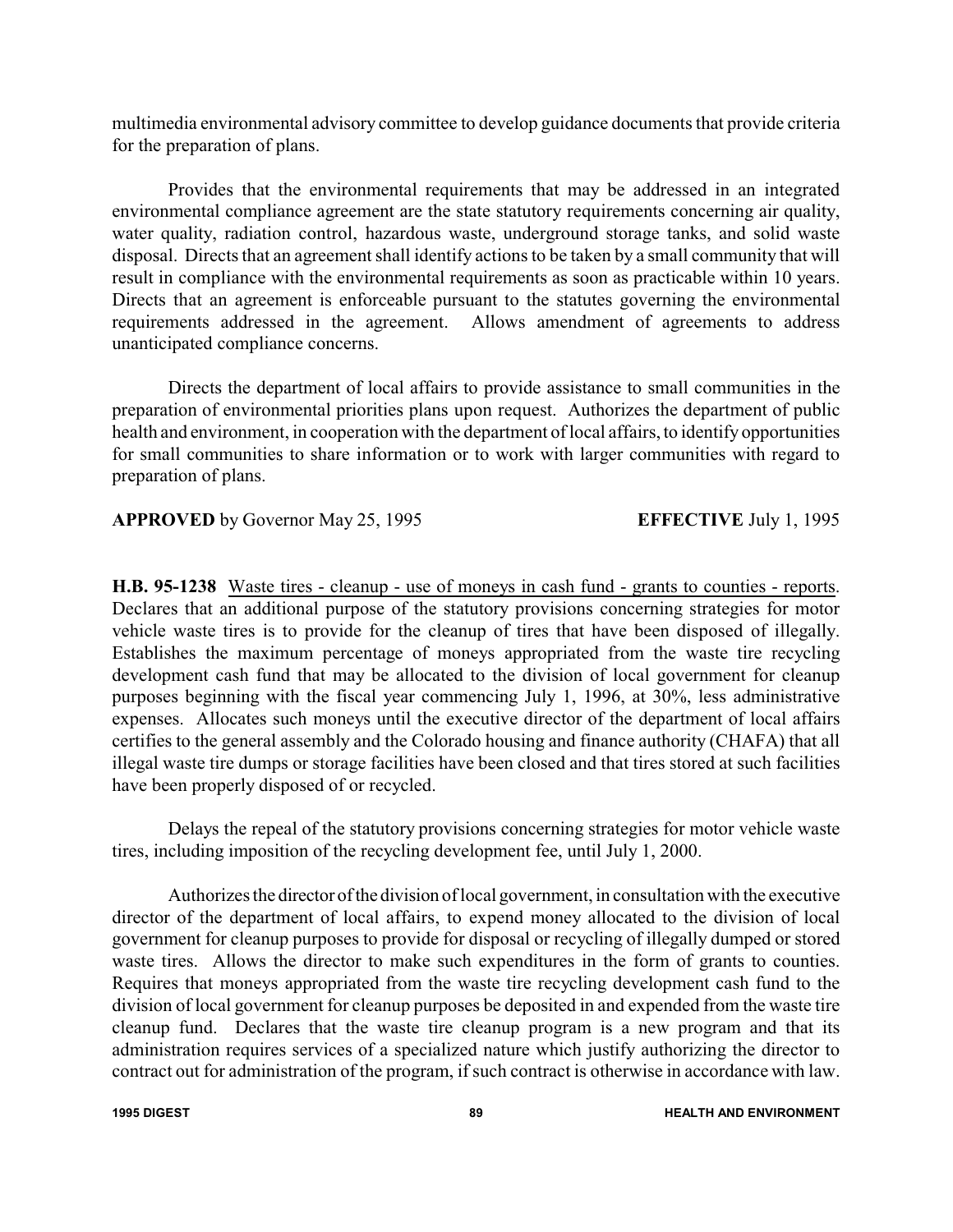Requires the director of the division of local government, in providing assistance to counties for cleanup purposes, to give primary consideration to the number of illegal facilities in each county and to whether recycling facilities are available.

Provides that counties may use cleanup grants for cleanup purposes only but may use county personnel or contract with other entities for such services. Sets forth a state policy that prefers recycling over storage or disposal of waste tires and permits counties to give preferential bidding treatment to recycling proposals.

Requires each countyreceiving cleanup funds to submit to the director of the division of local government and to the General Assemblya biennial report, commencing January1, 1997, concerning the quantity of tires removed from illegal dumps or storage facilities in the county, the method of disposal or recycling, and the quantity of tires remaining to be properly disposed of or recycled in future years.

Requires the director of the division of local government to submit a report to the General Assembly no later than January 1, 1999, concerning expenditures made for cleanup purposes, the status of cleanup activities, the status of illegal dumping or storage facilities in each county, the amount of waste tires recycled, and the cost-effectiveness of making the grants authorized by the act.

Instructs the executive director of the department of local affairs to make a certification to the General Assembly and CHAFA when the executive director determines that all illegal waste tire dumps and storage facilities in the state have been closed and the tires held by such facilities have been properly disposed of or recycled. Repeals the section creating the waste tire cleanup fund and authorizing expenditures therefrom on receipt of such certification from the executive director.

Repeals the following provisions pertaining to CHAFA's economic development fund: The limitations on the percentage of economic development funds that may be used for waste diversion or recycling programs, for new businesses' startup costs, and for a single individual or entity; the specific items to be included in CHAFA's biennial report concerning expenditures from the economic development fund; and the percentage limitation on the amount of costs that may be charged to the economic development fund. Delays the repeal date of provisions concerning CHAFA's economic development fund to July 1, 2005.

**APPROVED** by Governor May 31, 1995 **EFFECTIVE** May 31, 1995

**H.B. 95-1249** Health care facilities - regulation - increase in fees - creation of cash fund - study of licensing and fee structure - appropriation. Increases the license fee for hospitals and health care facilities from \$30 to \$150. Increases the fee for a provisional license from \$10 to \$150. Directs the department of public health and environment to conduct a study of the feasibility of restructuring its licensure program and identifying an appropriate funding structure for such program. Requires a report on the study to be submitted to the general assembly on or before December 15, 1995.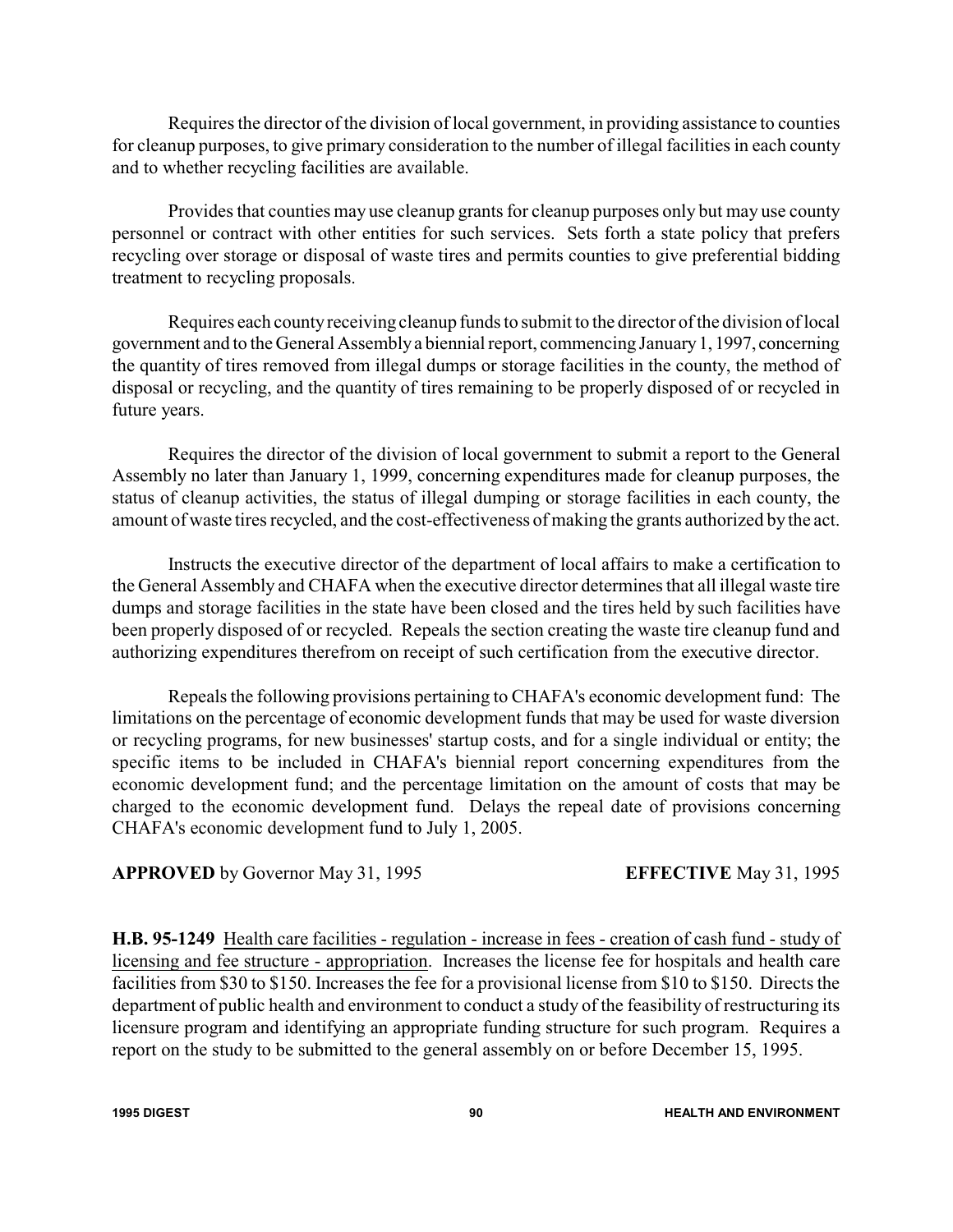Creates the health facilities general licensure cash fund for the collection of license fees and directs that appropriations be made from such fund to the department of public health and environment to partially reimburse the department for the direct and indirect costs of licensure, inspection, and enforcement of standards. States that such license fees are not applicable to facilities wholly owned and operated by a governmental unit or agency and that appropriations for regulating those entities shall not be made out of the cash fund.

Requires the department of public health and environment to annually file a report of its fees, revenues, and the costs of regulating health facilities with the state auditor, the joint budget committee, and the house and senate health, environment, welfare, and institutions committees.

Updates the terminology for health facilities regulated bythe department of public health and environment.

States that the department of public health and environment has primary responsibility for the licensure of community mental health centers and the department of human services has primary responsibility for program approval. Clarifies that a community residential home shall apply for a license pursuant to the statute providing for joint licensure by the department of public health and environment and the department of human services.

Changes a reporting requirement for hospitals so that reporting is upon request of the department of public health and environment rather than quarterly. Authorizes the department of public health and environment to subpoena documents relating to issuing or taking disciplinary action against a license.

Appropriates \$96,750 to the department of public health and environment out of the health facilities general licensure cash fund for the implementation of the act. Decreases the appropriation to the department of public health and environment in the 1995 long bill by \$19,010.

**APPROVED** by Governor May 25, 1995 **EFFECTIVE** July 1, 1995

**H.B. 95-1326** Air pollution - air quality rules - adoption - required analysis. For all rules applicable to stationary sources of air pollution, provides that at the time of publication of notice for public rule-making, the technical secretary of the air quality control commission (AQCC) must provide at cost to the public upon request a proposed rule-making packet containing:

- A memorandum of notice;
- The actual language of the proposed rule;
- ! A statement describing the fiscal and economic impact of the proposed rule;

! A statement describing the potential justification for terms differing from federal requirements;

! On or before July 1, 1997, a statement describing the risk analysis if required pursuant to action of the general assembly;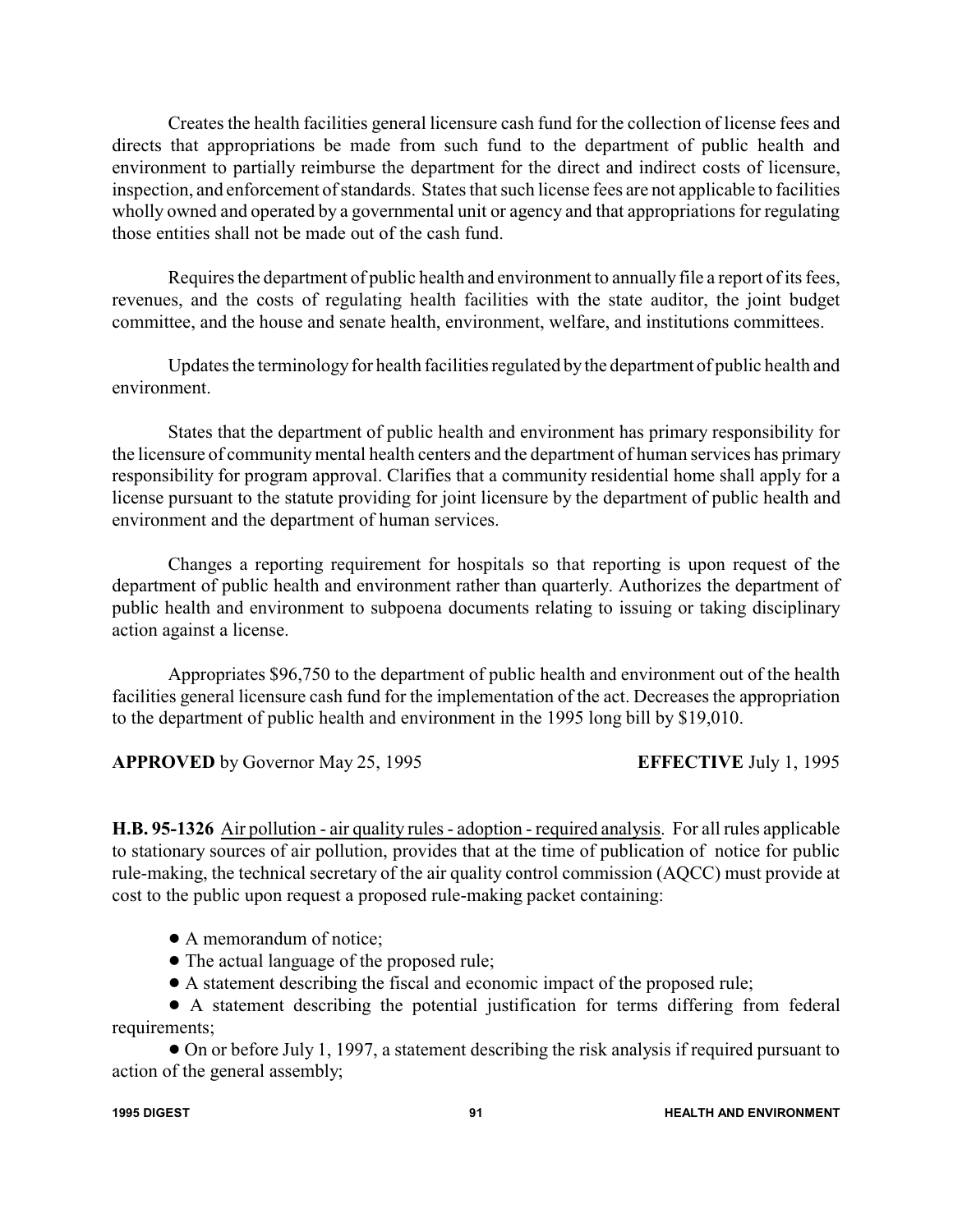! The range of regulatory alternatives to be considered in adopting the proposed rule; and

! Any other concise background material that would assist the interested and affected public in understanding the impact of the proposed rule.

Specifies that the technical secretary may omit certain required items from the proposed rule-making packet if a rule adopts by reference applicable federal rules or implements prescriptive state statutoryrequirements where the AQCC has no significant policy-making options, or where the rule will have no regulatory impact on any person, facility, or activity.

Requires the technical secretary, in cooperation with proponents of any rule related to stationary sources, to provide a memorandum of notice containing:

- An explanation of the proposed rule;
- ! A disclosure of materials contained in the proposed rule;
- ! A preliminary plan for meetings with the commission staff on the proposed rule;
- ! An explanation of the problem sought to be remedied by the proposed rule;
- ! An analysis of how the proposed rule solves the problem sought to be remedied;
- ! An explanation of the process used to develop the proposed rule;
- ! An initial analysis of the economic effects of the proposed rule;

! An explanation of the substantive differences with federal requirements and requirements of Utah, Arizona, and New Mexico, where relevant;

! An explanation of how the proposed rule may be implemented;

! Whether there will be any time constraints on the regulated community and state agencies as a result of implementation or a delay in implementation of the proposed rule;

! A contact person or persons who may provide additional information on the proposed rule to interested parties; and

• A no-action analysis.

Sets forth the requirements for an initial economic impact analysis. Specifies that any person may request a regulatory analysis under the "State Administrative Procedure Act", which analysis must be made available at least 5 working days before the hearing unless there is an imminent and serious hazard to health, welfare, or the environment. Specifies that the air pollution control division in the department of public health and environment may request affected industry to submit information regarding the cost of compliance with a proposed rule. States that the required economic impact analysis shall be based upon reasonably available data and shall consist of cost-effectiveness analyses or industry studies examining the direct costs of the proposal directly on affected entities. Requires the office of regulatory reform in the department of regulatory agencies, in coordination with the air pollution control division, to conduct cumulative economic analyses of all air pollution control measures on stationary sources every 5 years beginning in 2000.

Requires the AQCC to make available in writing a copy of any proposed rule which is not required by federal law, exceeds requirements of federal law, or differs from federal requirements and also to make available a detailed, footnoted explanation of the differences between the rule and the federal requirements.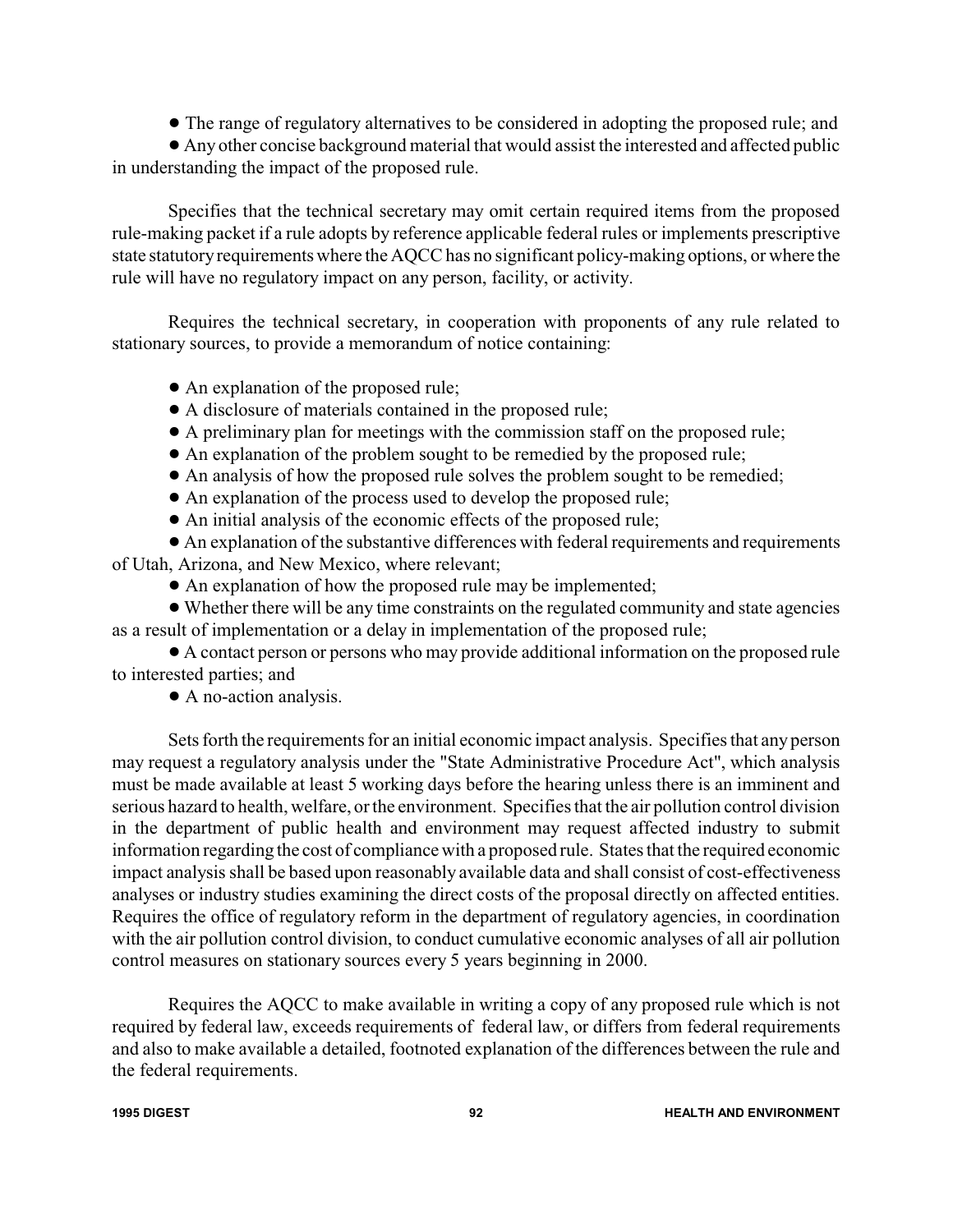Requires the executive director of the department of public health and environment to appoint a task force to study how the AQCC should use risk cost-benefit analyses as part of its procedures for adopting some or all of its rules. Specifies requirements for members of the task force and outlines its duties. Requires a final report to be submitted to the governor, the committees of reference of the general assembly, the executive director of the department of public health and environment, and the AQCC no later than August 1, 1996. States that the general assembly shall provide guidance to the AQCC to incorporate, prior to July 1, 1997, the task force's recommendations into the AQCC's procedural rules. Also states that the general assembly shall consider any additional appropriations required for implementing the recommendations of the task force. Repeals the statutory authority for the task force on July 1, 1997.

Sets forth certain specific findings required by the AQCC prior to adoption of certain nondiscretionary final rules with respect to stationary sources of air pollution.

With respect to permitted sand and gravel operations or stone quarry or oil and gas well operations, if a breakdown of equipment or changes in market conditions requires any additional crusher or screen or skid-mounted compressor or glycol dehydrator to be brought onto a site, the air pollution emission notice filed under state law shall also serve as an application for a permit to continue operations at such a site with alternative or additional equipment until a permit is issued stating emission limitations.

Encourages the federal EPA to appear early and often in hearings before the AQCC so that federal positions and interpretations are heard. Provides that if the federal EPA does not comply and appear, the AQCC may not receive evidence from the EPA and that opinions of the EPA shall carry no weight before the AQCC or in any judicial proceeding.

Appropriates \$81,646 to the department of public health and environment for allocation to the air quality control division for the fiscal year beginning July 1, 1995.

### **APPROVED** by Governor June 5, 1995 **EFFECTIVE** June 5, 1995

**H.B. 95-1345** Air pollution - northern front range air pollution data collection and technical evaluation. Directs the general assembly and the governor to solicit the participation and the financial support of private sector organizations to conduct a study to identify and apportion the sources of air pollution that contribute to Denver urban visibility reduction. Provides that the study shall be jointly funded by the public and private sectors. Establishes parameters for the study and establishes a technical advisory panel to assist the in determining specifications for the study. Provides that the governor, president of the senate, and speaker of the house of representatives shall contract with Colorado state university to oversee the study.

**APPROVED** by Governor May 31, 1995 **EFFECTIVE** May 31, 1995

**1995 DIGEST 93 HEALTH AND ENVIRONMENT**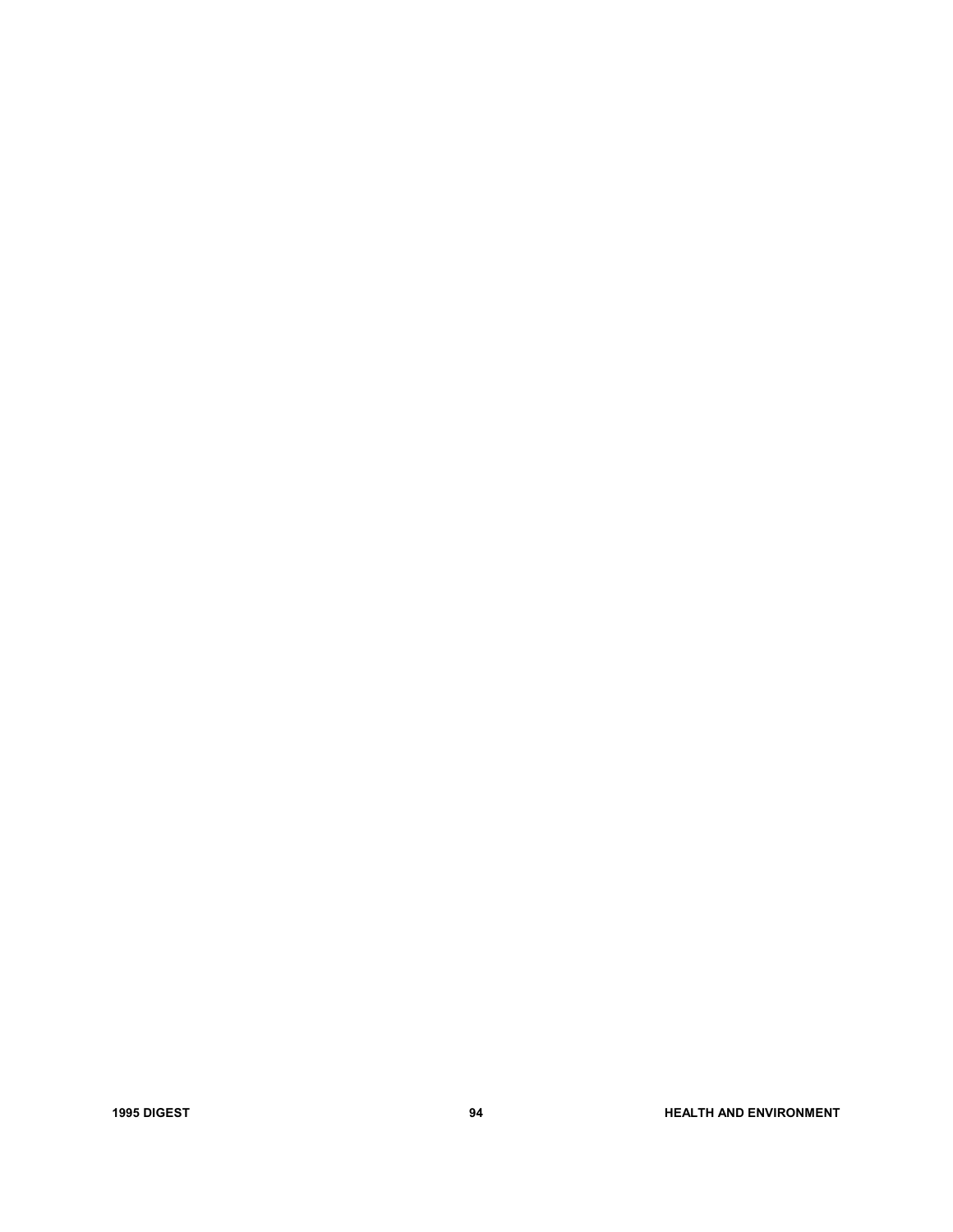# **HEALTH CARE POLICY AND FINANCING**

**S.B. 95-78** Services administered by the department of health care policy and financing - revision to statutes - appropriation. Makes the following revisions to the Colorado medical assistance program:

**Sections 1, 2, and 3.** Amends statutory sections concerning final agency action of the department of health care policy and financing with respect to agency decisions.

**Section 4.** Makes changes in the home care allowance program by requiring the medical services board to adopt a method for determining the amount of an award for home care allowance that corresponds to a person's unmet need for paid care. Authorizes the department of health care policy and financing to implement pilot programs to test the feasibility of using alternative methods for determining a person's unmet need for paid care and the amount of an award based on such need.

**Sections 5, 6, and 25 through 50.** Changes the term used to describe service providers under the medical assistance program from "vendor" to enrolled "provider". In addition, defines "false representation" for the purposes of determining whether the state has made an overpayment to a provider and whether the state may recover the overpayment.

**Section 7.** Gives managed care providers similar recovery rights as the department of health care policy and financing, including the right to recover from third parties. Specifies that the recovery rights of the state take precedence over the right of a managed care provider.

**Section 8.** Authorizes the department of health care policy and financing to pass payments through to nursing facility providers in advance of the providers' implementation of the automated minimum data-set system, in accordance with the federal "Omnibus Budget Reconciliation Act of 1987".

**Section 9.** Separates statutory language concerning co-payments required from medical assistance recipients from language concerning third-party payments.

**Section 10.** Eliminates the July 1, 1995, repeal of the program of all-inclusive care for the elderly (PACE), which program is based on medicare and medicaid waivers under which public or nonprofit private community-based organizations provide comprehensive health care services on a capitated basis to frail elderly who are at risk of institutionalization.

**Section 11.** Eliminates the July 1, 1995, repeal of the child statutory provisions concerning medical assistance reimbursement to residential care facilities for the provision of medically necessary services.

**Sections 12 and 13.** Eliminates intensive supervision of foster care children as a medical assistance service for persons eligible for the home and community-based services program for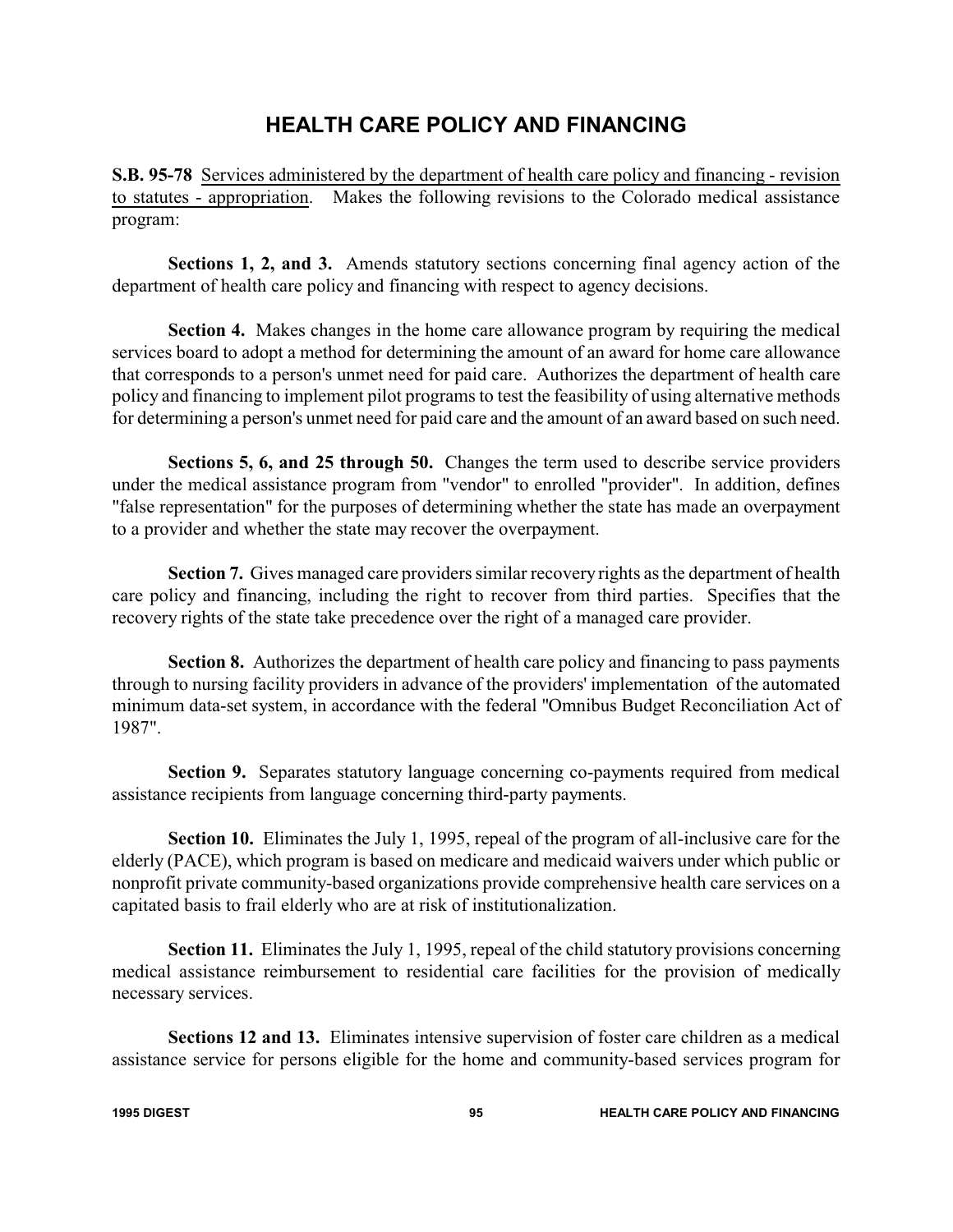persons living with AIDS (HCBS-PLWA) and deletes the definition of hospice services under HCBS-PLWA, which services had been previously eliminated. Includes electronic monitoring and nonmedical transportation as services under HCBS-PLWA.

**Sections 14 and 15.** Transfers responsibility for ensuring that school entry immunization requirements are met from the department of public health and environment to the department of health care policy and financing. Authorizes the department of health care policy and financing to contract with the department of public health and environment to enforce the school entry immunization requirements. Provides that the communicable diseases specified by the state board of health for child immunization are to be based on recommendations from the U.S. department of health and human services or the American academy of pediatrics.

**Section 16.** Deletes the term "single entry point" in reference to the managed mental health care pilot program and continues the study of the prepaid capitated system. Extends the automatic sunset date for the pilot program from July 1, 1996, to July 1, 1997. Requires the department of health care policy and financing and the department of human services to submit a final report to the general assembly by January 1, 1997, addressing the outcome of the pilot program and making various recommendations with respect to the implementation of a prepaid capitated system of comprehensive mental health services on a statewide basis. Requires the department of health care policy and financing to begin a statewide prepaid capitated system by July 1, 1997, or within 90 days of receipt of necessary federal waivers, whichever occurs later, but conditions the implementation of the statewide system upon receipt of the necessary federal waivers.

**Section 17.** Requires the executive director of the department of health care policy and financing to reimburse certified family planning clinics for medical or diagnostic services that are covered under the "Colorado Medical Assistance Act".

**Section 18.** Changes the method for determining the protection of income and resources for a communityspouse byeliminating the current statutory limit and replacing the limit with the federal maximum resource allowance under the federal medicaid program.

**Sections 19 through 24.** Authorizes the department of health care policy and financing to implement a private-public partnership to finance long-term health care in the state. Requires the department to work with the division of insurance to create a private-public partnership through the availability of long-term care insurance policies that result in reducing the state's dependence on the medial assistance program to finance such care. Encourages the department of health care policy and financing to implement a public education and awareness program with respect to the availability of such long-term care plans and authorizes the department to finance the program with private contributions and grants or fees imposed in connection with conducting anypublic educationawareness training program or seminar. Includes certain evaluation and reporting requirements based on the availability of funds for an independent evaluation. Requires the department of health care policy and financing to seek necessary federal waivers in connection with any requirement that long-term care policies be counted as resources in determining eligibility for medical assistance. Allows the department of health care policy and financing to pay the required premium for a person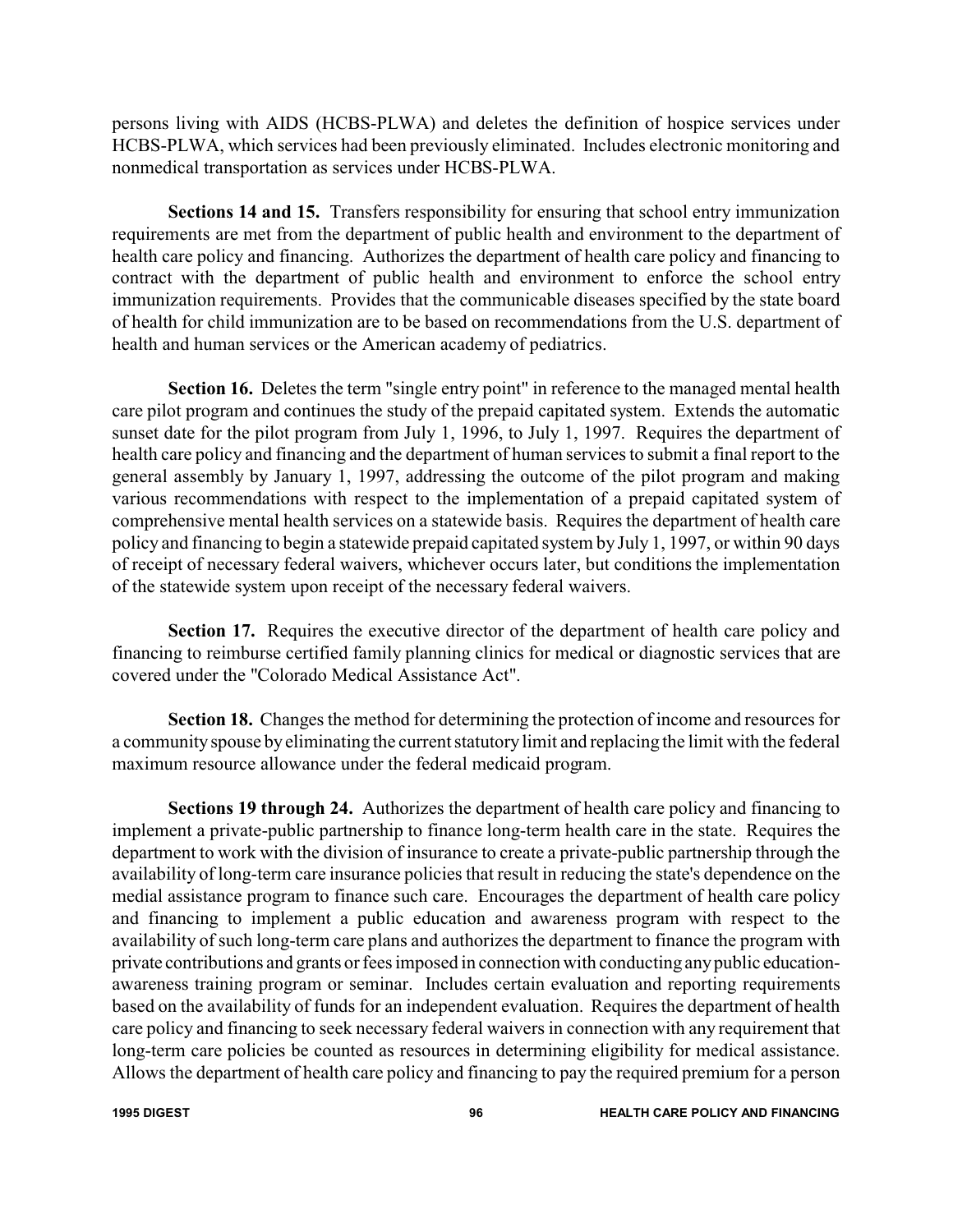who allowed their long-term care policy to lapse if the person is otherwise eligible for medical assistance.

Lists certain mandated provisions to be included in long-term health care insurance plans. Requires that on or after January 1, 1997, all insurance carriers that offer long-term care insurance coverage to Colorado residents actively offer the choice of a basic long-term care plan or a standard long-term care plan in addition to any other plan. Creates a long-term care benefit plan advisory committee that is responsible for making recommendations to the commissioner of insurance concerning long-term care policies.

**Section 51.** Appropriates \$206,902 to the department of health care policy and financing; decreases the appropriation made to the department in the annual general appropriation act by \$21,498; and appropriates \$43,669 to the department of regulatory agencies, for allocation to the division of insurance, for the implementation of this act.

## **APPROVED** by Governor May 25, 1995 **EFFECTIVE** May 25, 1995

**H.B. 95-1287** Birth-related cost recovery program - liability of noncustodial parents - collection of debts - appropriation. Creates the birth-related cost recovery program to be administered by the department of health care policy and financing. Requires the department to obtain any necessary federal waivers. If no federal waivers are necessary, requires the program to be implemented on or before January 1, 1996. If federal waivers are necessary, requires the program to be implemented on or before 6 months after the earliest date allowed under the waiver. Directs the department of health care policy and financing and the department of human services to work cooperatively to obtain any necessary waivers and to implement the program.

Under the program, makes each noncustodial parent jointly and severally liable for reimbursement to the state for birth-related medical costs for the birth of a noncustodial parent's natural child expended under the "Colorado Medical Assistance Act" or the "Reform Act for the Provision of Health Care for the Medically Indigent". Recoverable birth-related medical costs shall constitute a continuing debt owed to the state in the base amount of \$3,800. Requires the base amount to be adjusted annually for inflation and specifies that the debt shall also include collection costs and interests. Specifies that liability for the debt shall be in effect whenever the noncustodial parent's income, property, and resources are sufficient to meet the cost of covering the debt, regardless of anyintervening period of insufficiency. Exempts noncustodial parents who voluntarily acknowledge paternity and are current in the payment of child support obligations from the requirement to repay the debt. Requires the department to adopt an appellate procedure for any person who wishes to contest the assessment of a debt under the program.

Authorizes the department of health care policy and financing to utilize all debt collection methods statutorily available to the department of human services for the collection of child support and public assistance debts. Directs the department of health care policy and financing to adopt rules and regulations that include: A method for determining when a debt has been incurred; criteria for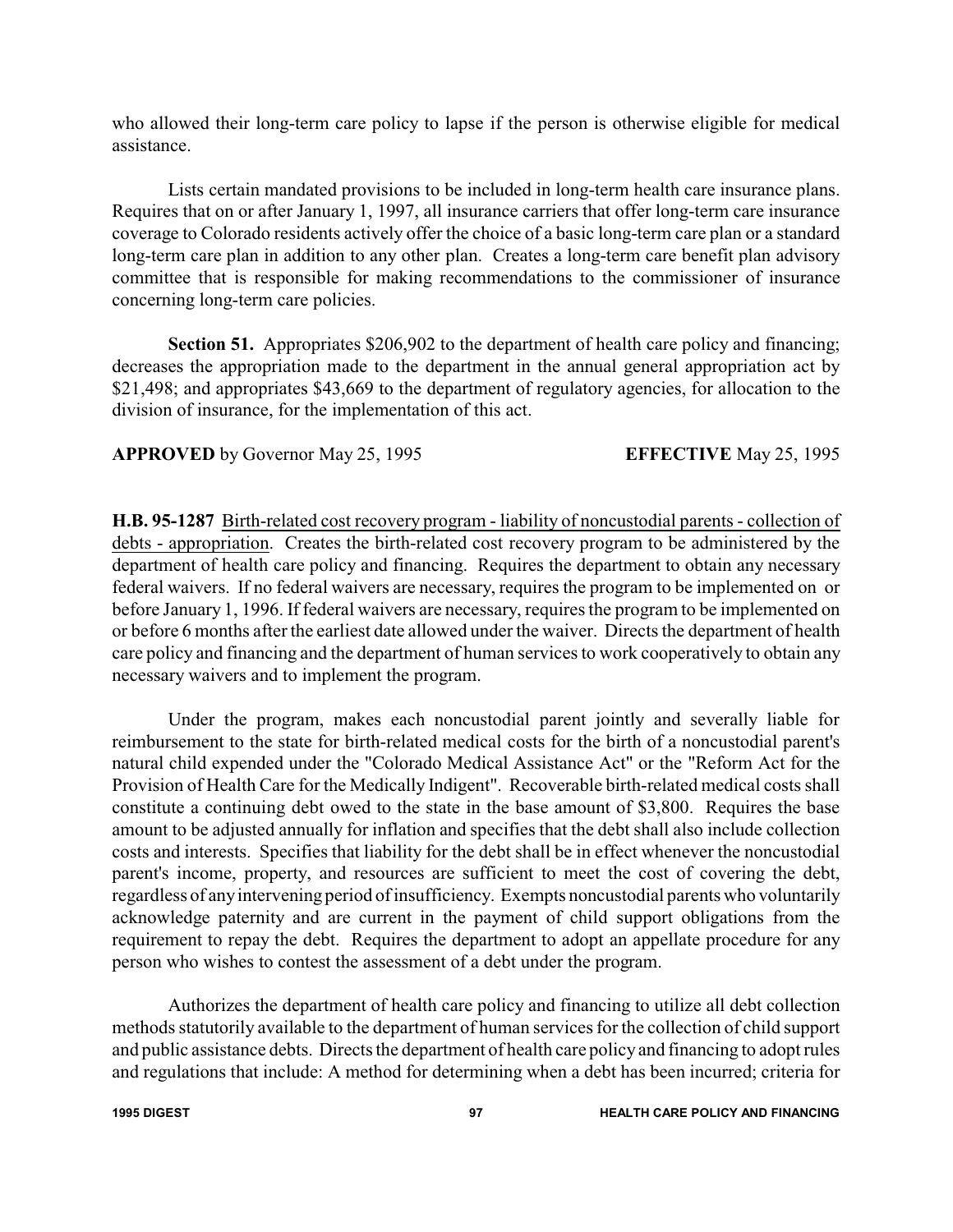determining when it is cost-effective to pursue collection; and, when a debt is deemed reasonably collectible, a requirement that a liable noncustodial parent enter into a repayment agreement that amortizes the debt over a period not to exceed 7 years. Requires the department to annually reassess a noncustodial parent's ability to pay if such agreement reflects a reduced payback amount. Directs the department to amend the agreement to reflect an increased payback amount up to the full amount of the debt based on a noncustodial parent's improved financial circumstances. Authorizes the department to enter into contracts with public and private entities to facilitate the collection of debts under the program. Authorizes the department to institute or intervene in legal proceedings against a noncustodial parent in the event of refusal to pay or default under a repayment agreement. Specifies that court costs shall be assessed against a noncustodial parent if the court finds in favor of the state. Provides for subrogation of the state's interest to any rights that a liable noncustodial parent may have to obtain reimbursement from a third party for birth-related costs that constitute a debt under the program. Specifies obligations that take priority over a debt incurred under the program. Authorizes the department of human services to adopt rules and regulations. Repeals the program on June 30, 1999.

Appropriates \$164,086 and 1.0 FTE to the department of health care policy and financing, of which \$15,594 and 0.2 FTE is appropriated to the department of law for the implementation of the act.

**APPROVED** by Governor June 5, 1995 **EFFECTIVE** July 1, 1995

**H.B. 95-1312** Hospital efficiency and cooperation act - department transfer. Transfers the responsibility for the functions and duties of the cooperative health care agreements board pursuant to the "Hospital Efficiency and Cooperation Act" from the department of local affairs to the department of health care policy and financing.

**APPROVED** by Governor May 16, 1995 **EFFECTIVE** May 16, 1995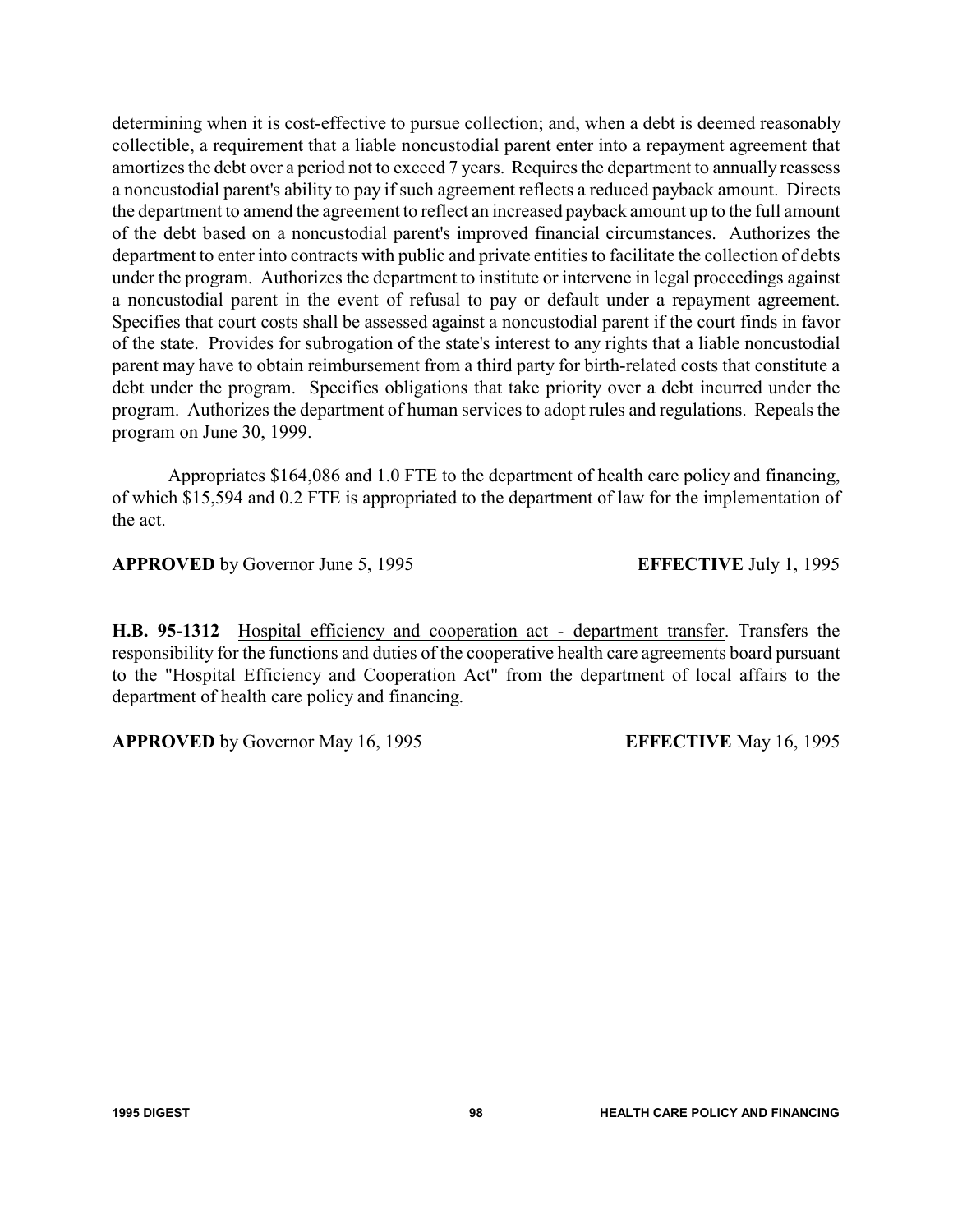# **HUMAN SERVICES - INSTITUTIONS**

**H.B. 95-1074** Sale of land - authorization to department of human services. Authorizes the executive director of the department of human services to sell specified land to the city of Golden for parks, recreation, or flood control.

**APPROVED** by Governor April 7, 1995 **EFFECTIVE** April 7, 1995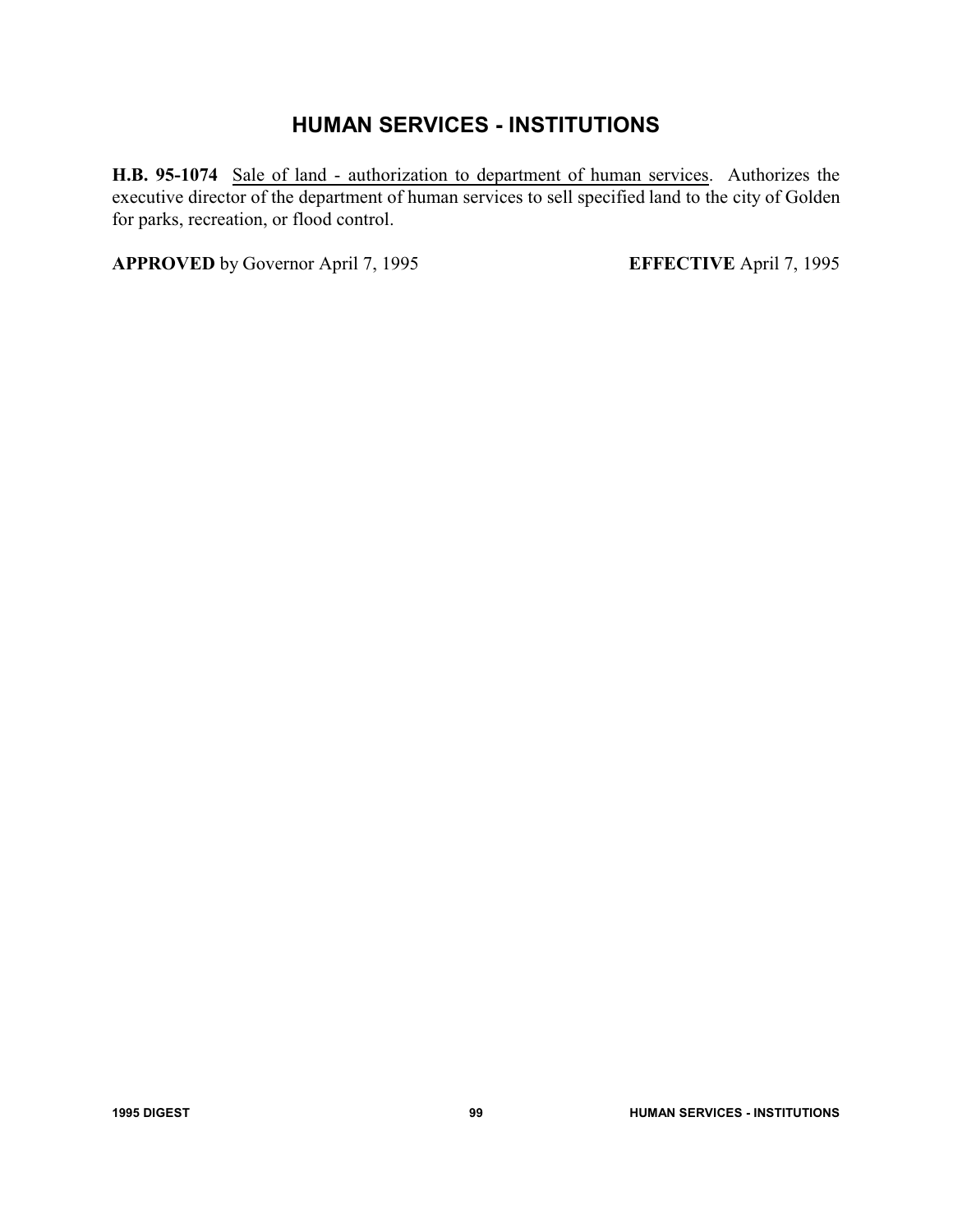# **HUMAN SERVICES - SOCIAL SERVICES**

**S.B. 95-65** Home and community-based services - eligible persons - terminology for HIV infection or AIDS. Changes the terminology used to designate persons who are eligible for services under the "Home and Community-based Services for Persons with Health Complexes Related to Acquired Immune Deficiency Syndrome Act" from persons with AIDS or ARC to persons with HIV/AIDS. Defines "HIV/AIDS" to mean a symptomatic HIV infection or AIDS.

**APPROVED** by Governor April 21, 1995 **EFFECTIVE** April 21, 1995

### **S.B. 95-101** Teen pregnancy and dropout prevention program - report - repeal.

Authorizes the department of health care policy and financing to implement a statewide pilot program for teen pregnancy and dropout prevention to serve teenagers who are medicaid recipients. Directs that the program be designed to reduce the incidences of teen pregnancy and school dropouts by providing support services to at-risk teenagers and to teen parents, including intensive individual or group counseling, vocational, health, and educational guidance, and public health services such as home visits or visiting nurse services. Allows the department to develop incentives for teen parents who receive public assistance to become self-sufficient and delay further parenting choices.

Finances the teen pregnancy and dropout prevention program with federal funds, local contributions, and grants or donations from private entities. Specifies that no general fund moneys shall be used to finance the program. Directs the department of health care policy and financing to submit a report to the general assembly demonstrating the effectiveness of the pilot program. Repeals the statutes authorizing the program, effective July 1, 2000.

**APPROVED** by Governor May 22, 1995 **EFFECTIVE** May 22, 1995

**S.B. 95-205** County turnbacks of public assistance programs pursuant to section 20 (9) of article X of Colorado constitution - procedures - program administration - incentives for counties to not turn back programs - appropriation. Establishes procedures for counties that, pursuant to section 20 (9) of article X of the Colorado constitution, reduce or terminate their subsidies to public assistance programs and provides for the administration of public assistance programs once such subsidies have been reduced or terminated. Applies to public assistance programs for which county expenditures are required (social services programs, veterans services, services to older Americans, and home care allowance and adult foster care services).

Specifies the manner in which reductions or terminations of subsidies for programs occur. Provides that a county's notice of its intent to reduce or terminate its subsidy: 1) To a public assistance program other than social services constitutes notice of its intent to terminate all duties and responsibilities with respect to that program; and 2) to any social services program constitutes notice of its intent to terminate all duties and responsibilities for all social services programs.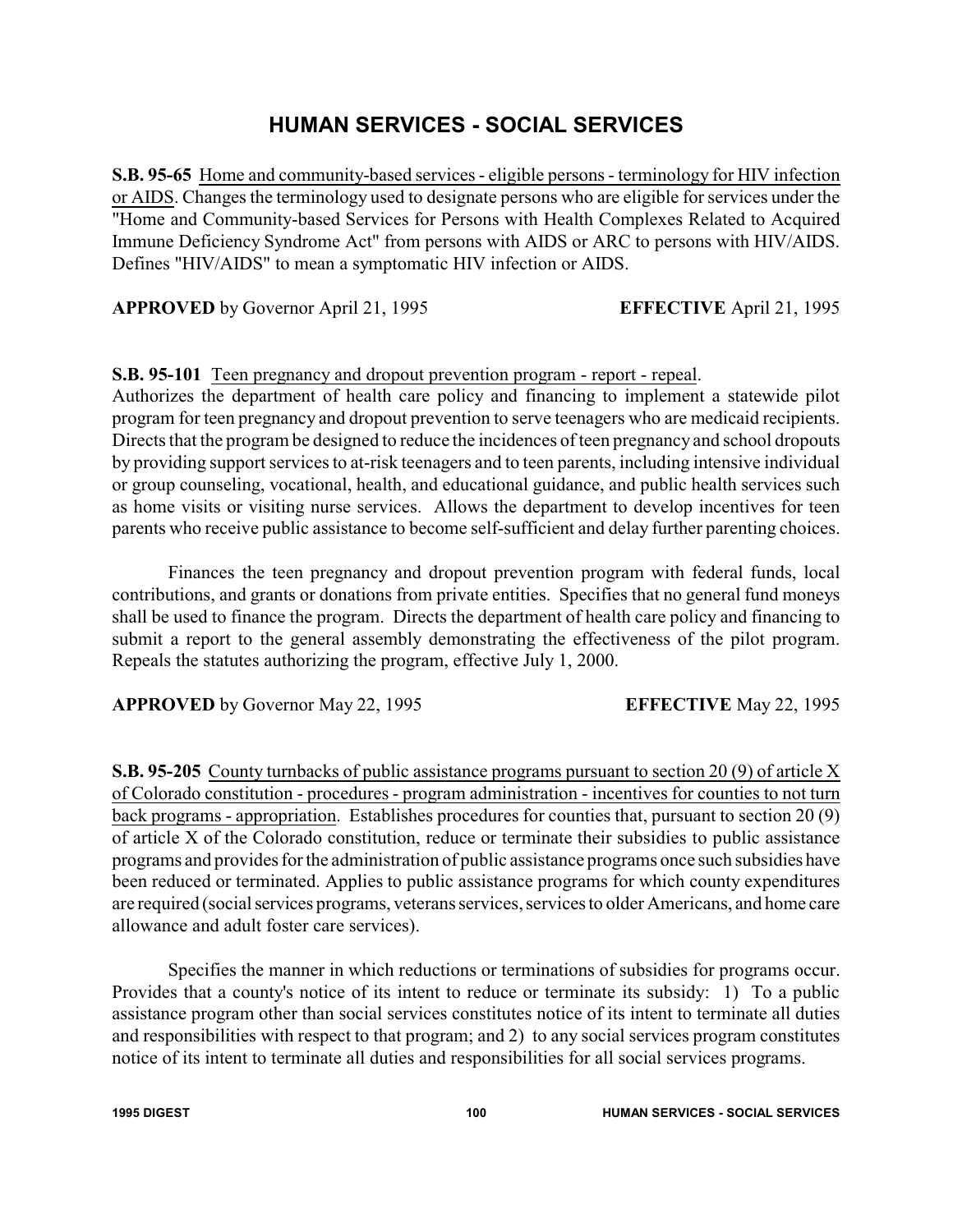Specifies that a county's subsidy reduction or termination for a current program (one enacted prior to January 1, 1993) occurs during a 3-year period and that the amount by which the subsidy is reduced is a specified percentage of the costs that the county would otherwise be responsible for in each year. Permits counties to rescind their notice or their subsidy reduction or termination under certain circumstances. Limits and eventually eliminates the authority of turnback counties to enter into contracts, incur liabilities, or obligate equipment authorized by the state department or financed with state moneys with respect to public assistance programs for which county subsidies are reduced or terminated. Requires counties that have reduced or terminated their subsidies to current programs to prioritize their remaining appropriations in a specific order during the 3-year phase-out period.

Provides that turnback counties are ineligible to receive certain financial incentives and cost recoveries relating to public assistance programs and discretionary state grants related to human services such as child support incentive payments, fraud recoveries, and child support and maintenance recoveries; except that turnback counties continue to receive such incentives and cost recoveries during the 3-year phase-out period unless the state assumes duties and responsibilities related to such moneys.

Prohibits a county's social services mill levy from generating more revenue than needed for a county's adjusted amount of social services subsidy during the 3-year phase-out period, if applicable, and once its social services subsidy reduction is fully effective. Prohibits a turnback county from imposing any social services mill levy after its social services subsidy termination is fully effective.

Provides that the department of human services will take over the administration of public assistance programs that counties have turned back. Allows the department to contract with one or more counties (other than the turnback county) or private entities to ensure the most cost-efficient and effective provision of services and programs in a turnback county. Prohibits the department of human services from delegating any duties and responsibilities to counties that have turned back public assistance programs other than counties that gave notice prior to April 15, 1995. Directs that contracts with the department of human services specify that the entity contracting with the state is not required to provide any moneys to fund such duties and responsibilities in addition to state moneys appropriated for this purpose.

Authorizes the department of human services to obtain legal services and to purchase, lease, or lease-purchase real and personal property for the purposes of administering programs in turnback counties. Provides for certain employees of county departments to become employees of the department of human services in the discretion of the department.

As incentives to encourage counties to continue their subsidies for public assistance programs:

1) Changes the ratio between the state and county shares of the costs of providing assistance payments, food stamps, and social services activities from the current 80/20% share to a 90/10% share over a 3-year period commencing on October 1, 1995. Specifies that the county share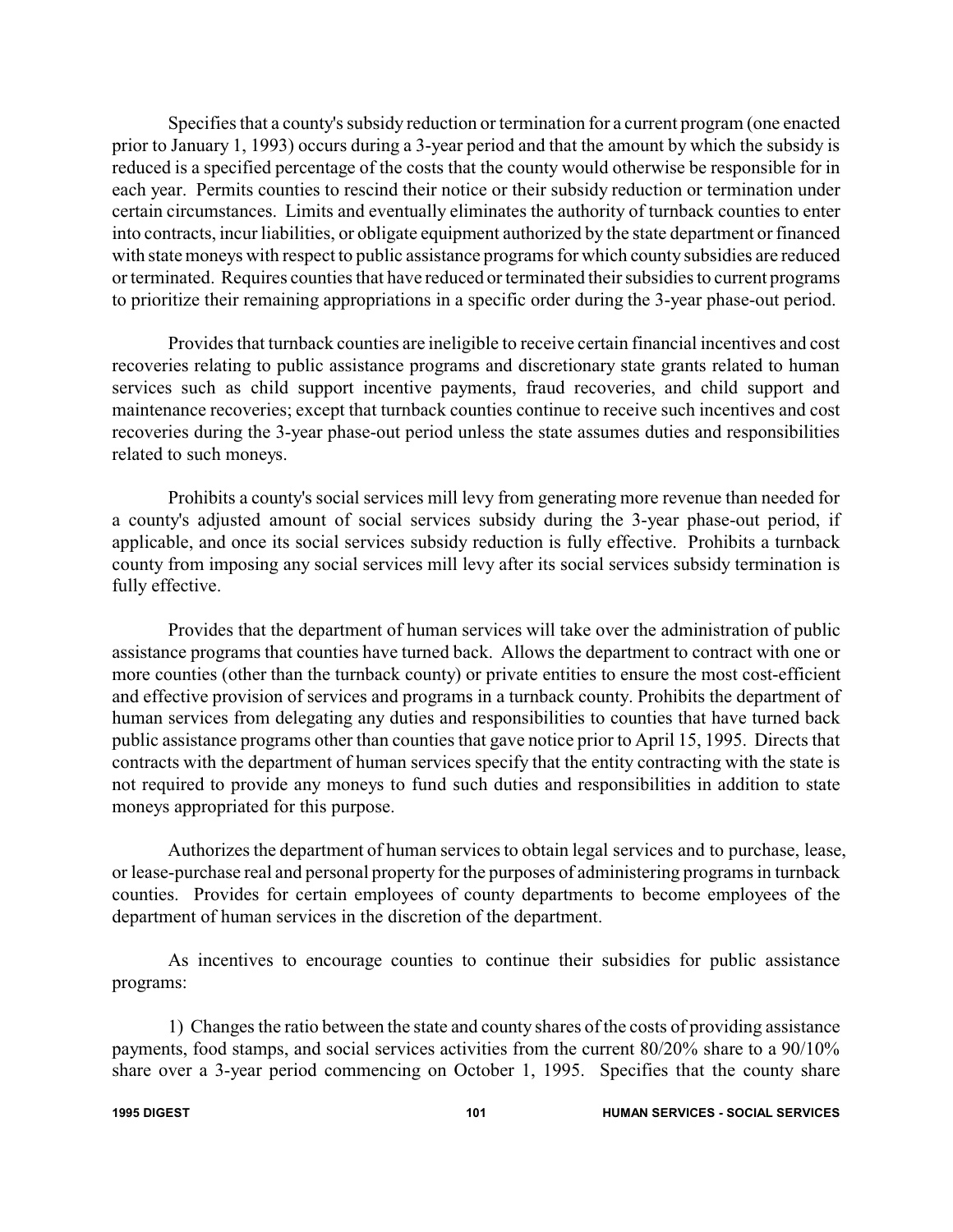provision does not apply to a county that turns back social services programs once the turnback becomes fully effective.

2) Extends to July 1, 2000, the "1317 cap" that contains limitations on county appropriation increases for a county's share of costs of providing assistance payments, food stamps, and social services activities. Imposes a cap so that county appropriations for these purposes do not exceed the county share of costs. Provides that the 1317 cap statute does not apply to a county that turns back social services programs once the turnback becomes fully effective.

3) Increases the amount of the advance for a county shortfall out of the county contingency fund from 50% to 75%. Commences the increase in the county contingency amount on October 1, 1995. Provides that the county contingency statute does not apply to a county that turns back social services programs once the turnback becomes fully effective.

4) Requires the department of human services to study and report to the joint budget committee on the feasibility and merits of financing social services programs through block grants to county departments.

As additional incentives to encourage counties not to "turn back" public assistance programs, enacts the following measures designed to increase the efficiency of services provided by the counties:

1) Allows a county to transfer employees of the county department of social services out of the state merit system into the county's own merit system if such merit system complies with the federal requirements regarding the personnel system for such social services employees. Authorizes the state board of human services to promulgate rules governing minimum qualifications, limits on state reimbursement of salaries, and a salary survey for employees covered by a countymerit system.

2) Directs the department of human services to develop a system of centralized purchasing,

to consolidate and restructure its procedures for conducting audits of county departments, to consolidate, streamline, or eliminate unnecessary monitoring functions conducted by the state or county departments,

and to work with county departments and county financial officers to create more efficient accounting and financial systems;

3) Authorizes the funding of a design phase for a computer benefits management system;

4) Directs the department of human services to provide increased training and technical assistance to county departments of social services relating to child welfare services;

5) Requires that a county redetermine eligibility for persons receiving assistance payments, social services programs, and medicaid any time it is aware of a change in circumstances; except that the regularly scheduled redetermination of eligibility shall be conducted no more frequently than the maximum time frame allowed in federal regulation;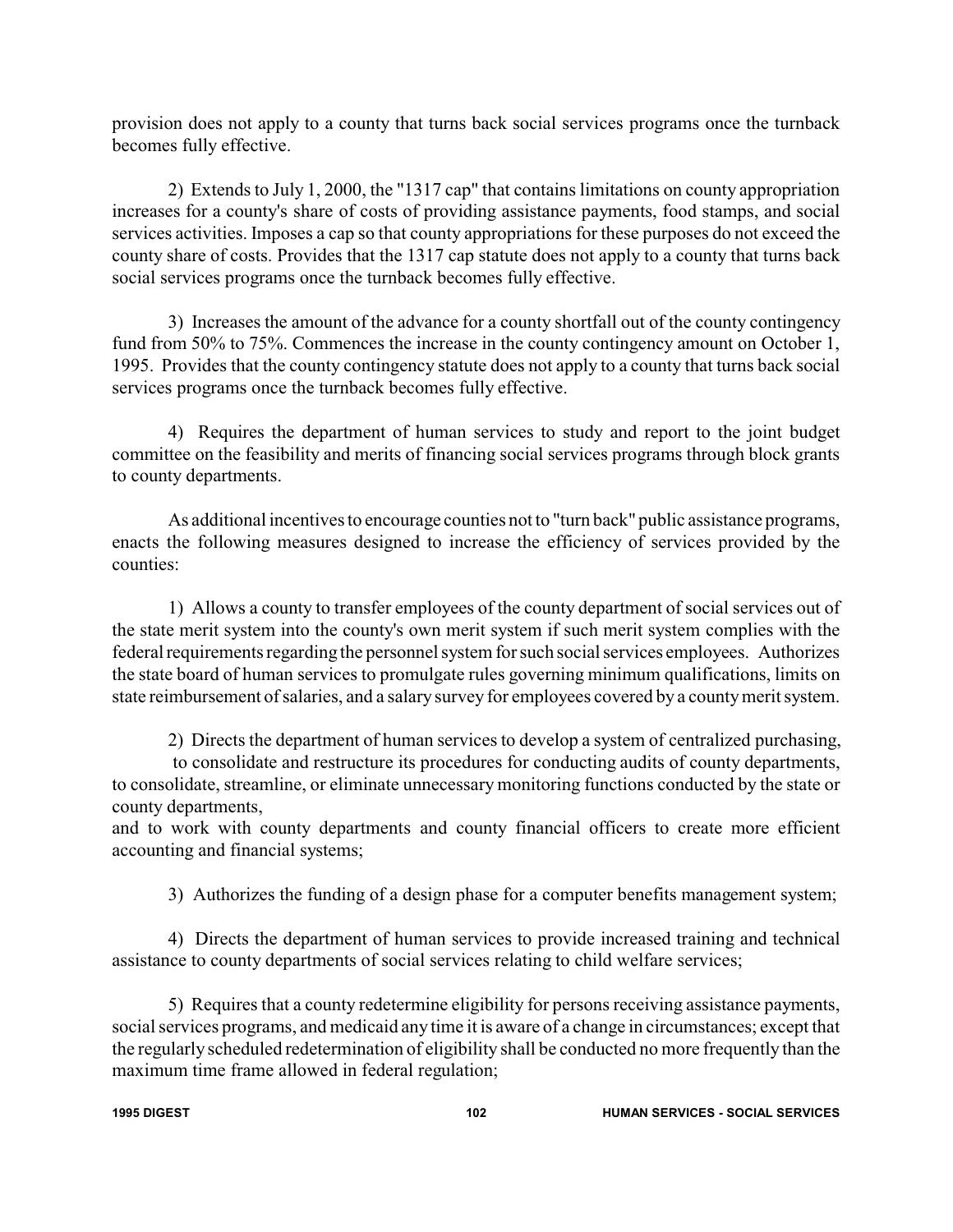6) Creates a pilot program for counties to demonstrate ways to improve administration and delivery of services and programs. Directs that the joint budget committee oversee such pilot program.

7) Establishes a grant program for self-sufficiency enhancements to the JOBS program.

Requires the department of human services to annually report on the effectiveness of and progress in implementing the incentives and efficiencymeasures and the impact on county decisions regarding the turnback of social services programs.

Modifies the membership of local planning committees and the procedures regarding the development and adoption of local human services delivery plans when counties have reduced or terminated their program subsidies.

Makes the following appropriations to the department of human services for the implementation of the act:

1) \$6,649,458 for the state's share of the costs of providing assistance payments, food stamps, and social services activities and the increase in the payments made to counties;

2) \$2,577,758 for the design phase of the Colorado benefits management system;

3) \$148,284 and 3.0 FTE for the implementation of the county block grant study;

4) \$50,000 for the state and county fiscal systems study;

5) \$115,526 and 0.3 FTE for the pilot project to improve service delivery;

6) \$1,362,500 for the grant program for self-sufficiencyenhancements to the JOBS program.

### **VETOED** by Governor June 5, 1995

**H.B. 95-1081** Medicaid - medical care of state inmates and infants born to females in the custody of the executive director of department of corrections - waivers. Requires the department of health care policy and financing to seek waivers from the federal government to allow medicaid coverage for infants born to females in the custody of the executive director of the department of corrections.

Permits the department of health care policy and financing to seek waivers from the federal government to allow medicaid coverage for inmates confined in a state correctional facility. Directs that an inmate's estate shall not be counted as income for purposes of determining medicaid eligibility of an inmate or a female inmate's infant. States that any moneys recovered pursuant to an order to reimburse the department of corrections for costs that are attributable to medical care shall be used to reimburse the state for the state's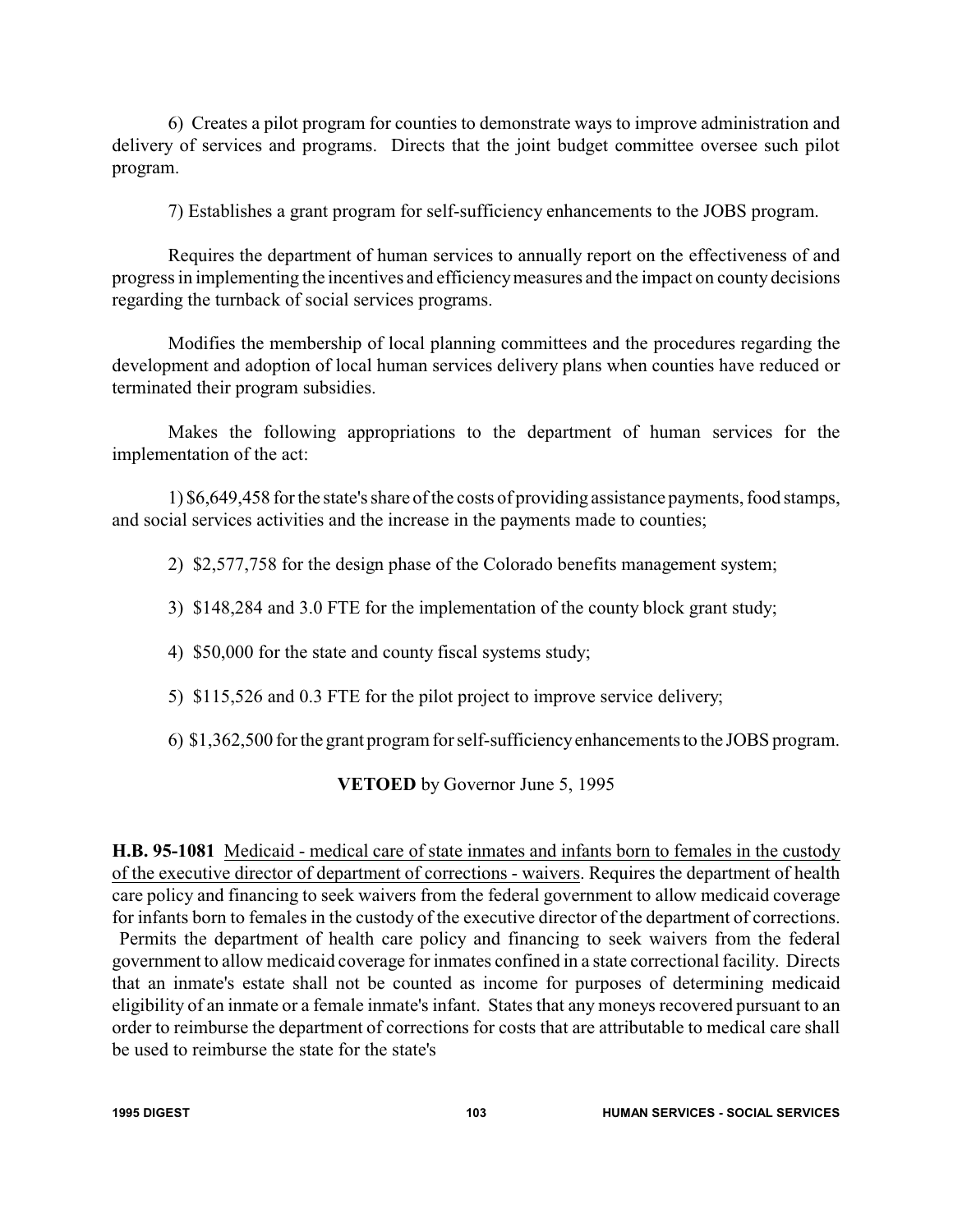financial participation for medicaid.

## **APPROVED** by Governor April 27, 1995 **EFFECTIVE** April 27, 1995

**H.B. 95-1093** Child support enforcement - suspension of drivers' licenses - rules - repeal. Authorizes the suspension of an obligor's driver's license for failure to pay child support. Requires, at least on an annual basis, the state child support enforcement agency to issue a written notice of noncompliance to any obligor who is not in compliance with a child support order. Allows an obligor 30 days after the date of the notice to request administrative review by the delegate child support enforcement unit. Allows an obligor another 30 days after the delegate child support enforcement unit's decision to request an administrative review by the state child support enforcement agency. Limits the scope of the administrative review to a mistake in the obligor's identity, a disagreement with the amount of the debt, or a showing that all payments were made when due.

Requires the state child support enforcement agency to issue a written notice of failure to comply to the department of revenue after an obligor's rights of review have been exhausted. Requires the department of revenue to send such obligor a notice that the obligor's license will be suspended unless the department receives within 30 days a notice of compliance from the delegate child support enforcement unit showing that the obligor is in compliance with the child support obligation. Allows the department of revenue to issue a probationary license for up to 90 days to an obligor whose license has been suspended for failure to pay child support.

Authorizes the department of revenue and requires the state board of human services to promulgate rules and regulations.

Provides for the repeal of the provisions concerning suspension of drivers' licenses for failure to pay child support, effective July 1, 1998.

Estimates that \$335,845 will have to be appropriated to the department of human services and \$22,213 to the department of revenue for the implementation of the act during the fiscal year beginning July 1, 1996.

**APPROVED** by Governor May 22, 1995 **EFFECTIVE** July 1, 1995

**H.B. 95-1144** Electronic benefits transfer service - appropriation. Authorizes the state department of human services to implement an electronic benefits transfer service to deliver food stamp benefits through the use of point of sale terminals at retail outlets and to deliver public assistance benefits through automated teller machines or similar electronic technology. Authorizes the department to contract with a private entity to develop and operate the service. Directs that the system use security measures such as individual personal identification numbers, photo identification, or fingerprint identification to ensure the integrity of the system. Requires the state department to establish by rule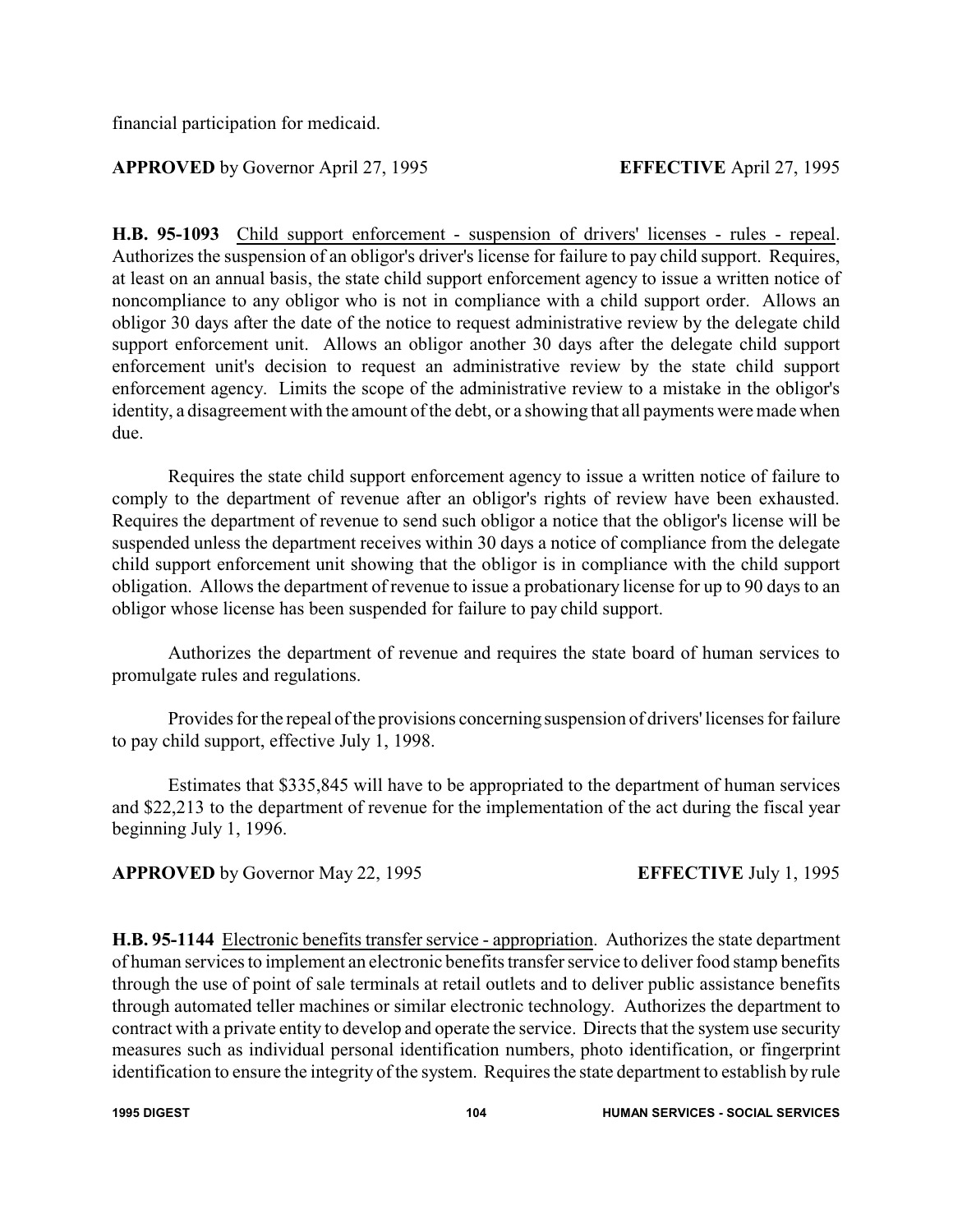a policy and procedure to limit losses to a client after the client reports that the electronic benefits transfer card or benefits have been lost or stolen.

Amends the statute on state and county financing to allow for the county share of the program costs and administrative costs to either be billed to the county or deducted from advances made to the county. Provides that the cost of administering the service shall not exceed the proportional cost per client that would have been paid by counties to issue benefits through the nonelectronic system for the same fiscal year. Directs that any savings that result from the use of the electronic benefits transfer service shall be shared among the state and local governments in proportion to such entities' contribution to the service.

Appropriates \$238,838 and 4.0 FTE to the department of human services for the implementation of the act.

**APPROVED** by Governor May 22, 1995 **EFFECTIVE** May 22, 1995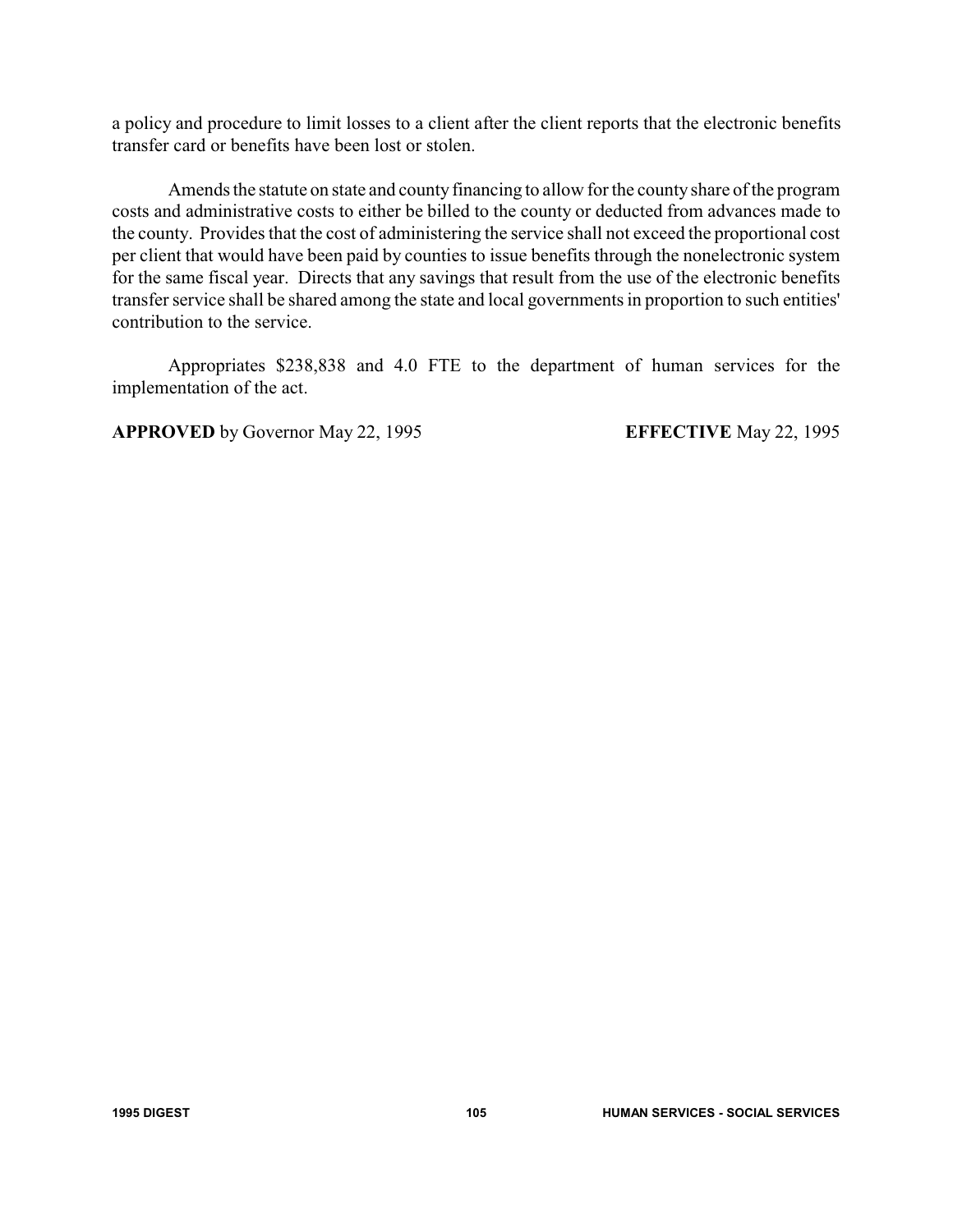# **INSURANCE**

**S.B. 95-038** Preneed funeral contracts - requirements - appropriation. Amends the regulatory framework for persons selling preneed funeral contracts. Establishes a separate license application procedure for initial applicants. Permits initial and renewal applicants to evidence their financial responsibility by posting a surety bond. Prohibits an insurance company from holding a license. Requires contract sellers to keep copies of all annual reports and other statutorily required records.

States that licenses shall be automatically renewed each June 30, upon a licensee's demonstration of compliance with initial application requirements and payment of an annual renewal fee based on the aggregate price of all contracts outstanding on the prior December 31. Requires contract sellers to file an annual report by March 31 of each year or pay a late fee.

Requires that a copy of any agreement between a contract seller and a general provider of funeral services be provided to the contract buyer and that a general provider hold the contract buyer harmless for any funds due from the contract seller. In lieu of these requirements, the contract seller may include a statement of guarantee in its preneed contract, signed by the general provider.

States that when the consideration for a preneed contract is an assignment of life insurance benefits, the unpaid balance shall not exceed the value of the assignment. Payment of the unpaid balance cannot be required after the third anniversary of the issue date of the contract. Requires that such a contract identify the insurance policy and the name of the issuing company. Provides that an assignment of life insurance benefits may be irrevocable.

Requires a preneed contract to authorize the contract seller to perform under the contract if, prior to the expiration of 168 hours following the death of the contract beneficiary, either it has received authorization orthe contract beneficiary's legal representative has not cancelled the contract.

Requires preneed contracts to include certain representations, including the following:

! That if full payment has been made and a final resting place is not developed at the time of need, the contract seller shall provide a comparable alternative or refund the contract price;

! That the contract seller shall perform under the contract unless the buyer is in default or another stated event has occurred; and

! That the buyer may receive a full refund in lieu of performance by the seller.

Limits the use of preneed contract forms to those which have been approved under the new requirements.

Authorizes the use of common trusts by contract sellers. Establishes new quarterly reporting requirements for contract sellers with respect to trusted funds. Requires that excess trust assets be valued annually and that a trustee obtain an affidavit from the contract seller acknowledging its performance before releasing any trust funds.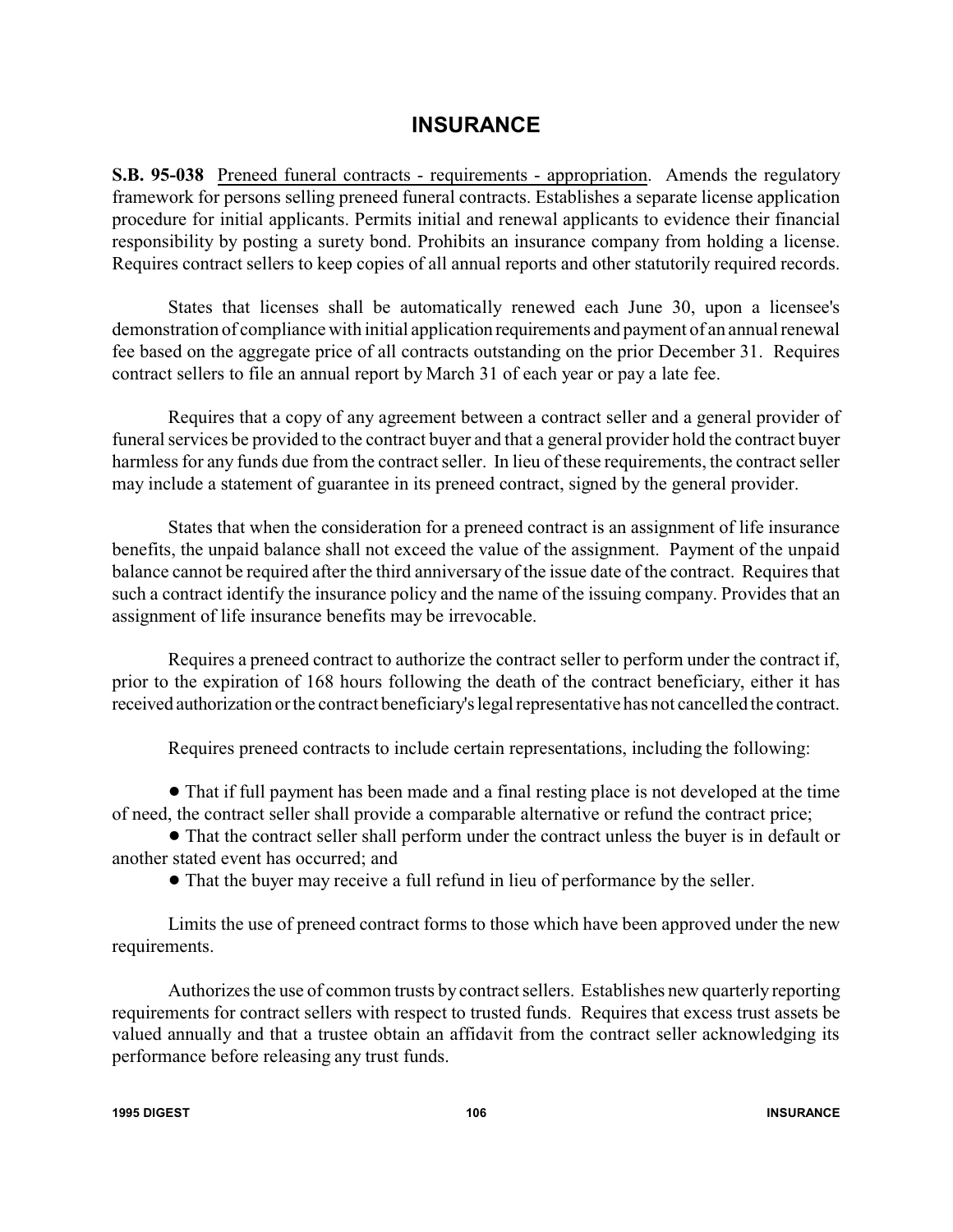Authorizes the commissioner of insurance to take action against a contract seller convicted of certain crimes involving fraud or the misappropriation of funds. States that all rules of the division of insurance concerning preneed funeral contracts that are in effect on July 1, 1995, are repealed.

Prohibits an insurance company from issuing a policy that is advertised as covering burial expenses unless the policy states that the proceeds may not be sufficient at the time of need.

States that a person shall not be prosecuted for testifying or producing evidence if such person asked to be excused from such action and was directed otherwise by the commissioner of insurance, unless such person waived his or her immunity. Includes the requirements for such a waiver.

Appropriates \$6,256 to the department of regulatory agencies for the implementation of this act.

**APPROVED** by Governor May 25, 1995 **EFFECTIVE** May 25, 1995

**S.B. 95-116** Health insurance - prostate cancer screening expenses. Requires individual and group sickness and accident policies and health maintenance organization contracts to provide coverage for prostate cancer screening expenses, effective January 1, 1996.

**APPROVED** by Governor June 5, 1995 **EFFECTIVE** July 1, 1995

**S.B. 95-174** Automobile insurance - references to personal injury protection provisions - "No fault" act. Places statutory references to personal injury protection "PIP" coverage provisions where needed in the "Colorado Auto Accident Reparations Act" to make it clear when the PIP provisions apply.

**APPROVED** by Governor April 7, 1995 **EFFECTIVE** April 7, 1995

**S.B. 95-232** Domestic stock insurance - recreation and reenactment of laws. Recreates and reenacts the following laws: (1) A law requiring principal owners, directors, and officers of domestic stock insurance companies to file statements with the insurance commissioner indicating the extent and status of their ownership of such companies; and (2) a law regulating the solicitation of proxies, consents, or authorizations by certain domestic stock insurers having 100 or more stockholders of record. Repeals these laws on July 1, 1996.

**APPROVED** by Governor May 23, 1995 **EFFECTIVE** May 23, 1995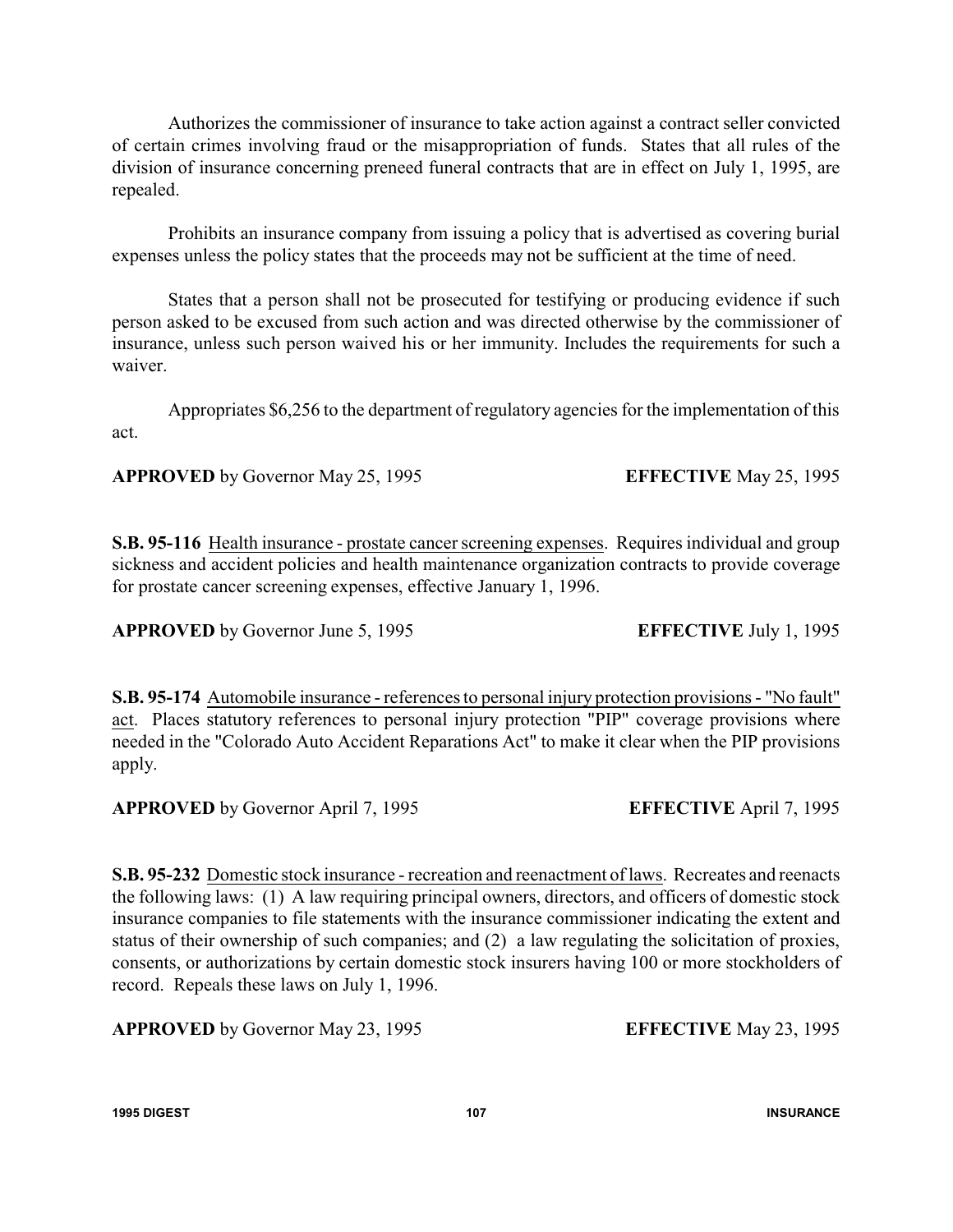H.B. 95-1052 Division of insurance - records - confidentiality. Declares that records of the division of insurance are confidential and not subject to disclosure if such records are provided by another state and that state's laws treat the records as confidential.

Allows the division to share otherwise confidential information with insurance regulators in other states if they agree to maintain the same level of confidentiality as applies in Colorado.

**APPROVED** by Governor April 13, 1995 **EFFECTIVE** April 13, 1995

**H.B. 95-1077** Health insurance - required coverage - preventive child health supervision services. Requires health benefit plans delivered, issued for delivery, renewed, extended, or modified in this state to provide coverage for child health supervision services for children up to age 13. Defines the services which must be covered. States that the required coverage shall be exempt from deductible and dollar limit provisions and that any copayment shall not exceed that which is applicable to a physician visit. Exempts health benefit plans made available to employees of a local government or political subdivision.

**APPROVED** by Governor May 22, 1995 **EFFECTIVE** July 1, 1995

**H.B. 95-1106** Uninsurable health insurance plan - preexisting condition - repeals employer contribution relating to preexisting condition. Changes the definition of a preexisting condition for purposes of the "Colorado Uninsuranble Health Insurance Plan Act" to be not more restrictive than an injury, sickness, or pregnancy for which a person incurred charges, received medical treatment, consulted a health care professional, or took prescription drugs within the 6-month period before the coverage effective date. Repeals the requirement that an employer contribute to the plan on behalf of an employee denied coverage because of a preexisting condition.

**APPROVED** by Governor March 17, 1995 **EFFECTIVE** March 17, 1995

**H.B. 95-1201** Charitable gift annuities - exempt from regulation. Exempts the issuance of a charitable gift annuity from the definition of transacting insurance business and from regulation by the division of insurance. Makes the exemption apply to any annuity: In compliance with the definition of "charitable gift annuity" for federal income tax purposes; containing a statement that it is not issued by an insurance company, regulated by the division of insurance, or protected by a state guaranty fund; and issued or guaranteed by an organization that, for the three years prior to issuance, was qualified to receive charitable contributions.

**APPROVED** by Governor April 17, 1995 **EFFECTIVE** April 17, 1995

**H.B. 95-1230** Insurance producers - commissions - licensing - fees. Restores a provision requiring

**1995 DIGEST 108 INSURANCE**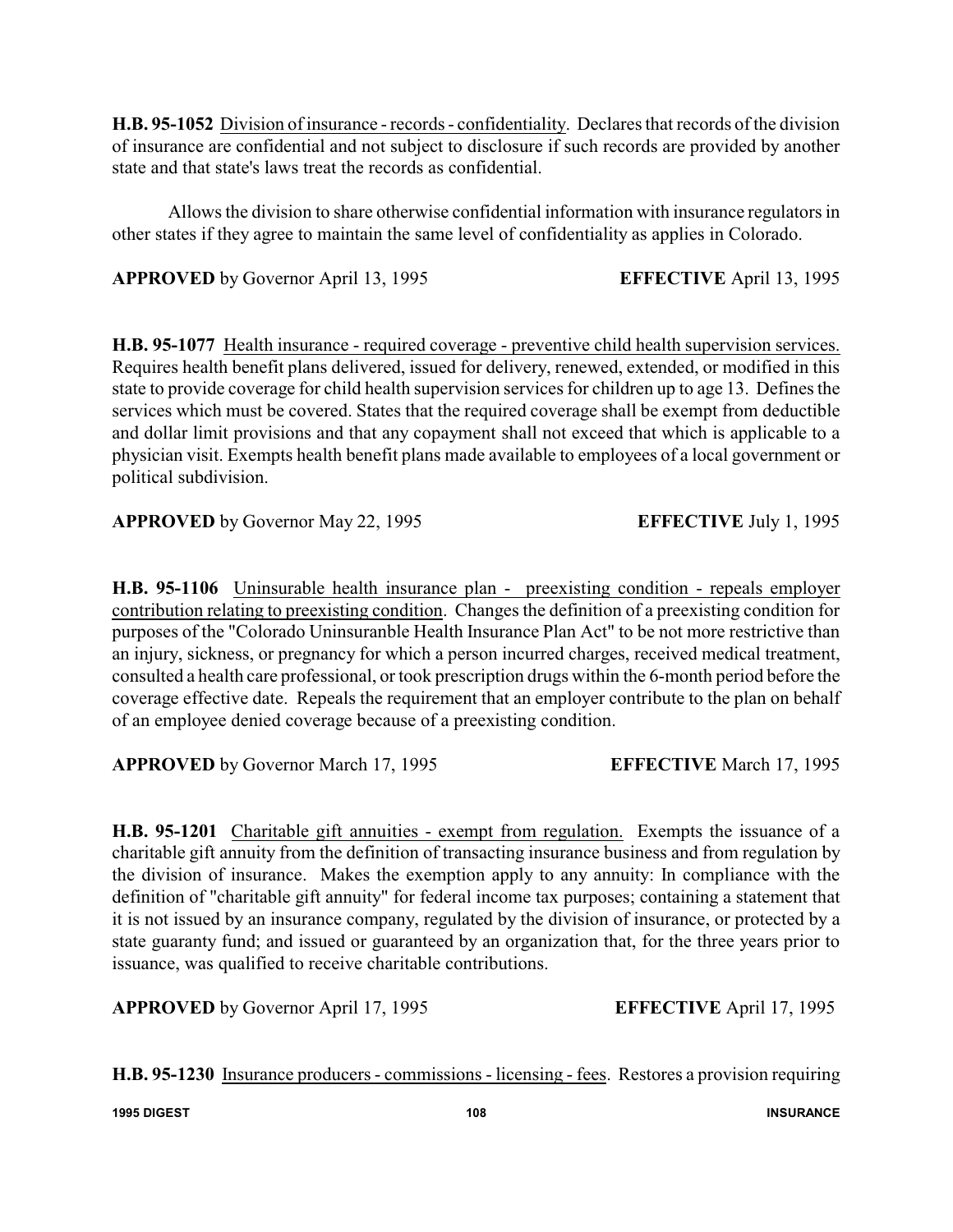licensing of public adjusters, which provision was inadvertently omitted from the "Colorado Single Insurance Producer Licensing Act" adopted in 1993 and effective January 1, 1995.

Renews the prohibition on paying or accepting commissions or other remuneration for services for which a license is required unless the person performing such services was actually licensed when the services were performed.

Restores the insurance commissioner's authority to approve continuing education courses.

Reestablishes the requirement that certain persons otherwise exempt from the written examination for licensure nonetheless be tested on the relevant Colorado law and rules.

**APPROVED** by Governor March 30, 1995 **EFFECTIVE** March 30, 1995

**H.B. 95-1252** Mammography screening expenses - reimbursement. Requires health care contracts and policies which are required to reimburse beneficiaries for mammography screening expenses to cover routine and certain diagnostic screening expenses and to state whether such expenses are covered on a calendar year or a contract year basis.

States that one routine mammography screening shall be covered each calendar or contract year and, if not used, such benefit may be used for one diagnostic screening for such year.

States that moneys in the breast cancer screening fund shall be used for such diagnostic screening services as may be indicated.

**APPROVED** by Governor May 16, 1995 **EFFECTIVE** July 1, 1995

**H.B. 95-1254** Health insurance - small employers - disability - claims - preexisting conditions. Makes articles 8 and 16 of title 10, C.R.S., applicable to small employers if stated conditions are met. Requires the provisions concerning small employer carriers and small group plans not to apply to an individual health benefit plan issued to a business group of one before January 1, 1996, if continuous coverage is maintained and plan benefits are not changed.

Prohibits group disability income insurance policies from defining "preexisting condition" more restrictively than an injury or sickness for which charges were incurred within the 12-month period preceding the effective date of coverage. Requires individual disability income insurance benefits not to be reduced or denied for claims commencing after 2 years from the date of issuance of the policy, on the ground that a condition or disease not specifically excluded from coverage on the date of loss existed before the date of coverage.

**APPROVED** by Governor May 23, 1995 **EFFECTIVE** May 23, 1995

**1995 DIGEST 109 INSURANCE**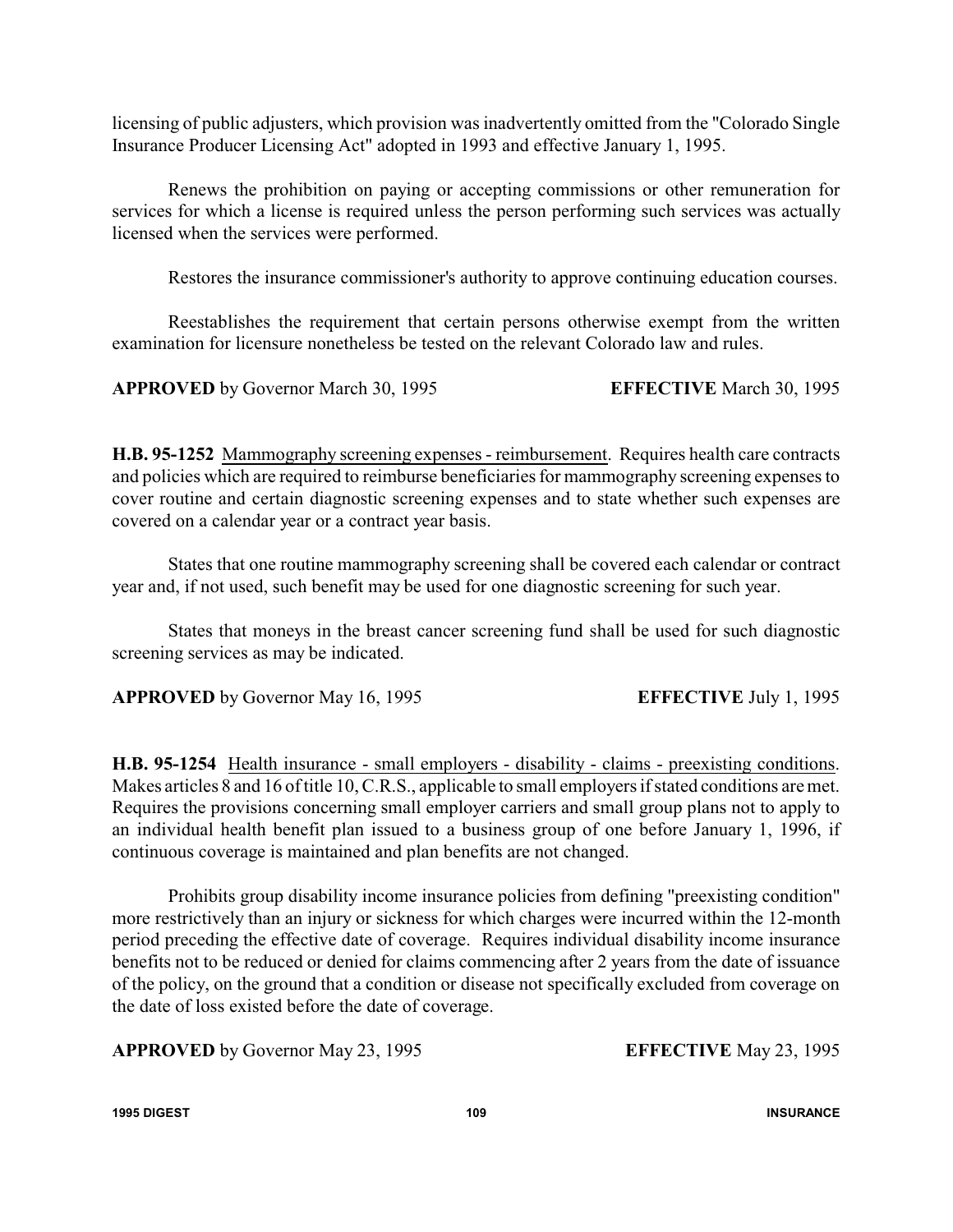**H.B. 95-1271** Approved nonadmitted insurers - surplus lines insurance - financial regulation. Increases the amount of security required of applicants for surplus line producer licenses from \$1,500 to \$25,000. Imposes additional financial requirements for nonadmitted reinsurers.

Clarifies that surplus lines insurance brokers are required to pay a premium tax separate from and in lieu of the premium tax paid by insurance companies generally. Changes the name of the "Surplus Lines Insurance Act" to the "Nonadmitted Insurance Act" and certain terms used in the act. Provides that the regulation of nonadmitted insurers is in regard to property and casualty insurance transactions. Adds a definition of "surplus lines insurance" in such act.

Requires each surplus line coverage contract to state that the insurer is not licensed in Colorado but is an approved nonadmitted insurer and that protection is not provided to the insured under the guaranty association law. Deletes language authorizing the insurance commissioner to approve placement of surplus lines insurance in insurance pools, underwriting associations, or other programs on a case-by-case basis.

Increases the requirements for inclusion on the list of approved nonadmitted insurers, including providing information on the insurer's financial status, maintaining additional capital and surplus, trust accounts, and funds and providing proof of the insurer's solvency.

Increases the maximum penalty for placing insurance with a nonadmitted insurer that has not been approved from \$250 to \$10,000. Changes the revocation of a surplus line broker's license for certain acts from a mandatory act of the insurance commissioner to a permissive act.

Clarifies that the insurance commissionermayexamine the records ofthe broker's association that performs functions or duties on behalf of the commissioner. Deletes the prohibition of compelling surplus lines insurance brokers to join such association as a condition of licensure. Requires such brokers to cooperate with such association and the insurance commissioner. Eliminates the authority of such association to submit reports and recommendations to the insurance commissioner on the financial condition of any nonadmitted insurer. Modifies the immunity provisions granted to such association and the insurance commissioner's representatives for actions taken or omitted in connection with the examination of surplus line coverages.

Increases the maximum fine from \$500 to \$10,000 for persons refusing to obey the insurance commissioner's order to produce documents and disclose gross premiums associated with the placement of insurance with nonadmitted insurers.

Tightens the requirements to qualifyas an industrial insured in order to secure insurance from nonadmitted insurers.

**APPROVED** by Governor May 16, 1995 **EFFECTIVE** May 16, 1995

**H.B. 95-1282** Rental vehicles - exclusion for certain motor vehicle insurance provisions. Excludes

**1995 DIGEST 110 INSURANCE**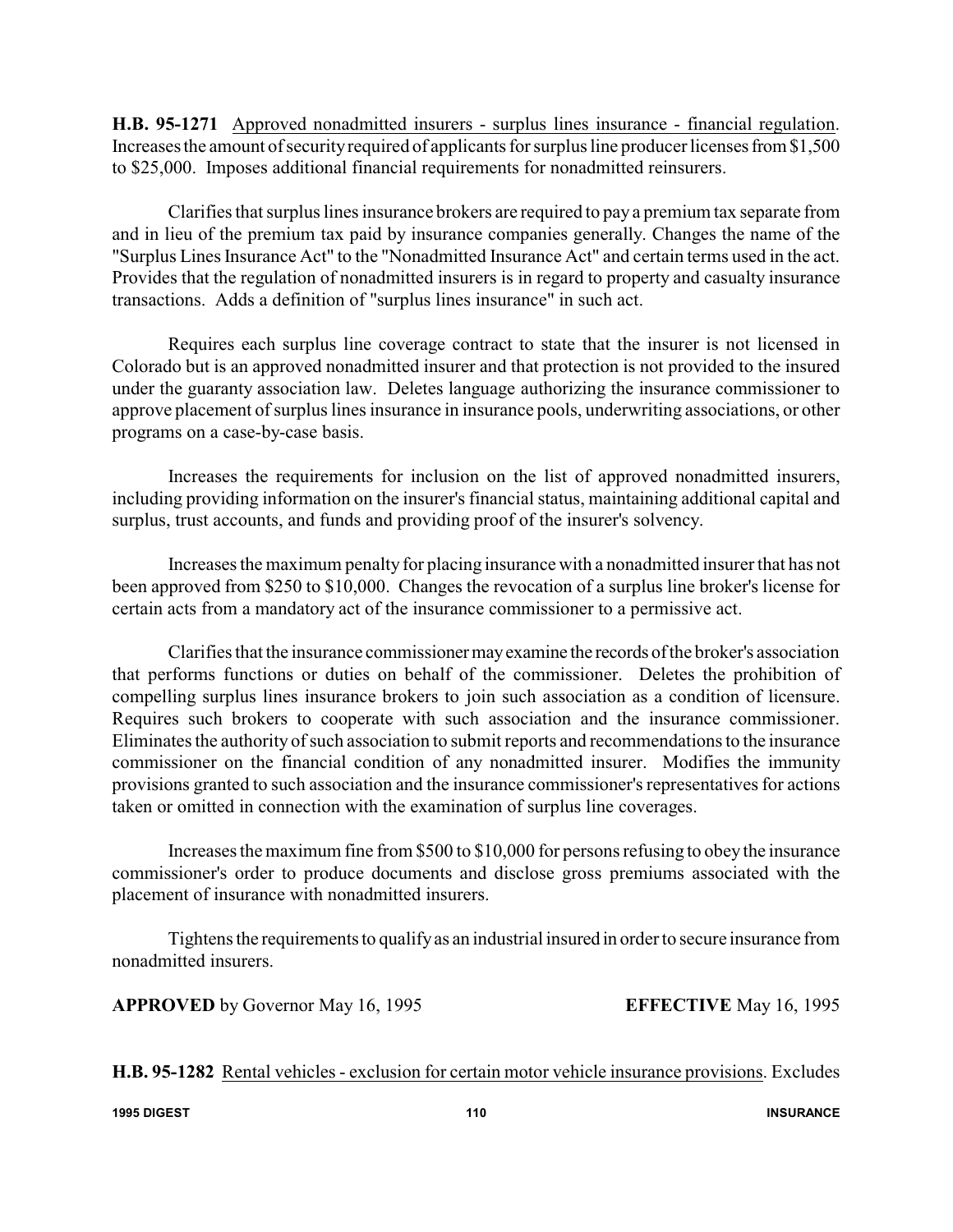a commercial motor vehicle rental agreement from the definition of "policy" of auto insurance. Excludes commercial motor vehicle rental agreements from the definition of "policy of motor vehicle insurance". Specifies that commercial motor vehicle rental agreements are not subject to the requirement that a policy of motor vehicle insurance offered in this state must offer uninsured motorist coverage.

### **APPROVED** by Governor April 7, 1995 **EFFECTIVE** April 7, 1995

**H.B. 95-1284** Professional malpractice coverage - exclusions - sexual misconduct. Declares that certain exclusions in professional malpractice policies, applicable to claims of professional malpractice where there is also an allegation or proof of sexual misconduct, are void and unenforceable as against public policy. Does not apply to approved nonadmitted insurers.

**APPROVED** by Governor May 24, 1995 **EFFECTIVE** May 24, 1995

**H.B. 95-1319** Black lung coverage - availability - joint underwriting association. Creates a temporary joint underwriting association, consisting of all workers' compensation insurers in the state, to provide black lung coverage for employers that are entitled to such coverage but are unable to purchase it through the voluntary market. Directs the commissioner of insurance to authorize the association to commence underwriting operations upon finding that black lung insurance is unavailable or available only at unreasonably high rates.

Provides for the payment of startup costs and elimination of deficits, if any, through uniform assessments based on members' share of the workers' compensation insurance market. Assigns supervisory duties to a board of 6 directors appointed by the commissioner. Requires the board to submit its plan of operation to the commissioner for initial approval, to file annual statements, to submit to annual examinations, and to make annual reports to the general assembly.

Directs the commissioner to adopt emergency rules immediately and to issue all necessary orders, subject to judicial review, to implement the act as soon as is practicable. Immunizes the commissioner, the association, and other persons for all acts taken in good faith to carry out the act. Exempts the association from payment of all fees and taxes except property taxes.

**APPROVED** by Governor May 23, 1995 **EFFECTIVE** May 23, 1995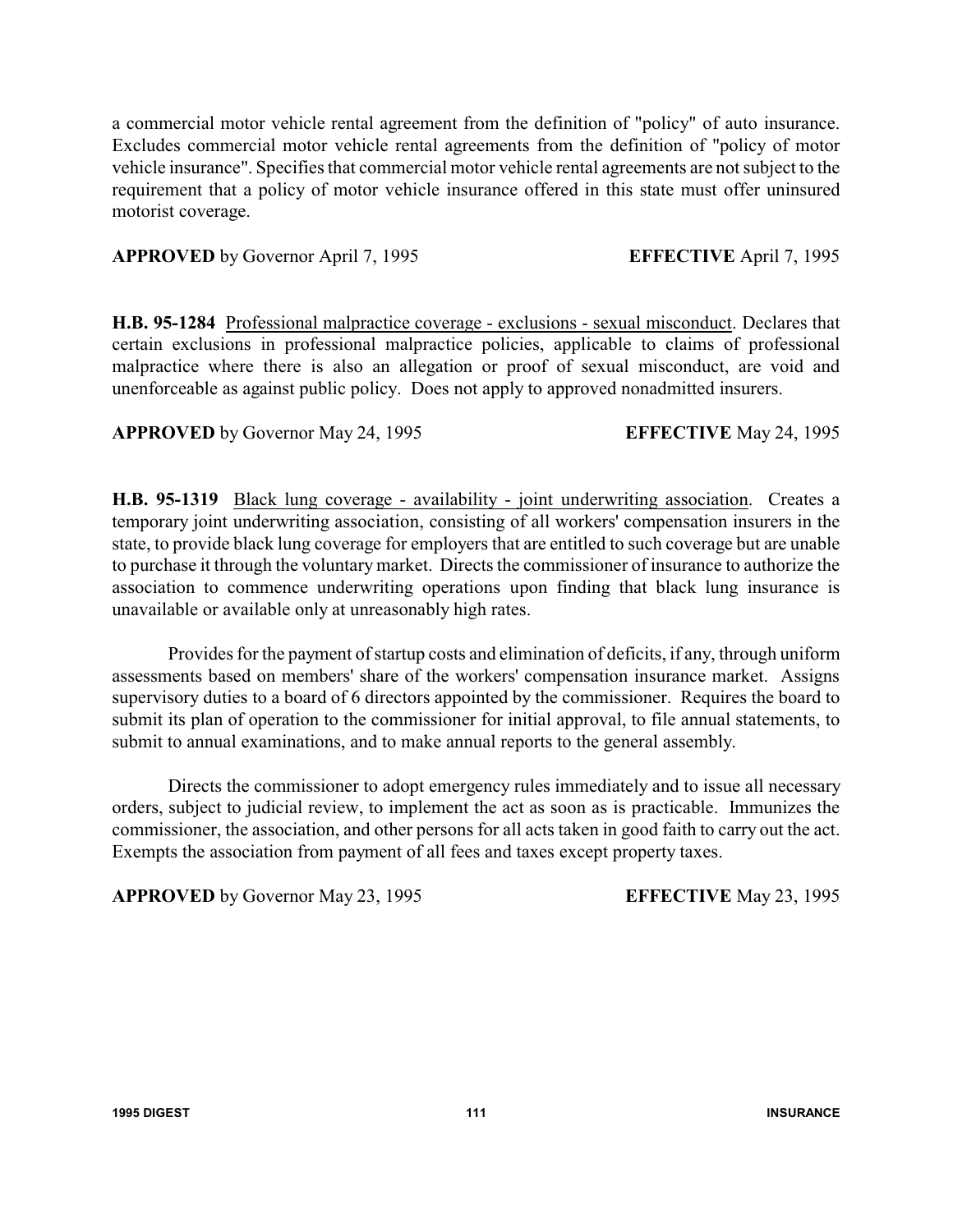# **LABOR AND INDUSTRY**

**S.B. 95-27** Automotive lubricants - labelling requirements penalties. Requires that containers of recycled motor oil, used motor oil, and automotive lubricants containing recycled or used motor oil meet labelling requirements. Prohibits a person from packaging and selling such products unless:

!The American Petroleum Institute (API) service classification, API certification mark, and Society of Automotive Engineers (SAE) viscosity grade are prominently displayed on the container; and

! Used or recycled oil is labeled and advertised as such.

Requires labels on recycled oil containers to accurately reflect the kind of oil stored in the container. States that a person may represent a product made from re-refined oil as being equal to or better than a similar product made from virgin oil if it conforms with applicable API classifications, API certification mark, and SAE viscosity grades.

Sets penalties for violations, including a fine up to \$500 for a first offense and injunctions for subsequent offenses. States that the state inspector of oils shall enforce the new labelling requirements.

**APPROVED** by Governor April 27, 1995 **EFFECTIVE** April 27, 1995

**S.B. 95-72** Workers' compensation - determination of independent contractor status. Modifies the legislative declaration to state that: (1) A finding of independent contractor status shall be based on the nine criteria provided under current law; (2) The common law basis for such a finding is superseded; and (3) The fact an individual performs services exclusively or primarily for another is not conclusive evidence of an employer-employee relationship.

Changes the application of the nine statutory criteria for determining independent contractor status so that the criteria apply to all cases, not just to cases where a written document is used to prove independence.

Requires both parties to a work arrangement to sign a document that is used to prove independent contractor status. Creates a rebuttable presumption of independent contractor status when such a document contains a disclosure that the independent contractor is not entitled to workers' compensation benefits and must pay income taxes on money earned.

Specifies that those who lease or contract out work are not employers liable under the workers' compensation laws if they comply with the statutory requirements for proving independent contractor status.

Makes clear that a person who is excluded from the definition of "employee" or who doesn't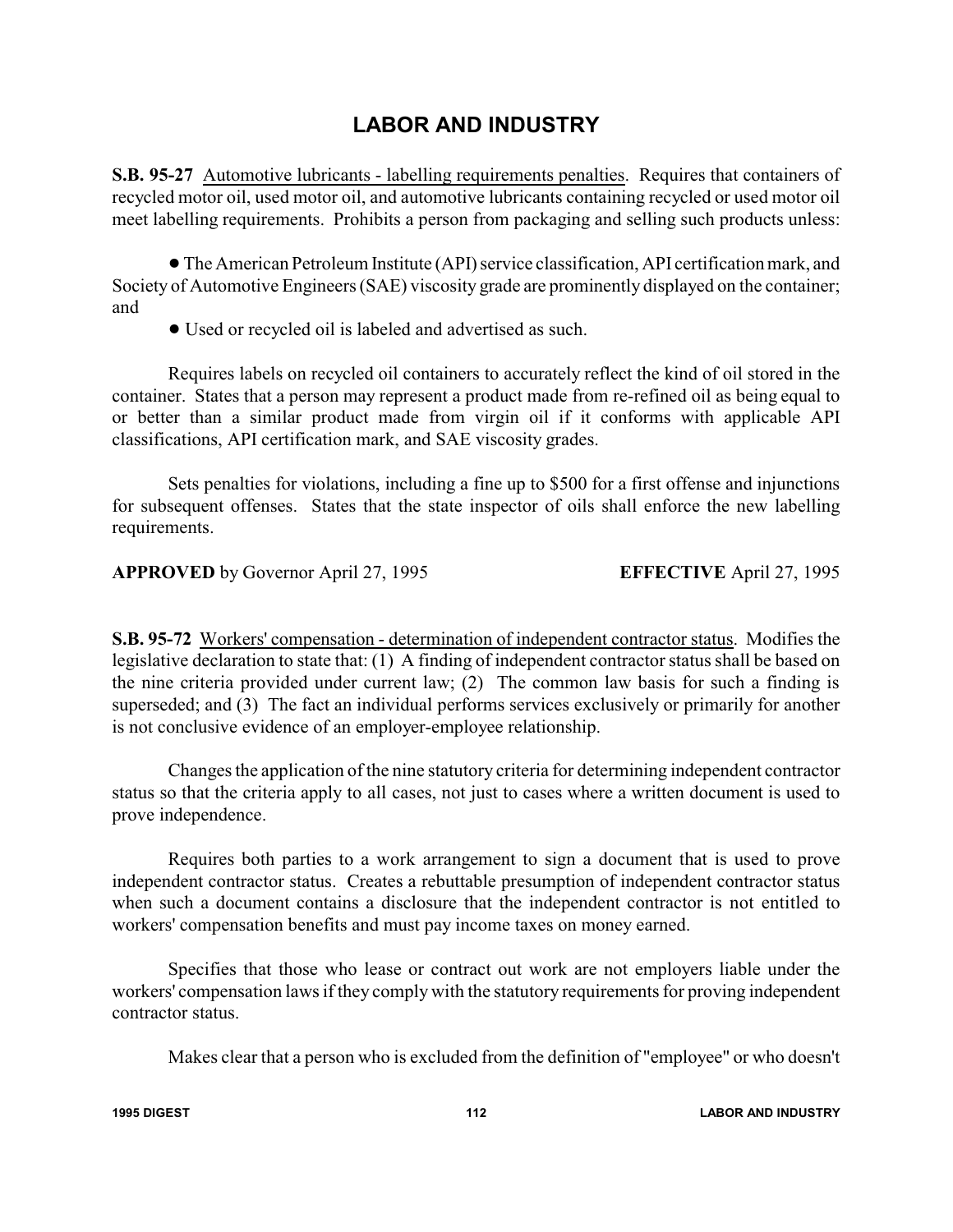**1995 DIGEST 113 LABOR AND INDUSTRY**

purchase workers' compensation coverage does not have a cause of action under the workers' compensation laws.

**APPROVED** by Governor April 27, 1995 **EFFECTIVE** July 1, 1995

**S.B. 95-98** Workers' compensation - procedure - orders - judicial review. Current procedure allows for the review of an order of the industrial claim appeals office or a revocation of the workers' compensation accreditation of a physician only by writ of certiorari in the court of appeals. The Colorado Supreme Court has held the current procedure unconstitutional. This act, in response to the court's ruling, replaces the current procedure with a procedure allowing review as a matter of right.

**APPROVED** by Governor April 17, 1995 **EFFECTIVE** April 17, 1995

**S.B. 95-199** Workers' compensation - administrative law judges - transfer. Repeals statutory language that would transfer workers' compensation administrative law judges on July 1, 1997, from the division of administrative hearings in the department of administration to the division of workers' compensation in the department of labor and employment.

**APPROVED** by Governor **May 16, 1995 EFFECTIVE** May 16, 1995

**H.B. 95-1025** Aircraft fueling facilities - exemption from aboveground storage tank restrictions. Exempts aircraft fueling facilities from restrictions on aboveground storage tanks.

**APPROVED** by Governor March 17, 1995 **EFFECTIVE** March 17, 1995

**H.B. 95-1038** Workers' compensation - insurance policy - cancellation by Colorado compensation insurance authority-required notice. Changes the notification procedure the Colorado compensation insurance authority must follow before cancelling an insurance policy it issued. Removes the requirement that a policy be automatically cancelled if the insured is in arrears on payment or wage reports. Removes the ability of the authority to seek reimbursement from an employer if the authority has to pay out due to an accident involving an employee during the default period.

**APPROVED** by Governor March 23, 1995 **EFFECTIVE** March 23, 1995

**H.B. 95-1057** Workers' compensation - extension of repeal dates. Extends the scheduled repeal date to July 1, 1996, for the definitions of "adverse action" and "commission" in statutes relating to the workers' compensation medical care accreditation commission.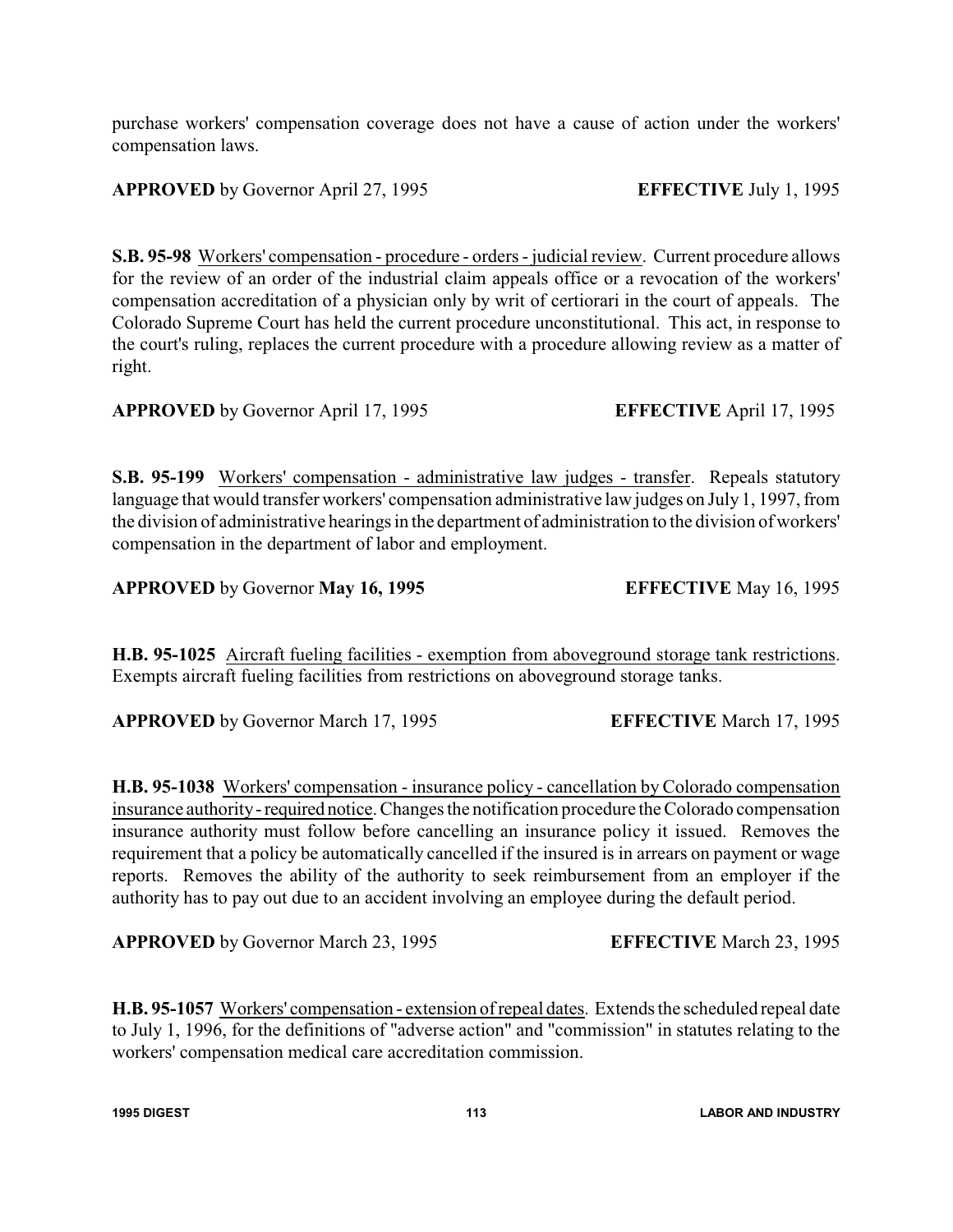**H.B. 95-1158** Colorado compensation insurance authority - cooperative arrangements disbursements. Authorizes the Colorado Compensation Insurance Authority ("CCIA") to enter into arrangements with other entities for the purpose of carrying out CCIA powers, duties, and functions.

Authorizes the CCIA manager to pay reinsurance premiums out of the CCIA fund. Requires disbursements made at the direction of the CCIA manager to be approved by the state treasurer if they are not to be made on a warrant drawn upon a voucher issued by the CCIA board. States that payments not presented for payment within 6 months of issuance may be cancelled pursuant to the same provisions as warrants.

**APPROVED** by Governor May 25, 1995 **EFFECTIVE** May 25, 1995

**H.B. 95-1183** Petroleum storage tanks - regulation. Transfers responsibilities for the administration of underground and aboveground storage tanks from the department of public health and environment to the department of labor and employment. Consolidates the laws concerning petroleum storage tanks that are currently in separate areas of the statutes. Requires the petroleum storage tank advisory committee to contract for services to reduce the backlog of claims.

Changes the names of the underground storage tank fund and the underground storage tank advisory committee to the petroleum storage tank fund and the petroleum storage tank advisory committee, respectively, to reflect the participation of owners and operators of aboveground storage tanks.

Provides that if a certificate of eligibility is transferred to a purchaser of foreclosed property, such purchaser shall be eligible to receive moneys from the petroleum storage tank fund.

Repeals provisions concerning aboveground storage tanks which have been made obsolete by federal requirements.

Adds requirements for the timelyprocessing of applications for reimbursement. Requires the fund to reimburse a person whose application is not processed in a timely manner, by paying interest at a stated rate. Defines "timely manner" for this purpose.

Permits the fund to be subrogated to the rights of an owner or operator at the time a claim is filed with the petroleum storage tank fund, with respect to a claimed amount.

**APPROVED** by Governor May 8, 1995 **EFFECTIVE** July 1, 1995

**H.B. 95-1213** Unemployment compensation -temporaryemployees hired on an as-neededor on-call

**1995 DIGEST 114 LABOR AND INDUSTRY**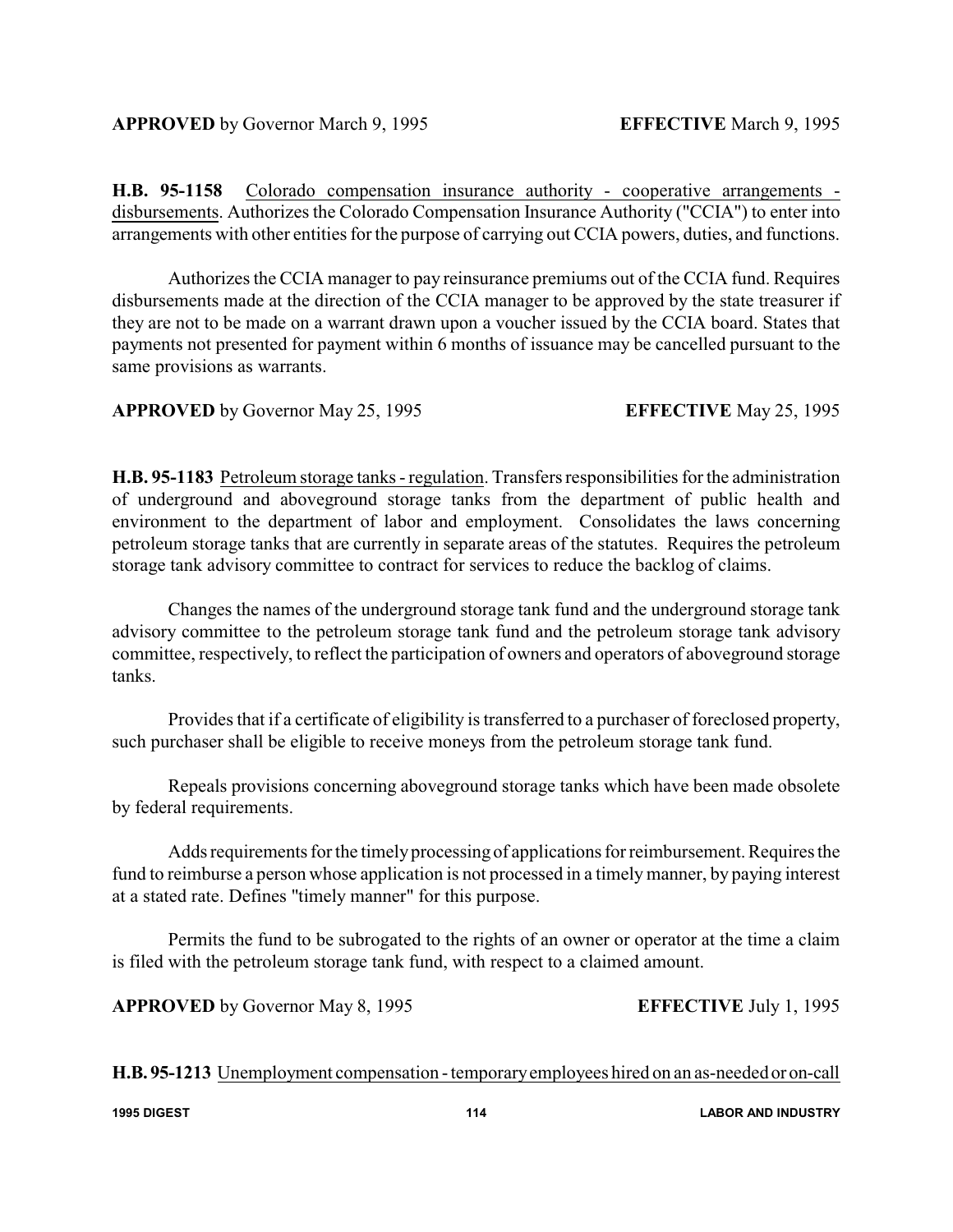basis. Defines a temporaryemployee as an individual employed on an irregular schedule who agrees to work on an as-needed or on-call basis. Requires an employer to give written notice, at the time of hire, to a temporary employee that the employee must contact the employer upon completion of an assignment and be available to work at certain agreed times or on an as-needed basis. Provides that a temporary employee is deemed to have voluntarily terminated employment for purposes of determining unemployment compensation benefits if the employee receives the notice and if: (1) The employee fails to comply with the requirements contained in such notice; or (2) The employee agreed to work on an as-needed basis and refuses all work within three separate pay periods when contacted by the employer.

Specifies that if the division of employment and training receives notice from the federal department of labor that the law created by the act (which provides that a temporary employee is deemed to voluntarily terminate employment when such employee refuses all work within three pay periods when contacted by the employer) does not conform to federal law, such law shall not be administered and the law regarding the unemployment compensation treatment of temporary help contracting firm employees applies to such employee. Requires the division to submit a copy of such nonconformance notice to the general assembly and the revisor of statutes.

**APPROVED** by Governor May 24, 1995 **EFFECTIVE** July 1, 1995

**H.B. 95-1217** Unemployment compensation - land professionals' services relating to minerals excluded from definition of employment. Excludes services performed by land professionals who perform services related to the purchase, exploration, and ownership of minerals from the unemployment compensation law's definition of "employment", if compensation is related to task completion not hours worked and if a contract provides that the land professional is an independent contractor.

**APPROVED** by Governor April 7, 1995 **EFFECTIVE** April 7, 1995

**H.B. 95-1265** Unemployment compensation - wages - exclusion from definition - weekend duty for national guard or military reserve - limitations. Excludes national guard and military reserve weekend duty pay from the definition of wages for purposes of calculating such wages for unemployment benefits. Limits the amount of weekend duty that may be excluded to a maximum of 72 hours in any one month. As part of the exclusion, excludes annual training for weekend national guard or military reserve from the definition of wages if the time-period for the training is approximately 2 weeks.

**APPROVED** by Governor May 16, 1995 **EFFECTIVE** May 16, 1995

**H.B. 95-1275** Unemployment compensation - benefits - requirements - conditions - disqualification. Establishes that a worker seeking unemployment benefits due to general health reasons must: (1) Be

**1995 DIGEST 115 LABOR AND INDUSTRY**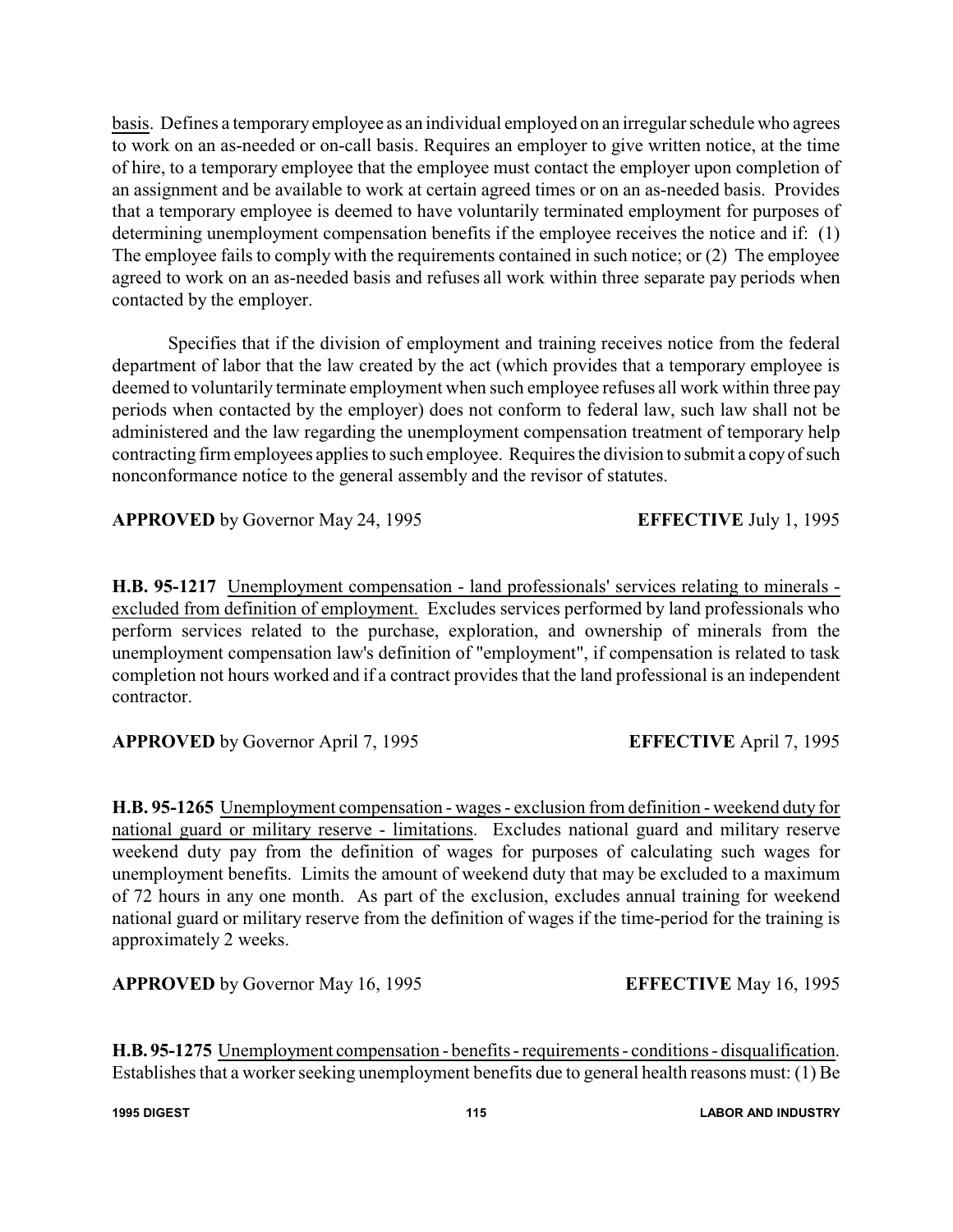unable to work for a period of time that exceeds the employer's medical leave of absence policy or the provisions of the federal "Family and Medical Leave Act of 1993", whichever is greater; (2) Inform the employer in writing of the health condition of the worker or the worker's spouse or dependent child before separation, if the employer gave notice of the written notice requirement; and (3) Allow the employer the opportunity to make reasonable accommodations for the worker's condition. States that, for purposes of providing a medical statement or submitting to an examination for an employer "within a reasonable period" after leaving work, the reasonable period includes the time before adjudication of the claim. In cases of injury or sudden illness where notification to the employer is subsequently given, requires that the notification be given no later than 2 working days after the injury or illness unless a physician provides a substantiating statement within one week of the employer's request.

To receive a full award when terminated for off-the-job or on-the-job use of intoxicating beverages or controlled substances: (1) Requires that the worker's substantiation of completion or enrollment in an approved treatment facility be in writing and signed by the approved treatment program's authorized representative; or (2) Requires the worker to submit written substantiation of registration in a program of corrective action that is signed by the approved treatment program's authorized representative; and (3) Clarifies that the division of employment and training is to verify that no prior award has been made to the same claimant within the preceding 5 years with regard to the use of intoxicating beverages or controlled substances.

States that a worker's loss of a shift differential or overtime pay shall not be considered by the division of employment and training to be an unreasonable reduction in a worker's rate of pay unless the employer guaranteed it. Restricts "good cause" for refusing to work overtime to cases of "reasonable", compelling personal reasons "as determined by the division".

Concerning the list of available grounds for disqualification of benefits: (1) Adds the refusal or failure to maintain unrestricted licenses or other professional designations that are necessary to perform the worker's job; (2) Adds endangering the life of other persons; (3) Deletes the use of profane language; (4) Specifies that the intentional falsification of certain records is grounds for disqualification, whether or not substantial harm or injury was incurred; (5) Includes on-the-job distribution of not medically prescribed intoxicating beverages or controlled substances; and (6) Clarifies that any loss of a license or other professional designation that is essential to job performance is grounds for disqualification.

**APPROVED** by Governor April 20, 1995 **EFFECTIVE** July 1, 1995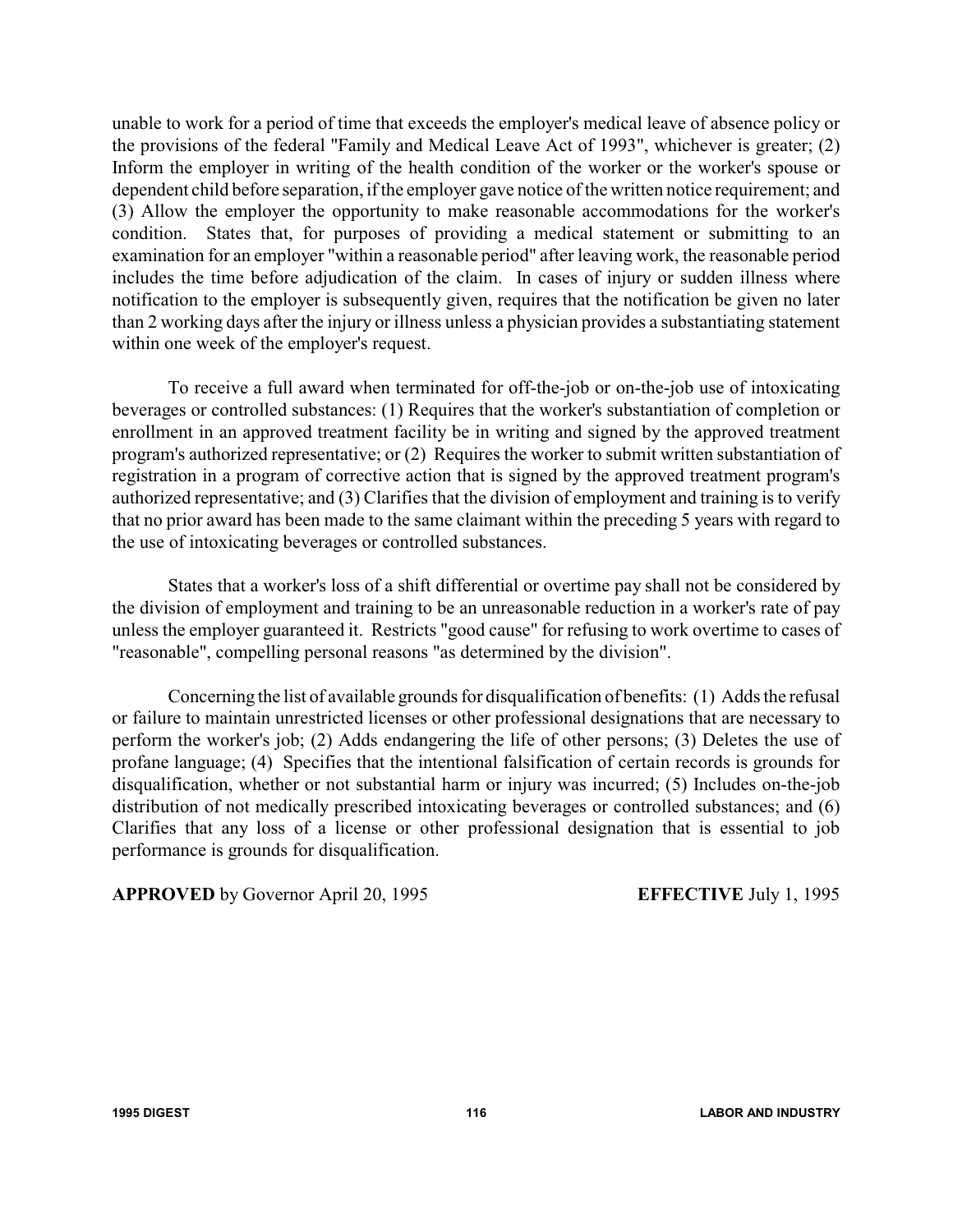### **MILITARY AND VETERANS**

**S.B. 95-58** Enlistment of women in state military forces - appointment and term of adjutant general and property and fiscal officer - communications between military personnel and general assembly.

Permits the governor to authorize the appointment or enlistment of women in the state military forces to the extent authorized by federal law. Makes the appointment of the adjutant general subject to the advice and consent of the senate. Repeals the 5-year term for the adjutant general and provides that the adjutant general serves at the pleasure of the governor. Prohibits adverse personnel actions against any military member for communicating with a member of the general assembly. Provides that the United States property and fiscal officer serves at the pleasure of the governor.

**APPROVED** by Governor April 21, 1995 **EFFECTIVE** April 21, 1995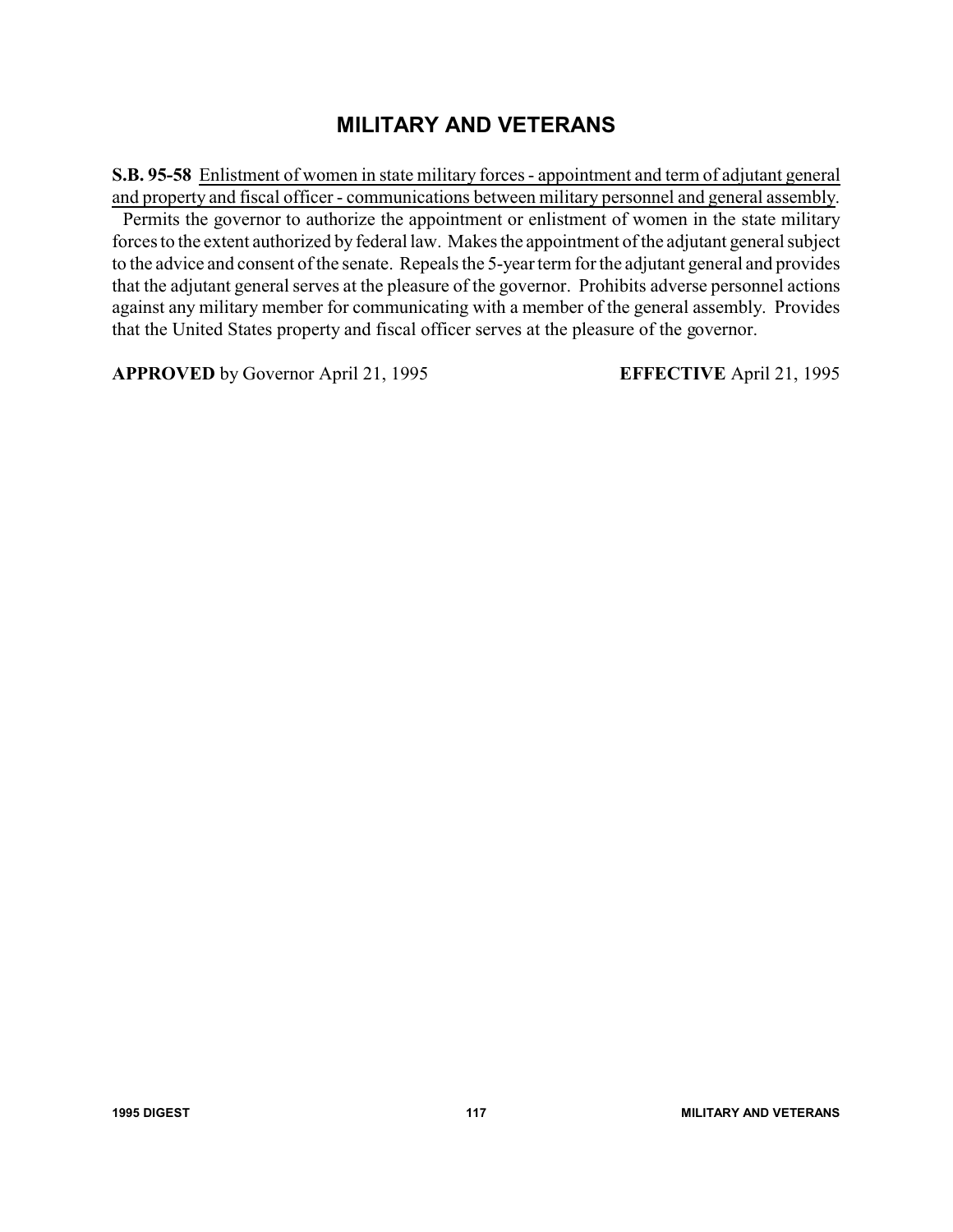# **MOTOR VEHICLES AND TRAFFIC REGULATION**

**S.B. 95-1** Vehicle registration fees - trucks and truck tractors - appropriation. Modifies the vehicle registration fees for trucks and truck tractors with an empty weight in excess of 16,000 pounds. Imposes higher fees for trucks and truck tractors operated by common or contract carriers than for other trucks and truck tractors. Eliminates a schedule of reduced fees for trucks and truck tractors operated less than 30,000 miles annuallyin all jurisdictions and prescribes a new schedule of reduced fees for trucks and truck tractors operated less than 10,000 miles annually in all jurisdictions. Authorizes the department of revenue to adopt rules allowing vehicle owners who apportion their vehicle registrations to register directly with the department those vehicles that qualify for the reduced fees due to low mileage.

Appropriates \$27,229, of which \$8,338 is from the highway users tax fund and \$18,891 is from cash exempt funds, to the department of revenue for the implementation of the act.

**APPROVED** by Governor May 31, 1995 **EFFECTIVE** January 1, 1996

**S.B. 95-11** Driver's licenses - period of revocation - probationary licenses - ignition interlock devices - appropriation. Imposes a 2 year period of license revocation for a person's second refusal to take a test to determine the alcoholic content of the person's breath or blood and a 3 year revocation for a third or subsequent refusal.

Establishes an ignition interlock device pilot program. Authorizes issuance of a probationary license to any person whose driver's license or provisional driver's license has been revoked because of any alcohol-related administrative proceeding if the person leases an approved ignition interlock device. Specifies the conditions under which an ignition interlock probationary license may be issued. Requires that any person obtaining such a probationary license lease the device at the person's own expense. Imposes a fee on ignition interlock device leasing agencies for each person leasing a device to cover program start-up and operational costs. Creates the interlock fund for the deposit of such fees and for any federal grant money received. Authorizes the department of public health and environment and the department of revenue to promulgate rules and regulations. Requires the office of transportation safety in the department of transportation to assess the ignition interlock program and include the results in a report to the general assembly by January 1, 1998. Provides for the repeal of the ignition interlock device pilot program on July 1, 1998.

Makes it a class 1 misdemeanor for any person to intercept, bypass, or interfere with an ignition interlock device or to drive a motor vehicle with knowledge that any person has tampered with the ignition interlock device.

Prohibits suspending the license of a driver if the same offense or conviction that caused the driver to obtain the number of points required for suspension also subjected the driver to a license restraint with a determined reinstatement date; except that the license may be suspended despite the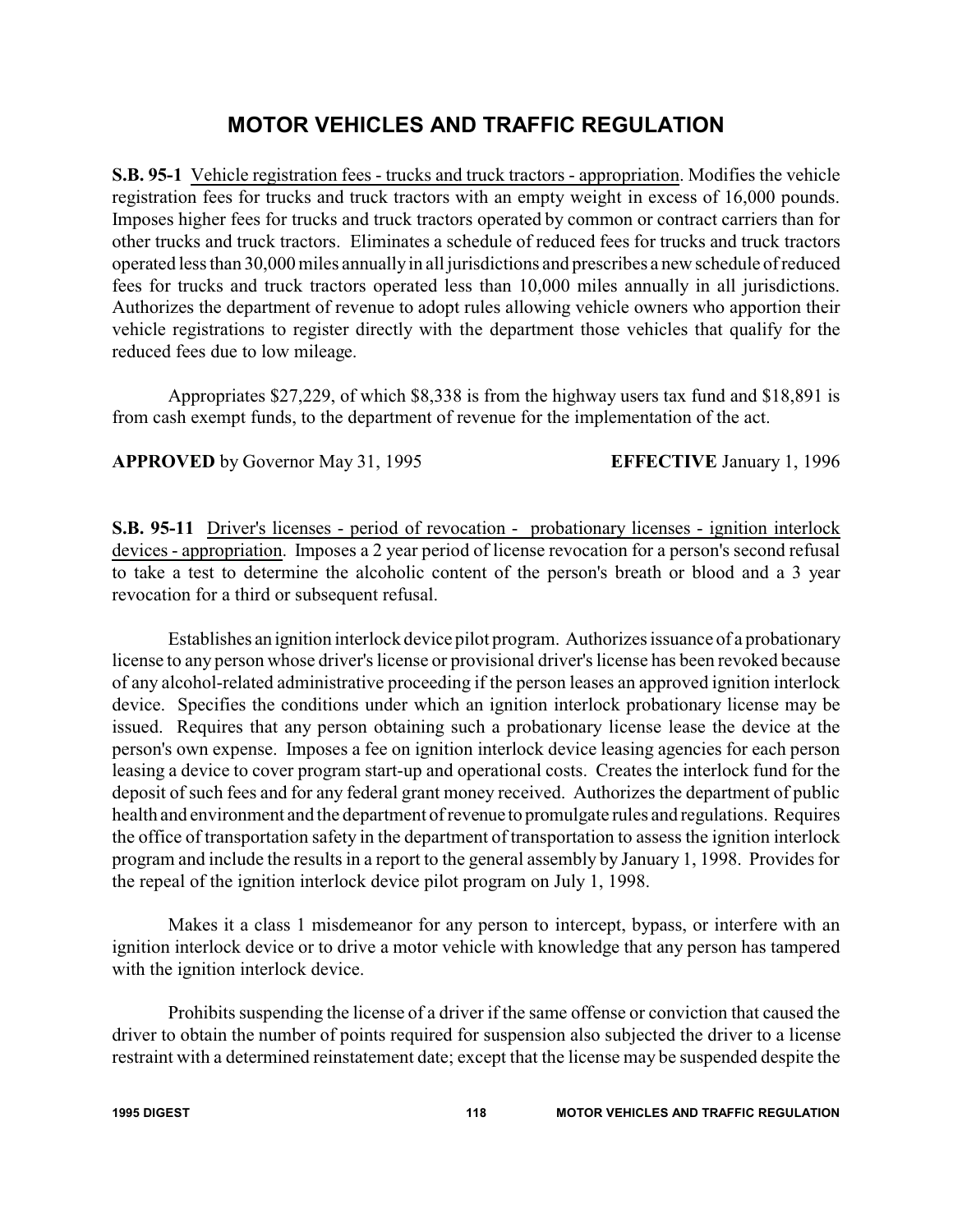restraint for the same offense or conviction if the person's license or driving privilege was revoked for refusal to submit to testing for alcohol or drugs. Directs that the points that were accumulated shall be utilized by the department of revenue to determine whether to impose any future license suspension if the driver accumulates any additional points against his or her license.

Appropriates from the interlock fund \$67,698 to the department of revenue and \$10,867 to the department of public health and environment for the implementation of the act.

**APPROVED** by Governor June 5, 1995 **EFFECTIVE** July 1, 1995

**S.B. 95-127** Traffic offenses - sealing of records of alcohol- or drug-related traffic offenses mandatory license revocation for underage possession or consumption of ethyl alcohol - proof of prior alcohol- or drug-related convictions - community service for insurance violations. Prohibits a court from sealing any court record pertaining to an alcohol- or drug-related traffic offense.

Requires the department of revenue to immediately revoke the driver's license or permit of any driver upon receipt of a record showing that such driver has been convicted of illegal possession or consumption of ethyl alcohol by an underage person.

States that an authenticated copy of the record of a previous conviction or judgment for an alcohol- or drug-related traffic offense is prima facie proof of the prior conviction for the purposes of sentencing a person for a second or subsequent offense. Eliminates the requirement that a person convicted of a driving violation involving the use of drugs or alcohol appear before the sheriff in order that photographs and fingerprints be taken.

Makes the penalty of community service for any person convicted of a motor vehicle insurance violation a matter of discretion for the court rather than a mandatory sentence.

**APPROVED** by Governor April 21, 1995 **EFFECTIVE** July 1, 1995

**S.B. 95-164** Motor vehicle restraint systems - mandatory use of safety belts by children - use of child restraint systems. Requires that the following children be provided with and fastened into a safety belt system if transported in a privately owned noncommercial vehicle or a vehicle operated by a child care center: (1) Any child at least 4 years of age but not yet 16 years of age; or (2) Any child under 4 years of age and weighing at least 40 pounds.

Eliminates the provision limiting child restraint system requirements to state residents. Requires that any child under 4 years of age and under 40 pounds transported in any vehicle operated by a child care center, in addition to any such child transported in a privately owned noncommercial vehicle, be provided with and fastened into a child restraint system.

Provides that the existing exemptions from the child restraint system requirements for any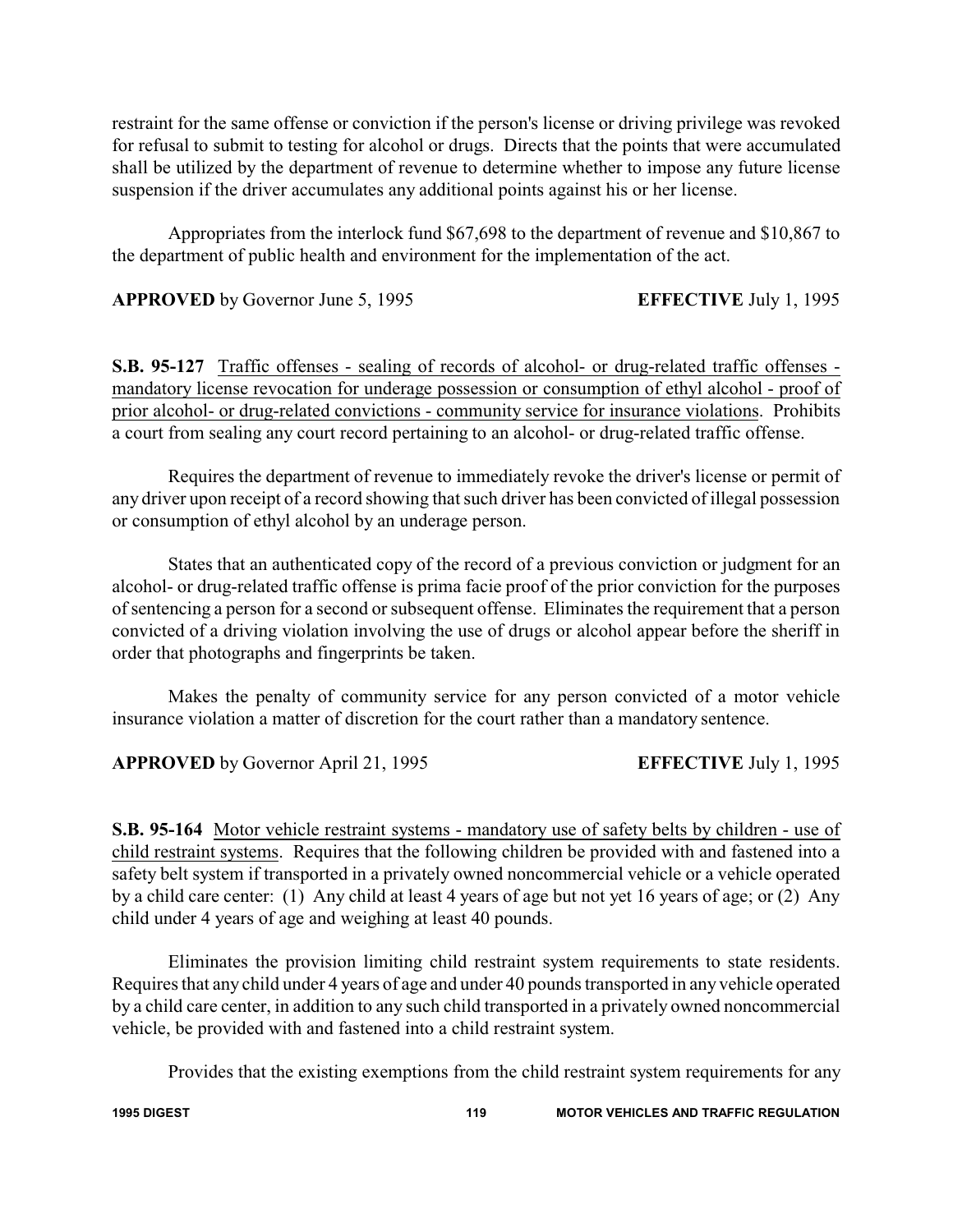child transported in a vehicle in which all seating positions with safetybelts or child restraint systems are occupied or for any child transported as the result of a medical emergency also apply to the safety belt requirements. Limits the exemption allowed when all seating positions in a vehicle with safety belts or child restraint systems are occupied to children transported in privately owned noncommercial vehicles.

Prohibits the use of a child restraint or safety belt system for a child under 16 years of age unless the system conforms to federal requirements.

Authorizes a court to waive the fine for failure to comply with child restraint system requirements if a driver provides evidence that the driver has acquired, purchased, or rented an approved child restraint system, rather than mandating the waiver of the fine in such circumstances.

**APPROVED** by Governor April 21, 1995 **EFFECTIVE** July 1, 1995

**S.B. 95-167** License plates - automobile dealers and wholesalers - full-use dealer plates - transfer and assignment - annual fee - appropriation. Authorizes the department of revenue to issue full-use dealer plates to be used in lieu of, in the same manner as, and to the same extent as license plates issued for privately-owned motor vehicles. Specifies that such plates may be issued to a motor vehicle dealer or wholesaler who: Has sold more than 25 motor vehicles in the 12 months preceding application; purchases an existing motor vehicle dealership or wholesale business that has sold more than 25 vehicles during the 12 months preceding application; or obtains a license to operate a new or used motor vehicle dealership or wholesale business with an inventory of 50 or more motor vehicles.

Specifies that full-use dealer plates may be used only for vehicles owned and offered for sale by the dealer or wholesaler. Prohibits such plates from being used on vehicles that are commonly used for towing or to pick up or deliver parts. Authorizes the dealer or wholesaler to transfer such plates from one motor vehicle to another without being required to report the transfer. Authorizes the motor vehicle dealer or wholesaler to assign the use of full-use dealer plates to persons authorized to utilize dealer plates under existing law and to the motor vehicle dealer's or wholesaler's employees, customers, and family members.

Specifies that the annual fee for full-use dealer plates shall be established and adjusted annually by the department of revenue based on the average of specific ownership taxes and registration fees paid for passenger vehicles and light duty trucks that are 7 model years old or newer and that were registered during the one-year period preceding January 1 of each year. Specifies that such plates are valid for a period not to exceed one year, and requires each such plate to expire on June 30 in the year of expiration.

Requires the return of such plates within 10 days upon closure of a motor vehicle dealership or wholesale business.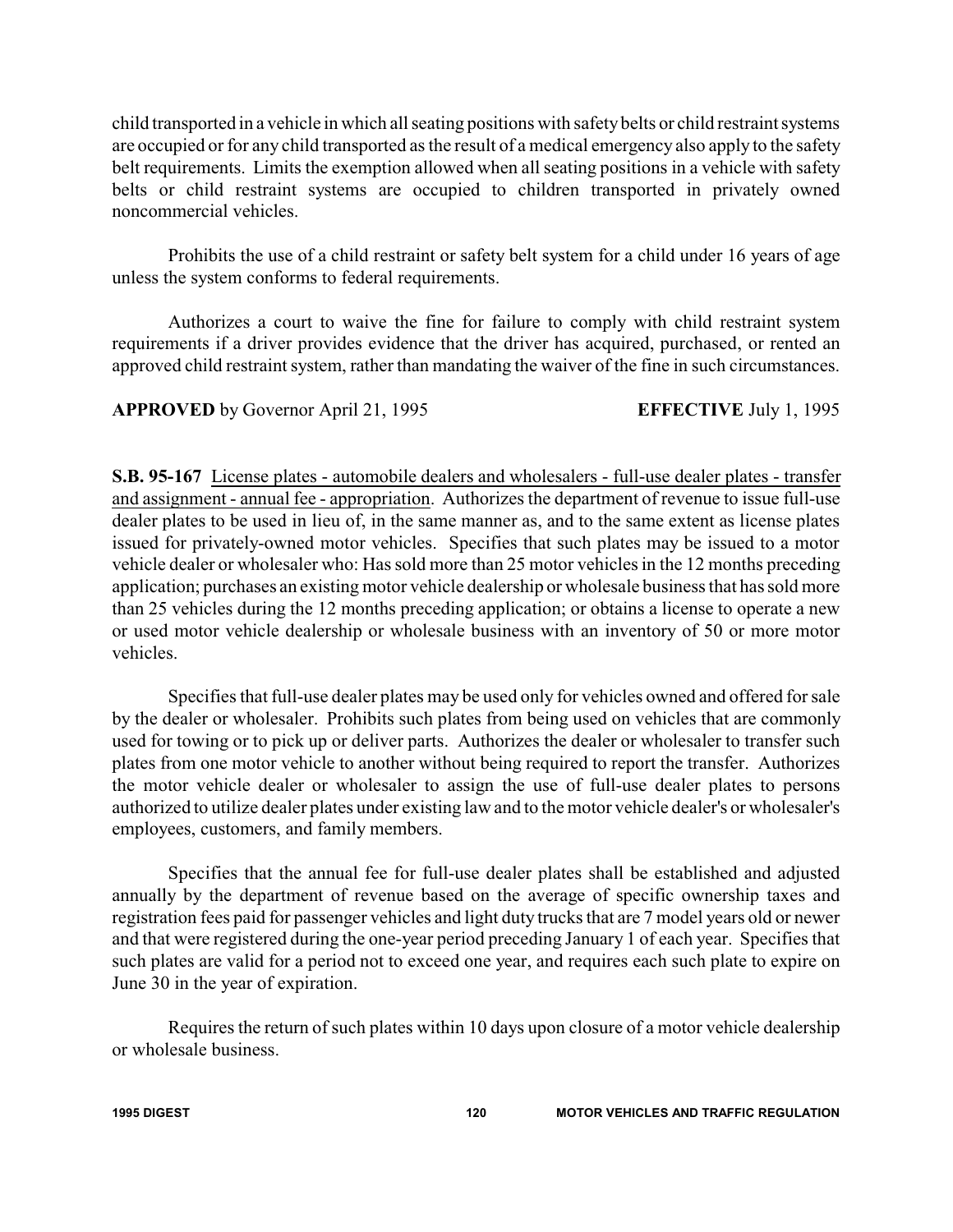Appropriates \$10,277 out of the distributive data processing fund to the department of revenue for the implementation of the act.

### **APPROVED** by Governor May 23, 1995 **EFFECTIVE** January 1, 1996

**S.B. 95-172** Motor vehicle insurance - uninsured motorists - study. Directs the transportation legislation review committee to examine the problem of uninsured motorists and to propose legislation to alleviate the problem. Directs the committee to examine the current compulsorymotor vehicle insurance system and other enforcement mechanisms, including uninsured motorist identification database programs adopted in other states, which help law enforcement verify owner compliance with motor vehicle financial security requirements.

**APPROVED** by Governor May 23, 1995 **EFFECTIVE** May 23, 1995

**S.B. 95-173** Traffic laws - 1994 recodification - correction of errors and omissions. Corrects internal statutory references in the 1994 traffic code recodification. In addition to the authority granted to issue special license plates to members of the general assembly for passenger cars, authorizes the department of revenue to issue such plates for members' trucks weighing less than 16,000 lbs. Classifies certain windshield and windshield wiper-related violations as Class B traffic infractions and sets a fine for such violations. Specifies that the unlawful installation, coverage, or treatment of a windshield is a misdemeanor. Clarifies that school buses with a seating capacity of 15, rather than 9, are not required to use signal lights. Repeals obsolete language.

**APPROVED** by Governor May 25, 1995 **EFFECTIVE** May 25, 1995

**H.B. 95-1003** Motor vehicle registration materials - unlawful acts. Adds language to clarify that it is unlawful for any person to offer for sale any certificate of title, validation tab or sticker, or registration number plate that the person knows is stolen.

**APPROVED** by Governor March 23, 1995 **EFFECTIVE** July 1, 1995

**H.B. 95-1021** Specific ownership tax - rental vehicles - submission of taxes to county where vehicles are rented. Requires any rental vehicle owner who is authorized to collect specific ownership taxes from the users of such vehicles to submit such taxes and the monthly report regarding such taxes to the county clerk in the county where the vehicles are rented rather than the county where the owner's principal place of business is located.

**APPROVED** by Governor March 17, 1995 **EFFECTIVE** July 1, 1995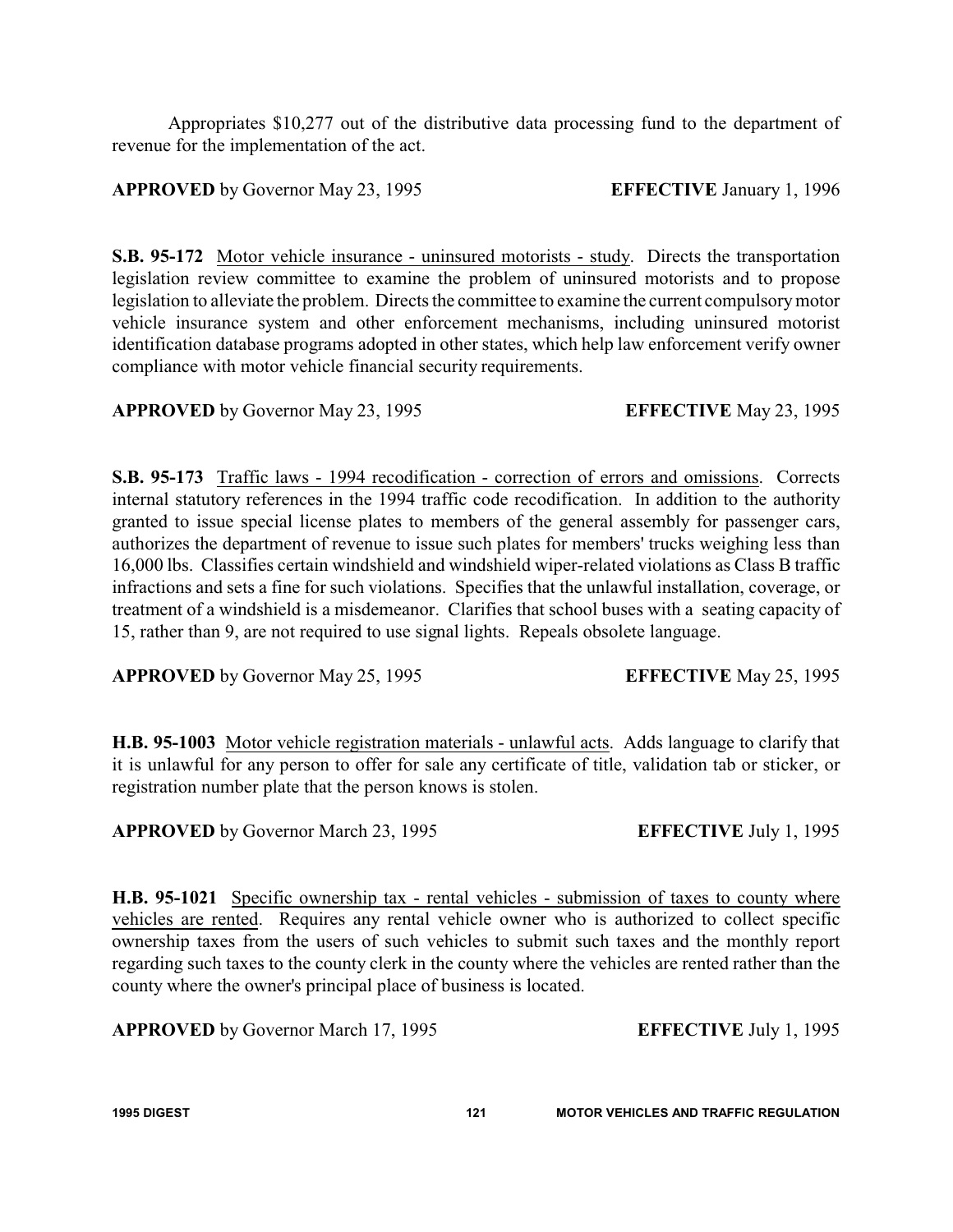**H.B. 95-1085** Truck tractors - "laden" and "unladen" - commercial vehicle combinations - height and length limitations - transportation of automobiles and boats - foreign commercial semitractors - registration pursuant to reciprocal agreement. Changes the definition of the term "truck tractor" by making a distinction between "laden" and "unladen" truck tractors. Specifies that exclusions applicable to the 75-foot length limitation forspecialized equipment used in combination to transport automobiles and boats include the automobiles or boats being transported and any extension device used for loading; except that the projected load, including such extension devices, may not extend more than 4 feet from the front of the vehicle or more than 6 feet from the rear.

When a reciprocal registration agreement exists between Colorado and a foreign entity, includes foreign commercial semitractors operated within this state among the vehicles to be registered and reregistered only in accordance with such reciprocal agreement.

**APPROVED** by Governor May 16, 1995 **EFFECTIVE** July 1, 1995

**H.B. 95-1156** Mandatory automobile insurance - proof of financial responsibility - evidence of insurance - satisfaction of judgment. Makes the following changes to the motor vehicle financial responsibility law:

! Allows the parties to a dispute arising from an accident involving an uninsured motorist to use a contract as security for repayment to the injured party;

! Authorizes the executive director of the department of revenue to approve the form of a contract used as security;

! Requires notice if the obligor on the contract is in default;

• Requires the executive director to suspend the license of any obligor who does not cure a default on a contract used as security and specifies that such suspensions shall be for a period of time of at least 3 years rather than the current 1-year period;

• Changes the period of time after a judgment is entered that such judgment is deemed satisfied from 3 years to 6 years; and

! Defines "evidence of insurance" as proof of a complying policy to differentiate that term from "proof of financial responsibility" and the requirements associated with furnishing proof of financial responsibility.

**APPROVED** by Governor May 31, 1995 **EFFECTIVE** July 1, 1995

**H.B. 95-1219** Drivers' licenses - applicants under 18 years of age - outstanding judgment or warrant - administrative processing fee. Extends the prohibition against issuing a driver's license to an applicant who has an outstanding judgment or warrant to include applicants under 18 years of age.

Authorizes the issuance of a driver's, minor driver's, or provisional driver's license if there is no outstanding judgment or warrant. Prohibits issuance if there is an outstanding judgment or warrant. Requires any person who satisfies an outstanding judgment or warrant to pay a \$30 administrative processing fee for each such judgment or warrant in addition to all other penalties,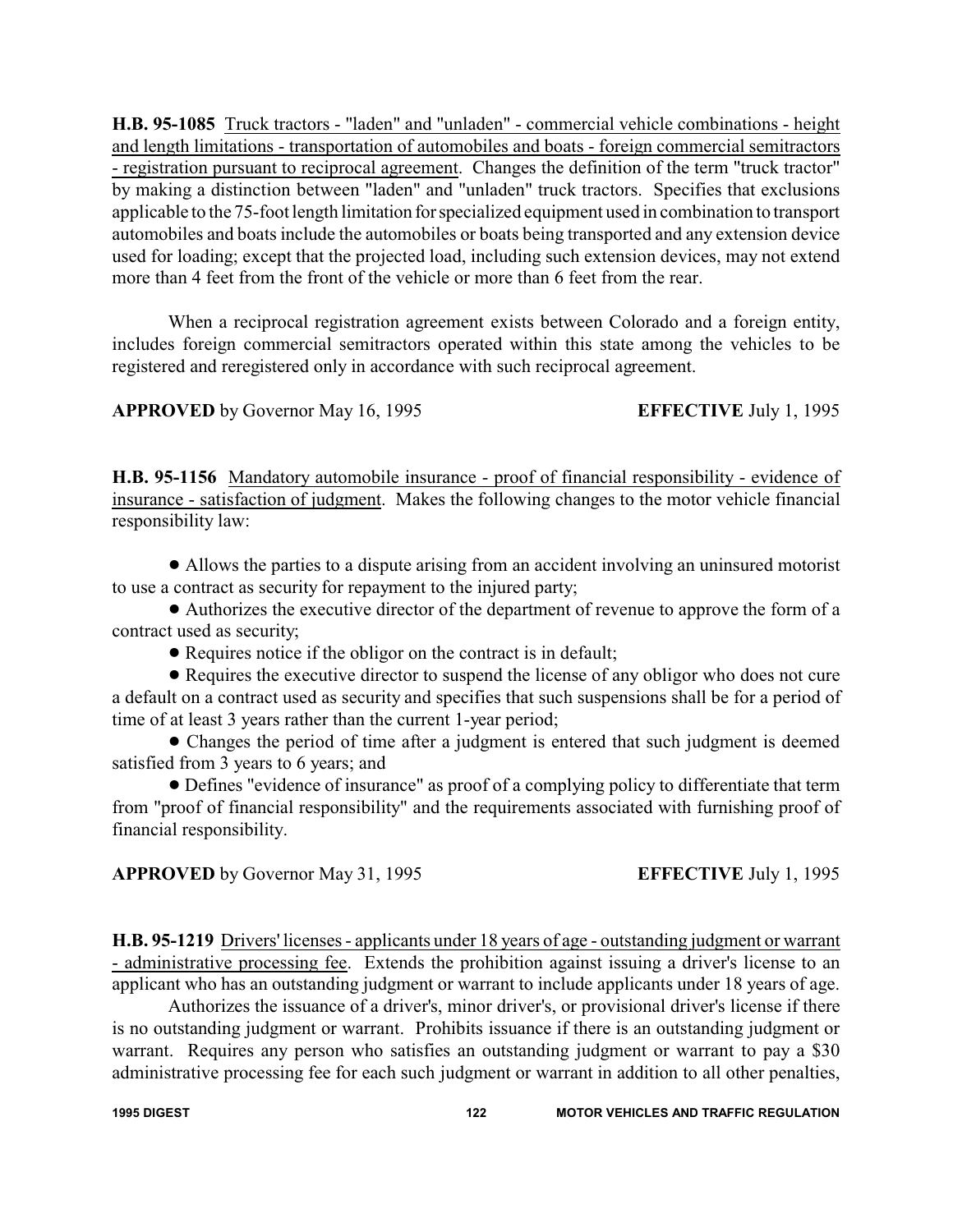costs, or forfeitures. Directs the court to remit half of the fee to the department of revenue and to retain the remainder.

**APPROVED** by Governor May 25, 1995 **EFFECTIVE** July 1, 1995

**H.B. 95-1222** Used motor vehicle sales - certificates of title - time of delivery for out-of-state certificates - monthly report - repeal. Requires motor vehicle dealers to deliver or facilitate the delivery of an out-of-state certificate of title to the purchaser or transferee within 30 days after the date of sale rather than requiring delivery of the certificate immediately upon sale.

Repeals the requirement that used motor vehicle dealers submit a monthly report to the auto theft division of the Colorado state patrol that describes certain out-of-state vehicles held by such dealers.

**APPROVED** by Governor April 7, 1995 **EFFECTIVE** July 1, 1995

**H.B. 95-1236** Motor vehicle registration - exemption for certain nonresidents. Exempts the following nonresident motor vehicle owners from provisions of Colorado law that require a motor vehicle to be registered in this state:

! A nonresident gainfully employed in Colorado using his or her own motor vehicle in commuting daily from such person's home state to such person's place of employment within this state; and

! A nonresident student enrolled in an institution of higher education in this state when such student displays a valid nonresident student identification tag issued by the institution where the student is enrolled.

Specifies that the exemption is applicable only if the state in which such nonresident owner resides extends the same privileges to Colorado residents gainfully employed or enrolled in an institution of higher education within the boundaries of that state.

**APPROVED** by Governor March 31, 1995 **EFFECTIVE** March 31, 1995

**H.B. 95-1285** Motor vehicle repair garages - consent for repairs - storage charges - repair estimates - warranties - penalties. Clarifies that the requirement that written consent be obtained before repairs may be performed by a motor vehicle repair garage is waived if a motor vehicle is towed to the garage or left by the customer outside of normal business hours or if a waiver is signed. Limits the waiver of written consent when a vehicle is towed to a garage or left by the customer outside of normal business hours to a maximum of \$100 in labor and parts.

Sets the maximum amount that may be charged for storage if a customer fails to remove a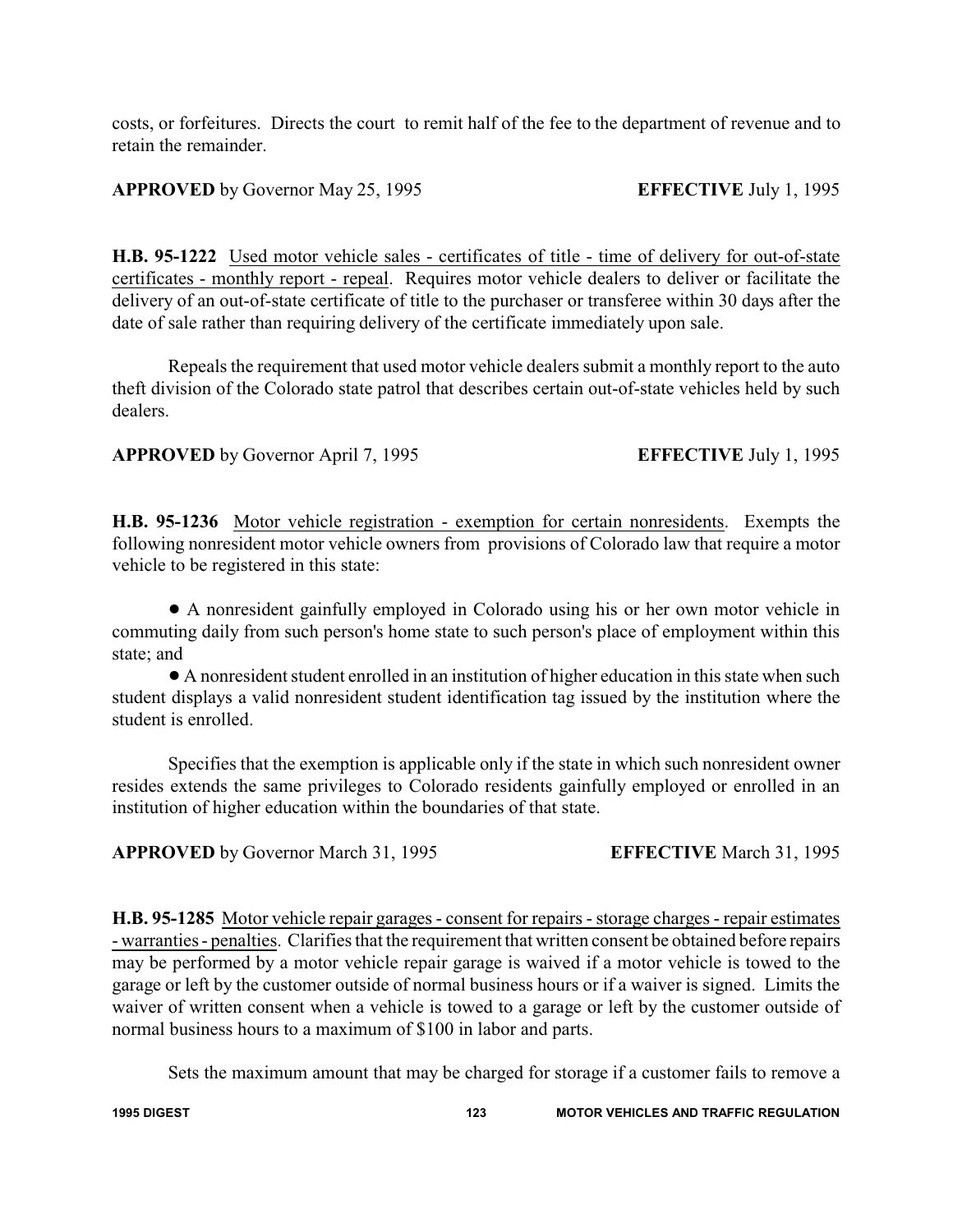motor vehicle within 3 days after completion of repairs at \$10 per day. Requires that the amounts that may be charged for storage be conspicuously printed on the written estimate provided to the customer and provides a notice that is required to be printed on the estimate. Requires that a garage provide a record on the invoice regarding the notice that is given to the customer about the completion of motor vehicle repairs. Requires that storage charges be assessed in accordance with the statutory provisions regarding mechanics liens if a garage chooses to sell a customer's property in accordance with such provisions.

Shortens the time period during which a garage is required to notify a customer if there is a change in the expected date of completion of motor vehicle repairs from 3 days to 24 hours. If a repair contract is cancelled because of the failure of the garage to provide notice of a change in completion date or because of the customer's refusal to consent to a change in the completion date, provides that the garage in not required to reassemble the motor vehicle without cost if the customer has previously been notified regarding the impracticality of such reassembly.

Requires a garage to specify in the original estimate whether parts to be installed are new, used, reconditioned, or rebuilt.

If a motor vehicle is returned to a repair garage that issued a warranty, requires the garage to provide a notice to the customer that specifies that the repair work is under warranty and that provides the customer with a completion date for the repair.

Modifies the criminal penalties for conviction of specified violations of the "Motor Vehicle Repair Act of 1977". Establishes a new criminal penalty for violations of other provisions of the act. Increases the minimum penalty awarded in a successful civil action to enforce the act. Requires that a demand to a garage for damages under the act be in writing and be sent by certified mail. Provides that a garage convicted of a third violation under the act may be subject to the provisions of the "Colorado Consumer Protection Act".

**APPROVED** by Governor May 22, 1995 **EFFECTIVE** January 1, 1996

**H.B. 95-1349** Substitute license plates - surrender of plate - issuance of identical substitute personalized plates - 12-month waiting period when plate not surrendered. If a license plate to be replaced is in the possession of an applicant for a substitute plate, requires the applicant to surrender the plate to the department of revenue at the time of application.

When an application for a substitute personalized plate is accompanied by the personalized plate to be replaced, requires the department to issue a substitute personalized plate bearing the identical sequential combination of letters and numbers that appeared on the plate to be replaced.

If a number or personalized license plate is lost, stolen, or otherwise not surrendered to the department at the time an application for a substitute plate is made, requires a 12-month waiting period prior to the reissuance of a license plate bearing the identical sequential combination of letters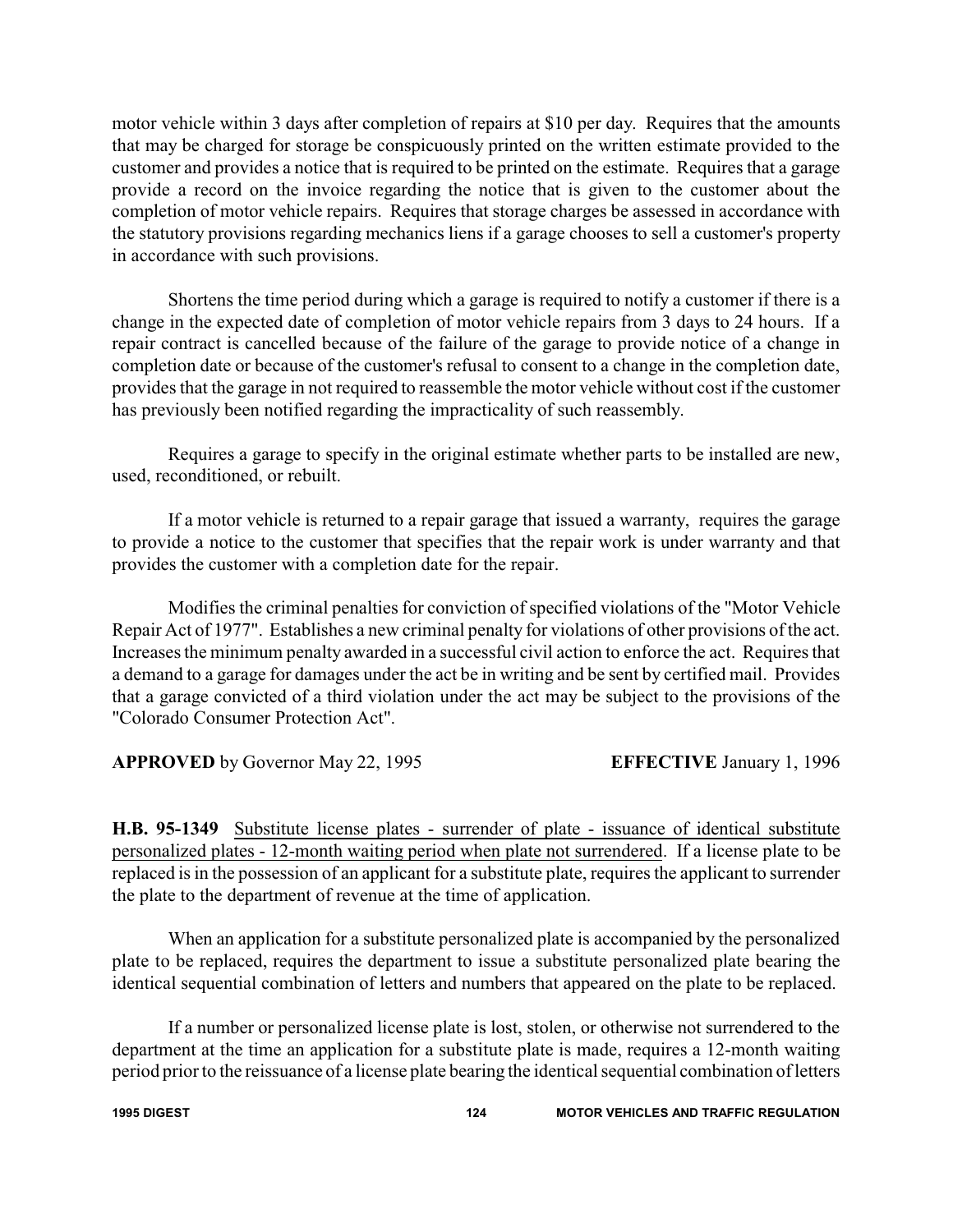and numbers that appeared on the plate to be replaced.

**APPROVED** by Governor May 25, 1995 **EFFECTIVE** July 1, 1995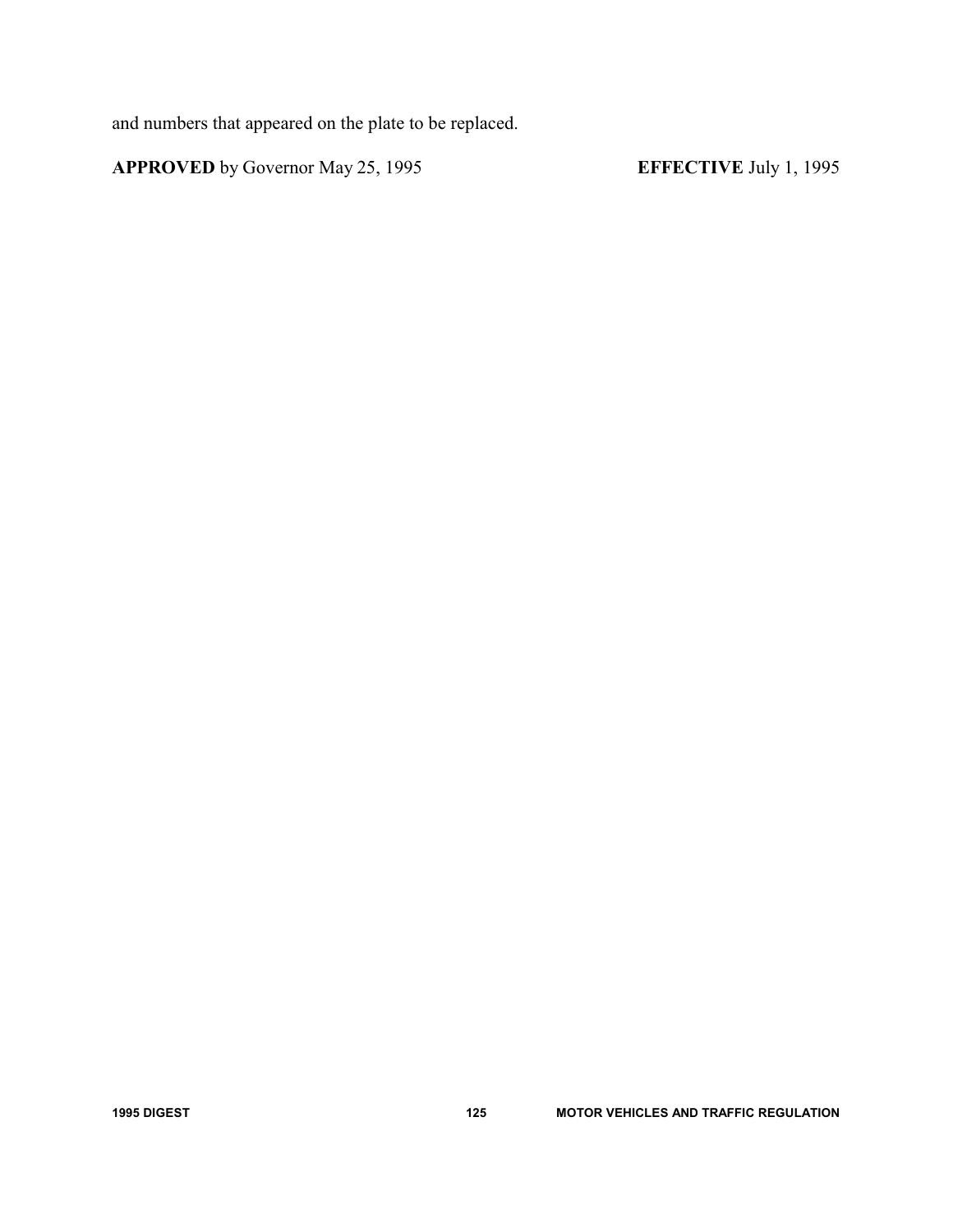# **NATURAL RESOURCES**

**S.B. 95-44** Recreational trails system - board of parks and outdoor recreation members' term limits deleted - recreational trails committee membership - snowmobiles and off-highway vehicles. Deletes the limitation on the number of terms members of the board of parks and outdoor recreation may serve. Adds that such board may grant funds to nonprofit organizations for recreational trail purposes. Adds one member to the Colorado recreational trails committee to be appointed from the public at large.

Modifies snowmobile and off-highway vehicle registration fees for registration periods beginning on and after July 1, 1995. Removes the authority to issue special snowmobile registrations. Requires snowmobile dealers to have purchasers complete a registration application and pay the registration fee at the time a snowmobile is purchased and provides for a class 2 petty offense, including a fine of \$50, upon the dealer's noncompliance.

Changes the penalty from a misdemeanor to a class 2 petty offense and increases the fine from \$25 to \$35 for violating the snowmobile and off-highway vehicle registration laws. Requires the reporting of off-highway vehicle accidents, limits the circumstances under which a snowmobile accident must be reported, and changes the penalty for failing to report a snowmobile or off-highway vehicle accident from a misdemeanor to a class 2 petty offense.

Clarifies that the federal government determines which routes on federal lands are authorized for off-highway vehicle use.

**APPROVED** by Governor April 27, 1995 **EFFECTIVE** July 1, 1995

**S.B. 95-119** Moose hunting license raffle - appropriation. Allows the division of wildlife annually to issue 2 licenses for hunting shiras moose by auction or raffle in the same manner and pursuant to the same criteria for issuing rocky mountain big horn sheep and rocky mountain goat licenses. Requires all proceeds from the auction or raffle to be used for shiras moose special projects, research, habitat development, or educational projects.

Appropriates \$10,000 to the department of natural resources for allocation to the division of wildlife for the implementation of the act.

**APPROVED** by Governor May 16, 1995 **EFFECTIVE** May 16, 1995

**S.B. 95-156** Mined land reclamation - construction materials - appropriation. Creates the "Colorado Land Reclamation Act for the Extraction of Construction Materials". Requires the costs of land reclamation to bear a reasonable relationship to the environmental benefits derived from the reclamation efforts.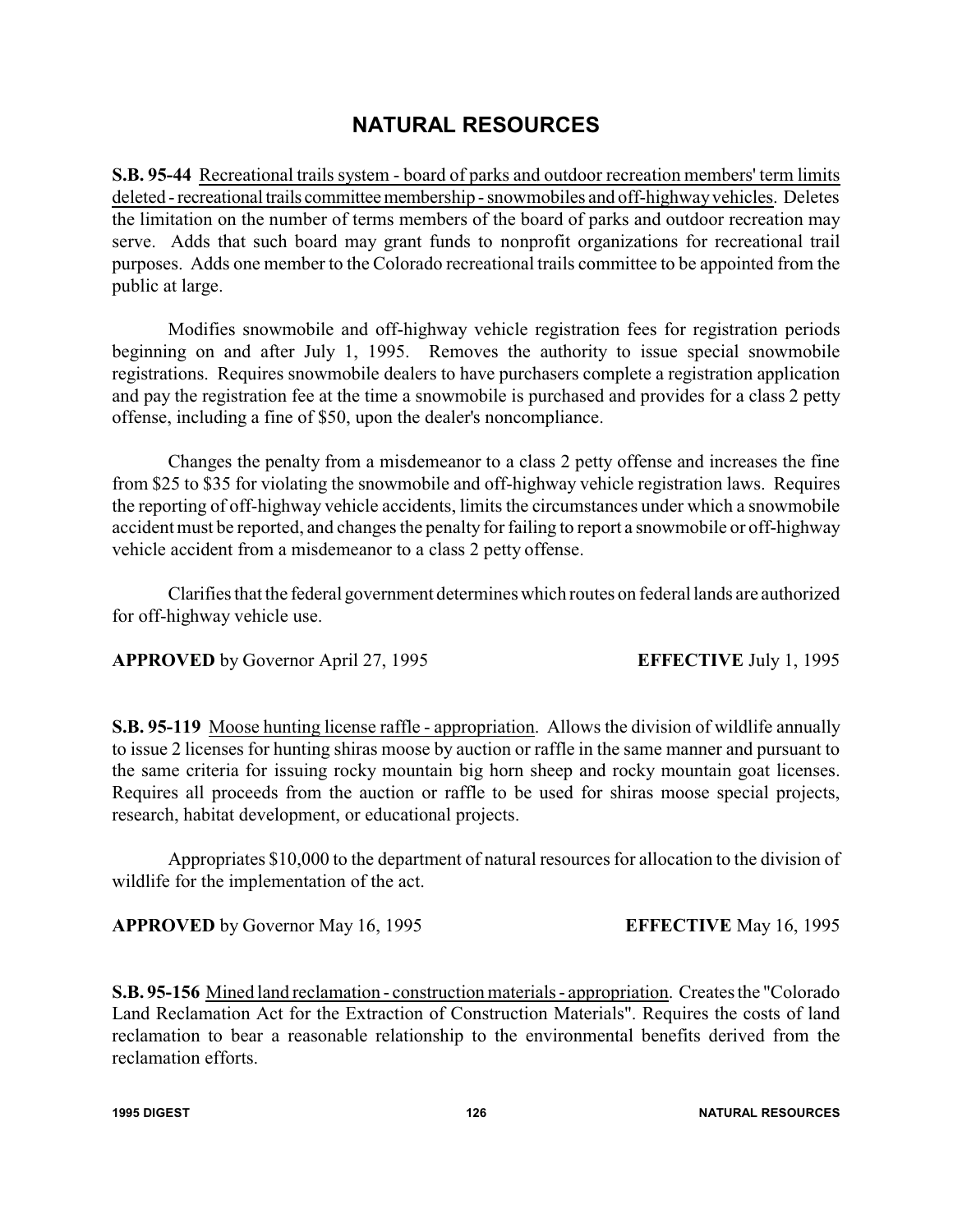Grants the board of mined land reclamation (the "board") and the office of mined land reclamation (the "office") the authority to approve reclamation permits for construction material mining. Requires a mine operator to obtain a permit from the board or the office prior to extracting construction material. Allows operators to continue extracting materials under permits issued prior to and valid as of July 1, 1995.

Specifies the procedure for obtaining reclamation permits, including:

- ! Requirements for the application, the reclamation plan, and the map of affected lands;
- The time for completing the reclamation plan; and
- Procedures for amending the permit.

Establishes an expedited application process for limited-impact operations, procedures for broadening a limited-impact permit, and composite applications for mines operated by a local government. Creates an expedited process for operations that extract highway materials under a government contract.

Specifies procedures for conducting exploration operations, including:

- ! Providing notice to the board of intent and completion;
- ! Providing financial warranties;
- Abandoning exploratory drill holes.

Establishes procedures for persons to file objections to and statements in support of permit requests and to petition for a hearing on any permit request. Sets the procedures and timelines for board action on permit requests and grounds for denying permit requests.

Specifies the duties of an operator in performing reclamation under the reclamation plan, including submittal of annual fees, reports, and maps. States the requirements for reclamation plans. Establishes the required performance and financial warranties that each operator must submit, the procedures for release of said warranties, and the notice requirements for financial warrantors. Specifies the grounds and procedures for forfeiture of financial warranties and procedures by the attorney general to recover secured amounts.

Authorizes the board and the office to enter and inspect lands of an operator to ensure compliance with the act. Requires operators to notify the office of any situation that poses a danger to persons or property.

Requires that fees, assessments, and 5% of forfeited financial warranties be deposited in the mined land reclamation fund, that civil penalties be deposited into the general fund, and that 95% of forfeited financial warranties be deposited into a special fund for reclaiming lands.

Authorizes the office or board to issue a cease and desist order to any person who operates without a valid permit or violates the act and to impose a civil penalty on such person. Establishes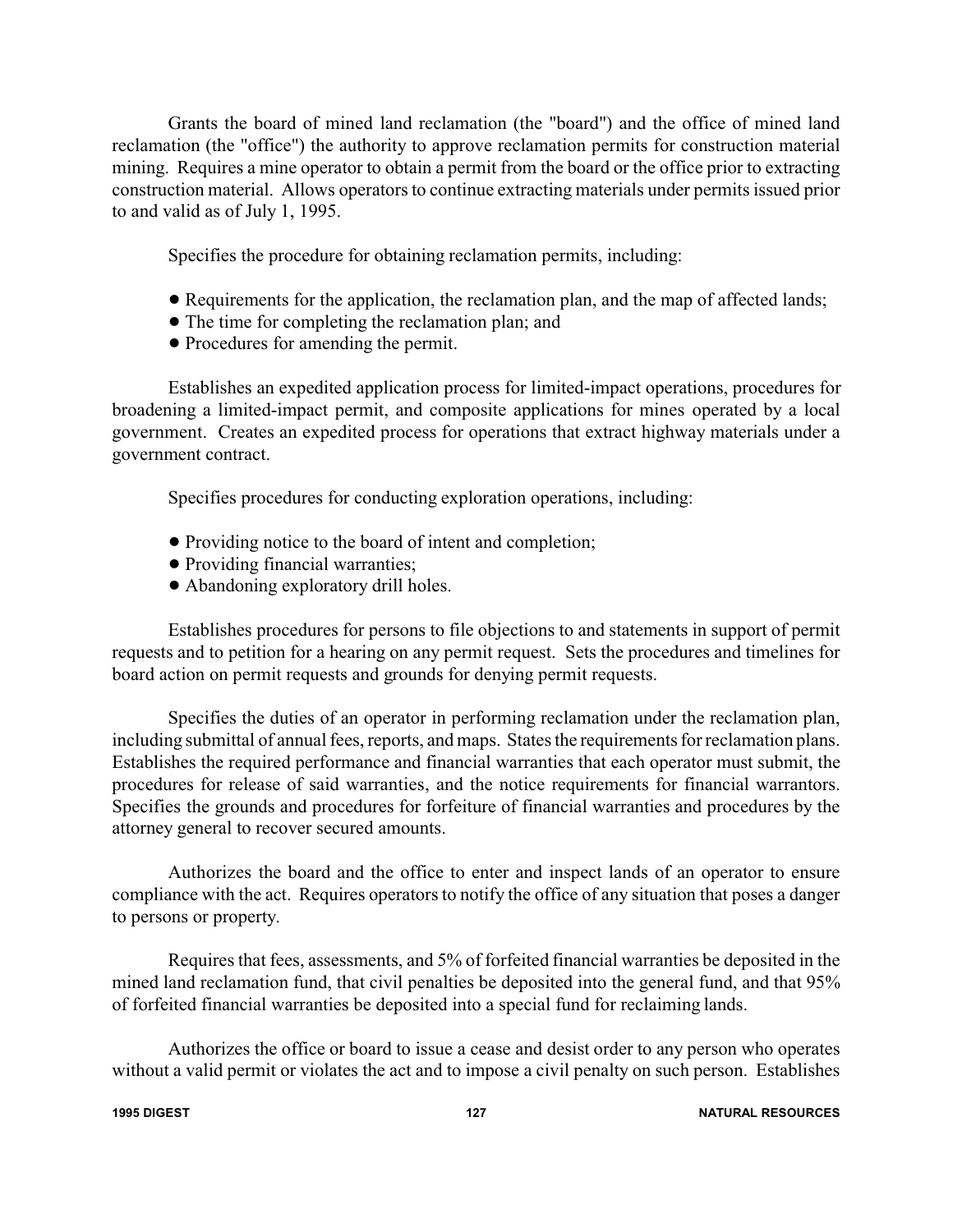procedures for notifying persons of violations of the act. Authorizes the board or office to request the attorney general to bring suit for permanent relief if a person violating the act fails to comply with imposed sanctions. Authorizes the board, after a hearing, to suspend, modify, or revoke a permit. Establishes the permit fee amounts.

Makes an appropriation of \$6,012 to the department of natural resources for legal services relating to the implementation of the act.

**APPROVED** by Governor May 31, 1995 **EFFECTIVE** July 1, 1995

**S.B. 95-194** State land board administration fund - continuation - appropriation. Revises the formula by which moneys are allocated to the state land board administration fund. Effective July 1, 1995, such allocations are limited to 106% of the aggregate amount appropriated to the state land board administration fund and the land and water management fund during the 1994-95 fiscal year. For years beginning after July 1, 1995, the allocation shall be limited to 106% of the immediately preceding year's allocation.

Extends the automatic termination date of the appropriation provisions for the state land board administration fund until June 30, 2000. Repeals the sunset date for the state board of land commissioners land and water management fund.

Appropriates \$75,000 to the state board of land commissioners for the implementation of the act.

**APPROVED** by Governor May 16, 1995 **EFFECTIVE** May 16, 1995

**S.B. 95-196** Parks and outdoor recreation laws - enforcement powers - penalty changes. Clarifies that the functions and powers of the division of parks and outdoor recreation ("division") and the board of parks and outdoor recreation include the enforcement of laws concerning river outfitters. Adds that a person who violates any river outfitter law that does not have a specific penalty is guilty of a class 2 petty offense. Specifies that the procedures for prosecuting persons who violate parks and outdoor recreation laws apply to petty offenses as well as misdemeanors and to violations of river outfitter laws. Applies the procedures for disposition of fines for violating parks and outdoor recreation laws to fines for violating the river outfitter laws.

Adds that a person who violates park and recreation area rules may be required to leave the area for a 24-hour period. Extends the time period in which an offender must pay a fine for parks and outdoor recreation violations from 15 to 20 days. Increases the fine for eluding a parks and recreation officer or other division officer from \$100 to \$300.

Changes the penalty for the following violations from a misdemeanor to a class 2 petty offense: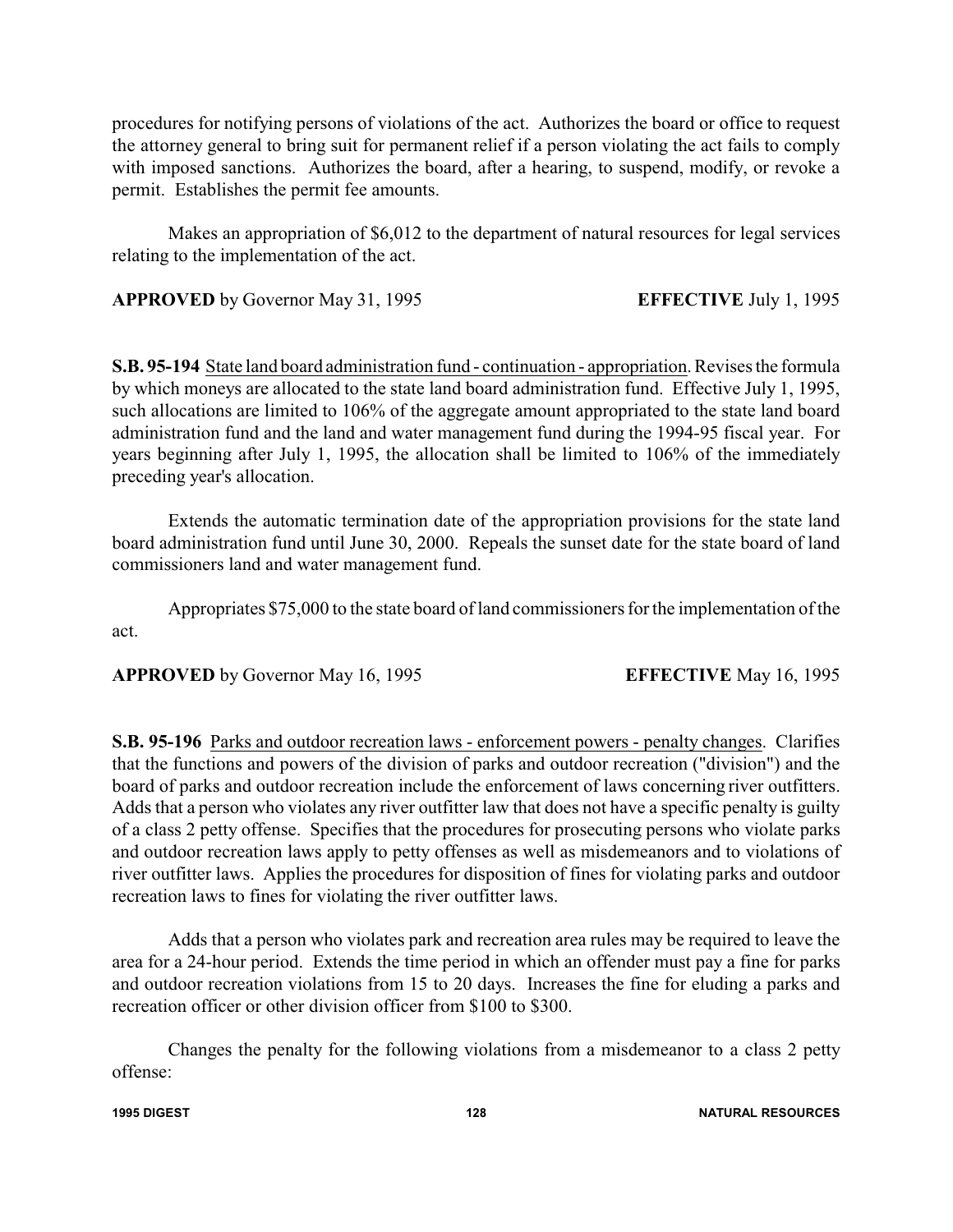• Operating an unregistered vessel;

! Refusing to allow use of a vehicle or any other means of transportation by an officer enforcing parks and outdoor recreation laws;

! Violating any parks and outdoor recreation law that does not have a specific penalty;

- Leaving a fire unattended;
- ! Damaging property under the control of the division;
- ! Operating a motorized vehicle on a designated nonmotorized trail;

! Transferring, giving false information in connection with the purchase of, or failing to allow inspection of any parks and outdoor recreation pass or registration;

• Failing to display a vessel registration number;

- ! Failing to keep a vessel's registration documentation on board the vessel for inspection;
- Renting vessels that are not registered or lawfully equipped;

! Operating a vessel in violation of equipment requirements, noise restrictions, or speed restrictions or in a careless or imprudent manner without due regard for the safety of persons, property, or wildlife;

• Failing to take the required actions when involved in a vessel accident; • Operating and using devices towed behind a vessel in an unlawful manner;  $\bullet$  Failing to obey an order to cease operation of a vessel when such operation is a safety hazard;

• Violating snowmobile or off-highway vehicle registration requirements;

! Operating a snowmobile in violation of the age restrictions, use of road and railroad rights-of-way restrictions and requirements, road crossing requirements and prohibitions, equipment requirements, and provisions that restrict hunting, carrying weapons, and disturbing wildlife;

! Operating a snowmobile on private propertywithout permission, in a careless or imprudent manner without due regard for the attendant circumstances, or in violation of any snowmobile law;

! Operating an off-highway vehicle without the required equipment or without the required off-highway use permit;

! Camping on land or water under the control of the division that is not posted for camping;

! Operating vehicles or vessels on property under the control of the division where or when such operation is not authorized; and

! Operating vehicles on property under the control of the division in a careless or imprudent manner without due regard for the attendant circumstances.

Increases the penalty for starting or maintaining an unlawful fire from \$50 to \$100. Adds a misdemeanor violation and \$1,000 penalty for starting or maintaining a fire in a careless or reckless manner with a lack of due regard for the fire hazard or with a wanton and willful disregard for the safety of persons and property. Eliminates the violation for reckless operation of a motor vehicle on property under the control of the division, which violation is also provided in the "Uniform Safety Code of 1935". Applies to acts committed on or after July 1, 1995.

**APPROVED** May 25, 1995 **EFFECTIVE** July 1, 1995

**H.B. 95-1080** Search and rescue fund - transfer of duties - rules - board membership increase appropriations. Transfers from the division of wildlife and the wildlife commission to the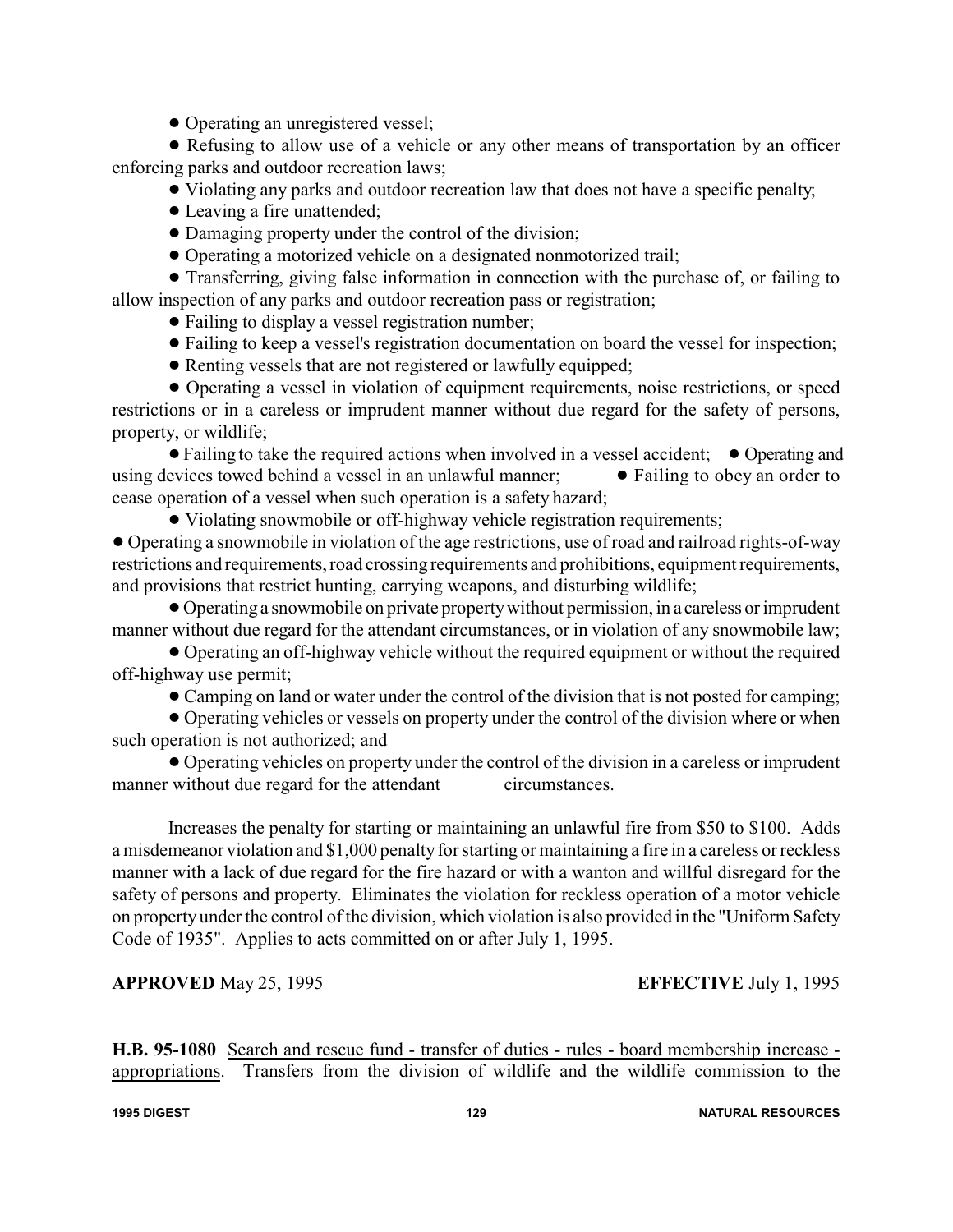department of local affairs the search and rescue fund duties and responsibilities relating to claim submittal, claim reimbursement, rules for claim procedures and year-end grant applications, and distribution of moneys remaining at the close of the fiscal year. Transfers personal property of the division of wildlife and the wildlife commission relating to the transferred duties to the department of local affairs.

Validates and continues, under the jurisdiction of the department of local affairs, existing rules and orders adopted by the wildlife commission relating to the search and rescue fund until they are amended, nullified, or replaced. Requires the department of local affairs to adopt rules replacing the wildlife commission rules relating to the search and rescue fund.

Increases the number of members on the search and rescue advisory board from 9 to 11. Requires that one member represent the department of local affairs and one member represent outdoor recreationists.

Transfers \$433,846 and 0.3 FTE from the department of natural resources, division of wildlife, to the department of local affairs, for allocation to the search and rescue fund, for the implementation of the act.

Appropriates \$1,000 to the department of law for the provision of legal services to the search and rescue fund for the purposes of the act.

**APPROVED** by Governor May 16, 1995 **EFFECTIVE** July 1, 1995

**H.B. 95-1157** Reintroduction of threatened or endangered species - bill required. Requires the general assembly to specifically name a species in a bill before any such species, that has been declared threatened or endangered pursuant to the federal "Endangered Species Act of 1973" and that is currently extinct in Colorado, may be reintroduced into the state.

### **VETOED** by Governor March 23, 1995

**H.B. 95-1245** Colorado Surface Coal Mining Reclamation Act - conformance with federal law. Amends the "Colorado Surface Coal Mining Reclamation Act" to conform to federal law. Amends the definition of "person" to include: (1) An Indian tribe conducting reclamation operations as well as surface coal mining operations outside Indian land; and (2) Governmental entities. Amends the definition of "surface coal mining operations" to delete the exemption of the incidental extraction of coal. Replaces references to "coal waste" with "coal mine waste".

Extends the effective date of the repeal of a rule that is required by federal law from sixty to ninety days after publication of the required repeal in the federal register. Specifies that the repeal of such a rule is subject to a rule-making hearing only if requested.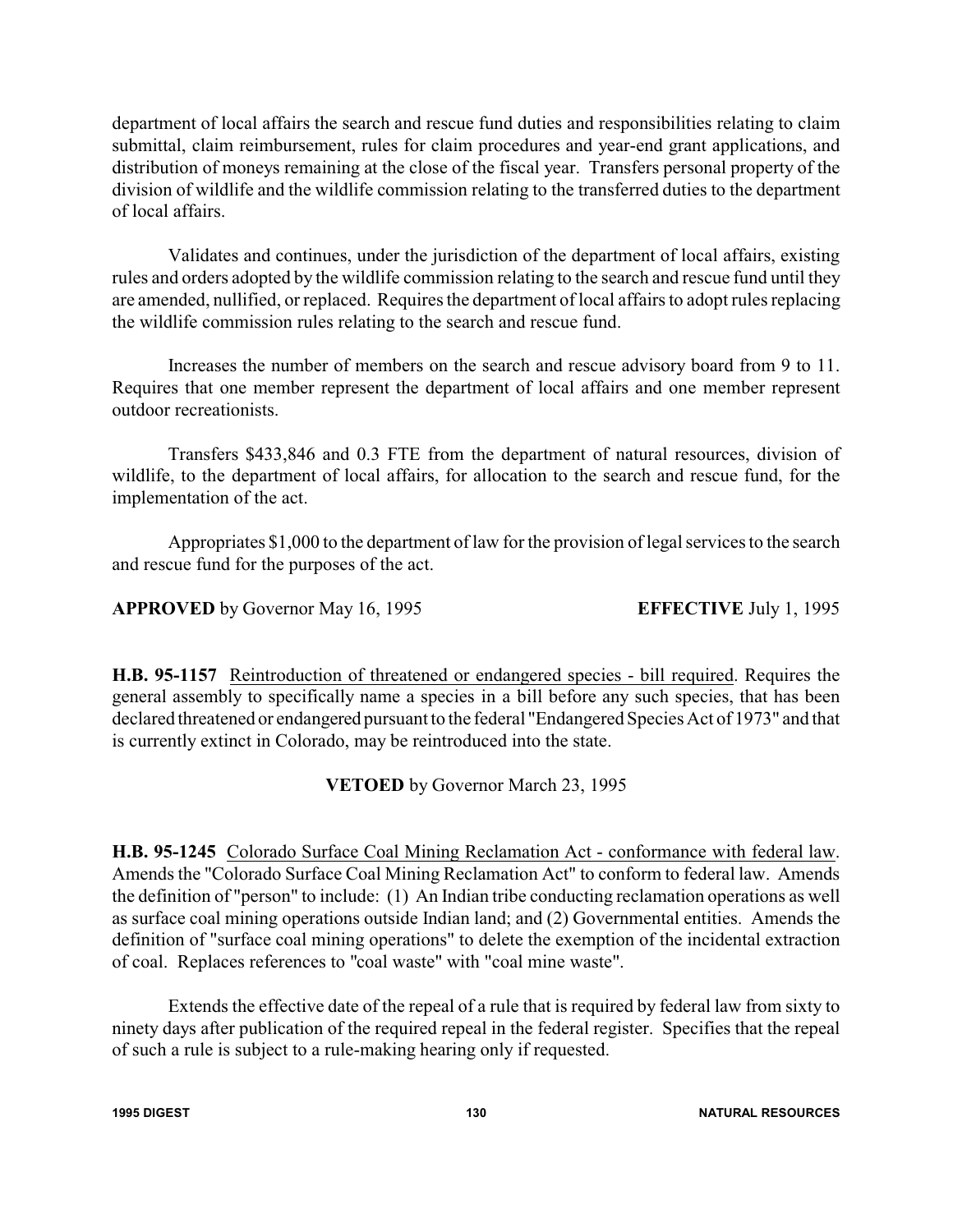Allows for revision of a permit to perform surface coal mining and reclamation operations to extend the area covered by the permit. Requires the operator under such a permit to mitigate or compensate for the effects of subsidence-caused material damage to any occupied residential dwelling and related structures or any noncommercial building. Requires implementation of remedial measures if such a permit was issued improvidently.

**APPROVED** by Governor April 7, 1995 **EFFECTIVE** April 7, 1995

**H.B. 95-1286** Wildlife legislative interim committee created - review of the division of wildlife and wildlife commission - requirements for acquisition of real property by the wildlife commission cervidae disease revolving fund - appropriation - loan authorization - severability. Establishes the wildlife legislative interim committee to review and make recommendations to the general assembly concerning the operations of the division of wildlife, the division's director, and the wildlife commission. Imposes membership, meeting, reporting, and administrative requirements. Specifies that the committee shall be treated as other legislative interim committees. Repeals the statutory authorization for the committee on January 31, 1996.

Recreates and reenacts, with amendments, a law that was repealed on March 15, 1995, concerning restrictions and requirements, including a bid process requirement, on the purchase of any interest in real property by the wildlife commission. Adds that the purchase of any interest in water is also subject to such restrictions and requirements. Grants an exception for the bid process requirement. Authorizes rules regarding the acquisition process. Requires certain information in an annual report by the commission relating to property and water interest acquisitions. Repeals the law imposing such restrictions and requirements on July 1, 2000. Repeals the laws empowering the wildlife commission to acquire interests in land and water and requiring the commission to submit a report to the capital development committee concerning proposed real propertytransactions on July 1, 2000.

Authorizes the agricultural commission, upon the recommendation of the captive wildlife and alternative livestock board, to set an assessment fee, not to exceed \$8 per head of cervidae per year, to fund the cervidae disease revolving fund. Provides that the captive wildlife and alternative livestock board, with the approval of the agricultural commission, shall determine the amount of indemnification payments to owners of cervidae whose animals are destroyed for the control of contagious and infectious disease. Specifies that the combined state and federal indemnity shall not exceed 80% of market value, as determined by the alternative livestock and captive wildlife board, as opposed to actual appraised value.

Appropriates \$120,000 from the cervidae disease revolving fund to the department of agriculture, agricultural services division, for the implementation of the act. Authorizes loans of not more than \$60,000 by the department of agriculture from the wildlife cash fund and the controlled maintenance trust fund to the cervidae disease revolving fund. Provides for the severability of certain provisions of the act.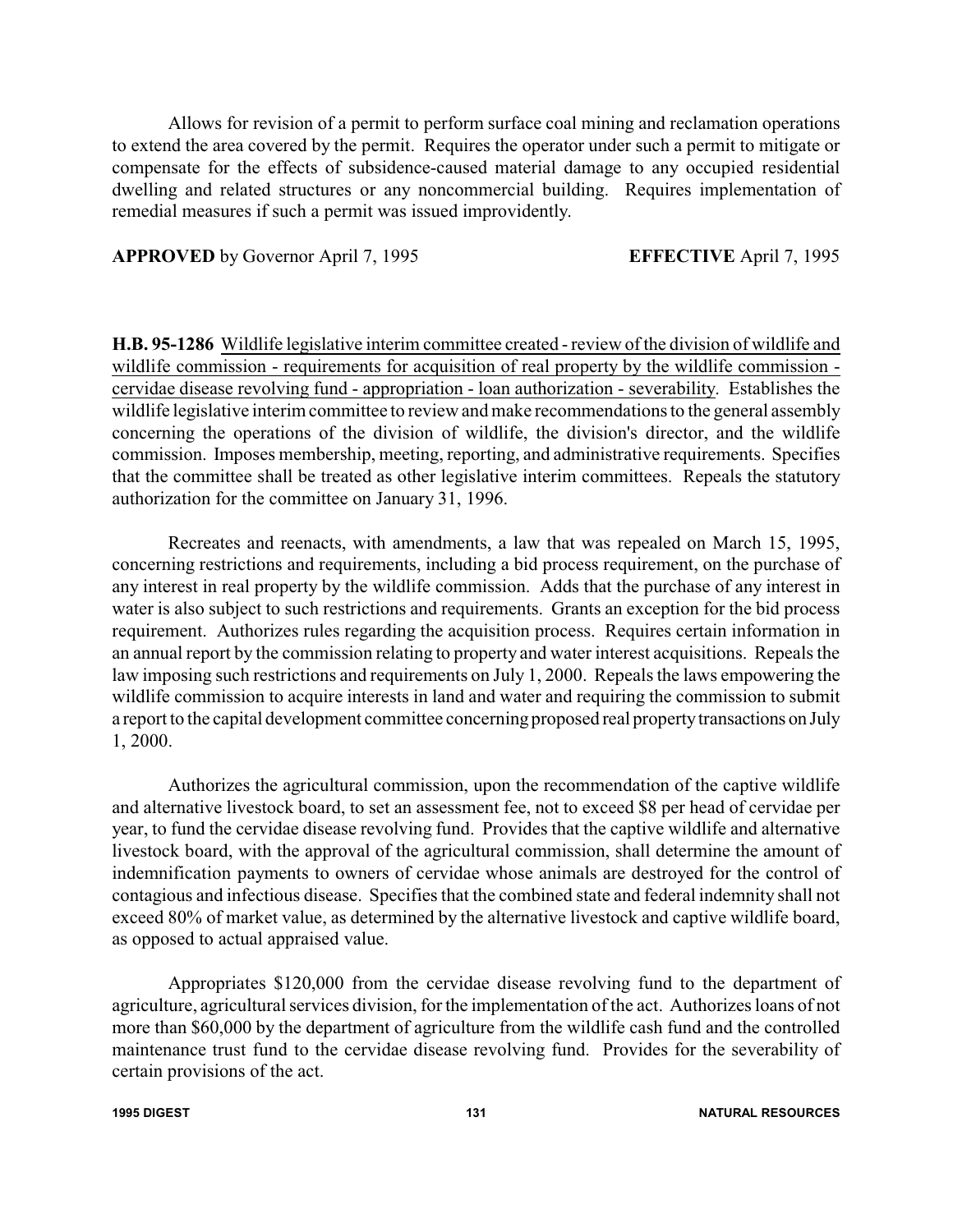**H.B. 95-1314** Colorado avalanche information center - establishment in Colorado geological survey. Formally establishes the Colorado avalanche information center in the Colorado geological survey to forecast and educate the public concerning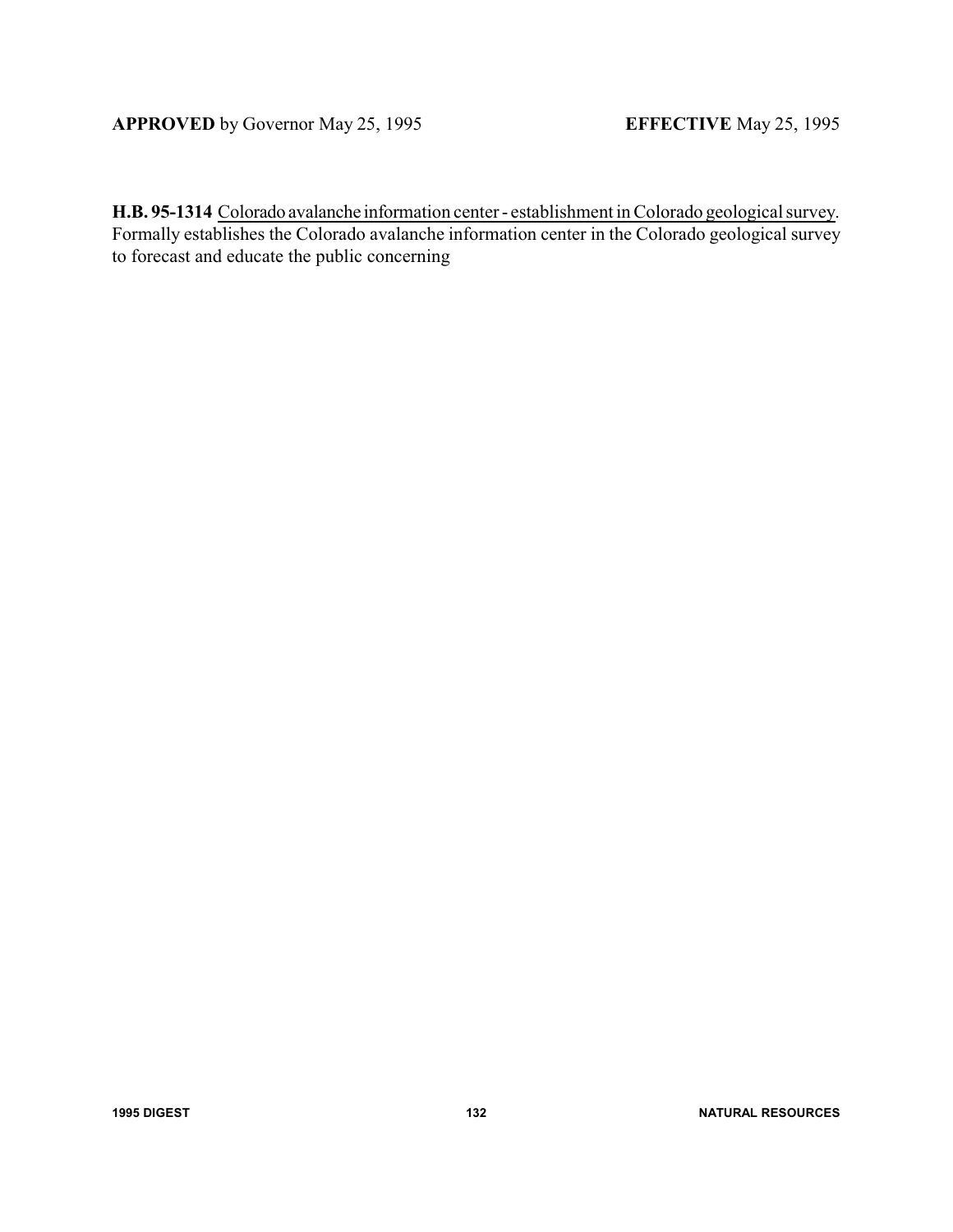avalanches.

**APPROVED** by Governor April 7, 1995 **EFFECTIVE** April 7, 1995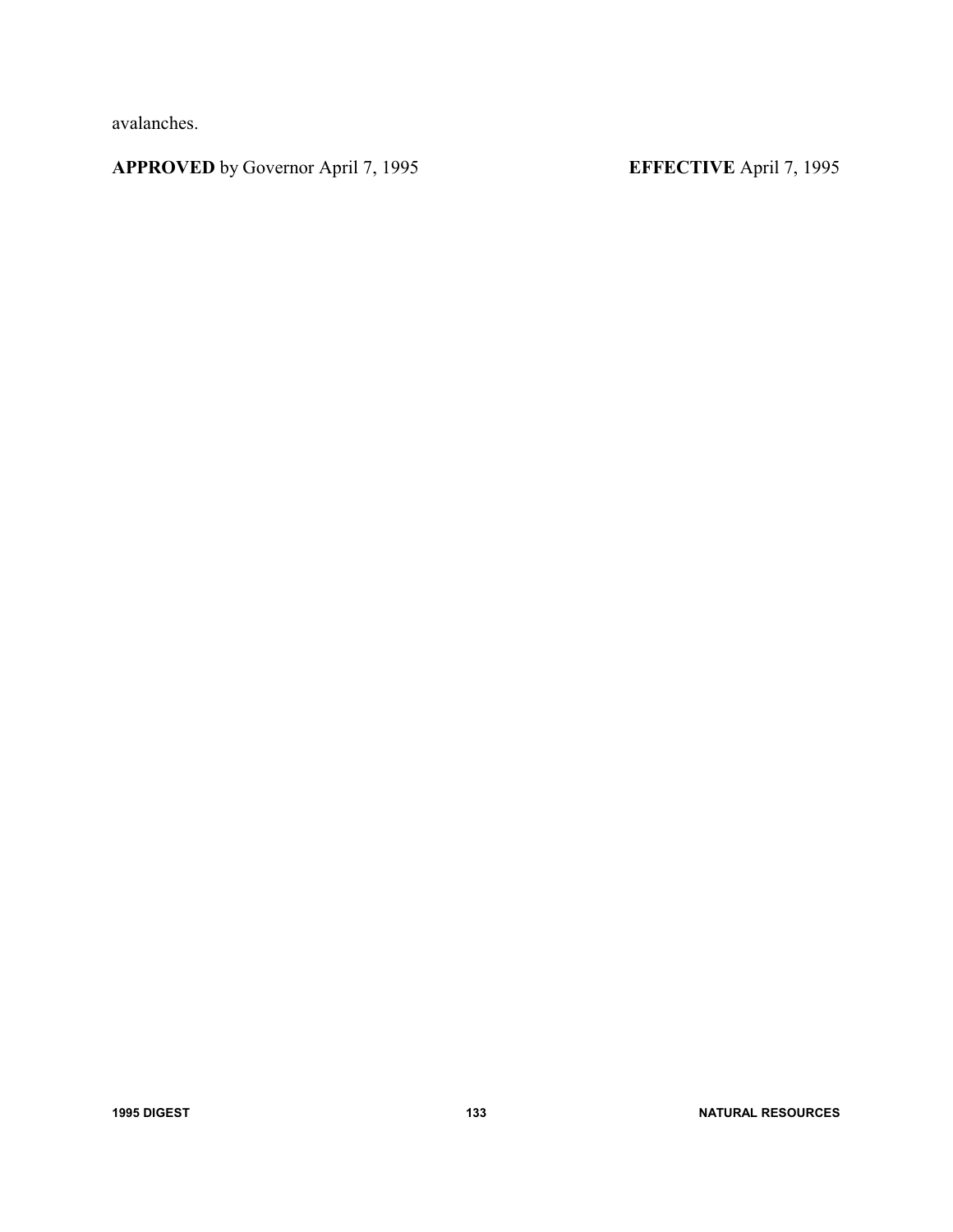### **PROBATE, TRUSTS, AND FIDUCIARIES**

**S.B. 95-43** Probate Code - share of spouse - share of heirs - augmented estate - written memorandums - revocation upon divorce - trusts for pets - reliance on agency instrument. Amends the revisions to the "Colorado Probate Code", based upon the "Uniform Probate Code", that were enacted during the 1994 session of the general assembly and are scheduled to take effect July 1, 1995, to clarify intent and make changes and corrections to those revisions.

Amends the "by representation" method of property distribution so that no change would actuallyoccur in this method of propertydistribution and unintended distributions of propertywould be avoided. Adopts the new "Uniform Probate Code II" method of distribution of property known as "per capita at each generation". Clarifies that there will be 3 distinct statutorily defined methods of distribution: By representation, per capita at each generation, and per stirpes.

Clarifies the intent that the surviving spouse shall have the largest share rather than the smallest share. Clarifies the language relating to adult and minor children under the share of spouse section. Defines the terms "birth parent" and "birth child" relating to heirs.

Clarifies that the rules of construction themselves do not apply to a finding of a contrary intention.

Clarifies the exemptions concerning joint tenancyinterestsin real estate under the augmented estate provisions so that the language is consistent with existing law. Clarifies that property that was subject to a testamentarygeneral power is excluded under the augmented estate provisions. Changes the augmented estate provisions to conform with current Colorado law that provides that a signature by a spouse on a gift tax return, consenting to split a gift, is not by itself written consent to a transfer for purposes of excluding it from the augmented estate.

Clarifies that a written memorandum identifying the disposition of tangible personal property can be in the handwriting of the testator. Corrects the language relating to a beneficiary designation. Corrects the language relating to construction of wills and trusts containing formula marital clauses. Amends the section on revocation of probate and nonprobate transfers by divorce to include nomination in a governing instrument nominating a divorced individual's spouse or former spouse's relative.

Sets forth the time for determining an animal's offspring in gestation for purposes of a trust for pets.

Changes the definition of "descendent" in the "Colorado Probate Code" to refer to lineal descendants to eliminate the possibility of referring to collateral descendants.

Exempts title insurance transactions relating to the sale, transfer, encumbrance, or conveyance of real property from a statute that provides for costs and attorney fees when a person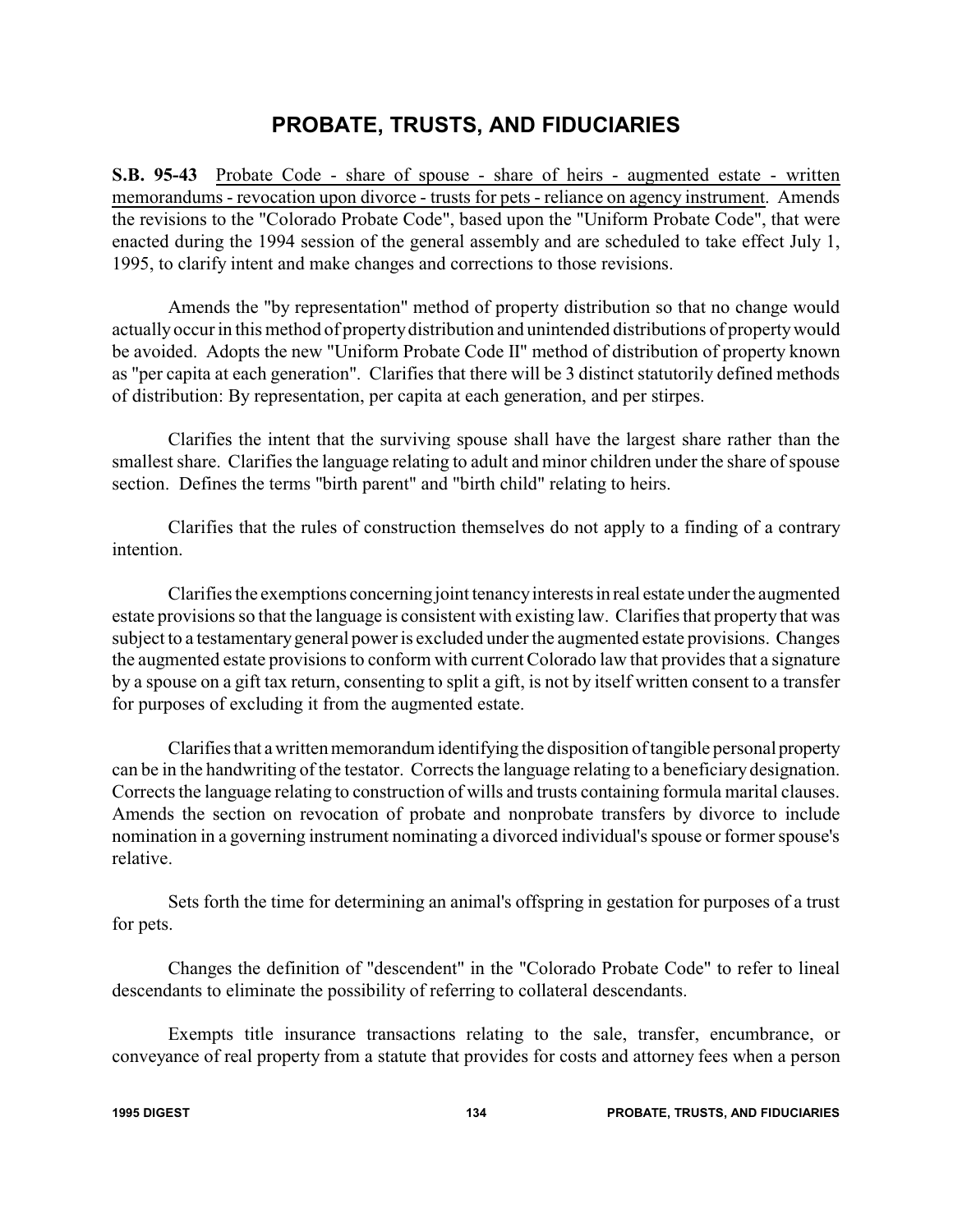fails to comply with a direction made by an agent. Gives discretion to the third party rather than the agent about whether the agent shall provide the original agency instrument or a certified facsimile.

Applies to decedents dying on or after July 1, 1995.

**APPROVED** by Governor April 27, 1995 **EFFECTIVE** July 1, 1995

**S.B. 95-121** Trustees - standards of conduct - adoption of Uniform Prudent Investor Act. Adopts a standard of prudent investing based on modern portfolio theory. The standard differs in the following key areas from traditional statements of the duty of trustees who oversee the investment of their beneficiaries' funds:

! Focuses on the total portfolio of investments held on behalf of a beneficiary rather than focusing on each investment in isolation. Identifies the tradeoff between risk and return, considering the investment portfolio as a whole, as the trustee's prime consideration.

! Abandons prior attempts to restrict permissible investments by category or type. Allows investment in any vehicle that is appropriate considering the risk/return objectives of the portfolio.

- ! Formalizes the generally accepted requirement that trustees diversify their investments.
- ! Allows a trustee to delegate investment and management duties, subject to safeguards.

**APPROVED** by Governor April 21, 1995 **EFFECTIVE** July 1, 1995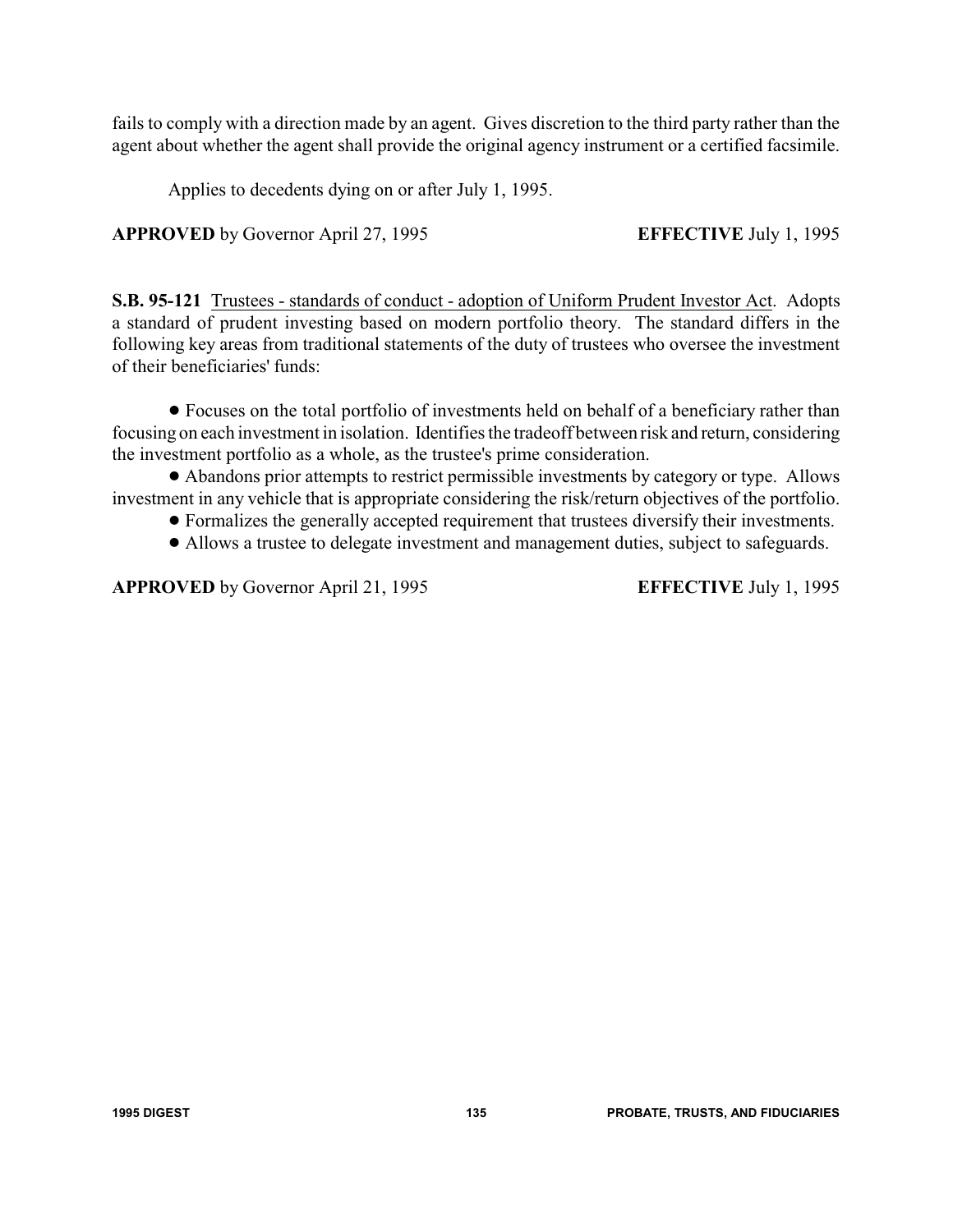### **PROFESSIONS AND OCCUPATIONS**

**S.B. 95-3** Limited gaming - fund transfers to other funds - clarification. Clarifies the amount of the annual transfers from the limited gaming fund to the tourism promotion fund, the municipal limited gaming impact fund, and the state highway fund. Transfers moneys to the tourism promotion fund that should have been transferred at the close of the 1993-94 fiscal year.

**APPROVED** by Governor April 17, 1995 **EFFECTIVE** April 17, 1995

**S.B. 95-4** Psychiatric technicians - regulation by state board of nursing - continuation under sunset law. Empowers the state board of nursing to limit the scope of a licensee's practice within specified limitations. Removes the requirement that a psychiatric technician practice only in a state-run institution if the technician performs certain duties. Clarifies the grounds for which disciplinary action may be taken against a licensee. Restricts how a licensee may be disciplined while the licensee is in a program to end an alcohol or drug dependency.

Removes the specific subject areas which must be covered by a licensing examination, allowing the state board of nursing to specifysuch subject areas byrule. Changes certain educational requirements for accreditation of a psychiatric technician educational program. Changes the procedure for license renewal.

Allows mental or physical examinations of licensees to be conducted by a psychologist or other qualified professional, who may or may not be a physician, rather than requiring such examination to be done only by a physician.

Modifies how medical records of a licensee may be released, used, or obtained by the state board of nursing.

Extends until July 1, 2010, the regulatory and licensing authority of the state board of nursing over psychiatric technicians.

**APPROVED** by Governor April 21, 1995 **EFFECTIVE** July 1, 1995

**S.B. 95-7** Podiatrists - regulation - financial responsibility requirements - continuation under sunset law. Extends to 2010 the regulatory authority of the Colorado podiatry board. Requires licensed podiatrists who perform surgical procedures to maintain professional liability insurance of at least \$500,000 per claim and \$1,500,000 per year for all claims. Authorizes the board to promulgate rules establishing the financial responsibility requirements for podiatrists who do not perform surgical procedures and who sign an affidavit attesting to such fact. Such rules shall not include requirements that exceed those imposed on podiatrists who do perform surgical procedures and may provide that no financial responsibility requirements apply to such podiatrists.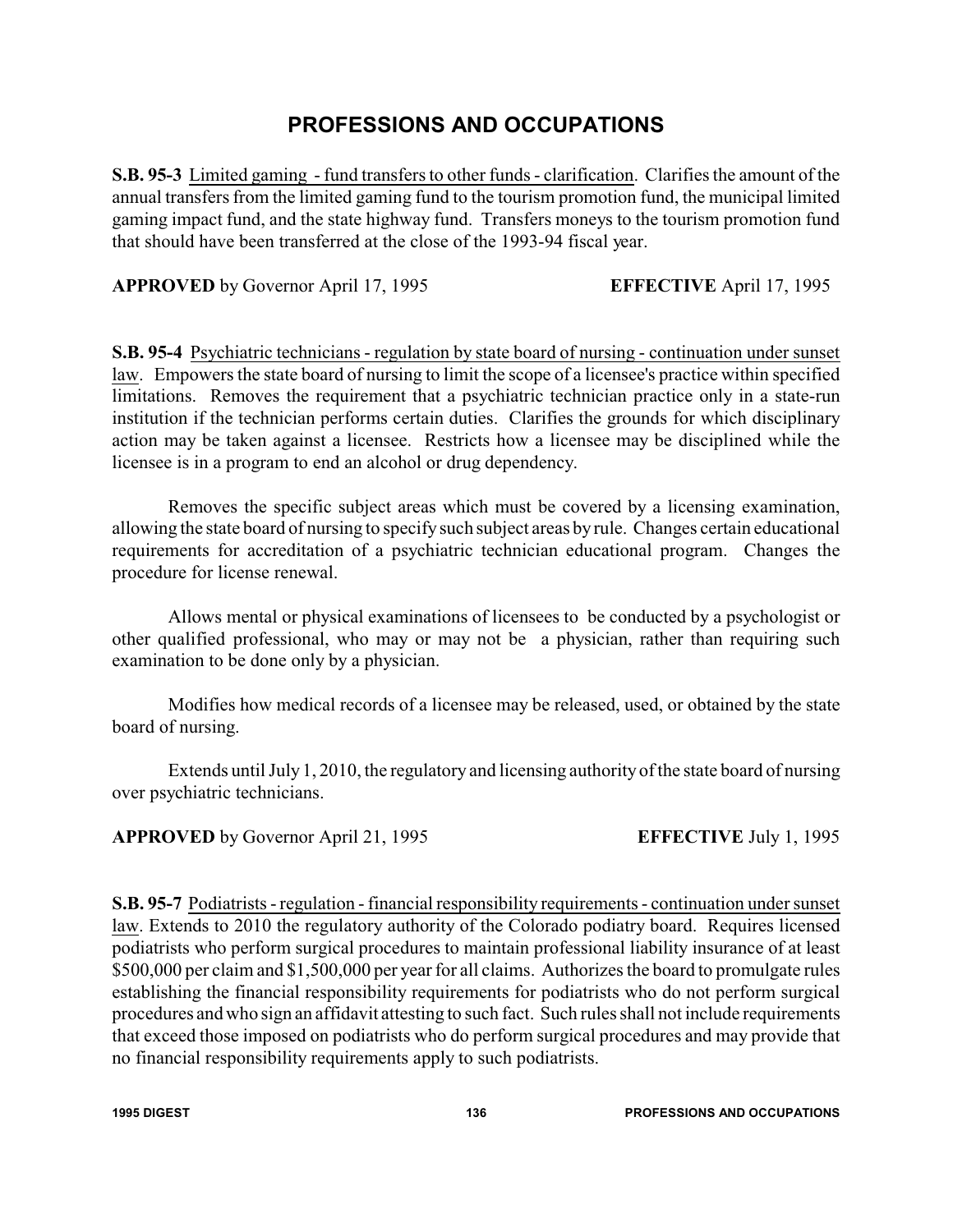Expands the definition of "unprofessional conduct" to include a misleading omission or material deception in renewing or seeking the reinstatement of a license, engaging in a sexual act with a patient during the period of treatment or for six months immediately thereafter, and conviction of any crime that would constitute a violation of the laws governing podiatrists and the practice of podiatry. Includes within the definition of "conviction" the imposition of a deferred sentence.

Makes letters of concern confidential. Eliminates provisions that empower the executive director of the department of regulatory agencies to order the podiatry board to investigate any complaint received by the department.

Empowers the board to establish by rule the requirements for license reinstatement when an applicant has been delinquent for more than two years.

**APPROVED** by Governor April 17, 1995 **EFFECTIVE** July 1, 1995

**S.B. 95-10** Health - state board of chiropractic examiners - continuation under sunset law appropriation. Extends the automatic termination date of the state board of chiropractic examiners to July 1, 2010, pursuant to the provisions of the sunset law. Requires chiropractors to display their licenses. States that a license shall automatically expire if not renewed prior to the expiration date. Prohibits the board from refunding any renewal fee. Requires a licensee to furnish the board with a new address within 30 days.

Authorizes the board to issue a temporary license to any applicant who lawfully practices in another state and has been invited by the United States Olympic Committee to provide services at the Colorado Springs training center or at an event sanctioned by the Committee. Includes restrictions on such licenses and makes licensees subject to discipline for unprofessional conduct.

Authorizes the board to issue a letter of admonition or impose conditions on a person's license, in addition to the other disciplinary actions already authorized. Makes the following actions grounds for discipline: fee-splitting; failing to report the surrender of a license to an agency in another state for acts that would constitute grounds for discipline in this state; engaging in a sexual act with a patient during the course of care or within 6 months following the termination of the professional relationship; abandoning a patient; and failing to provide adequate supervision when employing unlicensed persons in chiropractic practice. Provides that disciplinary action taken against a practitioner's license to practice in another state shall constitute prima facie evidence of a violation in this state.

Requires licensed chiropractors to maintain professional liability insurance of at least \$100,000 per claim and \$300,000 for all claims each year. Authorizes the board to exempt or establish lesser amounts for any chiropractor who practices as an employee of the federal government, renders limited services, is retired, provides only uncompensated care to patients, or practices in such a manner as to make the required amounts unreasonable.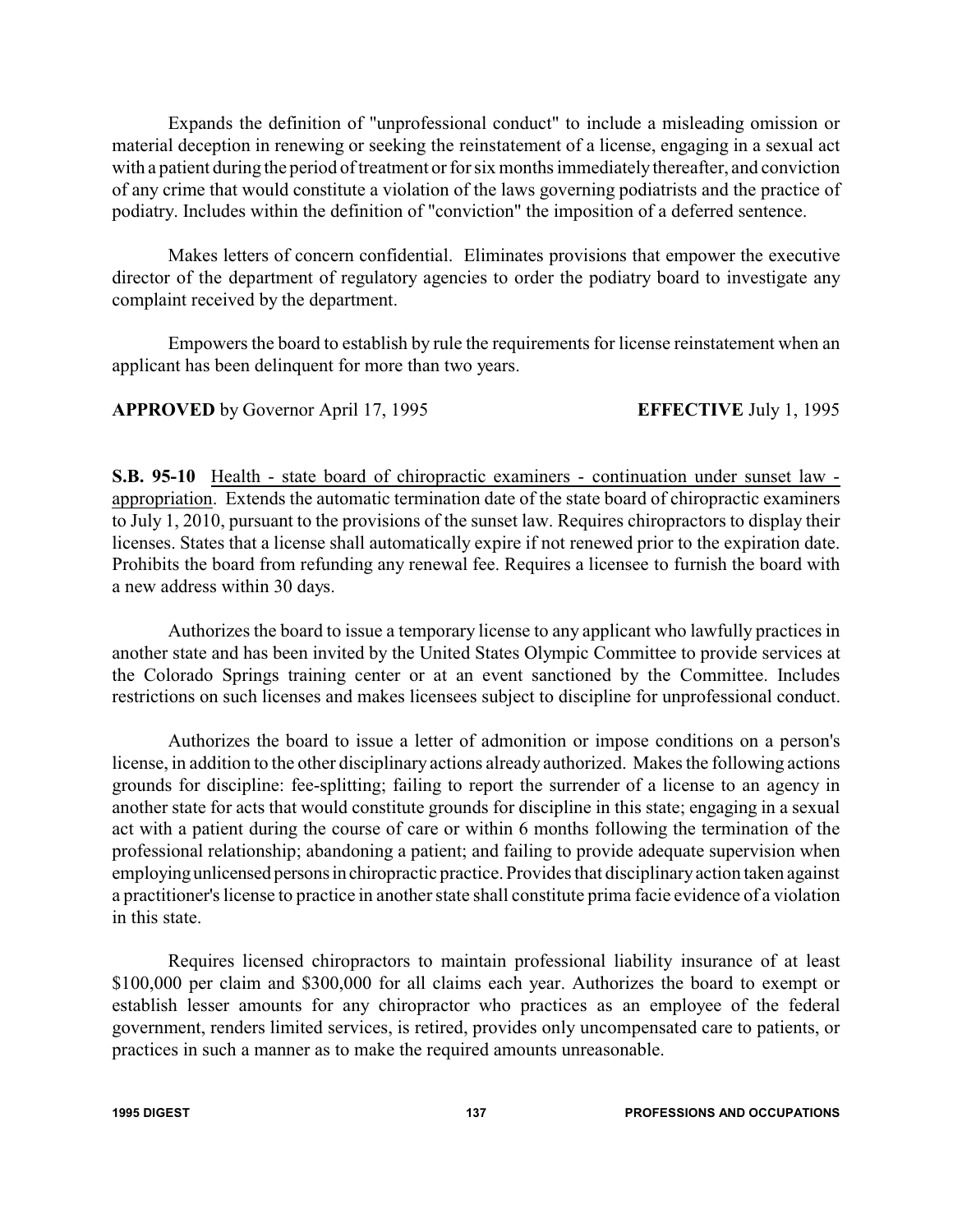Authorizes the board to order a chiropractor who has been proven to be incompetent or negligent to take an examination. Requires that any such order include the board's reasons for believing a licensee is unable to practice with reasonable skill and safety. Authorizes the board to require a licensee to take a mental or physical examination if reasonable cause exists to believe the licensee is unable to practice with reasonable skill and safety. States that a licensee shall be deemed to have waived anyclaim of privilege with respect to an examining physician's testimony.Authorizes the board to suspend a licensee's license for failure to undergo an examination unless the failure is due to circumstances beyond his or her control. States that the results of examinations shall not be used as evidence in other proceedings or made available to the public.

Prohibits the disclosure of communications between a chiropractor and his or her patient unless the patient gives consent before the disclosure, subject to limited exceptions.

Increases to 30 days the period of time during which a recipient of a letter of admonition may request that formal disciplinary proceedings be initiated. Authorizes the board to issue cease and desist orders and establishes requirements for the issuance of such orders. Requires licensed chiropractors to report to the board any chiropractor known or believed to have violated statutory provisions.

Appropriates \$60,869 to the department of regulatory agencies, \$30,812 to the department of law, and \$15,265 to the department of administration for the implementation of the act.

**APPROVED** by Governor June 5, 1995 **EFFECTIVE** July 1, 1995

**S.B. 95-50** Pharmacists - practical experience - credit for - rules. Directs the state board of pharmacy to promulgate rules regulating how a person may gain credit for practical experience with a drug manufacturer or school of pharmacy for licensure purposes.

**APPROVED** by Governor April 17, 1995 **EFFECTIVE** April 17, 1995

**S.B. 95-97** Bail bonding agents - licensure and bonding requirements - continuing education. Changes the term by which licensed bonding agents shall be known from "professional bonding agent" to "bail bonding agent". Makes their qualifications for licensure the same as those for insurance producers. Repeals the requirement that applicants for licensure disclose whether they have been convicted of a crime involving moral turpitude and requires instead that they disclose whether they have committed an act for which their license could have been denied, suspended or revoked.

Establishes prelicensure and continuing education requirements for bail bonding agents. Provides for course certification by the commissioner of insurance. Requires the completion of 6 clock hours of continuing education every 2 years and 8 clock hours of prelicensure education. Requires the advisory committee to make recommendations to the commissioner concerning such requirements. Exempts from the continuing education requirements any agent licensed as a cash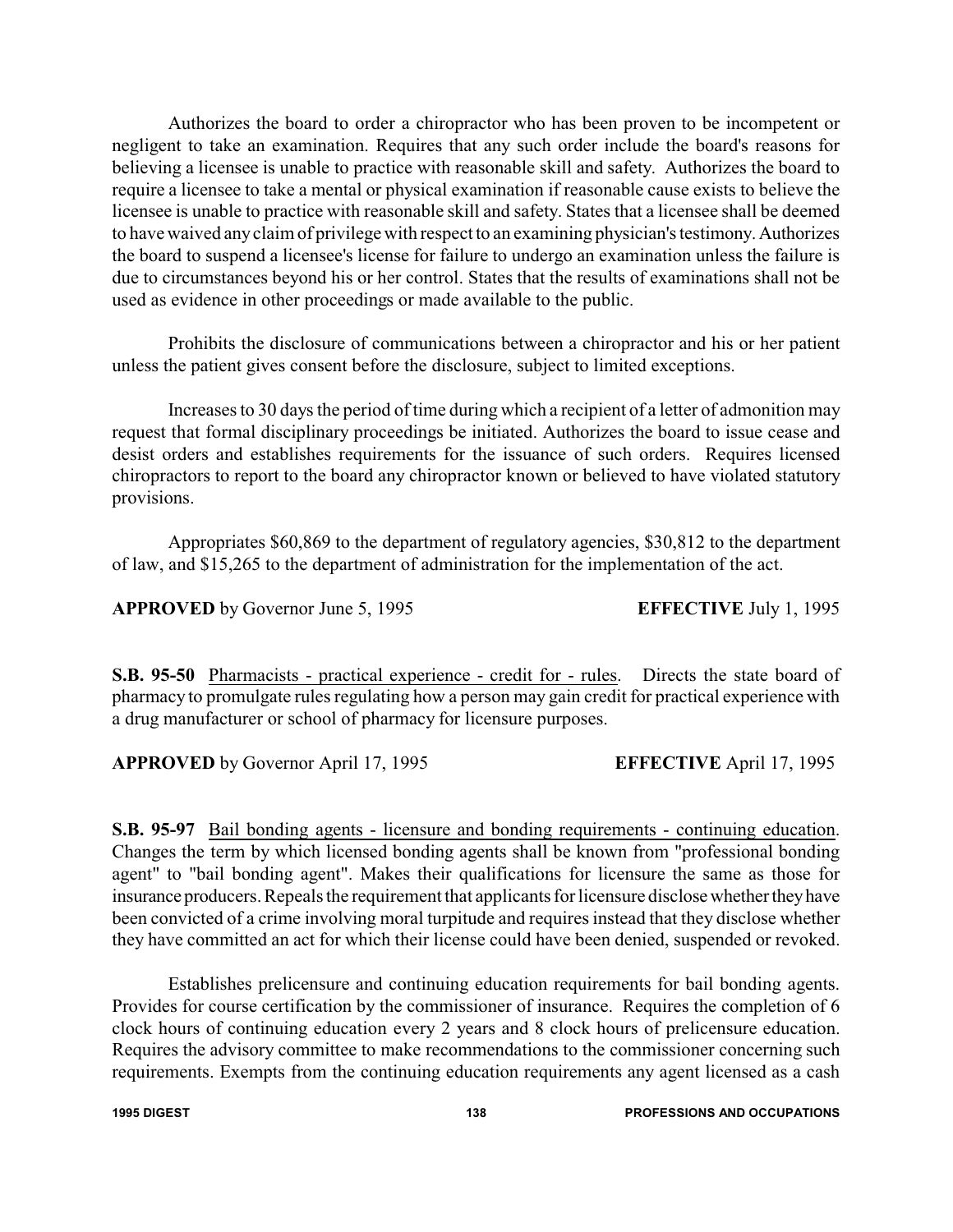bonding agent as of January 1, 1992. Repeals the continuing education requirements, effective January 1, 2000.

Changes the expiration date for bail bonding agent licenses from January 31 to January 1.

Adds to the requirements for bonding agreements, including a requirement that any such agreement be in writing and, if appropriate, translated for the principal.

Clarifies that semiannual reports shall be filed on or before January 31 and July 31 of each year. Limits the amount that may be charged for writing a bond. Prohibits a bail bonding agent from writing a bond after receiving notice that the surety has withdrawn authorization.

Makes the failure to pay a judgment which arose from the failure to return collateral a basis for the denial, suspension, or revocation of a license. Authorizes the commissioner of insurance to forfeit an agent's surety bond to satisfy any such judgment. States that if a bond is not posted within 24 hours after the bail bonding agent's receipt of full payment, such agent shall refund all payments and release all collateral within 48 hours of such receipt.

**APPROVED** by Governor April 20, 1995 **EFFECTIVE** July 1, 1995

**S.B. 95-122** Consumer credit - disclosure - credit reports - penalties. Limits the disclosure requirements of Colorado's "Uniform Consumer Credit Code" (UCCC) in the following ways:

! Limits the circumstances in which certain disclosures must be made to those in which a credit card is issued in connection with a revolving charge account or revolving loan account;

! Exempts revolving loan accounts secured by interests in land, overdraft lines of credit tied to deposit accounts, and lines of credit for which check guarantee or debit cards are issued that may be used only at automatic teller machines.

Enacts the "Colorado Consumer Credit Reporting Act". Defines terms. Describes permissible purposes for which a consumer reporting agency may furnish a consumer credit report. Requires that certain notices and information be given to consumers. Regulates the charges that may be imposed for certain disclosures. Includes procedures for resolving credit information disputes, including binding arbitration. Provides penalties for violations of the Act.

**APPROVED** by Governor May 22, 1995 **EFFECTIVE** See note

**NOTE:** This act was passed without a safety clause. See section 5 of the act for the possible effective dates. Section 3 of the act takes effect January 1, 1996.

**S.B. 95-206** Private occupational schools fund - collection of fees. Specifies that any amount remaining in the private occupational schools fund at the end of the fiscal year shall remain in the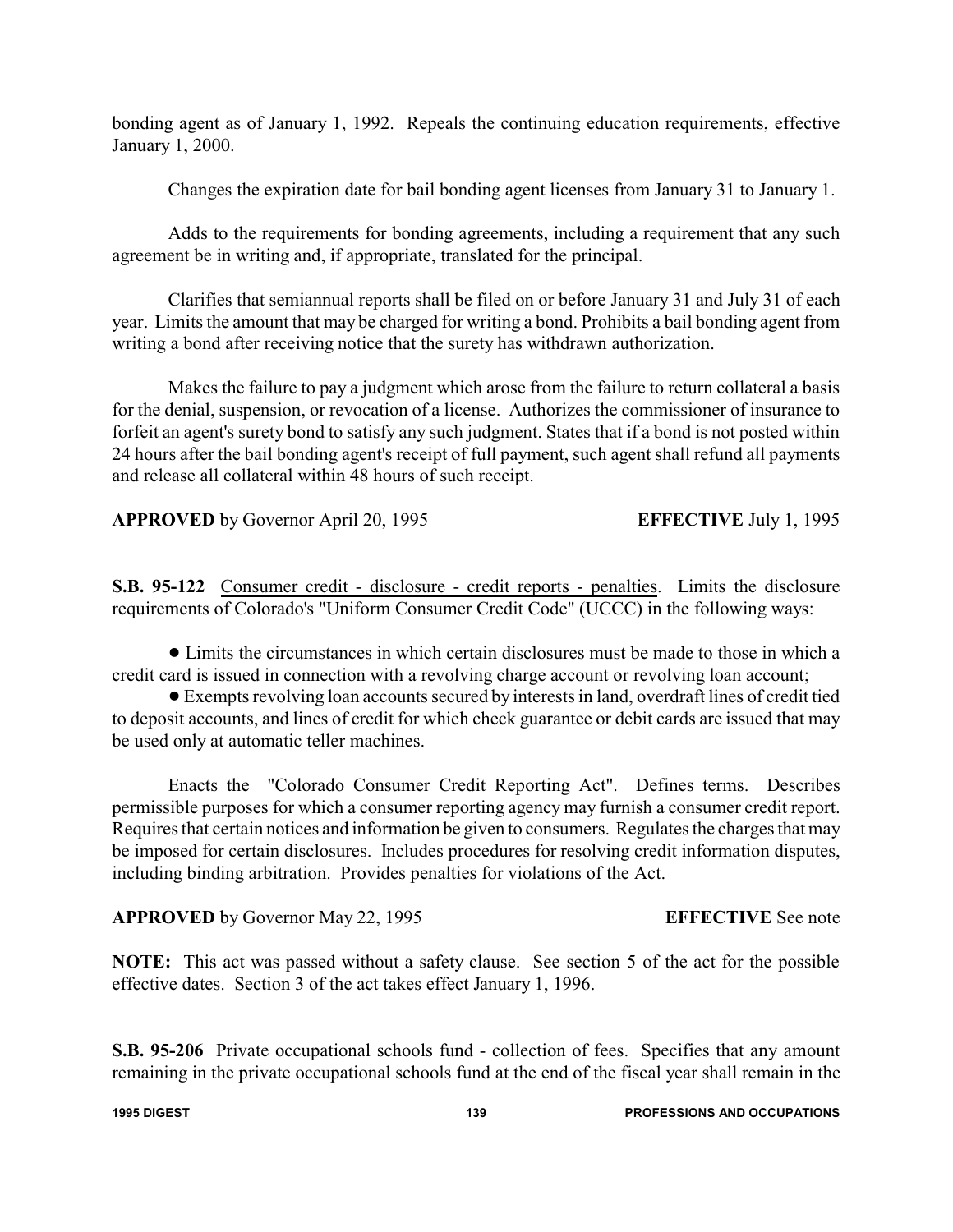fund. Requires the private occupational school division to review its fees annually and adjust the fee amounts according to the direct and indirect costs of administering the division. Specifies the procedure for fee adjustments in years following a year in which the private occupational school division received an excess in fees over expenditures and following a year for which the private occupational school division received a supplemental appropriation. Specifies that funds appropriated to the private occupational school division shall be designated as cash funds and shall not exceed the amount anticipated to be raised in fees.

**APPROVED** by Governor May 22, 1995 **EFFECTIVE** May 22, 1995

**H.B. 95-1002** Board of medical examiners - continuation under sunset law - medical practice act. Extends the automatic termination date of the functions of the board of medical examiners to July 1, 2010, pursuant to the provisions of the sunset law.

Eliminates board members' immunity from prosecution for criminal actions based upon acts performed in good faith as a member of the board.

Allows qualified athletic trainers to assess the physical limitations that may pose a risk of injury to an athlete, including those previously diagnosed by a physician.

Eliminates the procedure for licensing applicants who have completed their academic curriculum at a foreign medical school, known as a degree equivalence program. Requires applicants for licensure to file their applications 90 days, rather than 30 days, in advance of the required examination. Eliminates the special procedure for applicants who fail their second and subsequent examinations.

Empowers the board to grant licenses subject to probation if the board determines that an applicant has engaged in unprofessional conduct, has had a license suspended or revoked for disciplinary reasons in another jurisdiction, or has not actively practiced medicine for 2 years immediately preceding the filing of the application or otherwise maintained competency during that period. Defines "discipline" for this purpose. States that if an application is denied or granted subject to probation, the applicant may seek review pursuant to the state administrative procedure act unless the applicant elects to accept the license subject to probation.

Defines the following actions as unprofessional conduct: Using fraud in practicing medicine or applying for liability coverage or privileges at a hospital, license to practice in any state, or professional liability insurance coverage; being convicted of an offense of mortal turpitude or a crime that would constitute a violation of the medical practice act; engaging in a sexual act with a patient within 6 months immediately following termination of the physician's professional relationship with the patient; failing to establish and maintain financial responsibility; failing to respond to a written complaint; and using deceptive advertising.

Eliminates the provision allowing a hearings panel to appoint an advisor to assist an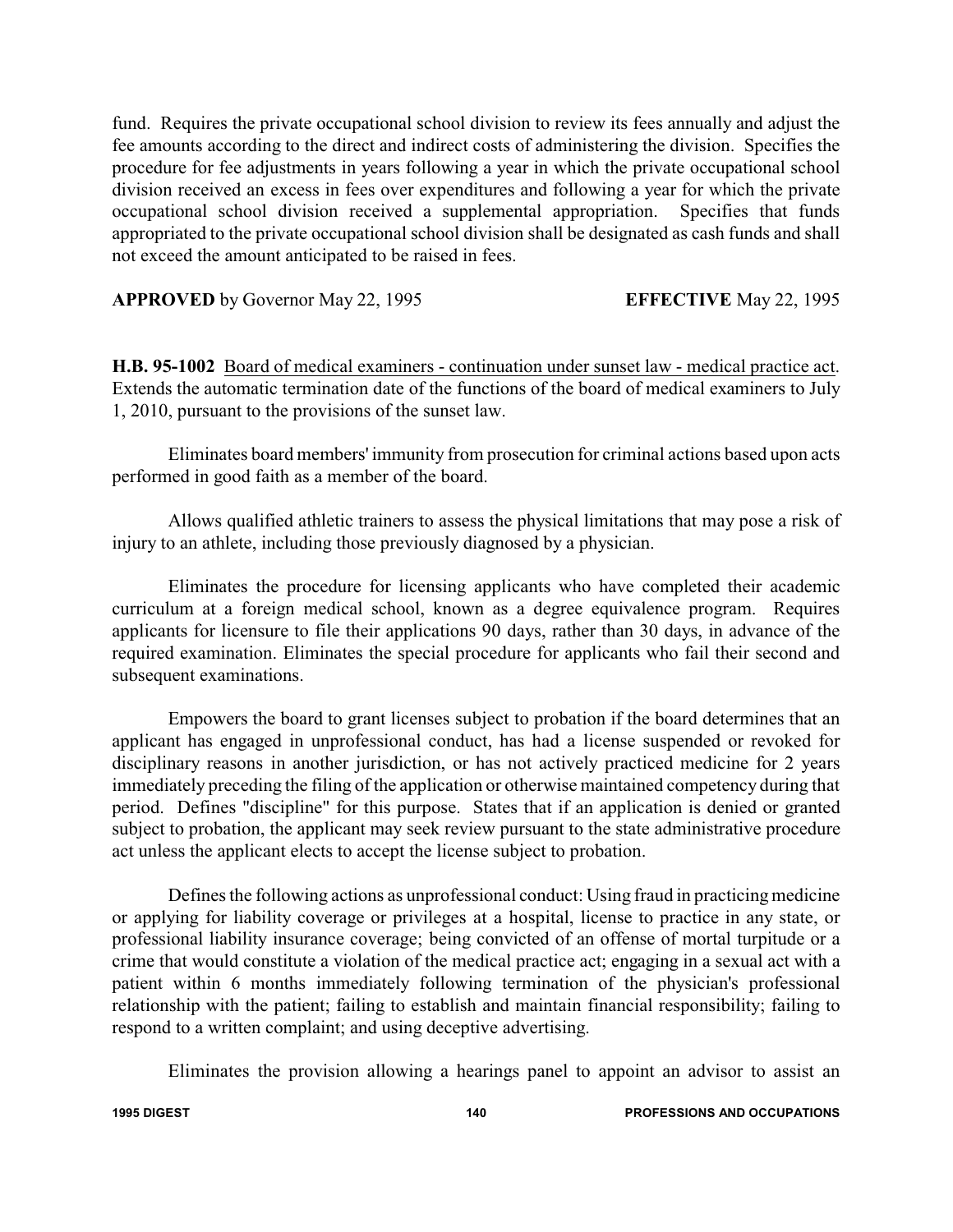administrative law judge. Increases to 30 days the period during which a physician must respond to a written complaint. Empowers an inquiry panel to conduct a further investigation upon receiving a physician's answer to such a complaint. Requires that disciplinary actions taken as a result of a professional review proceeding be reported to the board. Eliminates the requirement that the board send a letter of admonition to any physician who commits subsequent actions of a similar nature. Eliminates the formal complaint procedure and replaces it with a requirement that the handling of complaints conform to the state administrative procedure act. Eliminates the procedure by which a complainant may seek review of an order dismissing a complaint.

Eliminates private or public censure as a means of discipline. Requires hearings panels to consider sanctions needed to protect the public before they consider measures to rehabilitate the licensee. Subjects physician assistants to mental and physical examination provisions. Eliminates the authority of the department of regulatory agencies to direct the board to investigate a licensee about whom the department has received a complaint.

Provides that review of board actions shall be governed by the state administrative procedure act. Eliminates obsolete continuing education provisions. Directs the board to determine whether applicants for renewal or reinstatement of medical licenses have complied with statutory and professional requirements, including continued competence. Authorizes physician assistants to prescribe medication. Requires physician assistants to pay the required amount to the board for participation in the physicians' peer health assistance program. Eliminates provisions concerning advertisements by physicians and instead makes advertising in a misleading, deceptive, or false manner an act of unprofessional conduct.

Requires professional review committees to forward a copy of their recommendations to the board.

**APPROVED** by Governor May 31, 1995 **EFFECTIVE** July 1, 1995

**H.B. 95-1006** Manufacturers and distributors of drug precursors - persons working in coal mines regulation - continuation under sunset law. Extends the termination date of the licensing authority of the department of public health and environment for persons who manufacture or distribute drug precursors to July 1, 1996, pursuant to the provisions of the sunset law.

Extends the termination date of the coal mine board of examiners to July 1, 1996, pursuant to the provisions of the sunset law.

**APPROVED** by Governor March 30, 1995 **EFFECTIVE** March 30, 1995

**H.B. 95-1007** Nurses - regulation - continuation under sunset law - prescriptive authority - impaired professional diversion program - appropriation. Requires licensees to carry out nursing functions in accordance with accepted practice standards. Allows the board to adopt rules authorizing

**1995 DIGEST 141 PROFESSIONS AND OCCUPATIONS**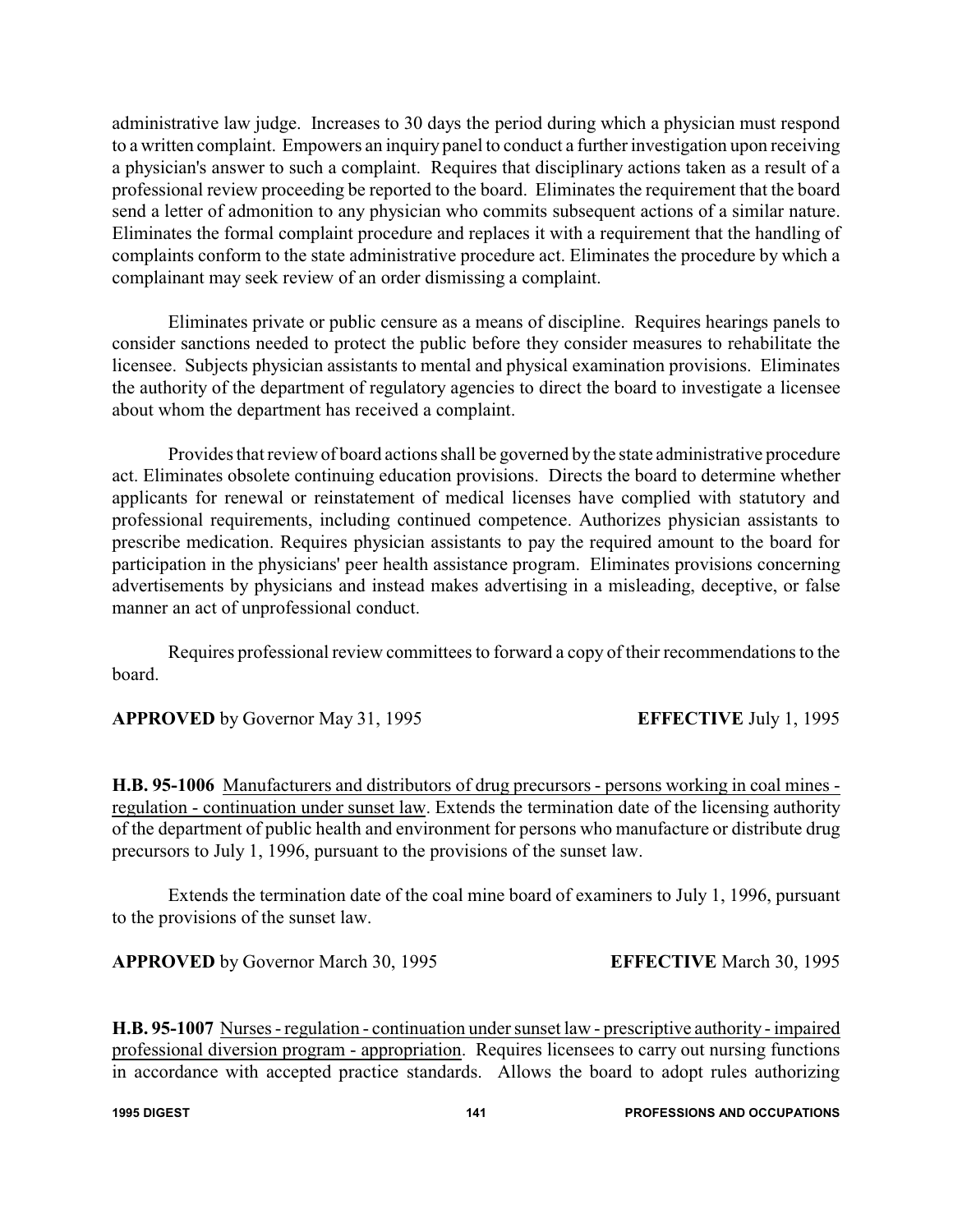advanced practice nurses to prescribe certain medications.

Changes the professional experience required of certain members of the state board of nursing, so that 2 rather than 3 members are engaged in practical nursing and 7 rather than 6 members are licensed professional nurses. Requires one of the professional nurses to be a registered advanced practice nurse. Specifies that statutory changes in the composition of the board are carried out at the end of existing member terms rather than when the changes occur.

Allows registered advanced practice nurses to be granted prescriptive authority subject to certain limitations. Makes the application for such authority voluntary on the part of any nurse. Limits prescriptive authority to prescription drugs for routine care and to prescription drugs and controlled substances for acute self-limiting conditions, stable chronic conditions, and terminal comfort care. Before prescriptive authority is granted, requires the advanced practice nurse to provide proof to the board of certain educational and work experience qualifications and the existence of a written collaborative agreement with a licensed physician. Specifies that prescriptive authority does not allow the independent practice of medicine by a nurse. Requires the board to track advanced practice nurses who have prescriptive authority. Specifies that prescriptive authority is not required to deliver anesthesia care.

Authorizes the state board of nursing to issue temporary permits to certain persons who are being supervised by licensees.

Creates a new mode of discipline that allows the state board of nursing to limit the scope of a license held by a licensee. Changes certain existing grounds for disciplinary action against a licensee and adds new grounds for disciplinary action, including improper dispensing of steroids or controlled or habit-forming substances or being disciplined in another jurisdiction for an act that would warrant discipline in this state. Requires the state board of nursing to consider enumerated factors before disciplining a licensee.

Allows physical or mental examinations of licensees to be conducted by a qualified professional, who may or may not be a physician, rather than requiring such examinations to be done by a physician. Empowers the state board of nursing to require a licensee to furnish certain medical records in conjunction with an investigation of such licensee.

Removes certain requirements for releasing medical records of a licensee.

Repeals and reenacts the nursing peer health assistance diversion program as the impaired professional diversion program with the following features:

- ! A licensed nurse may voluntarily join the program, subject to acceptance;
- ! The board may also identify licensees for participation in the program;

• The board creates a corporate entity to run the program with a committee to direct the running of the program;

• The committee is composed of individuals from specified categories of professions and is appointed by the board in a specified manner;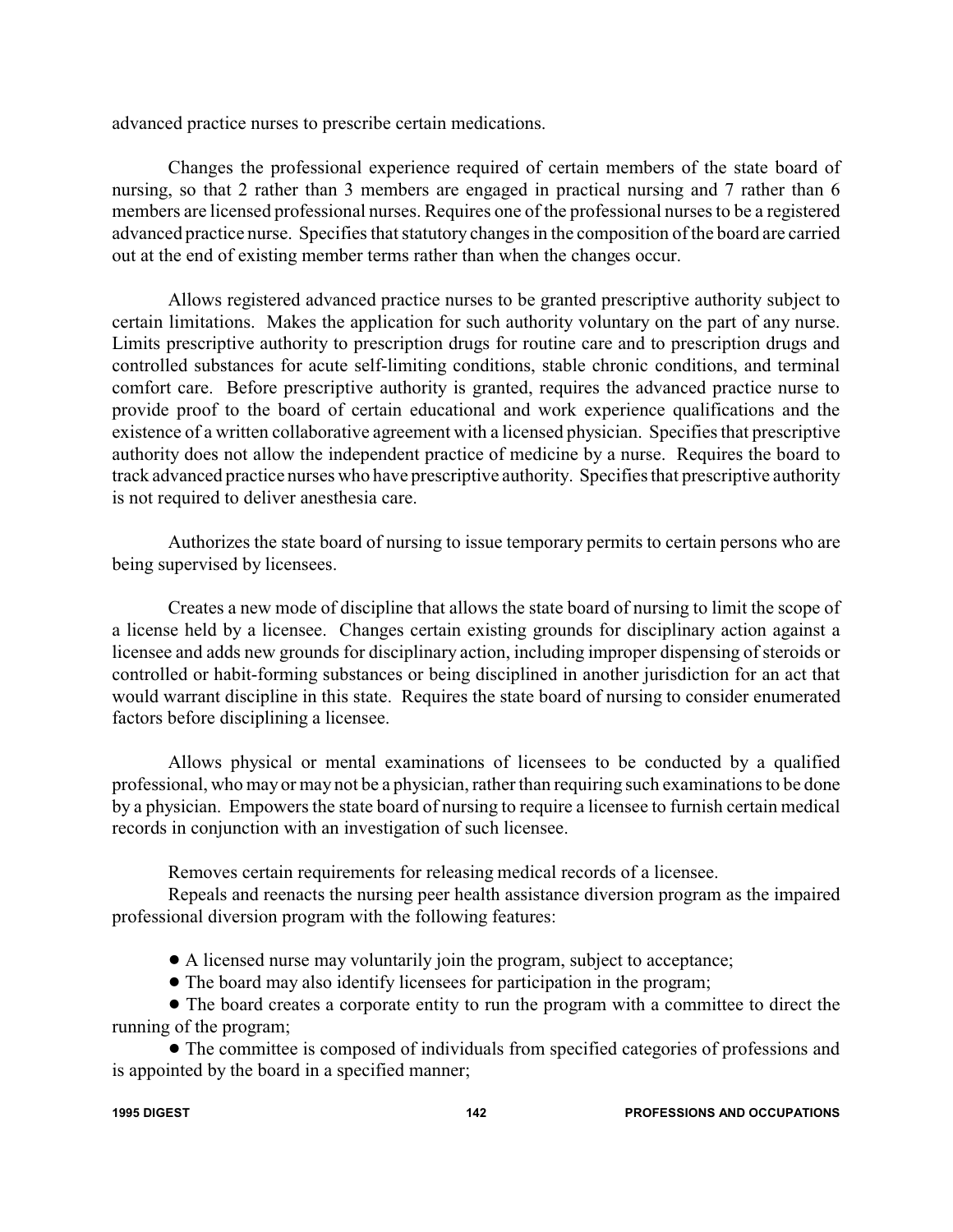• The committee selects a director for the program;

! The committee sets general policies and procedures for admitting impaired licensees and running the program;

! Guidelines are set for admitting and terminating persons from the program;

- ! The records of a licensee's treatment are confidential, subject to certain exceptions;
- ! The program is paid for through nursing fees and the individuals seeking treatment;

• The entity running the program is a qualified nonprofit foundation with certain specified duties; and

!The board and its members, the committee and its members, and the state are held harmless for the good-faith actions of the board in making awards to the program.

Extends to July 1, 2010, the automatic termination date of licensing and regulating professional nurses through the state board of nursing and the division of registrations in the department of regulatory agencies pursuant to the provisions of the sunset law.

Appropriates \$40,946 and 0.7 FTE to the department of regulatory agencies for allocation to the division of registrations, and \$2,505 to the department of law, for implementation of the act.

**APPROVED** by Governor May 31, 1995 **EFFECTIVE** July 1, 1995

**H.B. 95-1011** Audiologists and hearing aid dealers - registration - disciplinary procedures appropriation. Requires the registration of audiologists and hearing aid dealers by the director of the division of registrations ("director") in the department of regulatory agencies. Describes registration filing requirements and defines terms. Exempts persons who are certified or licensed to work in the public schools. Allows a registered audiologist to practice as a hearing aid dealer. Requires hearing aid dealer applicants to submit proof they have obtained a surety bond. Requires audiologist applicants to maintain malpractice coverage in amount determined appropriate by the director. Allocates registration fees to the division of registrations cash fund.

Authorizes the director to grant a temporary registration certificate to any applicant who has an advanced degree in audiology and practices audiology in a year of clinical fellowship. Limits the period of validity of such certificates to 12 months.

Authorizes the director to discipline registered hearing aid dealers and audiologists after providing them with notice and a hearing.

Increases to 30 days the period during which a hearing aid dealer ("dealer") must refund the purchase price of a hearing aid returned by the buyer. Tolls such period for any time during which a dealer takes possession of a hearing aid. Requires dealers to include in sales contracts a statement that if the hearing aid is not delivered within a specified period of time the purchase price shall be fully refunded. Such statement may not be waived by the purchaser.

Appropriates \$36,393 to the department of regulatory agencies, \$2,505 to the department of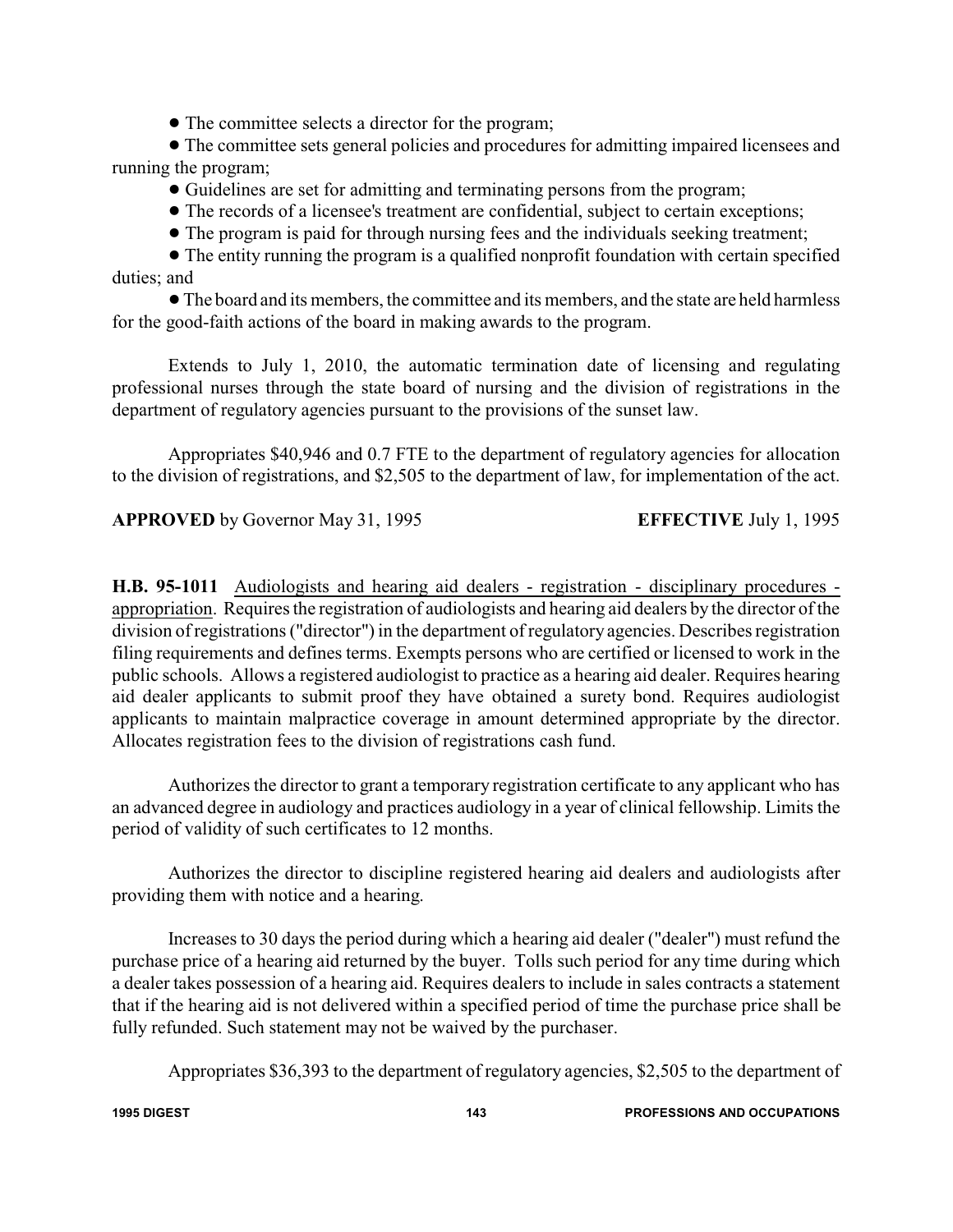law, and \$1,221 to the department of administration for the implementation of the act.

States that the registration functions of the director shall terminate on July 1, 2000, pursuant to the sunset law.

Applies to audiologists and hearing aid dealers practicing on or after January 1, 1996, with exceptions noted.

**APPROVED** by Governor June 5, 1995 **EFFECTIVE** July 1, 1995

**H.B. 95-1027** Education flight services - exemption from private occupational education regulations. Exempts from regulation under the "Private Occupational Education Act of 1981" both of the following: (1) Flight schools that are not certified by the United States veterans administration; and (2) Flight schools and flight instructors that do not collect advance tuition or fees.

**APPROVED** by Governor March 17, 1995 **EFFECTIVE** March 17, 1995

**H.B. 95-1053** Consumer transactions - credit reporting - debt collection - disclosure requirements. Excludes from the scope of the Colorado Fair Debt Collection Practices Act (the "act") obligations incurred for business, investment, or agricultural purposes. Eliminates the requirement that branch offices of collection agencies be separately licensed and requires instead that a collection agency with branch offices notify the director in writing within 30 days after commencing business.

Exempts the following persons, among others, from the licensing requirements of the act:

! An employee of the state collecting debts in the performance of his or her official duties, unless debts are collected in the name of and for the state agency employing such employee;

• An attorney regularly engaged in debt collection;

! Anyperson located out-of-state whose activities are limited to collecting debts not incurred in Colorado from in-state persons.

Increases the amount of information an applicant for a license must file with respect to its collections manager. Eliminates the requirement that a collections manager be registered as a debt collector.

Requires collection agencies to notify consumer reporting agencies about disputed debts. Makes it an unfair practice for a collection agency to report credit information to a credit reporting agency within 30 days after the initial notice has been mailed to the consumer.

Effective January 1, 1996, requires collection agencies to disclose to debtors whether they are licensed by the Colorado collection agency board, and to notify them that payments should not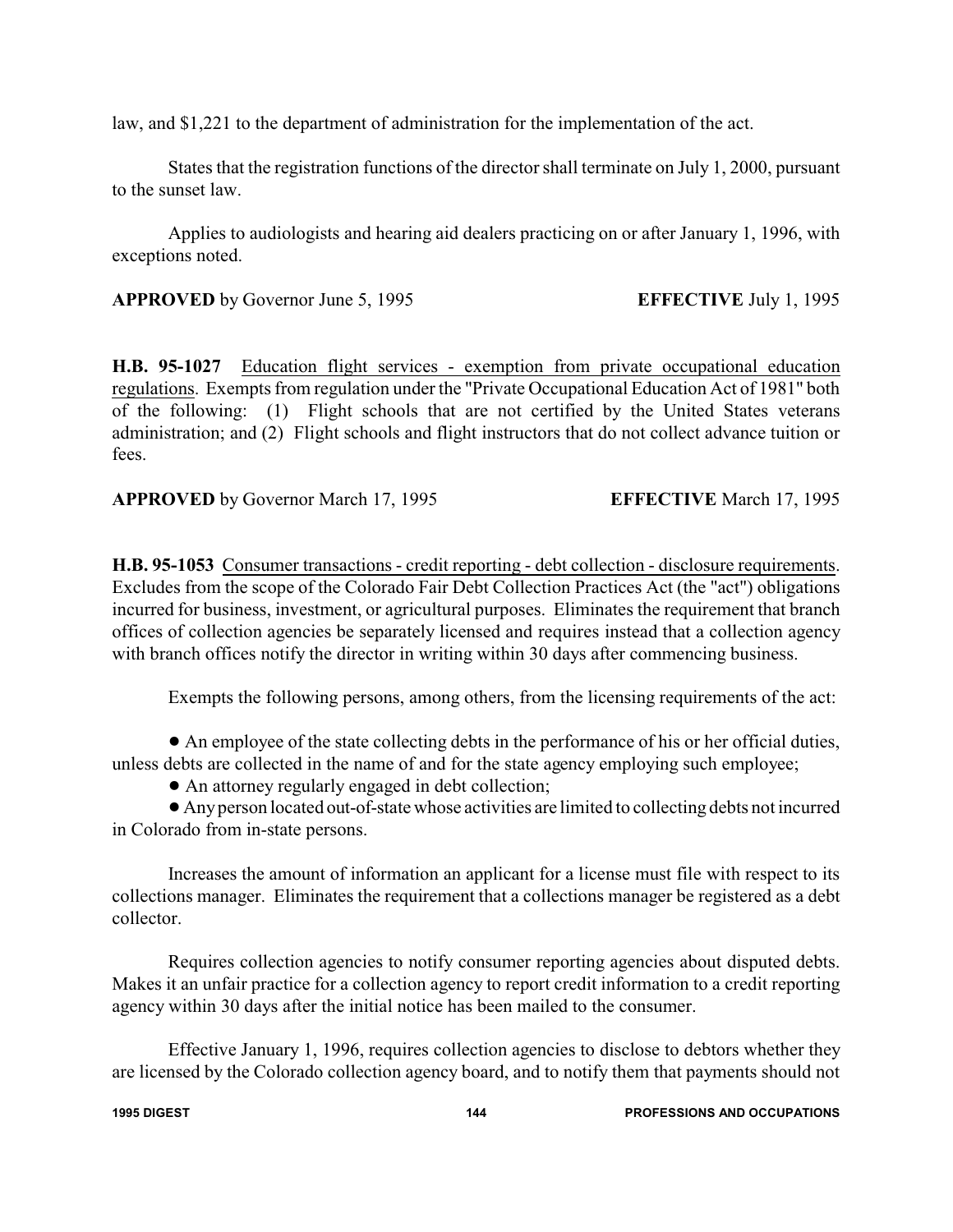be sent to the board.

Revises the information a licensee is required to report to the administrator of the "Uniform Consumer Credit Code" in the department of law. Increases from \$8,000 to \$12,000 the bond required of an applicant and provides an alternative method of complying with the bonding requirements of the act.

Eliminates the requirement that debt collectors and solicitors obtain a certificate of registration.

Enacts the "Colorado Consumer Credit Reporting Act", effective January 1, 1996. Defines terms. Describes permissible purposes for which a consumer reporting agency may furnish a consumer credit report. Requires that certain notices and information be given to consumers. Regulates the charges that may be imposed for certain disclosures. Includes procedures for resolving credit information disputes, including binding arbitration. Provides penalties for violations of the act.

**APPROVED** by Governor June 3, 1995 **EFFECTIVE** July 1, 1995

**H.B. 95-1060** Dentists - administration of anesthesia - appropriation. Directs the state board of dental examiners to issue permits valid for 5 years to licensed dentists to administer general anesthesia and deep-conscious sedation or onlydeep-conscioussedation, the administration of which did not previously require a permit. Directs the board to set and collect a fee for the issuance of a permit and to issue the permits. Requires the board to develop a program for office inspections of licensees. Makes administration of general anesthesia or deep-conscious sedation without a permit a basis for disciplinary action.

Appropriates \$2,334 to the department of regulatory agencies and \$501 to the department of law for implementation of the act.

**APPROVED** by Governor May 23, 1995 **EFFECTIVE** May 23, 1995

**H.B. 95-1083** Lodging establishments - right to refuse accommodations. States that an innkeeper may refuse accommodations, facilities, and the privileges of a lodging establishment if a prospective guest is unwilling or unable to pay. The innkeeper may require the prospective guest to demonstrate ability to pay by cash, credit card, or validated check. In addition, if the prospective guest is a minor, the innkeeper may require a parent, legal guardian, or other responsible adult to: Agree to pay for the cost of the room, including taxes, charges incurred by the minor, and any damages caused by the minor or the minor's guests; or provide an advance cash payment to cover the total cost of the room and a cash deposit to be held toward payment of charges incurred or damages caused. The cash deposit is refundable after a joint inspection of the room by the guest and innkeeper to the extent it is not needed to cover charges or damages.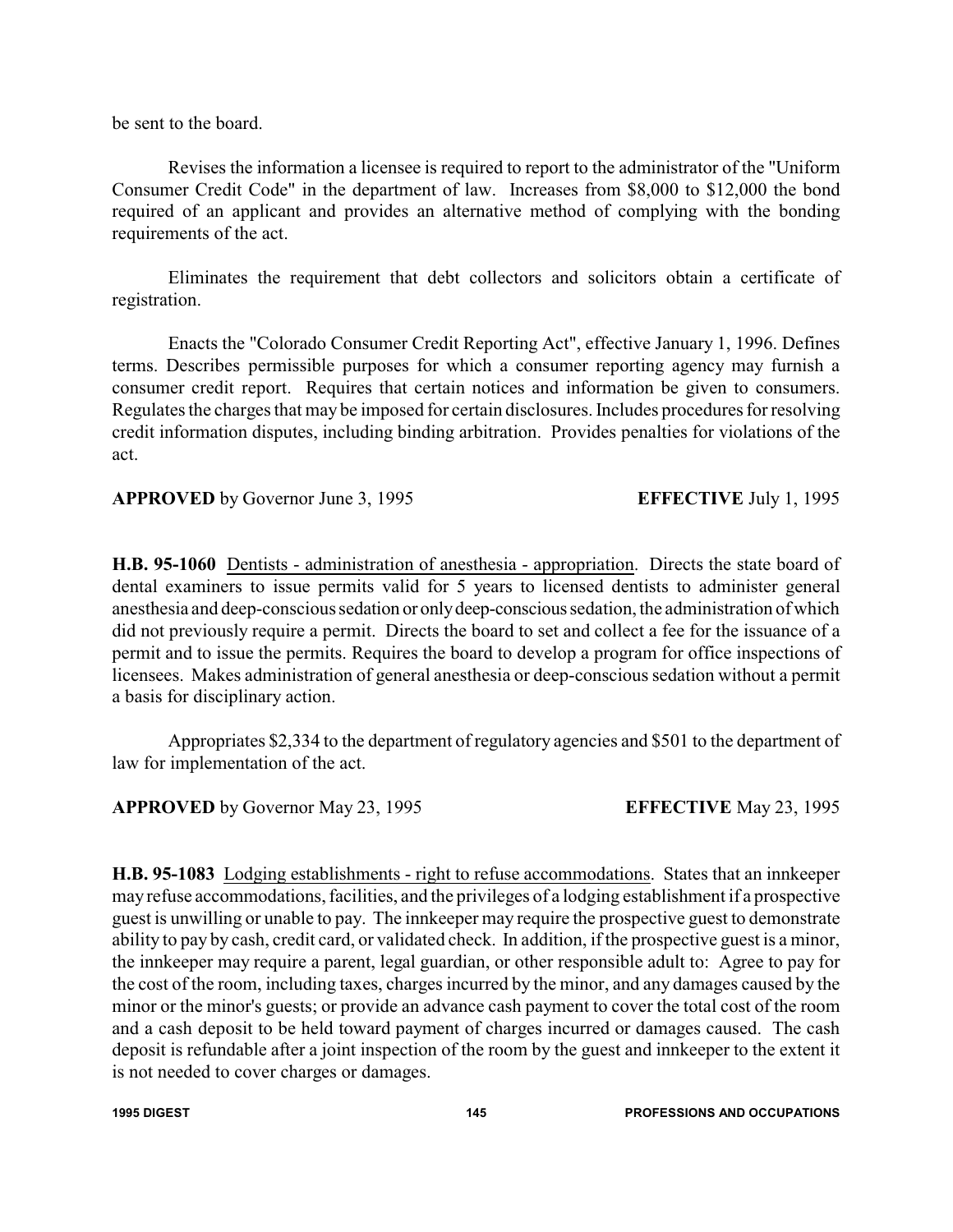**H.B. 95-1094** Motor vehicle dealers - sale of custom trailers - place of business designation exemption. Exempts from the requirement of maintaining a designated place of business separate from a residence motor vehicle dealers who are motor vehicle dealers only because they sell custom trailers and who have been residents of Colorado for the immediately preceding 12-month period who have less than 4 custom trailers in inventory at any time. Requires motor vehicle dealers who are issued vehicle plates because they sell custom trailers to use such plates only on custom trailers.

**APPROVED** by Governor April 17, 1995 **EFFECTIVE** April 17, 1995

**H.B. 95-1114** Physicians - injuries to be reported - domestic violence. Clarifies that a physician's duty to report certain injuries to law enforcement officials includes injuries that result from domestic violence.

**APPROVED** by Governor May 31, 1995 **EFFECTIVE** July 1, 1995

**H.B. 95-1132** Real estate brokers - real estate recovery fund - payment of claims - authority of real estate commission - appropriation. Replaces the current fixed, \$40 annual fee imposed on real estate licensees for the real estate recovery fund with a system under which the real estate commission only assesses a fee if the amount in the fund dips below \$350,000. Allows the commission to set the amount of the fee. If the fund exceeds \$500,000, requires the surplus to be transferred to the real estate cash fund.

Streamlines the procedure for handling uncontested claims against the fund by allowing a person with an unsatisfied judgment against a real estate licensee to file a form directly with the real estate commission rather than applying to the district court. The form must contain a notice to the licensee, and a copy of the form containing the notice must be served on the licensee. If all requirements are met, the commission is directed to authorize administrative payment from the fund and, at the same time, automatically revoke the licensee's license. If the licensee appears and objects, or if the applicant objects to the commission's denial of all or part of the claim, the matter is subject to review on the merits in court.

The act also raises the amount payable on a claim from \$15,000 to \$20,000 per transaction and the aggregate total of payouts attributable to one licensee from \$50,000 to \$60,000.

Decreases FY 1995-96 appropriations to the department of regulatory agencies and the department of law from the real estate cash fund and from exempt cash fund appropriations, respectively, by \$12,300.

Applies to claims on the real estate recovery fund made on or after July 1, 1995, and real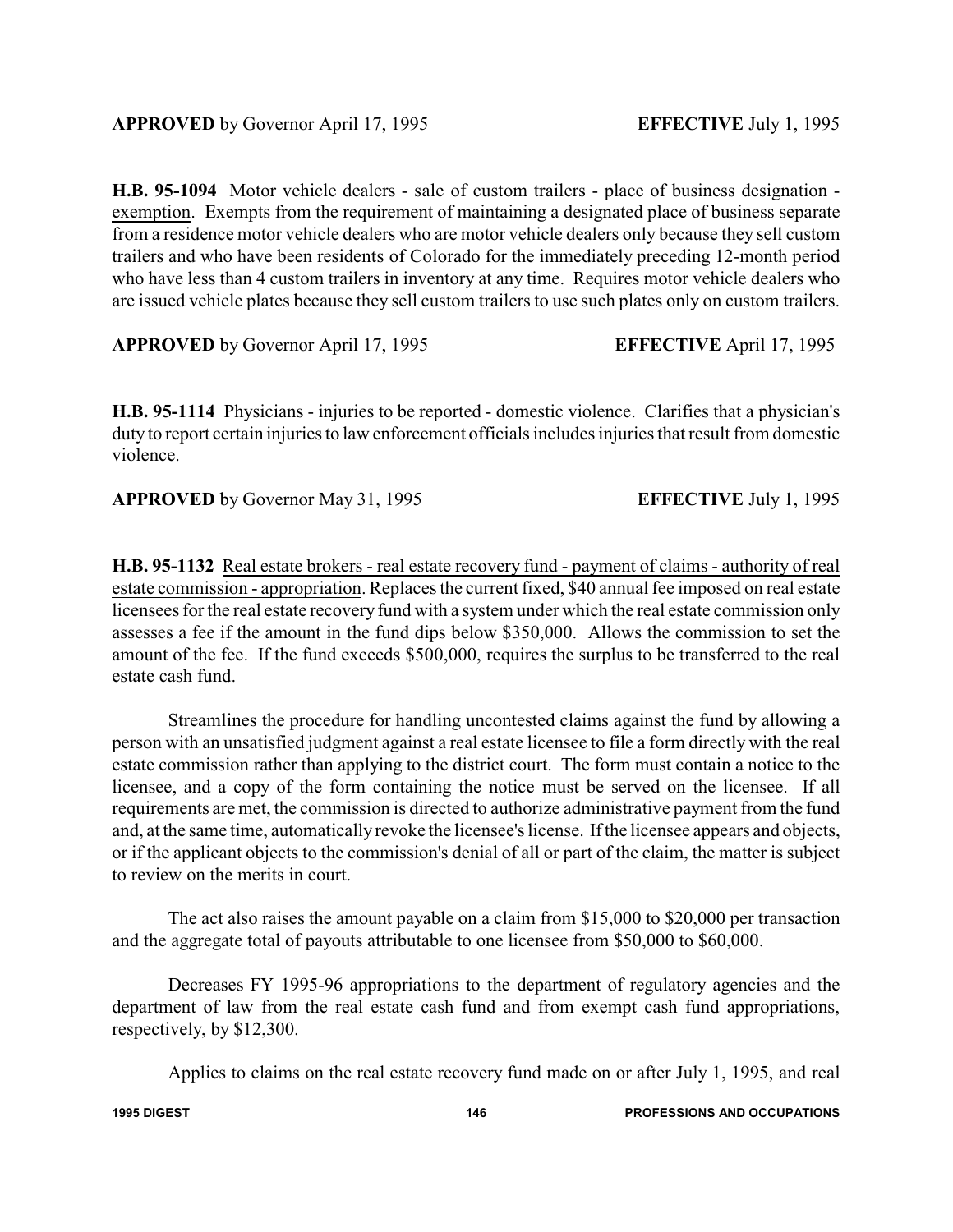estate license renewal applications made on or after July 1, 1995.

**APPROVED** by Governor March 30, 1995 **EFFECTIVE** July 1, 1995

**H.B. 95-1134** Gaming - scope of regulation - exemption for crane games. Exempts crane games from the statutory definitions of gambling, gambling devices, and slot machines. Defines "crane game" to include an amusement machine into which a player inserts a coin and then attempts to retrieve a prize or toy from inside the machine using a mechanical crane or claw.

**APPROVED** by Governor March 17, 1995 **EFFECTIVE** March 17, 1995

**H.B. 95-1182** Acupuncture - regulation - exemptions - disclosure. Revises the definition of "acupuncture". Defines "practice of acupuncture", and exempts from such definition persons who perform osteopathic adjustment, chiropractic, or physical therapy. States that a person may practice in Colorado as a guest acupuncturist if:

• Such person is regulated as an acupuncturist in another state and is under the supervision of a registered acupuncturist or licensed chiropractor;

! The practice is limited to instruction for 7 or fewer days within a 3-month period.

Exempts from registration any person who:

- ! Is otherwise authorized to practice acupuncture under Colorado law;
- ! Administers family remedies in a domestic setting;
- Renders massage therapy; or
- ! Counsels about exercise, diet, nutrition, spiritual, or lifestyle

### matters.

Requires that acupuncturists maintain professional liability insurance in the amount of \$50,000, if practicing as a sole practitioner or general partnership, or \$300,000, if practicing as a limited liability company or corporation.

Requires that acupuncturists disclose their training and experience to patients. Makes it an unlawful act to practice acupuncture without having registered or to use certain titles and designations.

Requires attorneys who file actions for damages or indemnity based upon the professional negligence of an acupuncturist to meet certificate of review filing requirements.

**APPROVED** by Governor May 16, 1995 **EFFECTIVE** January 1, 1996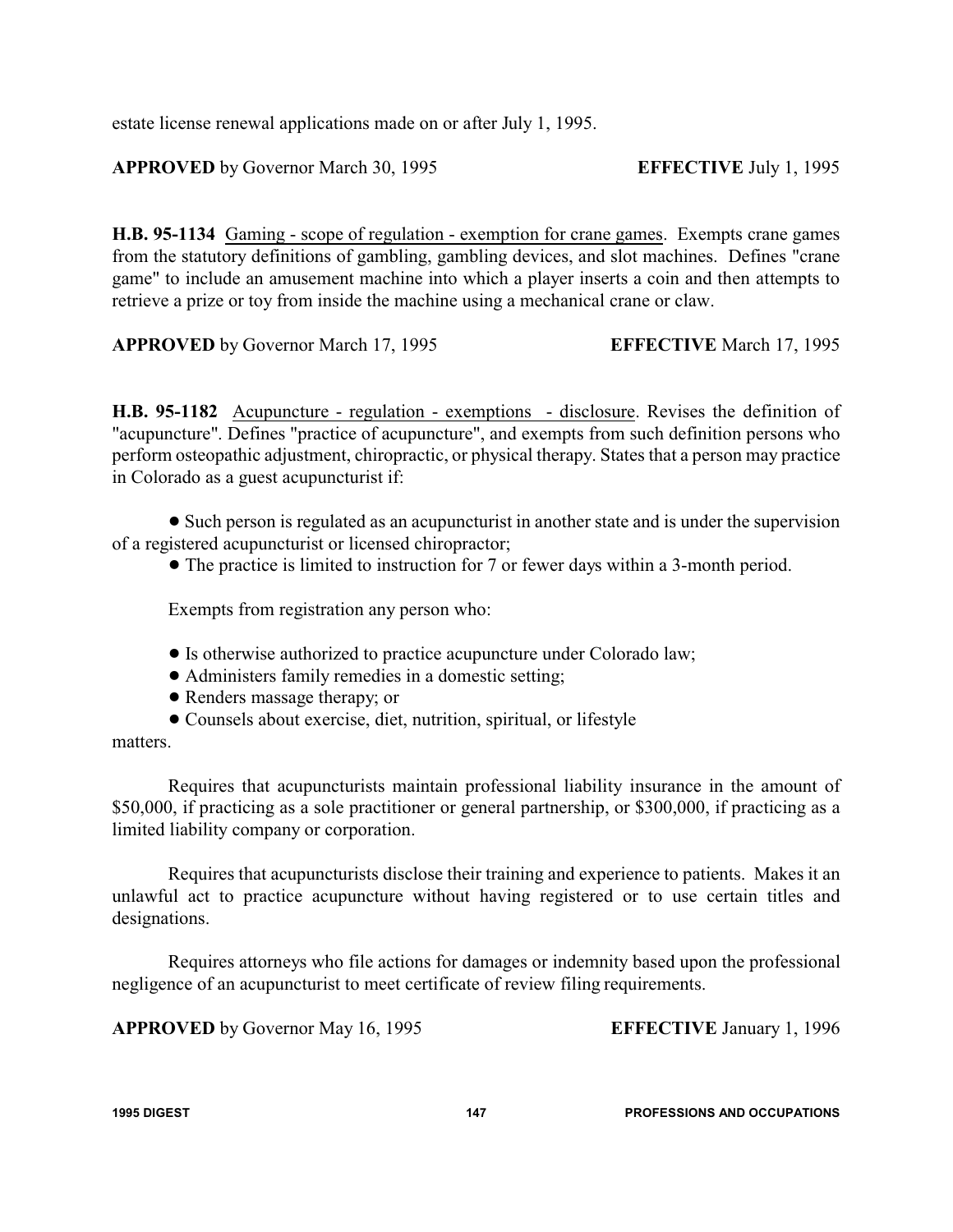**H.B. 95-1198** Beer wholesalers - limitations. Prohibits manufacturers, brewers, and importers of beer from contracting with more than one wholesaler to sell their products in the same territory. Requires brewers and importers of beer to have a written contract with a wholesaler before selling beer to such wholesaler. Requires such contract to specify the products to be sold by the wholesaler and the territory within which the wholesaler may sell such products.

**BECAME LAW** without Governor's signature March 24 **EFFECTIVE** July 1, 1995

**H.B. 95-1214** Racing - taxes and fees - method of payment - graduated fee schedule - definition of "adjusted gross proceeds". In place of the current flat tax rates of 4-1/2% and 3/4%, respectively, on receipts from betting on greyhound and horse racing, adopts a graduated schedule of rates. The schedule is the same for horse and greyhound racing and yields rates from 2% to 18%, depending on the amount of adjusted gross proceeds. Defines "adjusted gross proceeds" as the gross receipts derived from pari-mutuel wagering, minus prizes paid to wagerers and amounts paid or retained under the racing statutes.

Increases the amount a horse track must pay as purses for a race meet by deleting the existing deduction for amounts paid in taxes from the calculation of the track's commission, of which a set percentage must be paid out in purses.

Replaces the current requirement for daily remittance of certain taxes and fees with a requirement for payment by the 15th of the month following the month in which revenues were received.

**VETOED** by Governor May 25, 1995

**H.B. 95-1233** Social workers - exemption from disclosure of information requirement. Exempts social workers that practice in licensed or certified hospitals from the requirement that they disclose to clients information concerning their business location, their credentials, and other statements relating to their practice.

**APPROVED** by Governor March 30, 1995 **EFFECTIVE** July 1, 1995

**H.B. 95-1247** Life care institutions - provider's reserve requirements. Modifies the method for determining the amount of reserves required of a provider of care pursuant to a life care contract. Amends the type of assets that are eligible to cover the reserve requirements.

**APPROVED** by Governor April 7, 1995 **EFFECTIVE** April 7, 1995

**1995 DIGEST 148 PROFESSIONS AND OCCUPATIONS**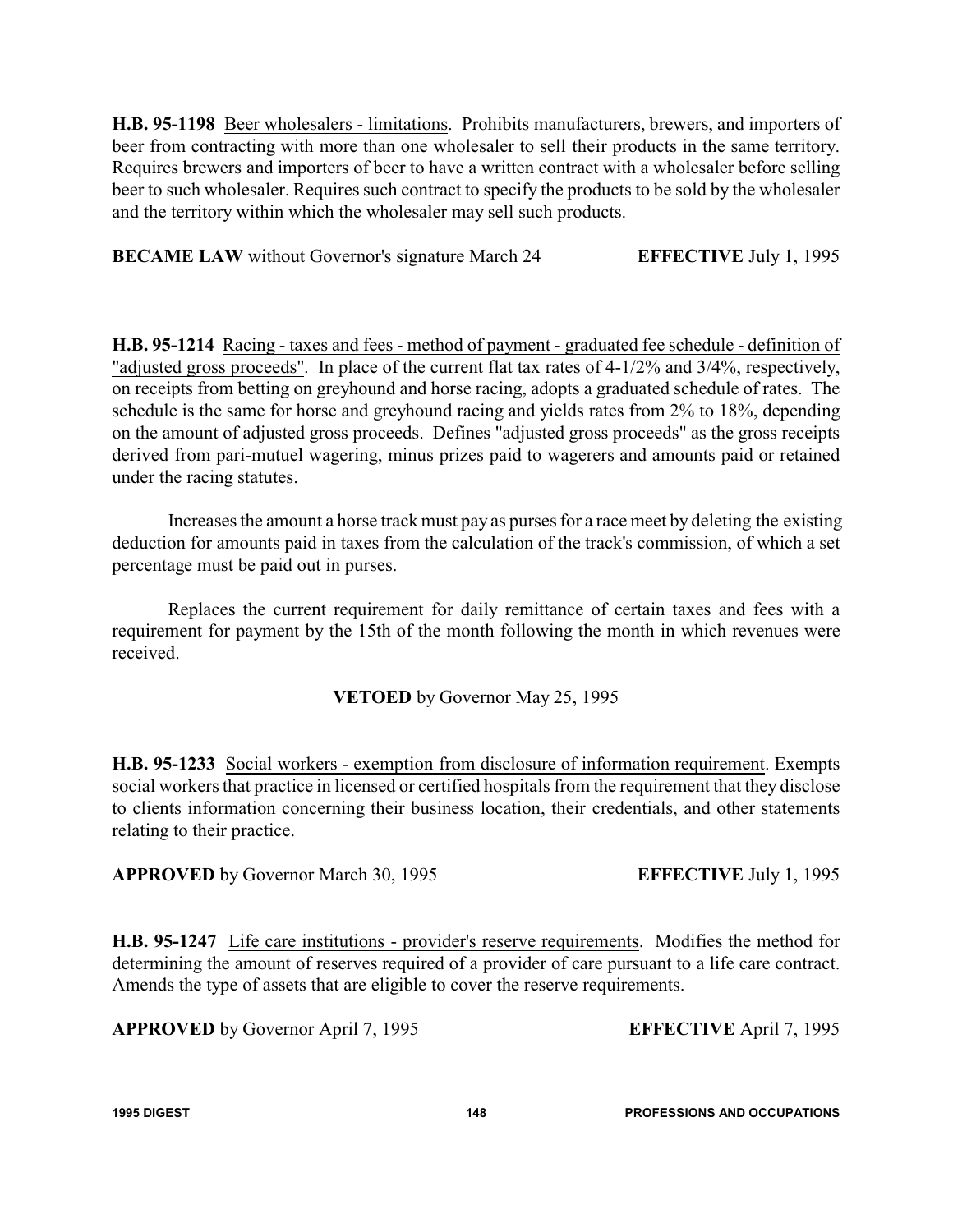**H.B. 95-1266** Nurse aides - criminal background check - appropriation. Requires all nurse aides to submit criminal background checks prior to initial certification whether bycompetencyevaluation or endorsement. Authorizes the state board of nursing to approve the companies that nurse aides may use to conduct the background checks. Includes any criminal convictions that would bring into question a nurse aide's ability to practice as a nurse aide as a basis for suspension, denial, or revocation of a license.

Appropriates \$21,882 to the department of public health and environment, \$12,844 to the department of regulatory agencies, \$25,688 to the department of health care policy and financing, \$47,570 and 0.5 FTE to the department of regulatory agencies for allocation to the division of registrations, \$16,032 to the department of law, and \$6,106 to the department of administration for implementation of the act.

**APPROVED** by Governor May 25, 1995 **EFFECTIVE** October 1, 1995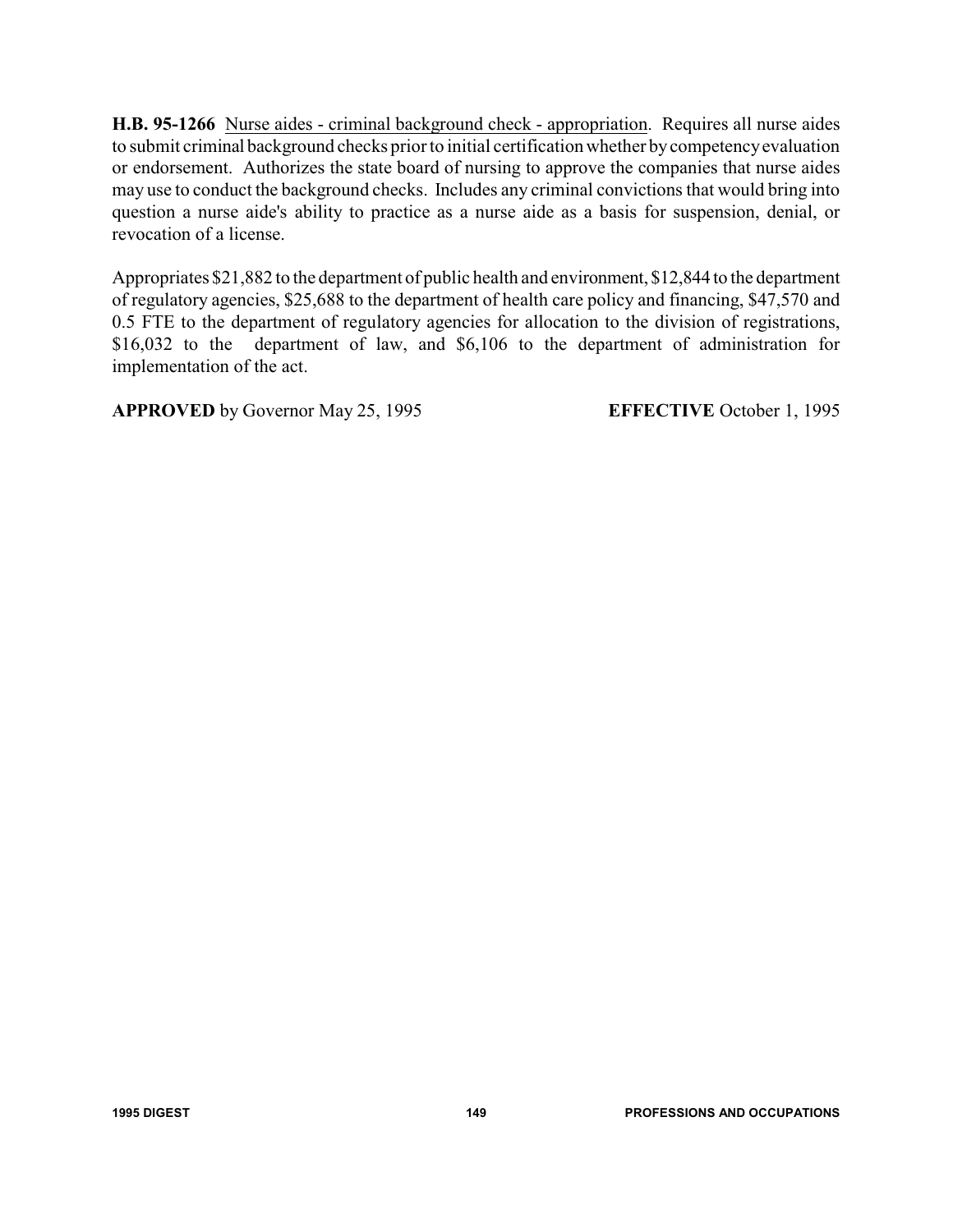## **PROPERTY**

**S.B. 95-8** Unclaimed property - remittance of property to the state. Makes the following changes to the "Unclaimed Property Act":

! Effective July 1, 1995, except under specified circumstances, provides that unclaimed property provisions preempt specific statutory provisions relating to state warrants that have not been presented to the state treasurer for payment.

! Defines "item" to mean each separate account or other form of intangible property, or the aggregate total of all tangible personal property, under the name of one apparent owner.

!Eliminates the requirement that reports of unclaimed propertyand other related documents be verified and makes conforming amendments resulting from such change.

! Exempts certain businesses and nonprofit organizations from the reporting and remittance requirements under specified circumstances. Includes only property acquired during the immediately preceding 5-year period for purposes of computing the applicability of the exemptions.

! Authorizes holders to deduct a certain amount or fraction of an item's value prior to payment or delivery of such an abandoned item.

! Repeals an obsolete provision regarding the initial report of unclaimed property that was required to be filed by the public employees' retirement system in 1992 and deletes other references to such obsolete provision.

! Effective July 1, 1995, reduces the reachback period for initial reports on all unclaimed property from 10 to 5 years.

**APPROVED** by Governor May 16, 1995 **EFFECTIVE** May 16, 1995

**S.B. 95-198** Large planned communities - development - "Colorado Common Interest Ownership Act". Clarifies that a planned community, rather than a parcel of land, is exempt from the provisions of the "Colorado Common Interest Ownership Act" if certain requirements are met. Changes the requirements under which a planned community may be exempt from the provisions of the Act by requiring that the real estate upon which such community is created is approved, rather than zoned, for development of at least 500, rather than 200, residential units. Specifies that the exemption is not available to a planned community that no longer qualifies as a large planned community. Eliminates the requirement that, upon sale, conveyance, or transfer of any portion of the large planned community, such portion remains subject to any recorded declarations made prior to the sale, conveyance, or transfer. Requires that any common interest community that is partially within a large planned community be created pursuant to the provisions of the Act. Specifies that the real estate described in a recorded declaration creating a large planned community remain subject to such declaration. Requires an association of such community to retain in its principal office and make reasonably available to unit owners, unit owners' agents, and prospective unit purchasers a complete legal description of all common elements within the community.

Requires that the recorded declaration of a common interest community within a large

**1995 DIGEST 150 PROPERTY**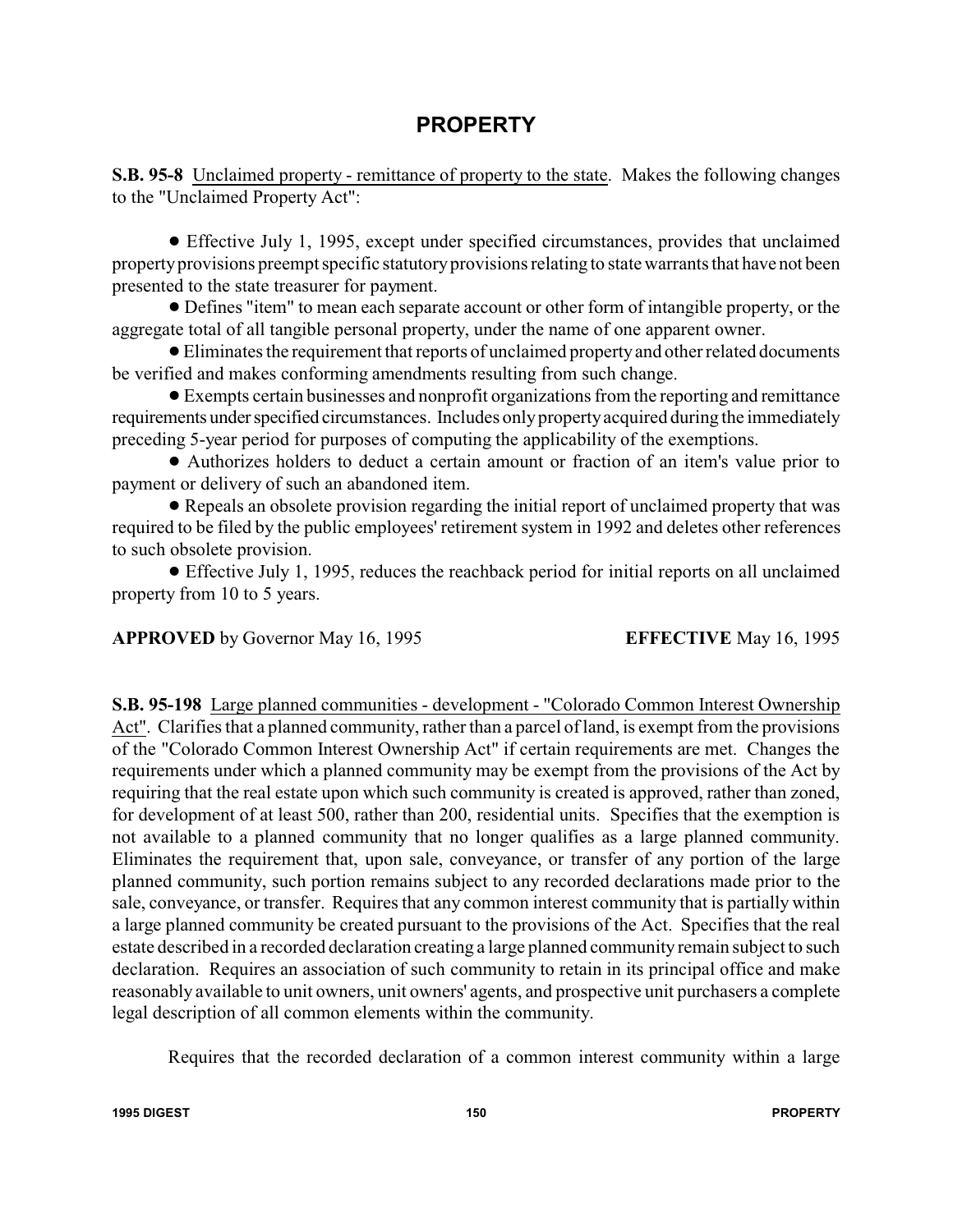planned community contain a description of every common element that the declarant is legally obligated to construct within the community and the approximate date by which the element is to be completed, and the type of anycommon element that the declarant anticipates may be constructed, maintained, or operated by the association. Requires the declarant to complete each common element within a reasonable time after the date specified in the declaration but exempts the declarant from any obligation concerning any element that is not identified therein. Prohibits an association from assessing members for the construction, maintenance, or operation of any common element that is not contained in the declaration unless approved by vote. Specifies a limit on the amounts of assessments that may be included when allocating interests in such declaration.

Creates a separate provision for declarant control of an association in a large planned community. Specifies when a period of declarant control terminates and the consequences of such termination. Requires the declarant, after an election of a majority of the members of the board by unit owners, to deliver to the association in a large planned community copies of all recorded deeds and all recorded and unrecorded leases evidencing ownership or leasehold rights of the association in all common elements within the community.

**APPROVED** by Governor April 17, 1995 **EFFECTIVE** July 1, 1995

**H.B. 95-1234** Common interest communities - executive boards - open meetings - notice requirements. Requires that meetings of the executive board of a homeowners' association be open to all members of the association or their representatives. Allows the board to go into executive session only for the purpose of discussing certain matters, including personnel matters, pending litigation, investigations of criminal conduct, and the like. Invalidates any rule adopted during an executive session. Requires that meeting minutes reflect the fact that an executive session was held and the general subject matter discussed.

Clarifies that the existing requirement for 10 to 50 days' advance written notice of an association's annual meeting applies to meetings of "unit owners, as members of the association".

**APPROVED** by Governor May 25, 1995 **EFFECTIVE** July 1, 1995

**H.B. 95-1325** Dry cleaning and related service establishments - disposition of unclaimed personal property. Makes it clear that garments, clothing, wearing apparel, household goods, or any other items are subject to disposal or sale when left unclaimed with a service establishment or when placed in storage by agreement when left unclaimed and charges are left unpaid. Clarifies that certain services or labor must be performed on an item that is subject to disposal or sale. Requires that notice of the sale include the time and place of sale. Clarifies that no notice is required to dispose of property after 180 days whether or not an address was given to the establishment at the time the property was delivered. Changes the required notice posted in the receiving office of an establishment to indicate that any items not reclaimed within 90 days may be sold and any items not reclaimed within 180 days may be disposed of by the establishment.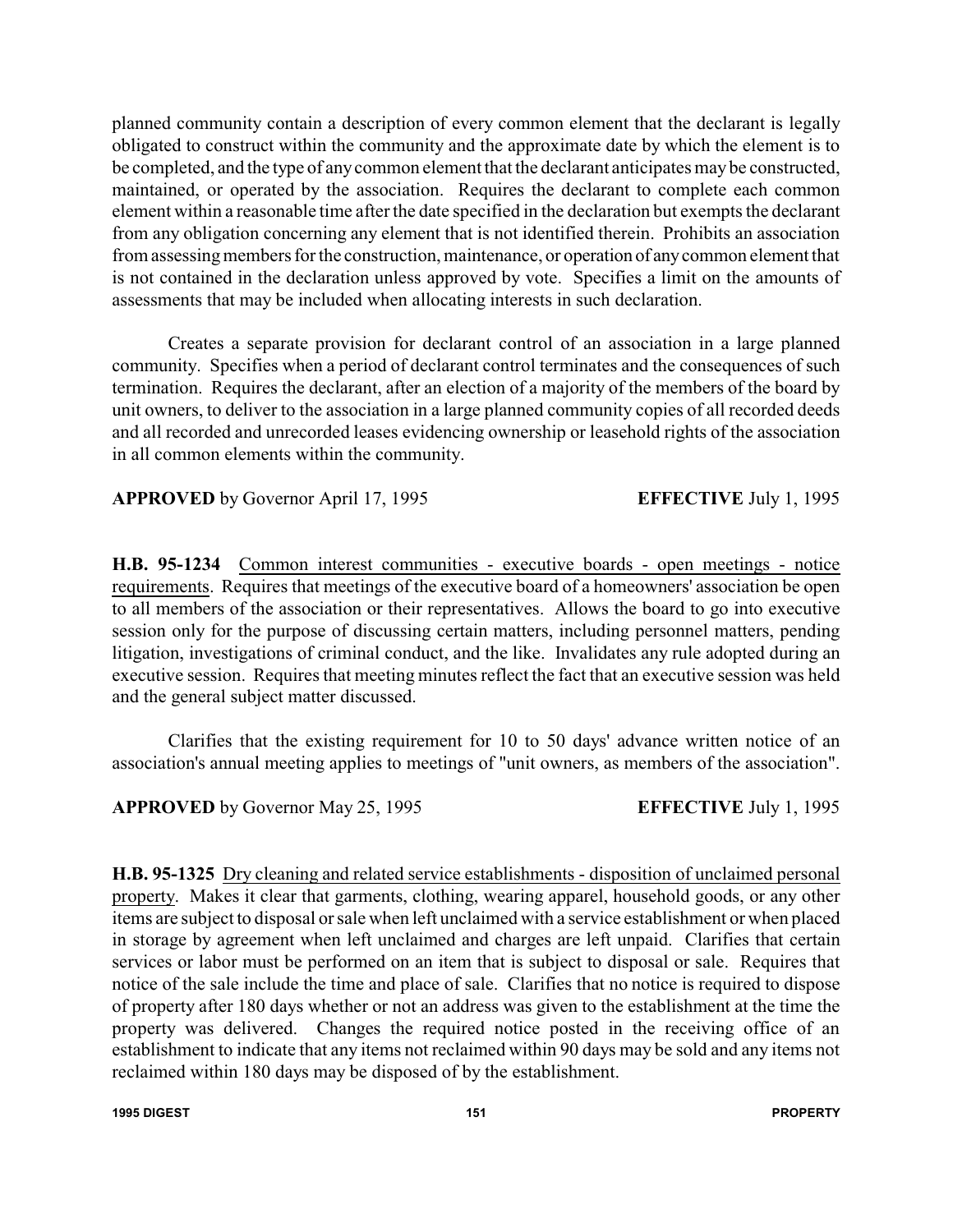**APPROVED** by Governor April 7, 1995 **EFFECTIVE** April 7, 1995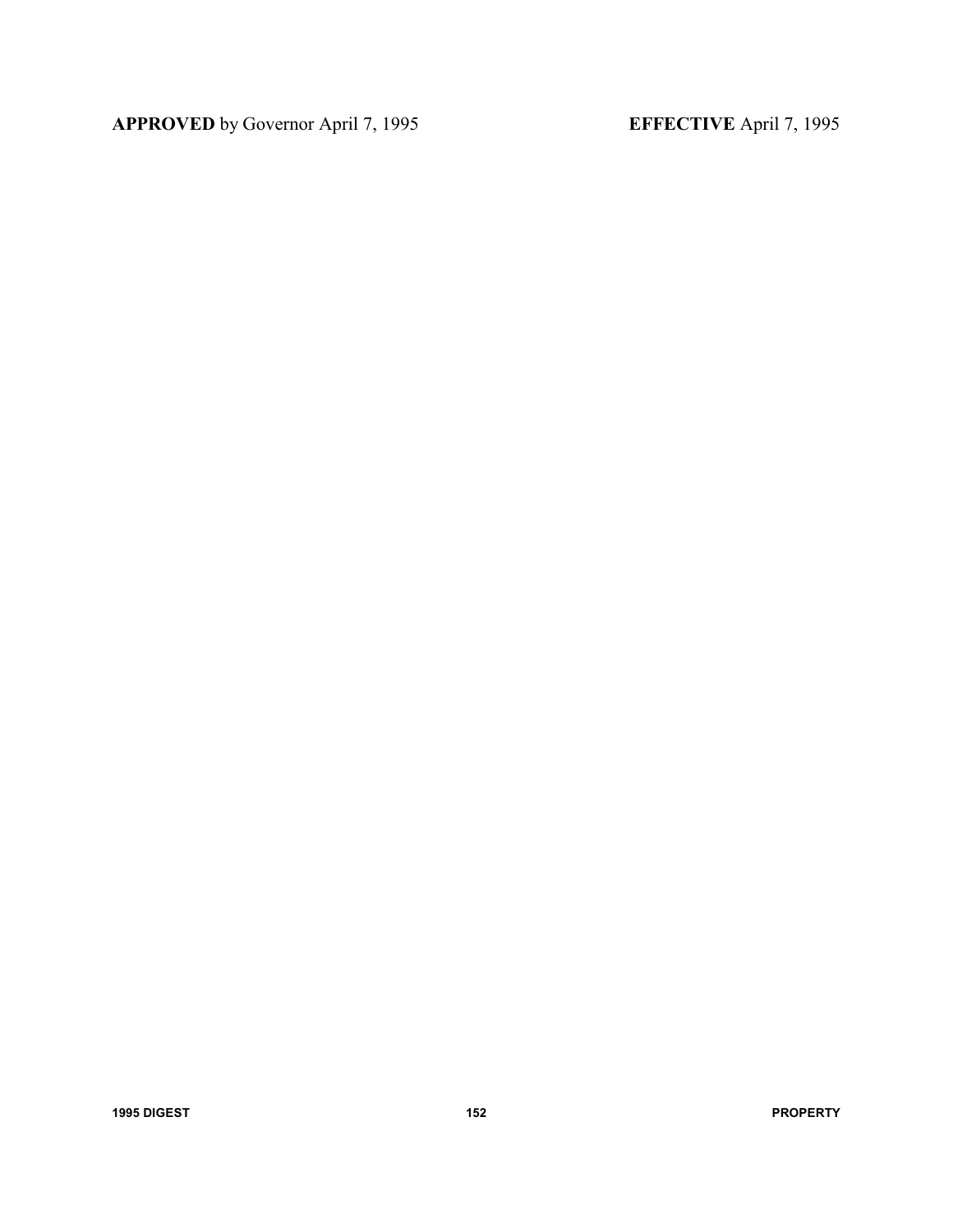### **PUBLIC UTILITIES**

**S.B. 95-61** Public utilities commission - emergency rules. Allows the public utilities commission's temporary or emergency rules to be effective for not more than 210 days, as opposed to 3 months.

**APPROVED** by Governor April 17, 1995 **EFFECTIVE** April 17, 1995

**H.B. 95-1068** Motor vehicles - carriers of property - deregulation - surrender of certificates appropriation. Responds to the recent federal preemption of state regulation of the prices, routes, and service of intrastate carriers of property by motor vehicle by exempting such carriers from regulation as public utilities. Retains safety and insurance requirements as permitted by federal law as well as continuing the effectiveness of existing laws and rules on receipts and bills of lading, cargo liability, handling of C.O.D. shipments, cargo credit, and antitrust immunity for joint line rates or routes, classifications, and mileage guides.

Requires holders of common carrier certificates and contract carrier permits for the transportation of property to surrender them to the public utilities commission (PUC) in exchange for certificates of registration evidencing compliance with insurance requirements. Authorizes the issuance of such certificates to new carriers. Allows the issuance of temporary certificates through the state's ports of entry for carriers handling certain agricultural products. Gives carriers an additional tax deduction to reflect the loss of the value of state operating authority surrendered to the PUC.

Reduces the PUC's FY 1994 appropriation to reflect anticipated staff reductions.

**APPROVED** by Governor May 31, 1995 **EFFECTIVE** May 31, 1995

**H.B. 95-1316** Telecommunications - rates - interactive video - contractual arrangements for noncost-based rates -filing with commission. Allows providers of telecommunications services to enter into individualized contracts with customers for purposes of distance learning, video arraignment of defendants in criminal cases, and examination, diagnosis, and treatment of patients in the course of medical practice. Where contracts are subject to bid, requires providers to offer component elements of the service uniformly to all bidders. Exempts such contracts from regulatory controls normally applied to telecommunications service, but requires filing of contracts with the public utilities commission for informational purposes.

**APPROVED** by Governor April 17, 1995 **EFFECTIVE** April 17, 1995

**H.B. 95-1335** Telecommunications - basic local exchange service - transition to regulated competition - rules - timetable - interim committee - appropriation. Opens local telephone exchanges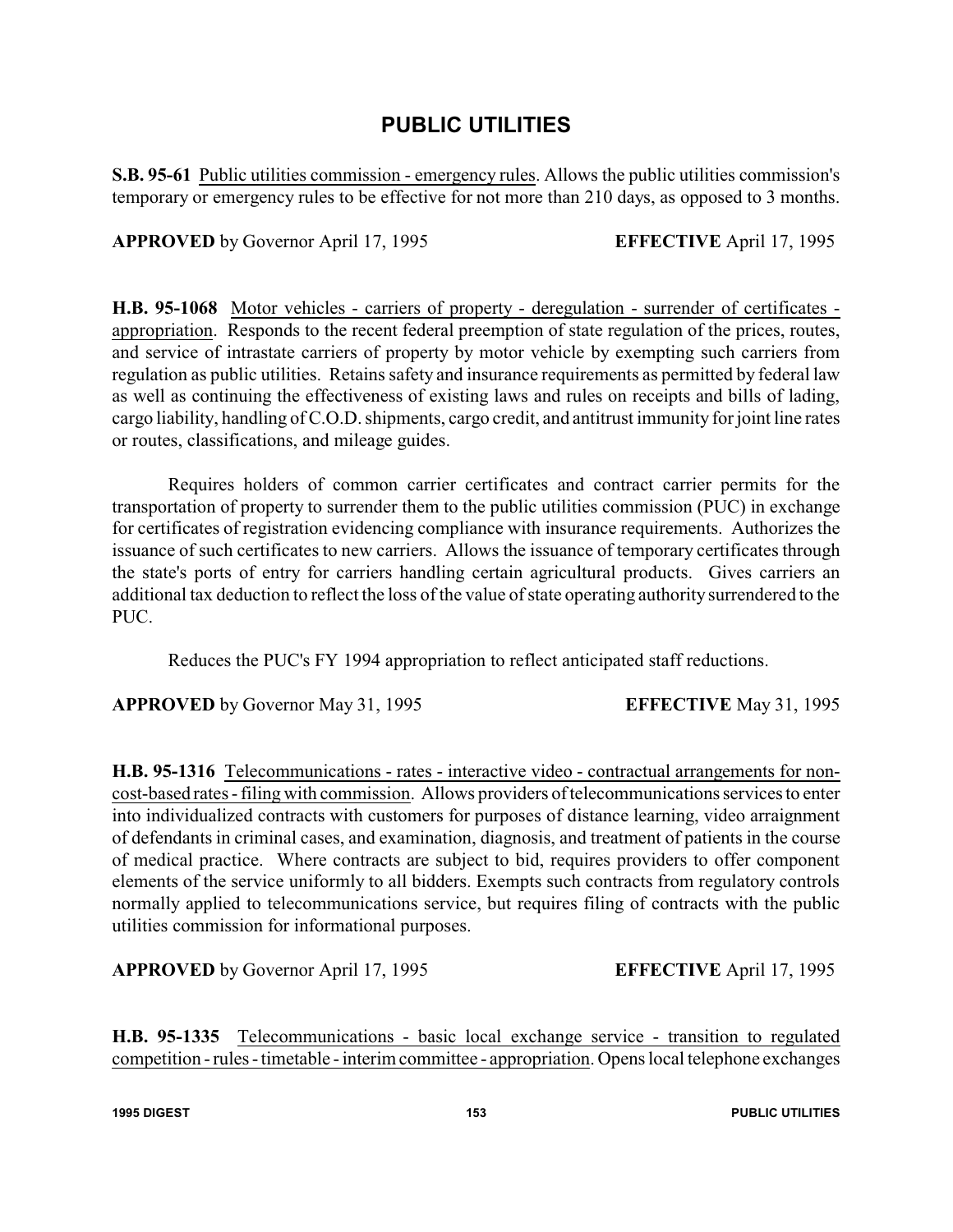to competition, under conditions to be determined by the public utilities commission (PUC), on or before July 1, 1996. Provides for management of the transition from the current regulated monopoly in this market to a competitive environment by establishing an interim committee of the general assembly, an advisorycommittee consisting ofthe governor, legislators, and industryrepresentatives, and a working group consisting of industry representatives, PUC and legislative staff, and other interested parties. Directs these groups to work together on proposed rules, which shall be considered for adoption by the PUC under its normal rule-making procedures, and to identify issues remaining to be resolved in future legislation.

Adopts an evolving definition of basic service, subject to triennial review bythe PUC starting in 1999 and including any new or additional features the PUC finds appropriate in addition to the current dial tone, touchtone capability, access to toll and emergency services, etc. Authorizes the PUC to designate a carrier of last resort in every exchange. Requires the carrier of last resort and any other carrier certificated to provide basic service to keep up with the evolving definition of basic service.

Directs the PUC to establish financial support mechanisms, including but not limited to the existing "high cost fund", to help finance the provision of telecommunication services in areas of the state that are relatively costly to serve because of low population density, geography, and other factors.

Sets out subject matter to be covered or considered by the PUC in rule-making, including:

! The state's policy of encouraging competition, subject to controls as necessary to ensure just and reasonable rates and consistent quality and availability of service;

- ! Nondiscriminatory carrier interconnection to essential facilities and functions;
- ! Unbundling of essential facilities and functions;
- Number portability;
- Resale of services;
- ! Payments to and distributions from the high cost fund;
- Access to emergency 911 service;
- ! Alternatives to traditional rate-of-return regulation of prices.

Prohibits carriers from charging according to the volume of data or voice traffic received by a customer except after notice and the opportunity for hearing before the PUC. Imposes a limitation on rate increases for basic service, allowing the PUC to consider specified economic factors but capping any increase at 5% per year.

**APPROVED** by Governor May 24, 1995 **EFFECTIVE** May 24, 1995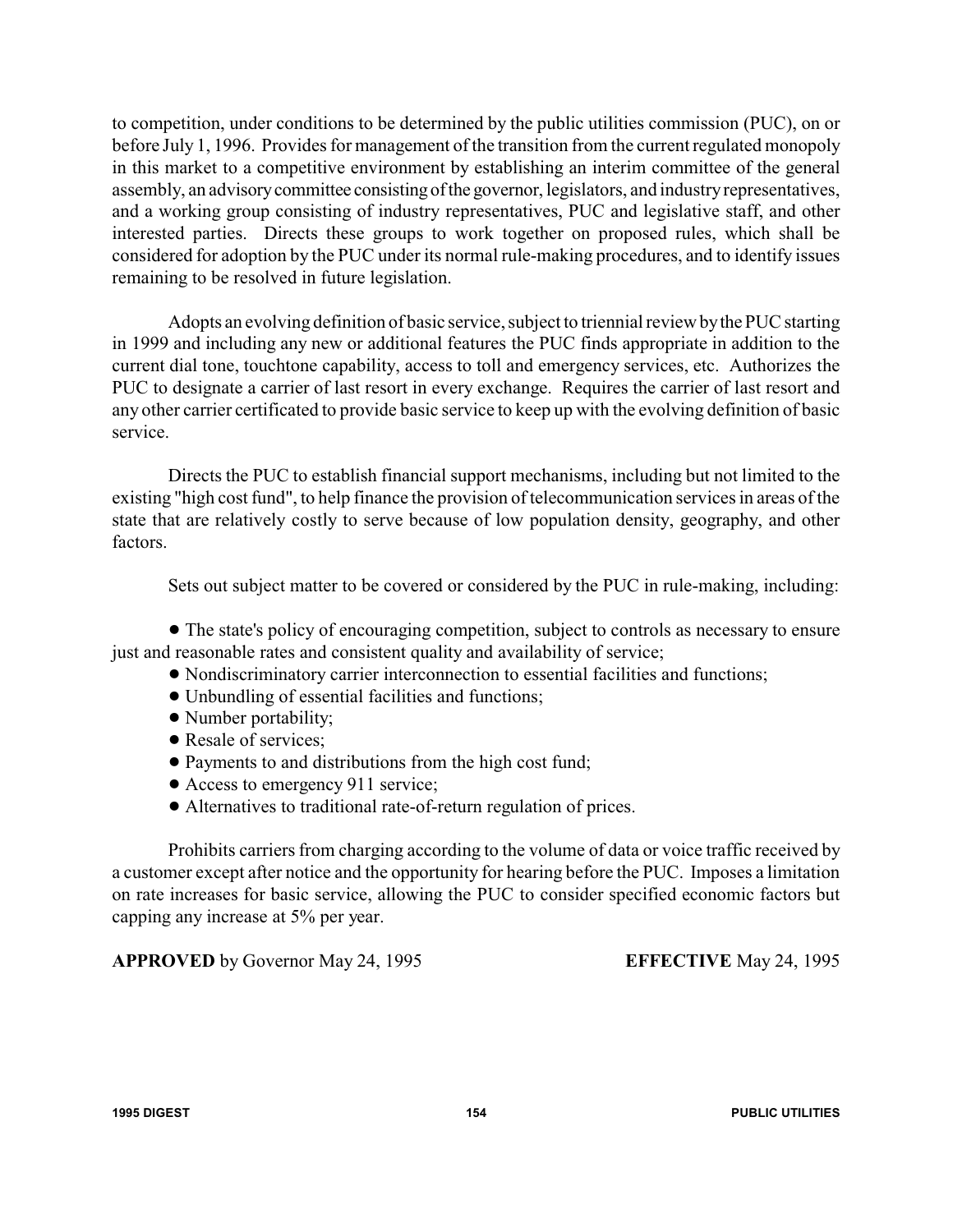# **STATE PUBLIC DEFENDER**

**H.B. 95-1360** Conflict of interest situations - appointment of attorney or investigator - contracts reduction in appropriations. Requires the state public defender, no later than July 1, 1996, to contract, where feasible, without prior approval of the court, for attorney and investigative services when there is a conflict of interest in the public defender representing an indigent person. Authorizes the state public defender to establish a list of approved contract attorneys to serve as conflicts counsel and a list of approved investigators. Requires a contracting attorney or investigator to agree to provide services based on the terms established in any contract, subject to the rules on reimbursement negotiated between the state public defender and the contract attorneyor investigator and, for contract attorneys, subject also to the Colorado rules of professional conduct. Requires judges to make appointments from the approved contract attorneylist for that judicial district; except that, if the court and the state public defender agree that the approved contract attorney list does not include any suitable attorneys, the judge may appoint an attorney not on the approved list to serve as conflicts counsel, subject to the same rules on reimbursement negotiated with contract attorneys and the Colorado rules of professional conduct.

Mandates that the court and the office of the state public defender cooperate in developing a procedure to ensure notification of conflicts appointments and notification of the public defender's position in regard to whether there is a conflict of interest in a particular case.

Requires the state public defender to review and approve or deny the bills submitted for reimbursement by any contract attorney or investigator based upon the terms set forth in the contract rules negotiated between the state public defender and the contract attorney or investigator.

Reduces the appropriation in the 1995 long bill to the state public defender for conflict of interest costs by \$13,310. States that the act will require a future reduction in appropriations from the general fund to the state public defender for conflict of interest cases of \$636,373.

**APPROVED** by Governor June 5, 1995 **EFFECTIVE** July 1, 1995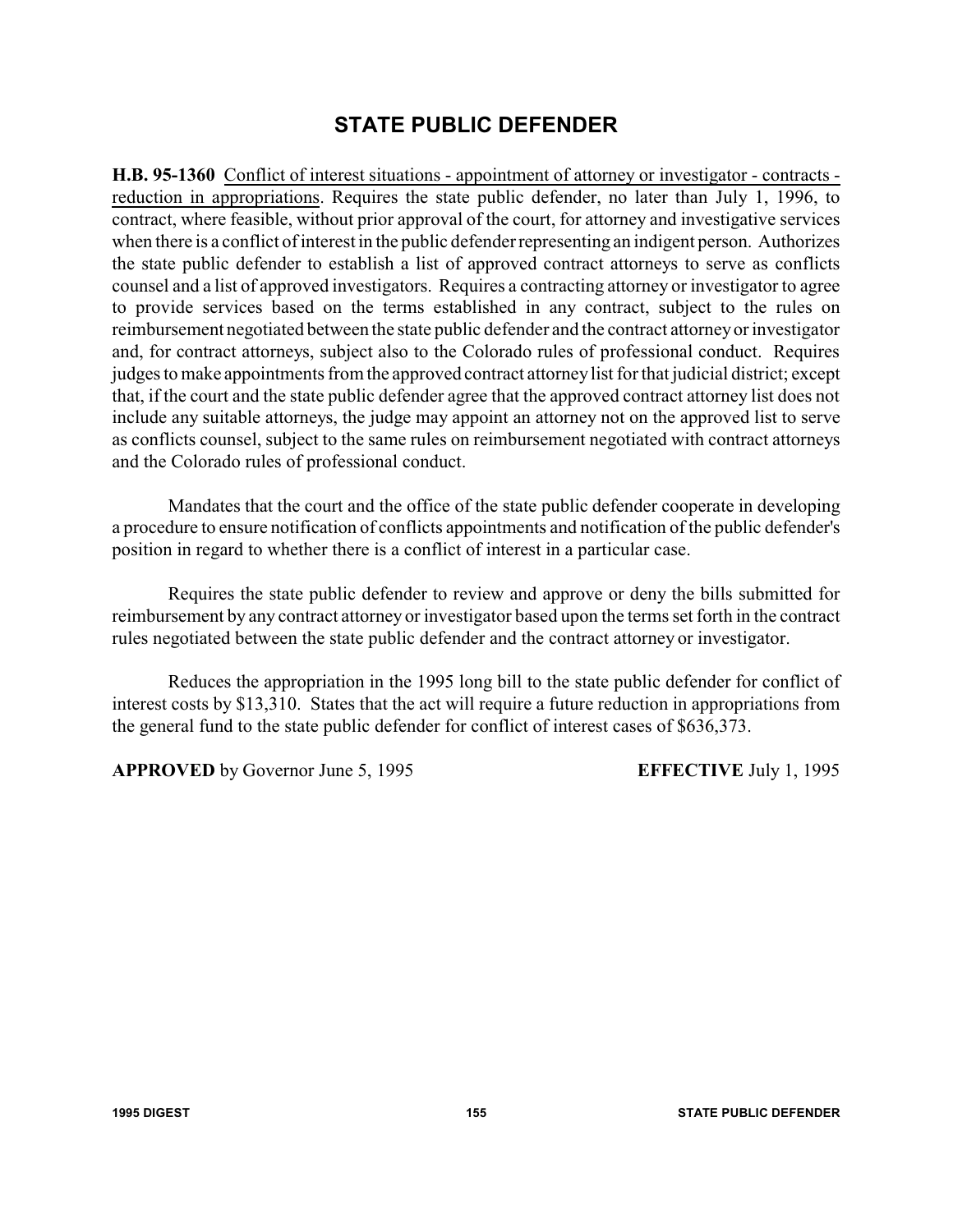# **STATUTES**

**H.B. 95-1020** Outdated provisions of law - repeal. Repeals outdated provisions of Colorado Revised Statutes relating to the following subjects:

! **Article 6 of title 2:** Authority of the general assembly to request economic impact statements by any agency affected by a legislative proposal;

! **6-15-102 (4):** Meaning of the value of a work of fine art on consignment by the artist to an art dealer for purposes of determining damages upon loss of the art;

! **Article 41 of title 7:** Regulation of telegraph companies and the construction of telegraph lines;

! **Article 46 of title 7:** Regulation of corporations formed to construct a bridge or establish a ferry over any stream in the state;

! **Article 72 of title 7:** Recordation of the name of a farm or ranch for its owner with the county clerk and recorder;

! **Article 8 of title 8:** Prohibition of use of the "truck system" in the payment of wages;

!**10-3-120 (1):** Requirement that directors, officers, and principal stockholders of insurance companies must file a statement with the insurance commissioner indicating their ownership of securities of such companies;

! **10-3-121:** Regulation of solicitation of proxies, consents, or authorizations by domestic stock insurers having 100 or more stockholders of record;

! **Article 9 of title 10:** Franchise insurance plans defined as certain life or accident and sickness insurance plans for businesses employing 4 or more employees and unions or associations with 10 or more members;

! **23-60-103 (1):** Designation of the Boulder valley, the Larimer county, and the San Luis valley area vocational schools within the definition of "area vocational schools" under the "Community College and Occupational Education Act of 1967";

! **24-11-103:** Designation of a public holiday on every Saturday during June, July, and August from 12 noon until 12 midnight in every city in the state having a population of 25,000 or more;

! **18-9-203:** Offense for sheepherder who abandons sheep without prior notice;

!**24-11-106 and 24-11-107:** Designation of the second Friday in Mayof each year as "Good Roads Day";

! **35-43-121:** Prohibition of keeping 10 or more sheep within 2 miles of any city, town, or village;

! **Article 8 of title 36:** Permits to float timber on state streams;

! **Part 9 of article 5 of title 25:** The dangerous drugs therapeutic research program at the university of Colorado health sciences center;

! **27-2-108 (1):** Requirement that the United States flag and the Colorado flag be displayed daily by state institutions.

**APPROVED** by Governor April 13, 1995 **EFFECTIVE** April 13, 1995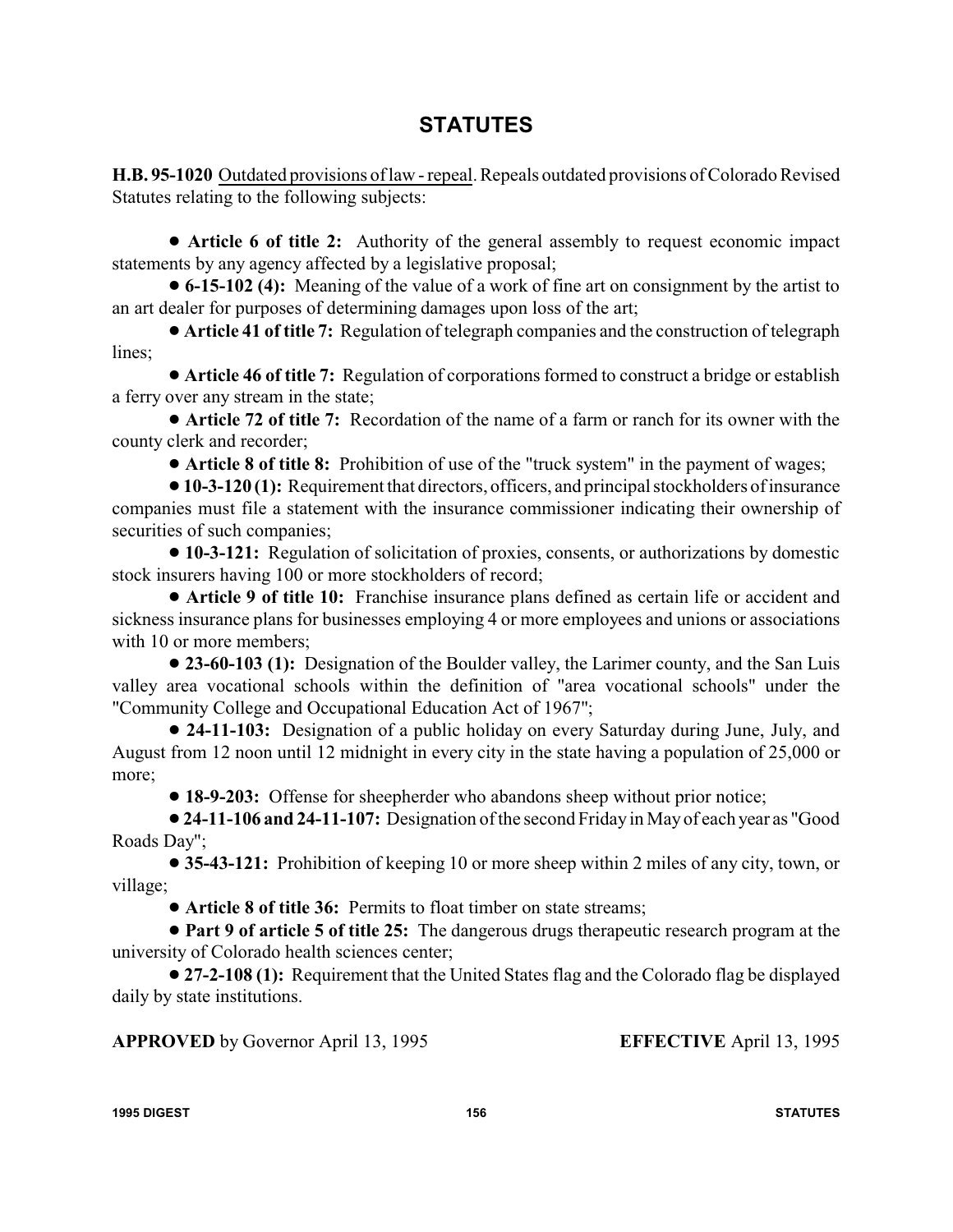**Note:** See S.B. 95-232 that reenacts sections 10-3-120 (1) and 10-3-121.

**H.B. 95-1079** Colorado Revised Statutes - enactment of 1994 supplements and replacement volumes - effective date. Establishes the effective date for the 1994 cumulative supplement and replacement volumes and enacts them as the positive statutory law of the state of Colorado.

**APPROVED** by Governor February 22, 1995 **EFFECTIVE** February 22, 1995

**H.B. 95-1212** Revisor's bill - revisions to conform, correct, and clarify statutes. Amends or repeals various statutory provisions which are obsolete, inconsistent, or in conflict with other law, clarifies the language and more accurately reflects the legislative intent of the laws. Sets forth the specific reasons for each amendment or repeal in the appendix to the act.

**APPROVED** by Governor May 31, 1995 **EFFECTIVE** May 31, 1995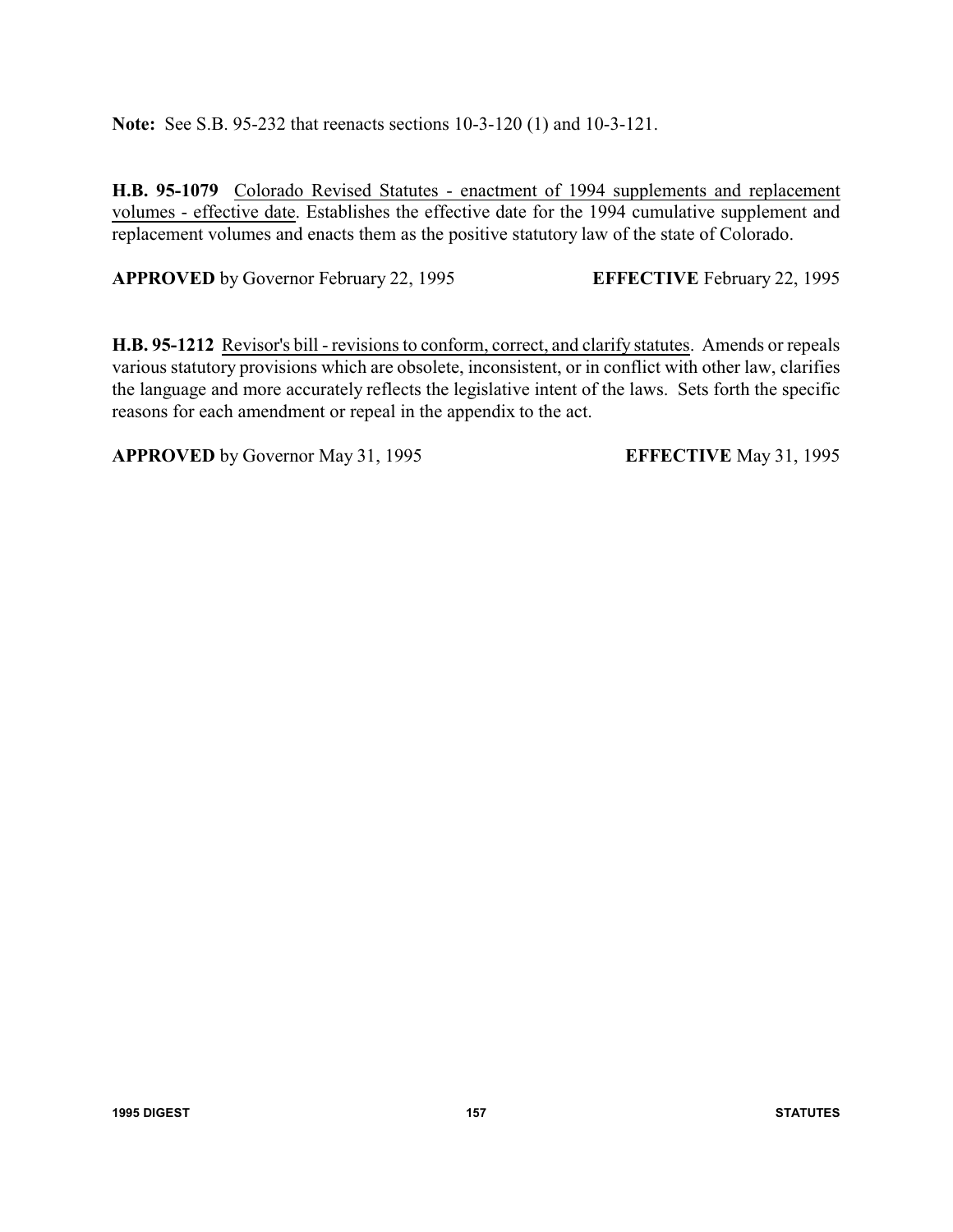## **TAXATION**

**S.B. 95-48** Income tax - nongame tax credit check-off. Continues to January 1, 2006, the state income tax voluntary contribution for the nongame and endangered wildlife program.

**APPROVED** by Governor March 31, 1995 **EFFECTIVE** March 31, 1995

**S.B. 95-108** Income tax - individual state return form - deletion of school district designation. For tax years beginning January 1, 1995, and thereafter, deletes the requirement that the individual income tax return designate the school district in which the individual taxpayer resides.

**APPROVED** by Governor April 21, 1995 **EFFECTIVE** April 21, 1995

**S.B. 95-123** Property tax - expansion of transitional housing facility exemption. Expands the property tax exemption for transitional housing facilities to facilities for individuals or families who have resided in a homeless shelter within the past 6 months. Allows for proration of the transitional housing facility property tax exemption if the transitional housing facility includes both qualified and unqualified occupants. Specifies that transitional housing facilities owned by qualified limited partnerships are eligible for the property tax exemption.

**APPROVED** by Governor June 5, 1995 **EFFECTIVE** June 5, 1995

**S.B. 95-142** Special districts - personal property - subject to levy and distraint - limitation. Provides that, for delinquent special district personal property taxes of 100 mills or more in any one year, only the personal property that is the subject of the taxes and located within the special district at the time the taxes are assessed shall be subject to levy or distraint for the payment of such taxes.

**APPROVED** by Governor April 7, 1995 **EFFECTIVE** April 7, 1995

**S.B. 95-169** Special fuel tax - exemptions for imported fuel - report. Allows any person operating a motor vehicle other than a qualified motor vehicle to bring into the state for the operation of that vehicle only the amount of special fuel contained in the ordinary fuel tank of the vehicle without being liable for payment of the state special fuel tax. Requires that such person who also is authorized by the executive director of the department of revenue to purchase special fuel ex-tax and who has obtained a passenger-mile tax permit shall file quarterly a report of the amount of special fuel consumed during the quarter and any other information required by the executive director.

**APPROVED** by Governor April 7, 1995 **EFFECTIVE** April 7, 1995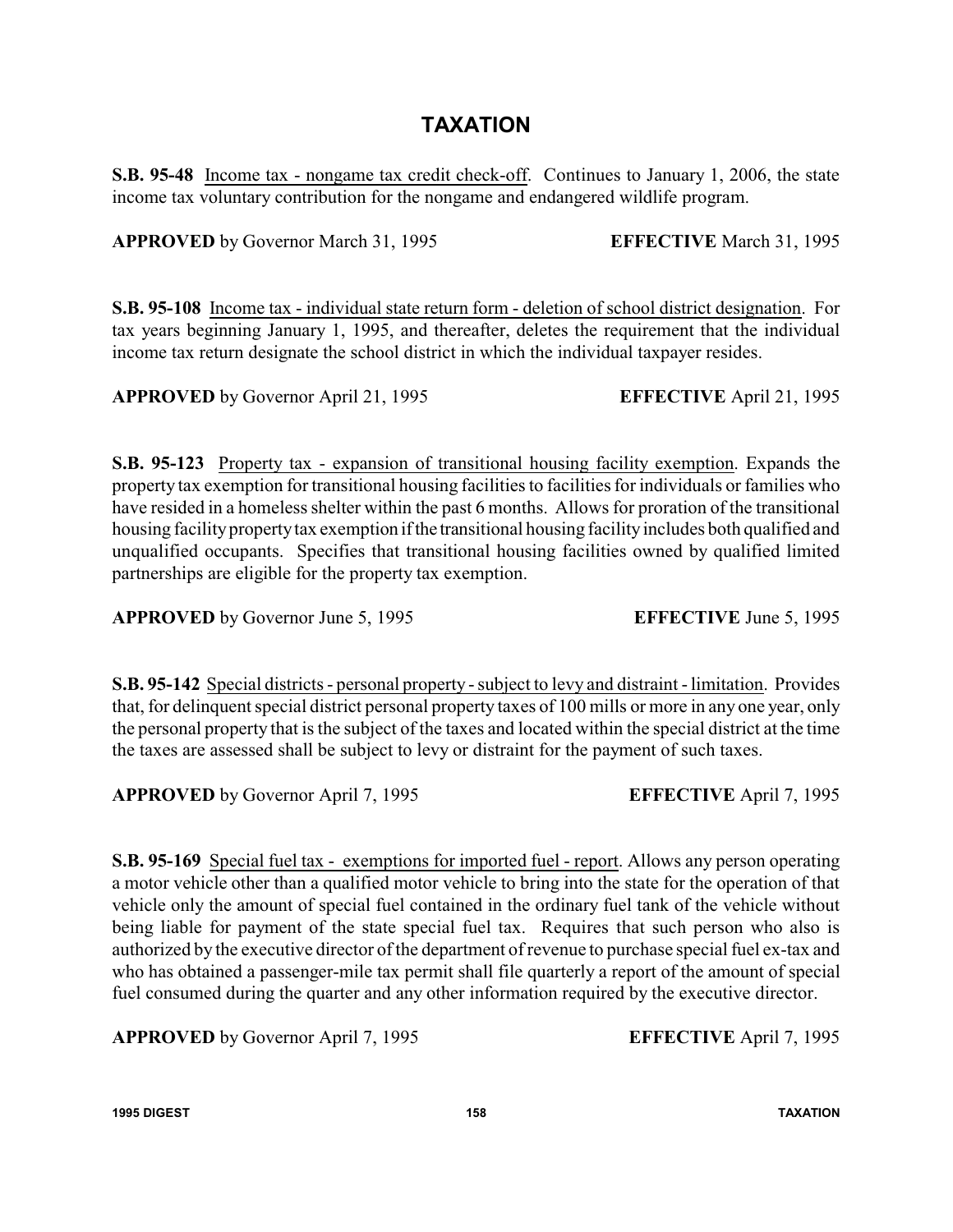**S.B. 95-209** Income tax - extension of credit for qualified equipment utilizing postconsumer waste. Continues the tax credit for the purchase of qualified equipment used in the manufacture of products from recyclable materials.

### **VETOED** by Governor June 5, 1995

**S.B. 95-221** Property tax - sales and use tax - business exemptions, credits, and refunds. For property tax years beginning on and after January 1, 1996, exempts business personal property from property taxation until such business personal property is first used. Changes the criteria for qualifying for the incentive payment or credit based on the taxpayer's property taxes and the sales tax refund for the taxpayer's equipment and supply purchases to include a taxpayer's establishment or expansion of a business facility within an enterprise zone. Adds steam to the industrial fuels that are exempt from the sales and use tax law.

**APPROVED** by Governor May 31, 1995 **EFFECTIVE** May 31, 1995

**H.B. 95-1024** Property tax - limitation on collection - penalty increase for unpaid checks. Effective January 1, 1996, prohibits instituting an action for collection of property taxes more than 2 years after the taxes are due when the failure to collect the taxes is due to an error or omission of a governmental entity or at any time after a certificate of taxes due, showing payment of all taxes due and redemption of all outstanding tax sales, has been issued. Excepts oil and gas leaseholds and lands from this provision.

Increases the penalty county treasurers may charge for checks that are not paid upon presentment from \$15 to the amount otherwise authorized by law.

**APPROVED** by Governor March 17, 1995 **EFFECTIVE** March 17, 1995

**H.B. 95-1028** Sales and use tax - exemption for purchases of items related to the manufacturing of tangible personal property - eligible purchasers. Eliminates the requirement that a purchase of machinery, machine tools, or parts thereof be made by"a person engaged in manufacturing" and used by the same person in manufacturing tangible personal property in order to qualify for the sales and use tax exemption. Eliminates the requirement that a purchase of machinery, machine tools, or parts thereof, and materials for the construction or repair of such items be made by "a person engaged in manufacturing" in order to qualify for the exemption from sales and use taxes imposed in enterprise zones. Adds a requirement that, in order to qualify for the enterprise zone exemption, the items purchased must be used in manufacturing tangible personal property for sale or profit.

Applies to sales and use taxes imposed or collected on or after July 1, 1995.

**APPROVED** by Governor April 7, 1995 **EFFECTIVE** April 7, 1995

**1995 DIGEST 159 TAXATION**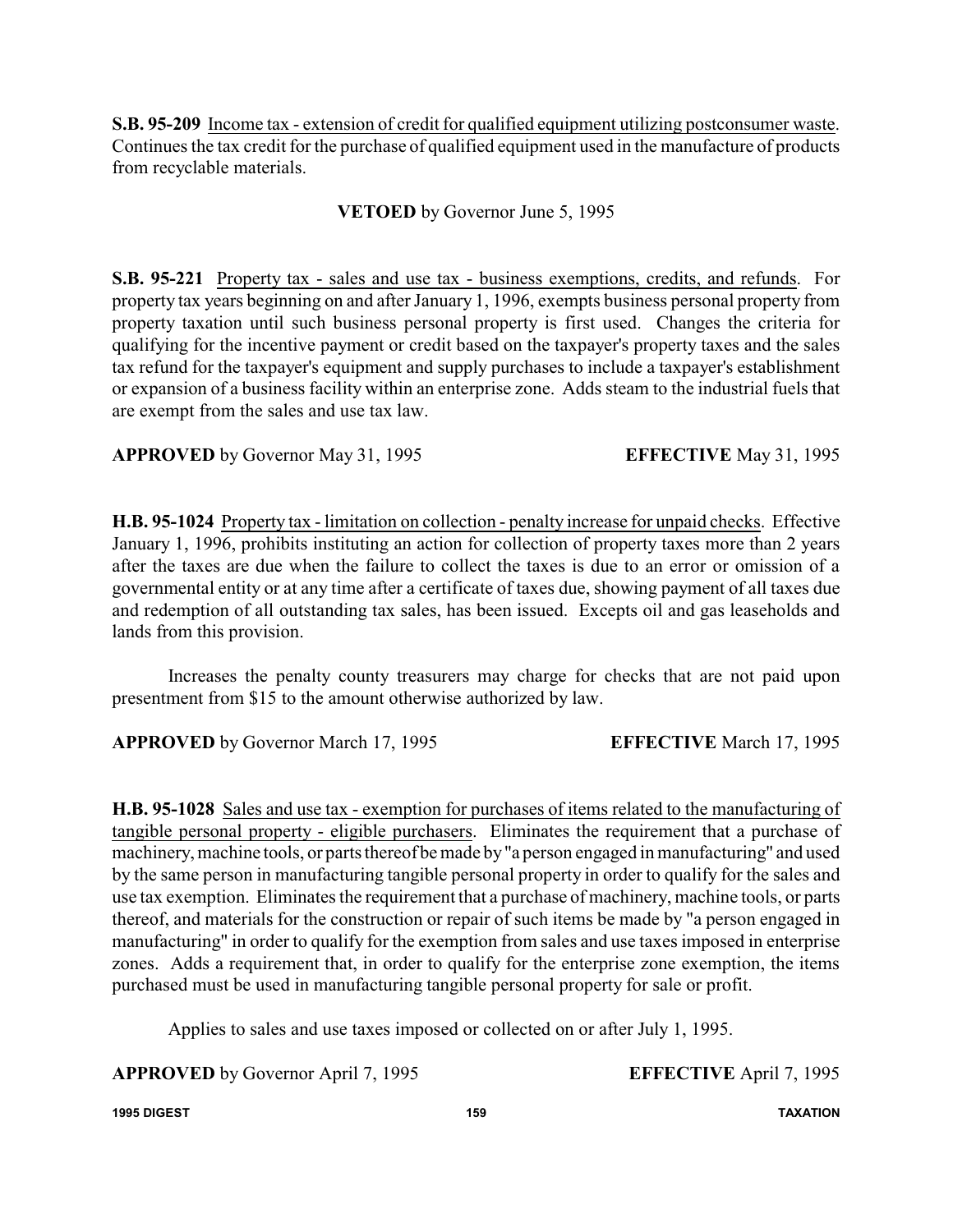**H.B. 95-1034** Income tax - deductions from income - disabled taxpayer - disabled dependent. For income tax years commencing on and after January 1, 1996, allows a deduction from state taxable income for a taxpayer with a disability and for each individual with a disability who is a resident of Colorado and properly claimed as a dependent of a taxpayer in an amount equal to the amount of the federal exemption for a dependent. Provides that disability shall be determined in accordance with the federal definition used for social security purposes.

**VETOED** by Governor June 5, 1995

**H.B. 95-1045** Property tax - repeal of annual reappraisal requirement. Repeals the law that provided for annual property tax reappraisals to commence in 1997.

**APPROVED** by Governor March 9, 1995 **EFFECTIVE** March 9, 1995

**H.B. 95-1071** Property tax - increased valuation for assessment due to new construction definition property acquired with GOCO funds - total actual value of residential property - notices of value treatment of possessory interests in real property. Changes the cutoff date from September 1 to August 1 for certification of the amount of property tax revenue rebated or refunded by taxing entities. Defines "increased valuation for assessment attributable to new construction and personal property connected therewith". Changes the date by which county assessors must certify to each authority in the county the total valuation for assessment of all taxable property within the territorial limits of the authority from September 15 to August 25.

If a state agency acquires a property interest using money from the Great Outdoors Colorado (GOCO) trust fund and such property interest is no longer taxable as a result of the acquisition, provides that the state agency holding the interest shall make annual payments in lieu of taxes on the property. Directs such payments to be made from the GOCO trust fund to the extent trust fund money was used to fund the acquisition. Directs boards of county commissioners to provide to each state agency responsible for payments in lieu of taxes the assessed value of each parcel of land subject to payments, the amount of the payment in lieu of taxes for the parcel (at a rate which does not exceed the applicable rate if the land were taxable), and the due date for the payment in lieu of taxes. Requires the GOCO trust fund board to make timely payments to the responsible state agencies and requires the state agencies receiving such payments to transmit the appropriate portion of the payments to the county entitled to receive them. Directs each board of county commissioners to give each school district, special district, or political subdivision its appropriate share of the total payment received by the board as soon as practicable after the board receives a payment. Requires payments to school districts to be reported to the state board of education.

Deletes a statutory reference to consideration of the cost approach in valuing residential property. Includes consideration of sales by a lender or government in utilizing the market approach to appraisal. Allows for the existence of minor structures on vacant land and defines "minor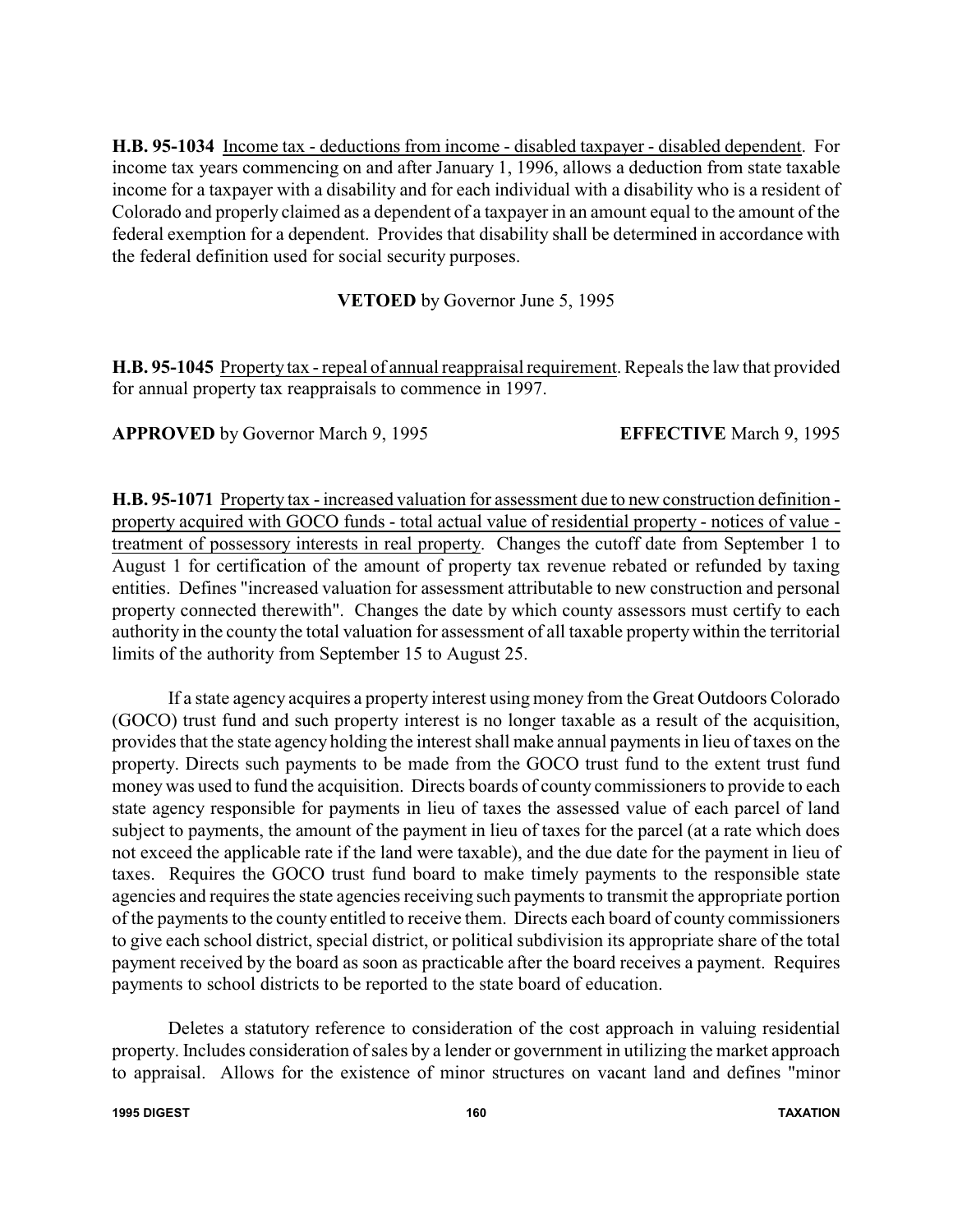structures". Clarifies the applicability of the review and approval process used for manuals and associated data published by the administrator to assist assessors in the valuation of property.

Changes from May 1 to May 15 the date by which a notice of organization and intent to levy taxes must be received by the assessor and the board of county commissioners in order for a special district to levy taxes in the year in which it was organized. Changes from May 1 to May 15 the date by which a court order of inclusion must be filed with the county clerk and recorder in order for a special district to levy a tax against property in the year it was included in the special district. Changes from May 1 to May 15 the date by which a court order of exclusion must be filed with the county clerk and recorder to preclude the special district from levying a tax against property in the year that the exclusion becomes effective.

Specifies that the limits of section 20  $(7)$  (c) of article X of the state constitution are applicable to the extension of levies from the previous year. Requires the notification of changes in valuation prepared by the assessor to include changes made after certification of valuation for assessment and notification of actual value. Also requires said notification to include changes in total actual value as well as in valuation for assessment. Requires that 2 copies of an application for an abatement or refund that is in excess of \$1,000 and that has been recommended by a board of county commissioners be submitted to the property tax administrator. Directs the property tax administrator to approve the form of petitions for abatement or refund. For purposes of determining the proportion of valuation that is taxable when exempt propertybecomes taxable or taxable property becomes exempt, deletes the requirement that the change in status occur between the assessment date and the date taxes are levied.

Provides that public utilities that do not file property schedules and that do not appeal the administrator's best information available assessment are deemed to have waived their right to file an abatement or refund petition. Requires statements of valuation of public utilities made by the property tax administrator to include the actual value of the utility. Changes statutory references from "valuation for assessment" to "valuation" and states that there shall be no presumption in favor of any pending valuation in the valuation appeals process. Clarifies that oil and gas drilling rigs are valued pursuant to certain procedures, even if brought into the state after the assessment date or removed from the state before the assessment date.

Provides that notices of valuation for residential propertyshall set forth the total value of land and improvements. Requires notices of valuation for both real and personal property to be mailed annually. Provides that a notice, included with the tax bill, that refers to the actual value of the property as set forth on the tax bill shall be sufficient to meet statutory and constitutional notice requirements in the intervening year of a reassessment cycle when there is no change in value for the property. Directs assessors to notify the department of education of the total valuation of land and improvements within taxing entities located in the county. Directs assessors to include the department of education in their certification of valuations for assessment. Changes the date by which assessors must annually report the amount of growth valuation for assessment in their counties from October 10 to August 25.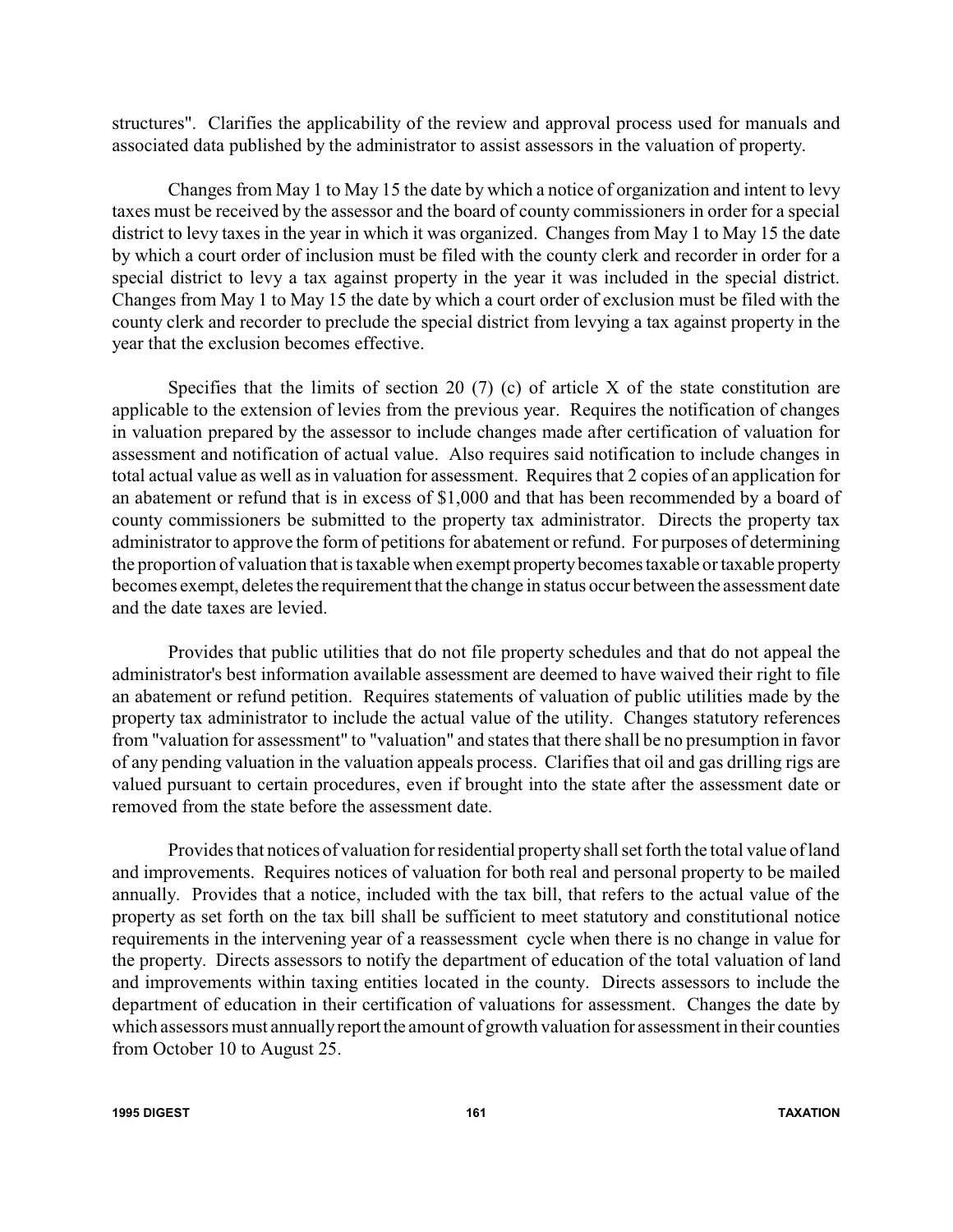Changes from 30 to 45 days the period in which respondents may file their appeals from a decision of the board of assessment appeals to the court of appeals and states that there shall be no presumption in favor of any pending valuation in the valuation appeals process. Requires tax statements mailed to taxpayers to include the actual value of real and personal property upon which taxes were levied. Directs assessors to report to the board of county commissioners any erroneously or illegally collected taxes that assessors discover. Changes the date by which treasurers must make their annual report of abated, refunded, and uncollectible taxes to the administrator from March 1 to August 1.

Declares the finding of the General Assembly that the holding of the Colorado Supreme Court in Mesa Verde v. Montezuma County (April 24, 1995) is inconsistent with the intent of the General Assembly. Repeals this finding on January1, 1999. States that, if the Colorado constitution is found to require that rights to use land, improvements, or personal property be subject to tax, certain valuation procedures be used in order to give appropriate consideration to the cost approach, the market approach, and the income approach to appraisal and to eliminate unjust and unequalized valuations that would result in the absence of such procedures. Sets forth a capitalization procedure for the valuation of lands used for ski area recreational purposes. In the using of the market or income approach to valuing other possessory interests, requires that there be a representative body of market or income data sufficient to set a reliable pattern. In the absence of sufficient data, provides for the use of capitalization methodologies established by the property tax administrator. Provides that these procedures are not applicable to the valuation of public utilities.

Deletes language that stated that taxes could not be collected at any time after a certificate of taxes due, showing payment of all taxes due and redemption of all outstanding tax sales, was issued for a property. Provides that no taxes shall be assessed or collected under the statute pertaining to possessory interests or under the Mesa Verde case, except for the property that was the subject of the case.

Repeals the requirement that property tax arbitrators be registered, licensed, or certificated real estate appraisers. Repeals the statutes pertaining to taxation of partial interests and to taxation of leasehold and other possessory interests.

Applies to property tax years commencing on and after January 1, 1995; except that the provisions pertaining to property tax appeals apply to petitions and claims filed on and after July 1, 1995, and the provisions concerning the collection of taxes under the authority of the Mesa Verde case and the qualifications of property tax arbitrators are applicable upon passage of the act.

### **VETOED** by Governor June 5, 1995

**H.B. 95-1108** Severance tax - oil and gas transportation costs deduction - allocation of severance tax revenue. Specifies that transportation costs that may be deducted from gross income for severance tax purposes include the cost of moving identifiable, measurable oil or gas from the point at which it is first identifiable and measurable to the point of sale or any other point where value is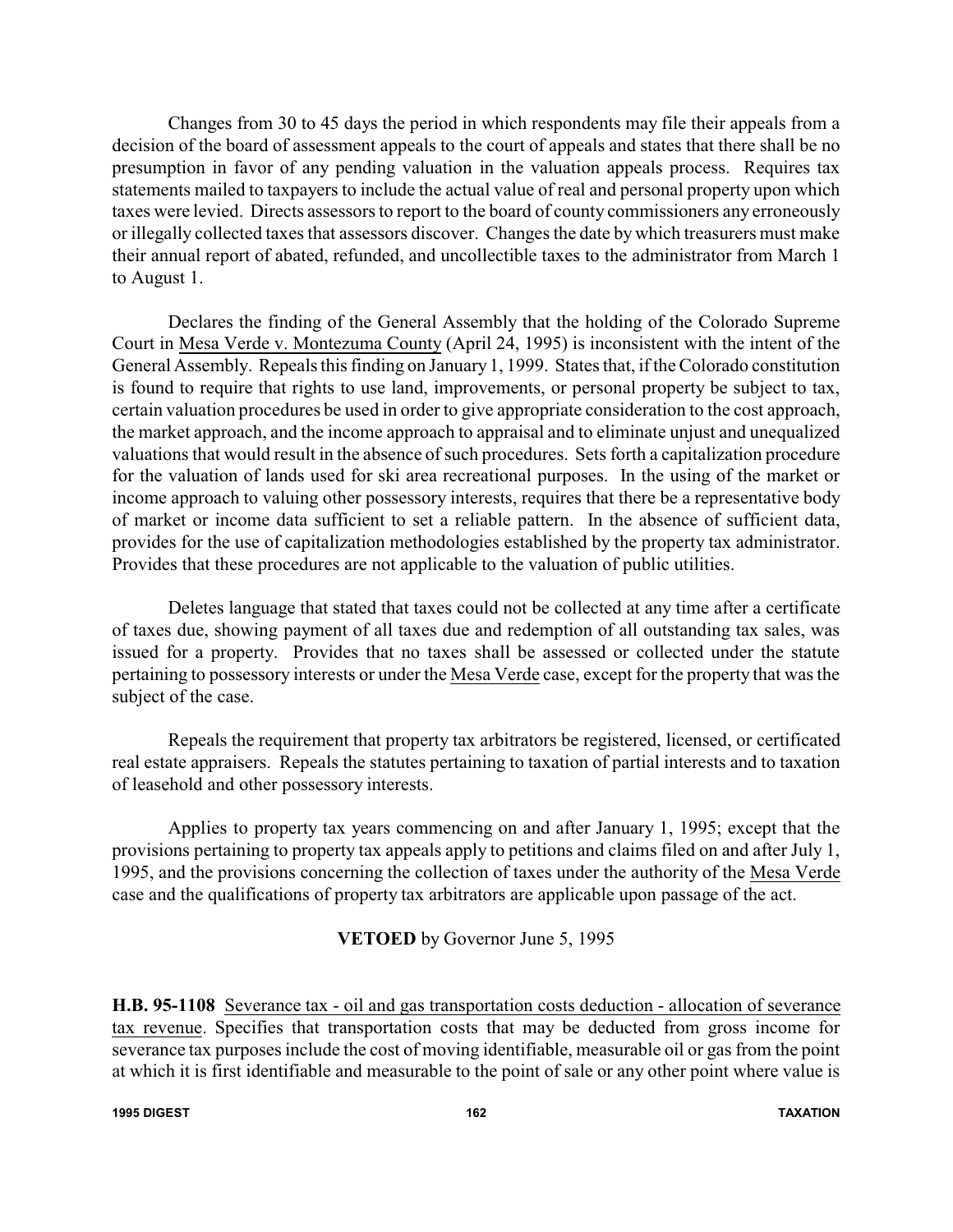established and the cost of compression downstream. Excludes gathering from being deductible as transportation.

Effective June 30, 1995, if the percentage change in net severance tax revenue for oil, gas, and carbon dioxide from the previous fiscal year is less than the percentage change in a production value index calculated by the Colorado oil and gas conservation commission from the state total production and price data in the previous calendar year, requires a percentage of the net severance tax revenue from oil, gas, and carbon dioxide to be deposited in the local government severance tax fund to bring the amount of revenue in the fund up to the previous fiscal year's level and requires an equivalent reduction in the percentage deposited in the state severance tax trust fund.

**APPROVED** by Governor May 25, 1995 **EFFECTIVE** May 25, 1995

**H.B. 95-1136** Property tax - valuation for assessment - residential real property. Establishes 10.36% of actual value as the ratio of valuation of assessment for residential real property for property tax years commencing on or after January 1, 1995, but before January 1, 1997.

**APPROVED** by Governor May 22, 1995 **EFFECTIVE** May 22, 1995

**H.B. 95-1149** Income tax - voluntary contribution to older American volunteer program fund. Reestablishes the voluntary contribution designation on state income tax returns for the action older American volunteer program fund. Extends the repeal date of the program and fund until January 1, 2000.

**APPROVED** by Governor March 30, 1995 **EFFECTIVE** January 1, 1996

**H.B. 95-1154** Gasoline tax - distributors - liability - amount of surety bond or deposit - electronic submission of itemized statements - appropriation. Allows no more than 3 tax-deferred transactions after gasoline has left the refinery. If more than 3 distributors acquire the gasoline, imposes liability for payment of the gasoline excise tax on the third distributor acquiring the gasoline. Provides that prior distributors may pay the tax.

Changes the definition of distributor to mean any person acquiring gasoline from a refiner or another distributor for storage and subsequent sale and distribution by the person or another distributor. Repeals the definition of "received". Defines refiner to include distributors who transfer gasoline between refineries for storage purposes only.

Increases the maximum amount of any additional surety bond or negotiable certificate of deposit required for any licensed distributor or refiner acquiring gasoline in a quantity that makes the distributor or refiner liable for an amount of excise tax greater than that of the preceding and current month from \$100,000 to \$200,000.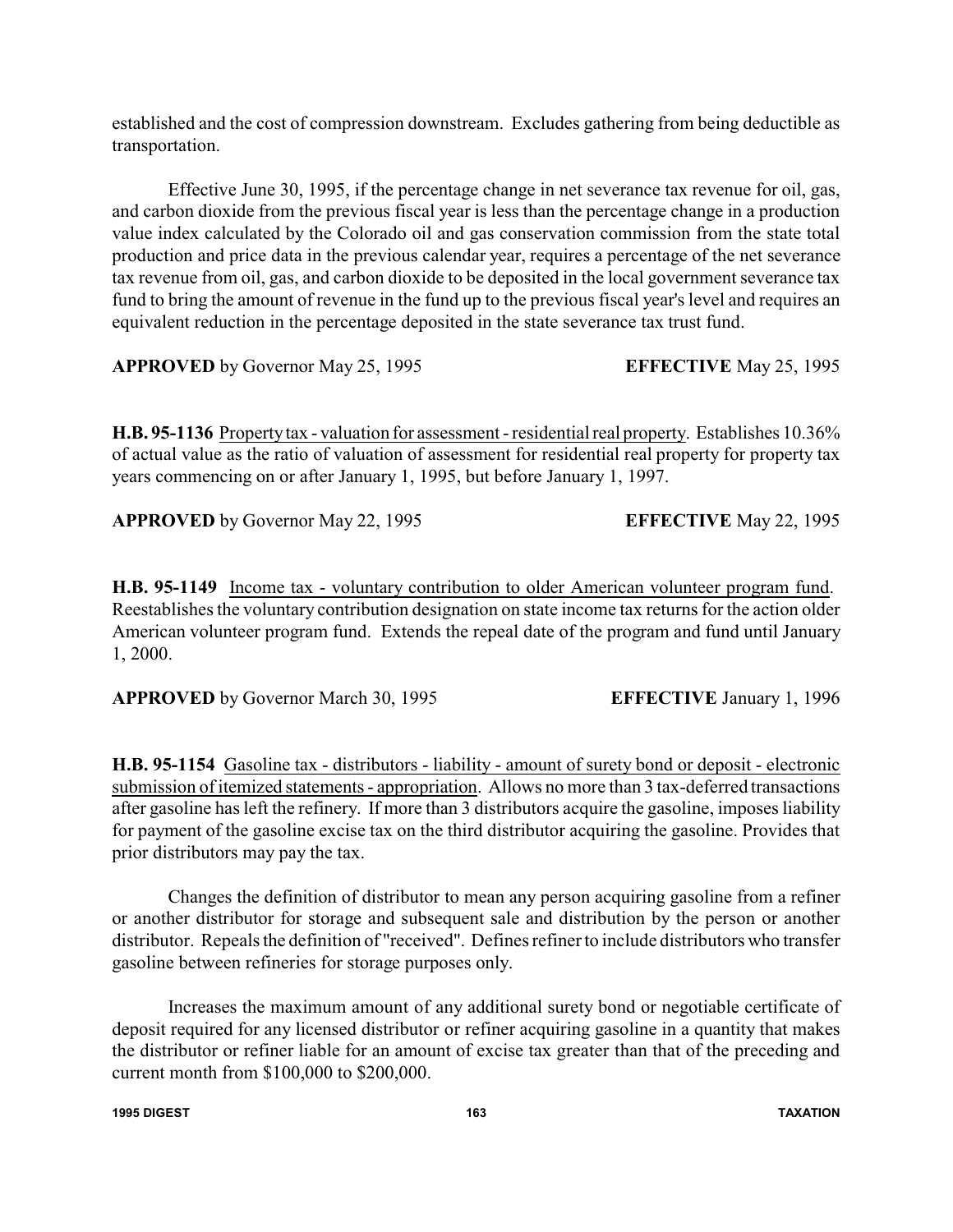Requires that itemized distributor statements about the acquisition and disposition of gasoline be made under penalty of perjury in the second degree. Specifies that on or after a specified date, the required information be submitted electronically and in accordance with rules promulgated by the department of revenue.

Appropriates \$10,035 from the highway users tax fund to the department of revenue for the implementation of the act.

**APPROVED** by Governor May 25, 1995 **EFFECTIVE** July 1, 1995

H.B. 95-1251 Income tax - enterprise zones tax credit - activities involving agricultural commodities. For income tax years commencing on or after January 1, 1996, expands the enterprise zone tax credit for:

! New business facility employees to include any taxpayer who operates a business in the zone that adds value through the handling of agricultural commodities;

! Research and development activities that result in an alternative use of or added value to a common agricultural product; and

• The purchase of machinery or machine tools and materials for the construction or repair of machinery or machine tools to be used exclusively in the zone in agricultural commodity manufacturing, processing, or handling.

### **VETOED** by Governor June 5, 1995

**H.B. 95-1268** Property tax - agricultural land defined to include land subject to perpetual conservation easement. For property tax purposes, modifies the definition of "agricultural land" to include land that was agricultural but that becomes subject to a perpetual conservation easement if the easement is granted to a qualified organization exclusively for conservation purposes and if all current and future uses of the land are described in the easement. Requires that such land be a parcel of at least 80 acres unless the parcel contains no residential improvements. Excludes portions of such land that are actually used for nonagricultural commercial or residential purposes.

Defines "conservation purpose", "perpetual conservation easement", and "qualified organization" with reference to federal law.

Provides that any portion of agricultural land subject to a conservation easement shall continue to be valued as agricultural, except that portions of such land actually used for nonagricultural commercial or residential purposes shall be valued according to such use.

If a perpetual conservation easement on agricultural land is terminated, violated, or substantially modified so that it is no longer granted exclusively for conservation purposes, authorizes the assessor to reassess the land retroactively for 7 years and provides that the additional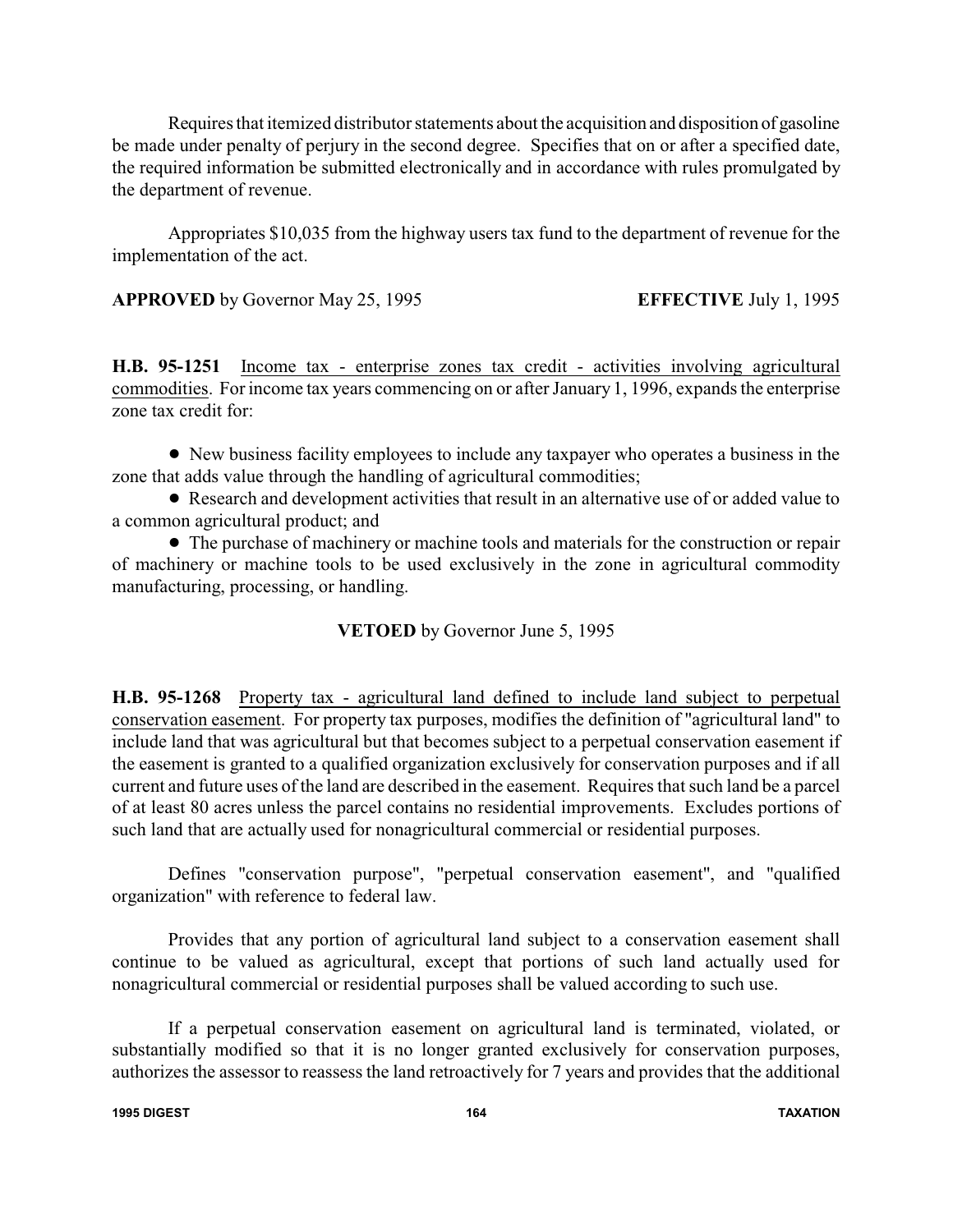taxes that would have been levied for such period shall become due.

Provides that these changes are applicable to property tax years commencing on and after January 1, 1996.

**APPROVED** by Governor April 7, 1995 **EFFECTIVE** April 7, 1995

**H.B. 95-1279** Sales and use tax - seller-financed motor vehicle sales - deduction of unreceived sales tax payments - rules. In the case of a seller-financed motor vehicle sale in which the sales taxes due are included in the financed sales price and in which the purchaser has defaulted on the payments due, authorizes the seller to deduct all portions of the unreceived payments that are attributable to sales taxes due on the sale from the seller's next sales tax return. If the amount that can be deducted exceeds the seller's sales tax liability for the next reporting period, allows the seller to carry forward any unused deduction to future sales tax returns. Provides that such deductions do not create a right to refund or any other payment to the seller by the department of revenue. Defines seller-financed sale. Authorizes the department of revenue to promulgate rules and regulations for the implementation of these procedures.

**APPROVED** by Governor May 25, 1995 **EFFECTIVE** May 25, 1995

**H.B. 95-1337** Property tax - filing deadlines for exemptions - waiver by state board of equalization. Authorizes the state board of equalization, acting bymajority vote, to waive the July 1 filing deadline for annual reports for property tax exemptions when such action would serve the interests of justice and equity.

**APPROVED** by Governor May 22, 1995 **EFFECTIVE** May 22, 1995

**H.B. 95-1361** Sales and use tax - exemption for sales of coins and precious metal bullion. Reestablishes the sales and use tax exemption for coins and precious metal bullion which expired on April 17, 1995.

**VETOED** by Governor June 5, 1995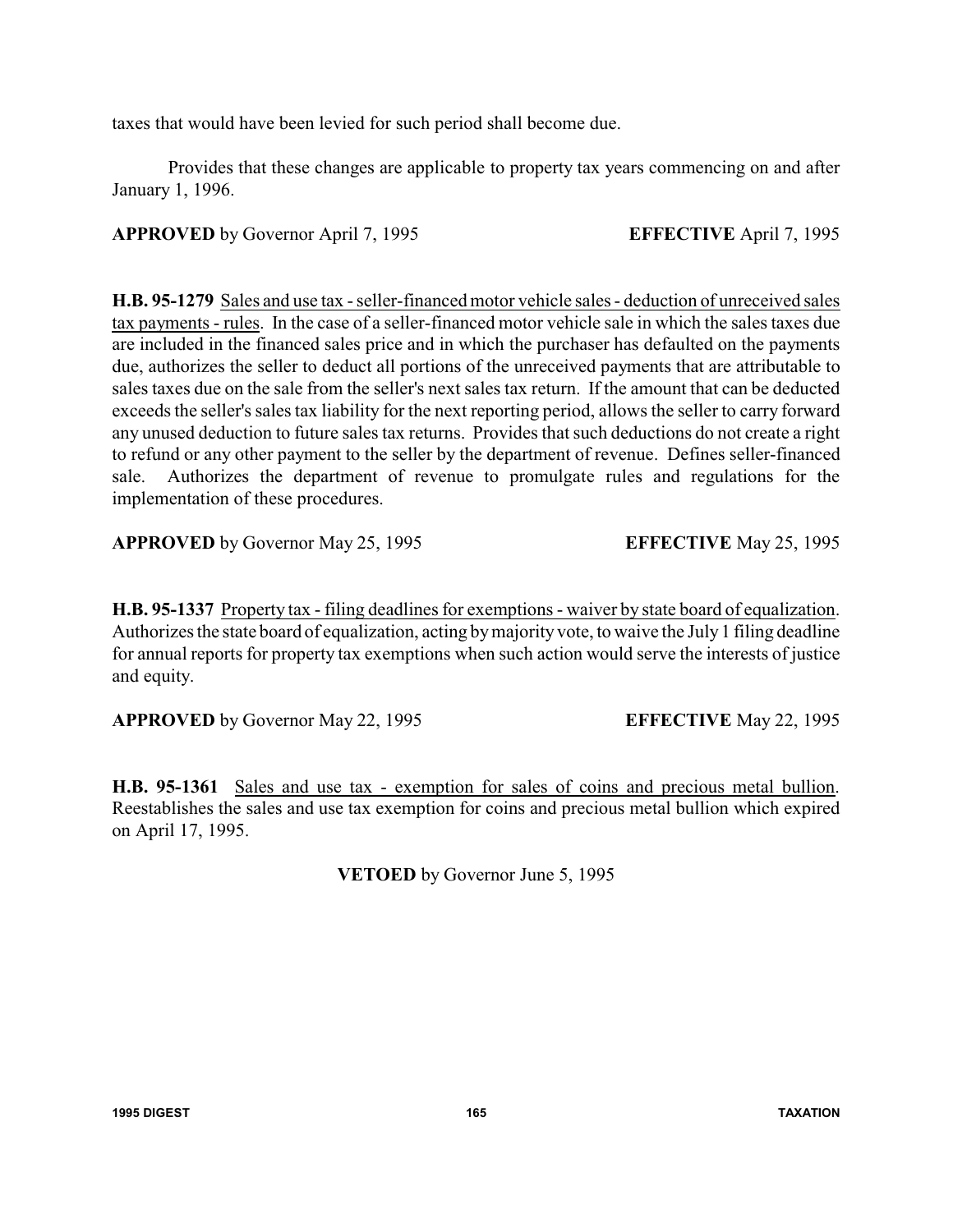### **TRANSPORTATION**

**S.B. 95-47** Highways and roads - funding - highway users tax fund. Beginning with the 1995-96 fiscal year, limits the annual appropriation or statutory distribution from the highway users tax fund to the department of public safety for the Colorado state patrol and to the department of revenue for the ports of entry division to 6% over the appropriation for the prior fiscal year. Limits any other appropriation from the highway users tax fund to the 1994-95 fiscal year level.

For the 1995-96 fiscal year, funds no more than 66 and 2/3% of the annual appropriation or statutory distribution for certain state agencies, excluding the state patrol and the ports of entry, from the highway users tax fund; for the 1996-97 fiscal year, funds no more than 33 and 1/3%; and for the 1997-98 fiscal year, eliminates the funding. Provides that agencies no longer funded through the highway users tax fund be funded through the general fund. Specifies that moneys in the highway users tax fund not appropriated for state agencies be allocated to the state, counties, and cities for highway improvements.

Requires that any interest earned on moneys in the highway crossing protection fund remain in the fund and not be credited or transferred to the state general fund.

Adjusts the 1995 long bill by appropriating money to certain state agencies from the general fund instead of the highway users tax fund.

Permits the department of transportation to recover damages to department property caused only by negligence and only in proportion to the amount of negligence not attributable to the department. Requires the department to send a bill to the person causing the damage. Allows any person disputing a bill to file an appeal with the department's chief engineer.

**APPROVED** by Governor June 5, 1995 **EFFECTIVE** June 5, 1995

**S.B. 95-131** Driver's license - insurance policy premiums - provisional license after rehabilitative treatment - financial responsibility - release of proof - evidence of insurance. Prohibits an insurer from increasing the premium of an insured or a family member of the insured if it would result in an excessive or unfairly discriminatory premium.

Allows the department of revenue to issue a license to a person who had previously had his or her license revoked based upon a physical or mental limitation if such person is receiving certain care.

Specifies that a licensee who has proven that his or her license should not have been cancelled does not have to show proof of financial responsibility when getting the license reinstated.

Defines "evidence of insurance" as a document that shows a person is insured for purposes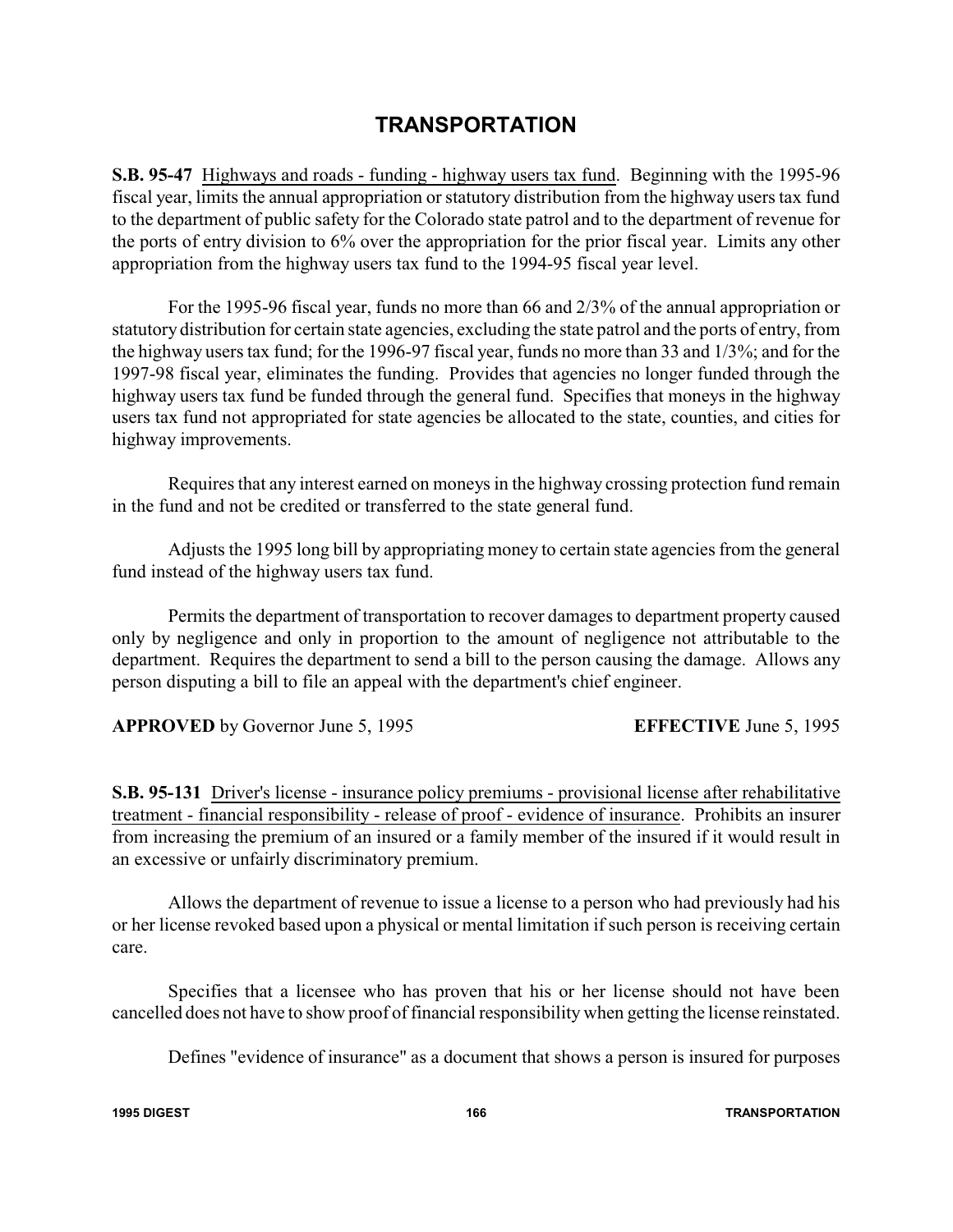of differentiating between such evidence and "proof of financial responsibility", which requires that a bond or other form of monetary indebtedness be posted with the director for a certain period of time. Allows the period of time that the proof of financial responsibility is required to be lessened from the standard 3-year period, if certain conditions are met including that it was the offender's first alcohol-related driving offense and no accident was involved. Allows the director to release the proof of financial responsibility prior to the end of the 3-year period if an offender's license is under restraint for a shorter period of time.

Grants credit toward the 3-year time period required for maintaining proof of financial responsibility for any time the licensee was not licensed after cancellation and before reinstatement.

**APPROVED** by Governor May 23, 1995 **EFFECTIVE** May 23, 1995

**H.B. 95-1103** Awnings allowed on state highwayrights-of-way- conditions. Allows awnings under certain conditions to extend over adjacent state highway rights-of-way located in cities. Provides that awnings shall not be so allowed if receipt of federal moneys is jeopardized or if such allowance is inconsistent with federal law.

**APPROVED** by Governor April 20, 1995 **EFFECTIVE** April 20, 1995

**H.B. 95-1174** Highway reconstruction, repair, and maintenance - appropriation. Includes expenditures on state highways within the definition of capital construction. Authorizes the capital development committee to study the capital construction request from the transportation commission for state highway reconstruction and establishes a procedure for the committee's consideration of such request. On July 1, 1995, transfers \$75 million from the general fund to the capital construction fund for state highway reconstruction, repair, and maintenance and appropriates such moneys to the department of transportation.

Provides for the use of federal moneys appropriated for transportation purposes to be used first and foremost to maximize the surface condition of state highways.

**APPROVED** by Governor June 5, 1995 **EFFECTIVE** June 5, 1995

**H.B. 95-1267** Transportation system projects - public-private initiatives. Authorizes the department of transportation to implement a public-private initiatives program to facilitate transportation system projects and to solicit, consider, and accept public-private initiative proposals. Allows the department to enter into agreements and accept private contributions for transportation system projects pursuant to a nontraditional arrangement in exchange for public benefits other than a money payment. Describes the types of proposals that may be considered. Restricts the types of agreements that may be entered into with telecommunications providers. Makes the public-private initiatives program subject to state and federal laws authorizing any public or private entity's use of public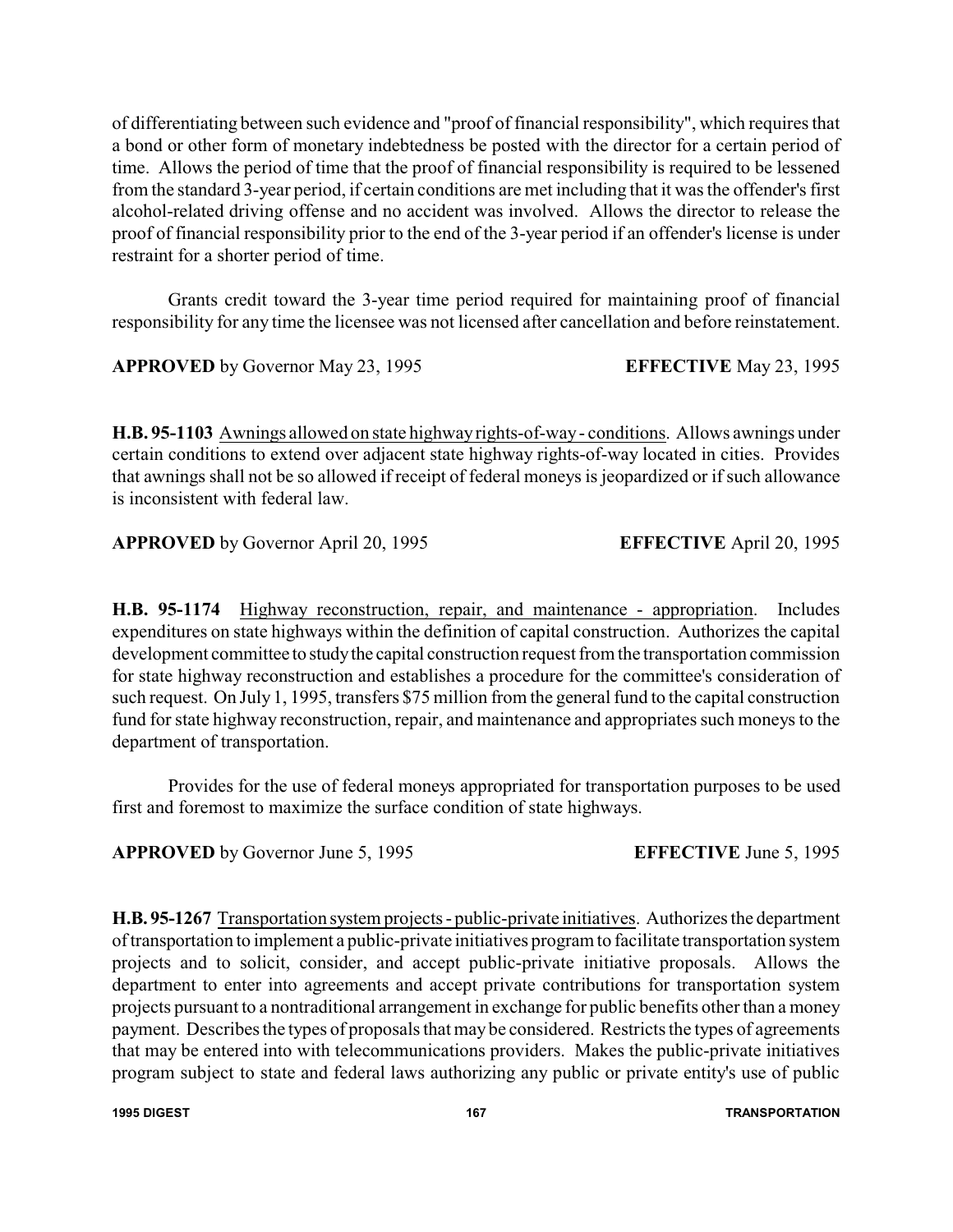highways.

Specifies requirements for and provisions concerning unsolicited and comparable proposals and public-private initiative agreements. Exempts unsolicited and comparable proposals from the procurement code. Provides for the deposit of revenues. Authorizes the transportation commission to adopt rules necessary to implement the program.

Repeals the public-private initiatives program on July 1, 2000. Specifies that the repeal does not affect existing agreements.

**APPROVED** by Governor April 17, 1995 **EFFECTIVE** April 17, 1995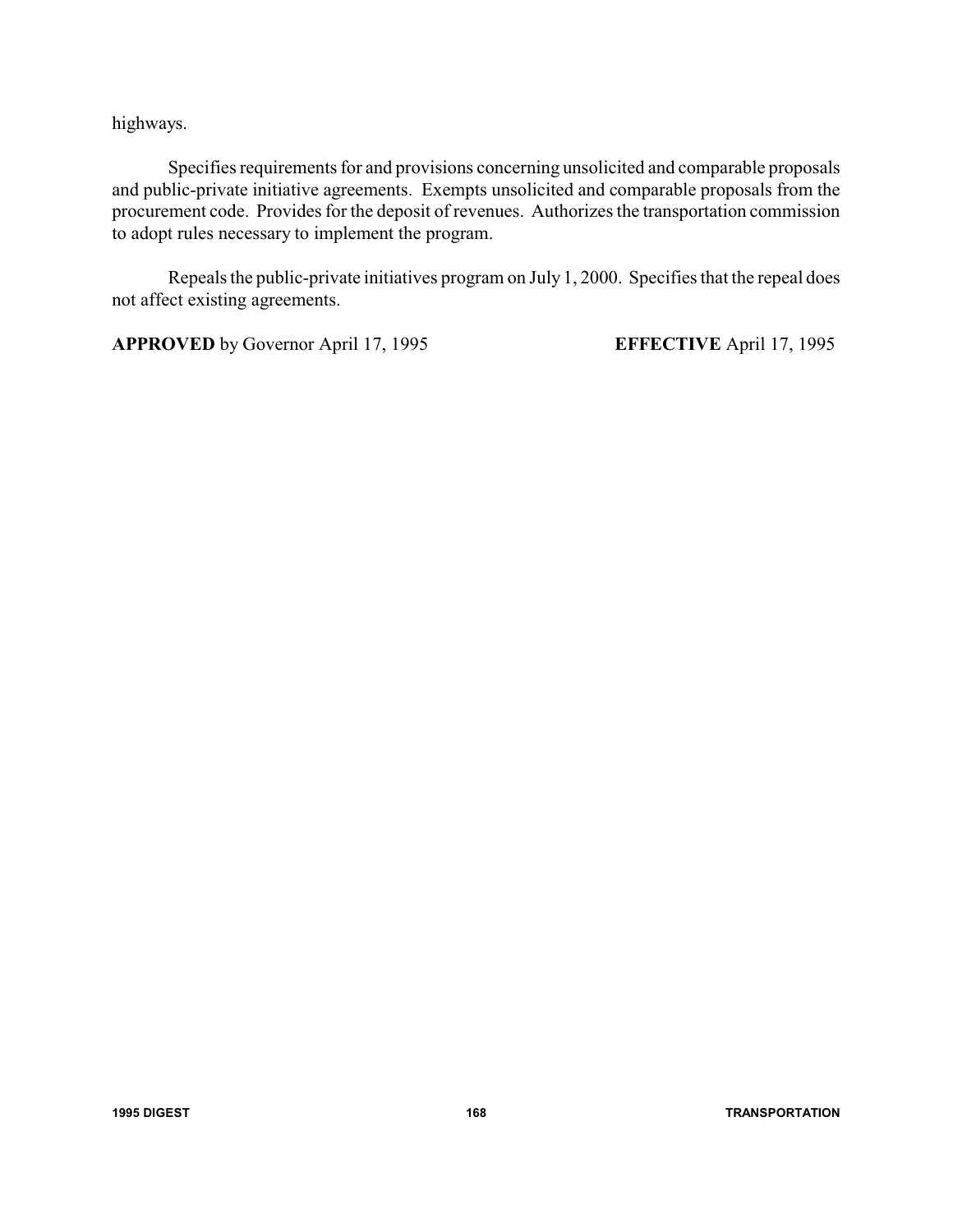# **UNITED STATES**

**H.B. 95-1358** Cession of concurrent legislative jurisdiction - air force academy property. Cedes concurrent legislative jurisdiction over the air force academy site in El Paso county to the United States government.

**APPROVED** by Governor May 23, 1995 **EFFECTIVE** May 23, 1995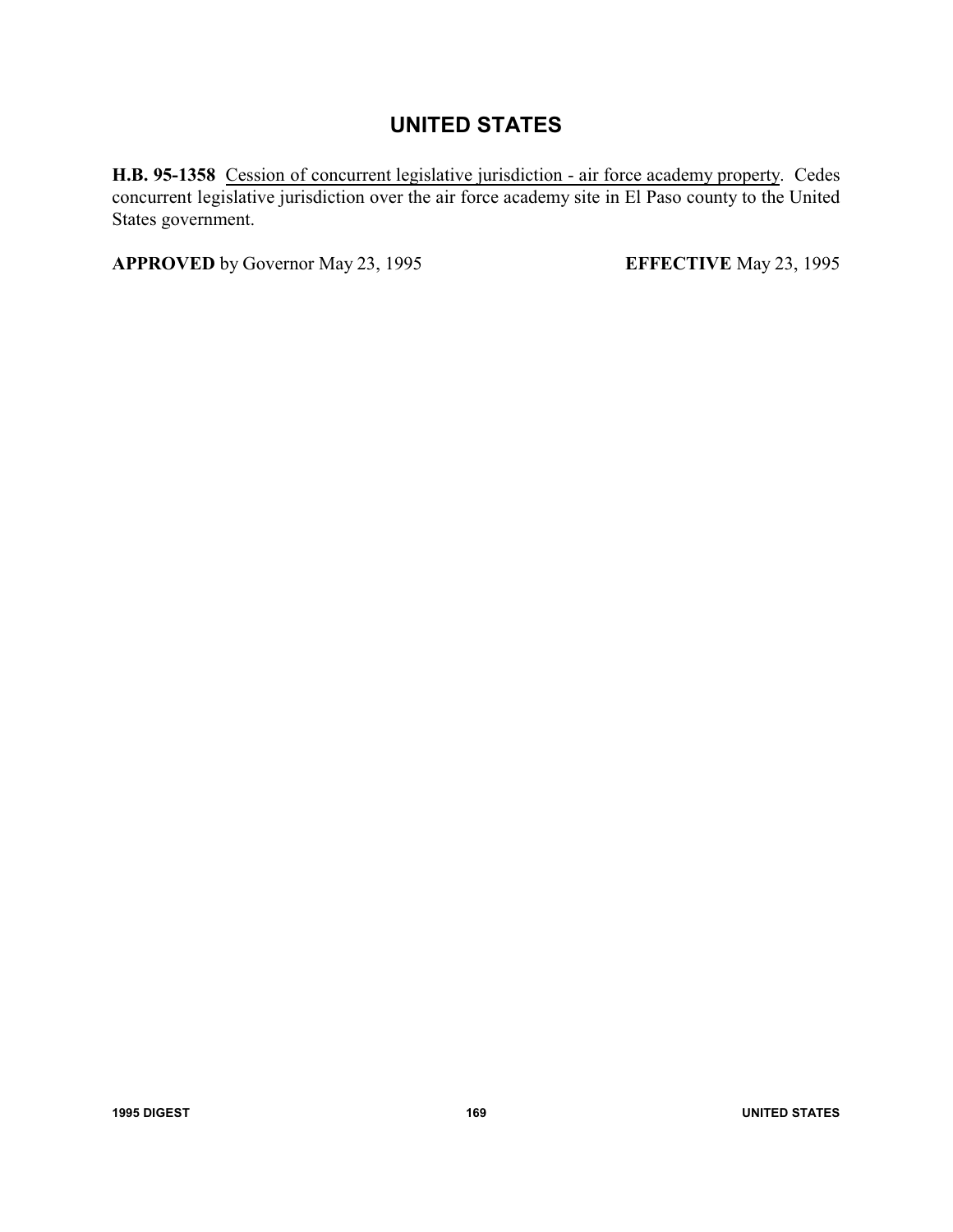## **WATER AND IRRIGATION**

**S.B. 95-83** Drinking water revolving fund created - depletion and transfer of domestic water supply project revolving fund moneys - transfer and appropriation. Creates the drinking water revolving fund ("drinking water fund") in the Colorado water resources and power development authority ("authority"). Allows expenditures from the drinking water fund for drinking water improvement projects that appear on a drinking water project eligibility list. Provides procedures for approval of the initial list and modifications to the list by the general assembly.

Allows the authority to make loans and purchase insurance from drinkingwater fund moneys and to issue bonds. Requires development of an intended use plan that complies with the federal "Safe Drinking Water Act".

Authorizes the transfer of moneys from the water pollution control revolving fund into or for the benefit of the drinking water revolving fund if allowed by federal law and any agreement relating to the water pollution control revolving fund. Requires assignment and transfer to the authority for deposit in the drinking water fund of loan principal and interest payments and any penalties connected with certain loans from the domestic water supply project revolving fund. Requires a portion of the moneys in the domestic water supply project revolving fund to be transferred to the drinking water fund over a period of years. Provides for the future repeal of the domestic water supply project revolving fund when all loans and moneys are transferred to the drinking water fund.

Provides for administration of the fund and reimbursement to the authority for its administrative services and for the provision of financial assistance.

Transfers \$1,615,140 on July 1, 1995, and January 1, 1996, from the domestic water supply project revolving fund to the drinking water revolving fund. Makes the following appropriations from the authority for implementation of the act if a state revolving fund is created and if moneys are received from the United States environmental protection agency as provided by federal law: (1) \$17,822 and 1.5 FTE to the department of local affairs for allocation to the division of local government; and (2) \$55,805 to the department of public health and environment for allocation to the division of administration.

### **APPROVED** by Governor May 25, 1995 **EFFECTIVE** May 25, 1995

**H.B. 95-1151** Springs - limited alterations - exempt from regulation as a "well". For purposes of the regulation of underground water, water well construction, and water rights determination, "well" is further defined to exclude a naturally flowing "spring" if such spring has had only limited alteration. Specifies that a spring may be altered to allow a place for the capture of spring water if it is less than 10 feet in depth and less than 50 feet from the source of the spring and if gravity is used to move the water into a separate sump or storage. Requires the owner to obtain a specific "spring" water right to allow any alteration.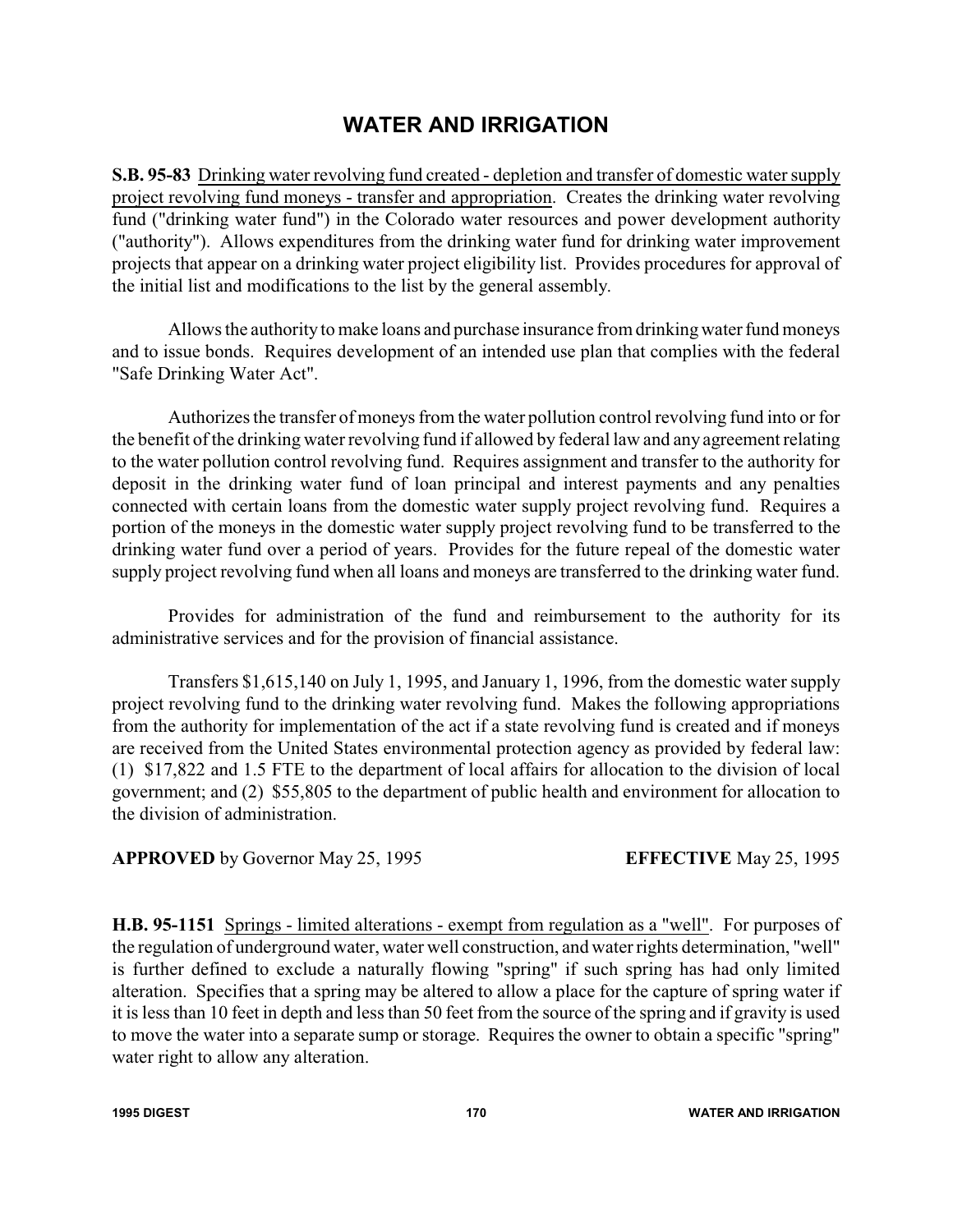Deletes the requirement for a hearing on a water well construction permit if all owners within 600 feet of the site are notified and do not respond within a specified period of time.

**APPROVED** by Governor April 7, 1995 **EFFECTIVE** April 7, 1995

**H.B. 95-1155** Water conservation board - project authorization and deauthorization - litigation funding - small project loan account - Arkansas River augmentation loan account. Authorizes the Colorado water conservation board to make loans from the Colorado water conservation board construction fund for certain water resources projects. Deauthorizes certain other previously approved projects. Amends the amount approved on certain previously approved projects.

Authorizes the board to expend funds in connection with several programs including the Colorado river compact decision support system, the satellite monitoring system maintenance, the Purgatoire river transit loss investigation, the Rio Grande project operation assessment, and the small dam site reconnaissance program.

Authorizes the board to expend funds from a litigation account within the fund to oppose an application by a federal agency for an in-stream flow right if such application is not in compliance with Colorado law. Clarifies that moneys in the litigation account may be used in support of water users whose supply yield may be affected by by-pass flow requirements.

Specifies that certain moneys in the fish and wildlife resources account in the fund may be expended in conjunction with the Wolford mountain reservoir project.

Creates the small project loan account within the fund. Authorizes the board to make loans of no more than \$100,000 each for a total of \$1,000,000 in any fiscal year for projects the delay of which would cause undue hardship. Requires the board to notify annually the general assembly of any loans made from the account.

Creates the Arkansas river augmentation loan account in the fund. Authorizes the board to make loans from the account to entities for the purpose of purchasing augmentation water to offset depletions that could violate the Arkansas river compact. Sets forth criteria for a loan from the account. Requires the state engineer to curtail the use of a well by any person who is not paying for the use of water available because of loaned money.

**APPROVED** by Governor May 4, 1995 **EFFECTIVE** May 4, 1995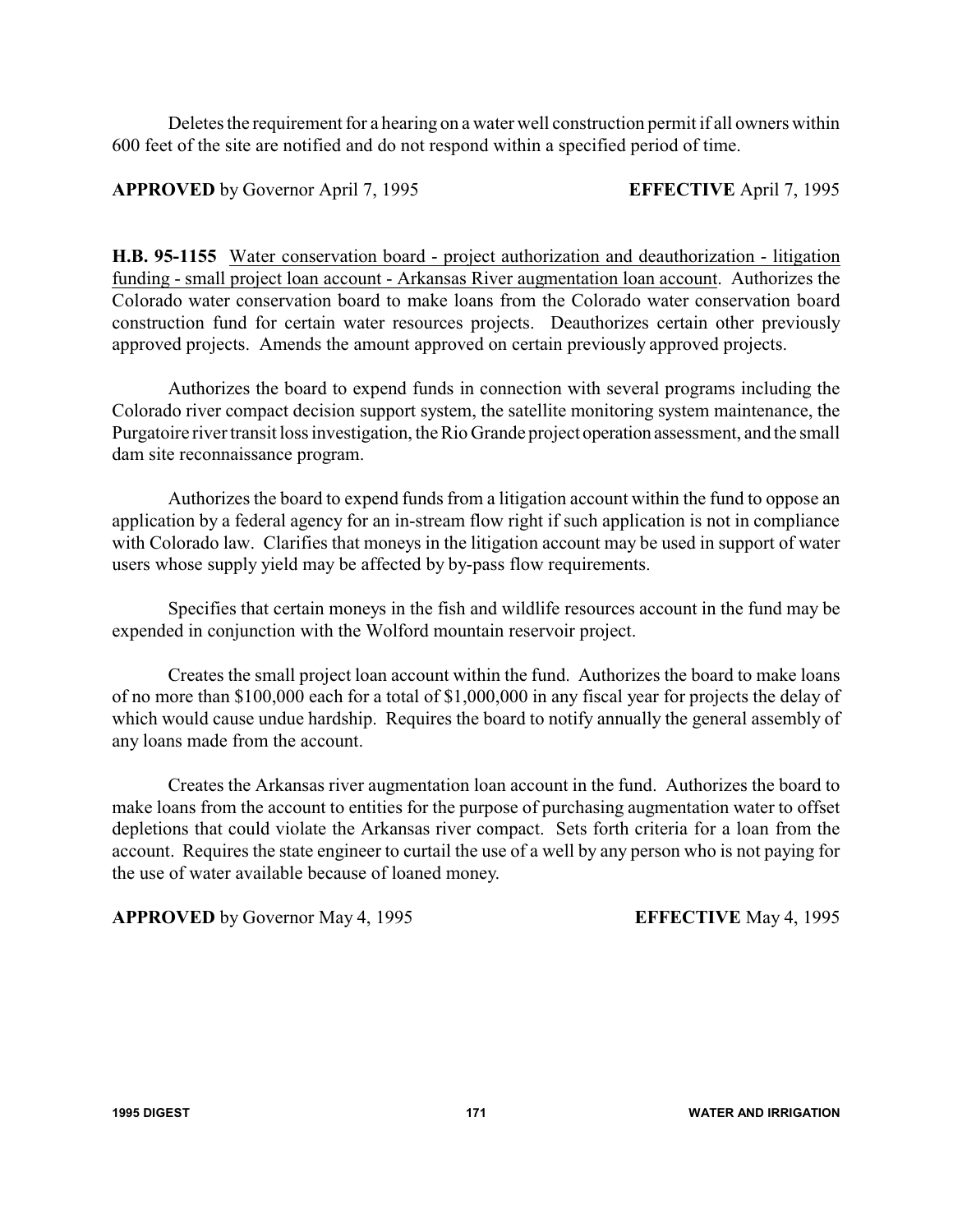# **PROPOSED STATE CONSTITUTIONAL AMENDMENTS**

**S.C.R. 95-2** Ballot measures amending constitution - 60% of vote to adopt - exception - submittal at general election only - restrictions on amending initiated laws. Requires approval by 60% of the votes cast, rather than a simple majority, to adopt any initiated or referred amendment to the state constitution. Creates an exception to this requirement until January 1, 2003, by allowing approval by a simple majority vote of a proposed amendment to amend or repeal any provision that was adopted by a simple majority under former requirements.

Specifies that initiated and referred measures to amend the constitution must be submitted at a biennial regular election and prohibits submittal of such measures to the voters at an election in an odd-numbered year.

Prohibits the general assembly from amending any law enacted by the people by initiative within 4 years of its adoption unless the amendment is approved by 2/3 of each house of the general assembly.

> **EFFECTIVE** upon the Governor's proclamation or thirty days after a canvas of the votes is completed, whichever occurs earlier.

**S.C.R. 95-7** Taxpayer's bill of rights - election provisions - ballot information - mailing. Increases the time period during which local governments must mail the titled notice and ballot information required under section 20 of article X of the state constitution from 15-25 days to at least 30 days before a ballot issue election. Increases the time period from 30 days to 45 days before an election during which persons may file written comments to a ballot proposal which are included in such mailing. Allows state and local governments to coordinate the mailing of such notice and ballot information with the distribution of the ballot information booklet for state measures.

> **EFFECTIVE** upon the Governor's proclamation or thirty days after a canvas of the votes is completed, whichever occurs earlier.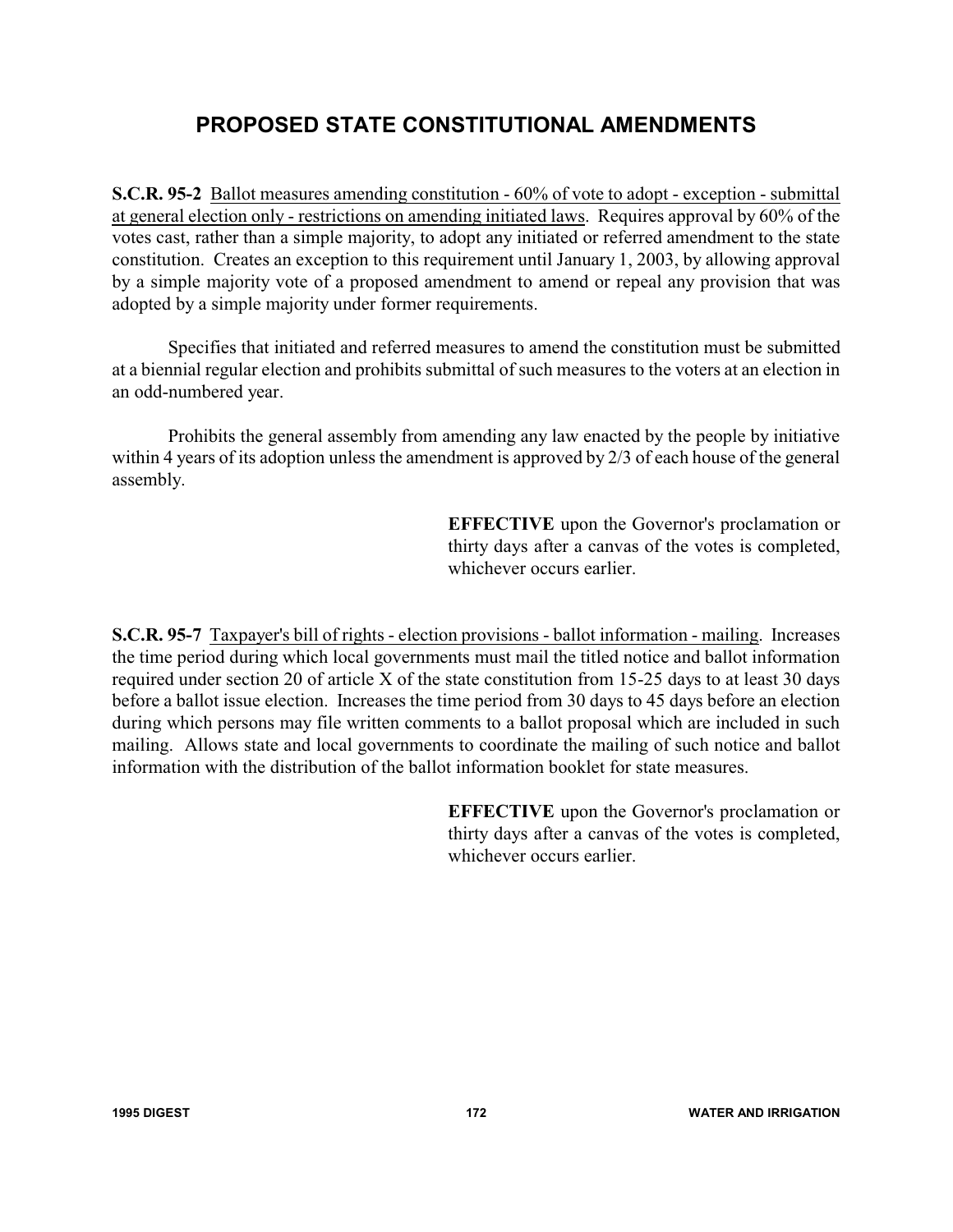### **SUBJECT INDEX**

| <b>HCR</b> indicates a House Consurrent Resolution                               |                  |                |
|----------------------------------------------------------------------------------|------------------|----------------|
| indicates a bill which was vetoed by the Governor<br>V                           |                  |                |
| and not overridden by the General Assembly                                       |                  |                |
|                                                                                  |                  |                |
|                                                                                  | <b>Bill No.</b>  | Page No.       |
| <b>Administrative Rule Review</b>                                                |                  |                |
| Continuation of 1994 rules of executive agencies - exceptions<br>.               | HB 1189          | $\mathbf{1}$   |
| <b>Agriculture</b>                                                               |                  |                |
| Accredited zoological parks - exemption from certain regulations.                | HB 1129          | 5              |
| Agriculture - "Measurement Standards Act" - continuation under sunset law        | <b>SB</b><br>5   | $\overline{2}$ |
| Colorado horse development board created - appropriation.                        | HB 1206          | 6              |
| Department of agriculture - enforcement authority - civil penalties - cease and  |                  |                |
|                                                                                  | HB 1054          | 5              |
| Farm equipment sales - dealer agreements - cancellation - buy-back requirements  |                  |                |
|                                                                                  | <b>SB</b><br>18  | $\overline{3}$ |
| Handlers of farm products - regulation - continuation under sunset law - eggs -  |                  |                |
| apple storage - peach inspections - adjustment to long bill - appropriation      | <b>SB</b><br>6   | $\overline{2}$ |
| Slaughter, processing, and sale of meat - continuation under sunset law.         | HB 1005          | 5              |
| Soil conservation districts - voting - board of supervisors - withdrawal of land | SB<br>120        | $\overline{4}$ |
| <b>Appropriations</b>                                                            |                  |                |
|                                                                                  | 214<br><b>SB</b> | 10             |
|                                                                                  | HB 1205          | 11             |
| Supplemental appropriations                                                      |                  |                |
|                                                                                  | HB 1363          | 11             |
|                                                                                  | <b>SB</b><br>175 | 7              |
|                                                                                  | SB<br>176        | $\overline{7}$ |
|                                                                                  | SB<br>197        | 10             |
|                                                                                  | <b>SB</b><br>177 | 7              |
|                                                                                  | SB<br>179        | 7              |
|                                                                                  | SB<br>180        | 7              |
|                                                                                  | SB<br>181        | 8              |
|                                                                                  | SB<br>183        | 8              |
|                                                                                  | 184<br>SB        | 8              |
|                                                                                  | SB<br>186        | 9              |

**SB** indicates a Senate Bill **HB** indicates a House Bill

**SCR** indicates a Senate Concurrent Resolution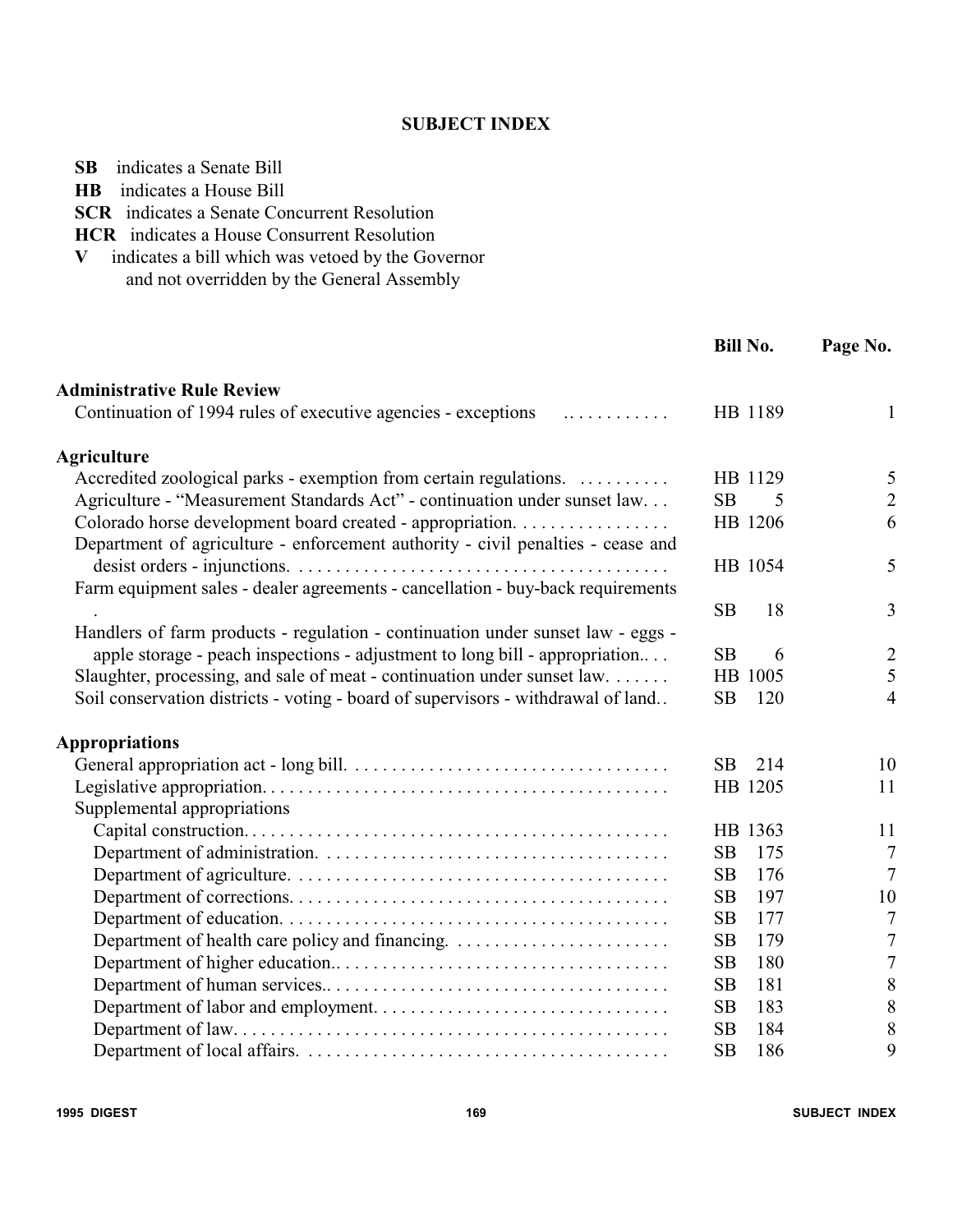|                                                                                                                                 | <b>Bill No.</b>              | Page No.       |
|---------------------------------------------------------------------------------------------------------------------------------|------------------------------|----------------|
|                                                                                                                                 | <b>SB</b><br>187             | 9              |
|                                                                                                                                 | <b>SB</b><br>188             | 9              |
|                                                                                                                                 | <b>SB</b><br>189             | 9              |
|                                                                                                                                 | SB<br>190                    | 9              |
|                                                                                                                                 | SB<br>191                    | 9              |
|                                                                                                                                 | 192<br><b>SB</b>             | 10             |
|                                                                                                                                 | SB<br>193                    | 10             |
|                                                                                                                                 | SB<br>182                    | 8              |
|                                                                                                                                 | 185<br><b>SB</b>             | 8              |
|                                                                                                                                 | <b>SB</b><br>178             | $\overline{7}$ |
| <b>Children and Domestic Matters</b>                                                                                            |                              |                |
| Actions against juveniles - miscellaneous changes - mediation pilot program costs                                               |                              |                |
|                                                                                                                                 | HB 1334                      | 12             |
| Domestic abuse - disclosure of prior restraining orders<br>Juvenile sentencing                                                  | HB 1153                      | 12             |
|                                                                                                                                 | SB.<br>152                   | 12             |
|                                                                                                                                 | <b>SB</b><br>171             | 12             |
|                                                                                                                                 | HB 1043                      | 12             |
| <b>Constitutional Amendments</b>                                                                                                |                              |                |
| Ballot measures amending consitution $-60\%$ of vote to adopt - exception -                                                     |                              |                |
| submittal at general election only - restrictions on amending initiated laws                                                    | <b>SCR</b><br>$\overline{2}$ | 167            |
| Taxpayer's bill of rights - election provisions - ballot information - mailing.                                                 | $\overline{7}$<br><b>SCR</b> | 167            |
| <b>Consumer and Commercial Transactions</b>                                                                                     |                              |                |
| Consumer credit transactions - delinquency charge limitation.                                                                   | HB 1076                      | 15             |
| Music copyrights - contracts for the payment of royalties - enforcement.                                                        | HB 1242                      | 16             |
| Security interests - filing requirements - central indexing system - appropriation.                                             | <b>SB</b><br>91              | 14             |
| Unsolicited goods - magazine subscription cancellation                                                                          | HB 1039                      | 15             |
| <b>Corporations and Associations</b>                                                                                            |                              |                |
| Limited liability partnerships - limited partnership associations - formation -<br>powers - officers - dissolution - conversion | HB 1061                      | 17             |
| <b>Corrections</b>                                                                                                              |                              |                |
| Action for reimbursement of cost of care - financial considerations                                                             | HB 1047                      | 19             |
| Agreements for housing state prisoners - multiple-year financial obligations                                                    | HB 1353                      |                |
|                                                                                                                                 |                              | 21<br>19       |
| Community corrections programs - reporting requirements.                                                                        | HB 1131<br>SB<br>100         | 19             |
| Denial of privileges - filing of lawsuits without justification                                                                 |                              |                |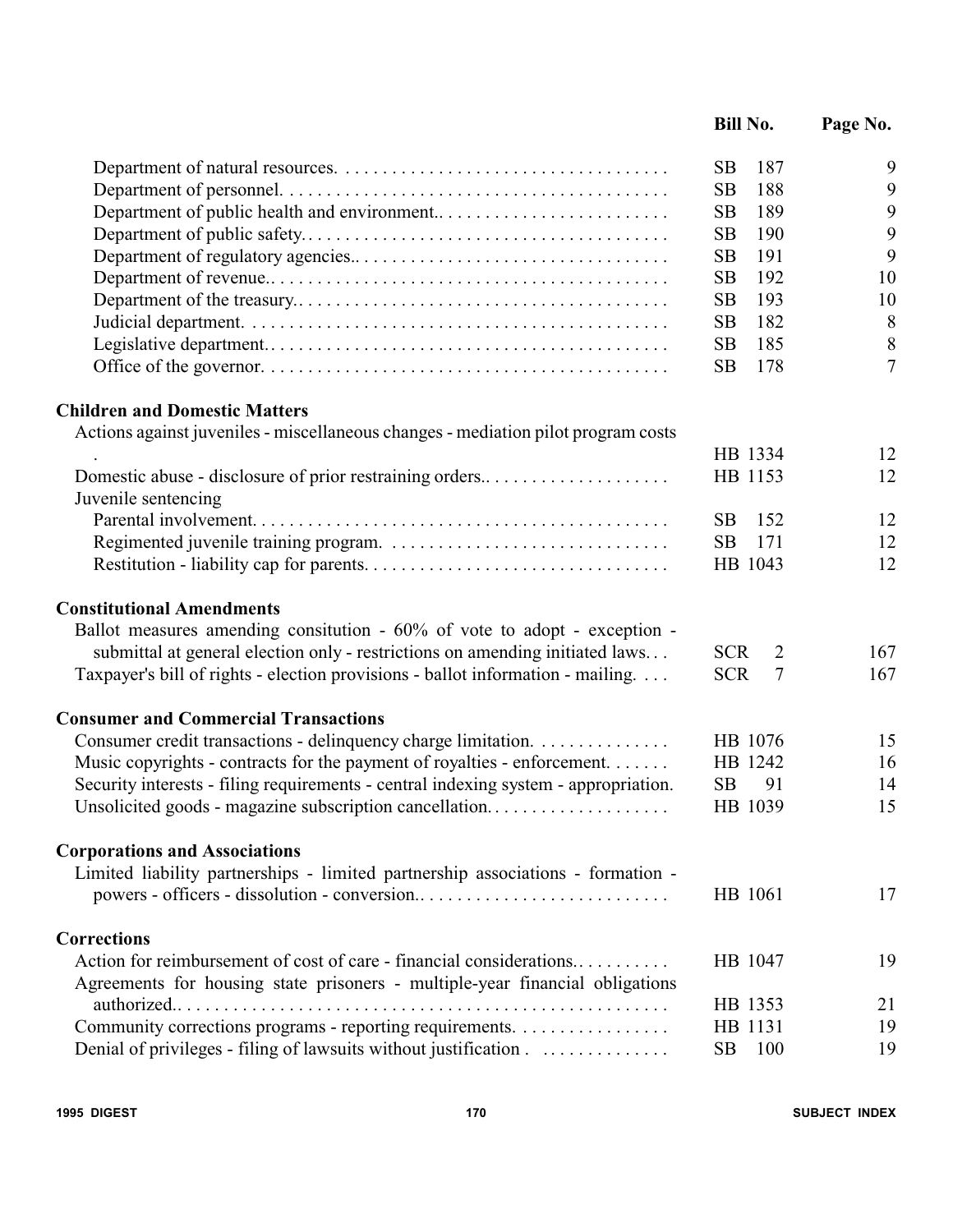|                                                                                                                                                                                                                                                       | <b>Bill No.</b>  | Page No. |
|-------------------------------------------------------------------------------------------------------------------------------------------------------------------------------------------------------------------------------------------------------|------------------|----------|
| Medicaid coverage of state inmates and infants born to females in the custody of<br>the executive director of department of corrections - waivers                                                                                                     | HB 1081          | 100      |
| Privatization of state correctional facilities and services - review of inmate<br>classification instrument - waiver of program plan review - parole revisions -<br>alternative sentencing - expansion and construction of facilities - appropriation |                  |          |
|                                                                                                                                                                                                                                                       | HB 1352          | 20       |
| Regimented inmate training program - transitional programs for graduates                                                                                                                                                                              | HB 1064          | 19       |
| <b>Courts</b>                                                                                                                                                                                                                                         |                  |          |
| County court judges - increase in El Paso and Douglas counties - appropriation                                                                                                                                                                        | <b>SB</b><br>66  | 23       |
|                                                                                                                                                                                                                                                       | HB 1181          | 24       |
| Justices and judges - salary and court fee increases<br>Landlord and tenant law - unlawful detention - termination of tenancy for                                                                                                                     | HB 1356          | 25       |
|                                                                                                                                                                                                                                                       | <b>SB</b><br>34  | 23       |
| Life insurance proceeds - exemption from judicial execution                                                                                                                                                                                           | HB 1226          | 25       |
| Medical malpractice - limitations on liability - prejudgment interest.                                                                                                                                                                                | 165<br>SB        | 23       |
|                                                                                                                                                                                                                                                       | 217<br><b>SB</b> | 23       |
| Repeal of unconstitutional provisions - exemplary damages - body execution                                                                                                                                                                            | HB 1090          | 23       |
| Small claims court - jurisdictional limit increase - filing fees - appropriation                                                                                                                                                                      | HB 1293          | 25       |
| Transfer of venue - actions involving related persons                                                                                                                                                                                                 | HB 1170          | 23       |
| <b>Criminal Law and Procedure</b>                                                                                                                                                                                                                     |                  |          |
| Affirmative defenses - insanity and impaired mental state merged - procedural                                                                                                                                                                         |                  |          |
|                                                                                                                                                                                                                                                       | HB 1120          | 33       |
|                                                                                                                                                                                                                                                       | HB 1070          | 29       |
| Criminal justice - integrated criminal justice information system                                                                                                                                                                                     | HB 1101          | 32       |
| Criminal offenses                                                                                                                                                                                                                                     |                  |          |
| Bringing alcohol, bottles, or cans into major league baseball stadium.                                                                                                                                                                                | HB 1338          | 35       |
|                                                                                                                                                                                                                                                       | HB 1109          | 33       |
|                                                                                                                                                                                                                                                       | HB 1044          | 28       |
|                                                                                                                                                                                                                                                       | <b>SB</b><br>54  | 27       |
|                                                                                                                                                                                                                                                       | HB 1087          | 31       |
| Domestic violence - inclusion of property crimes - procedures - restraining orders<br>against juveniles - venue - extension of domestic violence statutes - sunrise and                                                                               |                  |          |
| sunset review of certification of and standards for domestic violence intervention                                                                                                                                                                    |                  |          |
|                                                                                                                                                                                                                                                       | HB 1179          | 33       |
|                                                                                                                                                                                                                                                       | HB 1280          | 34       |
| Livestock exhibition - livestock tampering or drugging prohibition - criminal                                                                                                                                                                         |                  |          |
|                                                                                                                                                                                                                                                       | 230<br>SB        | 27       |
| Location of persons with outstanding felony warrants - state agency assistance to                                                                                                                                                                     |                  |          |
|                                                                                                                                                                                                                                                       | HB 1347          | 35       |
|                                                                                                                                                                                                                                                       |                  |          |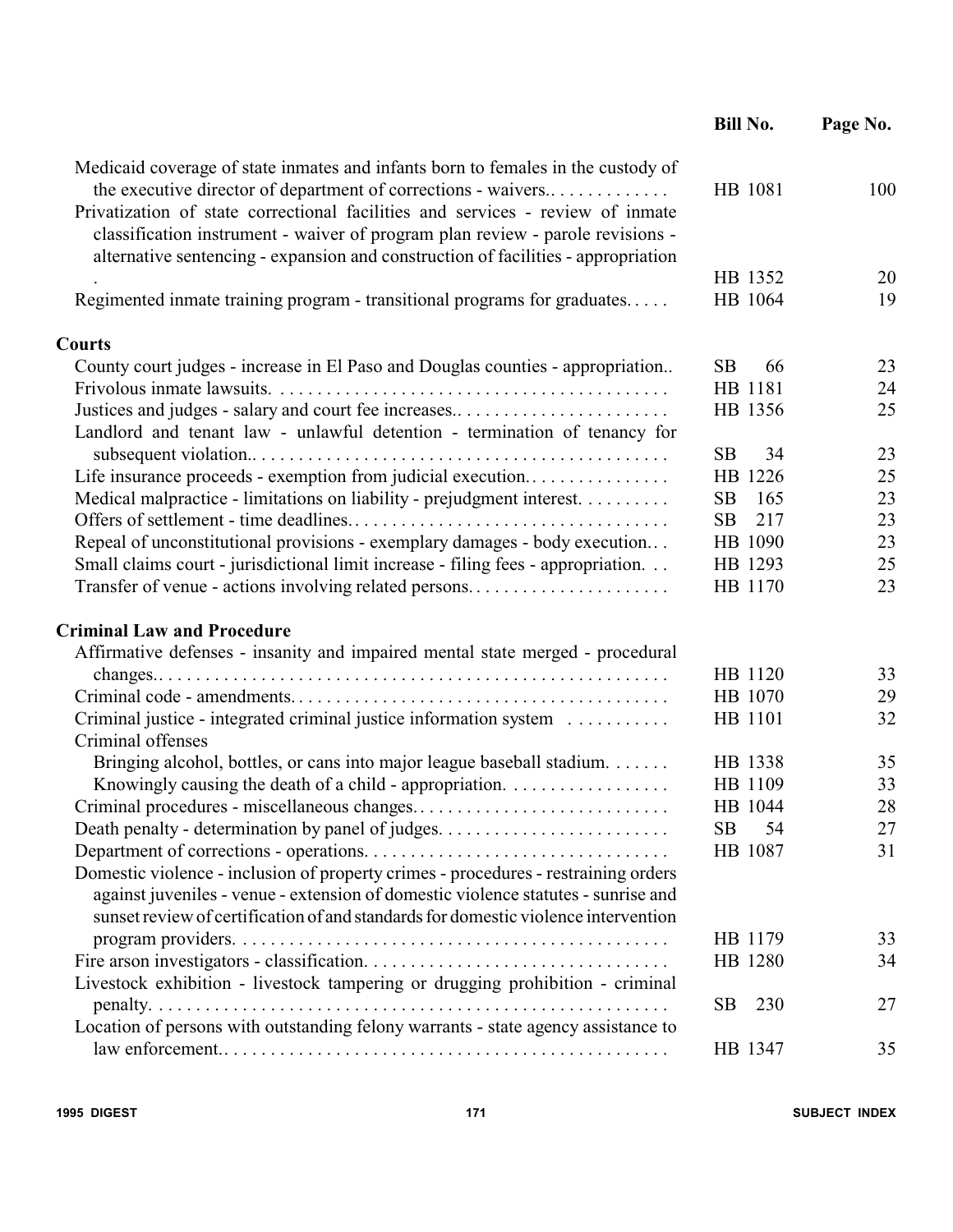|                                                                                                                                                                 | <b>Bill No.</b>    | Page No. |
|-----------------------------------------------------------------------------------------------------------------------------------------------------------------|--------------------|----------|
| Probation - supervision fees for administrative and personnel costs                                                                                             | HB 1291            | 35       |
| Sex offender registration - information - release to public - immunity<br>Sex offenders - victim protection - information about sexual offenders - lie detector | HB 1202            | 34       |
|                                                                                                                                                                 | <b>SB</b><br>153   | 27       |
| <b>District Attorneys</b>                                                                                                                                       |                    |          |
| Office and salary funding - counties' responsibilities based on annual population                                                                               |                    |          |
| estimate - modification of allocation by county commissioners.                                                                                                  | HB 1215<br>HB 1340 | 36<br>36 |
| <b>Education - Public Schools</b>                                                                                                                               |                    |          |
|                                                                                                                                                                 | <b>SB</b><br>103   | 37       |
| Colorado student assessment program - administration of student assessments - 3-                                                                                | 211<br><b>SB</b>   | 38       |
| Colorado student assessment program - administration of student assessments at                                                                                  |                    |          |
|                                                                                                                                                                 | <b>SB</b><br>210   | 38       |
| Educator licensing - adjunct teachers - temporary authorization - occasional                                                                                    |                    |          |
|                                                                                                                                                                 | <b>SB</b><br>75    | 37       |
| School districts                                                                                                                                                | HB 1046            | 38       |
|                                                                                                                                                                 | HB 1351            | 42       |
|                                                                                                                                                                 | HB 1014            | 38       |
| Weakening of statutorily imposed debt limitations - voter approval                                                                                              | HB 1289            | 39       |
| School finance - additional 1994-95 funding - at-risk pupils -.                                                                                                 | HB 1327            | 40       |
| Standards-based education                                                                                                                                       |                    |          |
|                                                                                                                                                                 | <b>SB</b><br>9     | 37       |
|                                                                                                                                                                 | <b>SB</b><br>213   | 38       |
| Supervision of student teachers - payment for supervision services - amount.                                                                                    | HB 1190            | 39       |
| Teacher salary policies - creation of plans - grants to school districts - appropriation                                                                        |                    |          |
|                                                                                                                                                                 | HB 1194            | 39       |
| <b>Education - Universities and Colleges</b>                                                                                                                    |                    |          |
| Auraria higher education center - board of directors - membership                                                                                               | 107<br><b>SB</b>   | 43       |
| Capital construction projects at higher education institutions - appropriation -                                                                                |                    |          |
| student fees reporting requirement - course scheduling requirements                                                                                             | HB 1364            | 46       |
| Colorado commission on higher education - reporting and rule requirements                                                                                       | HB 1098            | 43       |
| Institutions of higher education - 5 policy areas for additional funding -                                                                                      |                    |          |
| reconsideration of policy areas - admission criteria - addition of community                                                                                    |                    |          |
| college - exemption of faculty from post-employment compensation limits                                                                                         | HB 1196            | 43       |
|                                                                                                                                                                 | SB<br>49           | 43       |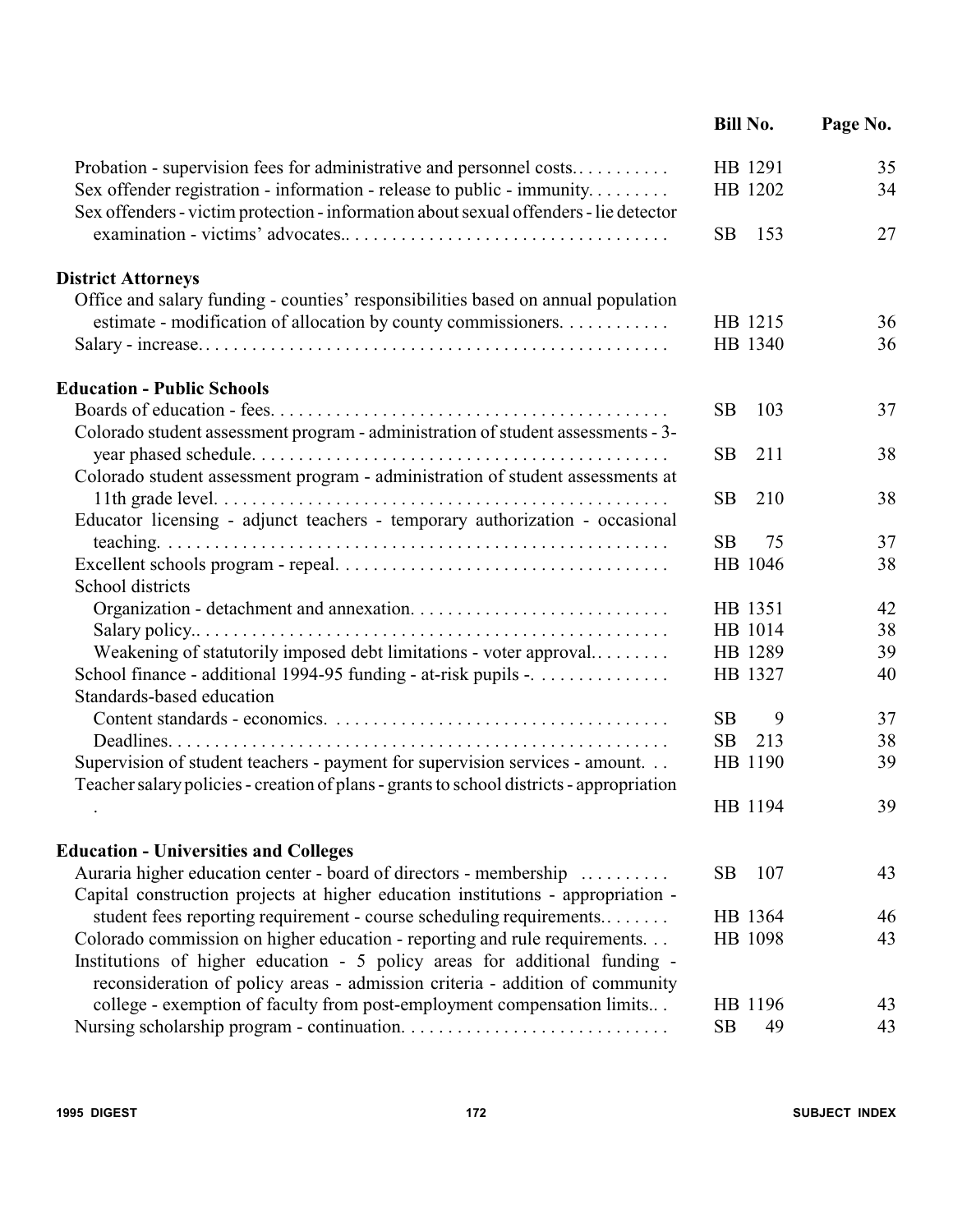|                                                                                                                                                    |           | <b>Bill No.</b>    | Page No. |
|----------------------------------------------------------------------------------------------------------------------------------------------------|-----------|--------------------|----------|
| State board for community colleges and occupational education - power to lease                                                                     |           |                    |          |
| facility - higher education and advanced technology center at Lowry                                                                                |           | HB 1354            | 45       |
| Student loan division - enterprise designation                                                                                                     | <b>SB</b> | 229                | 43       |
| <b>Elections</b>                                                                                                                                   |           |                    |          |
| Campaign reform act - contribution limitations on state and political subdivisions -                                                               |           |                    |          |
|                                                                                                                                                    |           | HB 1017            | 47       |
| Election laws - revisions, corrections, and clarifications                                                                                         | V SB      | HB 1241<br>202     | 48<br>47 |
| Elective offices - vacancies - appointment - political affiliation<br>Nomination of unaffiliated candidates by petition - signature requirements - |           |                    |          |
|                                                                                                                                                    |           | HB 1022            | 47       |
| Voter registration - county clerk and recorder - computer records                                                                                  |           | HB 1113            | 48       |
|                                                                                                                                                    |           |                    |          |
| <b>Financial Institutions</b>                                                                                                                      |           |                    |          |
| Banking - interstate branch banking                                                                                                                |           |                    |          |
| Conformity of state banking statutes with federal law                                                                                              |           | HB 1355            | 55       |
|                                                                                                                                                    | V HB 1111 |                    | 55       |
| Credit unions - rate schedules - member account verification                                                                                       |           | HB 1200<br>HB 1035 | 55<br>55 |
| Depository institutions - compliance review committees - confidentiality                                                                           |           |                    |          |
| <b>General Assembly</b>                                                                                                                            |           |                    |          |
|                                                                                                                                                    | <b>SB</b> | $\overline{2}$     | 57       |
| <b>Government - County</b>                                                                                                                         |           |                    |          |
| Cemetery districts - increase in tax levy limit - voter approval                                                                                   |           | HB 1023            | 58       |
| County treasurers - qualification for office - surety bonds - deposits of moneys or                                                                |           |                    |          |
| securities.                                                                                                                                        |           | HB 1273            | 58       |
| Emergency telephone service funds - payment of personnel expenses                                                                                  | <b>SB</b> | 15                 | 58       |
| Oil and gas conservation commission - exclusive jurisdiction - noncommercial                                                                       |           |                    |          |
| disposal of oil and gas exploration and production wastes.                                                                                         | <b>SB</b> | 17                 | 58       |
|                                                                                                                                                    | SB        | 218                | 58       |
| <b>Government - Municipal</b>                                                                                                                      |           |                    |          |
| Fire and police pensions                                                                                                                           |           |                    |          |
| Disability benefits - time for investigation of members                                                                                            |           | HB 1012            | 62       |
|                                                                                                                                                    | <b>SB</b> | 228                | 60       |
| Statewide money purchase plan - application for coverage in lieu of local money                                                                    |           |                    |          |
|                                                                                                                                                    | <b>SB</b> | 12                 | 60       |
|                                                                                                                                                    |           | HB 1004            | 61       |
|                                                                                                                                                    |           | HB 1010            | 61       |
| Municipal initiatives, referenda, and referred measures - procedures                                                                               |           | HB 1211            | 63       |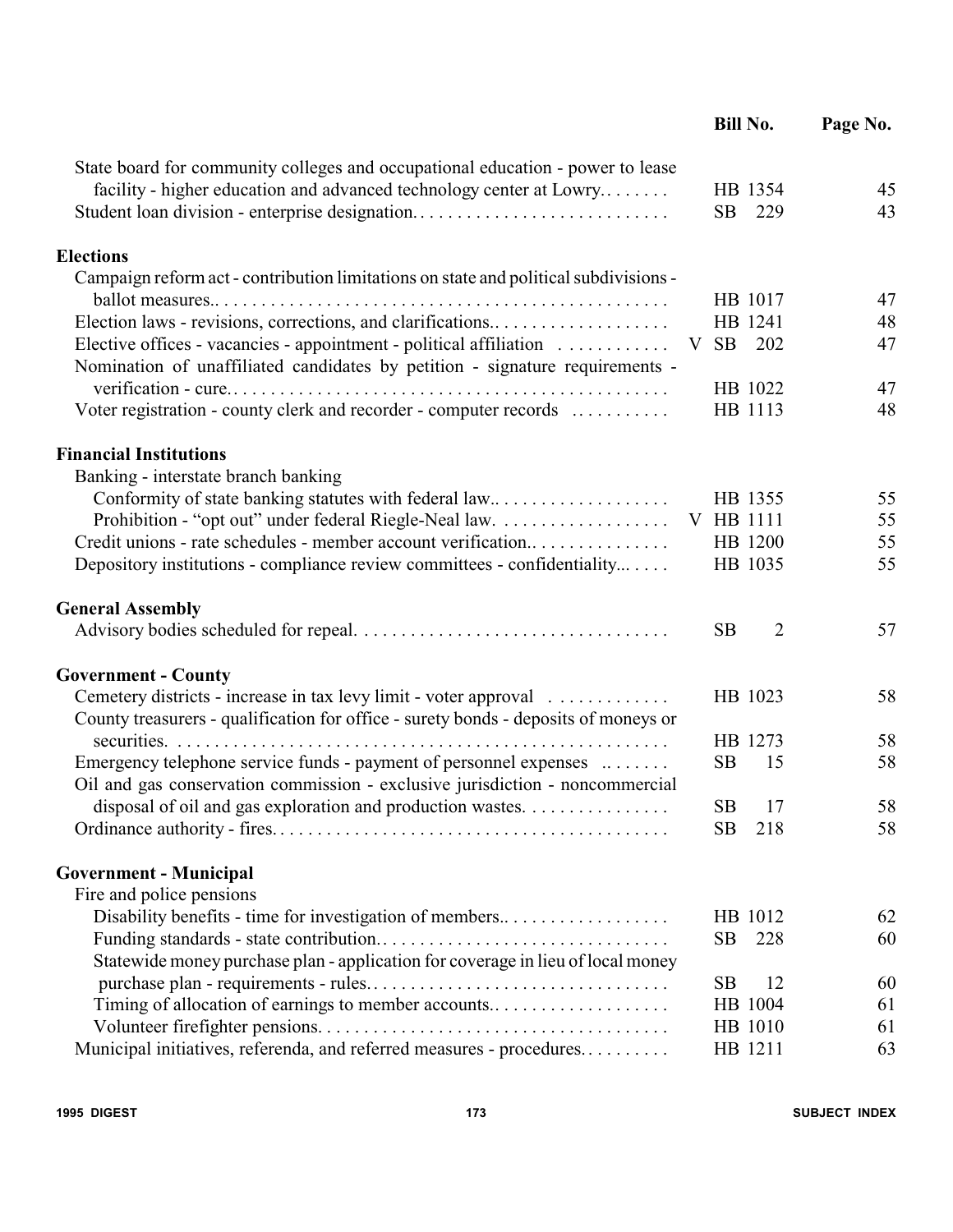|                                                                                      |                 | <b>Bill No.</b> | Page No.       |
|--------------------------------------------------------------------------------------|-----------------|-----------------|----------------|
|                                                                                      |                 | HB 1128         | 62             |
| <b>Government - Special Districts</b>                                                |                 |                 |                |
| Cemetery districts - increase in tax levy limit - voter approval                     |                 | HB 1023         | 58             |
|                                                                                      | <b>SB</b>       | 142             | 153            |
| Soil conservation districts - voting - board of supervisors - withdrawal of land     | <b>SB</b>       | 120             | $\overline{4}$ |
|                                                                                      | <b>SB</b>       | 57              | 65             |
| <b>Government - State</b>                                                            |                 |                 |                |
| Attorney general - general assembly as client - settlement agreements                | <b>SB</b><br>V. | 157             | 71             |
| Capital construction - appropriations - six-month encumbrance deadline.              | <b>SB</b>       | 55              | 69             |
|                                                                                      | <b>SB</b>       | 29              | 66             |
| Conditions of federal aid - budget requests - statutory authority for state programs |                 |                 |                |
|                                                                                      |                 | V HB 1092       | 73             |
| Controlled maintenance trust fund - expenditure of principal and interest - transfer |                 |                 |                |
|                                                                                      |                 | HB 1359         | 78             |
| Criminal history records - access by charitable organizations                        |                 | HB 1301         | 76             |
| Department of administration - transfer of duties, functions, and divisions to the   |                 |                 |                |
|                                                                                      |                 | HB 1362         | 78             |
| Department of law employees - victims' services coordinator - appropriation          | <b>SB</b>       | 39              | 69             |
| Department of revenue - sales tax exemption - beer and liquor licenses - limited     |                 |                 |                |
| winery license - motor vehicle registration exemption.                               |                 | HB 1145         | 75             |
|                                                                                      | <b>SB</b>       | 95              | 69             |
| Federal mandates - executive committee of the legislative council - direction of     |                 |                 |                |
|                                                                                      | <b>SB</b>       | 37              | 69             |
|                                                                                      | <b>SB</b>       | 133             | 70             |
| Nonprofit entities created or supported by state departments or agencies - report -  |                 |                 |                |
|                                                                                      |                 | HB 1001         | 71             |
| Public employees' retirement association                                             |                 |                 |                |
| Benefit provisions - earned service credit - contribution and benefit limits - life  |                 |                 |                |
|                                                                                      | <b>SB</b>       | 33              | 67             |
| Benefit provisions - employer and employee contributions - payment of                |                 |                 |                |
|                                                                                      |                 | HB 1048         | 72             |
|                                                                                      |                 | HB 1281         | 76             |
|                                                                                      | <b>SB</b>       | 35              | 68             |
|                                                                                      |                 | HB 1115         | 74             |
| Risk management fund - assessment of risks attributable to institutions of higher    |                 |                 |                |
|                                                                                      |                 | HB 1224         | 76             |
|                                                                                      | <b>SB</b>       | 56              | 69             |
| State board of agriculture fund - exemption from management fee.                     |                 | HB 1137         | 75             |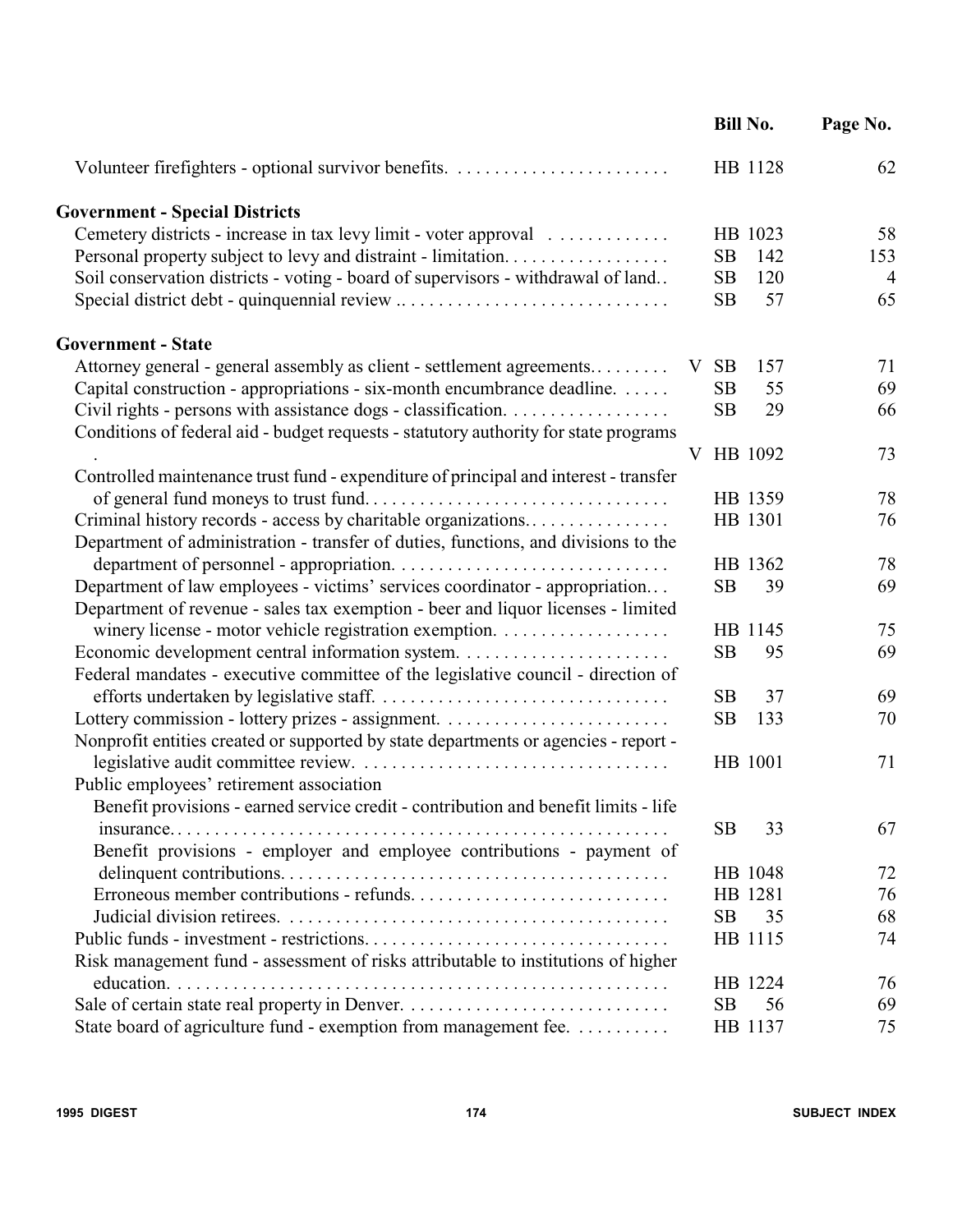|                                                                                                                                                        | <b>Bill No.</b>       | Page No. |
|--------------------------------------------------------------------------------------------------------------------------------------------------------|-----------------------|----------|
| State contracts - low tie bids - resident bidder preference - applicability to                                                                         |                       |          |
|                                                                                                                                                        | HB 1032               | 72       |
| State employees                                                                                                                                        | HB 1178               | 76       |
| Personnel system - agency-based personnel pilot program<br>Privatization - contracts for personal services - state employees                           | HB 1105               | 73       |
| Vested property rights - moratorium on development restrictions - just                                                                                 |                       |          |
|                                                                                                                                                        | 126<br>SB.            | 70       |
|                                                                                                                                                        | HB 1346               | 76       |
| Witness protection program - witness protection board - witness protection fund -                                                                      |                       |          |
|                                                                                                                                                        | <b>SB</b><br>31       | 66       |
| <b>Health and Environment</b>                                                                                                                          |                       |          |
| Air pollution                                                                                                                                          |                       |          |
|                                                                                                                                                        | HB 1326               | 88       |
| Northern front range air pollution data collection and technical evaluation                                                                            | HB 1345               | 90       |
| State implementation plans (SIP) - legislative review and approval                                                                                     | <b>SB</b><br>110      | 81       |
| Air quality - alternative fuels for clean vehicle fleet program                                                                                        | SB<br>207             | 82       |
| Air quality related values - protection from impairment - Class I federal areas                                                                        | <b>SB</b><br>226<br>V | 83       |
| Alcohol and drug abuse treatment facilities - fees - transfer - collections                                                                            | <b>SB</b><br>19       | 80       |
| Asbestos certification - renewal - recertification - project managers - continuation                                                                   |                       |          |
|                                                                                                                                                        | HB 1016               | 84       |
| Emergency medical-trauma care - statewide system created - appropriation.<br>Environmental requirements - small communities - integrated environmental | <b>SB</b><br>76       | 80       |
|                                                                                                                                                        | HB 1228               | 85       |
| Food sales - nonprofit or charitable organizations - exempt locations. $\dots \dots$                                                                   | HB 1030               | 84       |
| Health care facilities - regulation - increase in fees - creation of cash fund - study                                                                 |                       |          |
|                                                                                                                                                        | HB 1249               | 87       |
|                                                                                                                                                        | HB 1220               | 85       |
|                                                                                                                                                        | <b>SB</b><br>212      | 83       |
|                                                                                                                                                        | SB 140                | 82       |
| Pollution prevention advisory board - extended - purposes                                                                                              | HB 1161               | 85       |
| Solid waste disposal - disposal sites - annual registration fees                                                                                       | HB 1147               | 85       |
| Waste tires - cleanup - use of moneys in cash fund - grants to counties - reports.                                                                     | HB 1238               | 86       |
| <b>Health Care Policy and Financing</b>                                                                                                                |                       |          |
| Birth-related cost recovery program - liability of noncustodial parents - collection                                                                   |                       |          |
|                                                                                                                                                        | HB 1287               | 94       |
| Hospital efficiency and cooperation act - department transfer                                                                                          | HB 1312               | 95       |
| Medicaid - medical care of state inmates and infants born to females in the custody                                                                    |                       |          |
| of the executive director of department of corrections - waivers                                                                                       | HB 1081               | 100      |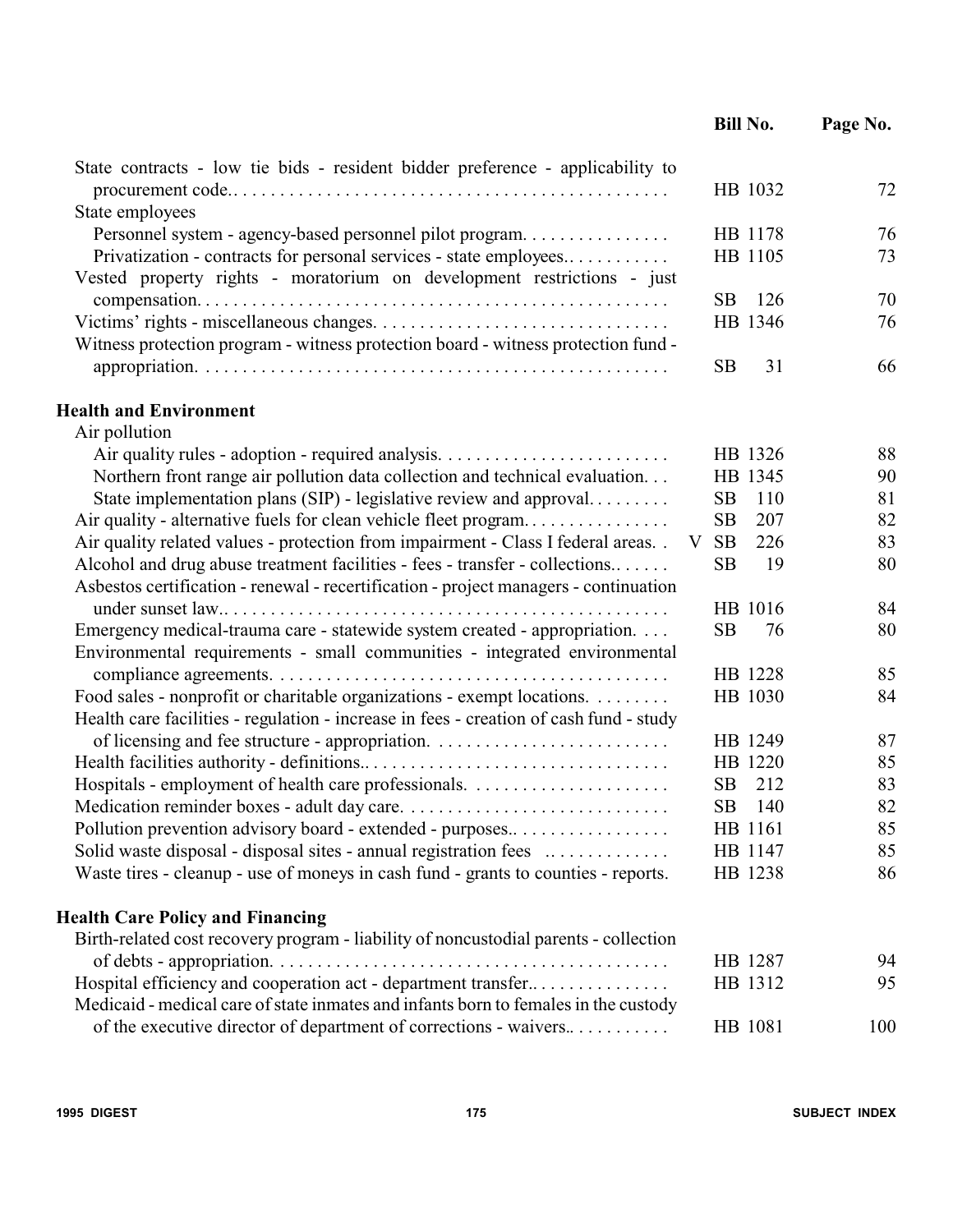|                                                                                                                                                                                                                                                       | <b>Bill No.</b>       | Page No. |
|-------------------------------------------------------------------------------------------------------------------------------------------------------------------------------------------------------------------------------------------------------|-----------------------|----------|
| Services administered by the department of health care policy and financing -                                                                                                                                                                         | <b>SB</b><br>78       | 92       |
| <b>Human Services - Institutions</b><br>Sale of land - authorization to department of human services                                                                                                                                                  | HB 1074               | 96       |
| <b>Human Services - Social Services</b>                                                                                                                                                                                                               |                       |          |
| Child support enforcement - suspension of drivers' licenses - rules - repeal.<br>County turnbacks of public assistance programs pursuant to section 20(9) of article<br>X of Colorado constitution - procedures - program administration - incentives | HB 1093               | 101      |
|                                                                                                                                                                                                                                                       | <b>SB</b><br>205<br>V | 97       |
| Electronic benefits transfer service - appropriation<br>Home and community-based services - eligible persons - terminology for HIV                                                                                                                    | HB 1144               | 101      |
| Medicaid - medical care of state inmates and infants born to females in the custody                                                                                                                                                                   | <b>SB</b><br>65       | 97       |
| of the executive director of department of corrections - waivers                                                                                                                                                                                      | HB 1081               | 100      |
| Teen pregnancy and dropout prevention program - report - repeal                                                                                                                                                                                       | SB<br>101             | 97       |
| Insurance                                                                                                                                                                                                                                             |                       |          |
| Approved nonadmitted insurers - surplus lines insurance - financial regulation<br>Automobile insurance - references to personal injury protection provisions - "No                                                                                    | HB 1271               | 106      |
| fault" $act. \ldots \ldots \ldots \ldots$                                                                                                                                                                                                             | SB<br>174             | 104      |
| Black lung coverage - availability - joint underwriting association                                                                                                                                                                                   | HB 1319               | 108      |
| Charitable gift annuities - exempt from regulation                                                                                                                                                                                                    | HB 1201               | 105      |
|                                                                                                                                                                                                                                                       | HB 1052               | 104      |
| Domestic stock insurance - recreation and reenactment of laws<br>Health insurance                                                                                                                                                                     | SB<br>232             | 104      |
|                                                                                                                                                                                                                                                       | <b>SB</b><br>116      | 104      |
| Required coverage - preventive child health supervision services                                                                                                                                                                                      | HB 1077               | 105      |
| Small employers - disability - claims - preexisting condition                                                                                                                                                                                         | HB 1254               | 106      |
|                                                                                                                                                                                                                                                       | HB 1230               | 105      |
|                                                                                                                                                                                                                                                       | HB 1252               | 106      |
| Mandatory automobile insurance - proof of financial responsibility - evidence of                                                                                                                                                                      |                       |          |
|                                                                                                                                                                                                                                                       | HB 1156               | 119      |
|                                                                                                                                                                                                                                                       | SB<br>172             | 118      |
|                                                                                                                                                                                                                                                       | SB<br>038             | 103      |
| Professional malpractice coverage - exclusions - sexual misconduct                                                                                                                                                                                    | HB 1284               | 108      |
| Rental vehicles - exclusion for certain motor vehicle insurance provisions.<br>Uninsurable health insurance plan - preexisting condition - repeals employer                                                                                           | HB 1282               | 107      |
| contribution relating to preexisting condition                                                                                                                                                                                                        | HB 1106               | 105      |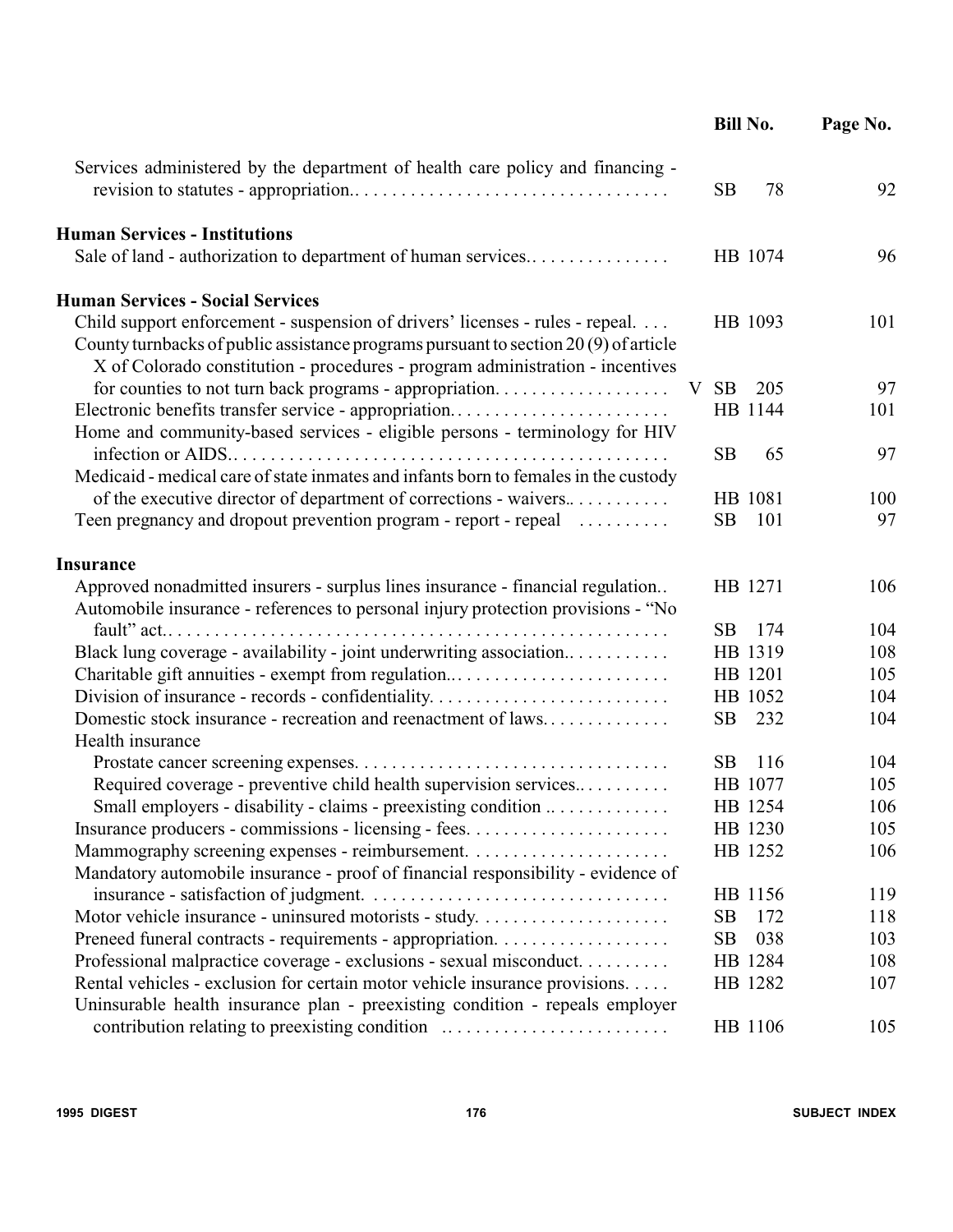|                                                                                     | <b>Bill No.</b>        | Page No.   |
|-------------------------------------------------------------------------------------|------------------------|------------|
| <b>Labor and Industry</b>                                                           |                        |            |
| Aircraft fueling facilities - exemption from above ground storage tank restrictions |                        |            |
|                                                                                     | HB 1025                | 110        |
| Automotive lubricants - labelling requirements penalties                            | SB<br>27               | 109        |
| Colorado compensation insurance authority - cooperative arrangements -              |                        |            |
|                                                                                     | HB 1158                | 110        |
|                                                                                     | HB 1183                | 111        |
| Unemployment compensation                                                           |                        |            |
|                                                                                     | HB 1275                | 112        |
| Land professionals' services relating to minerals - excluded from definition of     |                        |            |
|                                                                                     | HB 1217                | 112        |
| Temporary employees hired on an as-needed or on-call basis                          | HB 1213                | 111        |
| Wages - exclusion from definition - weekend duty for national guard or military     |                        |            |
|                                                                                     | HB 1265                | 112        |
| Workers' compensation                                                               |                        |            |
|                                                                                     | <b>SB</b>              |            |
|                                                                                     | 199<br>72<br><b>SB</b> | 110<br>109 |
|                                                                                     |                        |            |
|                                                                                     | HB 1057                | 110        |
| Insurance policy - cancellation by Colorado compensation insurance authority -      |                        |            |
|                                                                                     | HB 1038                | 110        |
|                                                                                     | <b>SB</b><br>98        | 110        |
| <b>Military and Veterans</b>                                                        |                        |            |
| Enlistment of women in state military forces - appointment and term of adjutant     |                        |            |
| general and property and fiscal officer - communications between military           |                        |            |
|                                                                                     | <b>SB</b><br>58        | 114        |
| <b>Motor Vehicles and Traffic Regulation</b>                                        |                        |            |
| Child support enforcement - suspension of drivers' licenses - rules - repeal.       | HB 1093                | 101        |
| Drivers' licenses                                                                   |                        |            |
| Applicants under 18 years of age - outstanding judgment or warrant -                |                        |            |
|                                                                                     | HB 1219                | 119        |
| Period of revocation - probationary licenses - ignition interlock devices -         |                        |            |
|                                                                                     | <b>SB</b><br>11        | 115        |
| License plates - automobile dealers and wholesalers - full-use dealer plates -      |                        |            |
| transfer and assignment - annual fee - appropriation                                | <b>SB</b><br>167       | 117        |
| Mandatory automobile insurance - proof of financial responsibility - evidence of    |                        |            |
|                                                                                     | HB 1156                | 119        |
|                                                                                     | 172<br><b>SB</b>       | 118        |
| Motor vehicle registration - exemption for certain nonresidents                     | HB 1236                | 120        |
|                                                                                     | HB 1003                | 118        |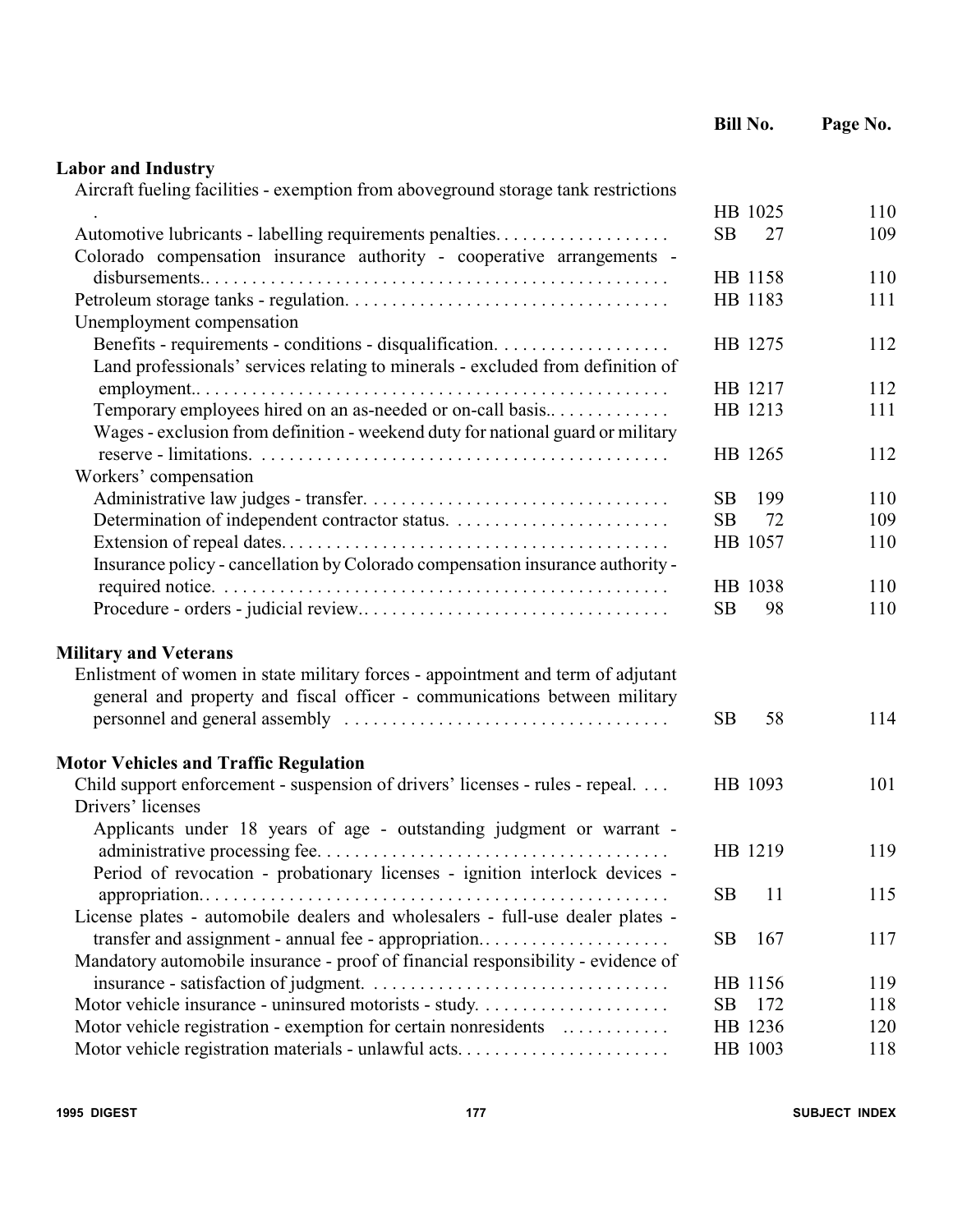|                                                                                      | <b>Bill No.</b>  | Page No.  |
|--------------------------------------------------------------------------------------|------------------|-----------|
| Motor vehicle repair garages - consent for repairs - storage charges - repair        |                  |           |
|                                                                                      | HB 1285          | 120       |
| Motor vehicle restraint systems - mandatory use of safety belts by children - use of |                  |           |
|                                                                                      | <b>SB</b><br>164 | 116       |
|                                                                                      | HB 1021          | 118       |
| Substitute license plates - surrender of plate - issuance of identical substitute    |                  |           |
| personalized plates - 12-month waiting period when plate not surrendered             | HB 1349          | 121       |
| Traffic laws - 1994 recodification - correction of errors and omissions              | 173<br><b>SB</b> | 118       |
| Traffic offenses - sealing of records of alcohol- or drug-related traffic offenses - |                  |           |
| mandatory license revocation for underage possession or consumption of ethyl         |                  |           |
| alcohol - proof of prior alcohol- or drug-related convictions - community service    |                  |           |
|                                                                                      | <b>SB</b><br>127 | 116       |
| Truck tractors - "laden" and "unladen" - commercial vehicle combinations - height    |                  |           |
| and length limitations - transportation of automobiles and boats - foreign           |                  |           |
| commercial semitractors - registration pursuant to reciprocal agreement              | HB 1085          | 119       |
| Used motor vehicle sales - certificates of title - time of delivery for out-of-state |                  |           |
|                                                                                      | HB 1222          | 120       |
|                                                                                      | <b>SB</b>        | 115<br>-1 |
| <b>Natural Resources</b>                                                             |                  |           |
| Colorado avalanche information center - establishment in Colorado geological         |                  |           |
|                                                                                      | HB 1314          | 127       |
| Colorado Surface Coal Mining Reclamation Act - conformance with federal law          | HB 1245          | 126       |
| Mined land reclamation - construction materials - appropriation                      | <b>SB</b><br>156 | 122       |
|                                                                                      | <b>SB</b><br>119 | 122       |
| Parks and outdoor recreation laws - enforcement powers - penalty changes             | <b>SB</b><br>196 | 124       |
| Recreational trails system - board of parks and outdoor recreation members' term     |                  |           |
| limits deleted - recreational trails committee membership - snowmobiles and off-     |                  |           |
|                                                                                      | <b>SB</b><br>44  | 122       |
| Reintroduction of threatened or endangered species - bill required                   | V HB 1157        | 126       |
| Search and rescue fund - transfer of duties - rules - board membership increase -    |                  |           |
|                                                                                      | HB 1080          | 125       |
| State land board administration fund - continuation - appropriation                  | <b>SB</b><br>194 | 124       |
| Wildlife legislative interim committee created - review of the division of wildlife  |                  |           |
| and wildlife commission - requirements for acquisition of real property by the       |                  |           |
| wildlife commission - cervidae disease revolving fund - appropriation - loan         |                  |           |
|                                                                                      | HB 1286          | 127       |
|                                                                                      |                  |           |

## **Probate, Trusts, and Fiduciaries**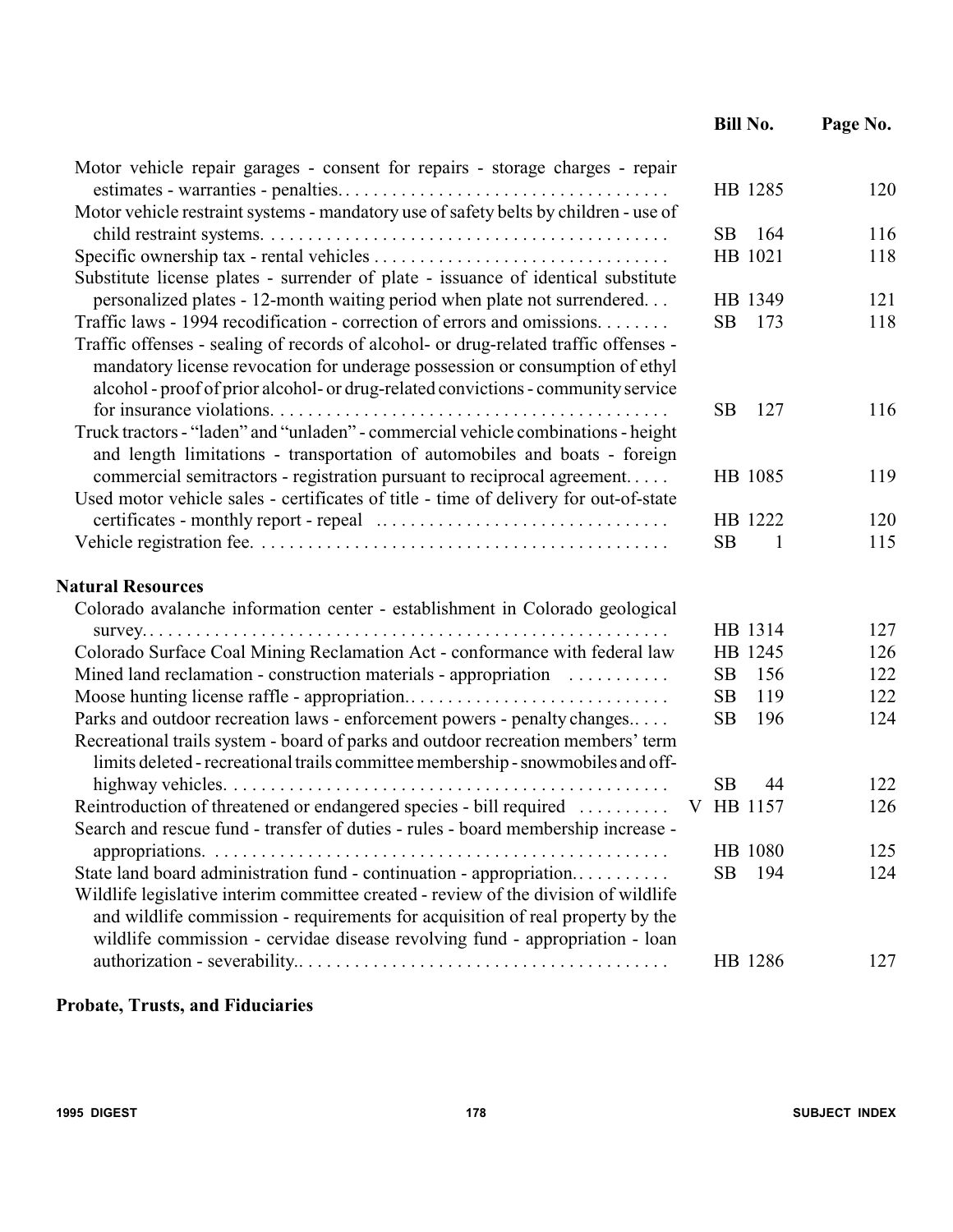|                                                                                                                                                              | <b>Bill No.</b>  | Page No. |
|--------------------------------------------------------------------------------------------------------------------------------------------------------------|------------------|----------|
| Probate Code - share of spouse - share of heirs - augmented estate - written<br>memorandums - revocation upon divorce - trusts for pets - reliance on agency |                  |          |
|                                                                                                                                                              | <b>SB</b><br>43  | 129      |
| Trustees - standards of conduct - adoption of Uniform Prudent Investor Act                                                                                   | <b>SB</b><br>121 | 130      |
| <b>Professions and Occupations</b>                                                                                                                           |                  |          |
| Acupuncture - regulation - exemptions - disclosure<br>Audiologists and hearing aid dealers - registration - disciplinary procedures -                        | HB 1182          | 142      |
|                                                                                                                                                              | HB 1011          | 138      |
| Bail bonding agents - licensure and bonding requirements - continuing education                                                                              |                  |          |
|                                                                                                                                                              | <b>SB</b><br>97  | 133      |
|                                                                                                                                                              | HB 1198          | 142      |
| Board of medical examiners - continuation under sunset law - medical practice act                                                                            |                  |          |
|                                                                                                                                                              | HB 1002          | 135      |
| Consumer credit - disclosure - credit reports - penalties<br>Consumer transactions - credit reporting - debt collection - disclosure requirements            | SB<br>122        | 134      |
|                                                                                                                                                              | HB 1053          | 139      |
| Dentists - administration of anesthesia - appropriation<br>Education flight services - exemption from private occupational education                         | HB 1060          | 140      |
|                                                                                                                                                              | HB 1027          | 139      |
| Gaming - scope of regulation - exemption for crane games.                                                                                                    | HB 1134          | 141      |
| Health - state board of chiropractic examiners - continuation under sunset law -                                                                             |                  |          |
|                                                                                                                                                              | <b>SB</b><br>10  | 132      |
|                                                                                                                                                              | HB 1247          | 143      |
| Limited gaming - fund transfers to other funds - clarification                                                                                               | <b>SB</b><br>3   | 131      |
|                                                                                                                                                              | HB 1083          | 140      |
| Manufacturers and distributors of drug precursors - persons working in coal mines -                                                                          |                  |          |
|                                                                                                                                                              | HB 1006          | 136      |
| Motor vehicle dealers - sale of custom trailers - place of business designation -                                                                            |                  |          |
| $exemption \ldots \ldots$                                                                                                                                    | HB 1094          | 140      |
| Nurse aides - criminal background check - appropriation                                                                                                      | HB 1266          | 143      |
| Nurses - regulation - continuation under sunset law - prescriptive authority -                                                                               |                  |          |
| impaired professional diversion program - appropriation.                                                                                                     | HB 1007          | 136      |
|                                                                                                                                                              | <b>SB</b><br>50  | 133      |
| Physicians - injuries to be reported - domestic violence                                                                                                     | HB 1114          | 141      |
| Podiatrists - regulation - financial responsibility requirements - continuation under                                                                        |                  |          |
|                                                                                                                                                              | <b>SB</b><br>7   | 131      |
| Private occupational schools fund - collection of fees                                                                                                       | <b>SB</b><br>206 | 134      |
| Psychiatric technicians - regulation by state board of nursing - continuation under                                                                          |                  |          |
|                                                                                                                                                              | <b>SB</b><br>4   | 131      |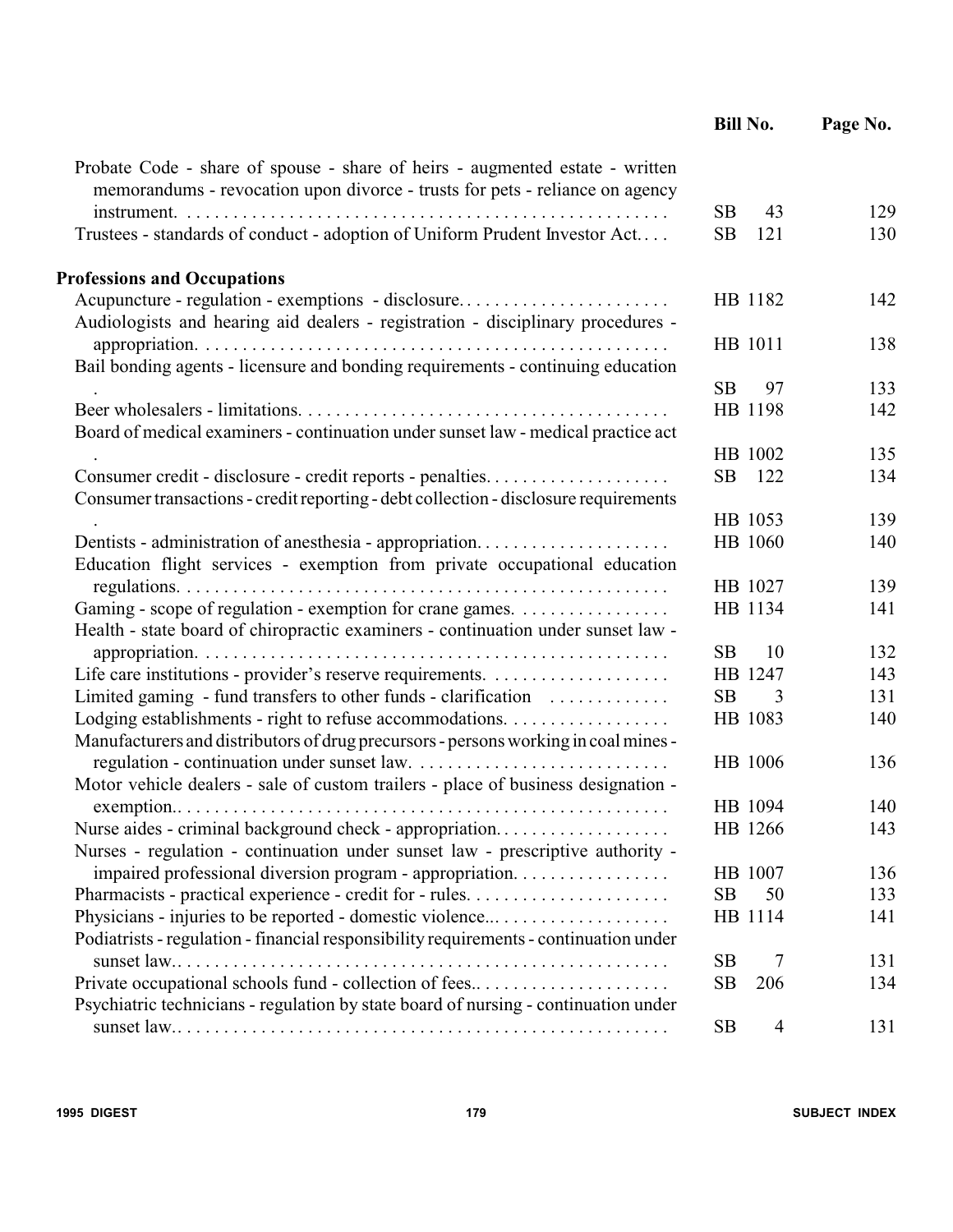|                                                                                         | <b>Bill No.</b> |     | Page No. |
|-----------------------------------------------------------------------------------------|-----------------|-----|----------|
| Racing - taxes and fees - method of payment - graduated fee schedule - definition       | V HB 1214       |     | 143      |
| Real estate brokers - real estate recovery fund - payment of claims - authority of      |                 |     |          |
| real estate commission - appropriation                                                  | HB 1132         |     | 141      |
| Social workers - exemption from disclosure of information requirement                   | HB 1233         |     | 143      |
| <b>Property</b>                                                                         |                 |     |          |
| Common interest communities - executive boards - open meetings - notice                 | HB 1234         |     | 146      |
| Dry cleaning and related service establishments - disposition of unclaimed personal     |                 |     |          |
| Large planned communities - development - "Colorado Common Interest                     | HB 1325         |     | 146      |
|                                                                                         | SB              | 198 | 145      |
|                                                                                         | SB              | 8   | 145      |
| <b>Public Utilities</b>                                                                 |                 |     |          |
| Motor vehicles - carriers of property - deregulation - surrender of certificates -      |                 |     |          |
|                                                                                         | HB 1068         |     | 148      |
|                                                                                         | <b>SB</b>       | 61  | 148      |
| Telecommunications                                                                      |                 |     |          |
| Basic local exchange service - transition to regulated competition - rules -            |                 |     |          |
|                                                                                         | HB 1335         |     | 148      |
| Rates - interactive video - contractual arrangements for non-cost-based rates -         |                 |     |          |
|                                                                                         | HB 1316         |     | 148      |
| <b>State Public Defender</b>                                                            |                 |     |          |
| Conflict of interest situations - appointment of attorney or investigator - contracts - |                 |     |          |
|                                                                                         | HB 1360         |     | 150      |
| <b>Statutes</b>                                                                         |                 |     |          |
| Colorado Revised Statutes - enactment of 1994 supplements and replacement               |                 |     |          |
|                                                                                         | HB 1079         |     | 152      |
|                                                                                         | HB 1020         |     | 151      |
| Revisor's bill - revisions to conform, correct, and clarify statutes.                   | HB 1212         |     | 152      |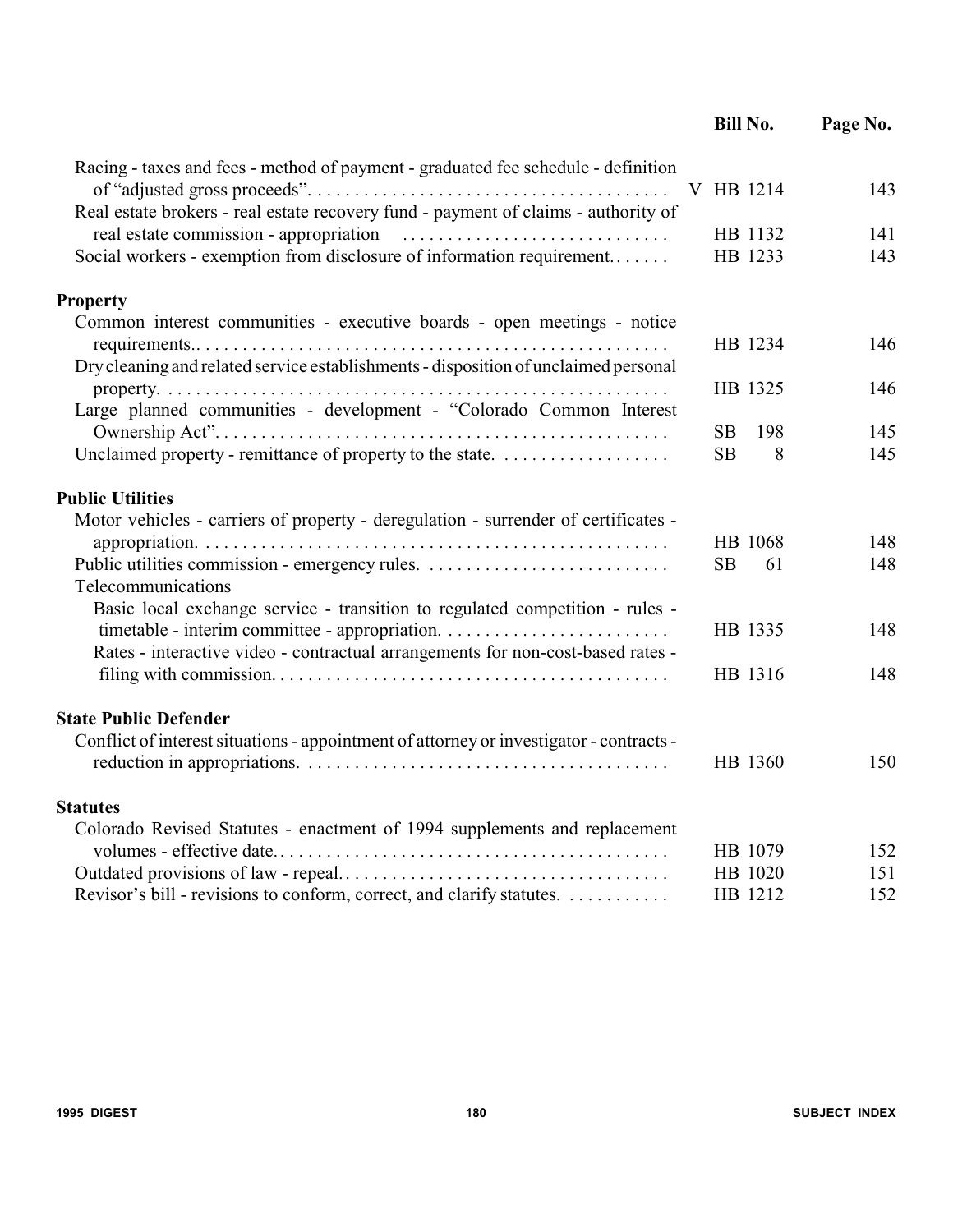|                                                                                         |                | <b>Bill No.</b> | Page No. |
|-----------------------------------------------------------------------------------------|----------------|-----------------|----------|
| <b>Taxation</b>                                                                         |                |                 |          |
| Gasoline tax - distributors - liability - amount of surety bond or deposit - electronic |                |                 |          |
|                                                                                         |                | HB 1154         | 158      |
| Income tax                                                                              |                |                 |          |
| Deductions from income - disabled taxpayer - disabled dependent.                        |                | V HB 1034       | 155      |
| Enterprise zones tax credit - activities involving agricultural commodities.            |                | V HB 1251       | 159      |
| Extension of credit for qualified equipment utilizing postconsumer waste                | <b>SB</b><br>V | 209             | 154      |
| Individual state return form - deletion of school district designation.                 | SB             | 108             | 153      |
|                                                                                         | <b>SB</b>      | 48              | 153      |
| Voluntary contribution to older American volunteer program fund.                        |                | HB 1149         | 158      |
| Property tax                                                                            |                |                 |          |
| Agricultural land defined to include land subject to perpetual conservation             |                |                 |          |
|                                                                                         |                | HB 1268         | 159      |
|                                                                                         | SB             | 123             | 153      |
| Filing deadlines for exemptions - waiver by state board of equalization.                |                | HB 1337         | 160      |
| Increased valuation for assessment due to new construction definition - property        |                |                 |          |
| acquired with GOCO funds - total actual value of residential property - notices         |                |                 |          |
| of value - treatment of possessory interests in real property                           |                | V HB 1071       | 155      |
| Limitation on collection - penalty increase for unpaid checks                           |                | HB 1024         | 154      |
|                                                                                         |                | HB 1045         | 155      |
| Sales and use tax - business exemptions, credits, and refunds                           | SB             | 221             | 154      |
|                                                                                         |                | HB 1136         | 158      |
| Sales and use tax                                                                       |                |                 |          |
| Exemption for purchases of items related to the manufacturing of tangible               |                |                 |          |
|                                                                                         |                | HB 1028         | 154      |
| Exemption for sales of coins and precious metal bullion.                                |                | V HB 1361       | 160      |
| Seller-financed motor vehicle sales - deduction of unreceived sales tax payments        |                |                 |          |
|                                                                                         |                | HB 1279         | 160      |
| Severance tax - oil and gas transportation costs deduction - allocation of severance    |                |                 |          |
|                                                                                         |                | HB 1108         | 158      |
| Special districts - personal property - subject to levy and distraint - limitation      | SB             | 142             | 153      |
| Special fuel tax - exemptions for imported fuel - report                                | SB             | 169             | 153      |
| Specific ownership tax - rental vehicles - submission of taxes to county where          |                |                 |          |
|                                                                                         |                | HB 1021         | 118      |
| <b>Transportation</b>                                                                   |                |                 |          |
| Awnings allowed on state highway rights-of-way - conditions                             |                | HB 1103         | 162      |
| Driver's license - insurance policy premiums - provisional license after                |                |                 |          |
| rehabilitative treatment - financial responsibility - release of proof - evidence of    |                |                 |          |
|                                                                                         | <b>SB</b>      | 131             | 161      |
| Highway reconstruction, repair, and maintenance - appropriation                         |                | HB 1174         | 162      |